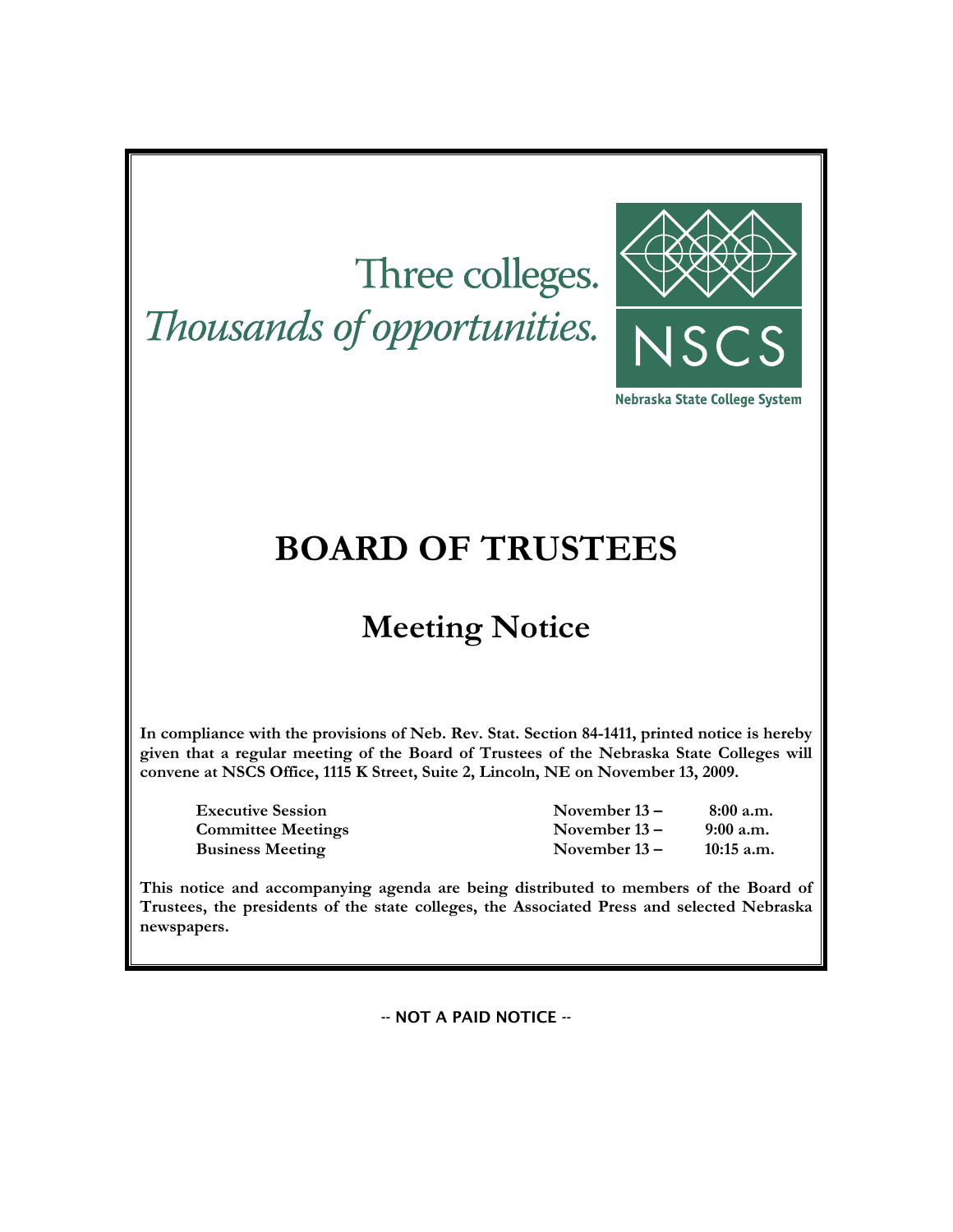# **BOARD OF TRUSTEES MEETING**

# **NOVEMBER 13, 2009 1115 K Street, Suite 102 Conference Room LINCOLN, NEBRASKA**

|                | <b>FRIDAY, NOVEMBER 13 - Meetings will be held in the NSCS Conference Room unless</b><br>otherwise indicated                                                                                              |                                                                               |
|----------------|-----------------------------------------------------------------------------------------------------------------------------------------------------------------------------------------------------------|-------------------------------------------------------------------------------|
| $8:00 - 9:00$  | <b>Board of Trustees</b><br><b>Executive Session -</b>                                                                                                                                                    | <b>Chancellor's Office</b>                                                    |
|                | <b>Personnel Issues/Contract Issues</b>                                                                                                                                                                   |                                                                               |
| $9:00 - 10:15$ | <b>BOARD COMMITTEE MEETINGS</b><br><b>Academic, Personnel &amp; Student</b><br><b>Affairs Committee</b><br><b>Enrollment &amp; Marketing Committee</b><br><b>Fiscal, Facilities &amp; Audit Committee</b> | <b>Chancellor's Office</b><br>Suite 202; Conf. Room<br><b>Conference Room</b> |
|                | 10:15 - 12:00 BOARD OF TRUSTEES BUSINESS MEETING                                                                                                                                                          | <b>Conference Room</b>                                                        |
|                | <b>FACILITIES CORPORATION ANNUAL MEETING</b><br>(Facilities Corporation annual meeting will immediately<br>follow the Board Meeting)                                                                      | <b>Conference Room</b>                                                        |
| 12:00          | <b>LUNCH</b>                                                                                                                                                                                              | <b>1115 K Street, Suite 102</b>                                               |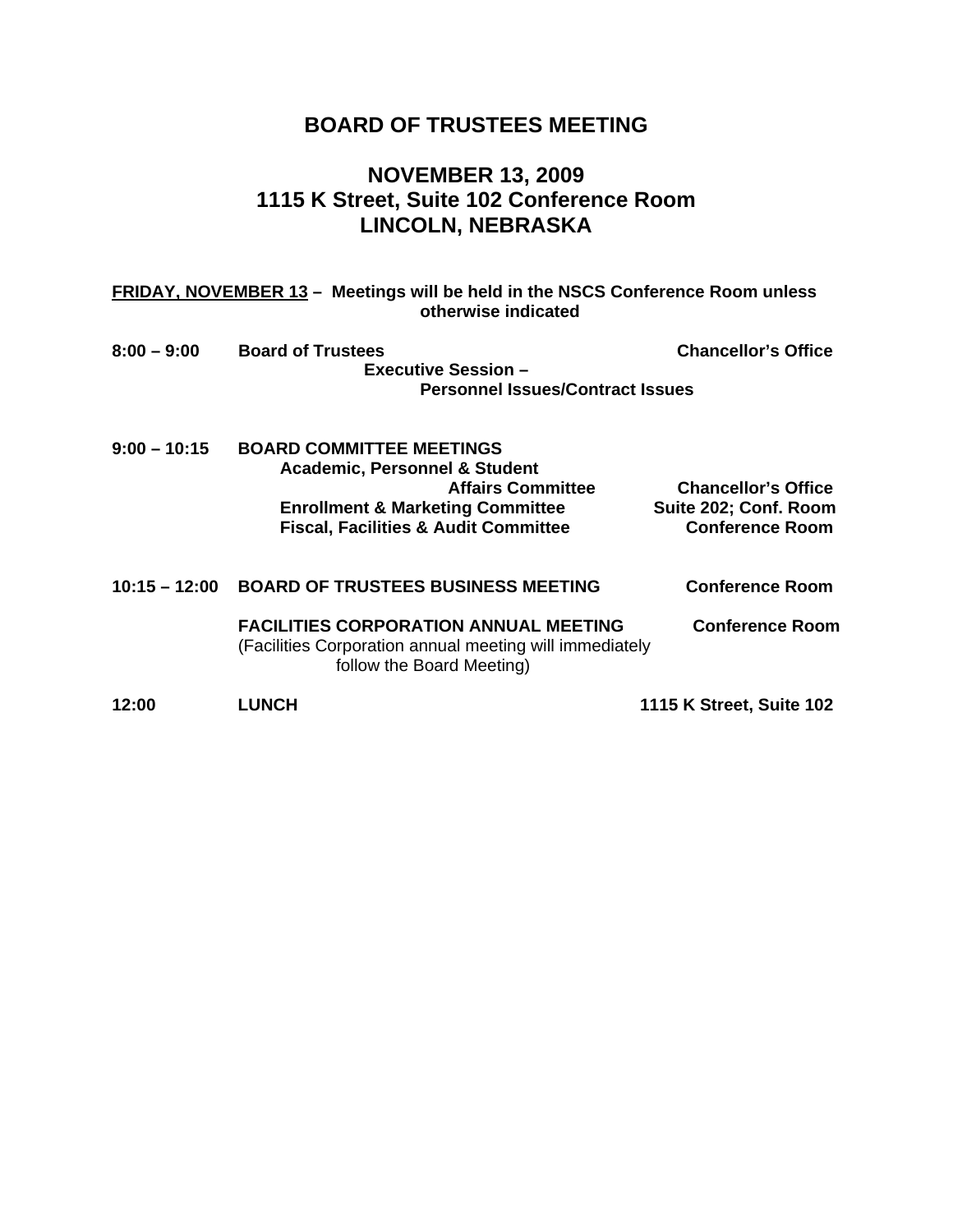# **NOVEMBER 13, 2009 9:00 – 10:15 A.M. Chancellor's Office**

# **ACADEMIC, PERSONNEL & STUDENT AFFAIRS COMMITTEE MEETING**

# **Consent agenda items:**

1.1 Accept Report on Personnel Action

# **Items for discussion and action:**

- 2.1 First & Final Round Approval of Changes to Board Policy 4420; Academic Transfer; College Courses Delivered in High Schools
- 2.2 First & Final Round Approval of Changes to Board Policy 5501; Group Insurance; Ancillary Organizations
- 2.3 Approve Foundation Agreement Between the Board of Trustees of the Nebraska State Colleges and Wayne State College
- 2.4 Direct Chancellor to Finalize Agreement with Peru State College Foundation By November 30, 2009 and to Take Appropriate Action As Directed By the Board if Agreement is Not Reached By That Date

# **Items for information and discussion:**

- 5.1 Online Programs Report (including enrollments, hours, oversight of faculty, academic support, courses and programs approval process)
- 5.2 Summer Enrollments
- 5.3 Summer Instructional Load Reports
- 5.4 Off Campus Course Offerings Summary
- 5.5 Tri-State Graduate Center Report
- 5.6 H1N1 Update
- 5.7 Faculty College
- 5.8 Fall 2009 NSCS Advantage Report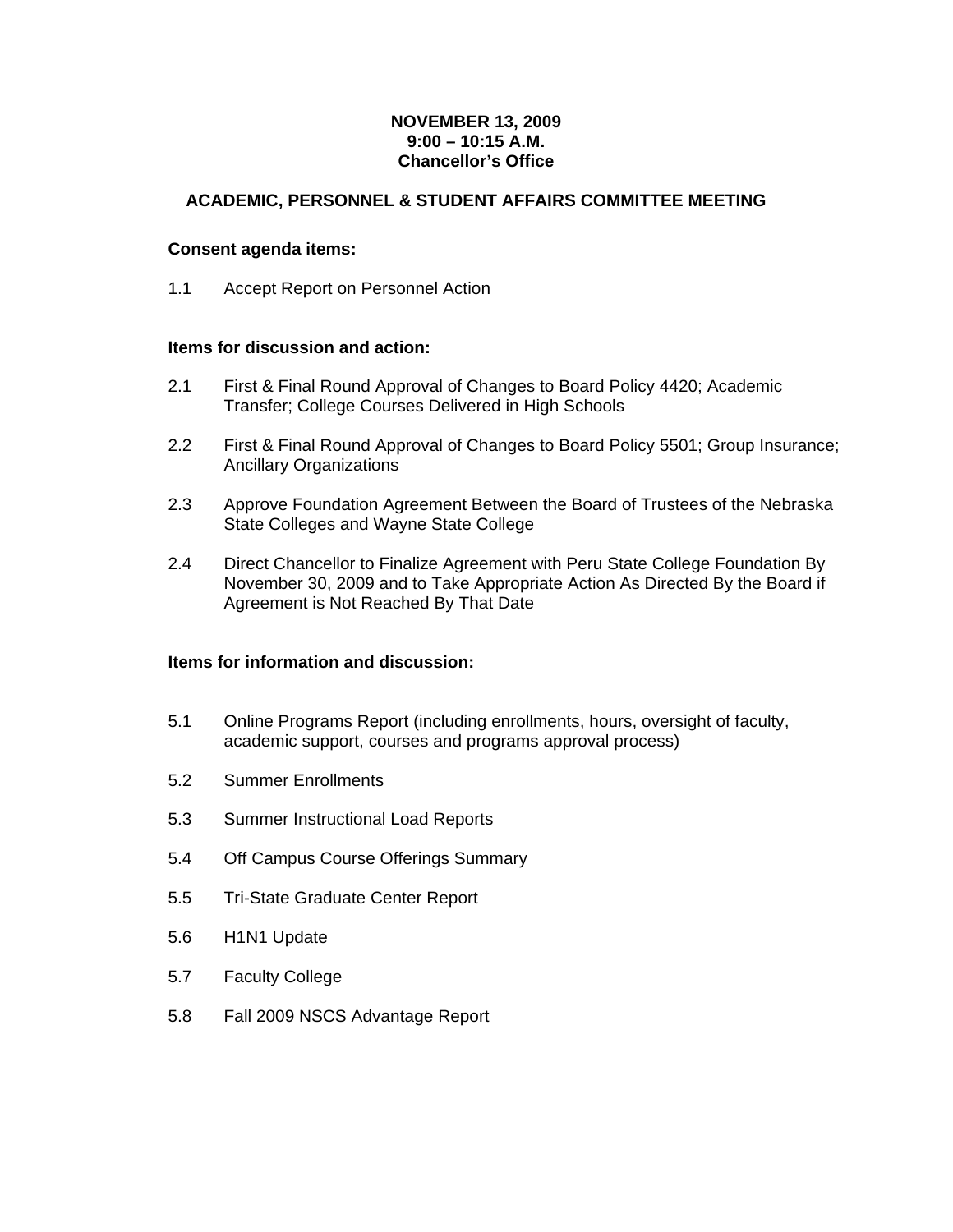# **NOVEMBER 13, 2009 9:00 – 10:15 A.M. 1115 K Street, Suite 202 Conference Room**

# **ENROLLMENT & MARKETING COMMITTEE MEETING**

# **Consent agenda items:**

No consent agenda items

# **Items for discussion and action:**

No action items

# **Items for information and discussion:**

- 6.1 Summer Enrollments
- 6.2 Fall Enrollments
- 6.3 Retention Goals
- 6.4 Board of Trustees Scholarship Acceptance Report
- 6.5 Remission Fund Award Report by Category
- 6.6 Counseling Conference Report
- 6.7 NSCS Month Update
- 6.8 Application Week Update
- 6.9 Fall 2009 NSCS Advantage Report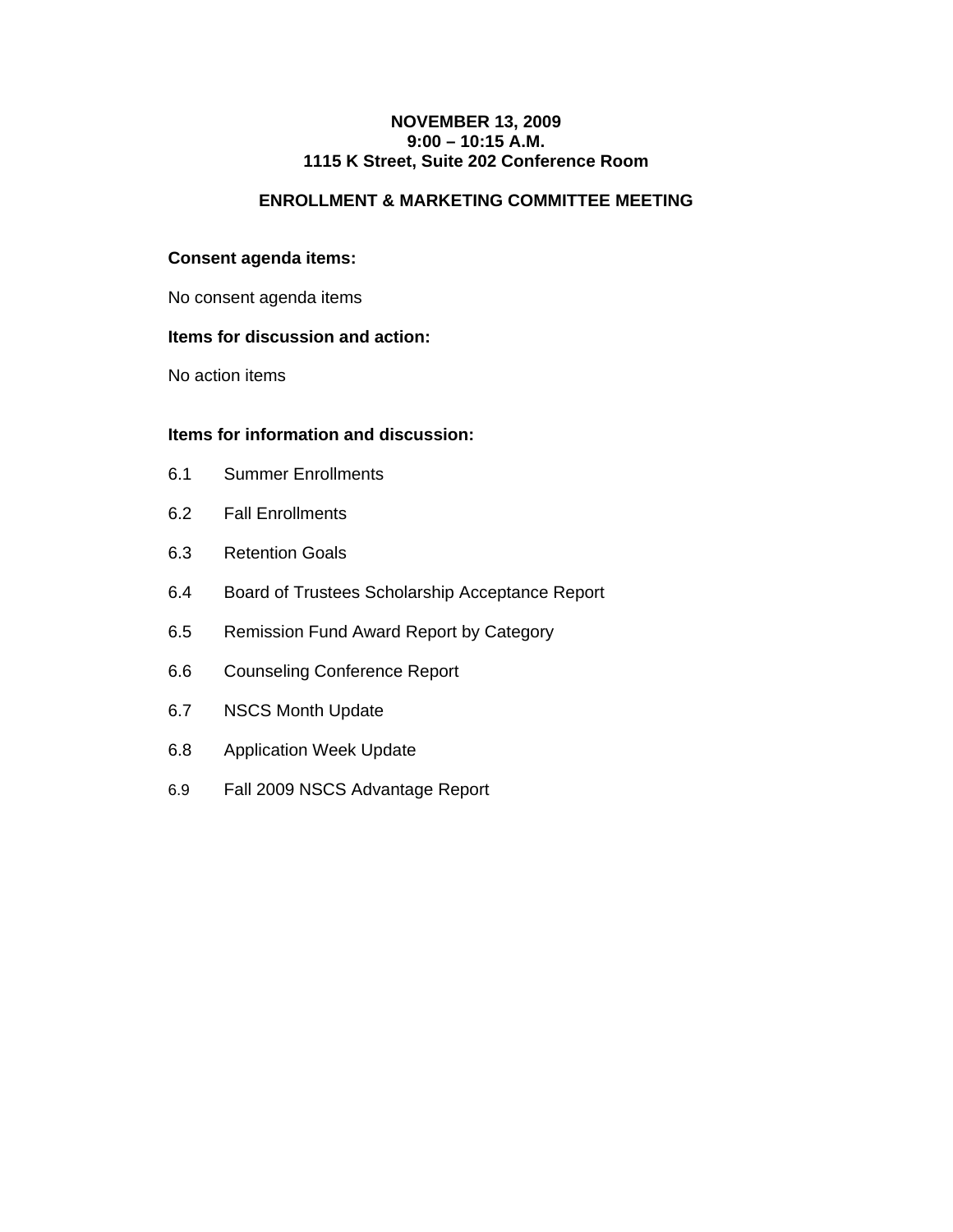# **NOVEMBER 13, 2009 9:00 – 10:15 A.M. NSCS Conference Room**

# **FISCAL, FACILITIES & AUDIT COMMITTEE MEETING**

# **Consent agenda items:**

- 1.2 Approve LB 309 Allocations and Retrievals
- 1.3 Approve Correction to April 18, 2008 Minutes For Typographical Error Related to Peru State College's 2008-2009 Publications Fee

# **Items for discussion and action:**

- 4.1 Reconsideration of Decision Taken Regarding Submission of Deficit Request for SAP and NeSIS Operating Costs of \$743,292
- 4.2 Accept Revenue Bond Audit Reports
- 4.3 First & Final Round Approval of Changes to Board Policy 8066; Capital Construction; Contracts; Professional Consulting Services
- 4.4 First & Final Round Approval of Changes to Board Policy 8068; Capital Construction; Contracts; Forms, Payments
- 4.5 Approve the Use of Un-Appropriated Cash Funds for Jindra Fine Arts Building Project in the Amount of \$500,000 – PSC
- 4.6 Ratify Substantial Completion Approval of AD Majors Parking Lot Which Provides Parking for Al Wheeler Activity Center – PSC
- 4.7 Authorize Chancellor to Sign an Addendum to Construction Management at Risk Contract with Ross Lund Constructors With a Guaranteed Maximum Price for Jindra Fine Arts Building Codes Update – PSC
- 4.8 Accept Committee Recommendation for Pile Hall Architect and Authorize Chancellor to Sign Professional Services Contract – WSC
- 4.9 Accept Committee Recommendation for WSC Energy Audit and Authorize the Chancellor to Sign the Professional Services Contract
- 4.10 Authorize Reallocation of Contingency Maintenance Funds WSC
- 4.11 Approve Contracts and Change Orders

#### **Items for information and discussion:**

- 7.1 Remission Fund Award Report by Category
- 7.2 Cash Reserve Balance Report
- 7.3 Report on Expenditures per FTE Student
- 7.4 Physical Plant Status Reports (July September 2009)
- 7.5 Capital Construction Quarterly Reports (As of September 30, 2009)
- 7.6 Contracts and Change Orders
- 7.7 Grant Applications and Awards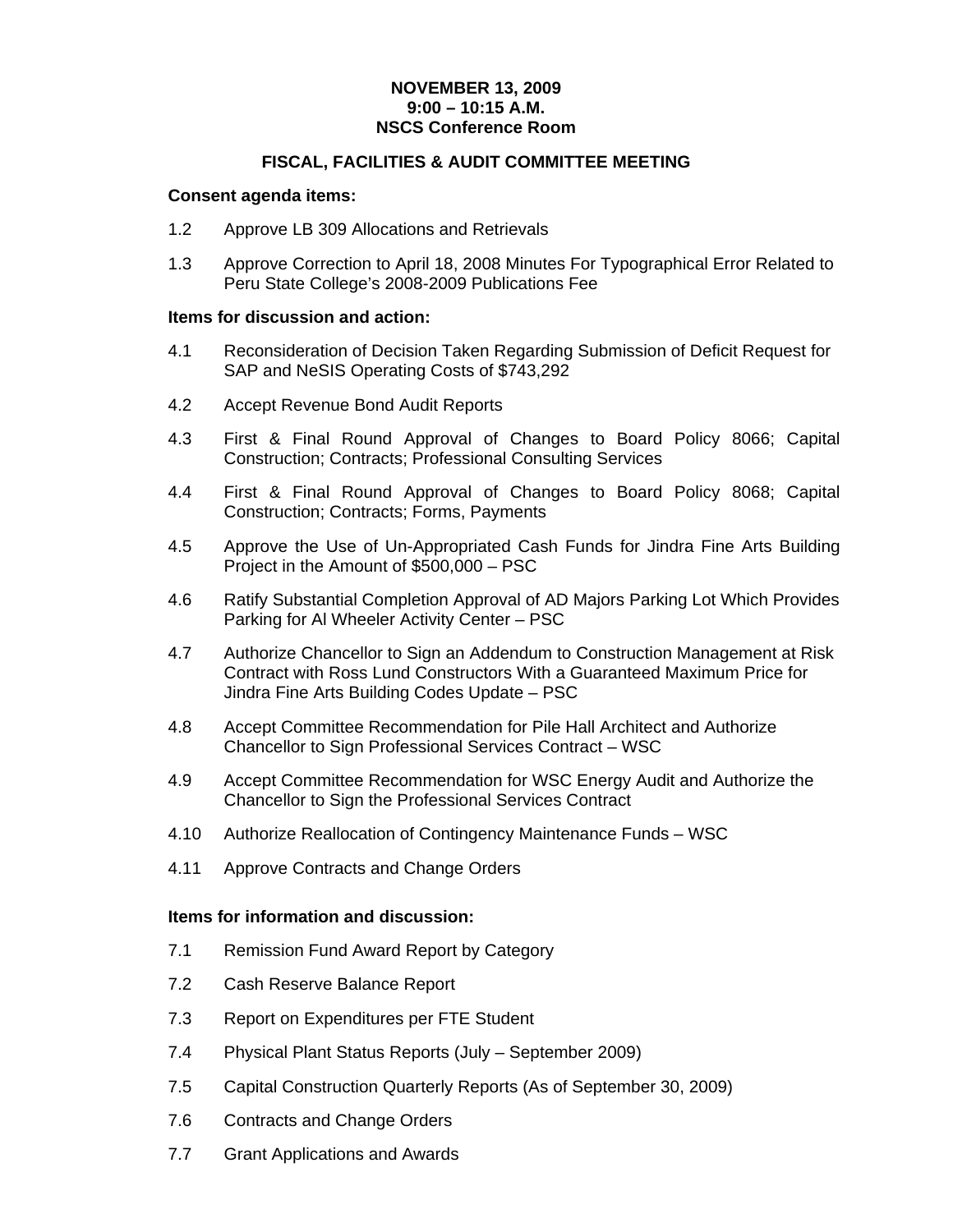# **BOARD OF TRUSTEES MEETING**

# **CALL TO ORDER**

# **1. APPROVAL OF MEETING AGENDA**

 **APPROVAL OF MINUTES** from the September 10-11, 2009 meeting

# **PUBLIC COMMENT**

# **ITEMS FOR CONSENT AGENDA**

- 1.1 Accept Report on Personnel Action
- 1.2 Approve LB 309 Allocations and Retrievals
- 1.3 Approve Correction to April 18, 2008 Minutes For Typographical Error Related to Peru State College's 2008-2009 Publications Fee

# **ITEMS FOR DISCUSSION AND ACTION**

# **2. ACADEMIC, PERSONNEL & STUDENT AFFAIRS**

- 2.1 First & Final Round Approval of Changes to Board Policy 4420; Academic Transfer; College Courses Delivered in High Schools
- 2.2 First & Final Round Approval of Changes to Board Policy 5501; Group Insurance; Ancillary Organizations
- 2.3 Approve Foundation Agreement Between the Board of Trustees of the Nebraska State Colleges and Wayne State College
- 2.4 Direct Chancellor to Finalize Agreement with Peru State College Foundation By November 30, 2009 and to Take Appropriate Action As Directed By the Board if Agreement is Not Reached By That Date

# **3. ENROLLMENT AND MARKETING**

No action items

# **4. FISCAL AND FACILITIES**

- 4.1 Reconsideration of Decision Taken Regarding Submission of Deficit Request for SAP and NeSIS Operating Costs of \$743,292
- 4.2 Accept Revenue Bond Audit Reports
- 4.3 First & Final Round Approval of Changes to Board Policy 8066; Capital Construction; Contracts; Professional Consulting Services
- 4.4 First & Final Round Approval of Changes to Board Policy 8068; Capital Construction; Contracts; Forms, Payments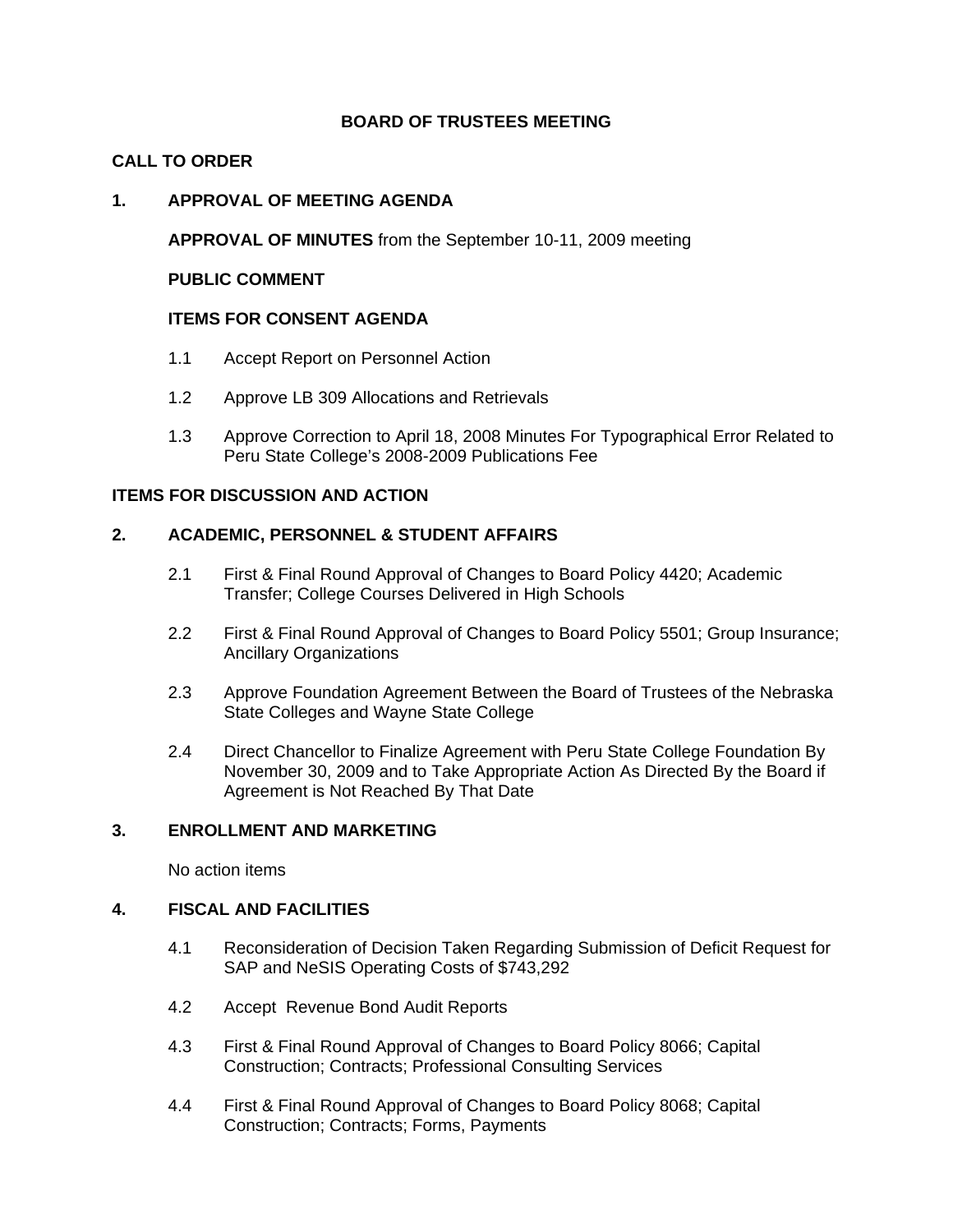- 4.5 Use of Un-Appropriated Cash Funds for Jindra Fine Arts Building Project in the Amount of \$500,000 – PSC
- 4.6 Ratify Substantial Completion Approval of AD Majors Parking Lot Which Provides Parking for Al Wheeler Activity Center – PSC
- 4.7 Authorize Chancellor to Sign an Addendum to Construction Management at Risk Contract with Ross Lund Constructors With a Guaranteed Maximum Price for Jindra Fine Arts Building Codes Update – PSC
- 4.8 Accept Committee Recommendation for Pile Hall Architect and Authorize Chancellor to Sign Professional Services Contract – WSC
- 4.9 Accept Committee Recommendation for WSC Energy Audit and Authorize the Chancellor to Sign the Professional Services Contract
- 4.10 Authorize Reallocation of Contingency Maintenance Funds WSC
- 4.11 Approve Contracts and Change Orders

# **ITEMS FOR INFORMATION AND DISCUSSION**

# **5. ACADEMIC, PERSONNEL & STUDENT AFFAIRS**

- 5.1 Online Programs Report (including enrollments, hours, oversight of faculty, academic support, courses and programs approval process)
- 5.2 Summer Enrollments
- 5.3 Summer Instructional Load Reports
- 5.4 Off Campus Course Offerings Summary
- 5.5 Tri-State Graduate Center Report
- 5.6 H1N1 Update
- 5.7 Faculty College
- 5.8 Fall 2009 NSCS Advantage Report

# **6. ENROLLMENT AND MARKETING**

- 6.1 Summer Enrollments
- 6.2 Fall Enrollments
- 6.3 Retention Goals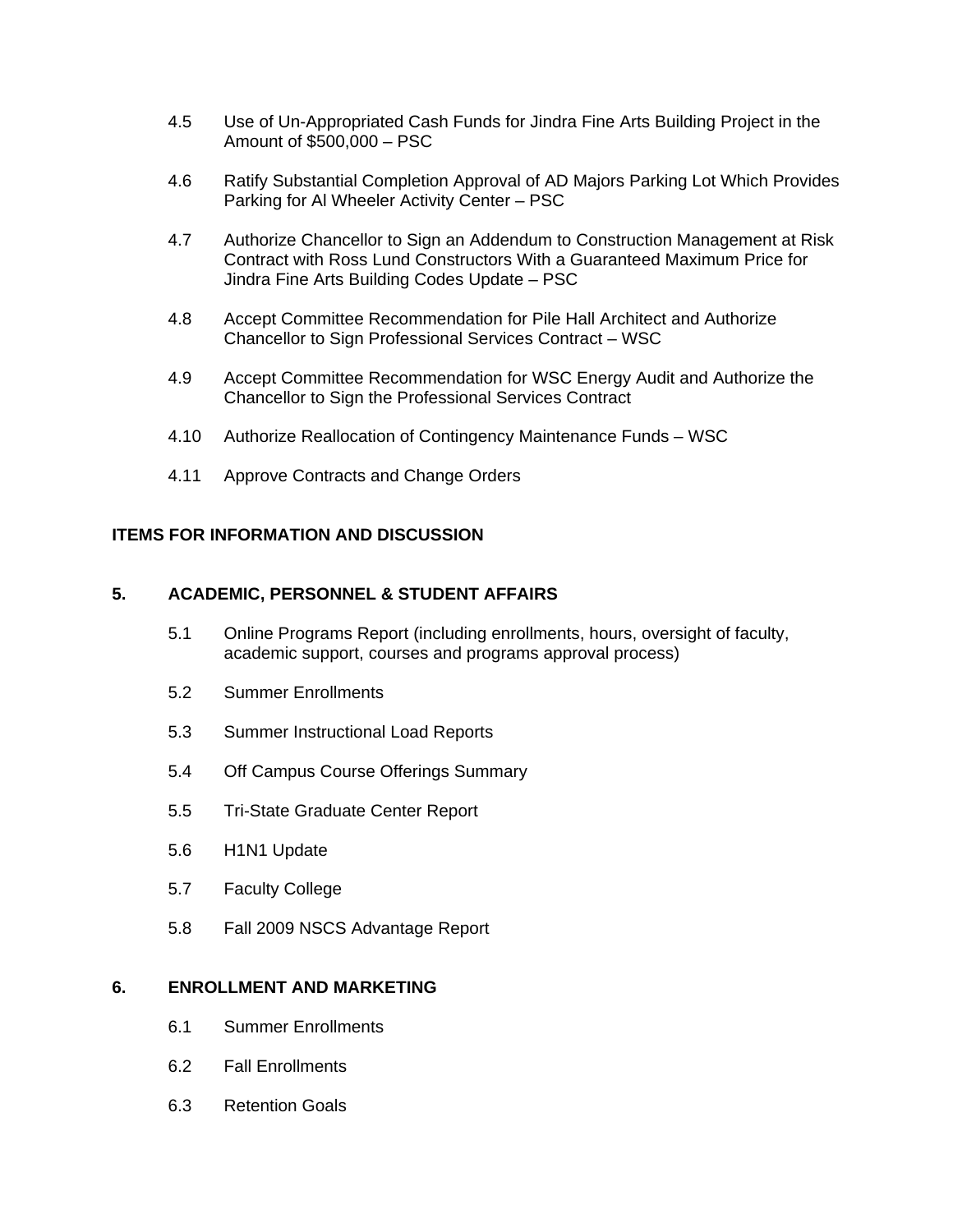- 6.4 Board of Trustees Scholarship Acceptance Report
- 6.5 Remission Fund Award Report by Category
- 6.6 Counseling Conference Report
- 6.7 NSCS Month Update
- 6.8 Application Week Update
- 6.9 Fall 2009 NSCS Advantage Report

# **7. FISCAL, FACILITIES & AUDIT**

- 7.1 Remission Fund Award Report by Category
- 7.2 Cash Reserve Balance Report
- 7.3 Report on Expenditures per FTE Student
- 7.4 Physical Plant Status Reports (July September 2009)
- 7.5 Capital Construction Quarterly Reports (As of September 30, 2009)
- 7.6 Contracts and Change Orders
- 7.7 Grant Applications and Awards

# **8. MISCELLANEOUS ACTION AND INFORMATION ITEMS**

- 8.1 Chancellor's Report
	- 8.1.1 Remind Board Representatives of Fall 2009 Commencement (Dec. 18)
- 8.2 Presidents' Reports
- 8.3 Student Trustees' Reports

# **ADJOURNMENT**

The next regularly scheduled meeting of the Board of Trustees of the Nebraska State Colleges will be held January 12, 2010 at Lincoln.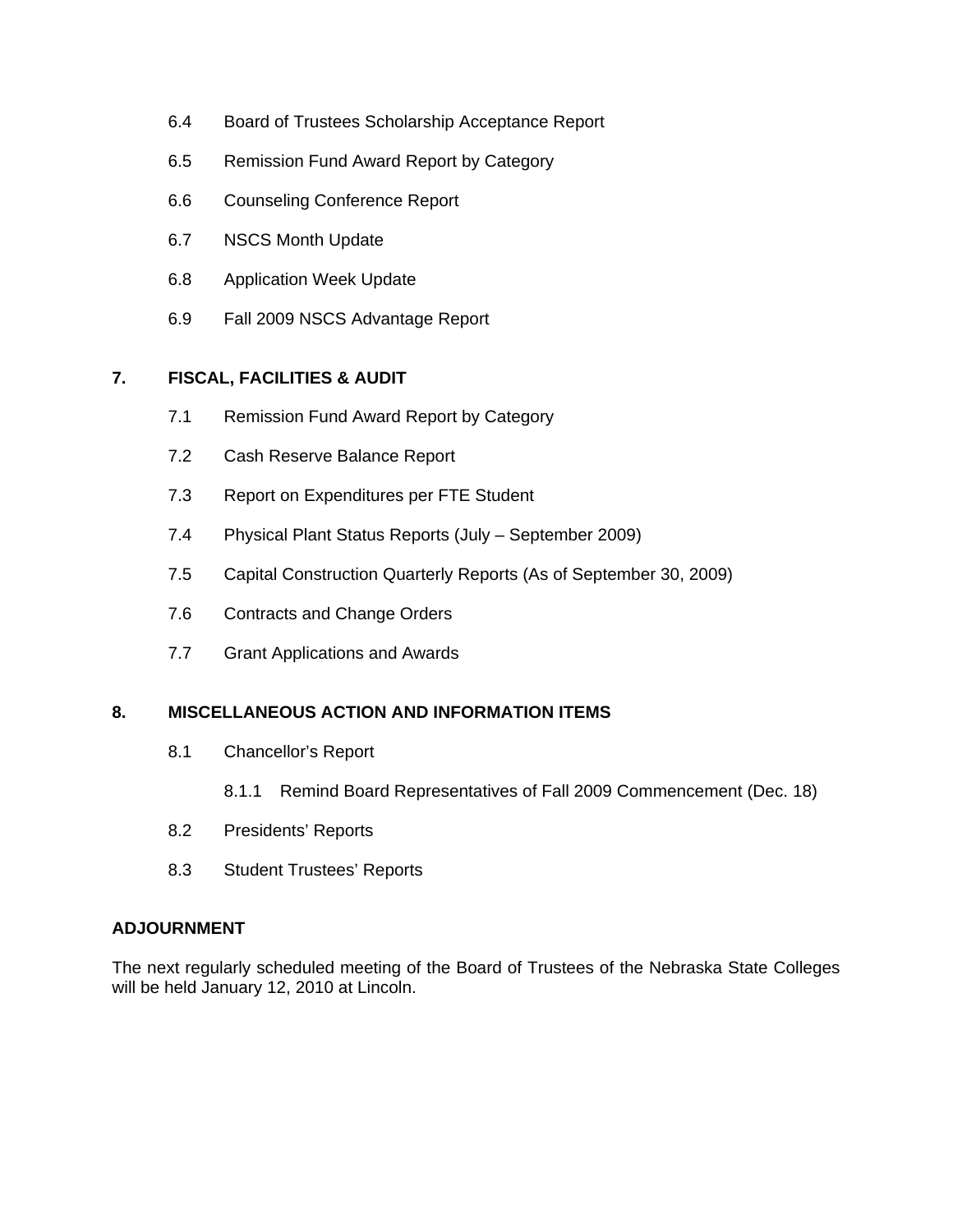# **NEBRASKA STATE COLLEGE SYSTEM BOARD OF TRUSTEES**

# **MINUTES OF SEPTEMBER 10-11, 2009 MEETING**

A meeting of the Board of Trustees of the Nebraska State College System was held at Chadron State College, Chadron, Nebraska on Thursday and Friday, September 10-11, 2009.

In compliance with the provisions of Neb. Rev. Stat. Section 84-1411, printed notice of this meeting was mailed to each member of the Board of Trustees. In addition, copies of such notice were sent to the Presidents of the State Colleges, Associated Press, and selected Nebraska newspapers. We, each of us, hereby acknowledge due and sufficient service to the above, the foregoing notice of the time and place and object of said meeting, and agree to meet in said meeting at the time and place presented.

Board members present: Larry Teahon, Chadron Cap Peterson, Wayne Gary Bieganski, Chadron Michelle Suarez, Lincoln Bill Roskens, Omaha

Student Board Members present: Doug Liewer, Chadron State College Samantha Meyer, Peru State College David Seger, Wayne State College

NSCS Office Staff, present:

Stan Carpenter, Chancellor Kristin Petersen, General Counsel and Vice Chancellor for Employee Relations Carolyn Murphy, Vice Chancellor for Finance and Administration Korinne Tande, Vice Chancellor for Academic and Student Affairs Ed Hoffman, Vice Chancellor for Facilities, Planning & Information Technology Sheri Irwin-Gish, Associate Vice Chancellor for Communications, Marketing and System Relations Lynne Olson, Administrative Assistant to the Chancellor

CSC Staff present:

Janie Park, President Dale Grant, Vice President for Administration Lois Veath, Vice President for Academic Affairs Randy Rhine, Vice President of Enrollment Management & Student Services Connie Rasmussen, Executive Director of Chadron State Foundation Justin Haag, Communications Coordinator Connie Frandson, Office Assistant II, Conferencing Office

PSC Staff present: Dan Hanson, President Bruce Batterson, Vice President for Administration and Finance Todd Drew, Vice President for Academic and Student Affairs Regan Anson, Director of Marketing and Public Affairs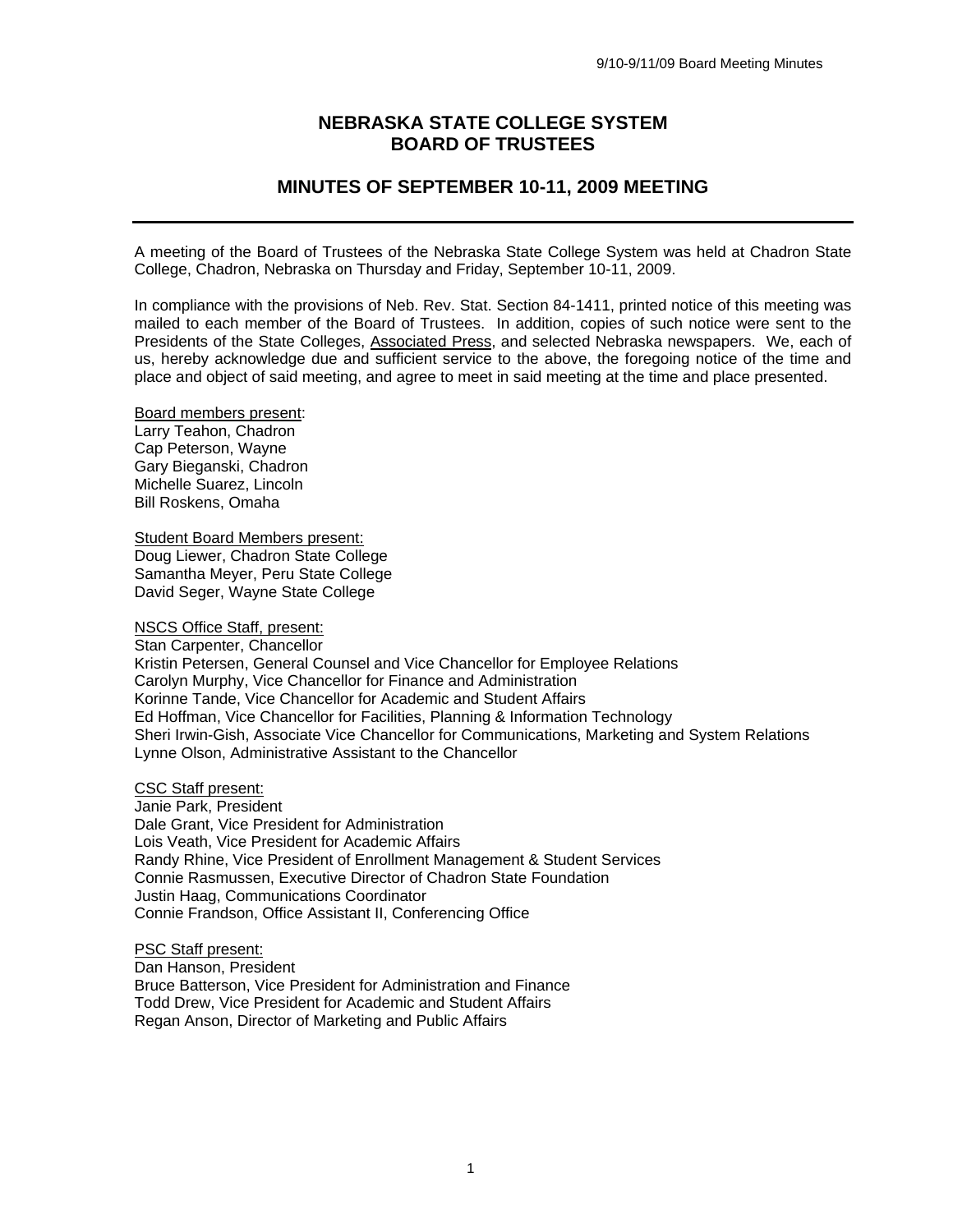WSC Staff present: Richard Collings, President Bob McCue, Vice President for Academic Affairs Jeff Carstens, Vice President and Dean for Student Life Tricia Akerlund, Marketing Coordinator Jay Collier, Director of College Relations Phyllis Conner, Vice President of Development & Executive Director of Foundation

### Others present:

John Axtell, KQSK Radio Eileen Korth, Architect, Jackson Jackson & Associates Joe Hazel, Farris Engineering, Mechanical Engineer Robert Hotovy, Farris Engineering, Electrical Engineer Scott Brown, Lund Ross, Construction Manager Chelsie Moreland, Photographer, Eagle News Adrie Ashford, Eagle News Kevin Oleksy, Eagle News

# **Thursday, September 10, 2009**

# **CALL TO ORDER**

# **EXECUTIVE SESSION**

Board Chair Teahon called the meeting to order at 12:09 p.m.

Motion was made by Trustee Peterson and seconded by Trustee Roskesn to move into executive session to discuss collective bargaining and personnel issues at 12:09 p.m. No action was taken. Motion was made by Trustee Roskens and seconded by Trustee Bieganski to move out of executive session at 1:18 p.m.

Board Chair Teahon reconvened the meeting at 1:18 p.m.

Korinne Tande, Vice Chancellor for Academic and Student Affairs, presented information regarding the procedures to be used within the NSCS when the H1N1 flu virus has been confirmed at one of the colleges or the System Office.

This session of the meeting was adjourned at 1:30 p.m.

The Academic, Personnel and Student Affairs Committee, the Enrollment and Marketing Committee and the Fiscal, Facilities and Audit Committee met separately starting at 1:20 p.m. to discuss agenda items. No action was taken in the committee meetings. The committee meetings adjourned at 2:30 p.m.

The Board of Trustees and the Chancellor held a college constituent focus group meeting beginning at 2:30 p.m. for college representatives to share their thoughts, concerns and ideas on how to improve the NSCS retention rate.

At 3:30 p.m. the Board of Trustees, the Chancellor and others were given tours of the renovated Academic/Administration Building, the Presidents' House and the Natural Explorer Environment (garden).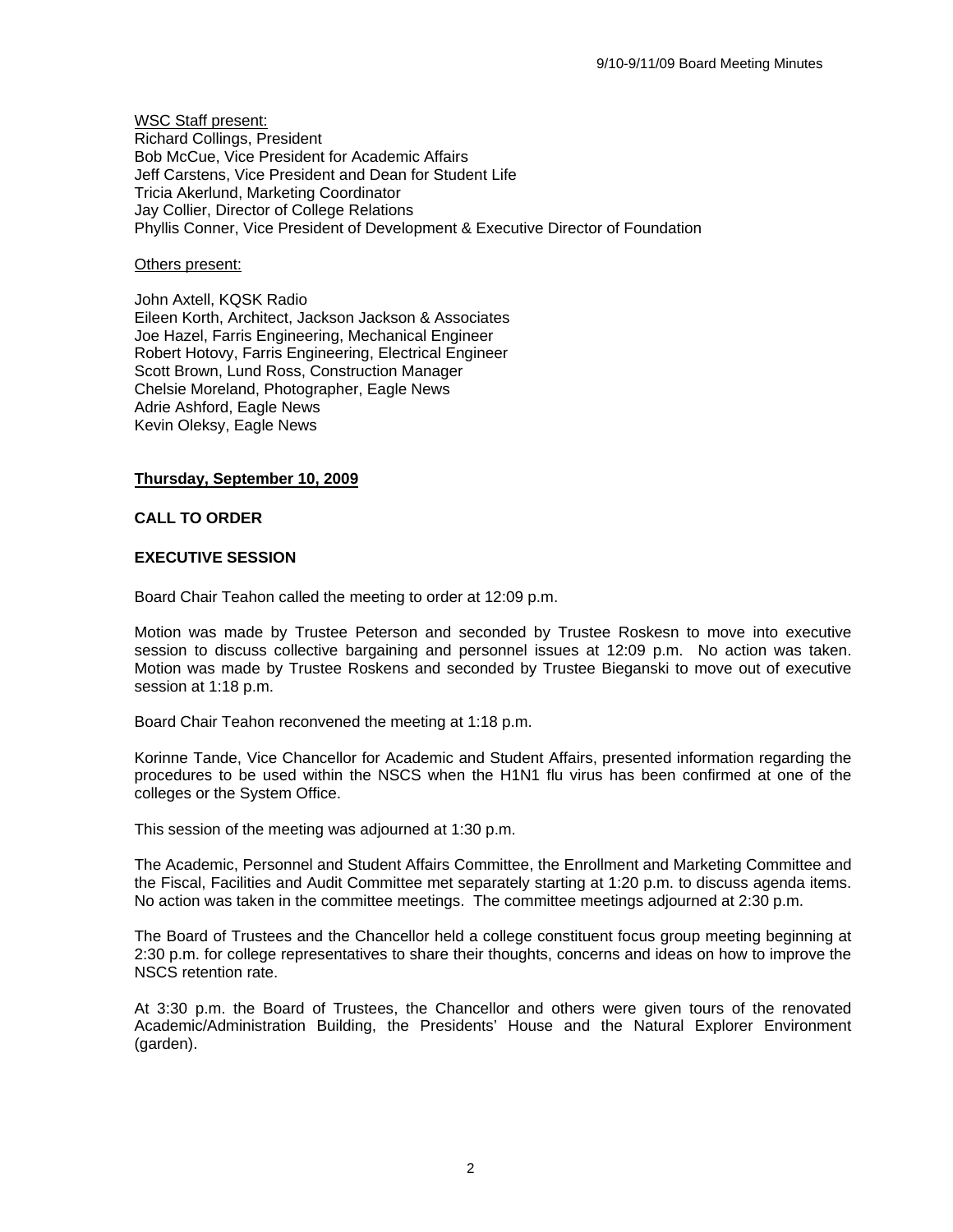# **Friday, September 11, 2009**

### **CALL TO ORDER—BUSINESS MEETING**

Board Chair Teahon called the business meeting to order at 8:30 a.m.

# **APPROVAL OF MEETING AGENDA**

The meeting agenda for September 10-11, 2009 was approved.

# **APPROVAL OF MINUTES**

Minutes of the June 18-19, 2009 meeting were unanimously approved.

# **CONSENT AGENDA ITEMS**

A motion was made by Trustee Roskens and seconded by Trustee Suarez to approve the following consent agenda items. Voting aye: Bieganski, Peterson, Roskens, Suarez, and Teahon. Voting nay: None. Student Opinion aye: Liewer, Meyer and Seger. Motion was unanimously approved.

Accept Report of Personnel Actions

Approve Organizational Charts

Final Round Approval of Changes to Board Policy 4430; Transfer of Credits

LB 309 Allocations and Retrievals

### **ITEMS FOR DISCUSSION AND ACTION**

#### **Academic, Personnel and Student Affairs Committee**

# Preliminary Notification of New Academic Programs

A motion to approve the following preliminary new program notification list to be submitted to the Coordinating Commission for Postsecondary Education was recommended by the committee to the full Board, which unanimously approved the motion. Voting aye: Bieganski, Peterson, Roskens, Suarez, and Teahon. Voting nay: None. Student Opinion aye: Liewer, Meyer and Seger.

| Peru State College  | Unified Early Childhood Education endorsement<br>Health/Physical Education endorsement                                                                                                                                                                                                                                             |
|---------------------|------------------------------------------------------------------------------------------------------------------------------------------------------------------------------------------------------------------------------------------------------------------------------------------------------------------------------------|
| Wayne State College | Business Administration minor in Leadership<br>(undergraduate)<br>Business Administration option in Logistics<br>(undergraduate)<br>Business Administration option in Banking<br>(undergraduate)<br>Industrial Technology minor in Industrial Computing<br>Technology (undergraduate)<br>Higher Education Instruction (MSE degree) |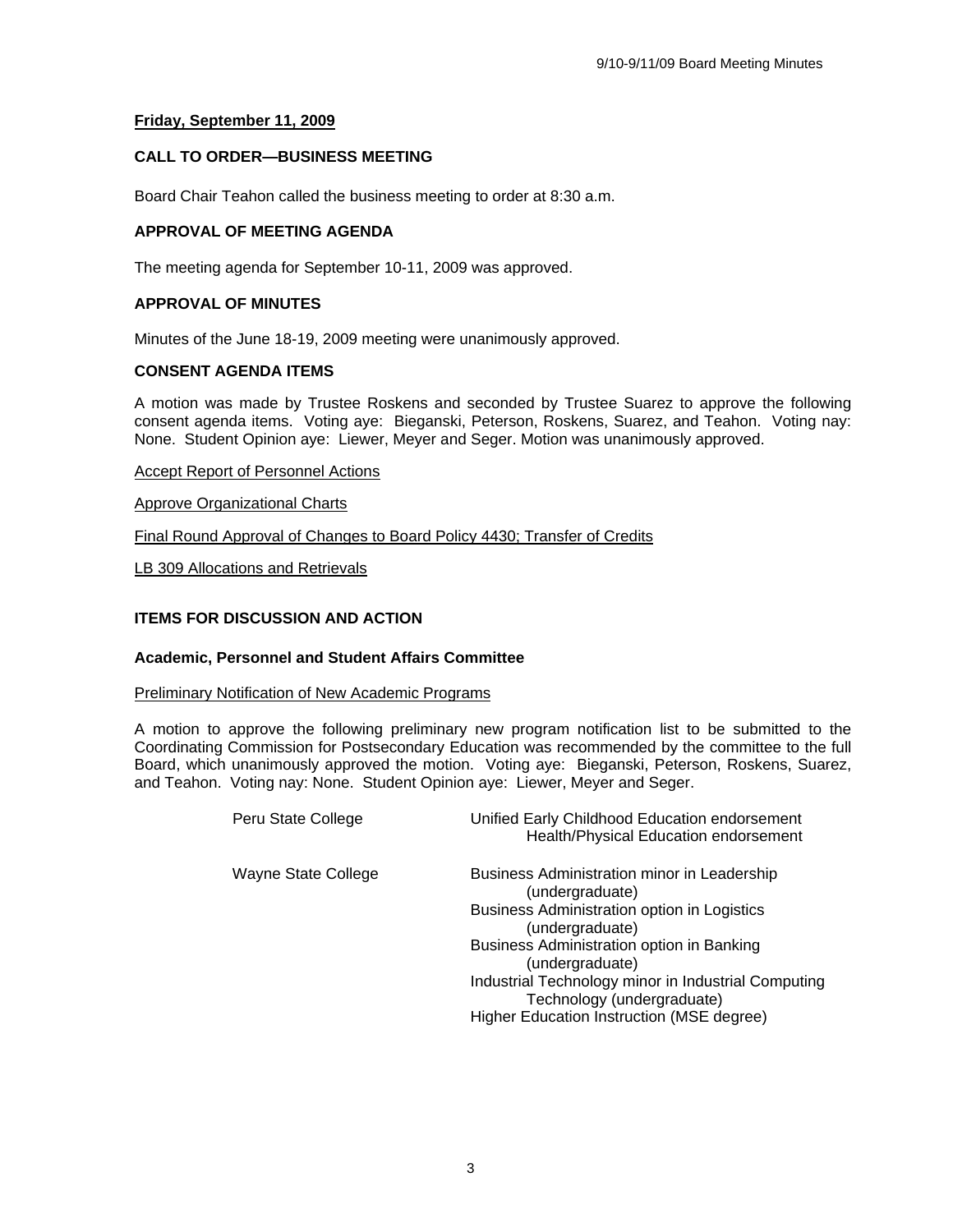# First and Final Round Approval of Changes to Board Policy 4001; College Calendar

A motion to approve the changes to Board Policy 4001; College Calendar with an additional change of "System Executive Council" to "Council of Presidents'" was recommended by the committee to the full Board; which unanimously approved the motion. Voting aye: Bieganski, Peterson, Roskens, Suarez, and Teahon. Voting nay: None. Student Opinion aye: Liewer, Meyer and Seger. (Copy attached to official minutes.)

#### First & Final Round Approval of Changes to Board Policy 4610; Faculty Exchange Agreements

A motion to approve the changes to Board Policy 4610; Faculty Exchange Agreements was recommended by the committee to the full Board; which unanimously approved the motion. Voting aye: Bieganski, Peterson, Roskens, Suarez, and Teahon. Voting nay: None. Student Opinion aye: Liewer, Meyer and Seger. (Copy attached to official minutes.)

#### First & Final Round Approval of Changes to Board Policy 5002; Conflict of Interest; Employment Requirements

A motion to approve the changes to Board Policy 5002; Conflict of Interest Employment Requirements was recommended by the committee to the full Board; which unanimously approved the motion. Voting aye: Bieganski, Peterson, Roskens, Suarez, and Teahon. Voting nay: None. Student Opinion aye: Liewer, Meyer and Seger. (Copy attached to official minutes.)

#### Approve Student/Faculty Agreement – WSC

A motion to approve the student/faculty Agreement between the Board of Trustees of the Nebraska State Colleges d.b.a. Wayne State College and Chienkuo Technology University was recommended by the committee to the full Board, which unanimously approved the motion. Voting aye: Bieganski, Peterson, Roskens, Suarez, and Teahon. Voting nay: None. Student Opinion aye: Liewer, Meyer and Seger. (Copy attached to official minutes.)

#### Approve Designation of Presidential Associate for Mrs. Elaine Hanson

A motion to approve the designation of Presidential Associate for Mrs. Elaine Hanson was recommended by the committee to the full Board, which unanimously approved the motion. Voting aye: Bieganski, Peterson, Roskens, Suarez, and Teahon. Voting nay: None. Student Opinion aye: Liewer, Meyer and Seger.

#### **Enrollment and Marketing Committee**

#### First & Final Round Approval of Changes to Board Policy 3400; Tuition Remission

A motion to approve the changes to Board Policy 3400; Tuition Remission was recommended by the committee to the full Board; which unanimously approved the motion. Voting aye: Bieganski, Peterson, Roskens, Suarez, and Teahon. Voting nay: None. Student Opinion aye: Liewer, Meyer and Seger. (Copy attached to official minutes.)

#### **Fiscal, Facilities & Audit Committee**

#### Approve Deficit Request

A motion to approve the deficit request, for SAP and NeSIS operating costs, in the amount of \$743,292 was recommended by the committee to the full Board, which unanimously approved the motion. Voting aye: Bieganski, Peterson, Roskens, Suarez, and Teahon. Voting nay: None. Student Opinion aye: Liewer, Meyer and Seger. (Information attached to official minutes.)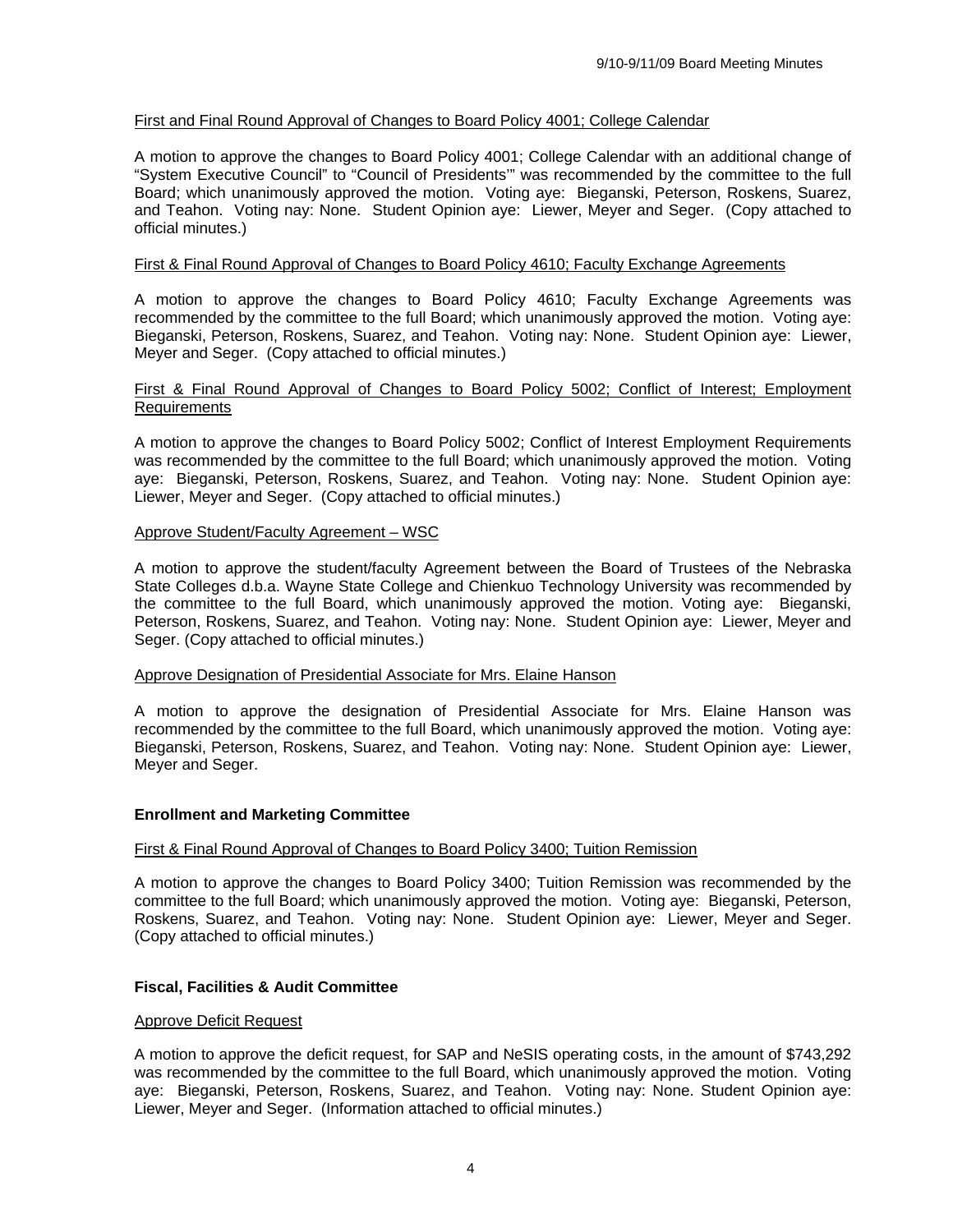# Write-Off of Uncollectible Accounts

A motion to approve the following requests to write-off specific uncollectible student accounts as submitted by the colleges was recommended by the committee to the full Board, which unanimously approved the motion. Voting aye: Bieganski, Peterson, Roskens, Suarez, and Teahon. Voting nay: None. Student Opinion aye: Liewer, Meyer and Seger.

#### Chadron State College

| Cash Fund Accounts (Tuition and Fees)<br>Revenue Bond Accounts                               | \$44,242.94<br>21,695.20<br>\$65,938.14           |
|----------------------------------------------------------------------------------------------|---------------------------------------------------|
| Peru State College                                                                           |                                                   |
| Cash Fund Accounts (Tuition and Fees)<br><b>Other Fund Accounts</b><br>Revenue Bond Accounts | \$26,197.22<br>437.30<br>10,297.87<br>\$36,932.39 |
| Wayne State College                                                                          |                                                   |
| Cash Fund Accounts (Tuition and Fees)<br><b>Other Fund Accounts</b><br>Revenue Bond Accounts | \$9,438.76<br>202.00<br>5,300.74<br>\$14,941.50   |

#### Approve Cash Fund Base Adjustments – Peru & Wayne

A motion to approve the cash fund base adjustment of \$199,013 for Peru State and \$250,000 for Wayne State was recommended by the committee to the full Board, which unanimously approved the motion. Voting aye: Bieganski, Peterson, Roskens, Suarez, and Teahon. Voting nay: None. Student Opinion aye: Liewer, Meyer and Seger. (Information attached to official minutes)

#### First & Final Round Approval of Changes to Board Policy 8064; Capital Construction; Bids

A motion for first and final round approval of changes to Board Policy 8064; Capital Construction; Bids was recommended by the committee to the full Board, which unanimously approved the motion. Voting aye: Bieganski, Peterson, Roskens, Suarez, and Teahon. Voting nay: None. Student Opinion aye: Liewer, Meyer and Seger. (Copy attached to official minutes.)

#### First & Final Round Approval of Changes to Board Policy 9008; Revenue Bonds; Budgets

A motion for first and final round approval of changes to Board Policy 9008; Revenue Bonds; Budgets was recommended by the committee to the full Board, which unanimously approved the motion. Voting aye: Bieganski, Peterson, Roskens, Suarez, and Teahon. Voting nay: None. Student Opinion aye: Liewer, Meyer and Seger. (Copy attached to official minutes.)

#### Approve Design Development Documents for the Jindra Fine Arts Building HVAC/Codes Upgrades at Peru State College

A motion to approve the design development documents for the Jindra Fine Arts Building HVAC/Codes Upgrades at Peru State was recommended by the committee to the full Board, which unanimously approved the motion. Voting aye: Bieganski, Peterson, Roskens, Suarez, and Teahon. Voting nay: None. Student Opinion aye: Liewer, Meyer and Seger. (Information attached to official minutes.)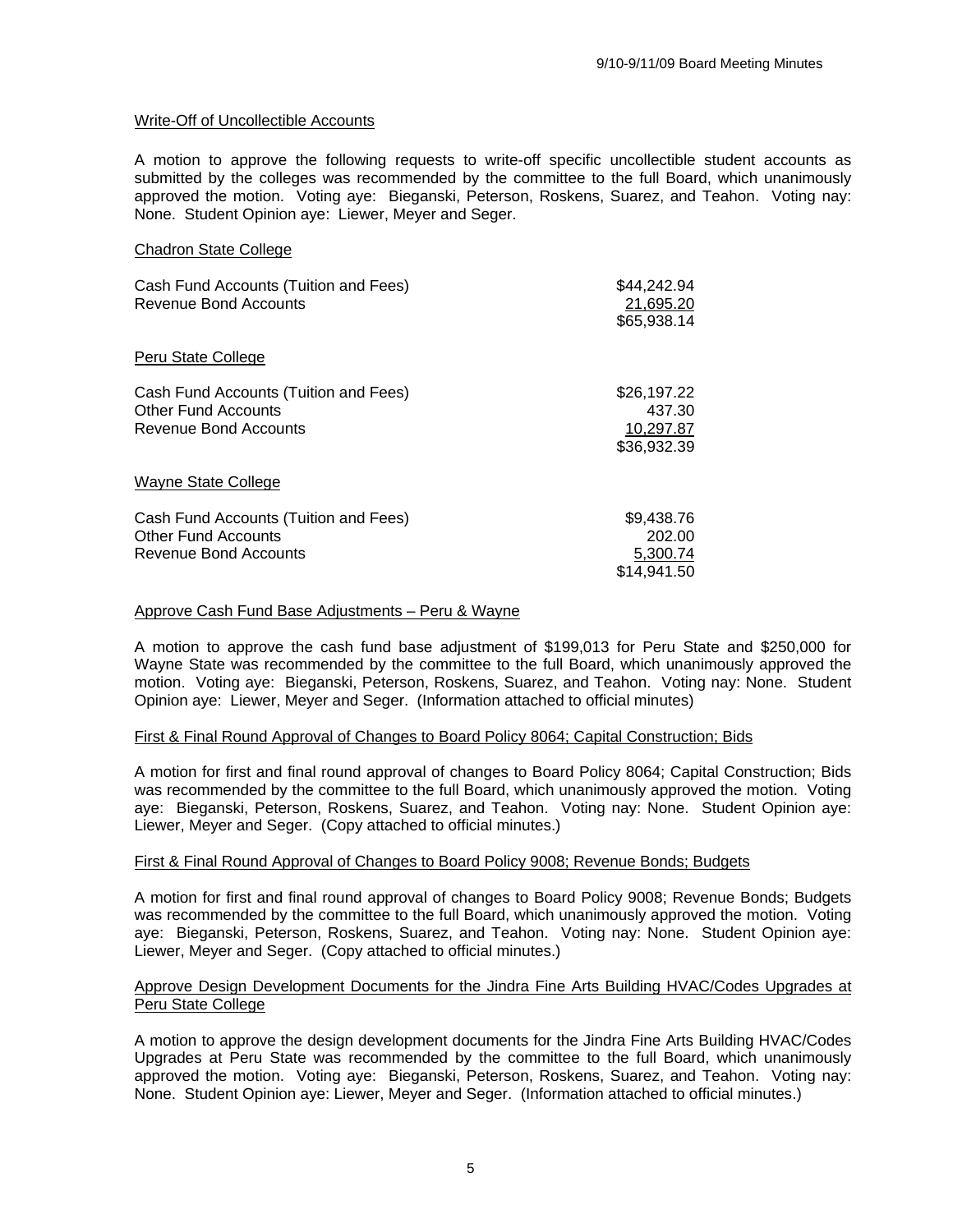Accept Committee Recommendation for Energy Audit Engineer and Authorize Chancellor to Sign Professional Services Contract – WSC

A motion to accept the committee recommendation for engineer selection for campus wide energy audit and to authorize the Chancellor to sign the contract for professional services at Wayne State was recommended by the committee to the full Board, which unanimously approved the motion. Voting aye: Bieganski, Peterson, Roskens, Suarez, and Teahon. Voting nay: None. Student Opinion aye: Liewer, Meyer and Seger. (Information attached to official minutes.)

Engineer Selection Committee:

Larry Teahon, Vice Chair, Board of Trustees, Chair, Fiscal & Facilities Committee Cap Peterson, Fiscal & Facilities Committee, Board of Trustees Ed Hoffman, Vice Chancellor for Facilities, Planning & Information Technology, NSCS Carolyn Murphy, Vice Chancellor for Finance & Administration, NSCS Richard Collings, President, WSC Chad Altwine, Director of Facility Services, WSC Jeff Carstens, Vice President and Dean of Students Steve Hotovy, Administrator, Task Force for Building Renewal

#### **ITEMS FOR INFORMATION AND DISCUSSION**

#### **Academic, Personnel and Student Affairs**

#### NAPE One Time Health Insurance Adjustment Report

Due to a change in the insurance plan deductable and according to the NSCS NAPE/AFSCME Bargaining Agreement Section 17.1, all participating employees will receive a one-time \$50 payment. Each of the colleges provided reports indicating who qualified and would receive the adjustment. (A copy of the reports are attached to the official minutes.)

#### Year-end Personnel Summary

Year-end personnel summary for each college not requiring Board approval was provided for information. (A copy is attached to the official minutes.)

#### Spring Enrollment Reports

Spring 2009 enrollment reports from each college not requiring Board approval were provided for information. (Copies are attached to the official minutes.)

#### Spring Instructional Load Reports

Spring 2009 instructional load reports from each college not requiring Board approval were provided for information. (Copies are attached to the official minutes.)

#### Spring Graduation Summary

Each college provided a summary of spring graduates per degree and discipline. (Copies are attached to the official minutes.)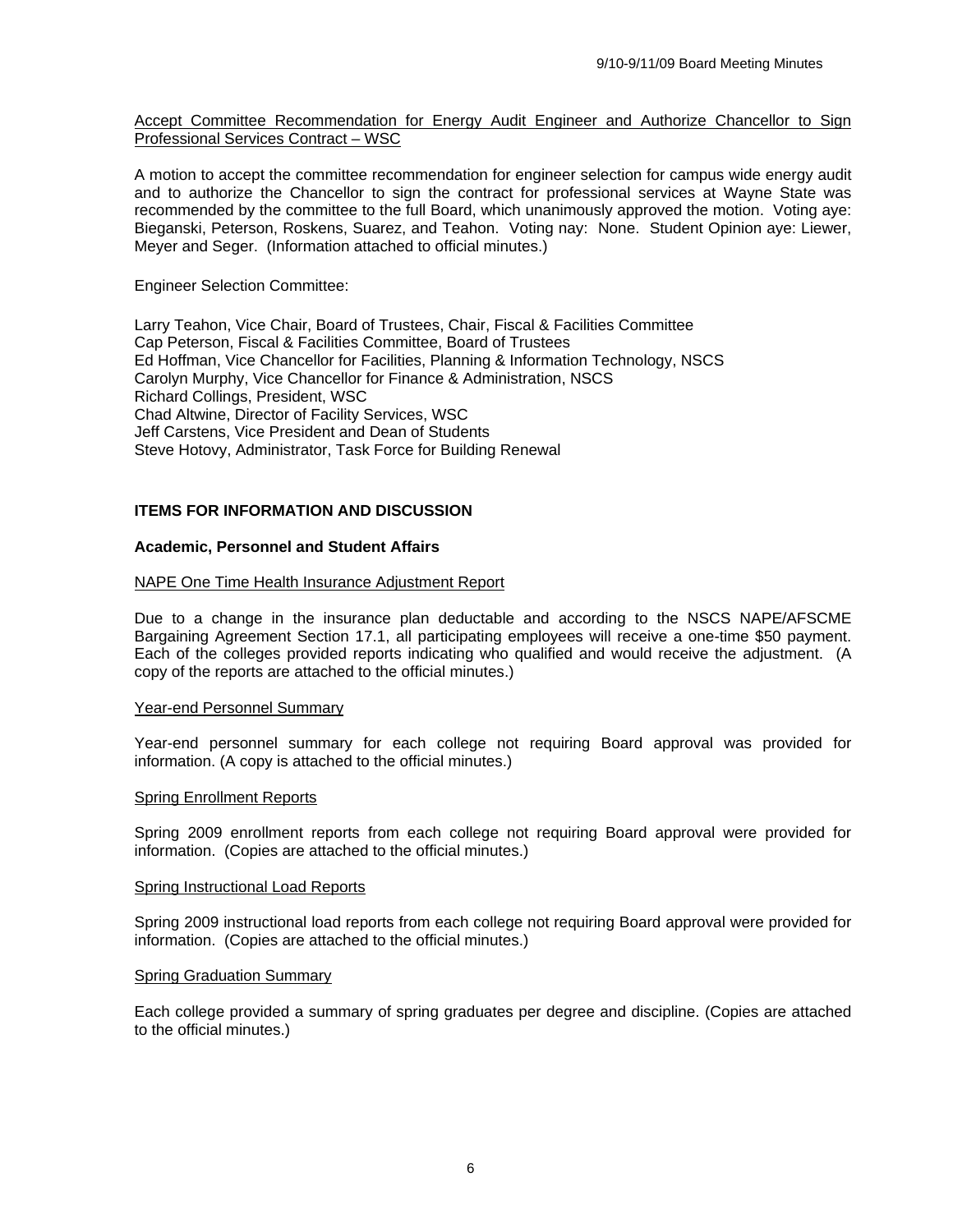# Chancellor's Summary Report

The Chancellor's Summary Report (CSR) not requiring Board approval was provided for information. (A copy is attached to the official minutes.)

# NSCS Advantage Year 1 Report

The preliminary NSCS Advantage Program report was provided to the Board for information. (A copy is attached to the official minutes.)

National Association of Schools of Music and National Association of Schools of Art and Design Accreditation – WSC

Information regarding the recent accreditation of the music and art programs at Wayne was provided to the Board. (A copy is attached to the official minutes.)

#### NSCS High School Core Resolution

A motion to move the "NSCS High School Core Resolution" from item 5.9 in the information items section to the action items section of the agenda as 2.7 and to approve the resolution was recommended by the committee to the full Board, which unanimously approved the motion. Voting aye: Bieganski, Peterson, Roskens, Suarez, and Teahon. Voting nay: None. Student Opinion aye: Liewer, Meyer and Seger. A copy of the resolution follows:

# **NEBRASKA STATE COLLEGE SYSTEM RESOLUTION**

WHEREAS, the Nebraska State Colleges anchor rural Nebraska and are colleges of opportunity; and

WHEREAS, the Nebraska State College System produces more than 20 percent of the teachers in the state of Nebraska and serve more than 8,000 students per year; and

WHEREAS, the Nebraska State Board of Education is considering the adoption of rigorous high school graduation standards; including a minimum of four years of English, three years of mathematics, three years of science, and three years of social sciences; and

WHEREAS, such high school graduation standards would improve student readiness and increase student success at the Nebraska State Colleges;

NOW, THEREFORE, BE IT RESOLVED that the Board of Trustees of the Nebraska State College System urges the Nebraska State Board of Education to adopt the Nebraska High School Graduation standards referenced above.

Approved this 11<sup>th</sup> day of September, 2009.

Chair, Board of Trustees Chancellor, Nebraska State

College System

\_\_\_\_\_\_\_\_\_\_\_\_\_\_\_\_\_\_\_\_\_\_\_\_\_\_\_\_\_\_\_ \_\_\_\_\_\_\_\_\_\_\_\_\_\_\_\_\_\_\_\_\_\_\_\_\_\_\_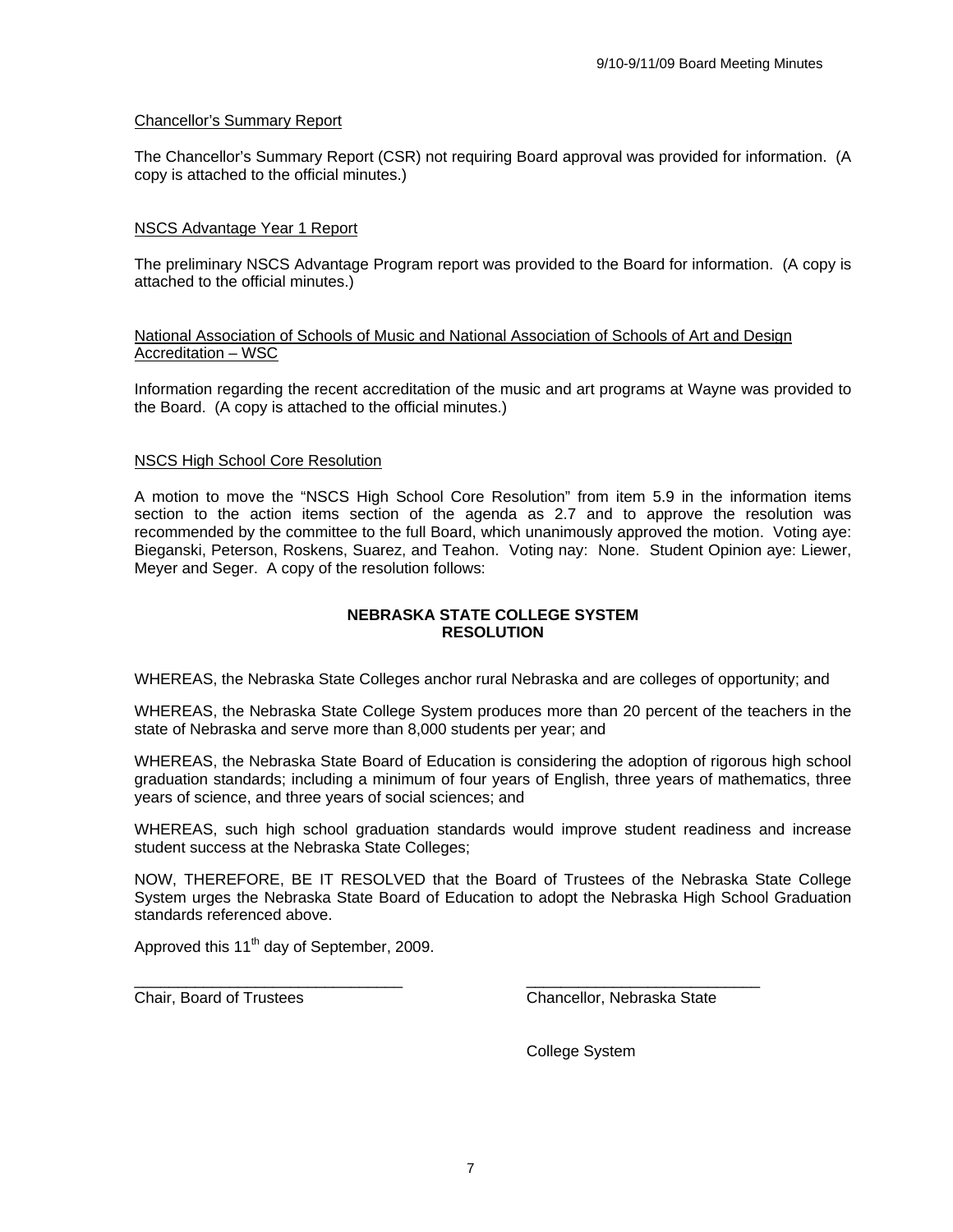# **Enrollment and Marketing**

#### State of the System Address

Chancellor Carpenter has delivered the annual System Address at all three of the colleges.

#### NSCS Board of Trustees' Scholarship

The NSCS Board of Trustees' Scholarship, which is worth more than \$15,000 over four years, is the NSCS full-tuition award. More than 100 college freshmen are awarded the scholarships annually and each year more than 300 students have the scholarship renewed.

#### Governor's Opportunity Award

The Governor's Opportunity Award is a partnership between the Governor and the NSCS to provide this scholarship which is aimed at Nebraska high school seniors who want to remain in the state after graduating and who want to become leaders in their communities. One freshman from each college receives the award. The award is worth more than \$7,350 over four years. It provides for half of the tuition costs for students enrolled in the NSCS. Last year we received 114 applications system-wide for the three scholarships.

#### Davis-Chambers Scholarship

The Davis-Chambers Scholarship recognizes academically promising community college transfer students from diverse racial, ethnic, and cultural backgrounds who often find that financial requirements of postsecondary education are a major obstacle for attending college. The scholarship provides financial assistance (tuition, room and board, fees and books) based on the Free Application for Federal Student Aid (FAFSA) form. The value of the scholarship is based primarily on the family's ability to help meet college costs. The amount can equal the full cost of attendance.

Starting in the fall of 2010-11, the Davis-Chambers Scholarship will also be awarded to freshmen. The freshmen scholarships are awarded for one academic year (two semesters) and are renewable for subsequent academic years upon application and academic success. Recipients must enroll as full-time students carrying 12 hours or more per semester.

To be eligible, freshmen must:

- 1. Have a 3.0 high school cumulative grade point average
- 2. Be a graduate of an accredited Nebraska high school
- 3. Enroll as a full-time undergraduate student at Chadron, Peru or Wayne State
- 4. Be a resident of Nebraska
- 5. Write an essay
- 6. Complete the application form by Tuesday, December 1, 2009

#### NSCS Tour

The NSCS Tour will not be a series of face-to-face events this year because college admissions representatives will be tied up with the SIS conversion this fall. Instead, the information provided in the NSCS Tour will be mailed to high school guidance counselors, community college representatives and other educational professionals at the beginning of NSCS Month in October.

The NSCS "Tour-in-a-Bag" theme is "Go Green with the Nebraska State College System" and all items included in the mailing are eco-friendly. For example, the NSCS presentation to be used in classes and shared with students will be supplied on a bamboo USB-drive.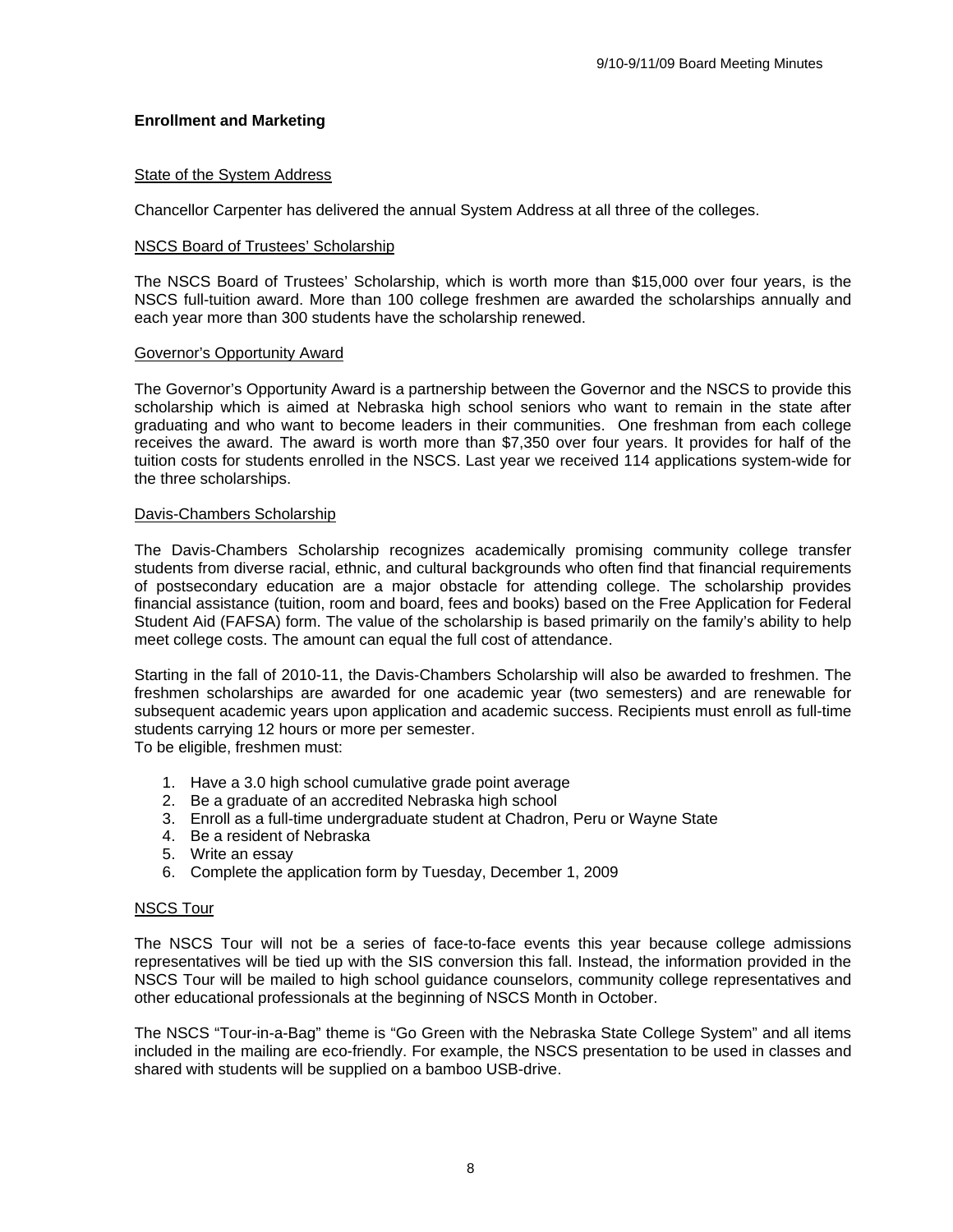#### Governor's Proclamation of NSCS Month

The Governor will proclaim October as Nebraska State College System Month on September 17 for the fifth year in a row. This year each college will award an \$800 bookstore certificate to a student who visits during the month of October. One student will be selected at each college to receive the award. To be eligible, prospective students must take full campus tours during the NSCS Month and are only awarded the certificate if they enroll at the college that offered them the certificate.

#### Counseling Conference

The annual Nebraska Counseling Association Conference will be held October 15-16 at Union College in Lincoln. Guidance counselors throughout the state attend the two-day event. The NSCS will have a booth at the conference. The purpose, among other things, is to conduct a survey of guidance counselors to help understand what their role is in the college decision-making process. Those who complete the survey will receive an NSCS USB drive (flash drive).

#### Application Week

During NSCS Month, we will sponsor the second annual "NSCS Application Week", October 19-24. NSCS admissions folks will travel across the state to assist seniors at approximately 100 Nebraska high schools as they apply to one or more of the colleges.

#### 2009-10 Print Advertising Campaign

A series of print advertisements that focus on the value of our institutions and the opportunities available are currently being created for the "education sections" in statewide newspapers, including those in Scottsbluff, Lincoln, Norfolk and Omaha. The advertisements will feature successful alumni from the colleges who work in various fields throughout the state.

#### Spring Enrollment Reports

Spring 2009 enrollment reports from each college not requiring Board approval were provided for information. (Copies are attached to the official minutes.)

#### Spring Graduation Summary

Each college provided a summary of spring graduates per degree and discipline. (Copies are attached to the official minutes.)

# NSCS Advantage Year 1 Report

The preliminary NSCS Advantage Program report was provided to the Board for information. (A copy is attached to the official minutes.)

#### Chancellor's Summary Report

The Chancellor's Summary Report (CSR) was provided for information only. (A copy is attached to official minutes.)

#### Review of Carnegie Suggestions & Ultimate Outcomes

Following the completion of a multi-dimensional research project by Carnegie Communications in September 2004, a customized brand marketing campaign based on the findings was instituted. This included a public relations statement, tagline and recommended themes and initiatives that would increase awareness of the NSCS throughout the state. The Associate Vice Chancellor provided information indicating the marketing initiatives that were developed and implemented as a result of the report.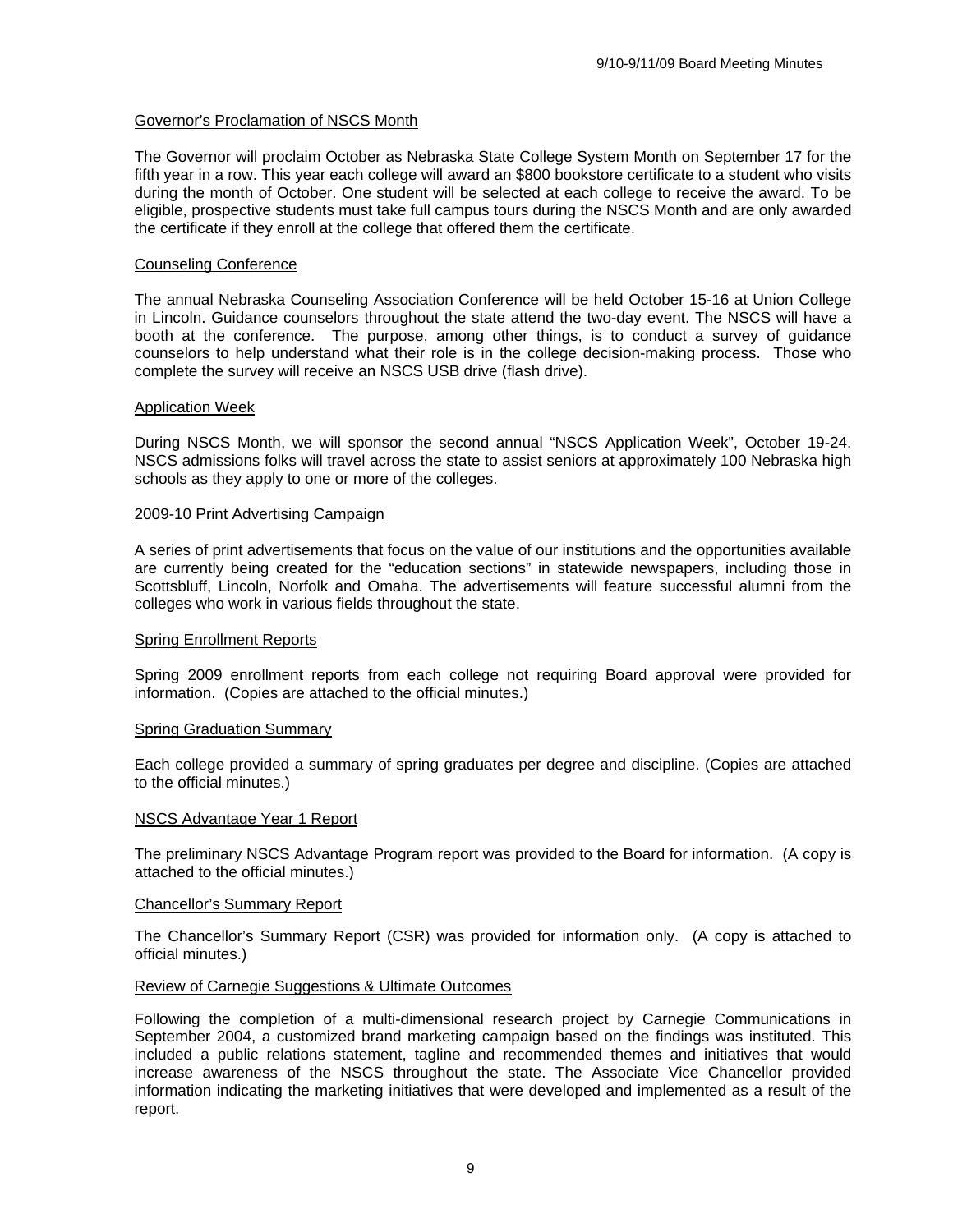# **Fiscal, Facilities & Audit**

### Grant Applications and Awards

The following grant applications and awards were presented to the Board for information only.

Chadron Application

• National Atlas II: 100 Wetlands of the United States (US Geological Survey (USGS) National Atlas Program) -- \$40,000

Peru Applications

- National Science Foundation: Systematic Biology & Biodiversity Inventories (National Science Foundation (Federal)) -- \$470,457
- TRIO-Student Support Services (US Department of Education) -- \$286,922

# Peru Award

• TRIO-Student Support Services (US Department of Education) -- \$20,650

# Wayne Application

• Students Beyond Boundaries "Deeper Roots: Personal Growth Tools" (Corp. for National Service/Midwest Consortium for Service Learning in Higher Education/South Dakota State University -- \$750

Wayne Awards

- HHS Prevention Mini-Grant for FY10 Medicine Collection and Disposal Program (Health & Human Services through Region 4 Behavioral Health System) -- \$13,540
- Nebraska Business Development Center (U.S. Small Business Administration through the University of Nebraska at Omaha) -- \$60,000

#### Contract and Change Orders

The following contracts and change orders were presented to the Board for information only.

Chadron Contracts

- Campus (electronic access doors at residence halls) \$21,404.29
- Campus (new entry doors at residence halls) \$23,205
- Nelson Physical Activity Center & Armstrong Gymnasium (lighting improvements – professional fees) - \$4,600

#### Peru Contracts

- Jindra Fine Arts Building (repair damaged cable) \$8,400
- Jindra Fine Arts Building (professional services design development documents) - \$135,000 plus reimbursables not to exceed \$15,000 (Approved for Chancellor to sign 1/13/09)
- Administration Building Elevator Code Upgrade (complete modernization of building elevator) - \$94,895
- Eliza Morgan Hall (1200 square foot roof replacement) \$14,479

Wayne Contracts

- Carhart Science (new construction) \$5,835,717 (Approved for Chancellor to sign 11/14/08 as part of CM at Risk Project)
- Armory (asbestos abatement) \$1,950
- Berry Hall (RD apartment kitchen remodel) \$2,745.69
- Campus Wide (exterior building repairs) \$12,781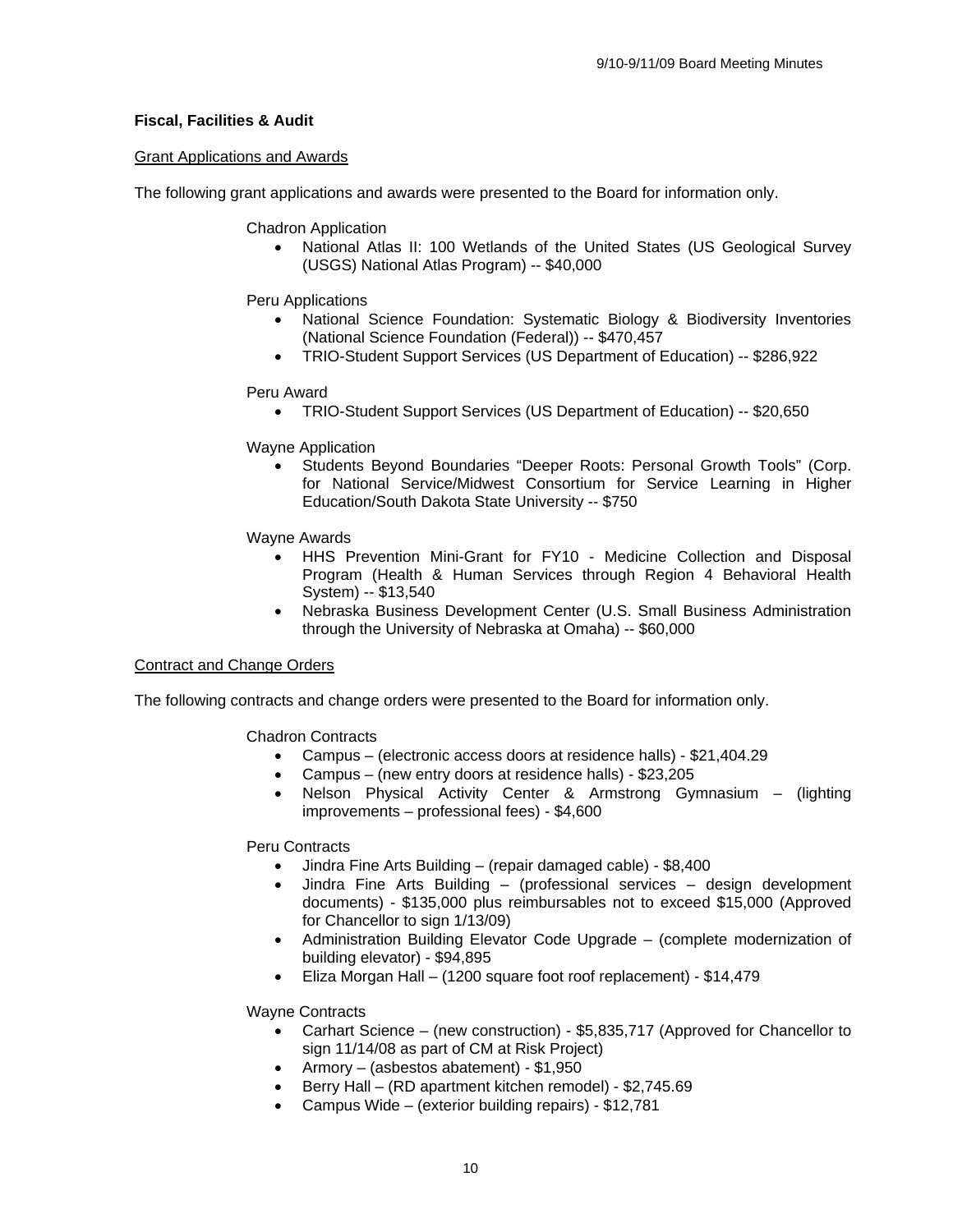- Frye Conference Room and Niobrara Rooms (projector installation) \$3,525
- Hahn Parking Lot (retaining wall steps) \$3,753
- Berry Hall RD Apartment (installation of carpet and cover base) \$1,560
- Armory (demolition) \$19,980
- Hahn Administration Building (paint flagpole) \$1,148
- Peterson Fine Arts (installation of fire sprinkler drain) \$1,701
- Student Center (asbestos abatement kitchen office) \$690
- Conn Library (installation of transition base) \$97
- Student Center (installation of VCT and base in office) \$725
- Rec Center Natatorium (remove and replace pipe and discharge jets) \$15,251

Chadron Change Orders

- Administration Building Parking Lot  $-$  (#1 provide 6" concrete over existing tunnel) - \$6,249
- Nelson Physical Activity Center  $(#1)$  installation of three exterior windows) -\$14,930

Peru Change Order

• Jindra Fine Arts Building – (#1 geothermal, site survey, soil testing) - \$15,009

Wayne Change Orders

- Commons (#1 general construction improvements landscaping) \$10,000
- Commons (#2 general construction improvements additional scope) \$7,601
- Commons (#3 general construction improvements minor changes for conditions) - \$1,911
- Peterson Fine Arts (HVAC renovation phase 2) \$10,724

#### Physical Plant Status Reports

Each college provided a status report regarding its physical plant projects for information only. (Copies are attached to the official minutes.)

#### Capital Construction Progress Reports

The following capital construction progress reports were provided for information only. (Copies are attached to the official minutes.)

Chadron

- Administration Building Renovation Interim report
- Sparks Hall Renovation Interim report

Peru

- Al Wheeler Activity Center Addition/Renovation/Bleachers/AD Majors Demolition & Parking Lot – Interim report
- Emergency Power Generation Final report

Wayne

- Campus Services Interim report
- Rice-Stadium Renovations Project Interim report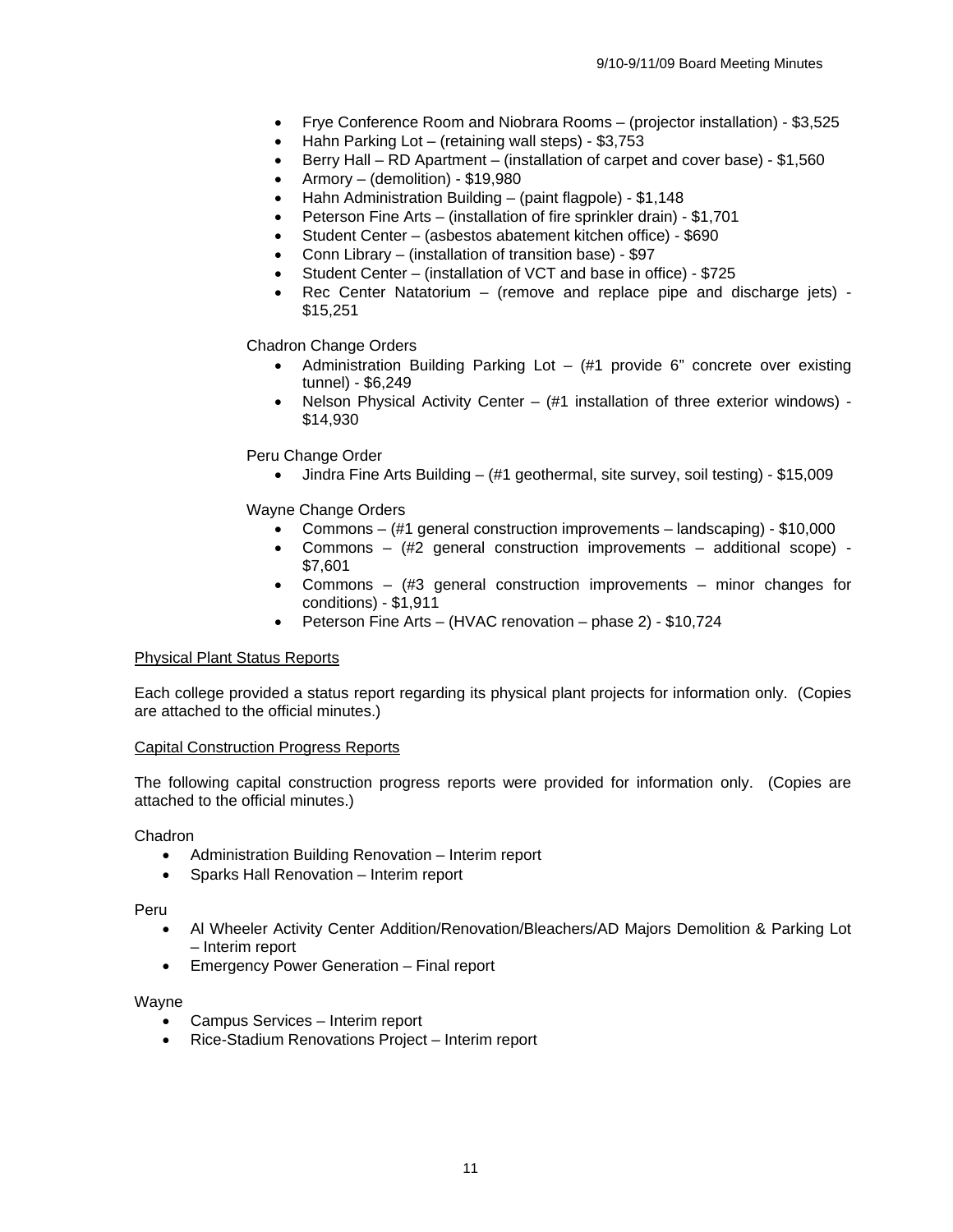#### LB 309 Progress Reports

LB 309 progress reports from each college were provided for information only. (Copies are attached to the official minutes.)

#### Contingency Maintenance Progress Reports

Contingency maintenance progress reports from each college were provided for information only. (Copies are attached to the official minutes.)

#### Year-end Operating Expenditure Reports

2008-09 year-end operating expenditure reports from each college were provided for information only. (Copies are attached to the official minutes.)

#### Year-end Financial Reports

2008-09 year-end financial reports from each college were provided for information only. (Copies are attached to the official minutes.)

#### Year-end Revenue Bond Expenditure Reports

2008-09 year-end revenue bond operating expenditure reports from each college were provided for information only. (Copies are attached to the official minutes.)

#### Insurance Renewal Report

An insurance renewals report was provided for information only. (Copy is attached to the official minutes.)

#### Update on NeSIS and SAP Projects

The SIS project continues to move forward with the implementation team having completed two of the five identified phases of the project.

The SAP system went live on July 1, 2009 and is functioning well. Board members expressed their appreciation of the efforts of both the NSCS and University staff members for their hard work and dedication to the projects. (Copy of report attached to official minutes.)

Ed Hoffman, NSCS Vice Chancellor for Facilities, Planning and Information Technology, reported the University of Nebraska at Omaha (UNO) and the University of Nebraska at Kearney (UNK) would be going live with the admissions component of the NeSIS project Monday, September 14. NSCS institutions will go live with the admissions component on the following dates: PSC – Monday, September 21; CSC Monday, September 28; and WSC Friday, October 23.

### **MISCELLANEOUS ACTION AND INFORMATION ITEMS**

#### Chancellor's Report

Chancellor Carpenter referred to the illustration in his report regarding the outcomes of the focus groups held at the colleges over the last two years. He noted the focus groups this year would discuss retention and ideas to achieve an increased retention rate.

Chancellor Carpenter stated that plans are in place at each of the colleges and the System Office for handling the H1N1 flu.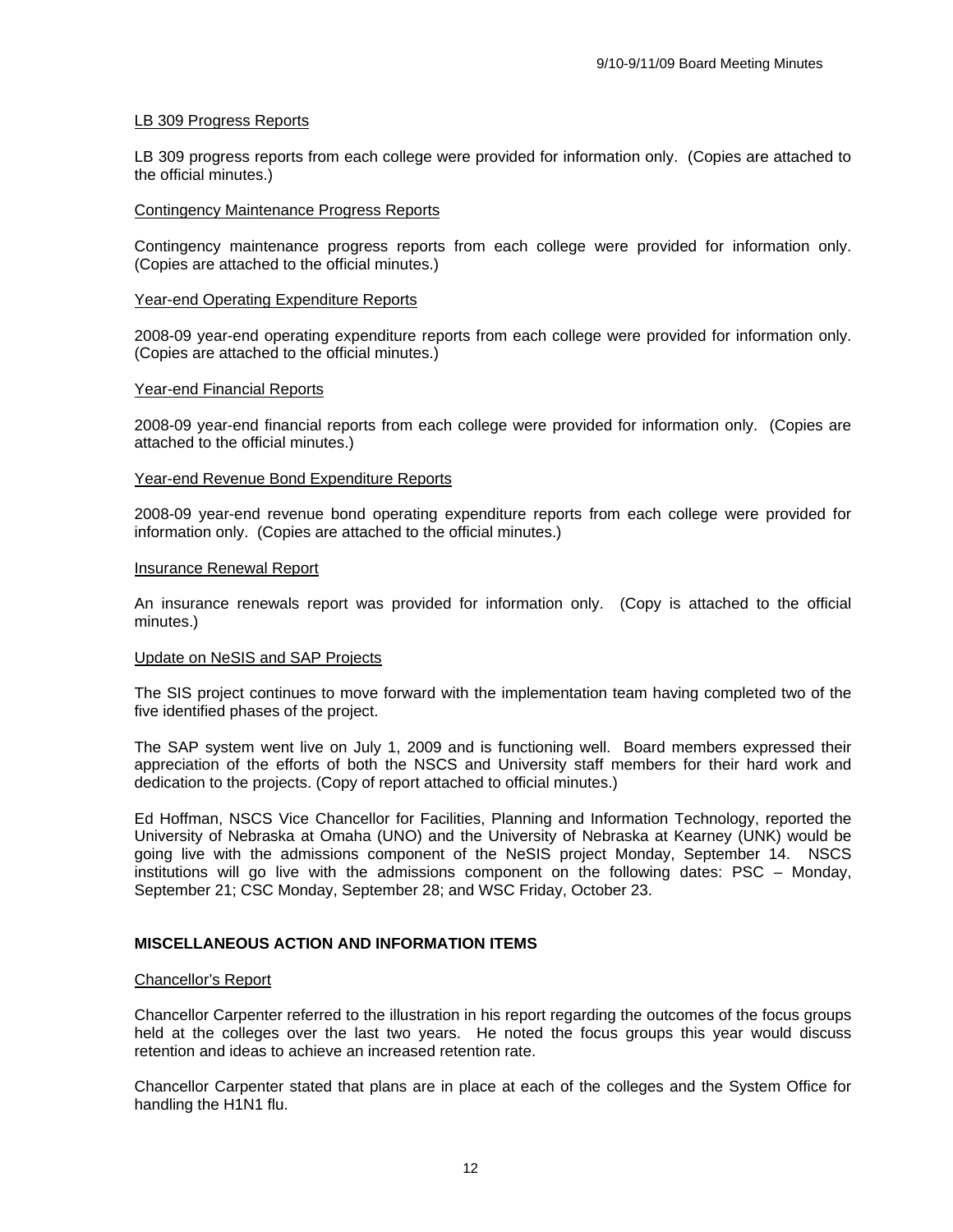The following will provide greetings from the Board of Trustees at the December 18, 2009 commencement ceremonies for Chadron & Wayne:

Larry Teahon or Gary Bieganski – Chadron Cap Peterson – Wayne

#### Presidents' Reports

CSC President, Janie Park announced the Centennial Celebration for CSC would begin during homecoming in October 2010. The celebration will continue for approximately 14 months ending at the December 2011 commencement exercises in conjunction with the end of the comprehensive campaign.

WSC President, Rick Collings reported on some of the overall characteristics of the Fall 2009 freshmen class. One significant characteristic is the increase in the number of first-time freshman for the fifth consecutive year.

PSC President, Dan Hanson thanked the Board of Trustees and Chancellor Carpenter for the opportunity to continue to build upon Peru's reputation for academic excellence and position the institution to be successful far into the future.

#### Student Trustees' Reports

CSC Student Trustee Liewer reported on the various activities that occurred over the summer and the first few weeks of the fall semester. Some of these activities included travel to London, Scotland, Canada and Glacier National Park; orientation activities; the tree planting on C hill; and the development of a Food Service committee made up of CSC students.

PSC Student Trustee Meyer noted the success of the New Student Weekend held August 21-23 at Peru. Other activities held during the first two weeks of the fall semester included club meetings, homecoming planning, and the induction of three individuals to the PSC Hall of Fame.

WSC Student Trustee Seger noted the commons area looks impressive as a result of the recent landscaping efforts. The first two and one half weeks of the fall semester were very busy with activities including a campus picnic for students, Fall Blast, and Little Sibs/Family Weekend. Seger also noted that WSC had recently received renewed funding for biomedical research under the INBRE program.

#### Next Meeting

The next regularly scheduled meeting of the NSC Board of Trustees will be held in Wayne, Nebraska on November 12-13, 2009.

**ADJOURNMENT --** The meeting was adjourned at 10:12 a.m.

Respectfully submitted,

Stan Carpenter **Chancellor** 

Individuals interested in source documents relating to the above agenda items may consult the Board Book for this meeting kept on file in the Nebraska State Colleges System Office in Lincoln.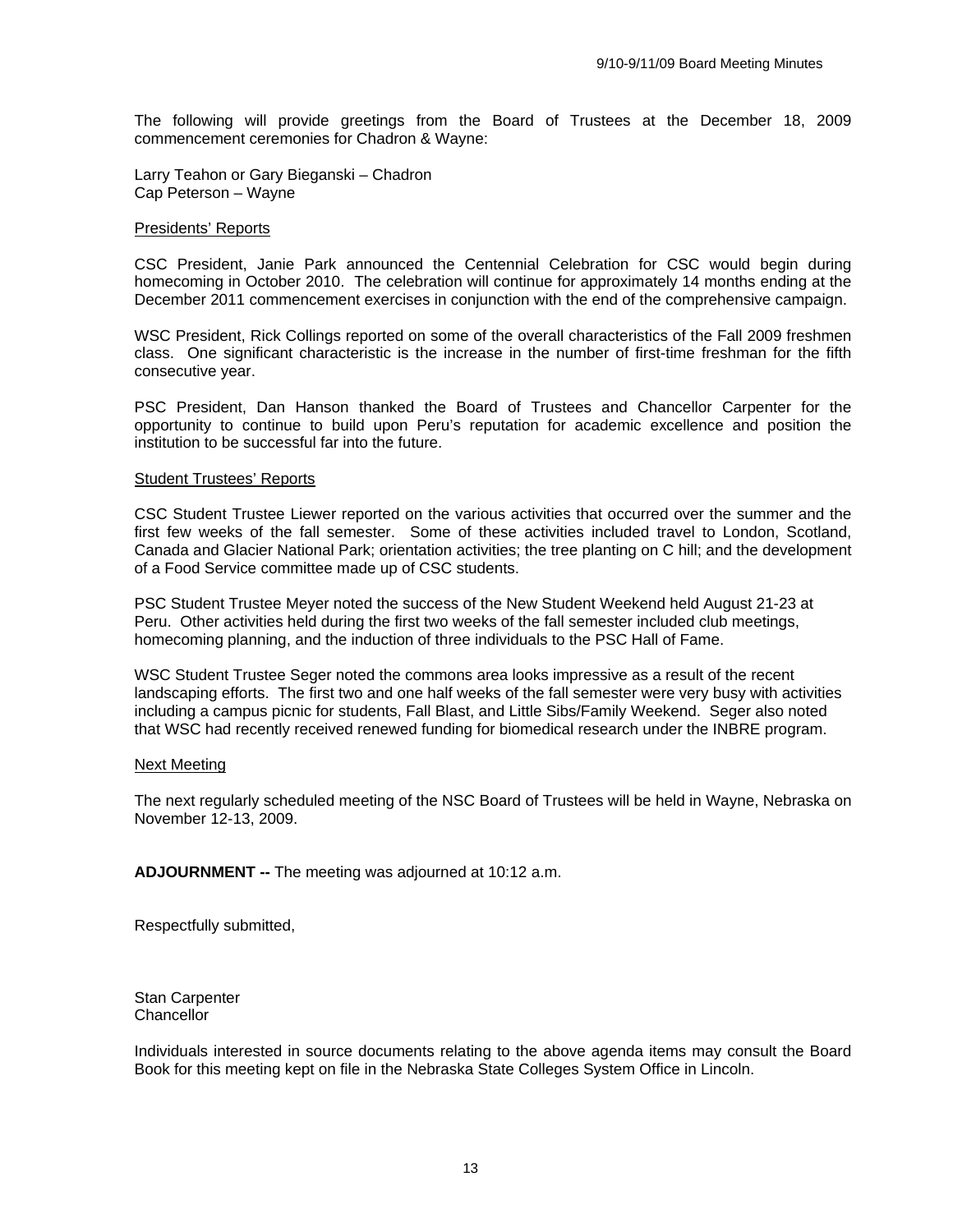# **Academic, Personnel & Student Affairs Committee**

*Gary Bieganski, Chair Roger Breed David Seger* 

November 13, 2009

# ACTION: **Accept Report of Personnel Actions**

Priority: Educational Excellence Throughout the System Goal: 3. Recruit, retain and invest in excellent faculty and staff

Board Policy 5021 states that all full-time (0.75 FTE or more) and part-time (less than .75 FTE) personnel appointments, overload assignments and summer school contract extensions be approved by the Presidents and reported to the Chancellor. The Board is asked to review and accept this report to establish a record of such action.

**\_\_\_\_\_\_\_\_\_\_\_\_\_\_\_\_\_\_\_\_\_\_\_\_\_\_\_\_\_\_\_\_\_\_\_\_\_\_\_\_\_\_\_\_\_\_\_\_\_\_\_\_\_\_\_\_\_\_\_\_\_\_\_\_\_\_\_\_\_\_\_\_\_\_\_\_** 

**\_\_\_\_\_\_\_\_\_\_\_\_\_\_\_\_\_\_\_\_\_\_\_\_\_\_\_\_\_\_\_\_\_\_\_\_\_\_\_\_\_\_\_\_\_\_\_\_\_\_\_\_\_\_\_\_\_\_\_\_\_\_\_\_\_\_\_\_\_\_\_\_\_\_\_\_**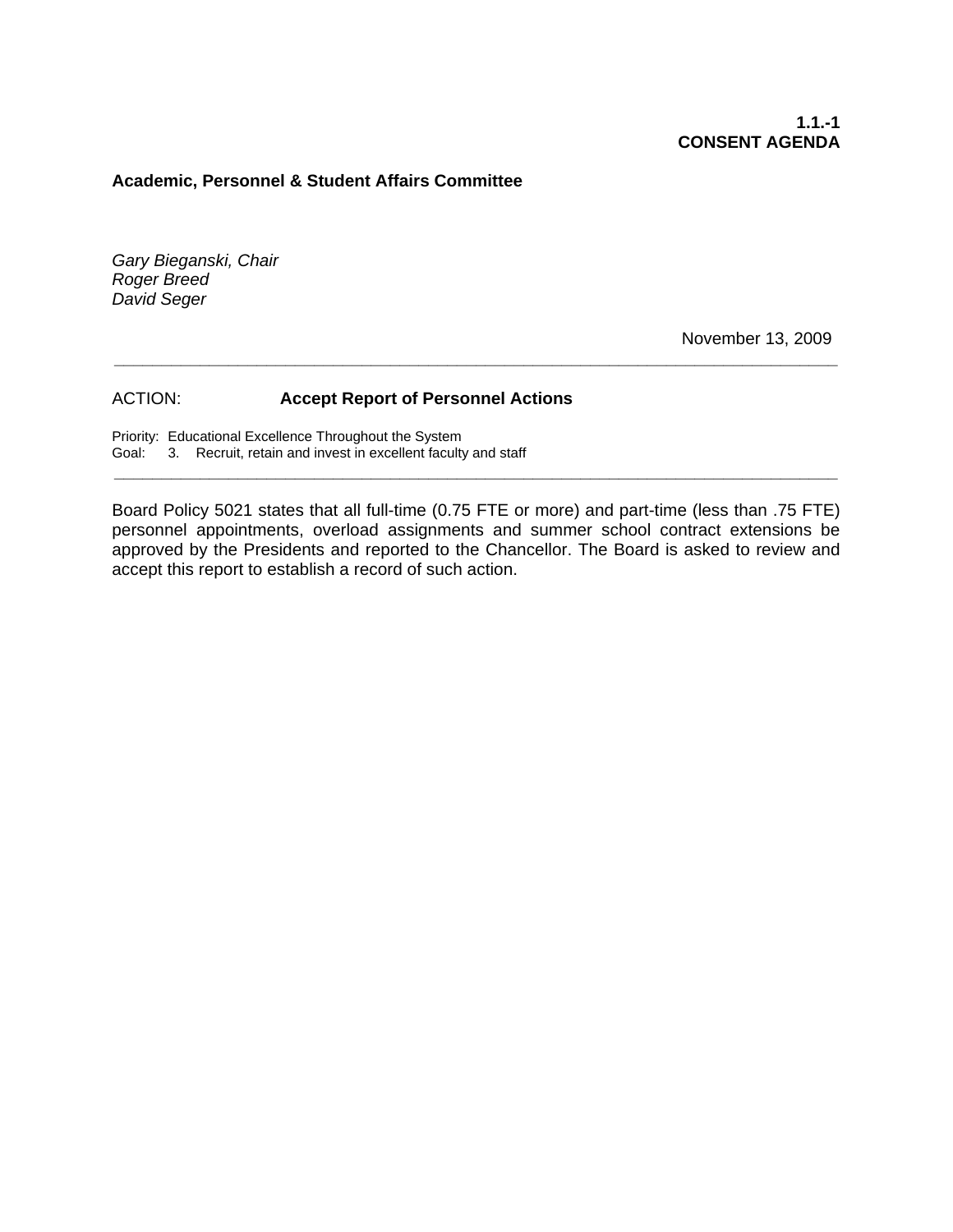| <b>RANKED FACULTY</b><br>(FULL-TIME/.75 FTE OR MORE) |                                         |                        |                  |                   |                            |            |                   |                                  |
|------------------------------------------------------|-----------------------------------------|------------------------|------------------|-------------------|----------------------------|------------|-------------------|----------------------------------|
| <b>Name</b>                                          | Title/Assignment                        | Rank                   | Salary           | Funding<br>Source | Period of<br>Employment    | <b>FTF</b> | Reason for Action | Type of Appointment              |
| Amukamara, Humphrey                                  | EHPCP&SW Education                      | Assistant<br>Professor | 54,000.00<br>IAY | <b>State</b>      | 08/21/2008 -<br>10/02/2009 | 1.00       | Resignation       | <b>INA</b>                       |
| Jamison, Todd                                        | BEAMSS; Mathematical<br><b>Sciences</b> | Instructor             | 34.240.00<br>IAY | <b>State</b>      | 08/21/2009 -<br>05/08/2010 | . 00       | New Appointment   | Specific Term - Non Tenure Track |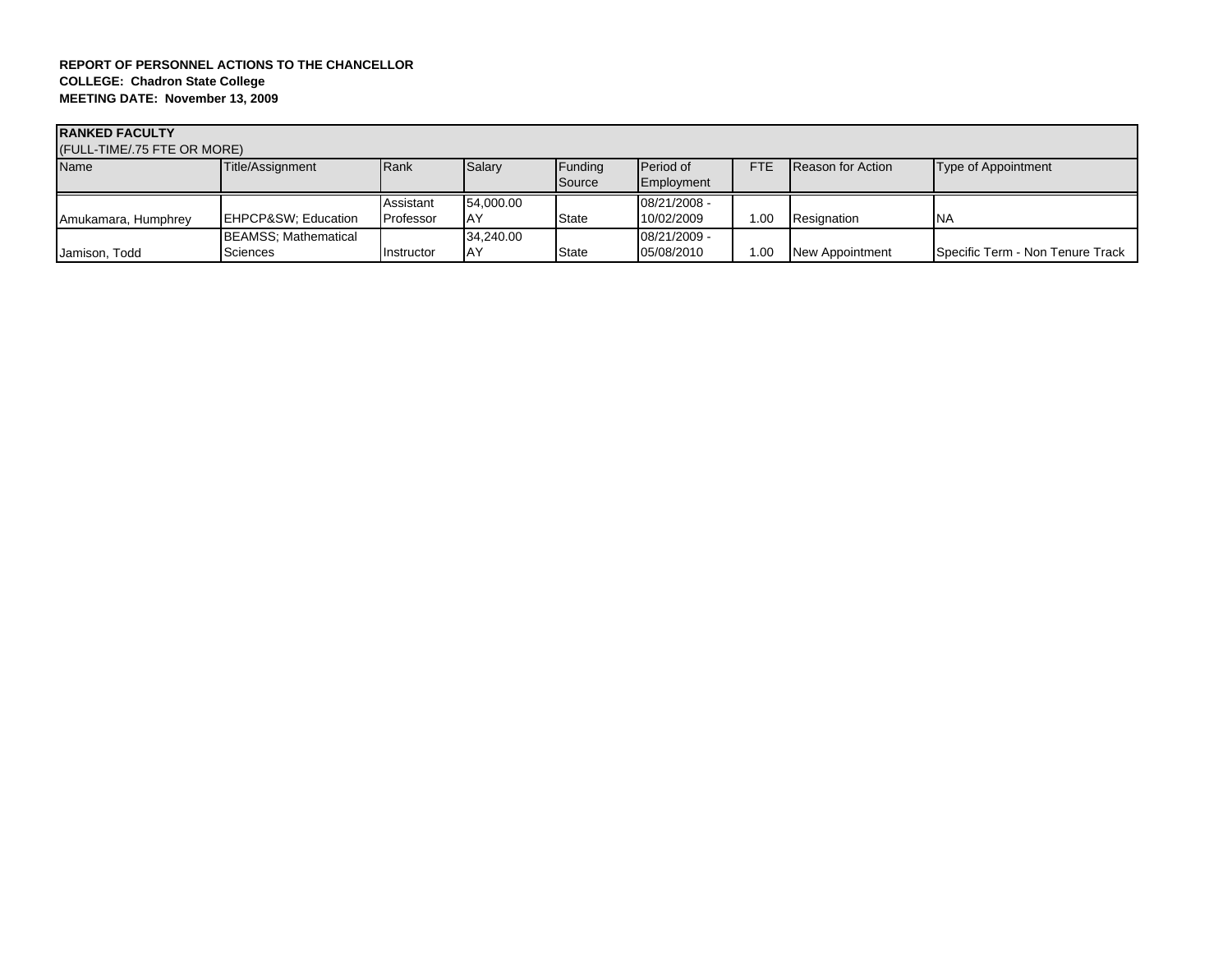| UNIONIZED PROFESSIONAL STAFF |                           |            |             |              |              |            |                                               |                     |
|------------------------------|---------------------------|------------|-------------|--------------|--------------|------------|-----------------------------------------------|---------------------|
| (FULL-TIME/.75 FTE OR MORE)  |                           |            |             |              |              |            |                                               |                     |
| <b>Name</b>                  | Title/Assignment          | Rank       | Salary      | Funding      | Period of    | <b>FTF</b> | <b>Reason for Action</b>                      | Type of Appointment |
|                              |                           |            |             | Source       | Employment   |            |                                               |                     |
|                              | Library & Learning        |            | 30,133.00   |              |              |            |                                               |                     |
|                              | Services: Public Services |            | (43,000.00) |              | 10/20/2009 - |            | New Appointment:                              |                     |
| Gruen, Carla                 | Librarian                 | <b>INA</b> |             | <b>State</b> | 06/30/2010   | .00        | Replaces James Britsch Special - Probationary |                     |

|                     | <b>NON-UNIONIZED PROFESSIONAL STAFF</b><br>(FULL TIME/.75 FTE OR MORE)             |           |                                        |                   |                            |            |                                                         |                              |  |
|---------------------|------------------------------------------------------------------------------------|-----------|----------------------------------------|-------------------|----------------------------|------------|---------------------------------------------------------|------------------------------|--|
| Name                | <b>Title/Assignment</b>                                                            | Rank      | Salary                                 | Funding<br>Source | Period of<br>Employment    | <b>FTE</b> | <b>Reason for Action</b>                                | <b>Type of Appointment</b>   |  |
| Kennell, Deena      | Internships & Career<br>Services; Director                                         | <b>NA</b> | 44,531.00<br>(53, 427.00)<br><b>FY</b> | <b>State</b>      | 09/01/2009 -<br>06/30/2010 | 1.00       | <b>Additional duties</b>                                | Special                      |  |
| Kennell, Deena      | Project Strive; Interim<br><b>Director</b>                                         | <b>NA</b> | 1.500.00<br><b>FY</b>                  | <b>State</b>      | 05/01/2009 -<br>06/17/2009 | <b>NA</b>  | <b>Additional duties</b>                                | Special                      |  |
| Koopman, Daniel     | Academic Affairs; Assistant<br>to the Vice President of<br><b>Academic Affairs</b> | <b>NA</b> | 54,595.00<br><b>FY</b>                 | <b>State</b>      | 08/01/2009 -<br>09/15/2009 | 1.00       | Resignation                                             | <b>NA</b>                    |  |
| Luper, Dustin       | BEAMSS/Admissions:<br>Rodeo Coach/Admissions<br>Representative                     | <b>NA</b> | 35,240.00<br><b>FY</b>                 | <b>State</b>      | 07/01/2009 -<br>06/30/2010 | 0.92       | New Appointment                                         | Specific Term - Probationary |  |
| Martin, William     | Administration & Finance:<br>Comptroller                                           | <b>NA</b> | 41,250.00<br>(55,000.00)<br><b>FY</b>  | <b>State</b>      | 10/01/2009 -<br>06/30/2010 | 1.00       | New Appointment;<br>Replaces Dave Noble                 | Special                      |  |
| Newbold, Holly      | Upward Bound; Interim<br>Test Coordinator/Academic<br>Advisor                      | <b>NA</b> | 27,777.75<br>(37,037.00)<br><b>FY</b>  | Grant             | 09/01/2009 -<br>05/31/2010 | 1.00       | Interim Appointment                                     | Special                      |  |
| Rickenbach, Michele | Registrar; Assistant<br>Registrar                                                  | <b>NA</b> | 36,000.00<br><b>FY</b>                 | <b>State</b>      | 07/01/2009 -<br>06/30/2010 | 1.00       | New Appointment;<br>Replaces Melissa<br><b>Mitchell</b> | Specific Term - Probationary |  |
| Rickenbach, Sharon  | <b>Student Academic Success</b><br>Services: Director                              | <b>NA</b> | 46,814.00<br><b>FY</b>                 | <b>State</b>      | 07/20/1990 -<br>08/07/2009 | 1.00       | Retirement                                              | <b>NA</b>                    |  |
| Rosas, Jonathan     | Upward Bound; Interim<br>Test Coordinator/Academic<br>Advisor                      | <b>NA</b> | 27,815.25<br>(37,087.00)<br><b>FY</b>  | Grant             | 09/01/2009 -<br>05/31/2010 | 1.00       | Interim Appointment                                     | Special                      |  |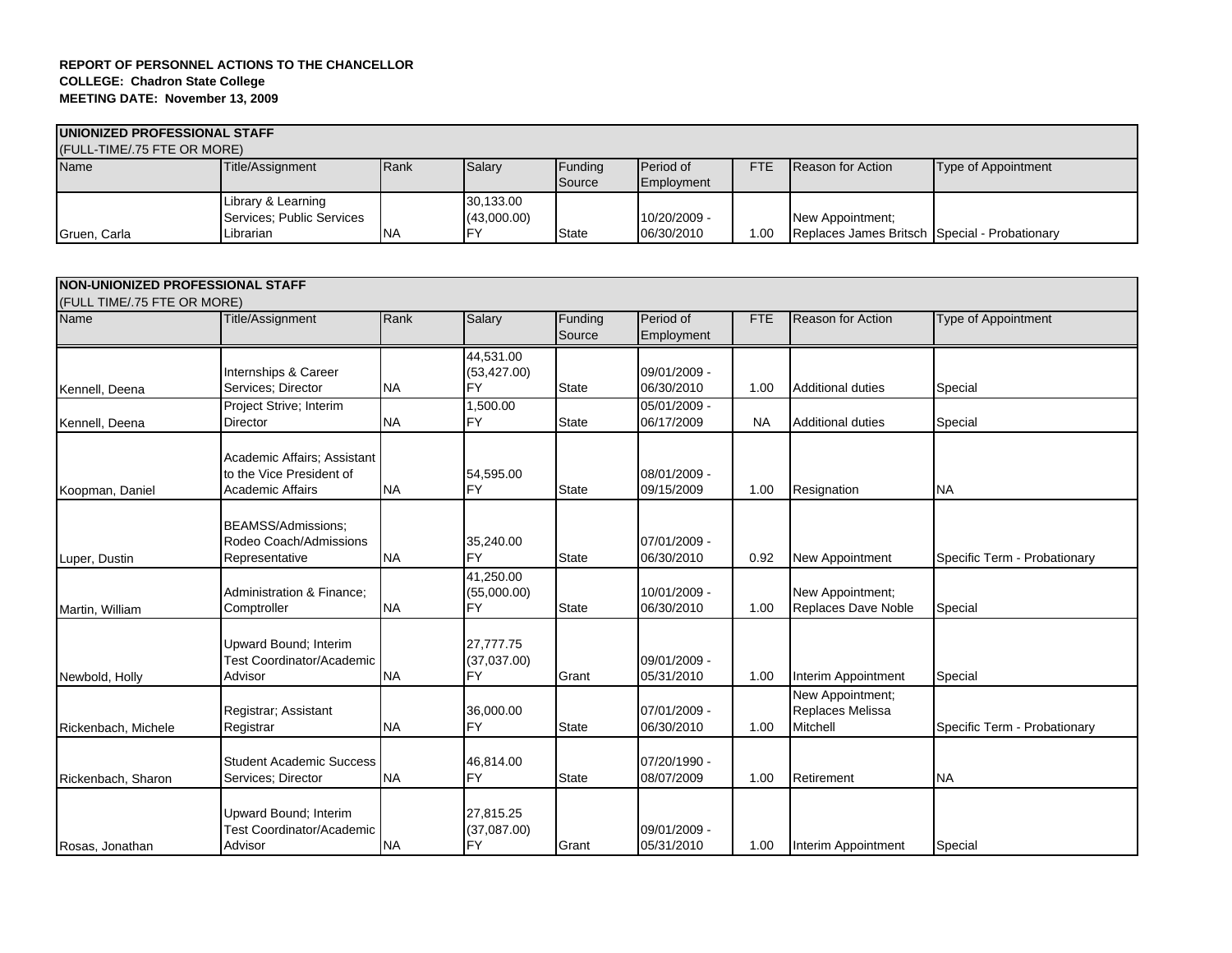| Name                    | Title/Assignment                                 | Rank      | Salary                                 | Funding<br>Source | Period of<br>Employment    | FTE  | <b>Reason for Action</b>                                                                  | <b>Type of Appointment</b> |
|-------------------------|--------------------------------------------------|-----------|----------------------------------------|-------------------|----------------------------|------|-------------------------------------------------------------------------------------------|----------------------------|
| Simons, Scott           | Athletics; Head Women's<br><b>Golf Coach</b>     | <b>NA</b> | 7,245.00<br>FY                         | <b>State</b>      | 09/10/2009 -<br>06/30/2010 | 0.15 | New Appointment;<br>Replaces Michele<br>Rickenbach                                        | Special                    |
| Smith-Bruehlman, Martha | Upward Bound; Interim<br><b>Project Director</b> | <b>NA</b> | 35,357.75<br>(47, 143.00)<br><b>FY</b> | Grant             | 09/01/2009 -<br>05/31/2010 | 1.00 | Interim Appointment                                                                       | Special                    |
|                         | Student Support Services;                        |           | 35,638.00                              |                   | 09/01/2009 -               |      | Correction to salary<br>recommendations<br>(34,588.00) completed<br>Masters and insurance |                            |
| Spargo, Megan           | <b>Retention Specialist</b>                      | <b>NA</b> | <b>IFY</b>                             | Grant             | 08/31/2010                 | 1.00 | payment                                                                                   | Special                    |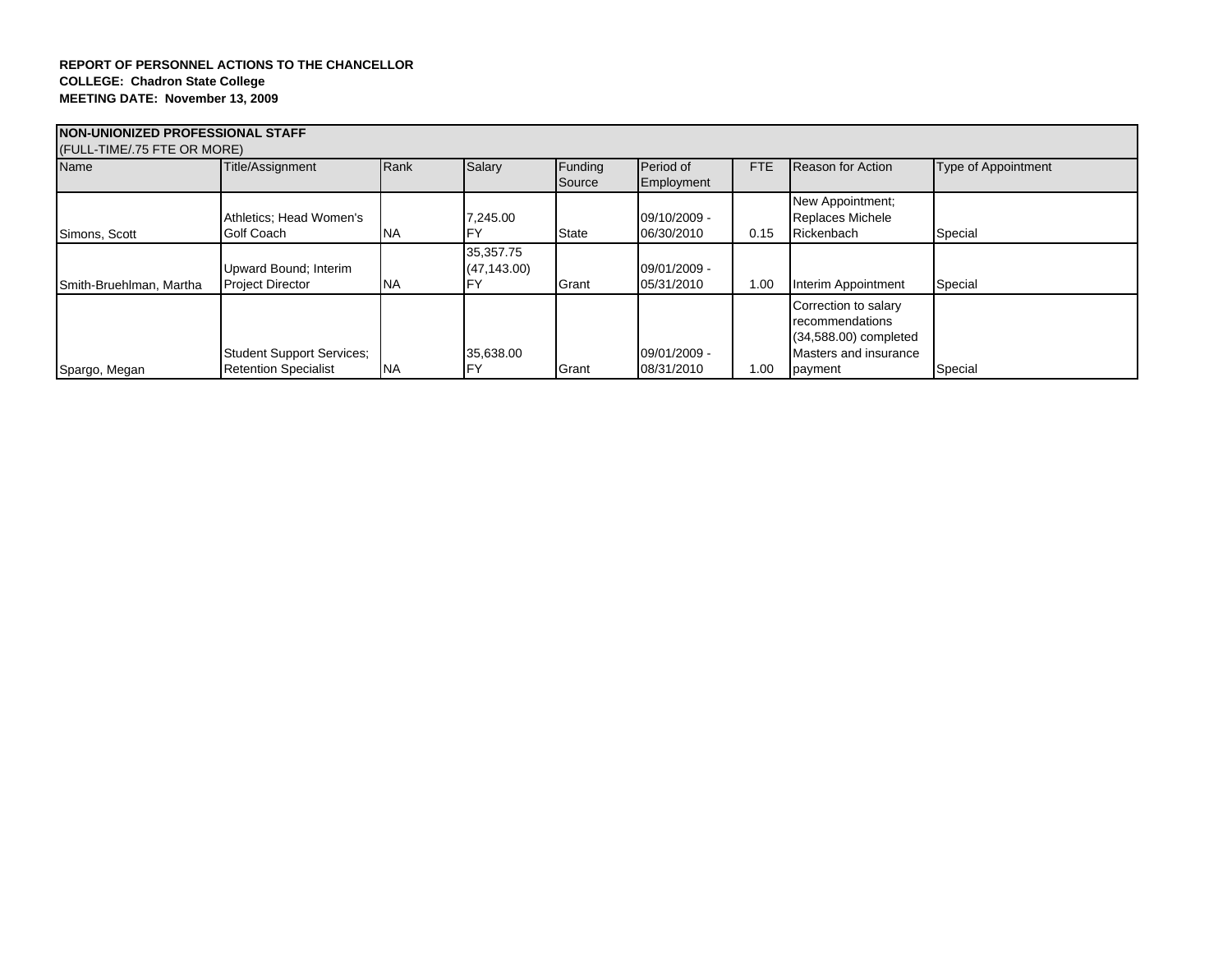#### **RANKED FACULTY**(OVERLOAD AND SUMMER SCHOOL APPOINTMENTS) Name **Title/Assignment** Rank Salary Funding SourcePeriod of Employment FTE Reason for Action Type of Appointment Amukamara, Humphrey | EHPCP&SW; Education Assistant Professor145.84AY State 08/24/2009 - 10/02/2009 NA ITV Courses Special Anderson, Tim BEAMSS; Business Professor 246.23AY State08/21/2009 - 12/18/2009 NAOver 30 in an online course: 1 student Special Badura, Victoria **BEAMSS**; Business Assistant Professor246.23AY State 08/21/2009 - 12/18/2009 NAOver 30 in an online course: 1 student Special Bentz, Laura Liberal Arts; Visual & Performing Arts Associate Professor1,000.00 AY State 08/24/2009 - 12/18/2009 NAFFYBE design & facilitation Special Bird, Richard Liberal Arts; Visual & Performing Arts **Professor** 3,000.00 AY State 09/01/2009 - 05/08/2010 NA Department Chair Special Blundell, E Patrica **EHPCP&SW**; Education Professor 219.78AY State09/01/2009 - 09/30/2009 NA**Correspondence** Courses Special Brammer, Dawn EHPCP&SW; Health Physical Education & RecreationAssistant Professor2,695.00 AY State 08/03/2009 - 08/19/2009 NAAcademic Advising Center; 77 hours Special Brammer, Dawn EHPCP&SW; Health Physical Education & RecreationAssistant Professor1,000.00 AY State 08/24/2009 - 12/18/2009 NAFFYBE design & facilitation Special Brammer, Dawn EHPCP&SW; Health Physical Education & Recreation Assistant Professor1,357.65 AY State 09/01/2009 - 09/30/2009 NACorrespondence Courses Special Butterfield, Charles BEAMSS; Applied Sciences **Professor** 3,000.00 AY State 09/01/2009 - 05/08/2010 | NA Department Chair Special Carey, Charles **Liberal Arts; Music** Instructor 3,484.00 AY State08/24/2009 - 12/18/2009 NAAcademic Overload; 4.97 cr hours Special Carnot, Mary Jo EHPCP&SW; Counseling, Psychology & Social Work Associate Professor200.00AY State07/01/2009 - 08/23/2009 NAFFYBE design & facilitation Special Carnot, Mary Jo EHPCP&SW; Counseling, Psychology & Social Work Associate Professor1,000.00 AY State 08/24/2009 - 12/18/2009 NAFFYBE design & facilitation Special Carnot, Mary Jo EHPCP&SW; Counseling, Psychology & Social Work Associate Professor1,250.00 AY State 08/24/2009 - 12/18/2009 | NA ITV Courses | Special Carnot, Mary Jo EHPCP&SW; Counseling, Psychology & Social Work Associate Professor196.64AY State 09/01/2009 - 09/30/2009 NACorrespondence Courses Special Cary, Phil BEAMSS; Mathematical SciencesAssociate Professor234.17AY State 08/21/2009 - 12/18/2009 NA Independent Study Special Donahue, Tim BEAMSS; Business Associate Professor296.98AY State 05/01/2009 - 08/31/2009 | NA Independent Study | Special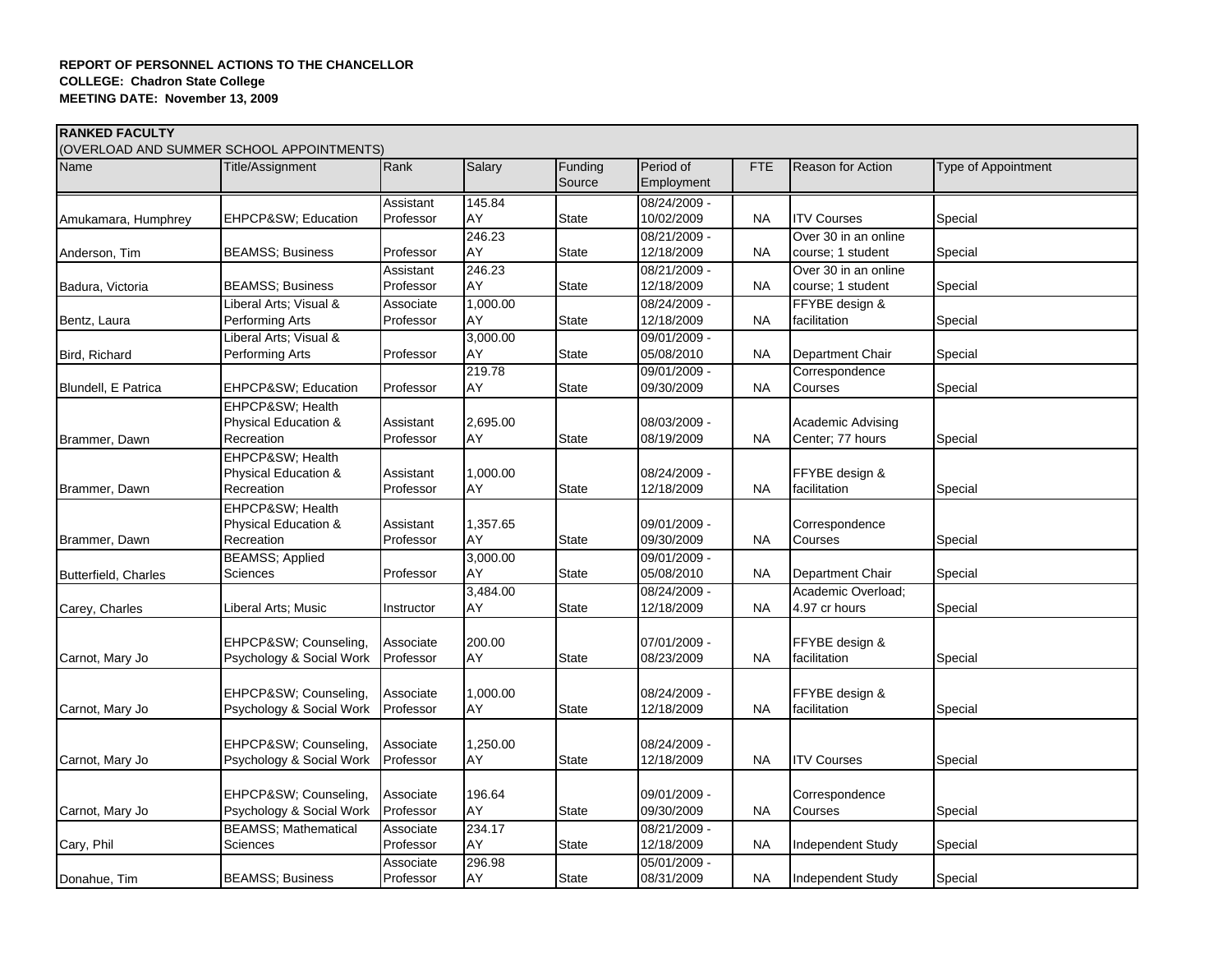| Name               | (OVERLOAD AND SUMMER SCHOOL APPOINTMENTS)<br>Title/Assignment | Rank       | Salary         | Funding      | Period of                  | <b>FTE</b> | <b>Reason for Action</b>       | <b>Type of Appointment</b> |
|--------------------|---------------------------------------------------------------|------------|----------------|--------------|----------------------------|------------|--------------------------------|----------------------------|
|                    |                                                               |            |                | Source       | Employment                 |            |                                |                            |
|                    |                                                               | Associate  | 1,500.00       |              | 08/01/2009 -               |            | Online Course                  |                            |
| Donahue, Tim       | <b>BEAMSS</b> ; Business                                      | Professor  | AY             | <b>State</b> | 08/31/2009                 | <b>NA</b>  | Development                    | Special                    |
|                    |                                                               | Assistant  | 833.34         |              | 08/24/2009 -               |            |                                |                            |
| Enos, Karen        | EHPCP&SW Education                                            | Professor  | AY             | <b>State</b> | 12/18/2009                 | <b>NA</b>  | <b>ITV Courses</b>             | Special                    |
|                    |                                                               |            |                |              |                            |            |                                |                            |
|                    | EHPCP&SW Counseling,<br>Psychology & Social Work              | Professor  | 3,000.00<br>AY | <b>State</b> | 09/01/2009 -<br>05/08/2010 | <b>NA</b>  | Department Chair               | Special                    |
| Gaudet, Laura      |                                                               |            |                |              |                            |            |                                |                            |
|                    | EHPCP&SW Counseling,                                          |            | 452.55         |              | 09/01/2009 -               |            | Correspondence                 |                            |
| Gaudet, Laura      | Psychology & Social Work                                      | Professor  | AY             | <b>State</b> | 09/30/2009                 | <b>NA</b>  | Courses                        | Special                    |
|                    |                                                               |            |                |              |                            |            |                                |                            |
|                    | EHPCP&SW Counseling,                                          |            | 465.54         |              | 10/01/2009 -               |            | Correspondence                 |                            |
| Gaudet, Laura      | Psychology & Social Work                                      | Professor  | AY             | <b>State</b> | 10/31/2009                 | <b>NA</b>  | Courses                        | Special                    |
|                    |                                                               | Assistant  | 1,000.00       |              | 08/24/2009 -               |            |                                |                            |
| Golightly, Colleen | EHPCP&SW Education                                            | Professor  | AY             | <b>State</b> | 12/18/2009                 | <b>NA</b>  | <b>ITV Courses</b>             | Special                    |
|                    | Liberal Arts; English &                                       |            | 3,000.00       |              | 09/01/2009 -               |            |                                |                            |
| Griffith, George   | <b>Humanities</b>                                             | Professor  | AY             | <b>State</b> | 05/08/2010                 | <b>NA</b>  | <b>Department Chair</b>        | Special                    |
|                    | Liberal Arts; English &                                       |            | 219.78         |              | 10/01/2009 -               |            | Correspondence                 |                            |
| Griffith, George   | Humanities                                                    | Professor  | AY             | <b>State</b> | 10/31/2009                 | NA.        | Courses                        | Special                    |
|                    | BEAMSS; Physical & Life                                       |            | 50.00          |              |                            |            | <b>New Student Orientation</b> |                            |
| Hardy, Joyce       | Sciences                                                      | Professor  | AY             | <b>State</b> | 8/20/2009                  | <b>NA</b>  | Advisor                        | Special                    |
|                    | <b>BEAMSS; Physical &amp; Life</b>                            |            | 234.17         |              | 05/06/2009 -               |            |                                |                            |
| Hardy, Joyce       | Sciences                                                      | Professor  | AY             | <b>State</b> | 08/31/2009                 | <b>NA</b>  | <b>Independent Study</b>       | Special                    |
|                    | EHPCP&SW Counseling,                                          | Associate  | 500.00         |              | 08/24/2009 -               |            |                                |                            |
| Hoem, Bruce        | Psychology & Social Work                                      | Professor  | AY             | <b>State</b> | 12/18/2009                 | <b>NA</b>  | <b>ITV Courses</b>             | Special                    |
|                    | EHPCP&SW Health                                               |            |                |              |                            |            |                                |                            |
|                    | Physical Education &                                          |            | 310.36         |              | 09/01/2009 -               |            | Correspondence                 |                            |
| Hoffman, William   | Recreation                                                    | Instructor | AY             | <b>State</b> | 09/30/2009                 | <b>NA</b>  | Courses                        | Special                    |
|                    | EHPCP&SW Health                                               |            |                |              |                            |            |                                |                            |
|                    | Physical Education &                                          |            | 77.59          |              | 10/01/2009 -               |            | Correspondence                 |                            |
| Hoffman, William   | Recreation                                                    | Instructor | AY             | <b>State</b> | 10/31/2009                 | <b>NA</b>  | Courses                        | Special                    |
|                    | Liberal Arts; Social &                                        | Associate  | 1,500.00       |              | 09/01/2009 -               |            |                                |                            |
| Hyer, Joel         | <b>Communication Arts</b>                                     | Professor  | AY             | <b>State</b> | 05/08/2010                 | <b>NA</b>  | <b>Department Chair</b>        | Special                    |
|                    | Liberal Arts; Social &                                        | Associate  | 1,344.66       |              | 09/01/2009 -               |            | Correspondence                 |                            |
| Hyer, Joel         | <b>Communication Arts</b>                                     | Professor  | AY             | <b>State</b> | 09/30/2009                 | <b>NA</b>  | Courses                        | Special                    |
|                    | Liberal Arts; Social &                                        | Associate  | 1,150.86       |              | 10/01/2009 -               |            | Correspondence                 |                            |
| Hyer, Joel         | <b>Communication Arts</b>                                     | Professor  | AY             | <b>State</b> | 10/31/2009                 | <b>NA</b>  | Courses                        | Special                    |
|                    | EHPCP&SW Health                                               |            |                |              |                            |            |                                |                            |
|                    | <b>Physical Education &amp;</b>                               | Assistant  | 219.78         |              | 09/01/2009 -               |            | Correspondence                 |                            |
| Jackson, Allen     | Recreation                                                    | Professor  | AY             | <b>State</b> | 09/30/2009                 | NA         | Courses                        | Special                    |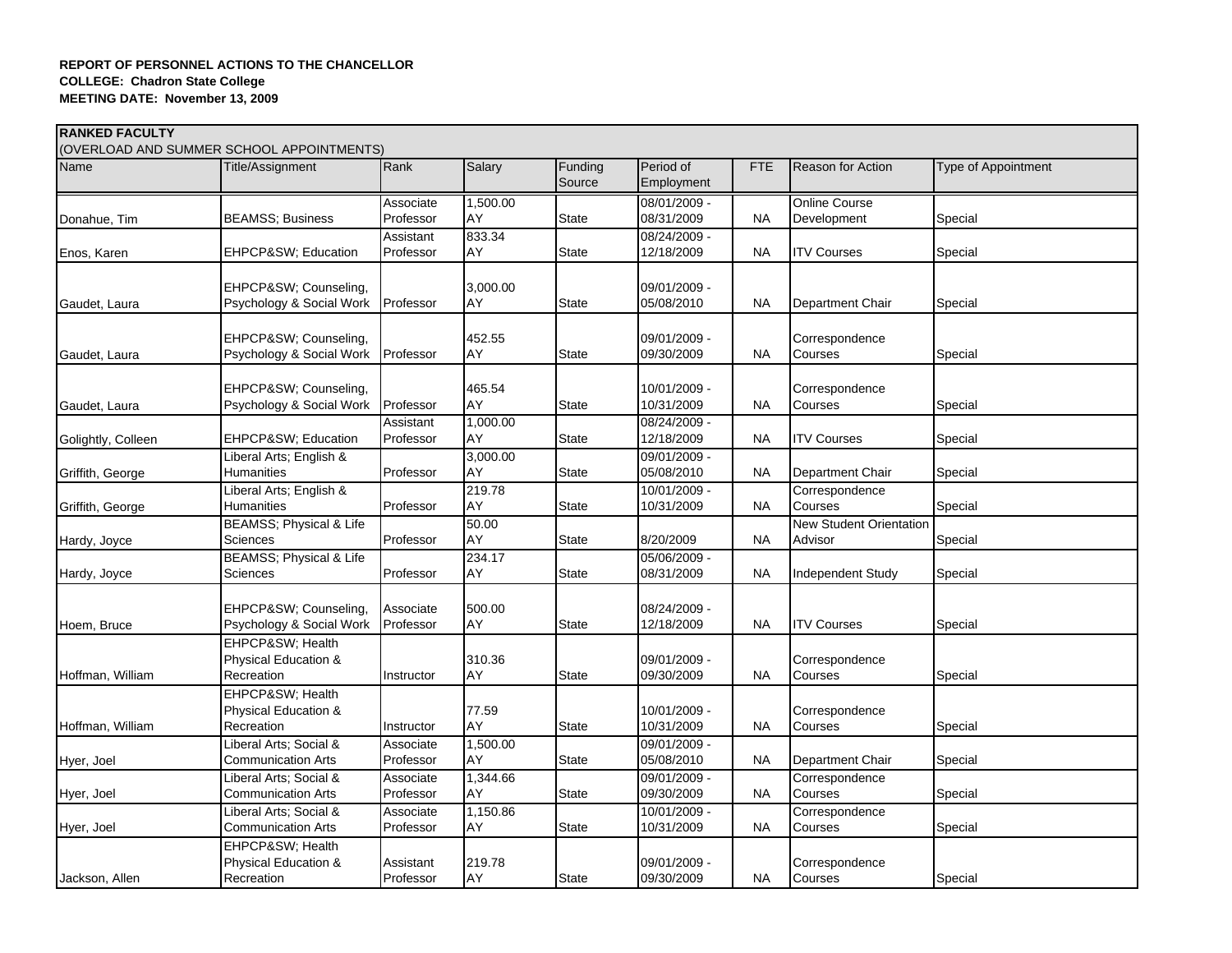#### **RANKED FACULTY**(OVERLOAD AND SUMMER SCHOOL APPOINTMENTS) Name **Title/Assignment** Rank Salary Funding SourcePeriod of Employment FTE Reason for Action Type of Appointment Jamison, Todd BEAMSS; Mathematical Sciences **Instructor** 2,575.82 AY State 05/01/2009 - 08/31/2009 | NA Independent Studies | Special Keith, Tim BEAMSS; Physical & Life Sciences **Professor** 3,000.00 AY State 09/01/2009 - 05/08/2010 | NA Department Chair | Special King, Don **EHPCP&SW; Education** Professor 3,000.00 AY State 09/01/2009 - 05/08/2010 | NA Department Chair | Special King, Donald **EHPCP&SW; Education** Professor 3,557.00 AY State08/24/2009 - 12/18/2009 NAAcademic Overload; 3 cr hours Special Kirsch, Kathleen Liberal Arts; Social & Communication ArtsAssociate **Professor** 1,500.00 AY State 09/01/2009 - 05/08/2010 | NA Department Chair | Special Knight, Robert Liberal Arts; Social & Communication ArtsAssistant Professor465.54AY State $\overline{09/01/2009}$  -09/30/2009 NA**Correspondence** Courses Special Lambert, Adam Liberal Arts; Music Assistant Professor 50.00AY State 8/20/2009 NANew Student Orientation Advisor Special Lambert, Adam Liberal Arts; Music **Assistant** Professor1,050.00 AY State 08/10/2009 - 08/14/2009 | NA Academic Advising Center: 30 hours Special Liberal Arts; Music Assistant Professor3,430.00 AY State08/24/2009 - 12/18/2009 NAAcademic Overload; 3.82 cr hours Special Leite, Michael BEAMSS; Physical & Life Sciences **Professor** 439.56AY State 09/01/2009 - 09/30/2009 NA**Correspondence** Courses **Special** Leite, Michael BEAMSS; Physical & Life Sciences **Professor** 698.31AY State10/01/2009 - 10/31/2009 NA**Correspondence** Courses Special Lockwood, Catherine Liberal Arts; Social & Communication Arts **Professor** 1,135.05 AY Grant07/01/2009 - 07/31/2009 NA Grant Administration Special Madsen, Kim BEAMSS; Applied Sciences **Professor** 232.77AY State 09/01/2009 - 09/30/2009 NA**Correspondence** Courses **Special** Margetts, James Liberal Arts; Music **Assistant** Professor1,050.00 AY State 08/03/2009 - 08/07/2009 NAAcademic Advising Center; 30 hours Special Margetts, James Liberal Arts; Music Assistant Professor1,276.00 AY State08/24/2009 - 12/18/2009 NAAcademic Overload; 1.31 cr hours Special Marshall, Peggy **EHPCP&SW; Education** Instructor 666.68AY State 08/24/2009 - 12/18/2009 | NA ITV Courses Special Marshall, Peggy **EHPCP&SW**; Education Instructor 232.77AY State 10/01/2009 - 10/31/2009 NA**Correspondence** Courses Special McCallum, Henry **EHPCP&SW; Education** Assistant Professor2,080.00 AY State08/24/2009 - 12/18/2009 NAAcademic Overload; 2 cr hours Special Moody, Yvonne BEAMSS; Applied SciencesAssociate Professor246.23AY State08/21/2009 - 12/18/2009 NAOver 30 in an online course; 1 student Special Nobiling, Tracy Liberal Arts; Justice StudiesAssociate Professor770.00AY State08/17/2009 - 08/20/2009 NAAcademic Advising Center: 22 hours Special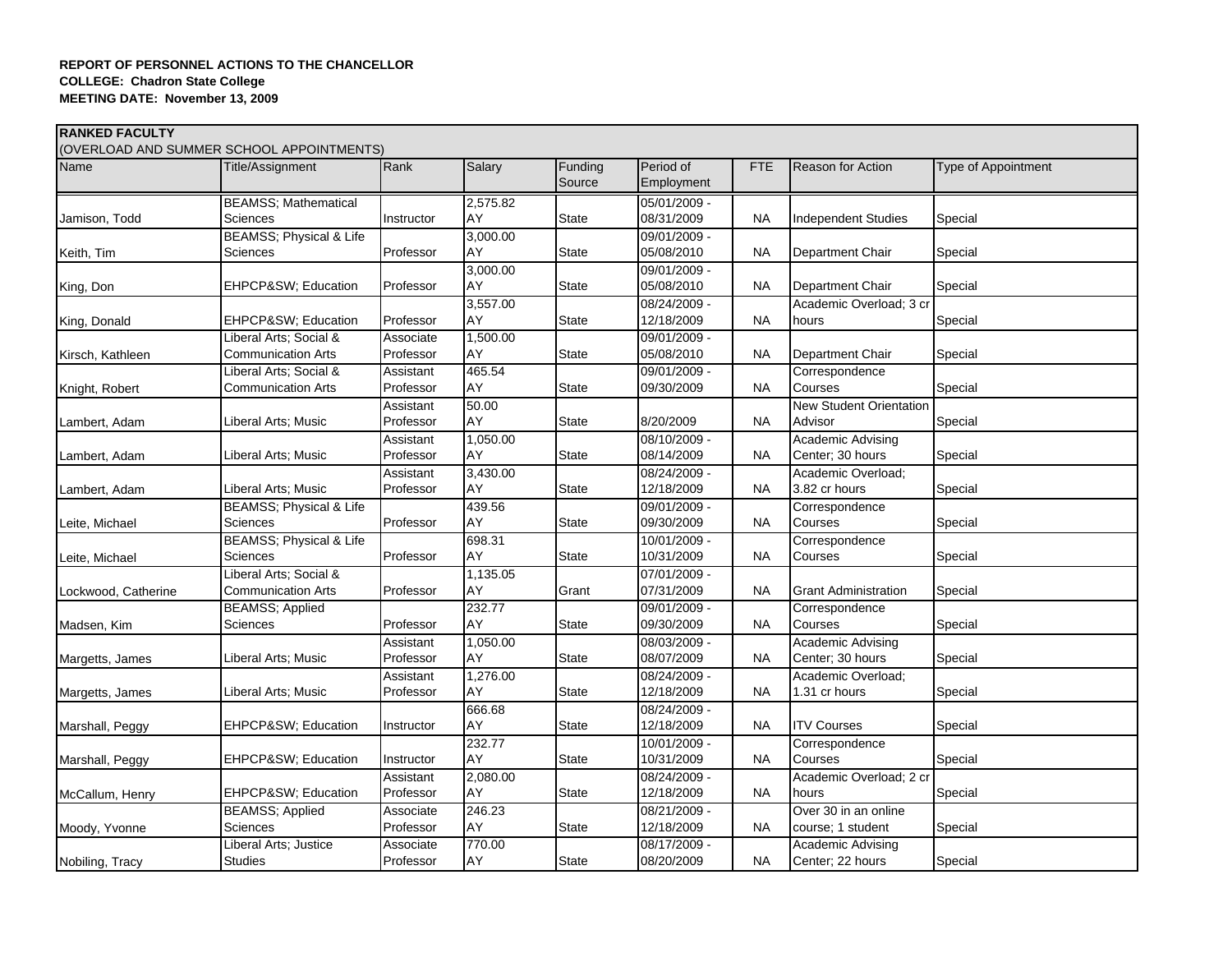| Name              | Title/Assignment             | Rank      | Salary   | Funding      | Period of    | <b>FTE</b> | <b>Reason for Action</b>       | <b>Type of Appointment</b> |
|-------------------|------------------------------|-----------|----------|--------------|--------------|------------|--------------------------------|----------------------------|
|                   |                              |           |          | Source       | Employment   |            |                                |                            |
|                   | Liberal Arts; Justice        | Associate | 3,000.00 |              | 09/01/2009 - |            |                                |                            |
| Nobiling, Tracy   | <b>Studies</b>               | Professor | AY       | <b>State</b> | 05/08/2010   | <b>NA</b>  | <b>Department Chair</b>        | Special                    |
|                   | EHPCP&SW Health              |           |          |              |              |            |                                |                            |
|                   | Physical Education &         | Assistant | 387.95   |              | 09/01/2009 - |            | Correspondence                 |                            |
| Ritzen, Donna     | Recreation                   | Professor | AY       | <b>State</b> | 09/30/2009   | <b>NA</b>  | Courses                        | Special                    |
|                   | EHPCP&SW Health              |           |          |              |              |            |                                |                            |
|                   | Physical Education &         |           | 3,000.00 |              | 09/01/2009 - |            |                                |                            |
| Ritzen, Scott     | Recreation                   | Professor | AY       | <b>State</b> | 05/08/2010   | <b>NA</b>  | Department Chair               | Special                    |
|                   |                              |           | 4,640.00 |              | 08/24/2009 - |            | Academic Overload:             |                            |
| Schaefer, George  | Liberal Arts; Music          | Professor | AY       | <b>State</b> | 12/18/2009   | <b>NA</b>  | 3.99 cr hours                  | Special                    |
|                   |                              |           |          |              |              |            |                                |                            |
|                   | EHPCP&SW Counseling,         | Associate | 1,000.00 |              | 08/24/2009 - |            |                                |                            |
| Schaeffer, Susan  | Psychology & Social Work     | Professor | AY       | <b>State</b> | 12/18/2009   | <b>NA</b>  | <b>ITV Courses</b>             | Special                    |
|                   |                              | Associate | 3,000.00 |              | 09/01/2009 - |            |                                |                            |
| Schreuder, Joel   | Liberal Arts; Music          | Professor | AY       | <b>State</b> | 05/08/2010   | <b>NA</b>  | Department Chair               | Special                    |
|                   | <b>BEAMSS</b> ; Mathematical |           | 738.68   |              | 08/21/2009 - |            | Over 30 in an online           |                            |
| Stack, Robert     | Sciences                     | Professor | AY       | <b>State</b> | 12/18/2009   | <b>NA</b>  | course; 3 students             | Special                    |
|                   | <b>BEAMSS; Mathematical</b>  |           | 3,000.00 |              | 09/01/2009 - |            |                                |                            |
| Stack, Robert     | Sciences                     | Professor | AY       | <b>State</b> | 05/08/2010   | <b>NA</b>  | <b>Department Chair</b>        | Special                    |
|                   | <b>BEAMSS</b> ; Mathematical |           | 232.77   |              | 09/01/2009 - |            | Correspondence                 |                            |
| Stack, Robert     | Sciences                     | Professor | AY       | <b>State</b> | 09/30/2009   | <b>NA</b>  | Courses                        | Special                    |
|                   |                              | Assistant | 2,869.00 |              | 08/21/2009 - |            | Academic Overload;             |                            |
| Stephens, Michael | Liberal Arts; Music          | Professor | AY       | <b>State</b> | 12/18/2009   | <b>NA</b>  | 3.28 cr hours                  | Special                    |
|                   |                              |           |          |              |              |            |                                |                            |
|                   | EHPCP&SW Counseling,         | Associate | 500.00   |              | 08/24/2009 - |            |                                |                            |
| Stewart, Deborah  | Psychology & Social Work     | Professor | AY       | <b>State</b> | 12/18/2009   | <b>NA</b>  | <b>ITV Courses</b>             | Special                    |
|                   | <b>BEAMSS; Applied</b>       | Assistant | 50.00    |              |              |            | <b>New Student Orientation</b> |                            |
| Sutliffe, Jay     | Sciences                     | Professor | AY       | <b>State</b> | 8/20/2009    | <b>NA</b>  | Advisor                        | Special                    |
|                   | <b>BEAMSS; Applied</b>       | Assistant | 738.68   |              | 08/21/2009 - |            | Over 30 in an online           |                            |
| Sutliffe, Jay     | Sciences                     | Professor | AY       | <b>State</b> | 12/18/2009   | <b>NA</b>  | course; 3 students             | Special                    |
|                   |                              | Assistant | 2,549.00 |              | 08/24/2009 - |            | Academic Overload;             |                            |
| Taylor, Una       | Liberal Arts; Music          | Professor | AY       | <b>State</b> | 12/18/2009   | <b>NA</b>  | 2.98 cr hours                  | Special                    |
|                   | Liberal Arts; English &      |           | 1,000.00 |              | 09/01/2009 - |            | Honors Program                 |                            |
| Tucker, T Deane   | Humanities                   | Professor | AY       | <b>State</b> | 05/08/2010   | <b>NA</b>  | Coordination                   | Special                    |
|                   | Liberal Arts; Justice        | Assistant | 50.00    |              |              |            | <b>New Student Orientation</b> |                            |
| Wada, Jamie       | <b>Studies</b>               | Professor | AY       | <b>State</b> | 8/20/2009    | <b>NA</b>  | Advisor                        | Special                    |
|                   |                              | Associate | 1,000.00 |              | 08/24/2009 - |            | FFYBE design &                 |                            |
| Waldo, Jamie      | <b>BEAMSS; Business</b>      | Professor | AY       | <b>State</b> | 12/18/2009   | <b>NA</b>  | facilitation                   | Special                    |
|                   |                              | Associate | 3,000.00 |              | 09/01/2009 - |            |                                |                            |
| Waldo, Jamie      | <b>BEAMSS</b> ; Business     | Professor | AY       | <b>State</b> | 05/08/2010   | NА         | Department Chair               | Special                    |
|                   | <b>BEAMSS: Mathematical</b>  | Assistant | 250.00   |              | 08/24/2009 - |            |                                |                            |
| Wentworth, Beth   | <b>Sciences</b>              | Professor | AY       | <b>State</b> | 12/18/2009   | <b>NA</b>  | <b>ITV Courses</b>             | Special                    |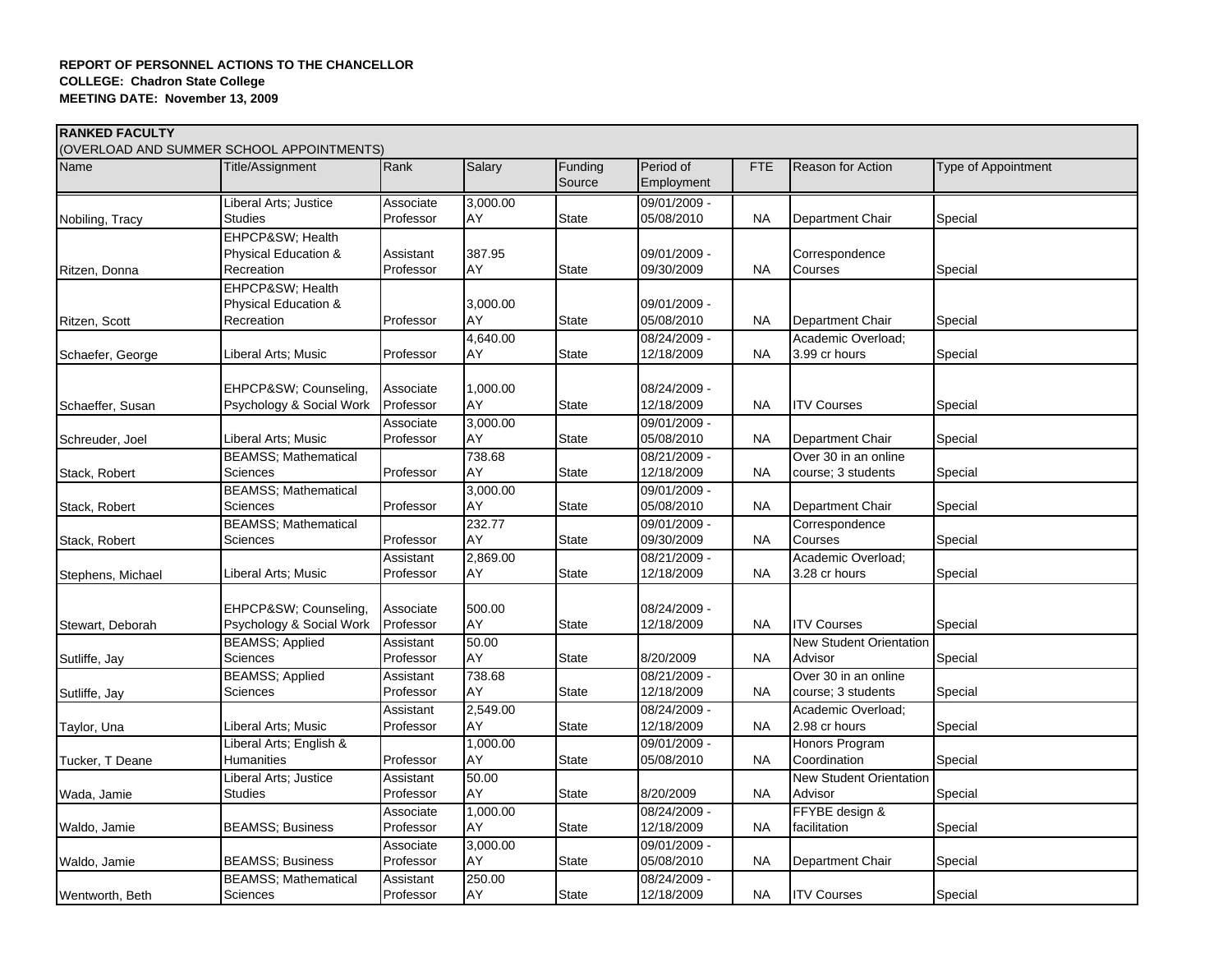#### **NON-RANKED FACULTY**

| (PART-TIME/LESS THAN .75 FTE) |                                                  |           |                |                   |                            |            |                               |                            |
|-------------------------------|--------------------------------------------------|-----------|----------------|-------------------|----------------------------|------------|-------------------------------|----------------------------|
| Name                          | <b>Title/Assignment</b>                          | Rank      | Salary         | Funding<br>Source | Period of<br>Employment    | <b>FTE</b> | <b>Reason for Action</b>      | <b>Type of Appointment</b> |
|                               |                                                  |           | 10,135.00      |                   | 10/03/2009 -               |            |                               |                            |
| Amukamara, Humphrey           | EHPCP&SW Education                               | NA        | AY             | <b>State</b>      | 12/18/2009                 | 0.30       | <b>Fall Semester</b>          | Special                    |
|                               | Liberal Arts; Social &                           |           | 2,100.00       |                   | 08/24/2009 -               |            |                               |                            |
| Barton, Alan                  | <b>Communication Arts</b>                        | NA        | AY             | State             | 12/18/2009                 | 0.10       | Adjunct; Fall Semester        | Special                    |
|                               |                                                  |           | 3,262.00       |                   | 08/24/2009 -               |            |                               |                            |
| Beutler, Marian               | Liberal Arts; Music                              | ΝA        | AY             | <b>State</b>      | 12/18/2009                 | 0.16       | Adjunct; Fall Semester        | Special                    |
| Bickerdyke, Cale              | EHPCP&SW NPAC                                    | NA        | 6,000.00<br>AY | <b>State</b>      | 08/21/2009 -<br>05/08/2010 | 0.25       | <b>Graduate Assistant</b>     | Special                    |
|                               |                                                  |           | 2,100.00       |                   | 10/26/2009 -               |            |                               |                            |
| Candelora, Lani               | <b>BEAMSS</b> ; Business                         | NA        | AY             | <b>State</b>      | 12/18/2009                 | 0.10       | Adjunct; Fall Semester        | Special                    |
|                               |                                                  |           |                |                   |                            |            |                               |                            |
|                               | EHPCP&SW Counseling,<br>Psychology & Social Work | <b>NA</b> | 4,200.00<br>AY | <b>State</b>      | 08/24/2009 -<br>12/18/2009 | 0.20       | Adjunct; Fall Semester        |                            |
| Carnes, M Elizabeth           | <b>Extended Campus</b>                           |           | 775.70         |                   | 08/01/2009 -               |            |                               | Special                    |
| Coone, Janice                 | Programs                                         | NA        | AY             | <b>State</b>      | 08/31/2009                 | NA.        | <b>Online Courses</b>         | Special                    |
|                               | <b>Extended Campus</b>                           |           | 155.14         |                   | 09/01/2009 -               |            |                               |                            |
| Coone, Janice                 | Programs                                         | NA        | AY             | <b>State</b>      | 09/30/2009                 | NA.        | <b>Online Courses</b>         | Special                    |
|                               |                                                  |           | 666.68         |                   | 08/24/2009 -               |            |                               |                            |
| Derby, Mary                   | EHPCP&SW Education                               | <b>NA</b> | AY             | <b>State</b>      | 12/18/2009                 | NA.        | <b>ITV Courses</b>            | Special                    |
|                               |                                                  |           | 2,800.00       |                   | 08/24/2009 -               |            |                               |                            |
| Derby, Mary                   | EHPCP&SW Education                               | NA        | AY             | <b>State</b>      | 12/18/2009                 | 0.14       | Adjunct: Fall Semester        | Special                    |
|                               |                                                  |           | 2,100.00       |                   | 08/24/2009 -               |            |                               |                            |
| Deutsch, Jeffrey              | <b>BEAMSS</b> ; Business                         | NA        | AY             | <b>State</b>      | 09/30/2009                 | 0.10       | Adjunct; Fall Semester        | Special                    |
|                               |                                                  |           | 3,500.00       |                   | 08/24/2009 -               |            |                               |                            |
| Eastes, Clarene               | EHPCP&SW Education                               | NA        | AY             | <b>State</b>      | 12/18/2009                 | 0.17       | Adjunct; Fall Semester        | Special                    |
|                               |                                                  |           | 1,162.00<br>AY |                   | 08/24/2009 -<br>12/18/2009 |            |                               |                            |
| Empson, Laura                 | Liberal Arts; Music                              | ΝA        | 6,300.00       | <b>State</b>      | 08/24/2009 -               | 0.05       | Adjunct; Fall Semester        | Special                    |
| Evans, Evan                   | <b>BEAMSS</b> ; Business                         | NA        | AY             | <b>State</b>      | 12/18/2009                 | 0.30       | Adjunct; Fall Semester        | Special                    |
|                               | <b>Extended Campus</b>                           |           | 219.08         |                   | 09/01/2009 -               |            |                               |                            |
| Ferguson, Frank               | Programs                                         | NA        | AY             | <b>State</b>      | 09/30/2009                 | NA.        | Correspondence Course Special |                            |
|                               | <b>Extended Campus</b>                           |           | 29.10          |                   | $10/01/2009$ -             |            |                               |                            |
| Ferguson, Frank               | Programs                                         | ΝA        | AY             | <b>State</b>      | 10/31/2009                 | <b>NA</b>  | Correspondence Course Special |                            |
|                               | <b>Extended Campus</b>                           |           | 465.54         |                   | 09/01/2009 -               |            | Correspondence                |                            |
| Follis, Nikki                 | Programs                                         | NA        | AY             | <b>State</b>      | 09/30/2009                 | <b>NA</b>  | Courses                       | Special                    |
|                               |                                                  |           | 6,300.00       |                   | 08/24/2009 -               |            |                               |                            |
| Follis, Nikki                 | <b>BEAMSS</b> ; Business                         | NA        | AY             | <b>State</b>      | 12/18/2009                 | 0.30       | Adjunct; Fall Semester        | Special                    |
|                               |                                                  |           | 2,100.00       |                   | 08/24/2009 -               |            |                               |                            |
| Gardener, Clark               | EHPCP&SW Education                               | <b>NA</b> | AY             | <b>State</b>      | 12/18/2009                 | 0.10       | Adjunct; Fall Semester        | Special                    |
|                               | <b>Extended Campus</b>                           |           | 3,000.00       |                   | 08/01/2009 -               |            | <b>Online Course</b>          |                            |
| Gardener, Clark               | Programs                                         | NA        | AY             | <b>State</b>      | 08/31/2009                 | <b>NA</b>  | Development                   | Special                    |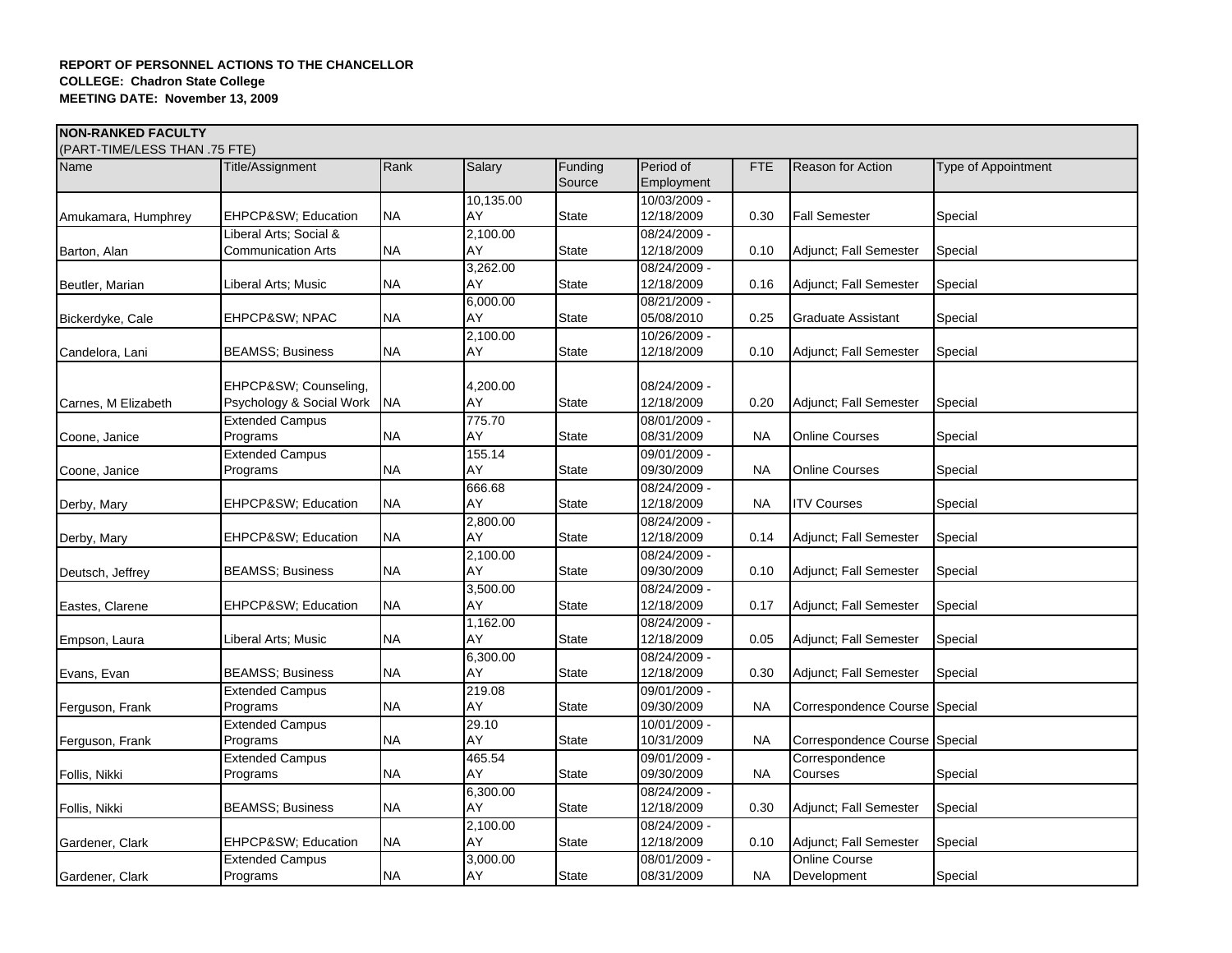| <b>NON-RANKED FACULTY</b>     |                         |      |        |
|-------------------------------|-------------------------|------|--------|
| (PART-TIME/LESS THAN .75 FTE) |                         |      |        |
| Name                          | <b>Title/Assignment</b> | Rank | Salarv |
|                               |                         |      | ۱NN    |

| Name               | Title/Assignment          | Rank      | <b>Salary</b> | Funding      | Period of    | <b>FTE</b> | <b>Reason for Action</b>  | <b>Type of Appointment</b> |
|--------------------|---------------------------|-----------|---------------|--------------|--------------|------------|---------------------------|----------------------------|
|                    |                           |           |               | Source       | Employment   |            |                           |                            |
|                    |                           |           | 2,100.00      |              | 10/26/2009 - |            |                           |                            |
| Halstead, John     | <b>BEAMSS; Business</b>   | <b>NA</b> | AY            | <b>State</b> | 12/18/2009   | 0.10       | Adjunct; Fall Semester    | Special                    |
|                    | Liberal Arts; Social &    |           | 2,100.00      |              | 08/24/2009 - |            |                           |                            |
| Haug, Vance        | <b>Communication Arts</b> | <b>NA</b> | AY            | <b>State</b> | 12/18/2009   | 0.10       | Adjunct; Fall Semester    | Special                    |
|                    |                           |           | 6,000.00      |              | 08/21/2009 - |            |                           |                            |
| Heidemann, Ashely  | <b>BEAMSS; Business</b>   | <b>NA</b> | AY            | State        | 05/08/2010   | 0.25       | <b>Graduate Assistant</b> | Special                    |
|                    |                           |           | 2,100.00      |              | 08/24/2009 - |            |                           |                            |
| Hytrek, Anthony    | EHPCP&SW Education        | <b>NA</b> | AY            | <b>State</b> | 12/18/2009   | 0.10       | Adjunct; Fall Semester    | Special                    |
|                    |                           |           | 1,050.00      |              | 08/24/2009 - |            |                           |                            |
| Jolovich, Edward   | EHPCP&SW Education        | <b>NA</b> | AY            | <b>State</b> | 12/18/2009   | 0.05       | Adjunct; Fall Semester    | Special                    |
|                    | <b>Extended Campus</b>    |           | 4,500.00      |              | 08/01/2009 - |            | Online Course             |                            |
| Koopman, Daniel    | Programs                  | <b>NA</b> | AY            | <b>State</b> | 08/31/2009   | NA         | Development               | Special                    |
|                    |                           |           | 3,000.00      |              | 08/21/2009 - |            | <b>Graduate Assistant</b> |                            |
| Kovalenko, Iuliia  | <b>BEAMSS; Business</b>   | <b>NA</b> | AY            | <b>State</b> | 08/21/2009   | 0.25       | Resignation               | NA                         |
|                    | Liberal Arts; Social &    |           | 2,100.00      |              | 08/24/2009 - |            |                           |                            |
| Lacy, Kirk         | <b>Communication Arts</b> | <b>NA</b> | AY            | State        | 12/18/2009   | 0.10       | Adjunct; Fall Semester    | Special                    |
|                    |                           |           | 1,624.00      |              | 08/24/2009 - |            |                           |                            |
| Lambert, Michelle  | Liberal Arts; Music       | <b>NA</b> | AY            | <b>State</b> | 12/18/2009   | 0.08       | Adjunct; Fall Semester    | Special                    |
|                    |                           |           | 4,200.00      |              | 08/24/2009 - |            |                           |                            |
| Leland, Dana       | <b>BEAMSS; Business</b>   | <b>NA</b> | AY            | <b>State</b> | 12/18/2009   | 0.20       | Adjunct; Fall Semester    | Special                    |
|                    | Liberal Arts; Social &    |           | 8,400.00      |              | 08/24/2009 - |            |                           |                            |
| Littrel, Tammi     | <b>Communication Arts</b> | <b>NA</b> | AY            | State        | 12/18/2009   | 0.40       | Adjunct; Fall Semester    | Special                    |
|                    |                           |           | 2,100.00      |              | 08/24/2009 - |            |                           |                            |
| Margetts, Colleen  | Liberal Arts; Music       | <b>NA</b> | AY            | State        | 12/18/2009   | 0.10       | Adjunct; Fall Semester    | Special                    |
|                    | EHPCP&SW Health,          |           |               |              |              |            |                           |                            |
|                    | Physical Education &      |           | 2,100.00      |              | 08/24/2009 - |            |                           |                            |
| Martin, Benjamin   | Recreation                | <b>NA</b> | AY            | <b>State</b> | 12/18/2009   | 0.10       | Adjunct; Fall Semester    | Special                    |
|                    | EHPCP&SW Health,          |           |               |              |              |            |                           |                            |
|                    | Physical Education &      |           | 700.00        |              | 08/24/2009 - |            |                           |                            |
| McCartney, Barbara | Recreation                | <b>NA</b> | AY            | State        | 12/18/2009   | 0.03       | Adjunct; Fall Semester    | Special                    |
|                    | Liberal Arts; Social &    |           | 2,100.00      |              | 08/24/2009 - |            |                           |                            |
| Miller, Ronald     | Communication Arts        | <b>NA</b> | AY            | <b>State</b> | 12/18/2009   | 0.10       | Adjunct; Fall Semester    | Special                    |
|                    | EHPCP&SW Health,          |           |               |              |              |            |                           |                            |
|                    | Physical Education &      |           | 3,500.00      |              | 08/24/2009 - |            |                           |                            |
| Milner, Ryan       | Recreation                | <b>NA</b> | AY            | <b>State</b> | 12/18/2009   | 0.17       | Adjunct; Fall Semester    | Special                    |
|                    |                           |           | 2,100.00      |              | 08/24/2009 - |            |                           |                            |
| Miskimins, Melissa | <b>BEAMSS; Business</b>   | <b>NA</b> | AY            | State        | 12/18/2009   | 0.10       | Adjunct; Fall Semester    | Special                    |
|                    |                           |           |               |              |              |            |                           |                            |
|                    | EHPCP&SW Counseling,      |           | 6,300.00      |              | 08/24/2009 - |            |                           |                            |
| Neuharth, Marvin   | Psychology & Social Work  | <b>NA</b> | AY            | State        | 12/18/2009   | 0.30       | Adjunct; Fall Semester    | Special                    |
|                    |                           |           | 700.00        |              | 08/24/2009 - |            |                           |                            |
| Ocken, David       | EHPCP&SW Education        | <b>NA</b> | AY            | State        | 12/18/2009   | 0.03       | Adjunct; Fall Semester    | Special                    |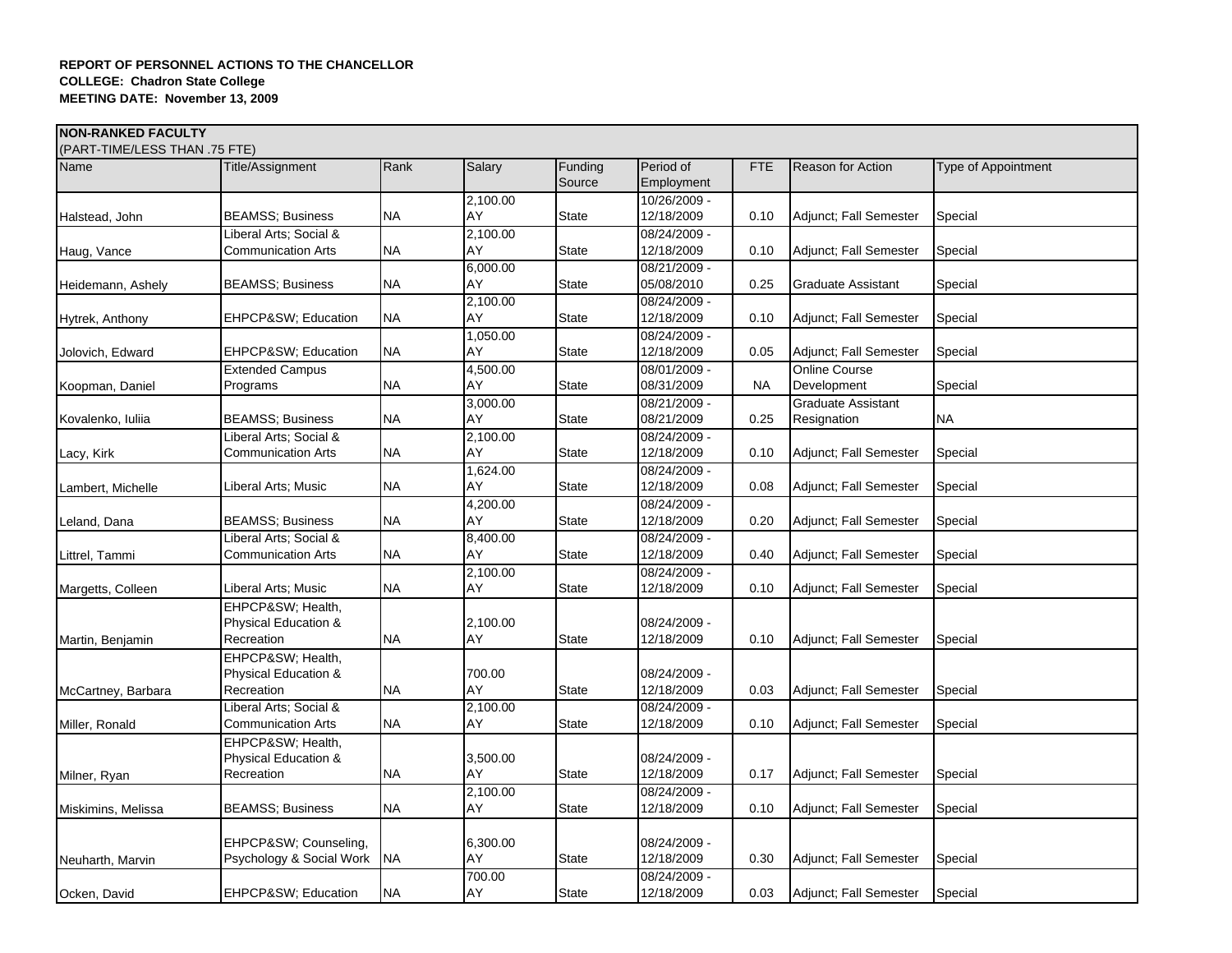| Name                | Title/Assignment                   | Rank      | Salary         | Funding      | Period of                  | <b>FTE</b> | <b>Reason for Action</b>  | Type of Appointment |
|---------------------|------------------------------------|-----------|----------------|--------------|----------------------------|------------|---------------------------|---------------------|
|                     |                                    |           |                | Source       | Employment                 |            |                           |                     |
|                     |                                    |           |                |              |                            |            |                           |                     |
|                     | EHPCP&SW Counseling,               |           | 500.00         |              | 08/24/2009 -               |            |                           |                     |
| Perkins, M. Thomas  | Psychology & Social Work           | <b>NA</b> | AY             | State        | 12/18/2009                 | <b>NA</b>  | <b>ITV Courses</b>        | Special             |
|                     | EHPCP&SW Counseling,               |           | 2,100.00       |              | 08/24/2009 -               |            |                           |                     |
| Perkins, M. Thomas  | Psychology & Social Work           | <b>NA</b> | AY             | <b>State</b> | 12/18/2009                 | 0.10       | Adjunct: Fall Semester    | Special             |
|                     | Liberal Arts; English &            |           | 4,200.00       |              | 08/24/2009 -               |            |                           |                     |
| Pipe On Head, Nikki | Humanities                         | ΝA        | AY             | <b>State</b> | 12/18/2009                 | 0.20       | Adjunct; Fall Semester    | Special             |
|                     |                                    |           | 2,100.00       |              | 10/26/2009 -               |            |                           |                     |
| Pogue, Laura        | <b>BEAMSS</b> ; Business           | <b>NA</b> | AY             | State        | 12/18/2009                 | 0.10       | Adjunct; Fall Semester    | Special             |
|                     |                                    |           | 4,200.00       |              | 08/24/2009 -               |            |                           |                     |
| Pollard, Tracie     | EHPCP&SW Education                 | <b>NA</b> | AY             | <b>State</b> | 12/18/2009                 | 0.20       | Adjunct; Fall Semester    | Special             |
|                     |                                    |           | 2,100.00       |              | 08/24/2009 -               |            |                           |                     |
| Porter, Sandra      | EHPCP&SW Education                 | <b>NA</b> | AY             | State        | 12/18/2009                 | 0.10       | Adjunct; Fall Semester    | Special             |
|                     |                                    |           | 6,000.00       |              | 08/21/2009 -               |            |                           |                     |
| Protopop, Iuliia    | <b>BEAMSS</b>                      | <b>NA</b> | AY             | <b>State</b> | 05/08/2010                 | 0.25       | <b>Graduate Assistant</b> | Special             |
|                     | Liberal Arts; Visual &             |           | 2,100.00<br>AY |              | 08/24/2009 -               |            |                           |                     |
| Ruleaux, Don        | Performing Arts                    | NA        |                | <b>State</b> | 12/18/2009                 | 0.10       | Adjunct: Fall Semester    | Special             |
|                     | <b>BEAMSS</b> ; Applied            | <b>NA</b> | 2,100.00<br>AY |              | 08/24/2009 -<br>12/18/2009 | 0.10       |                           |                     |
| Seger, Russ         | Sciences<br>Liberal Arts; Visual & |           | 4,200.00       | <b>State</b> |                            |            | Adjunct; Fall Semester    | Special             |
|                     | Performing Arts                    | NA        | AY             | <b>State</b> | 08/24/2009 -<br>12/18/2009 | 0.20       | Adjunct: Fall Semester    | Special             |
| Sharps, Nancy       |                                    |           | 6,000.00       |              | 08/21/2009 -               |            |                           |                     |
| Simonova, Kateryna  | <b>BEAMSS</b>                      | <b>NA</b> | AY             | <b>State</b> | 05/08/2010                 | 0.25       | <b>Graduate Assistant</b> | Special             |
|                     | <b>Extended Campus</b>             |           | 590.40         |              | 08/01/2009 -               |            |                           |                     |
| Smith, Robin        | Programs                           | <b>NA</b> | AY             | <b>State</b> | 08/31/2009                 | <b>NA</b>  | <b>Online Courses</b>     | Special             |
|                     | <b>Extended Campus</b>             |           | 295.20         |              | 09/01/2009 -               |            |                           |                     |
| Smith, Robin        | Programs                           | <b>NA</b> | AY             | State        | 09/30/2009                 | <b>NA</b>  | <b>Online Courses</b>     | Special             |
|                     | <b>Extended Campus</b>             |           | 1,500.00       |              | 08/01/2009 -               |            | Online Course             |                     |
| Smith, Robin        | Programs                           | NA        | AY             | <b>State</b> | 08/31/2009                 | <b>NA</b>  | Development               | Special             |
|                     | <b>BEAMSS; Applied</b>             |           | 1,400.00       |              | 08/24/2009 -               |            |                           |                     |
| Spranger, Angela    | Sciences                           | <b>NA</b> | AY             | <b>State</b> | 12/18/2009                 | 0.07       | Adjunct; Fall Semester    | Special             |
|                     |                                    |           | 4,305.00       |              | 08/24/2009 -               |            |                           |                     |
| Stephens, Lauren    | Liberal Arts; Music                | NA        | AY             | State        | 12/18/2009                 | 0.21       | Adjunct; Fall Semester    | Special             |
|                     |                                    |           | 1,750.00       |              | 08/24/2009 -               |            |                           |                     |
| Sukraw, F. Arlene   | EHPCP&SW Education                 | <b>NA</b> | AY             | State        | 12/18/2009                 | 0.09       | Adjunct; Fall Semester    | Special             |
|                     |                                    |           | 6,000.00       |              | 08/21/2009 -               |            |                           |                     |
| Terrell, Courtney   | <b>Student Support Services</b>    | <b>NA</b> | AY             | <b>State</b> | 05/08/2010                 | 0.25       | <b>Graduate Assistant</b> | Special             |
|                     |                                    |           | 1,400.00       |              | 08/24/2009 -               |            |                           |                     |
| Twiford, Jenne      | EHPCP&SW Education                 | <b>NA</b> | AY             | State        | 12/18/2009                 | 0.07       | Adjunct; Fall Semester    | Special             |
|                     | <b>BEAMSS: Mathematical</b>        |           | 4,900.00       |              | 08/24/2009 -               |            |                           |                     |
| Waugh, Barbara      | <b>Sciences</b>                    | <b>NA</b> | AY             | <b>State</b> | 12/18/2009                 | 0.24       | Adjunct: Fall Semester    | Special             |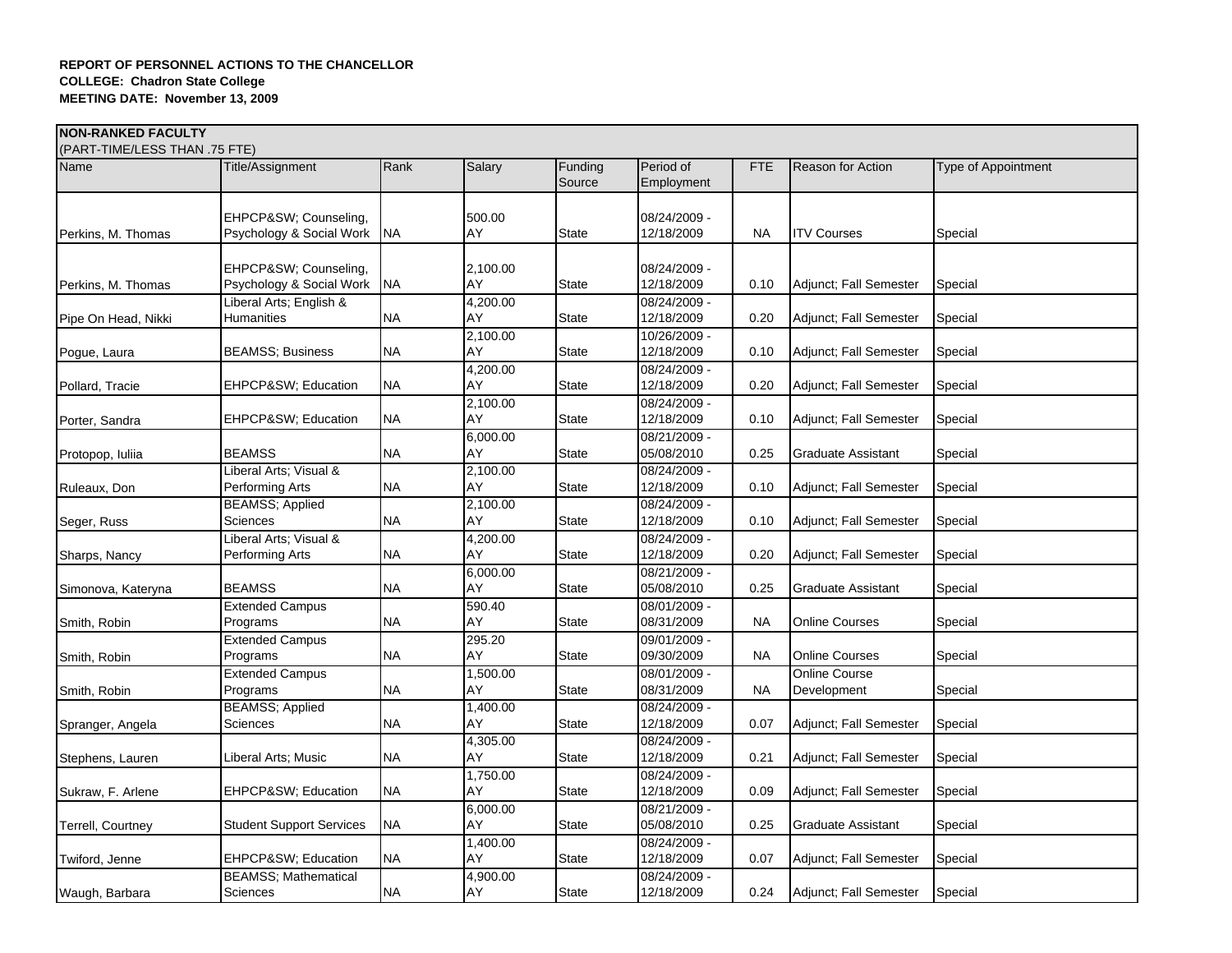| <b>NON-RANKED FACULTY</b>     |                                 |           |          |              |              |      |                          |                            |
|-------------------------------|---------------------------------|-----------|----------|--------------|--------------|------|--------------------------|----------------------------|
| (PART-TIME/LESS THAN .75 FTE) |                                 |           |          |              |              |      |                          |                            |
| Name                          | Title/Assignment                | Rank      | Salary   | Funding      | Period of    | FTE  | <b>Reason for Action</b> | <b>Type of Appointment</b> |
|                               |                                 |           |          | Source       | Employment   |      |                          |                            |
|                               |                                 |           | 3,500.00 |              | 08/24/2009 - |      |                          |                            |
| Wess, Roger                   | <b>EHPCP&amp;SW</b> ; Education | <b>NA</b> | ΙAΥ      | <b>State</b> | 12/18/2009   | 0.17 | Adjunct; Fall Semester   | Special                    |
|                               |                                 |           | 1,400.00 |              | 08/24/2009 - |      |                          |                            |
| Wilkinson, Kevin              | <b>EHPCP&amp;SW</b> ; Education | <b>NA</b> | ΑY       | <b>State</b> | 12/18/2009   | 0.07 | Adjunct; Fall Semester   | Special                    |
|                               |                                 |           | 2,800.00 |              | 08/24/2009 - |      |                          |                            |
| Wodahl, Scott                 | EHPCP&SW Education              | <b>NA</b> | ΙAΥ      | <b>State</b> | 12/18/2009   | 0.14 | Adjunct; Fall Semester   | Special                    |
|                               | EHPCP&SW Health,                |           |          |              |              |      |                          |                            |
|                               | Physical Education &            |           | 2,100.00 |              | 08/24/2009 - |      |                          |                            |
| Wright, Ottley                | Recreation                      | <b>NA</b> | ΙAΥ      | <b>State</b> | 12/18/2009   | 0.10 | Adjunct; Fall Semester   | Special                    |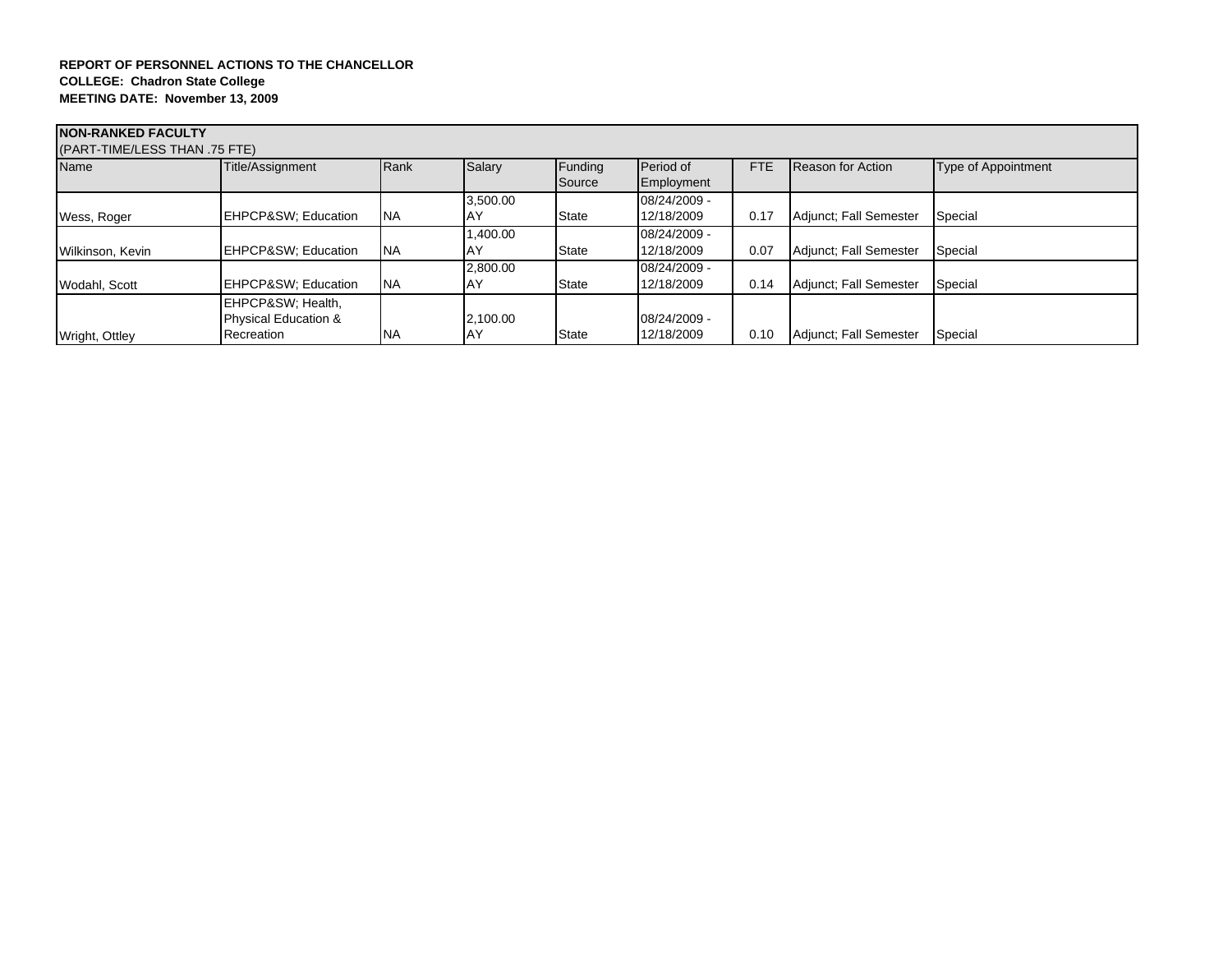| UNIONIZED SUPPORT STAFF     |                                                                     |           |                       |                        |                                                                         |            |                            |                            |
|-----------------------------|---------------------------------------------------------------------|-----------|-----------------------|------------------------|-------------------------------------------------------------------------|------------|----------------------------|----------------------------|
| (FULL-TIME/.75 FTE OR MORE) |                                                                     |           |                       |                        |                                                                         |            |                            |                            |
| Name                        | Title/Assignment                                                    | Rank      | Salary                | Funding<br>Source      | Period of<br>Employment                                                 | <b>FTE</b> | <b>Reason for Action</b>   | <b>Type of Appointment</b> |
|                             | Registrar; Academic                                                 |           | 555.96-               |                        | 06/01/2009 -                                                            |            |                            |                            |
| Evans, Linda                | <b>Records Clerk</b>                                                | <b>NA</b> | <b>MO</b>             | <b>State</b>           | 06/08/2009                                                              | 1.00       | Leave without pay          | <b>NA</b>                  |
|                             | <b>BEAMSS; Office Assistant</b>                                     |           | 210.18-               |                        | 05/11/2009 &                                                            |            |                            |                            |
| Hughart, Karen              |                                                                     | <b>NA</b> | <b>MO</b>             | <b>State</b>           | 05/18/2009                                                              | 1.00       | Leave without pay          | <b>NA</b>                  |
| Hughart, Karen              | <b>BEAMSS</b> ; Office Assistant                                    | <b>NA</b> | 525.44-<br><b>MO</b>  | State                  | 06/01/2009,<br>06/08/2009,<br>06/15/2009.<br>06/22/2009 &<br>06/29/2009 | 1.00       | Leave without pay          | <b>NA</b>                  |
| Hughart, Karen              | <b>BEAMSS</b> ; Office Assistant                                    | <b>NA</b> | 400.32-<br><b>MO</b>  | State                  | 07/06/2009,<br>07/13/2009,<br>07/20/2009 &<br>07/27/2009                | 1.00       | Leave without pay          | <b>NA</b>                  |
|                             | <b>BEAMSS; Office Assistant</b>                                     |           | 219.23-               |                        | 08/03/2009 &                                                            |            |                            |                            |
| Hughart, Karen              |                                                                     | <b>NA</b> | <b>MO</b>             | <b>State</b>           | 08/10/2009                                                              | 1.00       | Leave without pay          | <b>NA</b>                  |
| Miller, Barbara             | <b>Student Health Services:</b><br>Office Assistant I               | <b>NA</b> | 1,193.40<br><b>MO</b> | <b>State</b>           | 10/1/2009                                                               | 0.75       | <b>New Appointment</b>     | <b>NA</b>                  |
| Mittleider, Stacie          | Math and Physical & Life<br>Sciences; Office Assistant I NA         |           | 1,666.72<br><b>MO</b> | State                  | 06/01/2009 -<br>06/30/2009                                              | 0.75       | Temporary                  | <b>NA</b>                  |
| Mittleider, Stacie          | Math and Physical & Life<br>Sciences; Office Assistant I NA         |           | 445.32<br><b>MO</b>   | <b>State</b>           | 07/01/2009 -<br>08/07/2009                                              | 0.75       | Temporary                  | <b>NA</b>                  |
| Morford, Brenda             | <b>Student Academic Success</b><br>Services; Office Assistant II NA |           | 2,017.00<br><b>MO</b> | <b>State</b>           | 12/01/2000 -<br>09/08/2009                                              | 1.00       | Resignation                | <b>NA</b>                  |
| O'Donnell, Audrey           | Physical Facilities;<br>Custodian                                   | <b>NA</b> | 160.61-<br><b>MO</b>  | Revenue<br><b>Bond</b> | 8/31/2009                                                               | 1.00       | Repaying leave<br>advances | <b>NA</b>                  |
| O'Donnell, Audrey           | Physical Facilities;<br>Custodian                                   | NA        | 153.30-<br><b>MO</b>  | Revenue<br><b>Bond</b> | 9/30/2009                                                               | 1.00       | Repaying leave<br>advances | <b>NA</b>                  |
| O'Donnell, Audrey           | <b>Physical Facilities:</b><br>Custodian                            | <b>NA</b> | 153.30-<br><b>MO</b>  | Revenue<br><b>Bond</b> | 10/30/2009                                                              | 1.00       | Repaying leave<br>advances | <b>NA</b>                  |
| Roberts, Audrey             | <b>Extended Campus</b><br>Programs; Office Assistant                | <b>NA</b> | 1,791.00<br><b>MO</b> | <b>State</b>           | 07/01/2008 -<br>7/10/2009                                               | 1.00       | Resignation                | <b>NA</b>                  |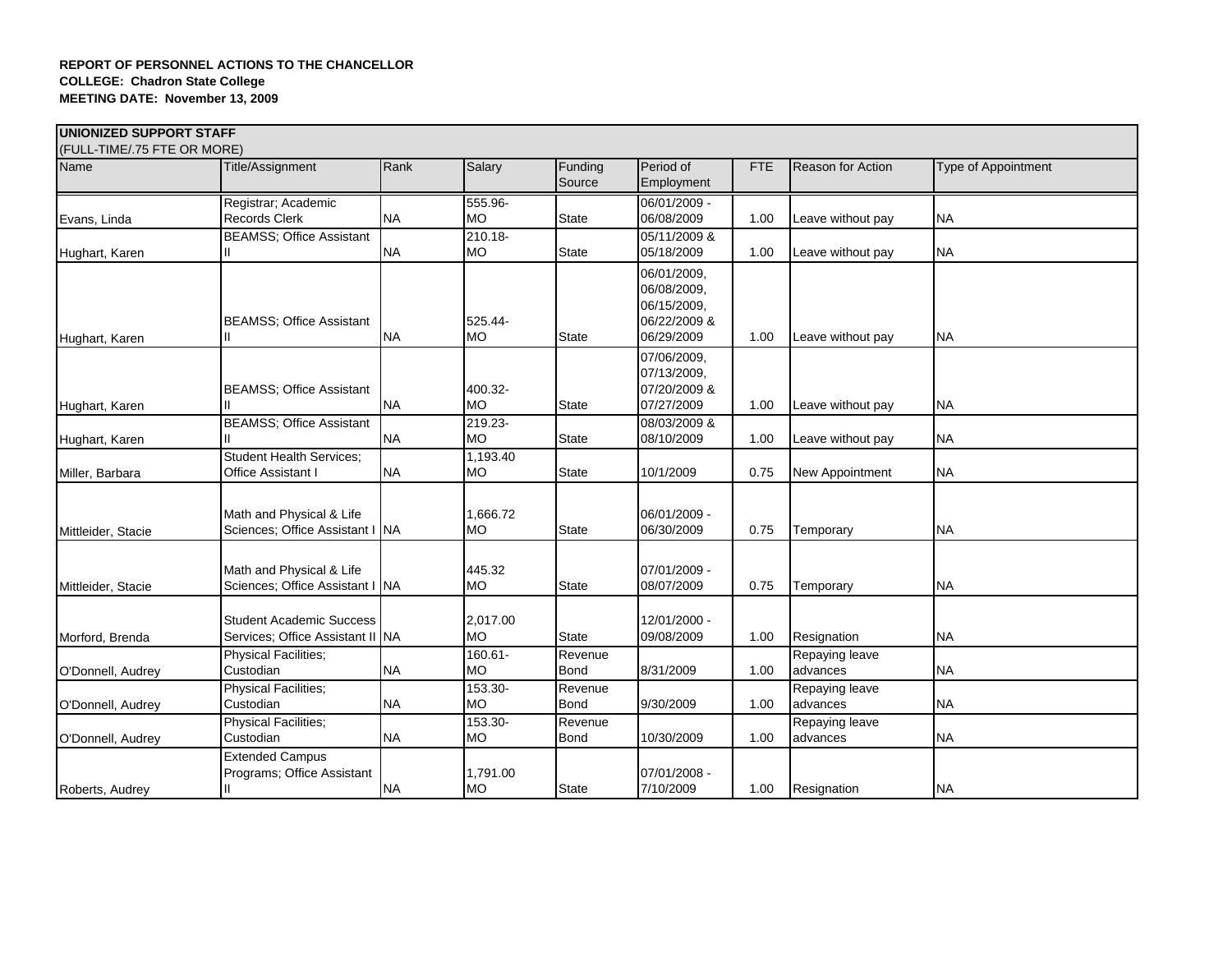| <b>UNIONIZED SUPPORT STAFF</b><br>(FULL-TIME/.75 FTE OR MORE) |                                          |           |                |                        |                                |            |                                                |                     |
|---------------------------------------------------------------|------------------------------------------|-----------|----------------|------------------------|--------------------------------|------------|------------------------------------------------|---------------------|
| <b>Name</b>                                                   | Title/Assignment                         | Rank      | Salary         | Funding<br>Source      | <b>Period of</b><br>Employment | <b>FTE</b> | Reason for Action                              | Type of Appointment |
| Schenbeck, April                                              | Financial Aid; Office<br>Assistant II    | <b>NA</b> | 1,860.50<br>МO | <b>State</b>           | 01/12/2004 -<br>6/12/2009      | 1.00       | Resignation                                    | <b>NA</b>           |
| Schilling, Twyla                                              | <b>Physical Facilities:</b><br>Custodian | <b>NA</b> | 1.526.00<br>МO | Revenue<br>Bond        | 9/21/2009                      | 1.00       | New Appointment;<br>Replaces Carla<br>Crawford | <b>INA</b>          |
| Streety, Miguel                                               | <b>Physical Facilities:</b><br>Custodian | <b>NA</b> | 1.526.00<br>МO | Revenue<br><b>Bond</b> | 7/6/2009 -<br>9/14/2009        | 1.00       | Termination                                    | <b>INA</b>          |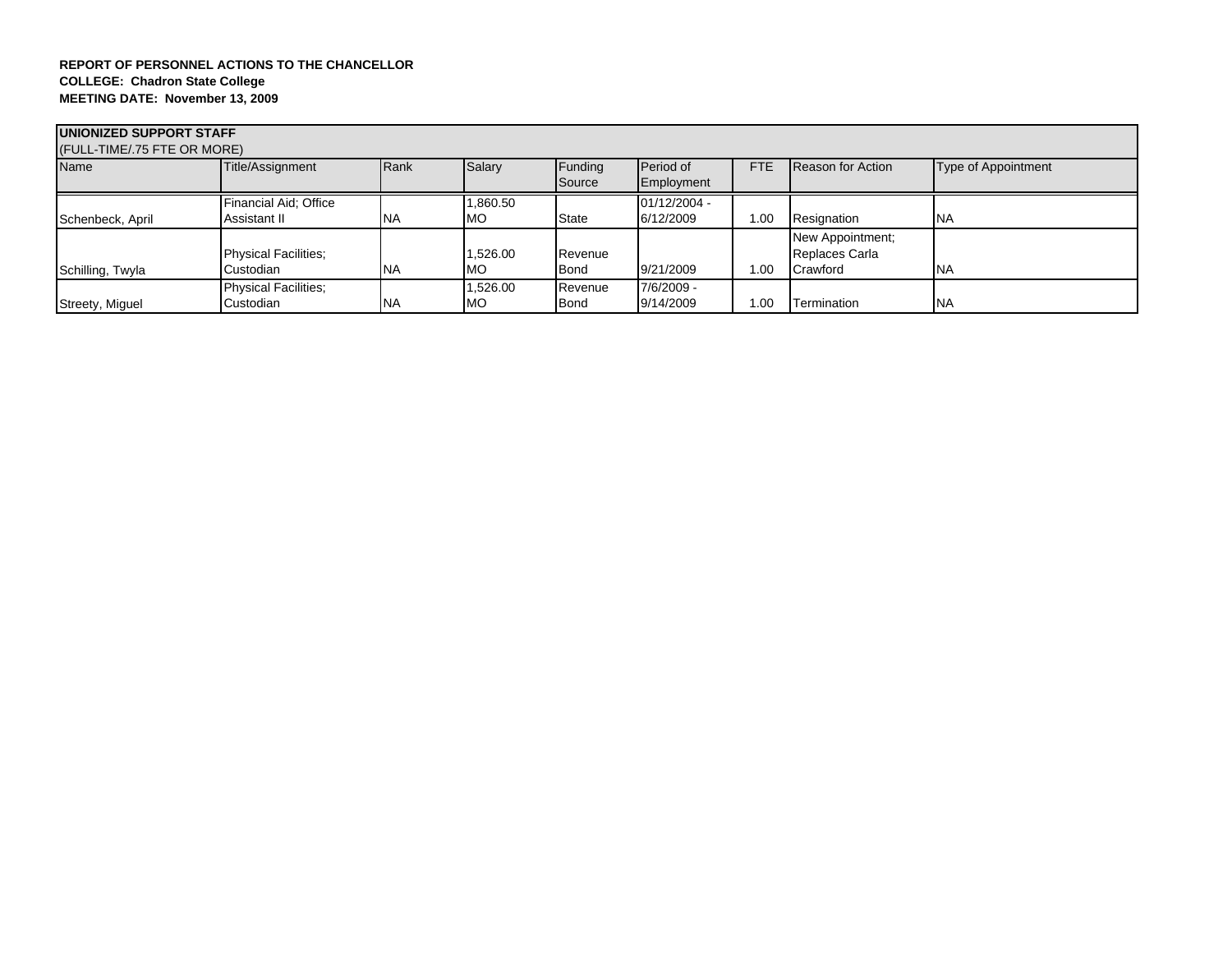| <b>RANKED FACULTY</b><br>(FULL-TIME/.75 FTE OR MORE) |                                          |                        |                                       |                   |                         |        |                                                 |                     |
|------------------------------------------------------|------------------------------------------|------------------------|---------------------------------------|-------------------|-------------------------|--------|-------------------------------------------------|---------------------|
| Name                                                 | Title/Assignment                         | Rank                   | Salary                                | Funding<br>Source | Period of<br>Employment | FTE    | <b>Reason for Action</b>                        | Type of Appointment |
| Clemente, Bill                                       | School of Arts &<br><b>Sciences</b>      | Professor              | 2/3 tuition<br>collected              | State             | 08/24/09-<br>12/18/09   | .10 AY | <b>ENG 497-00B</b><br><b>Directed Study</b>     | Special             |
| Crook, Sara                                          | School of Arts &<br>Sciences             | Professor              | 2/3 tuition<br>collected              | State             | 08/24/09-<br>12/18/09   | .10 AY | <b>HIST 497-00B</b><br><b>Directed Study</b>    | Special             |
| Davis, Spencer                                       | School of Arts &<br>Sciences             | Professor              | 2/3 tuition<br>collected              | State             | 08/24/09-<br>12/18/09   | .10 AY | <b>HIST 497-00A</b><br><b>Directed Study</b>    | Special             |
| Hinrichs, Paul                                       | School of Arts &<br>Sciences             | Associate<br>Professor | 2/3 tuition<br>collected              | State             | 08/24/09-<br>12/18/09   | .10 AY | MATH 497-00B<br><b>Directed Study</b>           | Special             |
| Hinrichs, Paul                                       | School of Arts &<br><b>Sciences</b>      | Associate<br>Professor | 2/3 tuition<br>collected              | State             | 08/24/09-<br>12/18/09   | .03 AY | <b>MATH 497-00A</b><br><b>Directed Study</b>    | Special             |
| Hinrichs, Paul                                       | School of Arts &<br><b>Sciences</b>      | Associate<br>Professor | 2/3 tuition<br>collected              | State             | 08/24/09-<br>12/18/09   | .10 AY | MATH 497-00A<br><b>Directed Study</b>           | Special             |
| Holtz, Dan                                           | School of Arts &<br>Sciences             | Professor              | 2/3 tuition<br>collected              | State             | 08/24/09-<br>12/18/09   | .10 AY | <b>ENG 497-00A</b><br><b>Directed Study</b>     | Special             |
| Nevitt, James                                        | School of<br><b>Professional Studies</b> | Associate<br>Professor | \$1,200                               | State             | 8/31/2009               | .10 AY | Online Course<br>Develop., SOWK<br>300-49X      | Special             |
| Nies, Kristi                                         | School of Arts &<br>Sciences             | Instructor             | $\overline{2/3}$ tuition<br>collected | <b>State</b>      | 08/24/09-<br>12/18/09   | .10 AY | <b>JOUR 497-00A</b><br><b>Directed Study</b>    | Special             |
| Ryan, Kyle                                           | School of Education                      | Assistant<br>Professor | \$1,500                               | State             | 09/01/09-<br>12/31/09   | N/A    | Asst. Strength<br>Coach/ Football               | Special             |
| Zost, Loretta                                        | School of Education                      | Assistant<br>Professor | \$44,350                              | <b>State</b>      | 08/21/09-<br>05/08/10   | 1 AY   | Salary Adjustment<br>for Doctorate<br>(\$3,000) | N/A                 |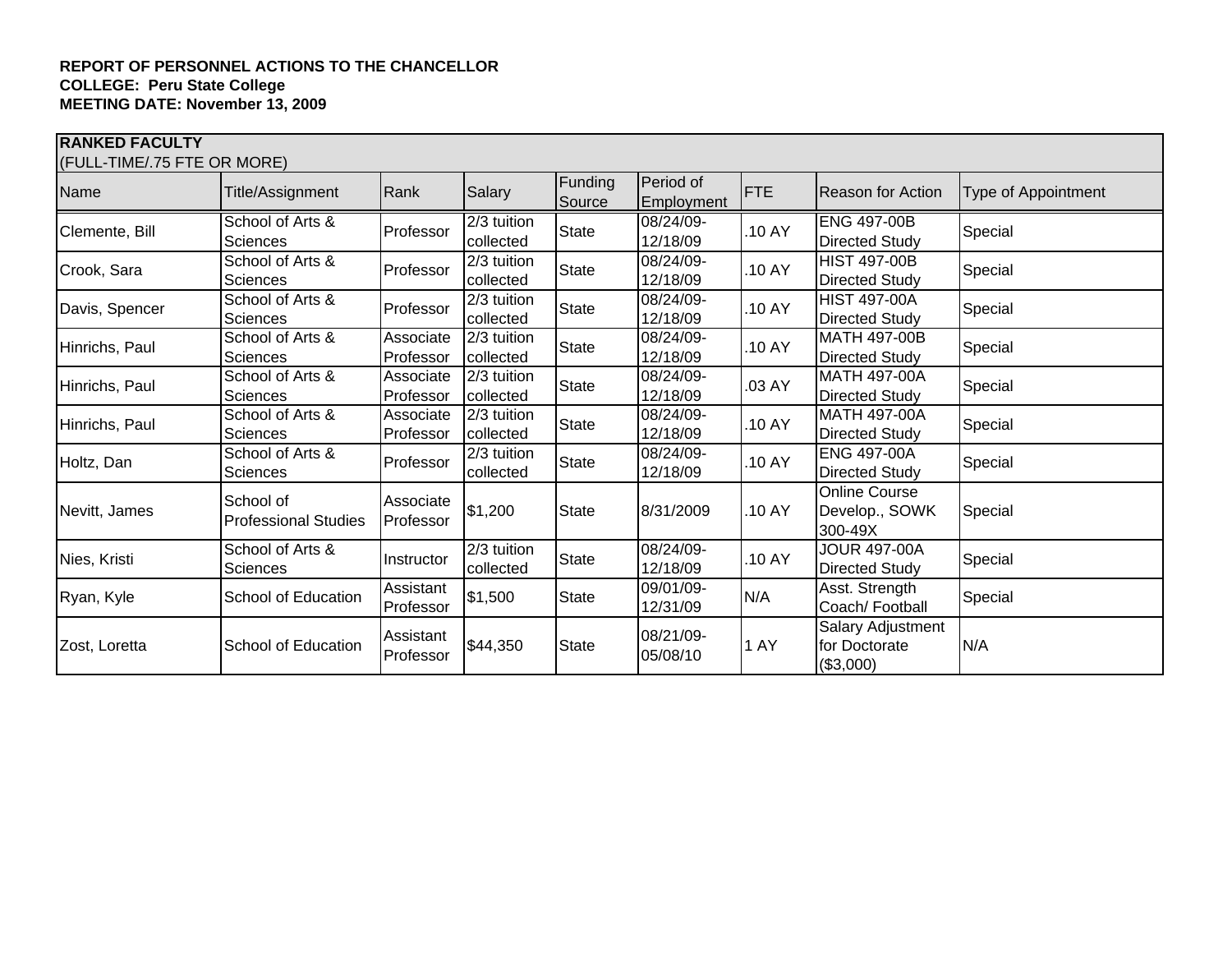| UNIONIZED PROFESSIONAL STAFF<br>(FULL-TIME/.75 FTE OR MORE)                                                                                          |                                     |     |          |                                  |                       |                |                                               |         |  |
|------------------------------------------------------------------------------------------------------------------------------------------------------|-------------------------------------|-----|----------|----------------------------------|-----------------------|----------------|-----------------------------------------------|---------|--|
| Period of<br>Funding<br>Salary<br><b>FTE</b><br>Name<br>Rank<br>Title/Assignment<br>Type of Appointment<br>Reason for Action<br>Source<br>Employment |                                     |     |          |                                  |                       |                |                                               |         |  |
| Pallu, Sravan                                                                                                                                        | Senior Programmer<br>Analyst        | N/A | \$55,000 | <b>State</b>                     | 10/01/09-<br>06/30/10 | FY <sub></sub> | Appointment                                   | Special |  |
| Edwards, Norva                                                                                                                                       | Student Intervention<br>Coordinator | N/A | \$38,395 | Federal-<br><b>TRIO</b><br>Grant | 09/01/09-<br>08/31/10 | <b>FY</b>      | Salary Adjustment<br>for Masters<br>(\$1,000) | N/A     |  |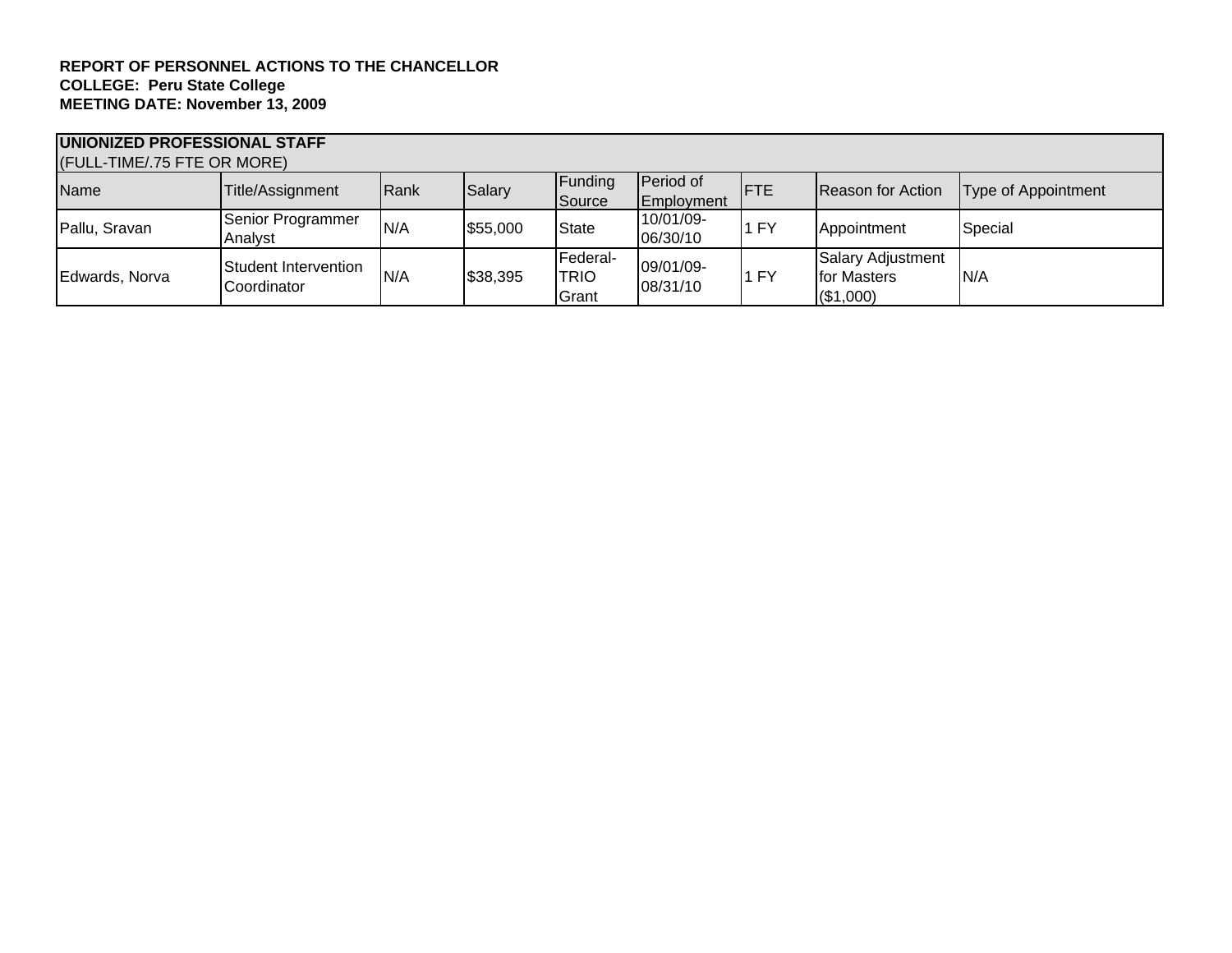| <b>RANKED FACULTY</b><br>(OVERLOAD AND SUMMER SCHOOL APPOINTMENTS) |                              |                        |                                                  |                   |                         |                      |                          |                     |  |
|--------------------------------------------------------------------|------------------------------|------------------------|--------------------------------------------------|-------------------|-------------------------|----------------------|--------------------------|---------------------|--|
| Name                                                               | Title/Assignment             | Rank                   | Salary                                           | Funding<br>Source | Period of<br>Employment | <b>FTE</b>           | <b>Reason for Action</b> | Type of Appointment |  |
| Hinrichs, Paul                                                     | School of Arts &<br>Sciences | Associate<br>Professor | \$3,491 if<br>meets<br>enrollment<br>requirement | <b>State</b>      | 08/24/09-<br>12/18/09   | 3 cr.hr.<br>Overload | <b>MATH 112-00B</b>      | Special             |  |
| Sinkhorn, Keith                                                    | School of Arts &<br>Sciences | Assistant<br>Professor | \$2,883 if<br>meets<br>enrollment<br>requirement | <b>State</b>      | 08/24/09-<br>12/18/09   | 3 cr.hr.<br>Overload | <b>MATH 100-00A</b>      | Special             |  |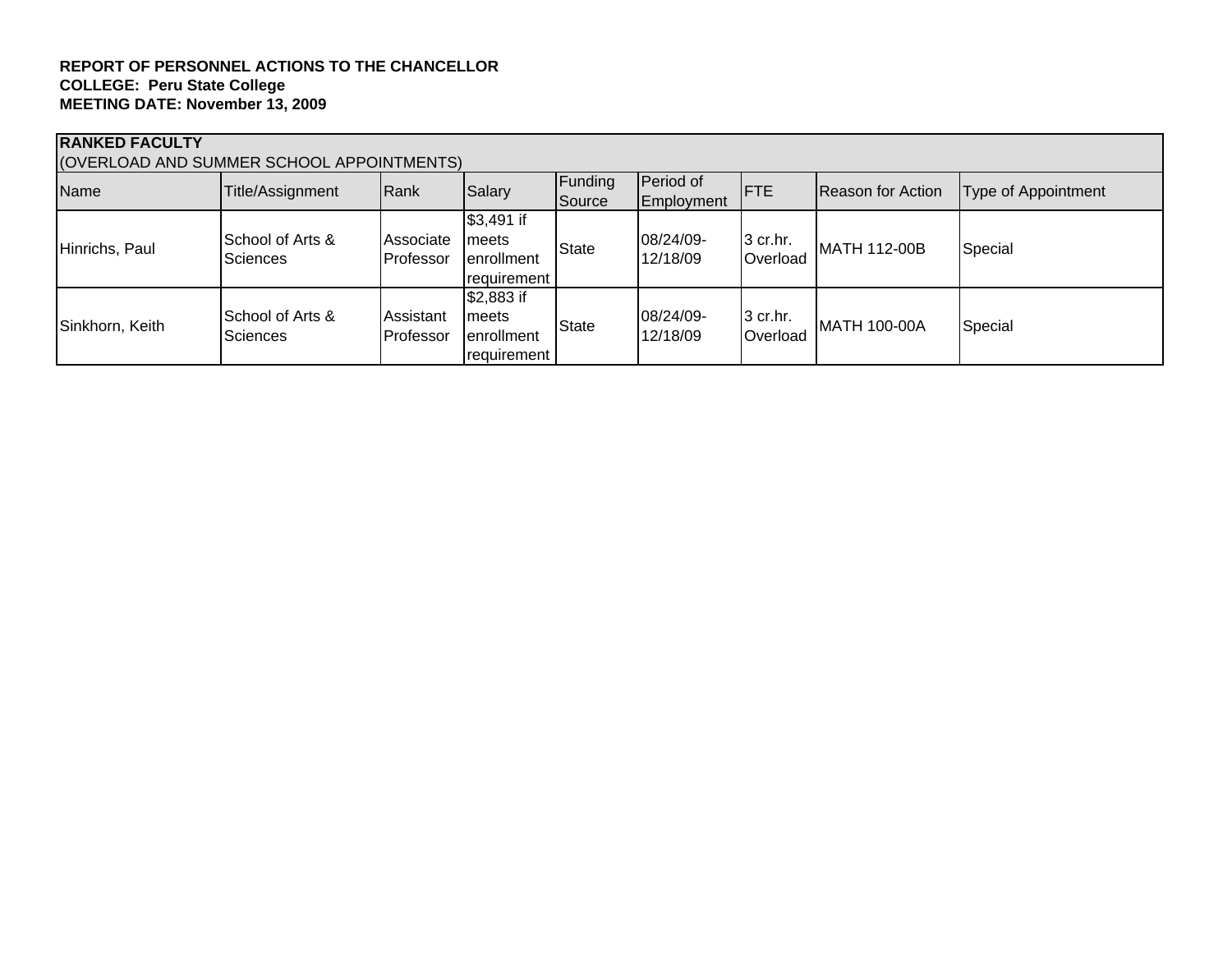|                   | <b>NON-RANKED FACULTY</b><br>(PART-TIME/LESS THAN .75 FTE) |      |                                                                                                      |                   |                         |            |                          |                     |  |  |  |
|-------------------|------------------------------------------------------------|------|------------------------------------------------------------------------------------------------------|-------------------|-------------------------|------------|--------------------------|---------------------|--|--|--|
| Name              | Title/Assignment                                           | Rank | Salary                                                                                               | Funding<br>Source | Period of<br>Employment | <b>FTE</b> | <b>Reason for Action</b> | Type of Appointment |  |  |  |
| Anderson, Josh    | School of Arts &<br><b>Sciences</b>                        | N/A  | \$50/cr.hr./<br>first 10<br>students;<br>\$34/cr.hr./<br>11 or more<br>students                      | <b>State</b>      | 10/26/09-<br>12/18/09   | .10 AY     | ART 206-49W              | Special             |  |  |  |
| Albert, Allan     | School of Education                                        | N/A  | \$50/cr.hr./<br>first 10<br>students;<br>\$34/cr.hr./<br>11 or more<br>students                      | <b>State</b>      | 10/26/09-<br>12/18/09   | .10 AY     | <b>EDUC 205-49W</b>      | Special             |  |  |  |
| Bennett, Pamela   | School of<br><b>Professional Studies</b>                   | N/A  | \$700/cr.hr./<br>10 or more<br>students;<br>\$70/cr.hr./<br>fewer than<br>10 students<br>if approved | <b>State</b>      | $01/11/10-$<br>05/07/10 | .10 AY     | <b>PSYC 250-00A</b>      | Special             |  |  |  |
| Benscoter, Andrew | School of Arts &<br><b>Sciences</b>                        | N/A  | \$50/cr.hr./<br>first 10<br>students;<br>\$34/cr.hr./<br>11 or more<br>students                      | <b>State</b>      | 10/26/09-<br>12/18/09   | .10 AY     | <b>ENG 201-49Y</b>       | Special             |  |  |  |
| Dreier, Libby     | School of Education                                        | N/A  | \$50/cr.hr./<br>first 10<br>students;<br>\$34/cr.hr./<br>11 or more<br>students                      | State             | 10/26/09-<br>12/18/09   | .10 AY     | <b>EDUC 255-49W</b>      | Special             |  |  |  |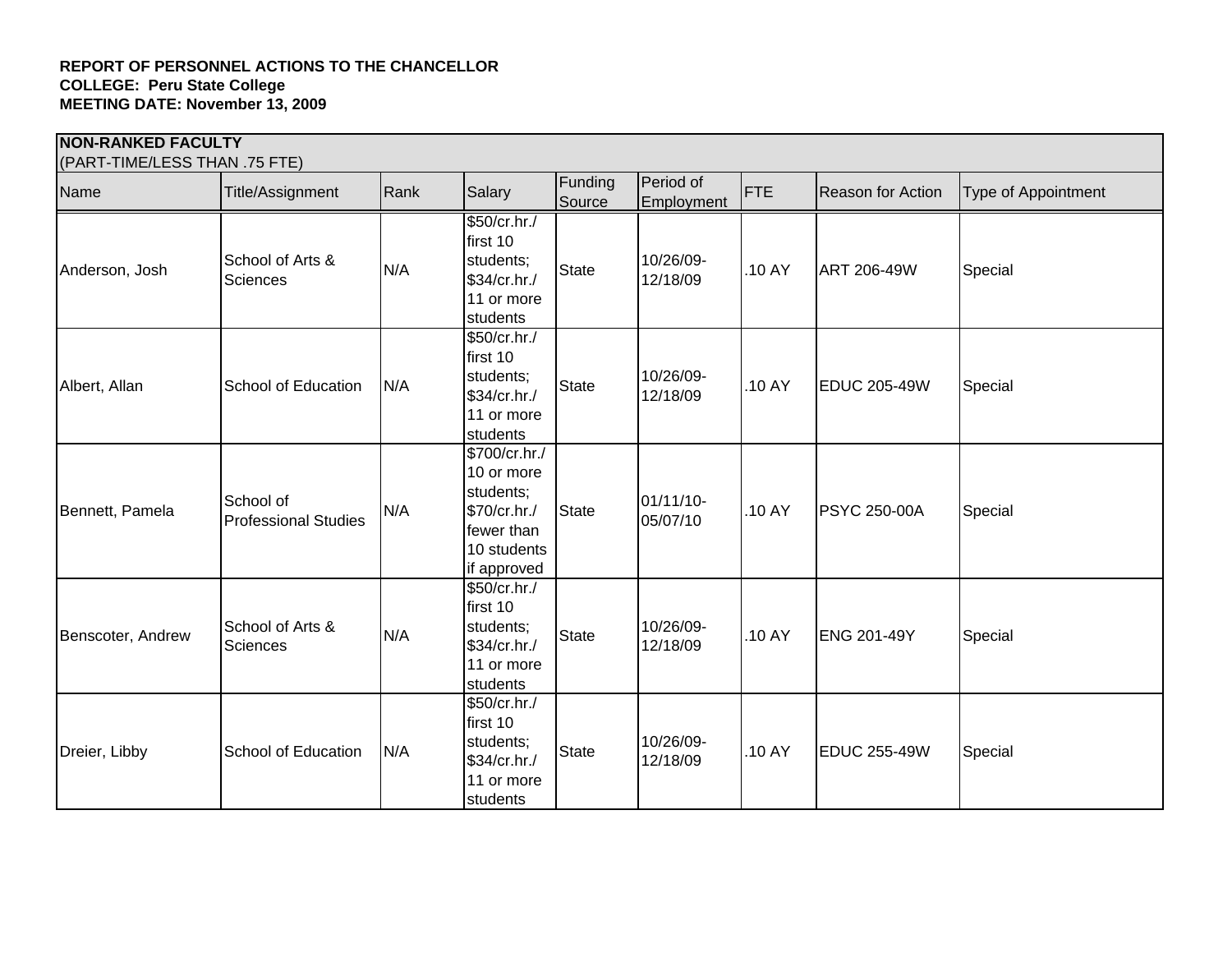|                    | <b>NON-RANKED FACULTY</b><br>(PART-TIME/LESS THAN .75 FTE) |      |                                                                                 |                   |                         |            |                          |                     |  |  |  |
|--------------------|------------------------------------------------------------|------|---------------------------------------------------------------------------------|-------------------|-------------------------|------------|--------------------------|---------------------|--|--|--|
| Name               | Title/Assignment                                           | Rank | Salary                                                                          | Funding<br>Source | Period of<br>Employment | <b>FTE</b> | <b>Reason for Action</b> | Type of Appointment |  |  |  |
| Forsberg, Peggy    | School of<br><b>Professional Studies</b>                   | N/A  | \$50/cr.hr./<br>first 10<br>students;<br>\$34/cr.hr./<br>11 or more<br>students | <b>State</b>      | 03/15/10-<br>05/07/10   | .10 AY     | SOC 201-49Y              | Special             |  |  |  |
| Forsberg, Peggy    | School of<br><b>Professional Studies</b>                   | N/A  | \$50/cr.hr./<br>first 10<br>students;<br>\$34/cr.hr./<br>11 or more<br>students | <b>State</b>      | 01/11/10-<br>03/05/10   | .10 AY     | SOC 201-49X              | Special             |  |  |  |
| Fritschle, Karen   | School of<br><b>Professional Studies</b>                   | N/A  | \$50/cr.hr./<br>first 10<br>students;<br>\$34/cr.hr./<br>11 or more<br>students | <b>State</b>      | 08/24/09-<br>10/16/09   | .10 AY     | <b>BUS 350-49X</b>       | Special             |  |  |  |
| Fudge, Stacy Bliss | School of<br><b>Professional Studies</b>                   | N/A  | \$50/cr.hr./<br>first 10<br>students;<br>\$34/cr.hr./<br>11 or more<br>students | <b>State</b>      | 01/11/10-<br>03/05/10   | .10 AY     | <b>PSYC 121-49X</b>      | Special             |  |  |  |
| Fudge, Stacy Bliss | School of<br><b>Professional Studies</b>                   | N/A  | \$50/cr.hr./<br>first 10<br>students;<br>\$34/cr.hr./<br>11 or more<br>students | State             | 03/15/10-<br>05/07/10   | .10 AY     | <b>PSYC 121-49Y</b>      | Special             |  |  |  |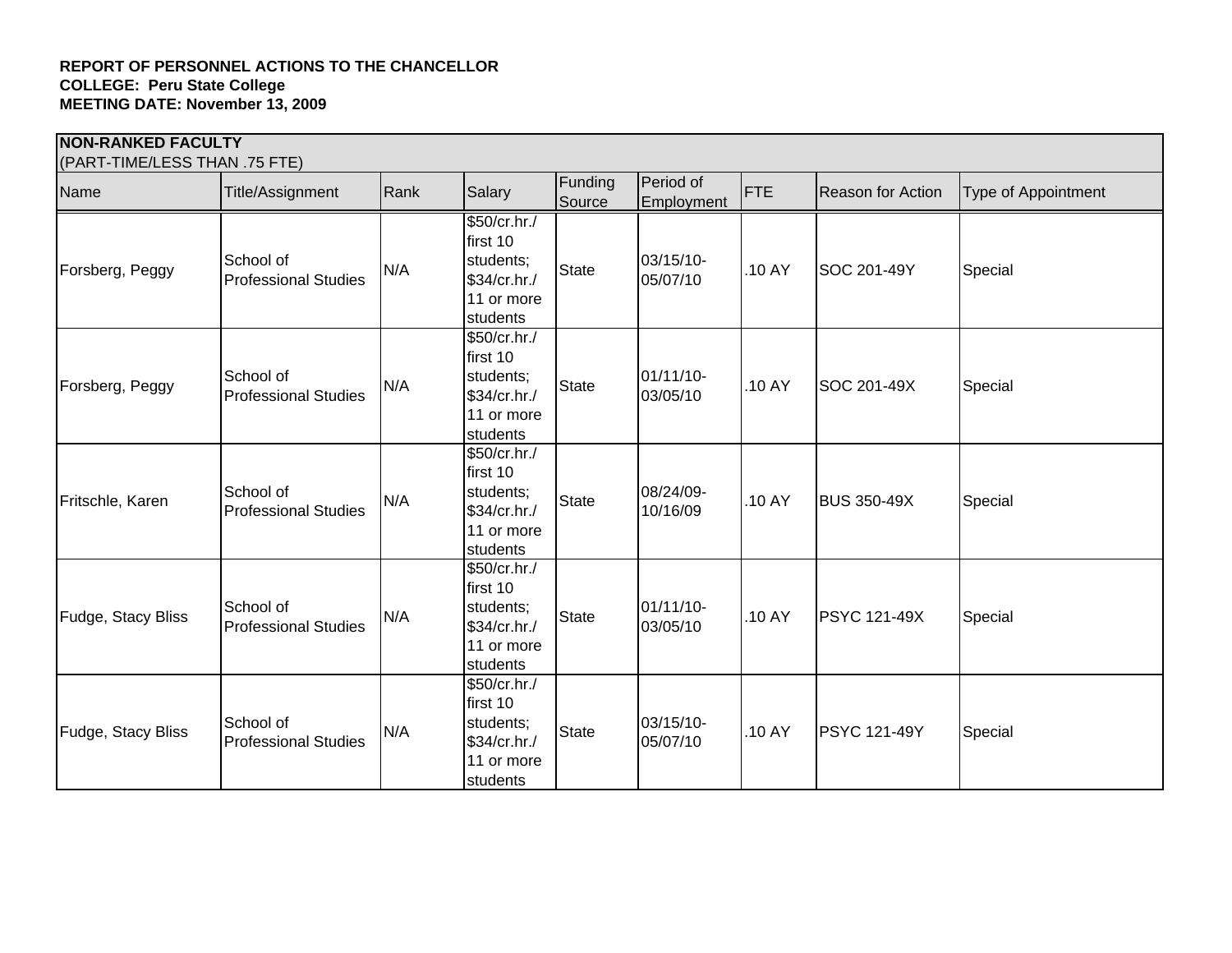| <b>NON-RANKED FACULTY</b><br>(PART-TIME/LESS THAN .75 FTE) |                                          |      |                                                                                 |                   |                         |            |                                                   |                     |
|------------------------------------------------------------|------------------------------------------|------|---------------------------------------------------------------------------------|-------------------|-------------------------|------------|---------------------------------------------------|---------------------|
| Name                                                       | Title/Assignment                         | Rank | Salary                                                                          | Funding<br>Source | Period of<br>Employment | <b>FTE</b> | <b>Reason for Action</b>                          | Type of Appointment |
| Giles, Mara                                                | School of<br><b>Professional Studies</b> | N/A  | \$1,400/cr.<br>Hr.                                                              | <b>State</b>      | 08/24/09-<br>12/18/09   | .20 AY     | Revised salary for<br>additional class<br>section | Special             |
| Green, Mary Jane                                           | School of<br><b>Professional Studies</b> | N/A  | \$50/cr.hr./<br>first 10<br>students;<br>\$34/cr.hr./<br>11 or more<br>students | <b>State</b>      | 01/11/10-<br>03/05/10   | .10 AY     | <b>CMIS 101-49X</b>                               | Special             |
| Hayes, Daniel                                              | School of<br><b>Professional Studies</b> | N/A  | \$50/cr/hr.<br>first 10<br>students;<br>\$34/cr.hr./<br>11 or more<br>students  | <b>State</b>      | 01/11/10-<br>03/05/10   | .10 AY     | <b>CJUS 220-49X</b>                               | Special             |
| Jacobsen, Linda                                            | School of<br><b>Professional Studies</b> | N/A  | \$50/cr.hr./<br>first 10<br>students;<br>\$34/cr.hr./<br>11 or more<br>students | State             | 01/11/10-<br>03/05/10   | .10 AY     | <b>BUS 414-49X</b>                                | Special             |
| Kelly, Dale                                                | School of<br><b>Professional Studies</b> | N/A  | \$50/cr.hr./<br>first 10<br>students;<br>\$34/cr.hr./<br>11 or more<br>students | <b>State</b>      | 03/15/10-<br>05/07/10   | .10 AY     | <b>BUS 301-49Y</b>                                | Special             |
| Kelly, Dale                                                | School of<br><b>Professional Studies</b> | N/A  | \$50/cr.hr./<br>first 10<br>students;<br>\$34/cr.hr./<br>11 or more<br>students | <b>State</b>      | 01/11/10-<br>03/05/10   | .10 AY     | <b>BUS 301-49X</b>                                | Special             |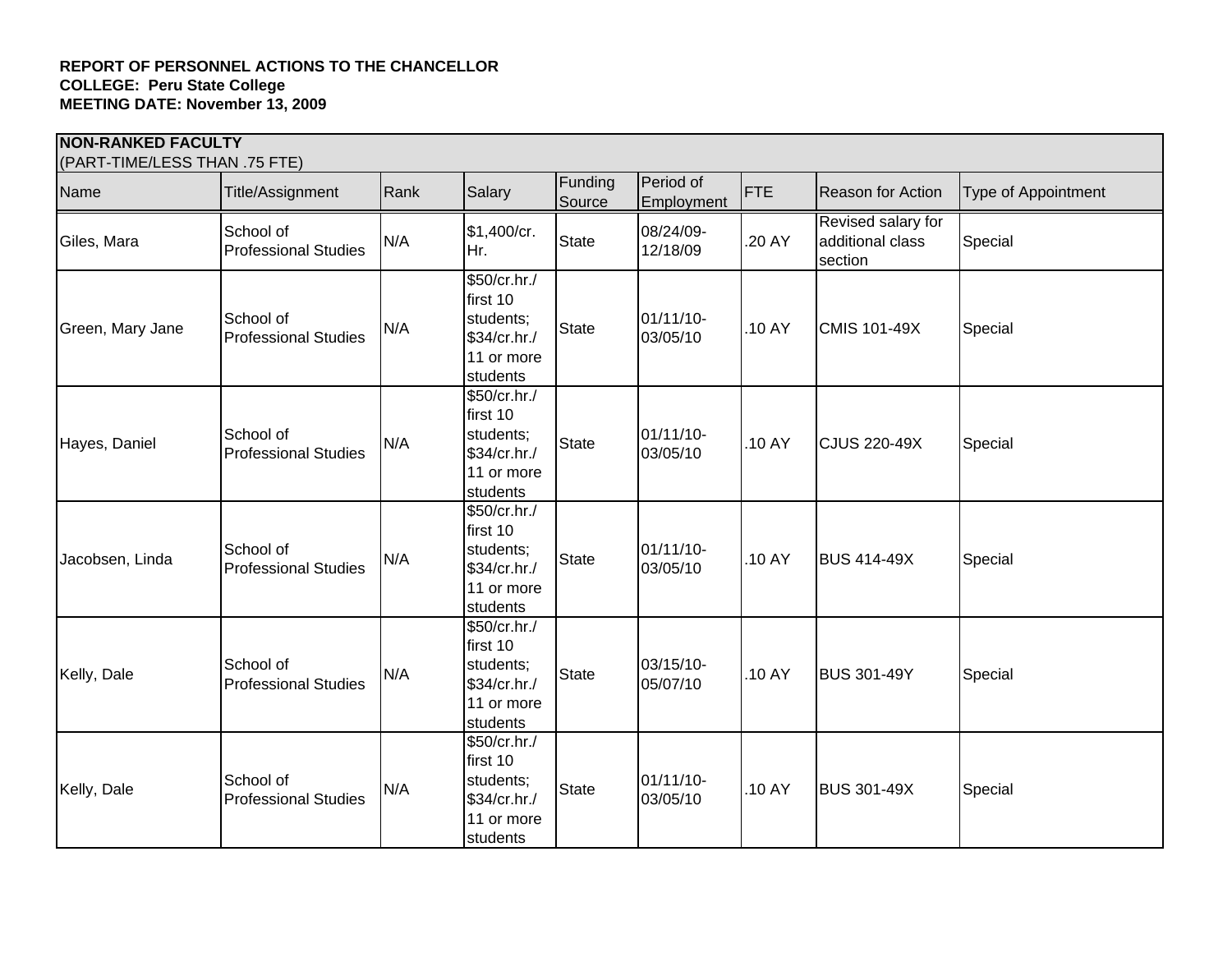| <b>NON-RANKED FACULTY</b><br>(PART-TIME/LESS THAN .75 FTE) |                                          |      |                                                                                 |                   |                         |            |                          |                     |
|------------------------------------------------------------|------------------------------------------|------|---------------------------------------------------------------------------------|-------------------|-------------------------|------------|--------------------------|---------------------|
| Name                                                       | Title/Assignment                         | Rank | Salary                                                                          | Funding<br>Source | Period of<br>Employment | <b>FTE</b> | <b>Reason for Action</b> | Type of Appointment |
| Kroeten, Terrence                                          | School of<br><b>Professional Studies</b> | N/A  | \$50/cr.hr./<br>first 10<br>students;<br>\$34/cr.hr./<br>11 or more<br>students | <b>State</b>      | 03/15/10-<br>05/07/10   | .10 AY     | <b>BUS 328-49Y</b>       | Special             |
| Kroeten, Terrence                                          | School of<br><b>Professional Studies</b> | N/A  | \$50/cr.hr./<br>first 10<br>students;<br>\$34/cr.hr./<br>11 or more<br>students | <b>State</b>      | 01/11/10-<br>03/05/10   | .10 AY     | <b>BUS 328-49X</b>       | Special             |
| Kroeten, Terrence                                          | School of<br><b>Professional Studies</b> | N/A  | \$50/cr.hr./<br>first 10<br>students;<br>\$34/cr.hr./<br>11 or more<br>students | <b>State</b>      | 08/24/09-<br>10/16/09   | .10 AY     | <b>BUS 410-49X</b>       | Special             |
| Kroeten, Terrence                                          | School of<br><b>Professional Studies</b> | N/A  | \$50/cr/hr.<br>first 10<br>students;<br>\$34/cr.hr./<br>11 or more<br>students  | <b>State</b>      | 10/26/09-<br>12/18/09   | .10 AY     | <b>BUS 492-49Y</b>       | Special             |
| Langstraat, Rick                                           | School of<br><b>Professional Studies</b> | N/A  | \$50/cr.hr./<br>first 10<br>students;<br>\$34/cr.hr./<br>11 or more<br>students | State             | 03/15/10-<br>05/07/10   | .10 AY     | <b>BUS 232-02A</b>       | Special             |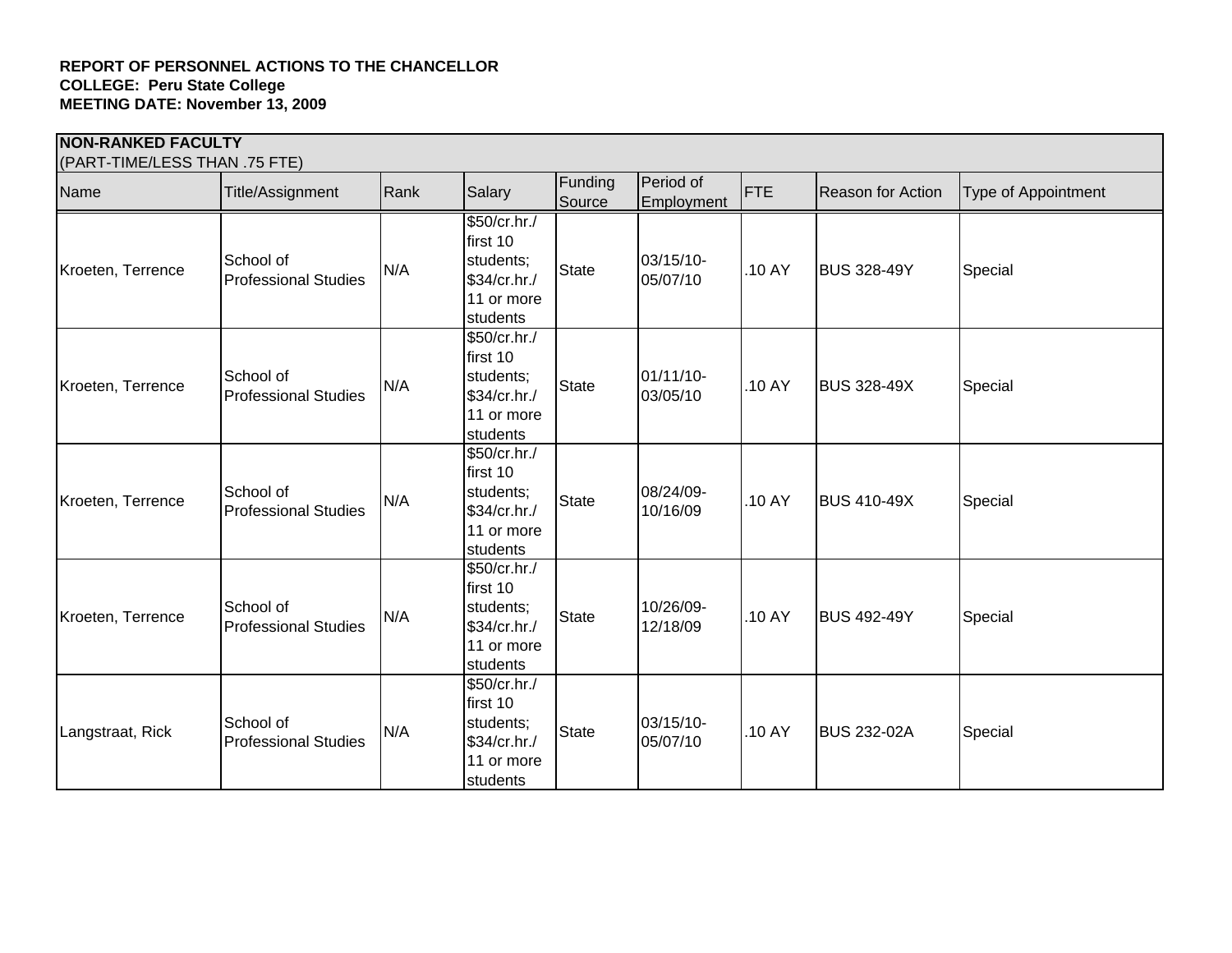|                  | <b>NON-RANKED FACULTY</b><br>(PART-TIME/LESS THAN .75 FTE) |      |                                                                                 |                   |                         |            |                          |                     |  |  |  |
|------------------|------------------------------------------------------------|------|---------------------------------------------------------------------------------|-------------------|-------------------------|------------|--------------------------|---------------------|--|--|--|
| Name             | Title/Assignment                                           | Rank | Salary                                                                          | Funding<br>Source | Period of<br>Employment | <b>FTE</b> | <b>Reason for Action</b> | Type of Appointment |  |  |  |
| Langstraat, Rick | School of<br><b>Professional Studies</b>                   | N/A  | \$50/cr.hr./<br>first 10<br>students;<br>\$34/cr.hr./<br>11 or more<br>students | <b>State</b>      | 01/11/10-<br>03/05/10   | .10 AY     | <b>BUS 231-02A</b>       | Special             |  |  |  |
| Lundholm, Robert | School of<br><b>Professional Studies</b>                   | N/A  | \$50/cr.hr./<br>first 10<br>students;<br>\$34/cr.hr./<br>11 or more<br>students | <b>State</b>      | 03/15/10-<br>05/07/10   | .10 AY     | <b>BUS 251-49Y</b>       | Special             |  |  |  |
| Lundholm, Robert | School of<br><b>Professional Studies</b>                   | N/A  | \$50/cr.hr./<br>first 10<br>students;<br>\$34/cr.hr./<br>11 or more<br>students | <b>State</b>      | $01/11/10-$<br>05/07/10 | .10 AY     | <b>BUS 339-49A</b>       | Special             |  |  |  |
| Lundholm, Robert | School of<br><b>Professional Studies</b>                   | N/A  | \$50/cr.hr./<br>first 10<br>students;<br>\$34/cr.hr./<br>11 or more<br>students | <b>State</b>      | 01/11/10-<br>03/05/10   | .10 AY     | <b>BUS 251-49X</b>       | Special             |  |  |  |
| Maddox, Jim      | School of<br><b>Professional Studies</b>                   | N/A  | \$50/cr.hr./<br>first 10<br>students;<br>\$34/cr.hr./<br>11 or more<br>students | State             | 10/26/09-<br>12/18/09   | .10 AY     | <b>BUS 348-49Y</b>       | Special             |  |  |  |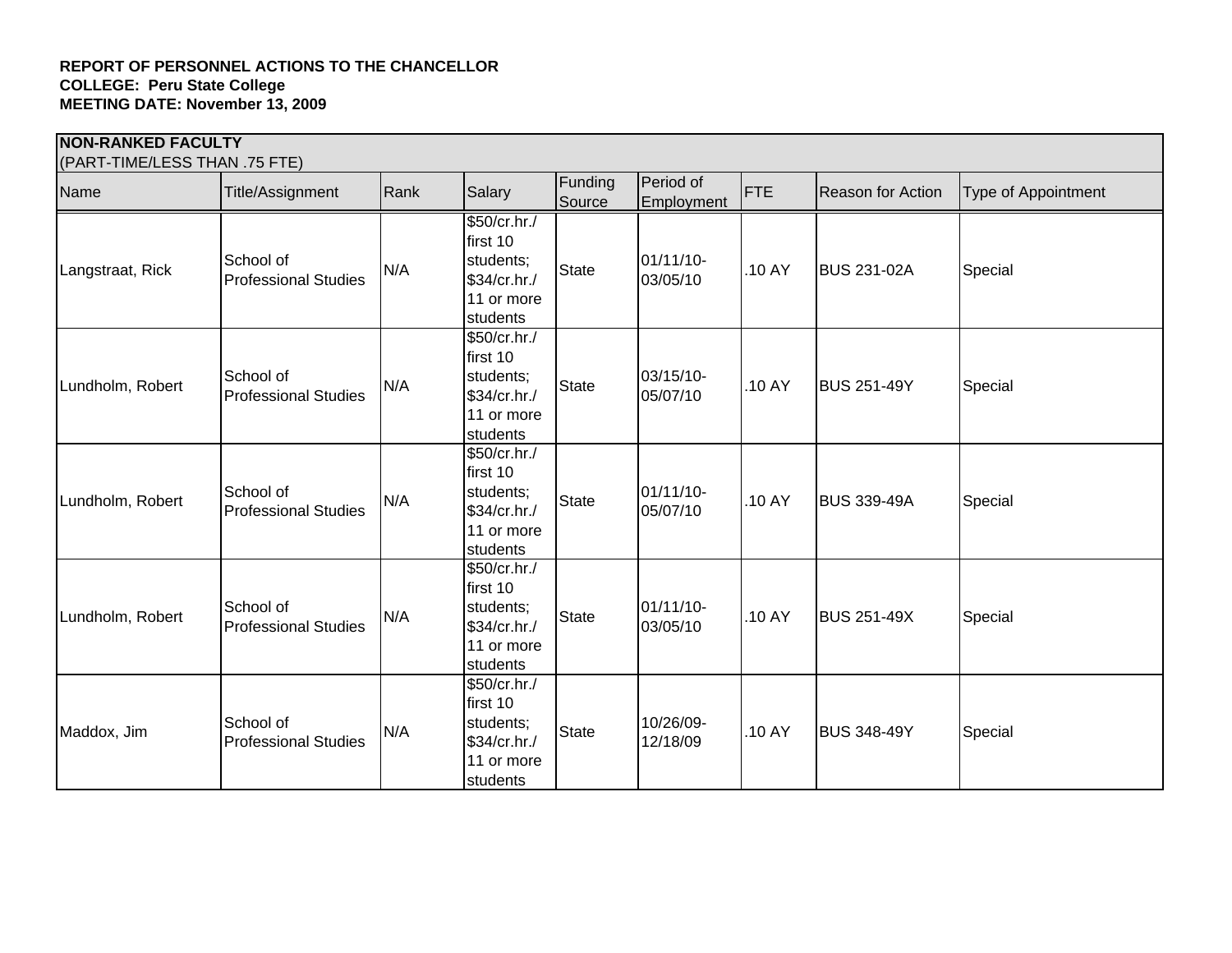| <b>NON-RANKED FACULTY</b><br>(PART-TIME/LESS THAN .75 FTE) |                                          |      |                                                                                  |                   |                          |            |                     |                     |
|------------------------------------------------------------|------------------------------------------|------|----------------------------------------------------------------------------------|-------------------|--------------------------|------------|---------------------|---------------------|
| Name                                                       | Title/Assignment                         | Rank | Salary                                                                           | Funding<br>Source | Period of<br>Employment  | <b>FTE</b> | Reason for Action   | Type of Appointment |
| Maddox, Jim                                                | School of<br><b>Professional Studies</b> | N/A  | \$50/cr.hr./<br>first 10<br>students;<br>\$34/cr.hr./<br>11 or more<br>students  | State             | 08/24/09-<br>10/16/09    | .10 AY     | <b>BUS 373-49X</b>  | Special             |
| Maddox, Jim                                                | School of<br><b>Professional Studies</b> | N/A  | $$50/cr.hr$ .<br>first 10<br>students;<br>\$34/cr.hr./<br>11 or more<br>students | <b>State</b>      | 10/29/09-<br>12/18/09    | .10 AY     | <b>BUS 380-49Y</b>  | Special             |
| Odum, Jay                                                  | School of<br><b>Professional Studies</b> | N/A  | \$50/cr.hr./<br>first 10<br>students;<br>\$34/cr.hr./<br>11 or more<br>students  | <b>State</b>      | 03/15/10-<br>05/07/10    | .10 AY     | <b>CJUS 385-49Y</b> | Special             |
| Odum, Jay                                                  | School of<br><b>Professional Studies</b> | N/A  | \$50/cr.hr./<br>first 10<br>students;<br>\$34/cr.hr./<br>11 or more<br>students  | <b>State</b>      | 01/11/10-<br>03/05/10    | .10 AY     | <b>CJUS 360-49X</b> | Special             |
| Popelka, Susan                                             | School of<br><b>Professional Studies</b> | N/A  | \$50/cr.hr./<br>first 10<br>students;<br>\$34/cr.hr./<br>11 or more<br>students  | State             | $01/11/10$ -<br>03/05/10 | .10 AY     | <b>BUS 380-49X</b>  | Special             |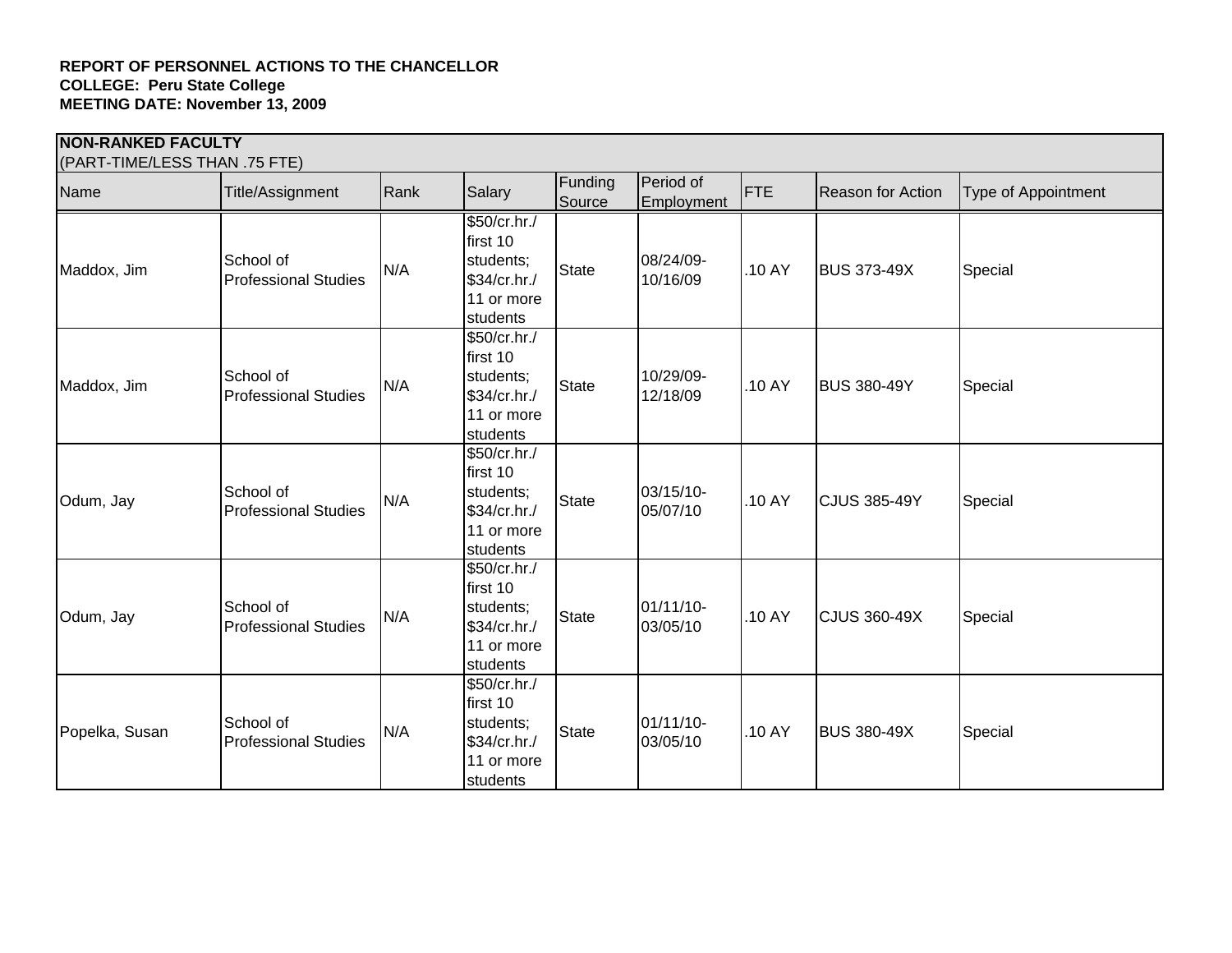| <b>NON-RANKED FACULTY</b><br>(PART-TIME/LESS THAN .75 FTE) |                                          |      |                                                                                                      |                   |                         |            |                                                                   |                     |
|------------------------------------------------------------|------------------------------------------|------|------------------------------------------------------------------------------------------------------|-------------------|-------------------------|------------|-------------------------------------------------------------------|---------------------|
| Name                                                       | Title/Assignment                         | Rank | Salary                                                                                               | Funding<br>Source | Period of<br>Employment | <b>FTE</b> | <b>Reason for Action</b>                                          | Type of Appointment |
| Popelka, Susan                                             | School of<br><b>Professional Studies</b> | N/A  | \$50/cr.htm.<br>first 10<br>students;<br>\$34/cr.hr./<br>11 or more<br>students                      | <b>State</b>      | 03/15/10-<br>05/07/10   | .10 AY     | <b>BUS 380-49Y</b>                                                | Special             |
| Shields, Charlotte                                         | School of Arts &<br><b>Sciences</b>      | N/A  | \$700/cr.hr./<br>10 or more<br>students;<br>\$70/cr.hr./<br>fewer than<br>10 students<br>if approved | <b>State</b>      | 08/24/09-<br>12/18/09   | .26 AY     | <b>MUSC Applied</b><br>Music-Voice                                | Special             |
| Weichel, Mark                                              | School of Graduate<br>Programs           | N/A  | \$50/cr.hr./<br>first 10<br>students;<br>\$34/cr.hr./<br>11 or more<br>students                      | <b>State</b>      | 08/24/09-<br>10/16/09   | .10 AY     | <b>EDUC 621-49V</b>                                               | Special             |
| Wellman, Eldon                                             | School of Arts &<br><b>Sciences</b>      | N/A  | \$2,750 for<br>10 or more<br>students;<br>\$70/cr.hr/<br>fewer than<br>10 students<br>if approved    | <b>State</b>      | 08/24/09-<br>12/18/09   | .10 AY     | <b>MATH 110-00B</b>                                               | Special             |
| Fethkenher, Larry                                          | School of Education                      | N/A  | \$3,201<br>previously<br>(\$3,770)                                                                   | State             | 08/24/09-<br>12/18/09   | .15 AY     | <b>Student Teacher</b><br>Supervision-revised Special<br>contract |                     |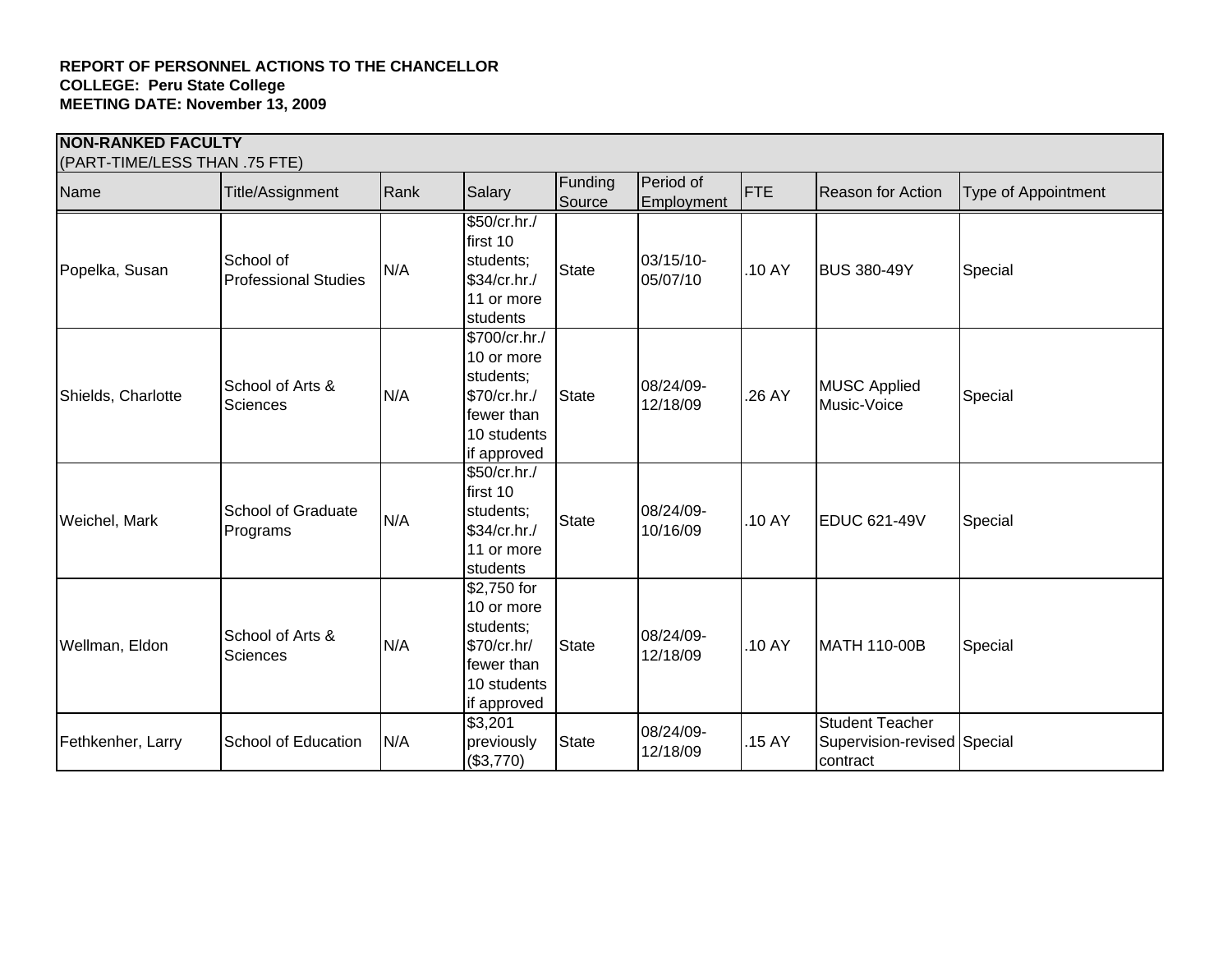| <b>NON-RANKED FACULTY</b><br>(PART-TIME/LESS THAN .75 FTE) |                     |      |                                           |                   |                         |             |                                                             |                     |  |
|------------------------------------------------------------|---------------------|------|-------------------------------------------|-------------------|-------------------------|-------------|-------------------------------------------------------------|---------------------|--|
| Name                                                       | Title/Assignment    | Rank | <b>Salary</b>                             | Funding<br>Source | Period of<br>Employment | <b>IFTE</b> | Reason for Action                                           | Type of Appointment |  |
| Ongert, Gregory                                            | School of Education | N/A  | \$3,150<br><b>previously</b><br>(\$3,675) | <b>State</b>      | 08/24/09-<br>12/18/09   | .15AY       | <b>Student Teacher</b><br>Supervision -<br>revised contract | Special             |  |
| Thompson, Gary                                             | School of Education | N/A  | \$2,800<br>previously<br>(\$3,500)        | <b>State</b>      | 08/24/09-<br>12/18/09   | .13AY       | Student Teacher<br>Supervision-revised Special<br>contract  |                     |  |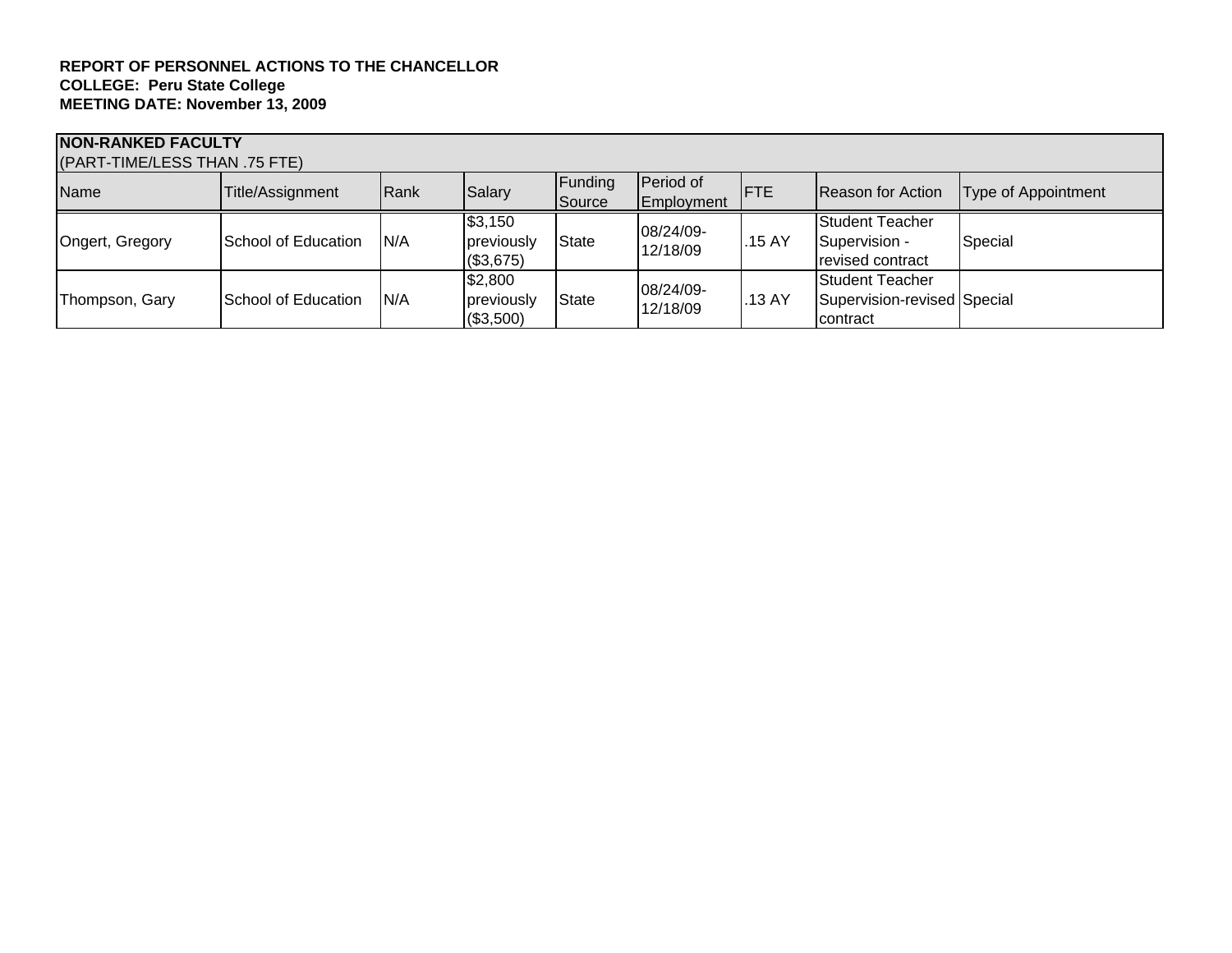| <b>NON-UNIONIZED SUPPORT STAFF</b><br>(FULL-TIME/.75 FTE OR MORE) |                                 |             |                    |                   |                                 |             |                        |                            |  |
|-------------------------------------------------------------------|---------------------------------|-------------|--------------------|-------------------|---------------------------------|-------------|------------------------|----------------------------|--|
| Name                                                              | Title/Assignment                | <b>Rank</b> | Salary             | Funding<br>Source | Period of<br><b>IEmployment</b> | <b>IFTE</b> | Reason for Action      | <b>Type of Appointment</b> |  |
| Morris, Debra                                                     | Interim Custodial<br>Supervisor | N/A         | \$2,691/<br>Imonth | State             | 09/01/09-<br>(open)             | 1 FY        | Interim Assignment INA |                            |  |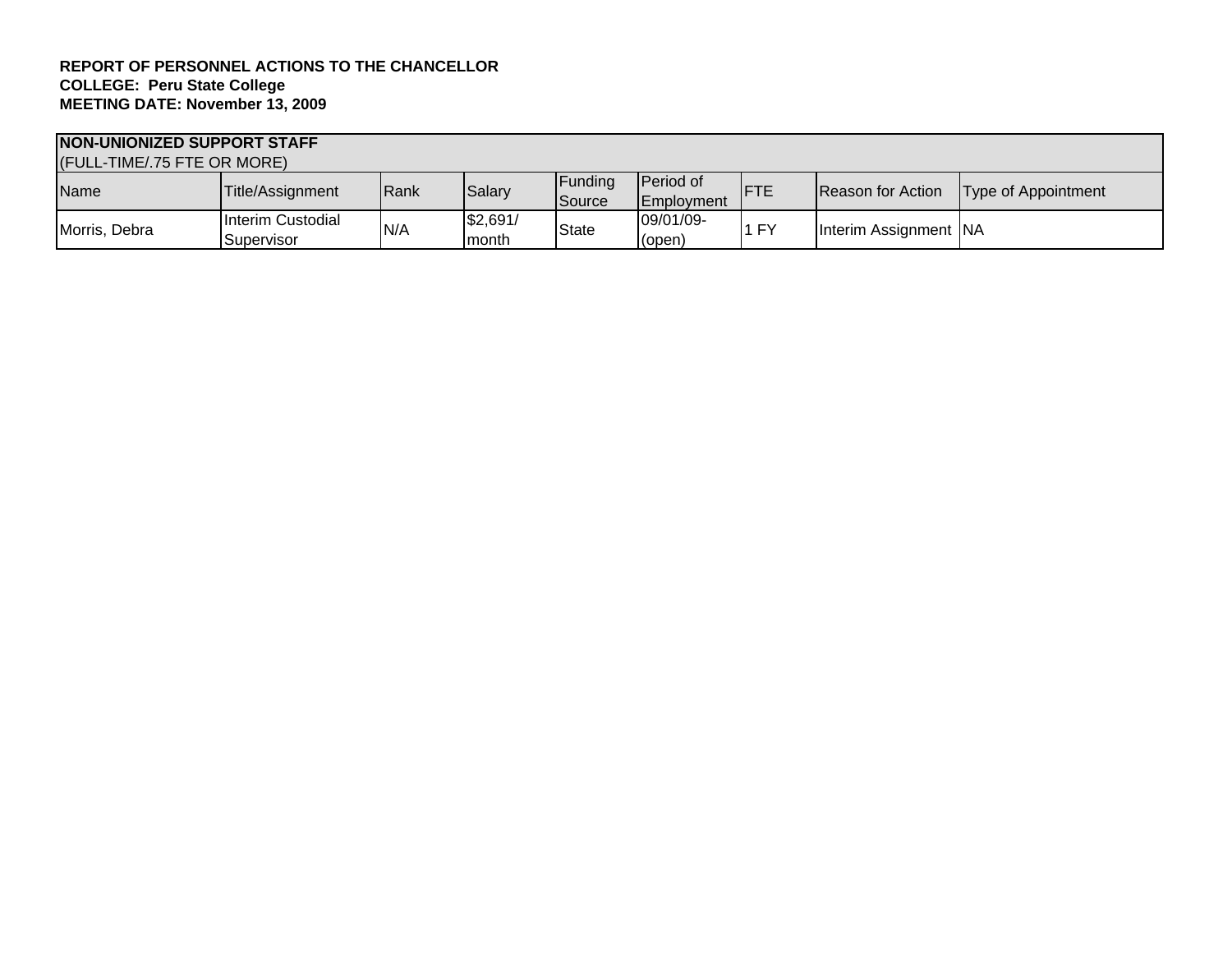## **RANKED FACULTY**

(FULL-TIME/.75 FTE OR MORE)

|               |                                                              |                       |             | Funding | Period of              |     |                                                                    |                     |
|---------------|--------------------------------------------------------------|-----------------------|-------------|---------|------------------------|-----|--------------------------------------------------------------------|---------------------|
| Name          | Title/Assignment                                             | Rank                  | Salary      | Source  | Employment             | FTE | Reason for Action                                                  | Type of Appointment |
| Amend, Tracie | School of Arts and<br>Humanities; Language<br>and Literature | Interim<br>Instructor | \$37,000.00 | State   | $8/20/09 -$<br>5/12/10 | 1.0 | Ph.D. verified by<br>9/1/09; salary<br>increase of<br>\$3,000.00   | NA                  |
| Garden, Randa | <b>Communication Arts</b>                                    | Instructor            | \$41,988.00 | State   | $8/21/09 -$<br>5/12/10 | 1.0 | Completion of<br>Ph.D. degree;<br>salary increase of<br>\$3,000.00 | <b>NA</b>           |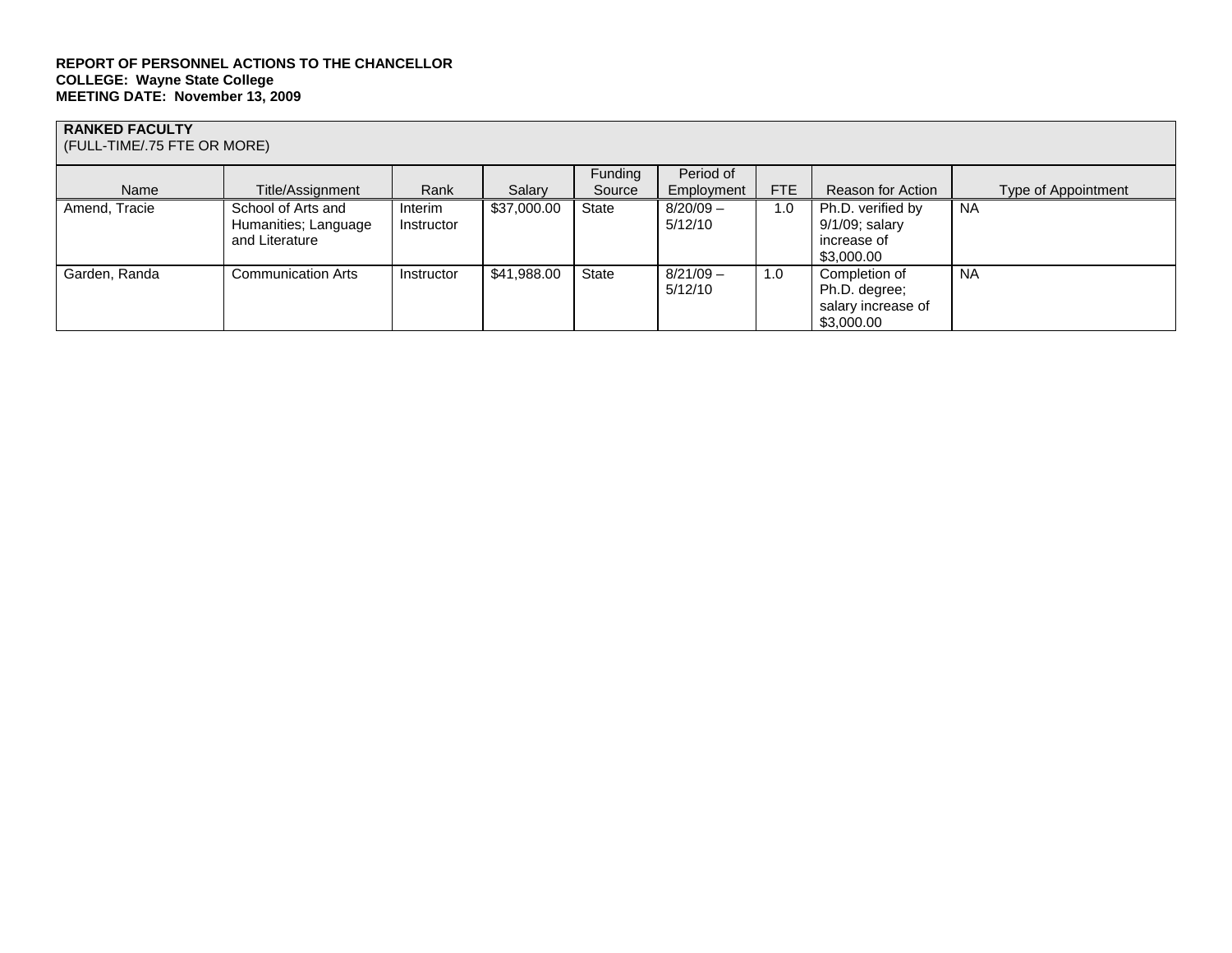## **UNIONIZED PROFESSIONAL STAFF**

| (FULL-TIME/.75 FTE OR MORE) |                             |      |             |                |              |            |                   |                     |  |
|-----------------------------|-----------------------------|------|-------------|----------------|--------------|------------|-------------------|---------------------|--|
|                             |                             |      |             | <b>Funding</b> | Period of    |            |                   |                     |  |
| Name                        | Title/Assignment            | Rank | Salarv      | Source         | Employment   | <b>FTE</b> | Reason for Action | Type of Appointment |  |
| Dostal, Makala              | <b>Admissions Counselor</b> | N/A  | \$29,618.00 | State          | $12/17/07 -$ | 1.0        | Resignation       | N/A                 |  |
|                             |                             |      |             |                | 10/19/09     |            |                   |                     |  |
| Krusemark, Renee            | Learning Skills             | N/A  | \$26,775.00 | Grant          | $10/20/08 -$ | .917       | Resignation       | N/A                 |  |
|                             | Specialist, STRIDE          |      |             |                | 8/16/09      |            |                   |                     |  |
| Ryerson, Tim                | Assistant Men's             | N/A  | \$34.672.00 | State/         | $9/4/09 -$   | 1.0        | Resignation       | N/A                 |  |
|                             | <b>Basketball Coach</b>     |      |             | Revenue        | 9/24/09      |            |                   |                     |  |
|                             |                             |      |             | <b>Bond</b>    |              |            |                   |                     |  |

#### **NON-UNIONIZED PROFESSIONAL STAFF** (FULL-TIME/.75 FTE OR MORE) Name | Title/Assignment | Rank | Salary Funding Source Period of Employment | FTE | Reason for Action | Type of Appointment Blomenkamp, Jean [School of Education and Counseling Interim Co-Dean (\$69,989.00 previously) \$94,989.00 State 8/24/09 – 5/12/10 1.0 Salary adjustment due to additional duties as Co-Dean of School of Education and Counseling – **Temporary** Reassignment to Professional Staff **Special** Driskell, Sandra | Interim Learning Skills Specialist N/A \$31,814.00 FY prorated \$21,088.85 Grant 10/2/09 – 5/31/10 .917 Interim Appointment Special Gentry, Chris Interim Programmer Analyst N/A \$34,604.00 FY prorated \$28,974.02 State 8/31/09 – 6/30/10 1.0 Interim Appointment Special Linster, Carolyn School of Education and **Counseling** Interim Co-Dean (\$74,094.00 previously) \$99,094.00 State  $8/24/09 -$ 5/12/10 1.0 Salary adjustment due to additional duties as Co-Dean of School of Education and Counseling – **Temporary** Reassignment to Professional Staff 1.0 New Hire, replaces Special Taylor, Clyde (Mac) Vice President of Administration and Finance N/A \$102,000.00 FY prorated \$69,931.82 + moving expenses State 10/26/09 – 6/30/10 Beth Kroger Special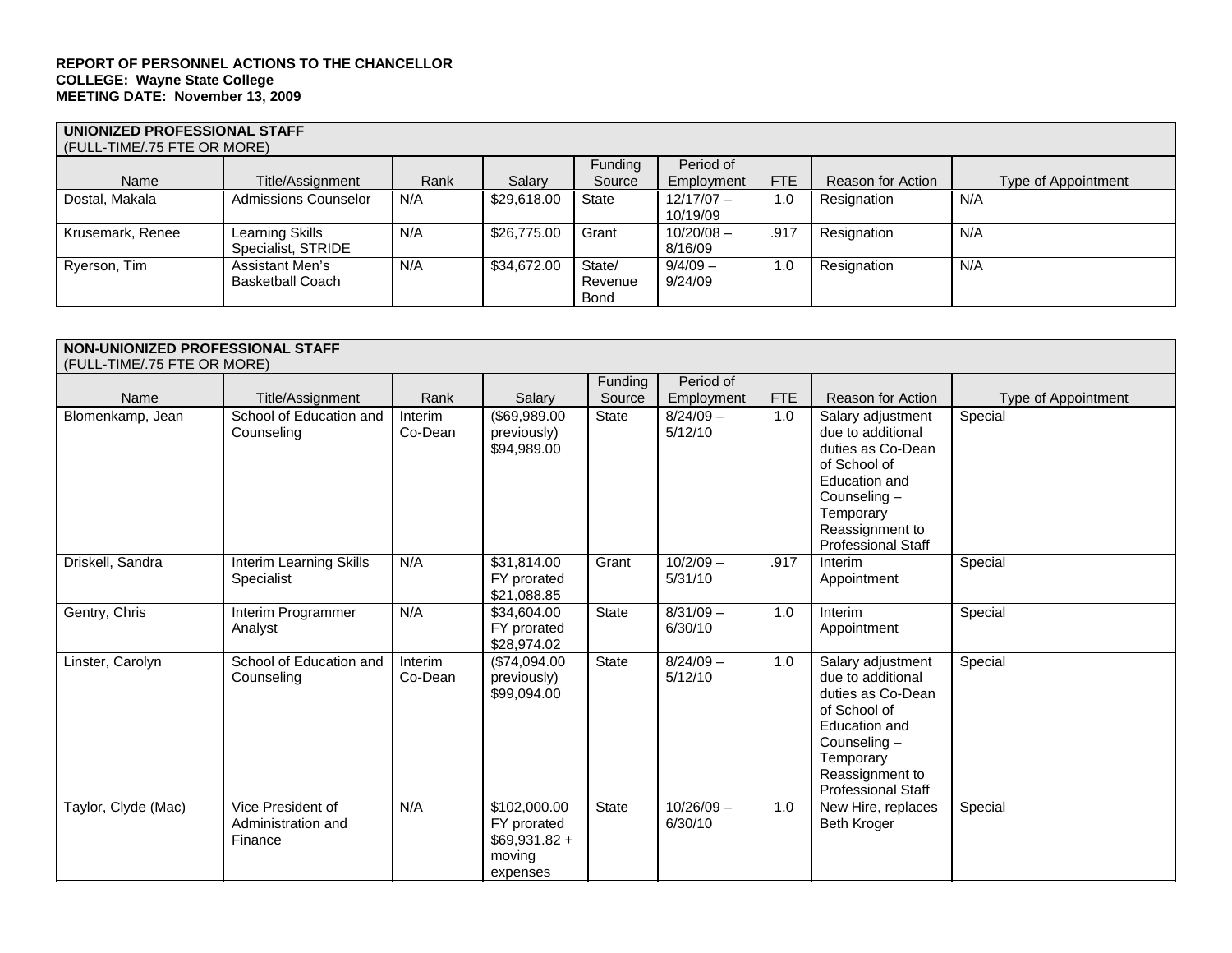#### **RANKED FACULTY**

(OVERLOAD AND SUMMER SCHOOL APPOINTMENTS)

| (OVERLOAD AND SUMMER SCHOOL APPOINTMENTS) |                                              |                        |            |                |                         |      |                                                    |                     |
|-------------------------------------------|----------------------------------------------|------------------------|------------|----------------|-------------------------|------|----------------------------------------------------|---------------------|
|                                           |                                              |                        |            | <b>Funding</b> | Period of               |      |                                                    |                     |
| Name                                      | Title/Assignment                             | Rank                   | Salary     | Source         | Employment              | FTE  | Reason for Action                                  | Type of Appointment |
| Adams, Frank                              | <b>Continuing Education</b>                  | Professor              | \$750.00   | State          | $8/25/09 -$<br>12/8/09  | n/a  | EDU 650-F4/T5/T6                                   | Special             |
| Blankenau, Joseph                         | Academic Affairs                             | Professor              | \$1,761.00 | State          | $8/21/09 -$<br>12/22/09 | n/a  | American<br>Democracy Project,<br><b>Fall 2009</b> | Special             |
| Dillard, Kelly                            | <b>Academic Affairs</b>                      | Assistant<br>Professor | \$1,501.00 | State          | $8/21/09 -$<br>12/22/09 | n/a  | First Year<br>Experience, Fall<br>2009             | Special             |
| Ebmeier, Sally                            | Educational<br>Foundations and<br>Leadership | Instructor             | \$1,671,00 | State          | $8/21/09 -$<br>12/22/09 | .067 | Appointment;<br>overload                           | Special             |
| Geisert, Cameron                          | Health, Human<br>Performance and Sport       | Assistant<br>Professor | \$1,200.00 | State          | $8/21/09 -$<br>12/22/09 | n/a  | Online course<br>development                       | Special             |
| Langdon, Jennifer                         | Physical Sciences and<br><b>Mathematics</b>  | Assistant<br>Professor | \$3,404.00 | State          | $8/21/09 -$<br>12/22/09 | .133 | Appointment;<br>overload                           | Special             |
| Ras, Gerard                               | Continuing Education                         | Assistant<br>Professor | \$3,866.00 | State          | $8/24/09 -$<br>12/18/09 | .10  | <b>BUS 608-W0</b>                                  | Special             |
| Wilcox, Daryl                             | <b>Continuing Education</b>                  | Professor              | \$500.00   | <b>State</b>   | $8/27/09 -$<br>12/10/09 | n/a  | SPD 552-T1/T2                                      | Special             |
| Worner, Tamara                            | Physical Sciences and<br><b>Mathematics</b>  | Professor              | \$6,977.00 | State          | $8/21/09 -$<br>12/22/09 | .20  | Appointment;<br>overload                           | Special             |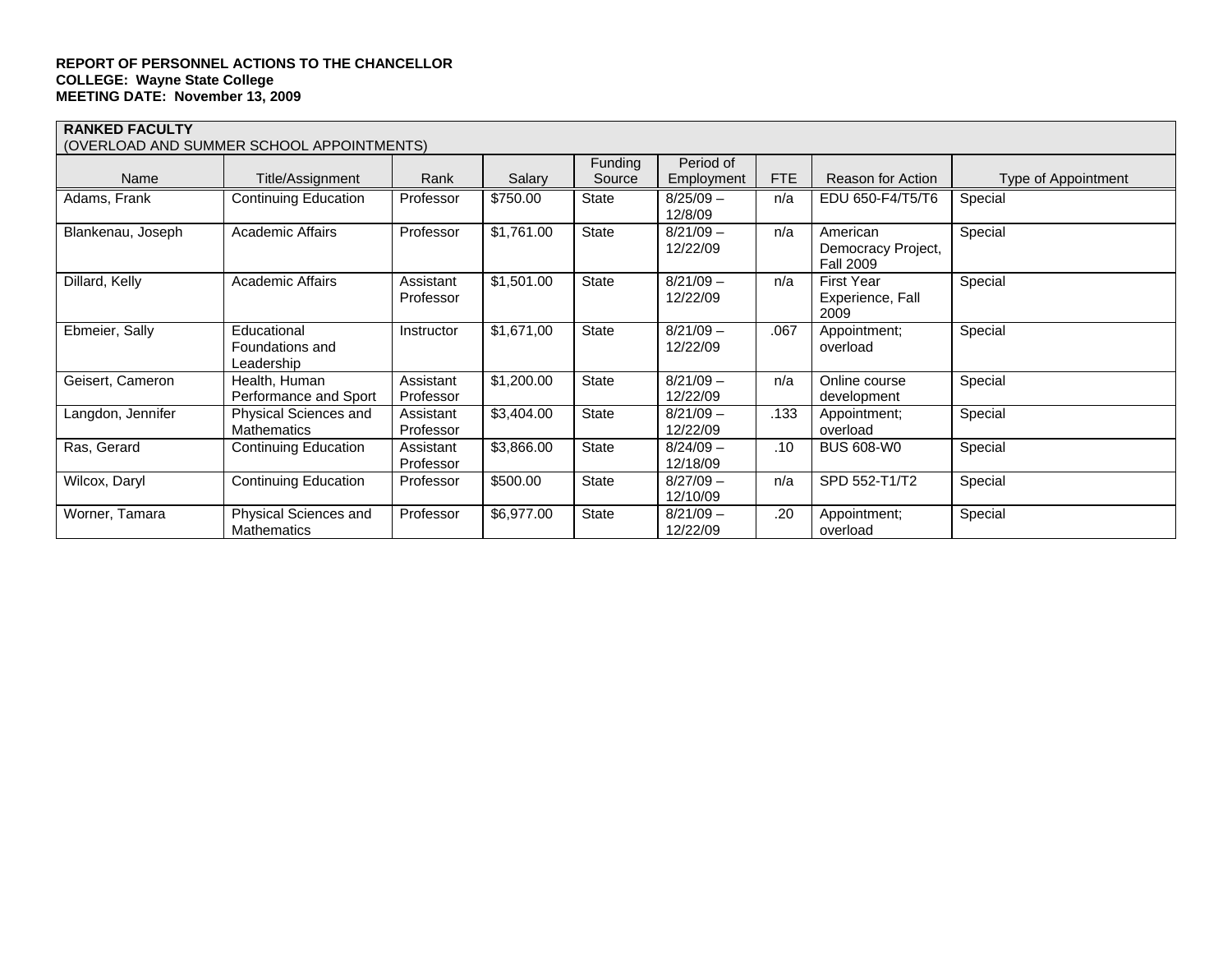## **NON-RANKED FACULTY**

|                    |                                            |      |                                              | Funding      | Period of               |            |                                 |                     |
|--------------------|--------------------------------------------|------|----------------------------------------------|--------------|-------------------------|------------|---------------------------------|---------------------|
| Name               | Title/Assignment                           | Rank | Salary                                       | Source       | Employment              | <b>FTE</b> | Reason for Action               | Type of Appointment |
| Baumert, Mary      | <b>Continuing Education</b>                | N/A  | \$2,190.00                                   | State        | $8/24/09 -$<br>12/18/09 | .10        | EDU 406-81                      | Special             |
| Bausch, Michelle   | <b>Counseling and Special</b><br>Education | N/A  | $$2,500.00 +$<br>9 hrs.<br>tuition<br>waiver | State        | $1/11/10 -$<br>5/12/10  | .125       | <b>Graduate Assistant</b>       | Special             |
| Businga, Penny     | <b>Continuing Education</b>                | N/A  | \$2,190.00                                   | State        | $8/29/09 -$<br>11/14/09 | .10        | EDU 516-80                      | Special             |
| Calkin, Laren      | Music                                      | N/A  | \$614.00                                     | <b>State</b> | $8/21/09 -$<br>12/22/09 | n/a        | Assisting with<br>Marching Band | Special             |
| Curtiss, James     | <b>Continuing Education</b>                | N/A  | \$3,794.00                                   | <b>State</b> | $8/24/09 -$<br>12/18/09 | .10        | EDU 626-W1                      | Special             |
| Dion, Lora         | <b>Counseling Center</b>                   | N/A  | \$2,920.00                                   | <b>State</b> | $8/21/09 -$<br>12/22/09 | .133       | <b>Writing Help Desk</b>        | Special             |
| Finney, Patricia   | <b>Continuing Education</b>                | N/A  | \$730.00                                     | <b>State</b> | $9/14/09 -$<br>11/20/09 | .03        | <b>EDU 396-W0</b>               | Special             |
| Gengler, Stephanie | <b>Continuing Education</b>                | N/A  | \$548.00                                     | <b>State</b> | $8/24/09 -$<br>12/18/09 | .025       | EDU 406-80                      | Special             |
| Gengler, Stephanie | <b>Continuing Education</b>                | N/A  | \$365.00                                     | State        | $8/24/09 -$<br>12/18/09 | .017       | EDU 435-81                      | Special             |
| Hix, Dave          | <b>Continuing Education</b>                | N/A  | \$730.00                                     | State        | $9/30/09 -$<br>10/28/09 | .033       | HSC 345-81                      | Special             |
| Hoesing, Dan       | <b>Continuing Education</b>                | N/A  | \$1,035.00                                   | State        | $8/24/09 -$<br>12/18/09 | .10        | EDU 725-80                      | Special             |
| Hoesing, Dan       | <b>Continuing Education</b>                | N/A  | \$690.00                                     | State        | $8/24/09 -$<br>12/18/09 | .10        | EDU 740-80                      | Special             |
| Holthe, Camilla    | <b>Continuing Education</b>                | N/A  | \$548.00                                     | State        | $8/24/09 -$<br>12/18/09 | .025       | EDU 406-80                      | Special             |
| Holthe, Camilla    | <b>Continuing Education</b>                | N/A  | \$365.00                                     | State        | $8/24/09 -$<br>12/18/09 | .017       | EDU 435-81                      | Special             |
| Jessen, Carol      | <b>Continuing Education</b>                | N/A  | \$2,190.00                                   | State        | $9/14/09 -$<br>3/31/10  | .10        | EDU 568-85                      | Special             |
| Lichty, Tracy      | <b>Continuing Education</b>                | N/A  | \$1,460.00                                   | State        | $8/24/09 -$<br>12/18/09 | .067       | EDU 435-81                      | Special             |
| Machacek, Darlene  | <b>General Studies</b>                     | N/A  | \$2,190.00                                   | <b>State</b> | $8/21/09 -$<br>12/22/09 | .10        | GST 196-04                      | Special             |
| Machacek, Darlene  | <b>Continuing Education</b>                | N/A  | \$380.00                                     | State        | $9/14/09 -$<br>12/18/09 | .033       | GST 396-W0                      | Special             |
| Magnuson, Grant    | <b>Continuing Education</b>                | N/A  | \$2,307.00                                   | State        | $9/16/09 -$<br>12/4/09  | .10        | <b>ITE 510-W0</b>               | Special             |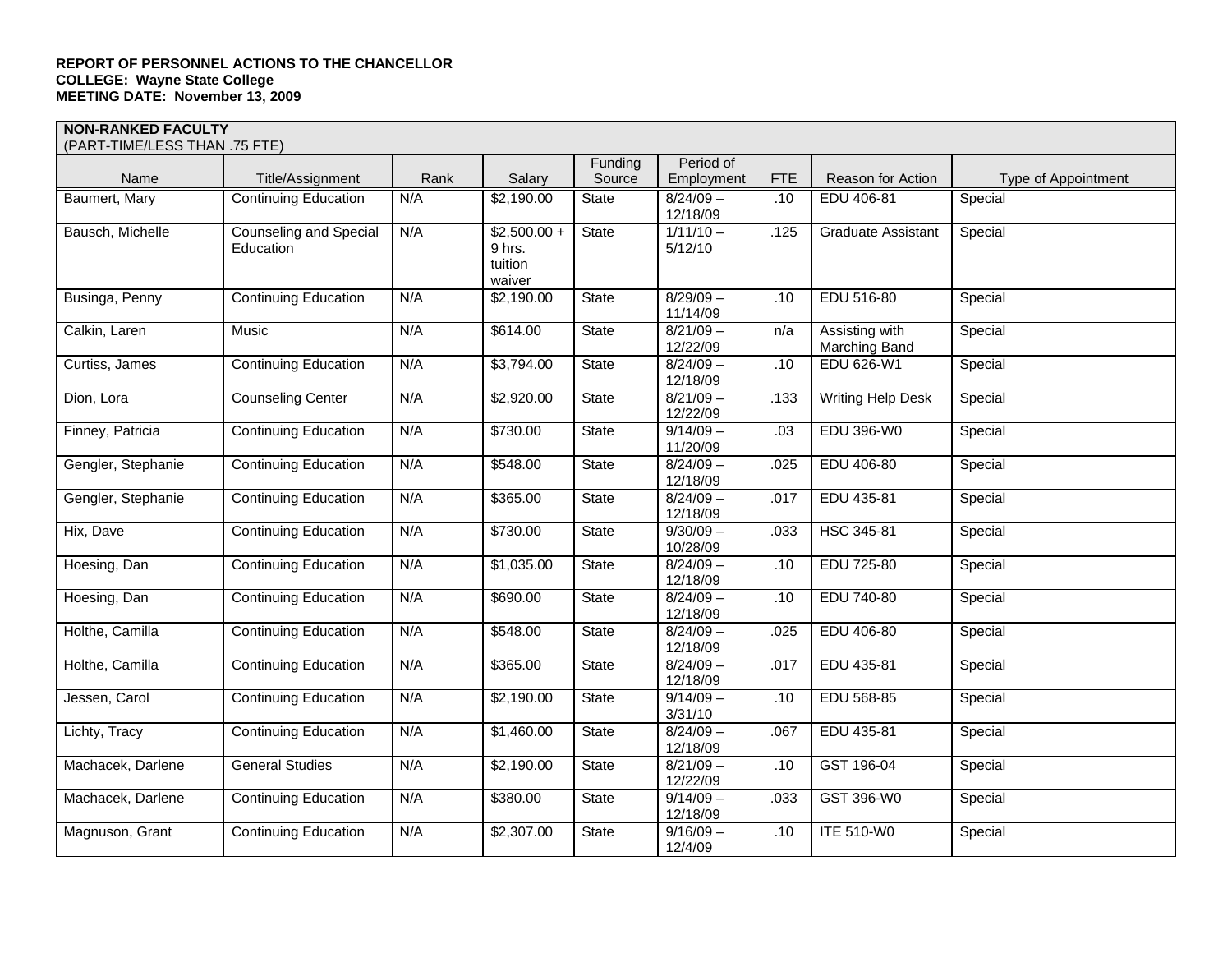## **NON-RANKED FACULTY**

| (PART-TIME/LESS THAN .73 FTE) |                             |           |                                          |         |                         |            |                                                                                 |                     |
|-------------------------------|-----------------------------|-----------|------------------------------------------|---------|-------------------------|------------|---------------------------------------------------------------------------------|---------------------|
|                               |                             |           |                                          | Funding | Period of               |            |                                                                                 |                     |
| Name                          | Title/Assignment            | Rank      | Salary                                   | Source  | Employment              | <b>FTE</b> | Reason for Action                                                               | Type of Appointment |
| Paulsen, Paige                | <b>Athletics</b>            | <b>NA</b> | $$5,000.00 +$<br>18 hrs.                 | State   | $8/21/09 -$<br>5/12/10  | .25        | Graduate Assistant                                                              | Special             |
|                               |                             |           | tuition<br>waiver                        |         |                         |            |                                                                                 |                     |
| Quance, Marilyn               | <b>Continuing Education</b> | <b>NA</b> | \$1,460.00                               | State   | $8/24/09 -$<br>12/18/09 | .067       | <b>IDS 196-W0</b>                                                               | Special             |
| Quance, Marilyn               | <b>Continuing Education</b> | <b>NA</b> | \$730.00                                 | State   | $8/24/09 -$<br>12/18/09 | .033       | <b>IDS 196-W1</b>                                                               | Special             |
| Ricklefs, Angela              | <b>Continuing Education</b> | <b>NA</b> | \$548.00                                 | State   | $8/24/09 -$<br>12/18/09 | .025       | EDU 406-80                                                                      | Special             |
| Ricklefs, Angela              | <b>Continuing Education</b> | <b>NA</b> | \$365.00                                 | State   | $8/24/09 -$<br>12/18/09 | .017       | EDU 435-81                                                                      | Special             |
| Sudtelgte, Kathleen           | <b>Continuing Education</b> | <b>NA</b> | \$548.00                                 | State   | $8/24/09 -$<br>12/18/09 | .025       | EDU 406-80                                                                      | Special             |
| Sudtelgte, Kathleen           | <b>Continuing Education</b> | <b>NA</b> | \$365.00                                 | State   | $8/24/09 -$<br>12/18/09 | .017       | EDU 435-81                                                                      | Special             |
| Sweeney, Karen                | <b>Continuing Education</b> | <b>NA</b> | \$939.00                                 | State   | $8/24/09 -$<br>12/18/09 | .10        | EDU 632-W0                                                                      | Special             |
| Weber, Brad                   | Music                       | <b>NA</b> | \$3,519.00<br>(\$2,183.00<br>previously) | State   | $8/21/09 -$<br>12/22/09 | .161       | Revision to reflect<br>increase of<br>workload (MUS<br>128-01 & MUS 196-<br>01) | Special             |
| Wingett, Wes                  | <b>Continuing Education</b> | <b>NA</b> | \$1,725.00                               | State   | $9/14/09 -$<br>11/16/09 | .10        | EDU 568-80                                                                      | Special             |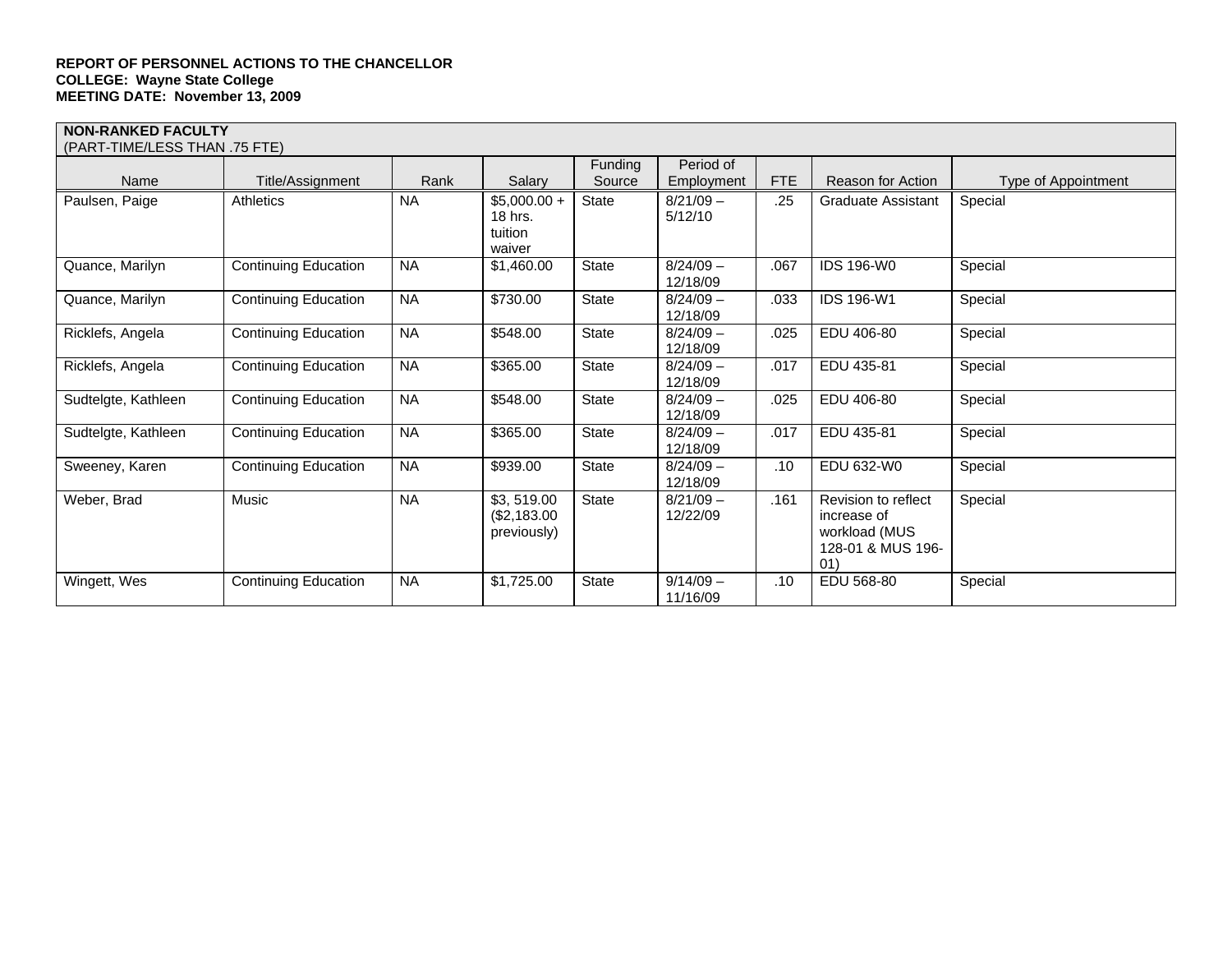#### **NON-UNIONIZED PROFESSIONAL STAFF**

# (PART-TIME/LESS THAN .75 FTE)

|                        |                           |      |             | Fundina | Period of             |            |                                 |                     |
|------------------------|---------------------------|------|-------------|---------|-----------------------|------------|---------------------------------|---------------------|
| Name                   | <b>Title/Assignment</b>   | Rank | Salarv      | Source  | Employment            | <b>FTE</b> | <b>Reason for Action</b>        | Type of Appointment |
| Walkenhorst.<br>. Adam | <b>Baseball Assistant</b> | N/A  | \$11,600.00 | State   | $9/1/09 -$<br>5/31/10 | .375       | Based upon<br>available funding | Special             |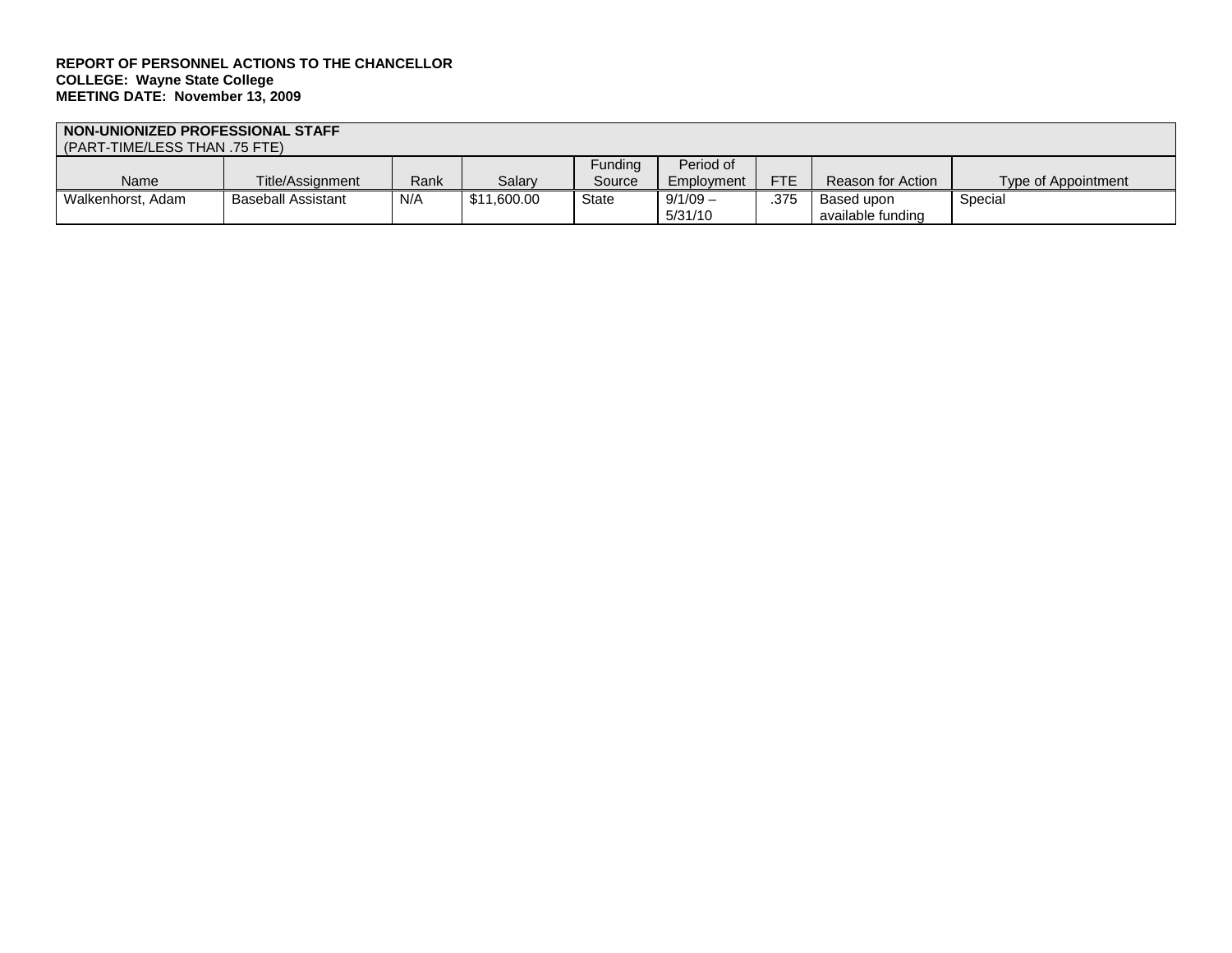| UNIONIZED SUPPORT STAFF     |                     |      |                |                |            |      |                   |                     |
|-----------------------------|---------------------|------|----------------|----------------|------------|------|-------------------|---------------------|
| (FULL-TIME/.75 FTE OR MORE) |                     |      |                |                |            |      |                   |                     |
|                             |                     |      |                | <b>Funding</b> | Period of  |      |                   |                     |
| Name                        | Title/Assignment    | Rank | Salary         | Source         | Employment | FTE  | Reason for Action | Type of Appointment |
| Vick, Jr., Ron              | Custodian           | N/A  | \$1,802.05/mo. | State          | $2/1/00 -$ | 0. ا | Resignation       | N/A                 |
|                             |                     |      |                |                | 9/18/09    |      |                   |                     |
| Woehler, Kara               | Office Assistant II | N/A  | \$1,824.61/mo. | Grant          | 9/12/05 -  | 1.0  | Resignation       | N/A                 |
|                             |                     |      |                |                | 8/2/09     |      |                   |                     |

## **NON-UNIONIZED SUPPORT STAFF**  (FULL-TIME/.75 FTE OR MORE)

| Name         | Title/Assignment                        | Rank | Salarv         | Fundina<br>Source | Period of<br>Employment | <b>FTE</b> | Reason for Action                               | Type of Appointment |
|--------------|-----------------------------------------|------|----------------|-------------------|-------------------------|------------|-------------------------------------------------|---------------------|
| Nolan, Tarah | <b>Temporary Office</b><br>Assistant II | N/A  | \$1,766.00/mo. | Grant             | 10/5/09                 |            | Temporarv.<br>pending completion<br>of a search | <b>NA</b>           |

| NON-UNIONIZED SUPPORT STAFF<br>(PART-TIME/LESS THAN .75 FTE) |                  |      |          |              |            |            |                    |                     |
|--------------------------------------------------------------|------------------|------|----------|--------------|------------|------------|--------------------|---------------------|
|                                                              |                  |      |          | Fundina      | Period of  |            |                    |                     |
| Name                                                         | Title/Assignment | Rank | Salarv   | Source       | Employment | <b>FTE</b> | Reason for Action  | Type of Appointment |
| Small, Benjamin                                              | Custodian        | N/A  | \$763.00 | <b>State</b> | 9/1/09     | .50        | New Hire, replaces | NA                  |
|                                                              |                  |      |          |              |            |            | Eliott Anderson    |                     |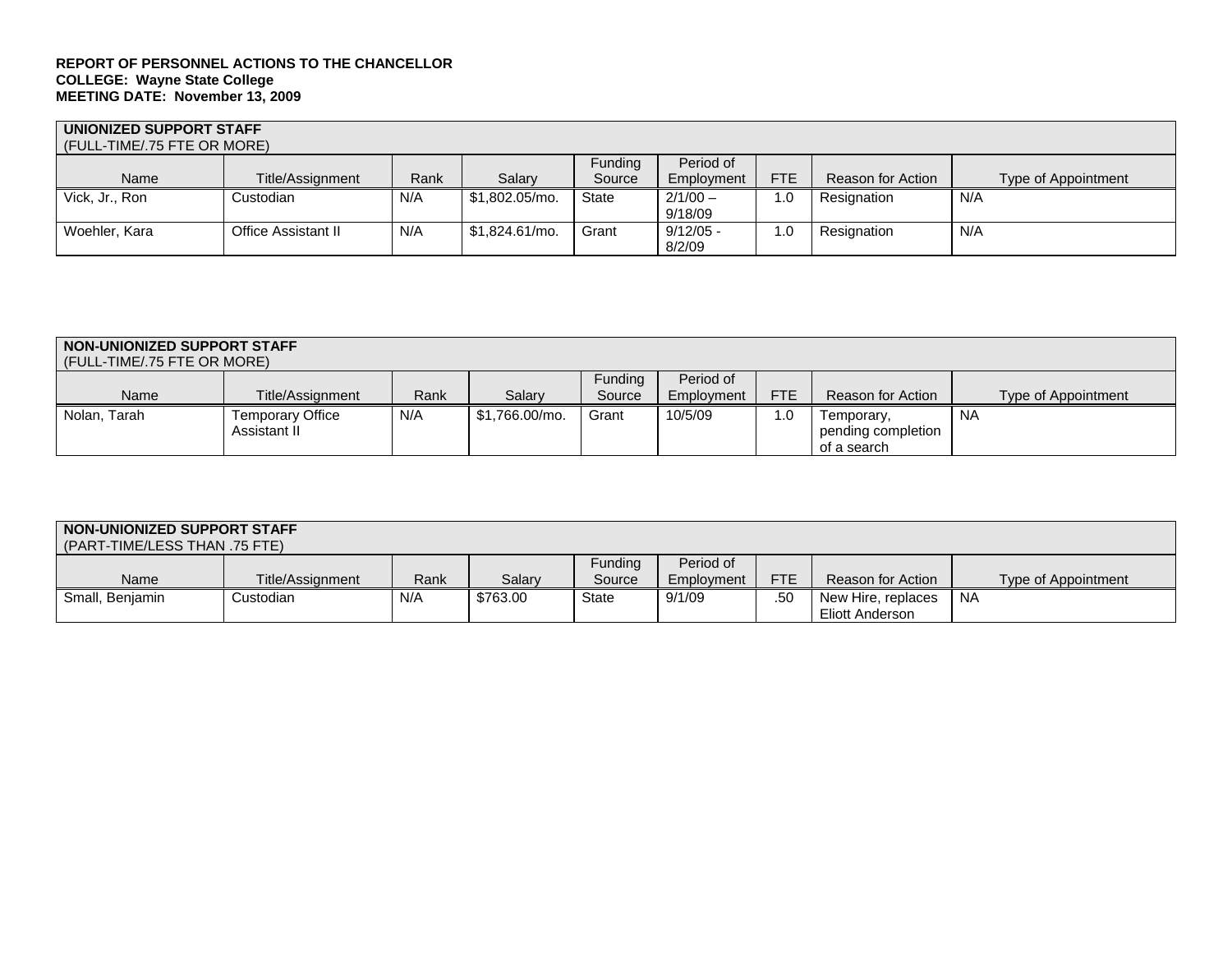#### **Fiscal, Facilities & Audit Committee**

*Cap Peterson, Chair Bill Roskens Doug Liewer* 

November 13, 2009

#### ACTION: **Approve the Acceptance of LB 309 Allocations**

Priority: Financial Strength of the System

Goals: 3. Strengthen fiscal, environmental, technological and physical resources

5. Secure public and private funding sources

Strategies: g. Continually find ways to stretch limited resources as far as possible

i. Ensure that plans for resource allocation support the system and institutional priorities

**\_\_\_\_\_\_\_\_\_\_\_\_\_\_\_\_\_\_\_\_\_\_\_\_\_\_\_\_\_\_\_\_\_\_\_\_\_\_\_\_\_\_\_\_\_\_\_\_\_\_\_\_\_\_\_\_\_\_\_\_\_\_\_\_\_\_\_\_\_\_\_\_\_\_\_\_** 

 j. Maintain facilities and improve physical environment **\_\_\_\_\_\_\_\_\_\_\_\_\_\_\_\_\_\_\_\_\_\_\_\_\_\_\_\_\_\_\_\_\_\_\_\_\_\_\_\_\_\_\_\_\_\_\_\_\_\_\_\_\_\_\_\_\_\_\_\_\_\_\_\_\_\_\_\_\_\_\_\_\_\_\_\_** 

The following items are submitted by the colleges for Board approval.

#### **Peru**

1. Approve the acceptance of \$110,000 for elevator upgrade in Administration building Allocation Date/Amount 6/11/09 \$110,000.00 College Contributed Amount 0.00 Estimated Project Cost \$110,000.00

#### **Wayne**

| Approve the acceptance of \$40,000 for lever locks in Conn Library building |         |             |  |
|-----------------------------------------------------------------------------|---------|-------------|--|
| <b>Allocation Date/Amount</b>                                               | 8/26/09 | \$40,000.00 |  |
| <b>College Contributed Amount</b>                                           |         | 0.00        |  |
| <b>Estimated Project Cost</b>                                               |         | \$40,000.00 |  |

- 2. Approve the acceptance of \$4,000 for sewage pump replacement in Energy Plant Allocation Date/Amount 9/22/09 \$4,000.00 College Contributed Amount 1997 10.00 Estimated Project Cost \$4,000.00
- 3. Approve the acceptance of \$45,000 for a campus energy audit Allocation Date/Amount 10/7/09 \$45,000.00 College Contributed Amount 45,000.00 Estimated Project Cost \$90,000.00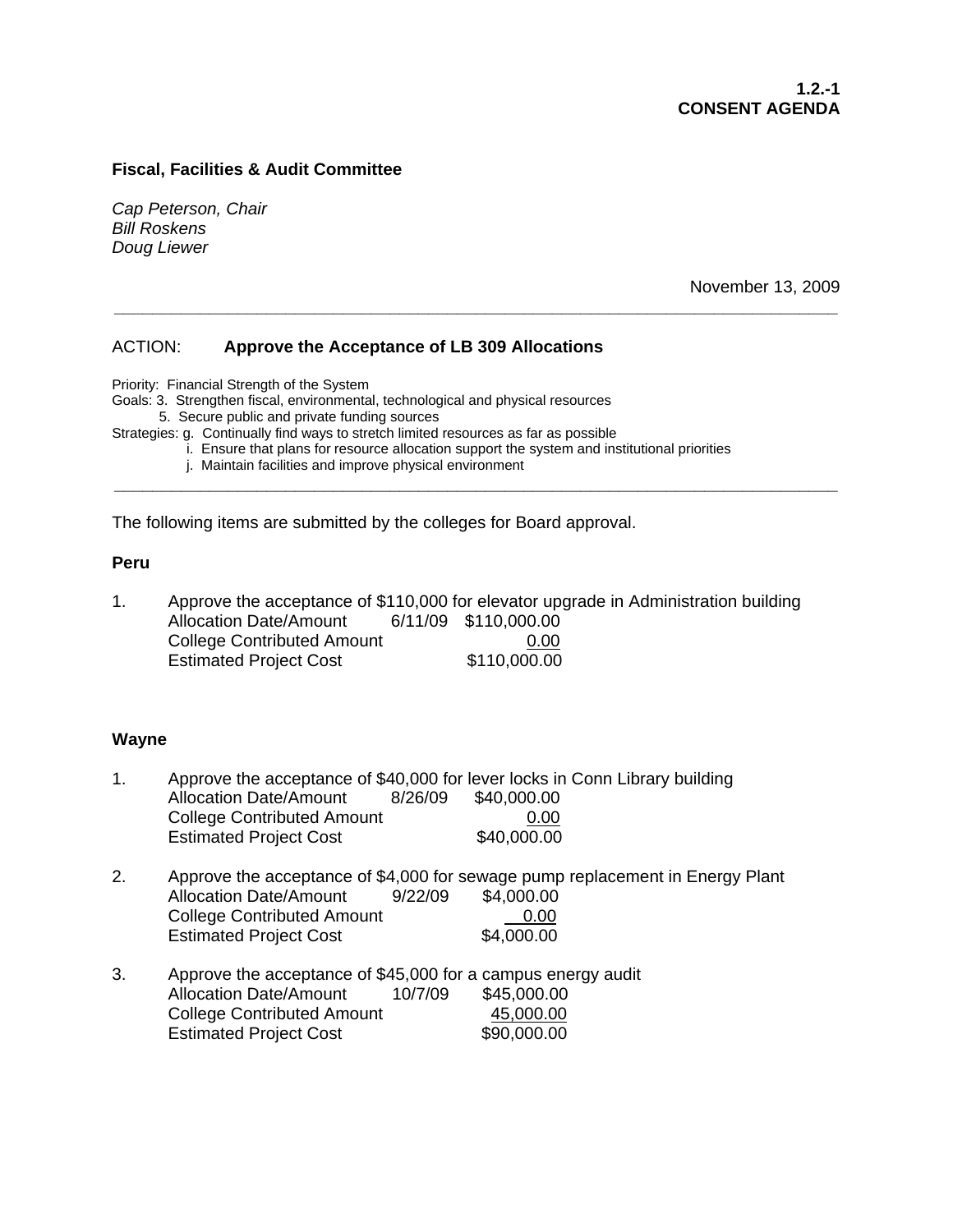#### **Fiscal, Facilities & Audit Committee**

*Cap Peterson, Chair Bill Roskens Doug Liewer* 

November 13, 2009

## ACTION: **Approve A Correction To the April 18, 2008 Board of Trustees Meeting Minutes for a Typographical Error Related to Peru State College's 2008- 2009 Publication Fee**

**\_\_\_\_\_\_\_\_\_\_\_\_\_\_\_\_\_\_\_\_\_\_\_\_\_\_\_\_\_\_\_\_\_\_\_\_\_\_\_\_\_\_\_\_\_\_\_\_\_\_\_\_\_\_\_\_\_\_\_\_\_\_\_\_\_\_\_\_\_\_\_\_\_\_\_\_** 

**\_\_\_\_\_\_\_\_\_\_\_\_\_\_\_\_\_\_\_\_\_\_\_\_\_\_\_\_\_\_\_\_\_\_\_\_\_\_\_\_\_\_\_\_\_\_\_\_\_\_\_\_\_\_\_\_\_\_\_\_\_\_\_\_\_\_\_\_\_\_\_\_\_\_\_\_** 

As you can see on the attached information, the April 18, 2008 Board materials show the PSC publications fee would be \$1.25 per credit hour. The April 18, 2008 Board meeting minutes approved at the June 6, 2008 Board meeting contain a chart (not in the April materials) that shows the fee as \$1.20. There is no indication in the minutes that the College's request was changed. The minutes show approval of the fees "as submitted by the colleges," except for a change in Wayne's library penalty fee. The \$1.20 number is clearly an undetected typographical error in the minutes. Of course, Peru State charged \$1.25.

The System Office and Peru State College are requesting the April 18, 2008 minutes be amended to show the charge of \$1.25 per credit hour for the publications fee for 2008-2009 is correct as charged by the college.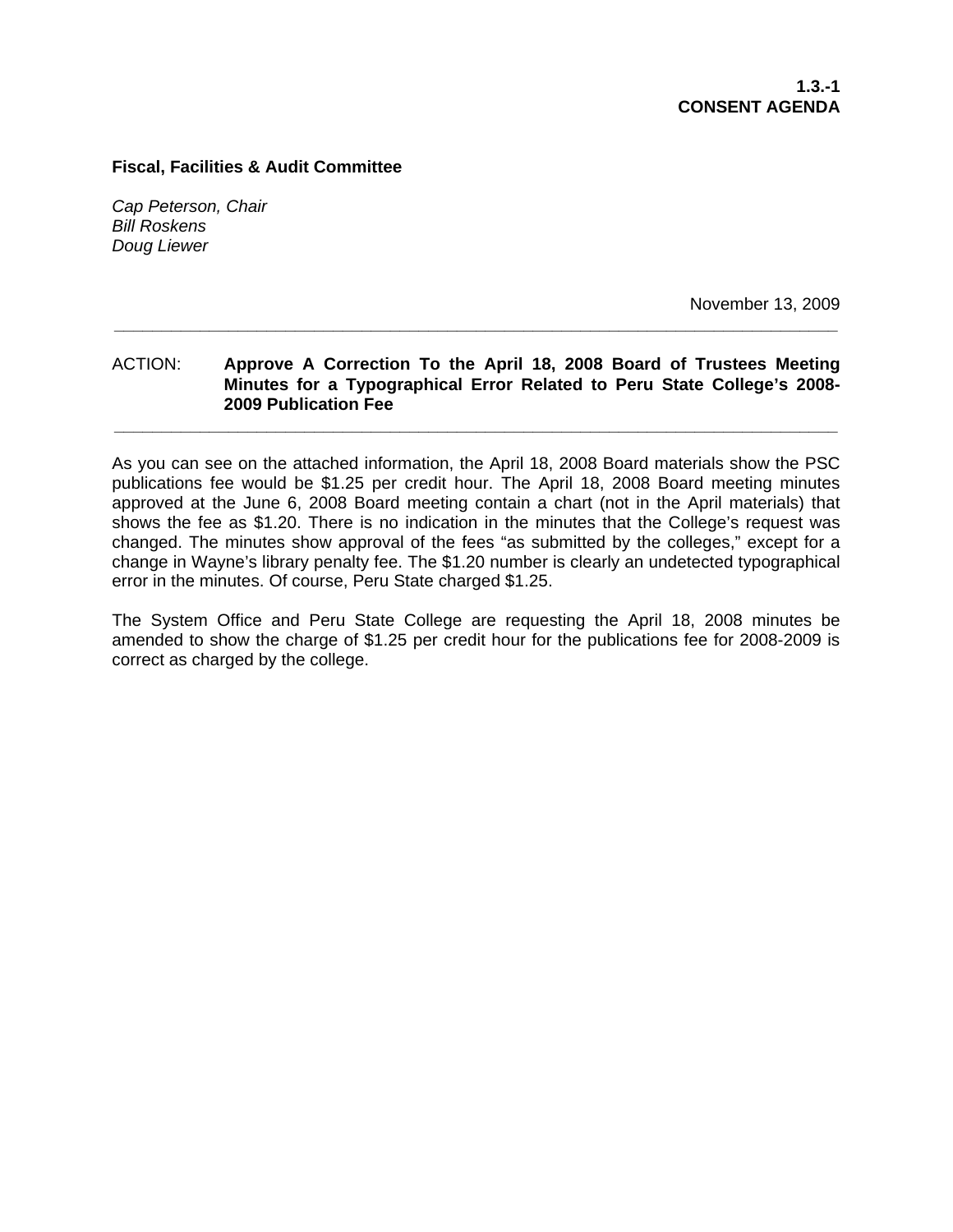#### Approve 2008-09 Fees

A motion was made by Vice Chair Teahon and seconded by Trustee Suarez to approve the following proposed fee schedules for 2008-2009 as submitted by the colleges, with a change to Wayne's library penalty fee to variable based on the article borrowed. Voting aye: Roskens, Suarez, Teahon and Vrtiska. Voting nay: None. Student Opinion aye: Harmon and Myers. The motion was unanimously approved.

Chadron may bring a change to its student activity fee forward for Board consideration at the June 6, 2008 meeting.

|                                    | Chadron              | Peru                   | Wayne                |
|------------------------------------|----------------------|------------------------|----------------------|
| <b>Mandatory Fees:</b>             |                      |                        |                      |
| Admission/Matriculation Fee        | \$15.00              | \$10.00                | \$30.00              |
| Degree Fee                         | \$20.00              | \$30.00/\$40.00        | \$35.00/\$60.00      |
| <b>Health Fee</b>                  |                      |                        | \$3.50/hr            |
|                                    | \$33.60/max          | \$20.00/max            | \$42.00/max          |
| Late Registration Fee              | $- - - -$            | $\overline{$}10.00$    | \$15.00              |
| <b>Placement Fee</b>               | \$30.00              | \$5.00/\$10set-up      | \$30.00              |
| <b>Transcript Fee</b>              | \$5.00               |                        | \$4.00               |
| <b>Capital Improvement Fee</b>     | \$9.00/hr            | \$9.00/hr              | \$9.00/hr            |
| Late Payment Fee                   | -----                | 10% balance            | 2% monthly           |
| <b>Facilities Fee</b>              | \$13.10/hr-on        | \$7.00/hr              | \$13.00/hr           |
|                                    | \$11.10/hr-off       |                        | \$156 max            |
| <b>Parking Permit</b>              | \$20.00              | \$20.00                | \$40/\$24/\$13       |
| <b>Parking Penalty</b>             | \$20.00              | \$25.00                | varies               |
| <b>Student Activity Fee:</b>       | 1-10 hrs. \$5.50/hr. | $\overline{$3.50}$ /hr | 0-11 hrs. \$2.75/hr  |
|                                    | max \$66.00          |                        | \$33.00 max          |
| Event Fee:                         | 1-6 hrs. \$17.95     | \$1.75/hour            | 0-11 hrs. \$7.50/hr  |
|                                    | 7+ hrs. \$35.90      |                        | \$90 max             |
| <b>Technology Fee</b>              | \$4.25/hr            | \$3.50/hr              | \$6.50/hr (\$78 max) |
| <b>Student Record Fee</b>          |                      |                        | \$.25/hour           |
| Other Fees:                        |                      |                        |                      |
| <b>ARC Services Fee</b>            |                      | \$6.00                 |                      |
| <b>LEAP Fee</b>                    |                      | $\overline{$}6.00$     |                      |
| <b>Publications Fee</b>            |                      | \$1.20/hr              |                      |
| <b>CLEP Test Fee</b>               |                      | Vary                   |                      |
| Lab Fees                           | \$5.00-\$75.00       | Vary                   | as published         |
| Site Specific Fee                  |                      | $\overline{$}40.00$    |                      |
| Failure to Pay Penalty             |                      |                        | \$100.00             |
| Reinstate. Fee After Adm. Withdrw  |                      |                        | \$100.00             |
| <b>Deferment Fee</b>               |                      | \$35.00                |                      |
| <b>Extended Campus Fee</b>         |                      |                        | \$20.00/hr           |
| Student ID Card                    |                      | \$2.00                 |                      |
| Replacement ID Card                | \$5.00               | \$3.00                 | \$15.00              |
| Intrn'l Student Adm. Fee           |                      |                        | \$0.00               |
| <b>Housing Deposit</b>             | \$100.00             | \$100.00               | \$100.00             |
| <b>New Student Orientation Fee</b> | \$75.00              |                        |                      |
| <b>Returned Check Charge</b>       |                      | \$20.00                | \$35.00              |
| <b>Library Penalty</b>             | \$.05/day            | \$.10/day              | vary by article      |
| Music, Private Lessons             |                      | \$90.00                | \$0.00               |
| Music Locker Rental                |                      |                        | \$10.00/semester     |
| Music, Instrument Rental Fee       |                      |                        | \$10.00/semester     |
| Library User Fee                   |                      |                        | \$5.00/annual        |
| <b>Material Fee</b>                |                      |                        | at cost              |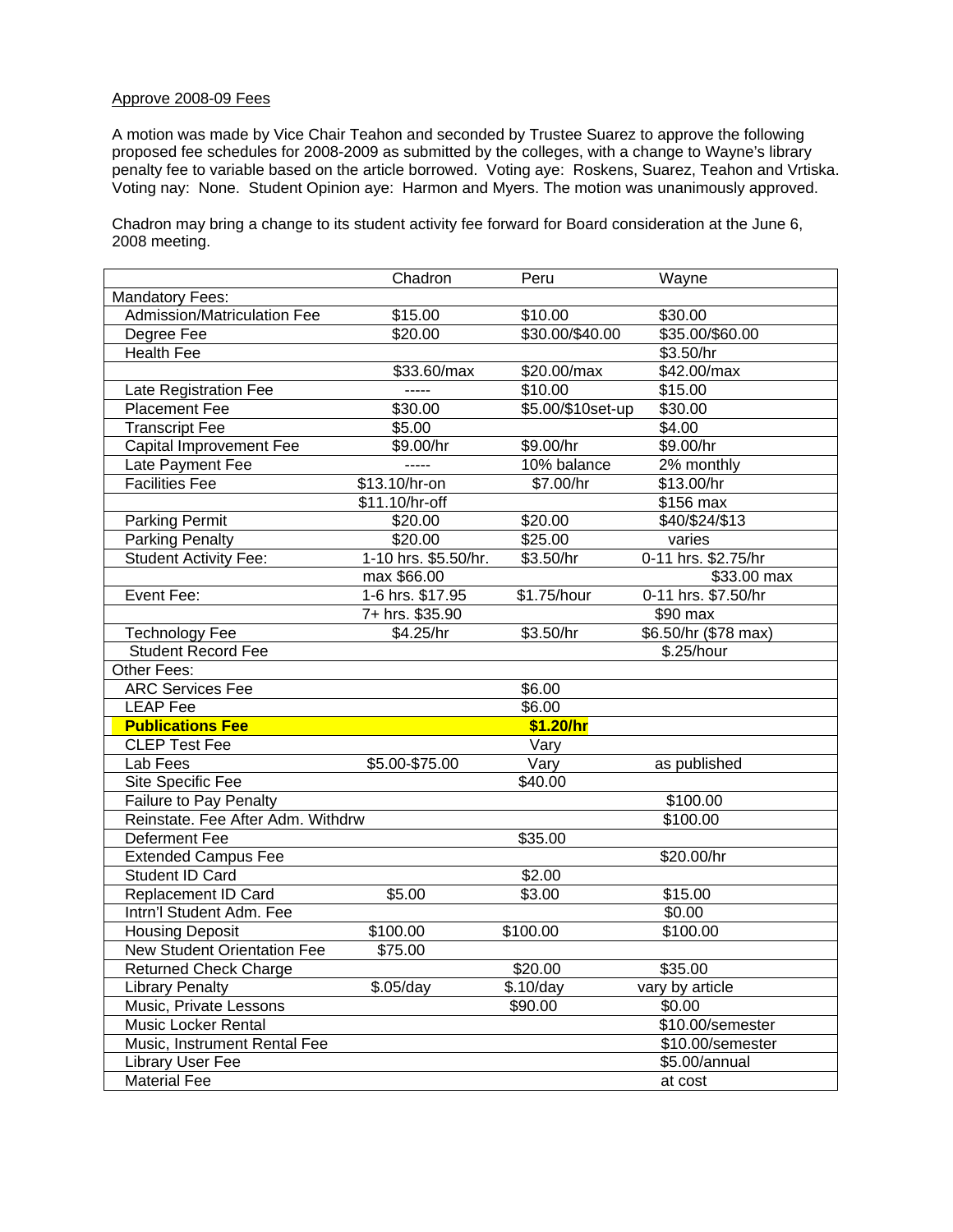## **Fiscal and Facilities Committee**

*Larry Teahon, Chair Cap Peterson Jennifer Myers* 

April 18, 2008

## ACTION: **Approve the Proposed Fee Schedules for 2008-09 as Submitted by the Colleges**

**\_\_\_\_\_\_\_\_\_\_\_\_\_\_\_\_\_\_\_\_\_\_\_\_\_\_\_\_\_\_\_\_\_\_\_\_\_\_\_\_\_\_\_\_\_\_\_\_\_\_\_\_\_\_\_\_\_\_\_\_\_\_\_\_\_\_\_\_\_\_\_\_\_\_\_\_** 

Priority: Financial Strength Strategy: 1

The colleges have submitted the following proposed fee changes for FY 2008-09. A summary of all student fees is found on the following pages.

**\_\_\_\_\_\_\_\_\_\_\_\_\_\_\_\_\_\_\_\_\_\_\_\_\_\_\_\_\_\_\_\_\_\_\_\_\_\_\_\_\_\_\_\_\_\_\_\_\_\_\_\_\_\_\_\_\_\_\_\_\_\_\_\_\_\_\_\_\_\_\_\_\_\_\_\_** 

|             |                                                   | Current                 | Proposed      |
|-------------|---------------------------------------------------|-------------------------|---------------|
| Institution | Fee Changes                                       | 2007-08                 | 2008-09       |
|             |                                                   |                         |               |
| Chadron     | Capital Improvement Fee (per credit hour)         | \$8.00                  | \$9.00        |
|             | Event Fee:                                        |                         |               |
|             | 1-6 credit hours                                  | 17.40                   | 17.95         |
|             | 7+ credit hours                                   | 34.80                   | 35.90         |
|             | <b>Facilities Fee:</b>                            |                         |               |
|             | On-campus                                         | 11.75/cr. hr.           | 13.10/cr. hr. |
|             | Off-campus                                        | $9.75/cr$ . hr.         | 11.10/cr. hr. |
|             | Health Fee: (per semester)                        |                         |               |
|             | 0-11 credit hours                                 | 2.70                    | 2.80          |
|             | 11 credit hours or more                           | 32.40                   | 33.60         |
|             | Student Activity Fee (per credit hour)            |                         |               |
|             | 1-10 credit hours                                 | 2.60                    | 5.50          |
|             | 11+ credit hours                                  | 31.20                   | 66.00         |
|             | Max per semester                                  | 31.20                   | 66.00         |
|             | Technology Fee: (per credit hour)                 | 4.10                    | 4.25          |
|             | <b>New Student Orientation</b>                    | 45.00                   | 75.00         |
|             |                                                   |                         |               |
| Peru        | Capital Improvement Fee (per credit hour)         | \$8.00                  | \$9.00        |
|             | Facilities Fee (per credit hour)                  | \$6.00                  | \$7.00        |
|             | Student Activity Fee (per credit hour)            | \$3.00                  | \$3.50        |
|             | <b>Publications Fee (per credit hour)</b>         | \$1.00                  | \$1.25        |
|             |                                                   |                         |               |
| Wayne       | Capital Improvement Fee (per credit hour)         | \$<br>8.00              | \$<br>9.00    |
|             | Facilities Fee (per credit hour)                  |                         |               |
|             | 0-11 credit hours                                 | 12.00                   | 13.00         |
|             | Max per semester                                  | 144.00                  | 156.00        |
|             | International Student Admission<br>Processing Fee | \$20.00                 | \$0.00        |
|             | Private Music Lessons (per credit hour)           | $=$ ug resident tuition | \$0.00        |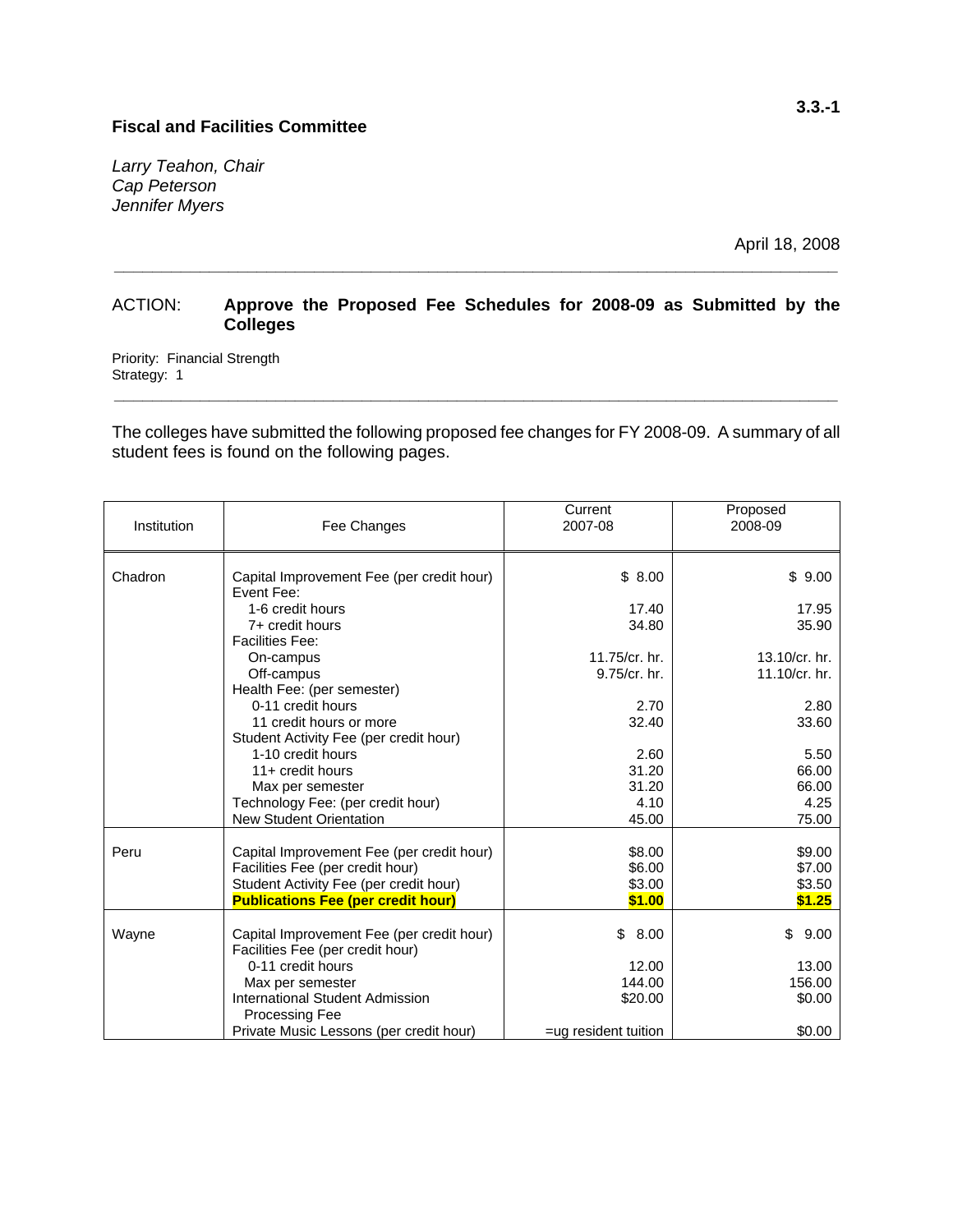#### **Academic, Personnel & Student Affairs Committee**

*Gary Bieganski, Chair Roger Breed David Seger* 

November 13, 2009

### ACTION: **First & Final Round Approval of Changes to Board Policy 4420; Academic Transfer; Courses Delivered to High School Students**

**\_\_\_\_\_\_\_\_\_\_\_\_\_\_\_\_\_\_\_\_\_\_\_\_\_\_\_\_\_\_\_\_\_\_\_\_\_\_\_\_\_\_\_\_\_\_\_\_\_\_\_\_\_\_\_\_\_\_\_\_\_\_\_\_\_\_\_\_\_\_\_\_\_\_\_\_\_\_\_** 

Priority: Financial Strength of the System

Goal: 3. Increase enrollment and retention

Strategies: b. Increase number of students in residential housing

e. Increase number of out-of-state students

Vice Chancellor Tande and the Vice Presidents' for Academic Affairs have been reviewing policy 4420 to help clarify issues surrounding dual credit offerings. This ties with discussions taking place by the Nebraska Board of Education because Rule 21 has been modified to add a "dual credit certificate" for college faculty teaching dual credit courses. The proposed policy went before the Nebraska Board of Education on October 8th with the public hearing tentatively scheduled for November 10, 2009.

**\_\_\_\_\_\_\_\_\_\_\_\_\_\_\_\_\_\_\_\_\_\_\_\_\_\_\_\_\_\_\_\_\_\_\_\_\_\_\_\_\_\_\_\_\_\_\_\_\_\_\_\_\_\_\_\_\_\_\_\_\_\_\_\_\_\_\_\_\_\_\_\_\_\_\_\_\_** 

After careful consideration by the academic officers, this policy has been updated. As a result, several key components of the policy have been modified to ensure consistent interpretation at all three colleges. The components modified include the qualifications of the faculty teaching the high school courses, the curricular requirements and the awarding of grades. The System office recommends approval of the changes to this policy. Attached is a copy of Board Policy 4220.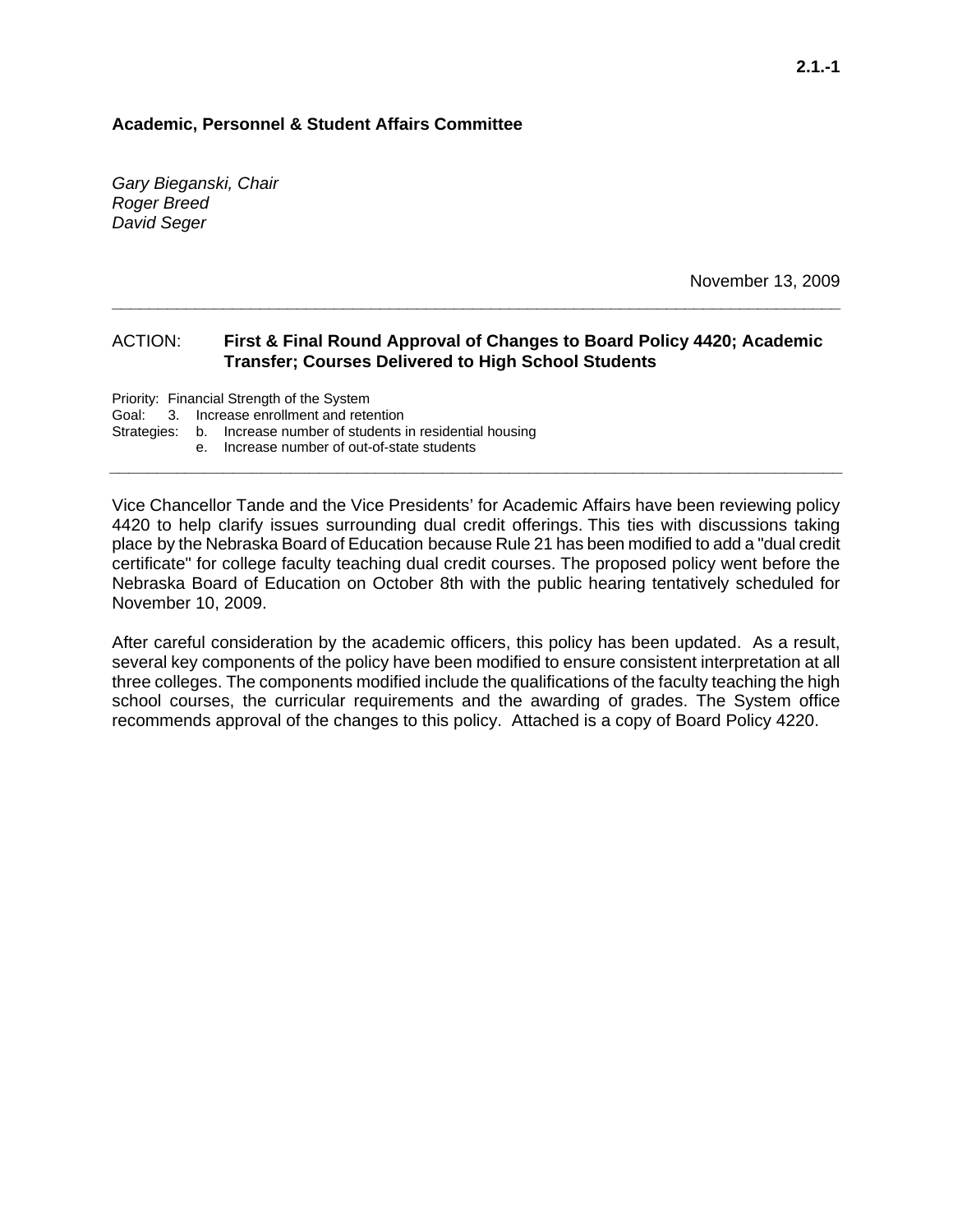## **2.1.-2**

## **ACADEMICS, NEBRASKA STATE COLLEGE SYSTEM**

## **POLICY: 4420 Academic Transfer College Courses Delivered in High Schools to High School Students Page 1 of 23**

#### **BOARD POLICY**

#### **Faculty Qualifications**

Instructors must be approved by the administrator of the academic unit in which the course is taught on campus. Instructors who are not regular faculty of the college or university must be formally appointed as adjunct faculty members of the academic unit in the manner in which any adjunct faculty member is appointed for teaching oncampus courses.

\_\_\_\_\_\_\_\_\_\_\_\_\_\_\_\_\_\_\_\_\_\_\_\_\_\_\_\_\_\_\_\_\_\_\_\_\_\_\_\_\_\_\_\_\_\_\_\_\_\_\_\_\_\_\_\_\_\_\_\_\_\_\_\_\_\_\_\_\_\_\_\_\_\_\_\_\_\_

Adjunct faculty members are required to have the same qualifications as faculty who teach the course on campus including at least a master's degree and at least 6 graduate credits in the content area for which courses will be offered.in the discipline or a graduate education degree with a focus in the discipline. The teaching load of adjunct faculty who are full-time high school teachers should be such that adequate preparation time is available.

New Aadjunct instructors for these courses shall work with the administrator of the academic unit in which the course is taught on campus.. The college administrator will be available to provide guidance and assistance regarding course objectives and materials. should be assigned a faculty mentor who is a regular full time faculty member on the main campus. The mentor will be available to provide guidance and assistance to the instructor as needed throughout the course. The instructor should have regular contact with the main campus academic unit through visits to the campus or through campus faculty visits to the delivery site.

#### **Student Admission**

All students in these classes must meet all of the following requirements except as noted below:

- 1. Be chosen carefully and recommended by the high school academic staff;
- 2. Meet the prerequisites of the courses;
- 3. Have a cumulative grade point average of B or its equivalent or better; and

Rank in the upper third of their class academically; and

54. Be juniors or seniors.

Exceptions to requirements 3 and 4 may be made only by the administrator of the chairperson of the college academic unit responsible for the delivery of the course, following consultation with the course instructor.

If appropriate, the institution responsible for the course may elect to administer a placement test to assure readiness of students to benefit from the course. Unless an exception is granted by the administrator of the academic unit responsible for the delivery of the coursechief academic officer of the college, students are limited to one course per semester.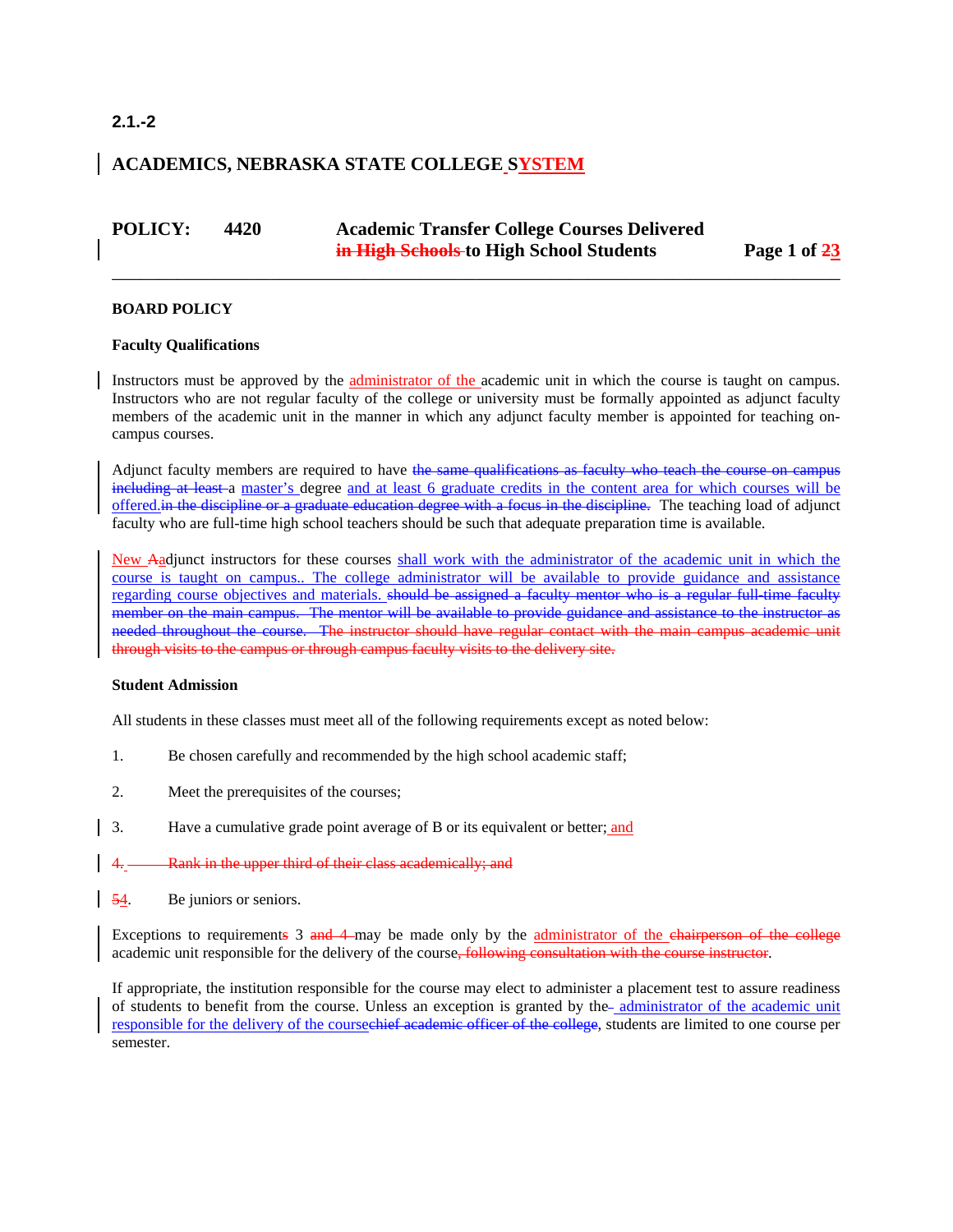#### **ACADEMICS, NEBRASKA STATE COLLEGE SYSTEM**

## **POLICY: 4420 Academic Transfer College Courses Delivered in High Schools to High School Students Page 2 of 23**

\_\_\_\_\_\_\_\_\_\_\_\_\_\_\_\_\_\_\_\_\_\_\_\_\_\_\_\_\_\_\_\_\_\_\_\_\_\_\_\_\_\_\_\_\_\_\_\_\_\_\_\_\_\_\_\_\_\_\_\_\_\_\_\_\_\_\_\_\_\_\_\_\_\_\_\_\_\_

#### **Curriculum**

Colleges may offer only lower division (freshman and sophomore) courses that are offered by  $\Theta$  the home college campus and that are part of the regular curriculum approved by the established course approval process. No collegelevel credit courses may be created specifically for high school students. Each course will feature a final exam or culminating experience that substantially measures the extent to which the course's stated learning objectives are achieved. Course objectives, and the final exam or culminating experience, developed by the college content area faculty and approved by the administrator of the academic unit responsible for the delivery of the course, must syllabi, outlines, texts, reading lists, assignments, laboratories, tutorials, evaluation methods, and other elements of a course should be the same regardless of the course location. Course syllabi will clearly state that, regardless of grades earned previously, the culminating assessment must be passed in order to receive credit for the course.

A three semester credit hour course will extend over a period of 15 weeks or more. An institution may require additional instruction time without increasing the number of credits earned.

#### **Instructional Context and Resources**

All institutions must assure that adequate library holdings are available to the students to satisfy the requirements for reading lists and reference materials for term papers, course projects, and the satisfaction of the curiosity of students who wish to read outside the designated requirements of the course. High school librarians should be aware of special needs of courses to be taught in the high school. All students should be granted access to library catalogs and holdings at the home campus of the institution delivering the course. Such access may be by remote means using computer connections.

The high school and/or the higher education institution should provide the instructional equipment, laboratories, computer equipment, software, and materials that are required for the course and that are comparable to the resources available to the students taking the course on the home campus.

#### **Validation of Credits**

The standards for credits awarded for a particular course are the same regardless of the location of the class. Students must meet the objectives outlined for the course. The credit is valid upon successful completion of the course requirements as determined by the course instructor. The responsibility for awarding the final grade earned by the students rests with the course instructor, utilizing the grading scale established by the College. The recorded grade shall be the same on the high school and college transcript. Credits are recorded on the college transcript.

Course and instructor evaluations will be conducted by the institution offering the course. The evaluation may include a comparison of student performance on a common final exam administered to students on the home campus and to students at other sites.

Decisions about the award of high school credits for the completion of college courses offered in the high school may be made by the high school.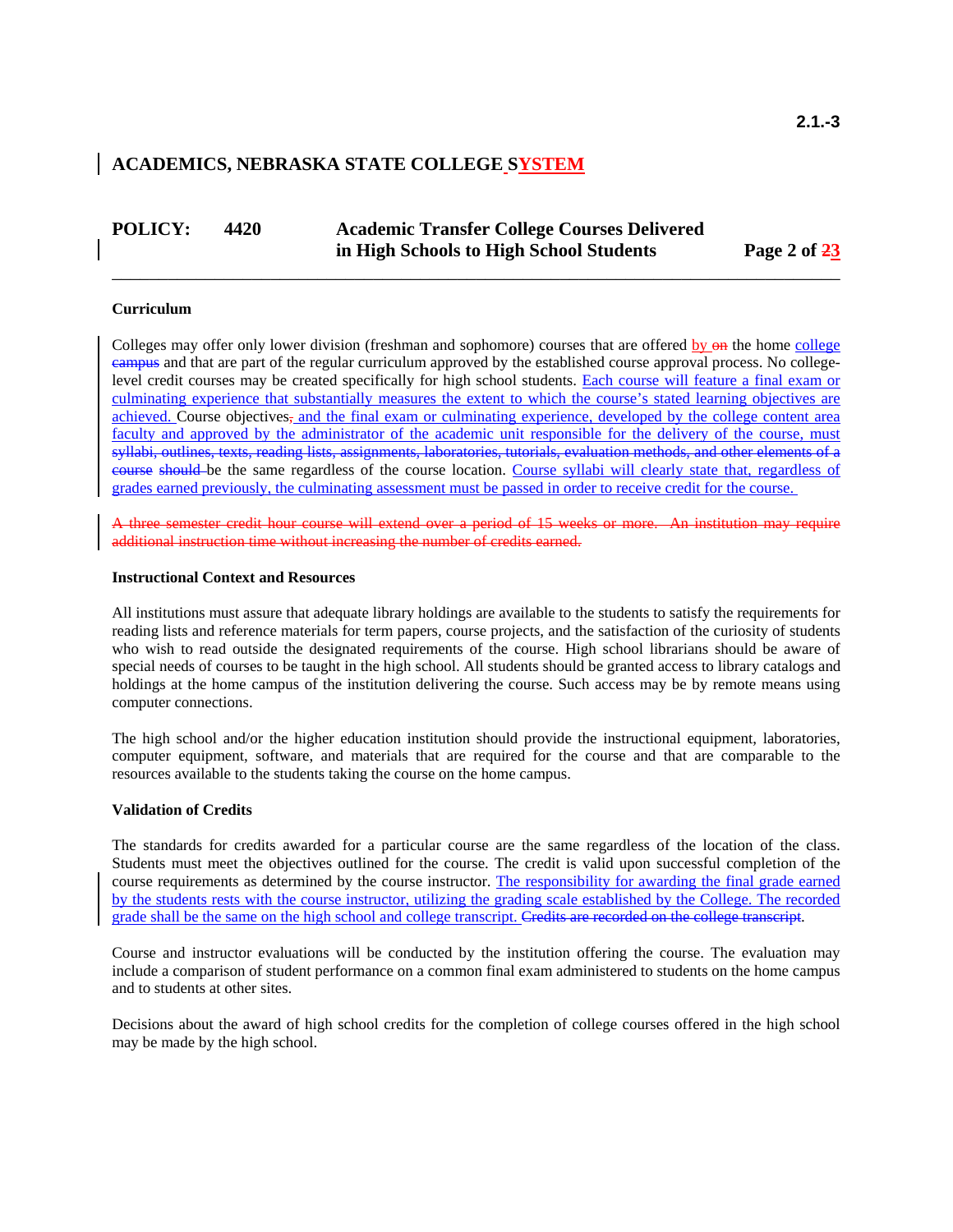## **ACADEMICS, NEBRASKA STATE COLLEGE SYSTEM**

## **POLICY: 4420 Academic Transfer College Courses Delivered in High Schools to High School Students Page 23 of 23**

#### **Institutional Collaboration**

The State Colleges are encouraged to establish clear communication channels with public higher education institutions serving the same geographical area regarding the needs of high schools in the area and to collaborate through joint planning for the efficient delivery of high quality higher education courses to high schools. The institutions are encouraged to work together to prevent unnecessary duplication and unproductive competition. All institutions should encourage qualified high school students to enroll in college courses on college campuses where feasible.

\_\_\_\_\_\_\_\_\_\_\_\_\_\_\_\_\_\_\_\_\_\_\_\_\_\_\_\_\_\_\_\_\_\_\_\_\_\_\_\_\_\_\_\_\_\_\_\_\_\_\_\_\_\_\_\_\_\_\_\_\_\_\_\_\_\_\_\_\_\_\_\_\_\_\_\_\_\_

#### **Policy Management**

The revised policy goes into effect immediately with the exception of the following provisions: a. Faculty Qualifications – Effective date Fall Semester 2012

b. Final Exam or Culminating Experience – Effective date Fall Semester 2010

Policy **A**adopted: 8/29/97 Policy Revised: 11/13/09

#### **2.1.-4**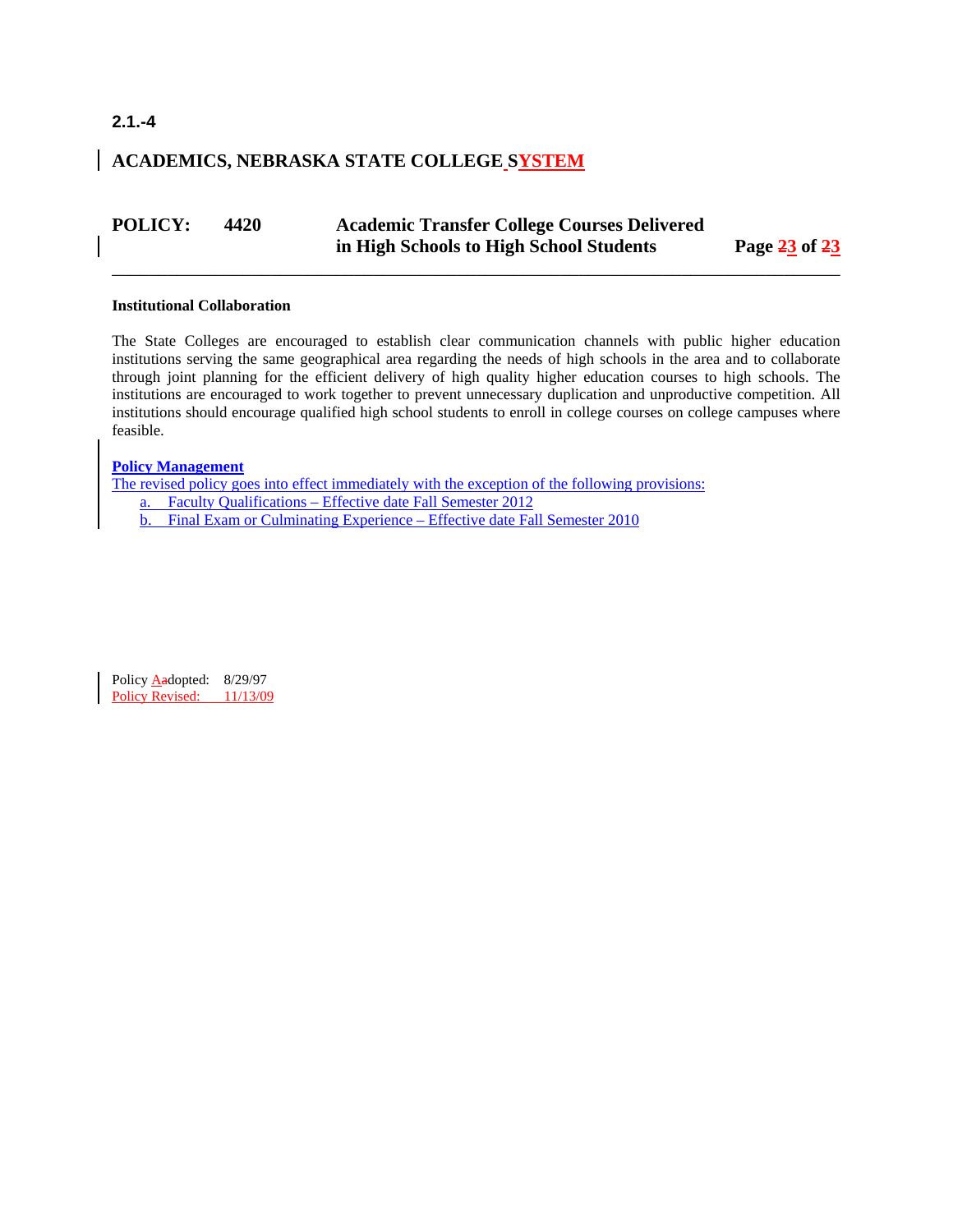### **Academic, Personnel & Student Affairs Committee**

*Gary Bieganski, Chair Roger Breed David Seger* 

November 13, 2009

## ACTION: **First & Final Round Approval of Changes to Board Policy 5501; Group Insurance; Ancillary Organizations**

**\_\_\_\_\_\_\_\_\_\_\_\_\_\_\_\_\_\_\_\_\_\_\_\_\_\_\_\_\_\_\_\_\_\_\_\_\_\_\_\_\_\_\_\_\_\_\_\_\_\_\_\_\_\_\_\_\_\_\_\_\_\_\_\_\_\_\_\_\_\_\_\_\_\_\_\_\_\_\_** 

Priority: Educational Excellence Throughout the System<br>Goal: 3. Recruit. retain and invest in excellent faculty 3. Recruit, retain and invest in excellent faculty and staff

Policy 5501 is being revised to outline the insurance and benefits available to NSCS ancillary organizations. It also stipulates that a written collaborative agreement must be in place to address the available insurance and benefits. The System Office recommends approval of the changes to this policy to be effective on February 1, 2010. Attached is a copy of Board Policy 5501.

**\_\_\_\_\_\_\_\_\_\_\_\_\_\_\_\_\_\_\_\_\_\_\_\_\_\_\_\_\_\_\_\_\_\_\_\_\_\_\_\_\_\_\_\_\_\_\_\_\_\_\_\_\_\_\_\_\_\_\_\_\_\_\_\_\_\_\_\_\_\_\_\_\_\_\_\_\_**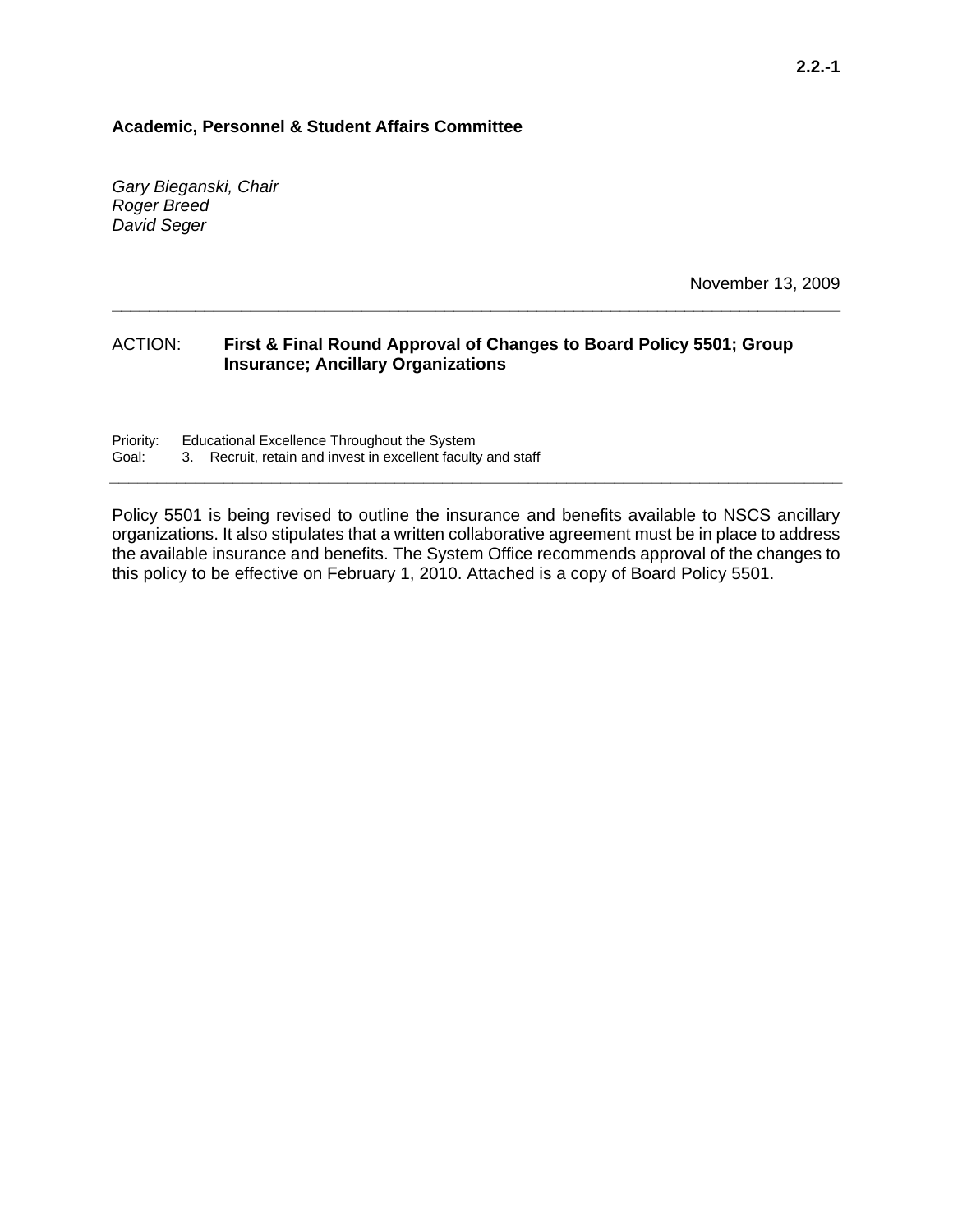## **2.2.-2**

## **PERSONNEL, NEBRASKA STATE COLLEGE SYSTEM**

## **POLICY: 5501 Group Insurance; Insurance and Benefits; Ancillary Organizations Page 1 of 1**

#### **BOARD POLICY**

Full-time employees (at least .75 FTE) of organizations ancillary to the State Colleges and the State College System are eligible for participation in the System Group Insurance and Retirement Plans, namely the group medical/dental, vision, health, life, retirement, and long-term disability insurance plans and the TIAA/CREF retirement plans. Employees will also be eligible to participate in the immediate family tuition remission program, the tuition waiver program and the Employee Assistance Program.

\_\_\_\_\_\_\_\_\_\_\_\_\_\_\_\_\_\_\_\_\_\_\_\_\_\_\_\_\_\_\_\_\_\_\_\_\_\_\_\_\_\_\_\_\_\_\_\_\_\_\_\_\_\_\_\_\_\_\_\_\_\_\_\_\_\_\_\_\_\_\_\_\_\_\_\_\_\_

No State College contribution to the employee's premium cost will be involved. , and  $f_{\text{The}}$  ancillary organization and their employees will arrange with the companies for payment of premiums shall be responsible to reimburse the College or System for the employer's share of the benefit cost. The aAncillary organizations must have a written Collaborative Agreement with the Board addressing access to insurance and benefit plans. Ancillary organizations include: Chadron State College-Foundation; Chadron State College Alumni Association; Peru State College Foundation; Peru State College Improvement, Inc.; and Wayne State College Foundation; Wayne State College Alumni Association; and any other ancillary organizations recognized by the Board.

Policy Adopted: 6/5/93 Policy Effective:  $\frac{2}{1/10}$  Approved: 11/13/09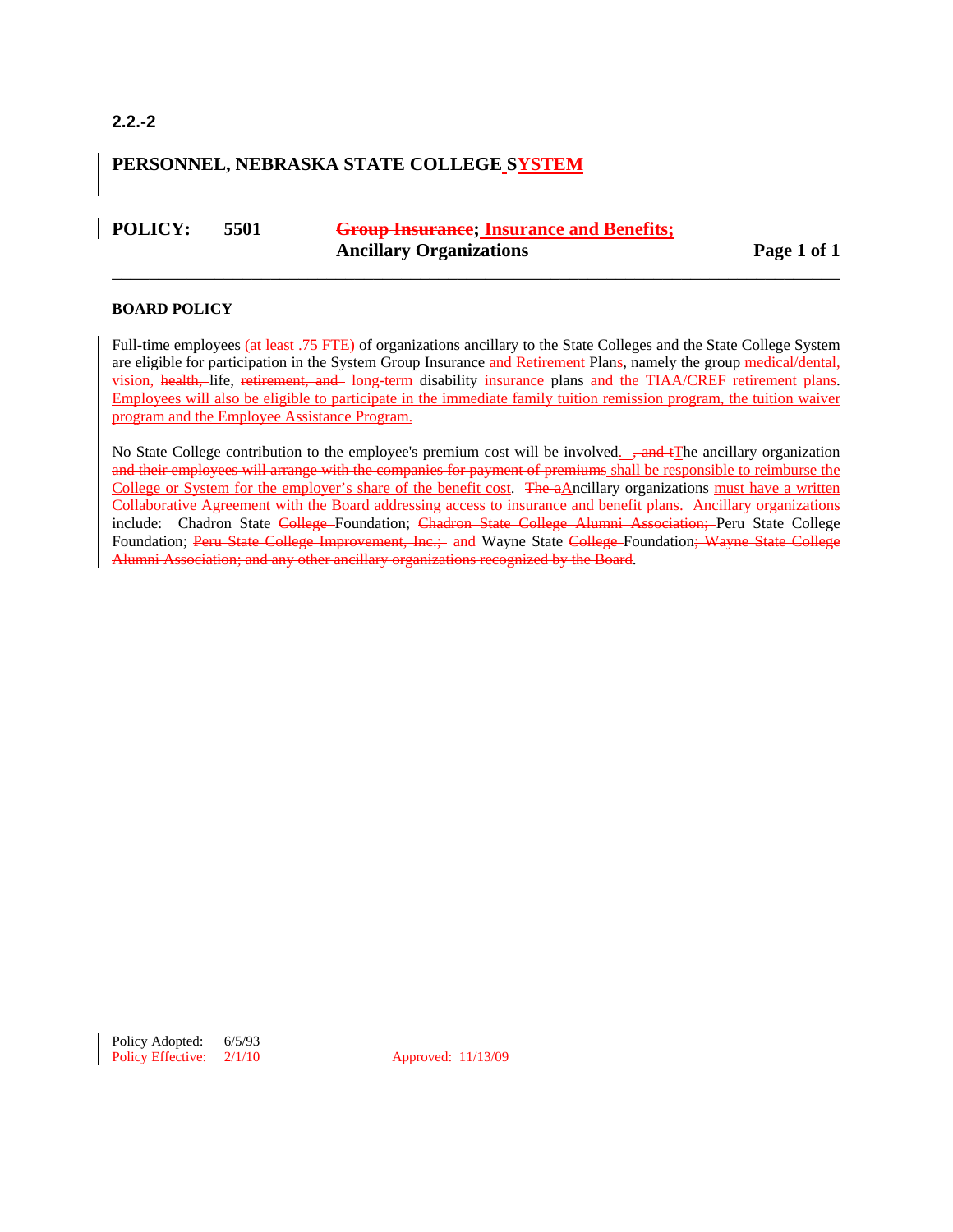## **Academic, Personnel & Student Affairs Committee**

*Gary Bieganski, Chair Roger Breed David Seger* 

November 13, 2009

## ACTION: **Approve Foundation Agreement Between NSCS and Wayne State Foundation**

| Priority: | Financial Strength of the System |
|-----------|----------------------------------|
|-----------|----------------------------------|

| Goals:    | 3. Strengthen fiscal, environmental, technological and physical resources             |
|-----------|---------------------------------------------------------------------------------------|
|           | 4. Improve efficiency of operations                                                   |
| Strategy: | f. Keep Board of Trustees informed on the financial status of the colleges and system |

The System Office and Wayne State request the Board approve this Agreement with the Wayne State Foundation, which describes the roles, responsibilities, and cooperative partnership between the parties for the benefit of Wayne State College.

**\_\_\_\_\_\_\_\_\_\_\_\_\_\_\_\_\_\_\_\_\_\_\_\_\_\_\_\_\_\_\_\_\_\_\_\_\_\_\_\_\_\_\_\_\_\_\_\_\_\_\_\_\_\_\_\_\_\_\_\_\_\_\_\_\_\_\_\_\_\_\_\_\_\_\_\_\_** 

**\_\_\_\_\_\_\_\_\_\_\_\_\_\_\_\_\_\_\_\_\_\_\_\_\_\_\_\_\_\_\_\_\_\_\_\_\_\_\_\_\_\_\_\_\_\_\_\_\_\_\_\_\_\_\_\_\_\_\_\_\_\_\_\_\_\_\_\_\_\_\_\_\_\_\_\_\_\_\_**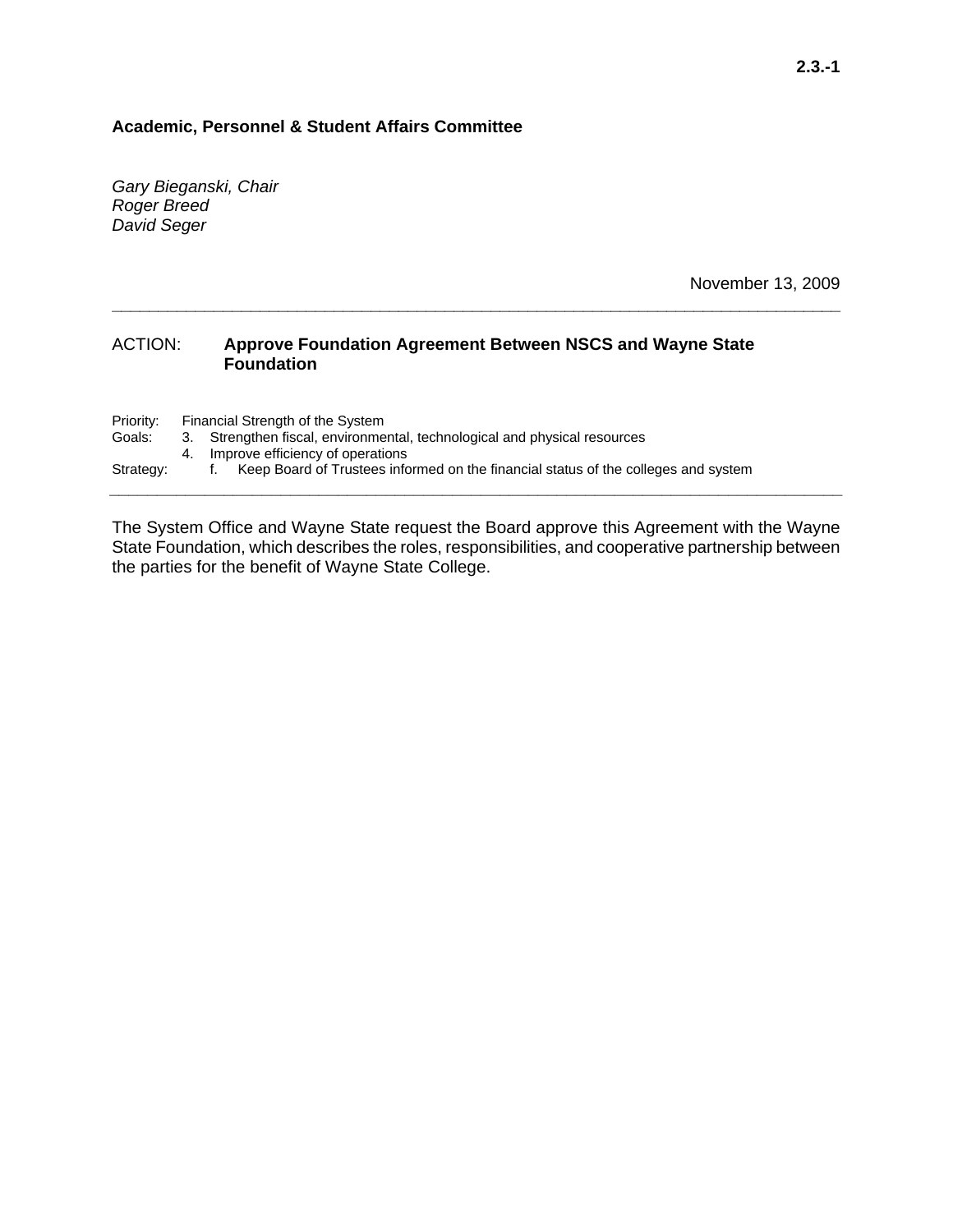#### **Collaborative Agreement**

This Agreement is made by and between the Board of Trustees of the Nebraska State College System, hereinafter referred to as the "Board" and the Wayne State Foundation Board of Trustees, hereinafter referred to as the "Foundation."

This Agreement identifies a commitment between the Board and the Foundation to engage in cooperative practices and exchange benefits for the betterment of Wayne State College.

Nothing in this Agreement shall be interpreted to supersede the articles and by-laws of the Wayne State Foundation.

#### **Role of the Foundation**

As stated in the articles of incorporation, the Foundation is a separately incorporated, tax exempt §501 (c) (3) non-profit organization created to raise, manage, distribute, and steward private resources to support the various missions of the Wayne State College. The Foundation is responsible for identifying and nurturing relationships with potential donors and other friends of Wayne State College (hereinafter referred to as the College) and the NSCS. The Foundation shall solicit cash, securities, real and intellectual property, and other private resources for the support of the College. The Foundation Board of Trustees and its Executive Committee are responsible for control and management of Foundation assets.

The Foundation exists to raise and manage private resources supporting the mission and the long-term priorities of the College, to provide opportunities for students, faculty, and staff and to provide a margin of institutional excellence beyond what is otherwise possible.

The Foundation is dedicated to building the endowment for the support of the College and in addressing, through financial support, the academic and other priorities of the College, as submitted by the College to the Foundation.

The Foundation shall employ personnel experienced in planning for and managing private contributions to work with the NSCS and the College. Such employees are not employees of the College or the NSCS and are not afforded tenure or rank.

#### **Role of the Board**

The Board is legally responsible for the performance and oversight of all aspects of the Nebraska State College System, including Chadron State College, Peru State College, Wayne State College and the System Office.

The Board directs the strategic plan, priorities and operations for the NSCS.

The Board is responsible for the employment, compensation, and evaluation of all state college employees.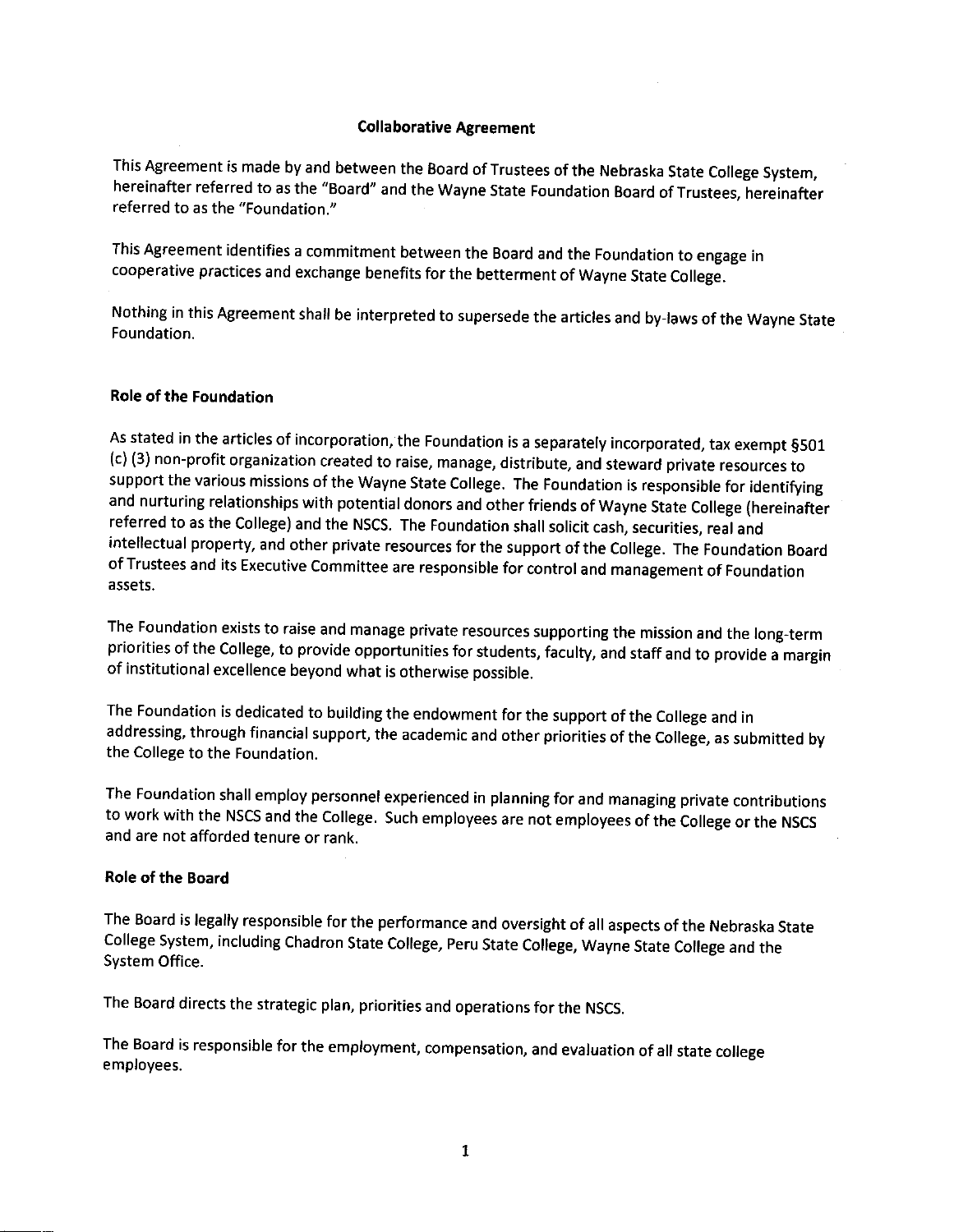#### **Role of the Chancellor**

The Chancellor is responsible for overseeing the NSCS strategic plan, and for the leadership and operations for the Nebraska State College System.

The Chancellor acts as the official liaison between the Board of Trustees of the Nebraska State Colleges and the Foundation and is responsible for communicating the priorities and long-term plans for the state colleges to the Foundation either directly or through the College President.

The Chancellor is responsible for overseeing the employment, compensation, and evaluation of all the college presidents.

#### **Role of the President**

The President is responsible for setting priorities and long-term plans for the College in conjunction with the Board and communicating such priorities and long-term plans to the Foundation.

The President is responsible for overseeing the mission, and for the leadership and operations of the College.

#### **Foundation's Responsibilities**

The Foundation, in consultation with the College community and the President, is responsible for planning and executing a comprehensive fund-raising and donor-acquisition program in support of the College's mission. These programs may include annual giving, major gifts, planned gifts, special projects, and other campaigns as appropriate.

The Foundation is responsible for the control and management of all its assets, including the prudent management of all gifts consistent with donor intent and Internal Revenue Service requirements.

The Foundation shall continue to establish asset-allocation, disbursement, and spending policies that adhere to applicable federal and state laws including the Uniform Prudent Investor Act (UPIA) and the Uniform Prudent Management of Institutional Funds Act (UPMIFA).

The Foundation shall continue to engage an independent accounting firm annually to conduct an audit of the Foundation's financial and operational records and shall provide the College, the President and the Chancellor a copy of the annual audited financial statements, including the management letters by October 1 each year, in order to allow for inclusion with the NSCS Comprehensive Audit. The parties agree to revise the October 1 deadline as may be necessary to accommodate the schedule established by the State Auditor of Public Accounts. The Foundation has provided annual audits of the Foundation to the College in a timely manner since 2004 when GASB 39 was established. The Foundation shall continue to work with the College to adhere to pronouncements issued by the Governmental Accounting Standards Board including GASB 39. The Foundation shall continue to provide the President financial reports prepared for the Foundation's quarterly Executive Committee meetings. The President may share these reports with the Chancellor.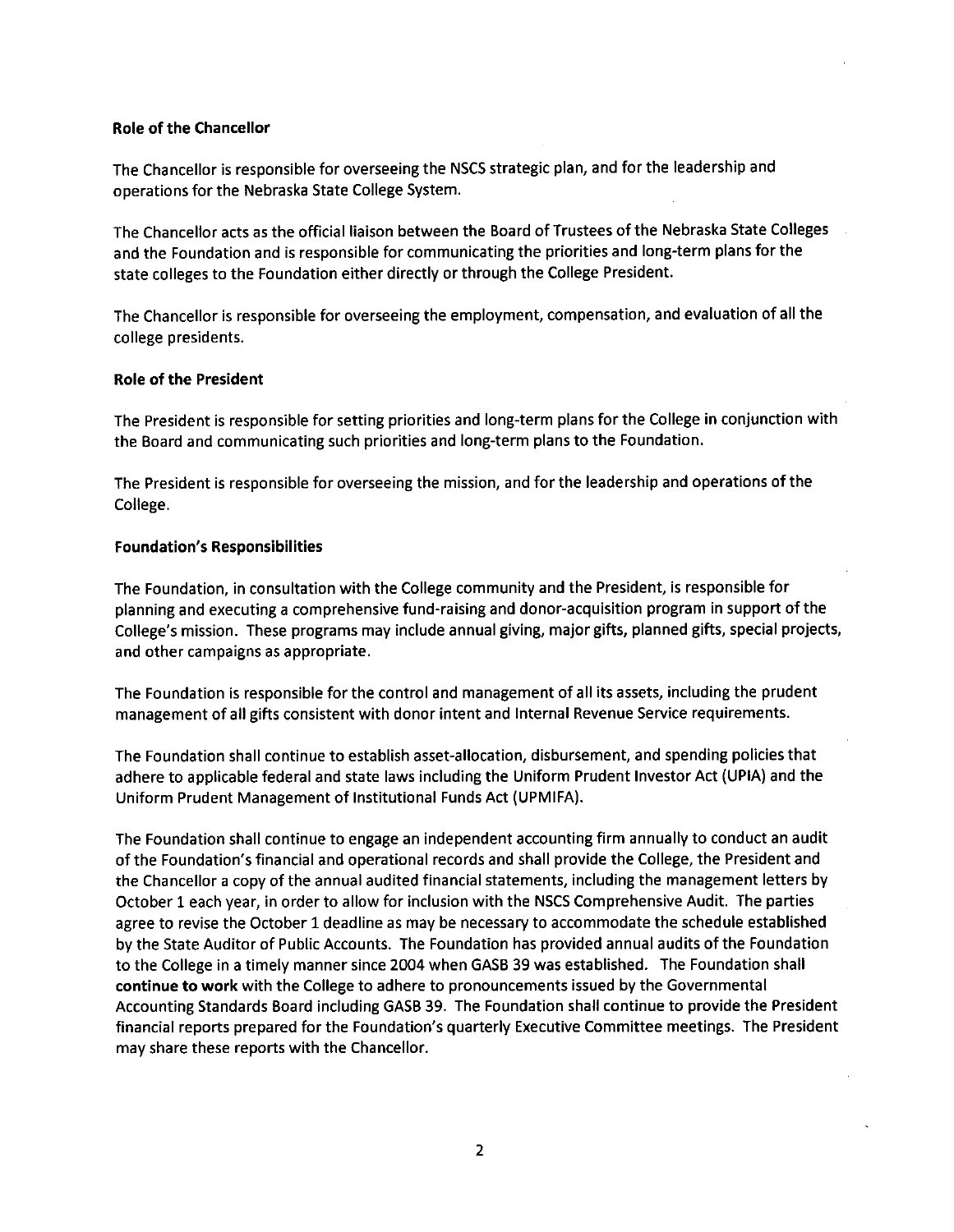The Foundation is responsible for employment, compensation, supervision and evaluation of all its employees, including, but not limited to the Executive Director, Director of Planned Giving, Director of Development and Alumni Relations, and Office Assistant I. As part of its responsibilities as an employer, the Foundation shall adopt appropriate personnel policies and conduct any necessary and appropriate personnel orientation and training. Paid leave, holiday benefits and overtime provisions shall be established consistent with those established for College employees. The Foundation understands and agrees that the Board and the College are not responsible for the Foundation's obligations as an employer, although the Chancellor and President may provide input to the Foundation regarding the performance of the Foundation employees.

The Foundation may explore opportunities, including acquisition and management of real estate on behalf of the College and the Board for future allocation, transfer, or use.

The Foundation may serve as an instrument for entrepreneurial activities for the College and the Board and may engage in such activities as purchasing, developing, or managing real estate for College expansion.

The Foundation shall maintain, at its own expense, copies of the plans, budgets, and donor and alumni records developed in connection with the performance of its obligations.

The Foundation shall provide a portion of its unrestricted funds to a discretionary fund for the President and the Chancellor. The Foundation shall provide the President with an automobile suitable for the President and an annual expense account of no less than Ten Thousand Dollars (\$10,000). The Foundation will deposit no less than Two Thousand Five Hundred Dollars (\$2,500) into the account each quarter. Such funds may be used for the President's spouse to travel to Foundation and alumni events, dues for community organizations, flowers for funerals in the College and local community, off-campus banquets, off-campus wi-fi service for laptop during travel, and office publications, etc. Receipts for all expenses with appropriate documentation consistent with the IRS requirements shall be submitted to the Foundation. The Foundation shall also establish an annual expense account of no less than Fifteen Hundred Dollars (\$1,500) for the Chancellor to be used for activities in support of the College. Receipts for all expenses with appropriate documentation consistent with the IRS requirements shall be submitted to the Foundation to receive reimbursement.

The Foundation shall provide a college support account to be used for presidential expenses, student and faculty research, campus events not supported by state funds, student travel to conferences, etc. The account will be managed by the Foundation Office. The President will submit requests for payments to the Foundation Office explaining the request for payment by attaching supporting information and/or receipts in accordance with IRS requirements.

The Foundation shall provide one-third of the payments in support of the NSCS's annual Senator's reception. The Foundation shall join the state college foundations in sponsoring the NSCS Teaching Excellence Award with an annual contribution from each of the foundations of One Thousand Dollars (\$1,000) paid to the NSCS. All of the state college foundations must participate in this award or the Foundation will not.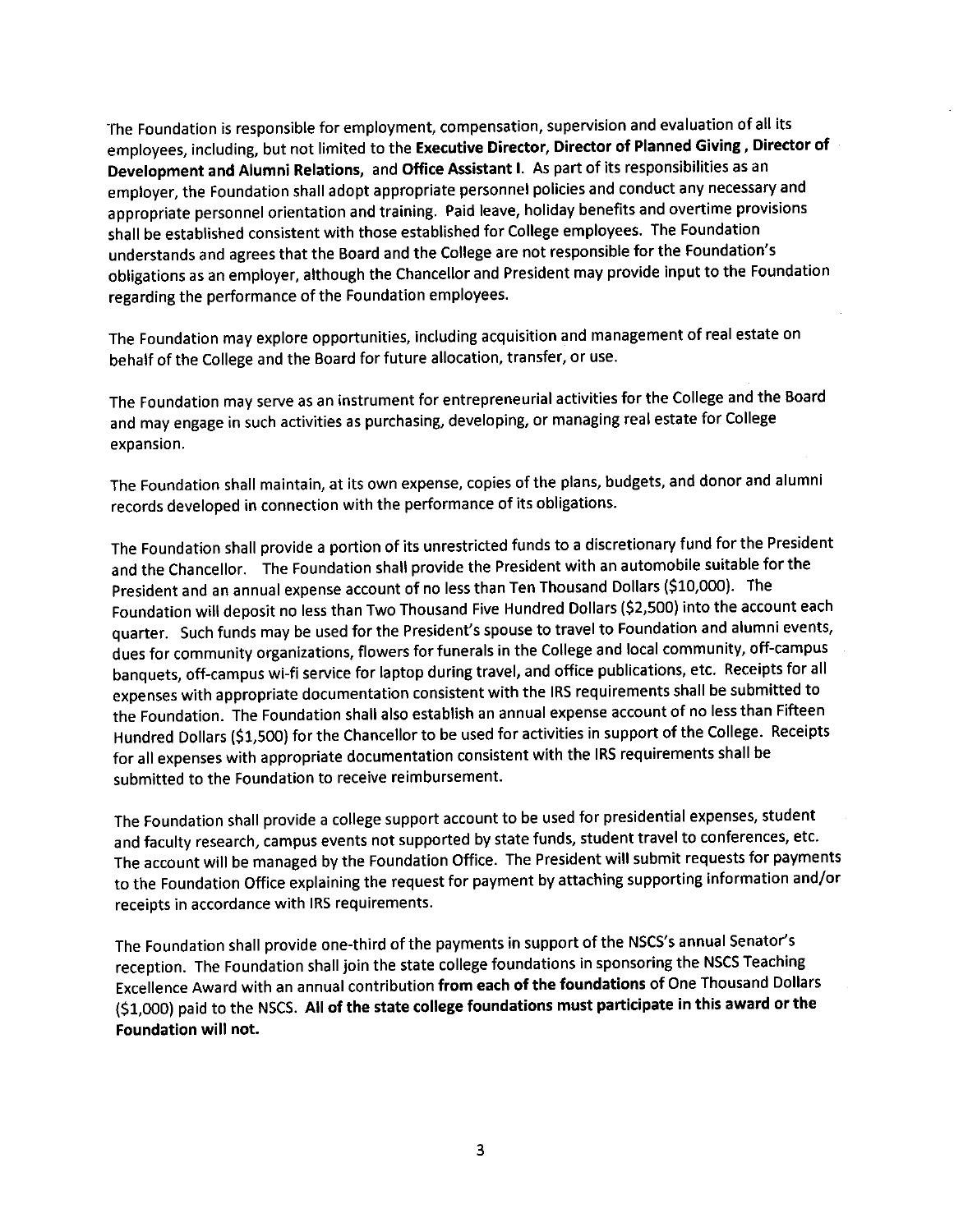The Foundation agrees to reimburse the College in a timely manner for all expenses that the College incurs as a result of the terms of this Agreement, including but not limited to, unemployment benefits paid on behalf of the Foundation's previous employees, the proportionate share of worker's compensation premiums paid on behalf of the Foundation's employees, expenses for central office services as described in this Agreement, additional insurance premiums expenses, retirement contributions for Foundation employees, employee benefits for Foundation employees, and all other related payroll expenses.

The Foundation recognizes that the Board is the employer of the Chancellor, the President, College employees and employees in the System office. The Foundation will continue to respect that employer/employee relationship and agrees not to interfere or insert itself into employment matters between the Board and the Board's employees.

Except for reimbursing the President's spouse for travel expenses related to accompanying the President on College business, the Foundation agrees that it shall not enter into any agreements or contracts with the Board's employees, or family members of Board employees to provide income, deferred compensation, or provide any other taxable benefits as defined by the Internal Revenue Service without prior written approval by the Chancellor.

The Foundation agrees that the Board's employees shall not be appointed as board members or directors for the Foundation in the future. Board employees who are currently serving as board members or directors for the Foundation may remain in that capacity through the end of his/her current term.

#### **Board's Responsibilities**

The Board shall provide the Foundation with office space including utilities free of charge. The Board shall also provide access to central office services including, but not limited to, telephone, facsimile, email, photocopier and computer support services. The Foundation agrees to reimburse the College for central office service expenses on a monthly basis through Foundation funds or an appropriate college account established in support of the Development and Alumni Office.

The Board shall include the Foundation as an additional insured on its general liability, property, and directors and officer's insurance coverage at no charge. The parties agree that if the Foundation causes, through any act or omission, insurance premiums to increase, the Foundation shall reimburse the Board for such premium increases.

During the period that this Agreement and in order to assist the Foundation, the Board shall continue to provide funding for three employees of the Foundation. Currently, those employees include two Office Assistants and the Assistant Director/Accountant. The Foundation agrees to continue to provide .09 FTE funding to the College for the Assistant Director/Accountant position.

The Board shall allow Foundation employees access to participate in the College plans for TIAA/CREF retirement programs; medical/dental, vision, long term disability, and life insurance plans; the immediate family tuition remission program; the tuition waiver program; and, Employee Assistance Program services in the same manner as College employees. The Foundation agrees to reimburse the College for the employer's share of the Foundation employee benefits.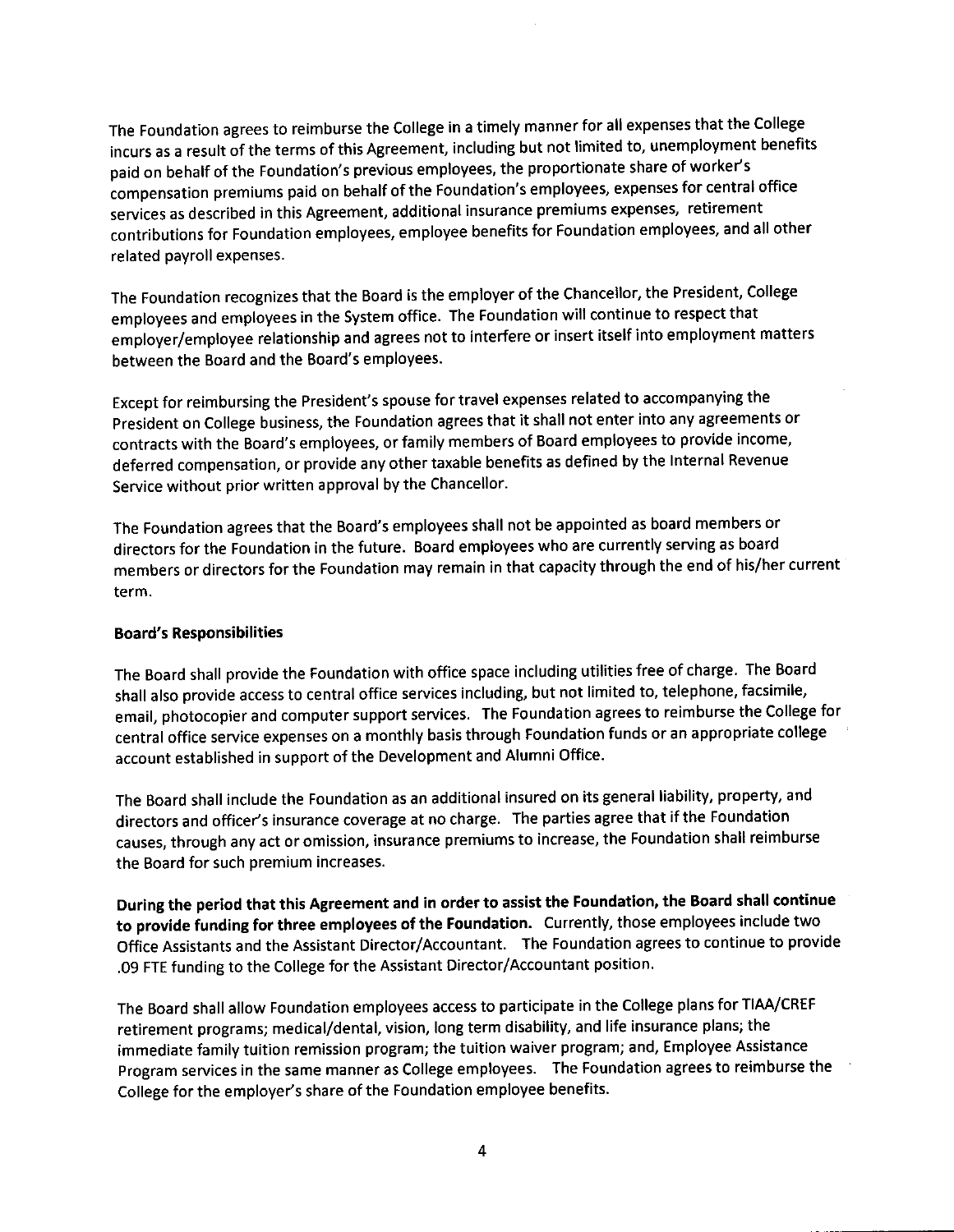The Board shall provide payroll processing services for Foundation employees in accordance with the College's normal policies and procedures. Wages must be paid by direct deposit or other means of electronic transfer. All Foundation payroll expenses shall be reimbursed to the College.

The Board may provide other benefits or services to assist the Foundation's work at the discretion of the **Chancellor or President.** 

The Board shall make available to all College employees, the opportunity for payroll deduction for donations to be directed to the Foundation.

#### **Hold Harmless**

The Foundation agrees to protect, save and hold the Board of Trustees of the Nebraska State Colleges, all Directors, agents, officers, representatives and employees thereof, forever harmless for any damages, costs or charges imposed for violations of any law or ordinance occasioned by the negligence, affirmative act or omission of the Foundation, including the Foundation's Directors, agents, officers, representatives and employees. The agreement to hold harmless shall include, but not be limited to, reimbursement for any and all losses, costs, damages, liability or expenses including attorney's fees and litigation costs arising from this collaborative relationship and the terms of this Agreement.

The Board of Trustees of the Nebraska State Colleges agrees to protect, save and hold the Foundation, all Directors, agents, officers, representatives and employees thereof, forever harmless for any damages, costs or charges imposed for violations of any law or ordinance occasioned by the negligence, affirmative act or omission of the Board of Trustees, including the Board of Trustees' Directors, agents, officers, representatives and employees. The agreement to hold harmless shall include, but not be limited to, reimbursement for any and all losses, costs, damages, liability or expenses including attorney's fees and litigation costs arising from this collaborative relationship and the terms of this Agreement.

#### **Meetings**

To ensure effective achievement of the items of the agreement, the Chancellor and/or the President shall meet regularly with Foundation officers and/or executive employees to foster and maintain productive relationships, share information, and to ensure open and continuing communications and alignment of priorities.

#### **Amendment**

This Agreement may be amended upon written agreement of the parties.

#### **Termination**

Either party may, upon ninety (90) days written notice to the other party, terminate this Agreement. Notwithstanding the foregoing, either party may terminate this Agreement in the event the other party defaults in the performance of its obligations and fails to cure the default within thirty (30) days time after receiving written notice of the default.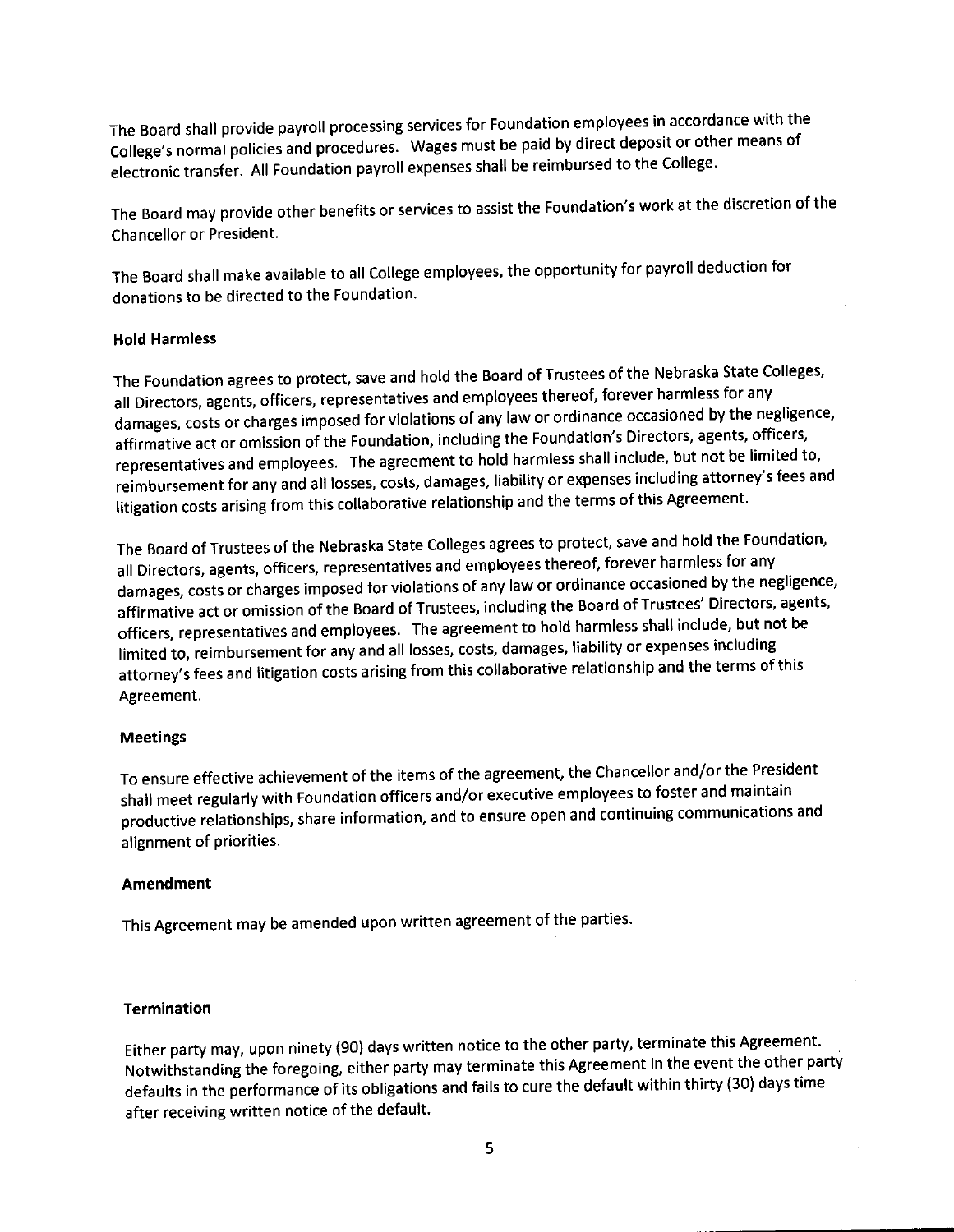IN WITNESS WHEREOF, the parties have caused this Agreement to be executed by their duly authorized officers as of the day and date first above written.

Chair of the Board of Trustees On Behalf of the Board of Trustees of the Nebraska State Colleges Larry Teahon

President of the Board of T 6es On Behalf of the Wayne State Foundation Mike Bousquet

Date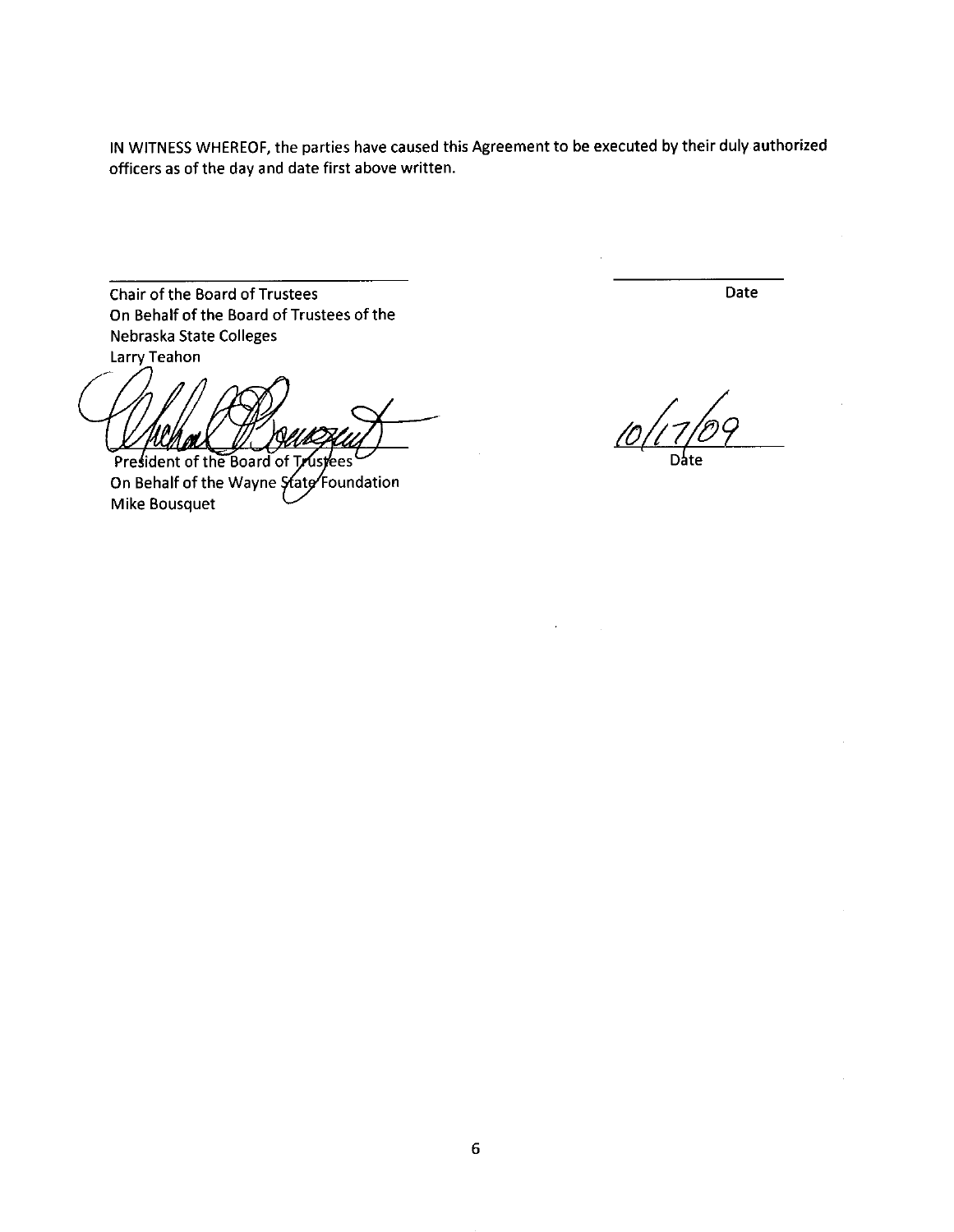### **Academic, Personnel & Student Affairs Committee**

*Gary Bieganski, Chair Roger Breed David Seger* 

November 13, 2009

## ACTION: **Direct Chancellor to Finalize Agreement with Peru State College Foundation by November 30, 2009 and to Take Appropriate Action As Directed By the Board if Agreement is Not Reached by That Date**

**\_\_\_\_\_\_\_\_\_\_\_\_\_\_\_\_\_\_\_\_\_\_\_\_\_\_\_\_\_\_\_\_\_\_\_\_\_\_\_\_\_\_\_\_\_\_\_\_\_\_\_\_\_\_\_\_\_\_\_\_\_\_\_\_\_\_\_\_\_\_\_\_\_\_\_\_\_\_\_** 

| Priority:<br>Goals:<br>Strategy: | Financial Strength of the System<br>3. Strengthen fiscal, environmental, technological and physical resources<br>4. Improve efficiency of operations<br>Keep Board of Trustees informed on the financial status of the colleges and system |
|----------------------------------|--------------------------------------------------------------------------------------------------------------------------------------------------------------------------------------------------------------------------------------------|
|                                  |                                                                                                                                                                                                                                            |

At its June 19, 2009 Board of Trustees meeting, the Board authorized the Chancellor to negotiate terms of collaborative Agreements with each of the college foundations. Currently the Wayne State Foundation Agreement is finalized and is on the current agenda to be approved.

Because of time constraints the Agreements with the foundations are being negotiated serially. The PSC Foundation Agreement is next in line to be completed.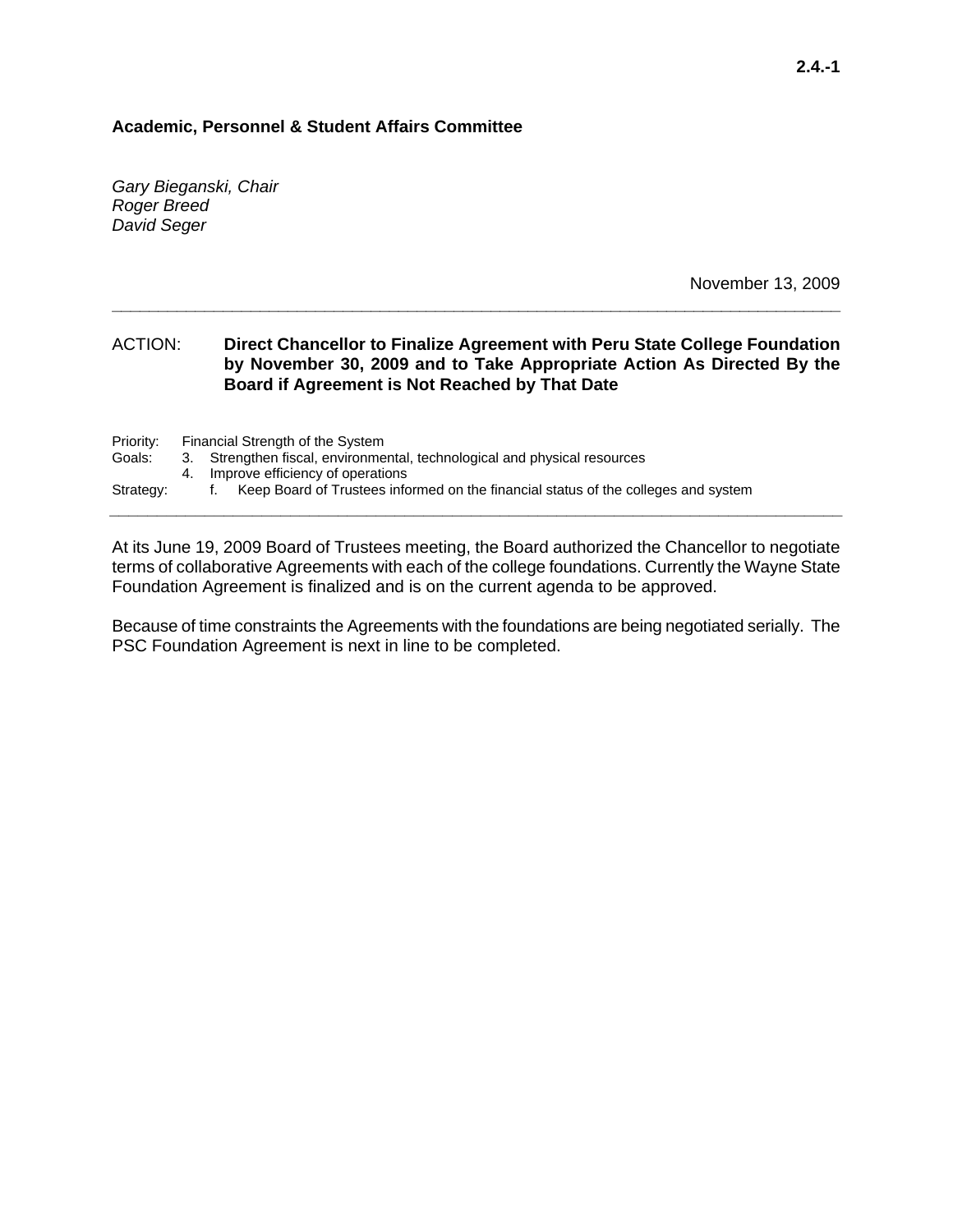*Cap Peterson, Chair Bill Roskens Doug Liewer* 

November 13, 2009

## ACTION: **Reconsideration of Decision Taken Regarding Submission of Deficit Request for SAP and NeSIS Operating Costs of \$743,292**

**\_\_\_\_\_\_\_\_\_\_\_\_\_\_\_\_\_\_\_\_\_\_\_\_\_\_\_\_\_\_\_\_\_\_\_\_\_\_\_\_\_\_\_\_\_\_\_\_\_\_\_\_\_\_\_\_\_\_\_\_\_\_\_\_\_\_\_\_\_\_\_\_\_\_\_\_** 

Priority: Financial Strength of the System Strategy: 1. Ensure financial accountability Goal:  $\overline{\phantom{a}}$  f. Keep Board of Trustees informed on financial status of the colleges and system. g. Continually find ways to stretch limited resources as far as possible **\_\_\_\_\_\_\_\_\_\_\_\_\_\_\_\_\_\_\_\_\_\_\_\_\_\_\_\_\_\_\_\_\_\_\_\_\_\_\_\_\_\_\_\_\_\_\_\_\_\_\_\_\_\_\_\_\_\_\_\_\_\_\_\_\_\_\_\_\_\_\_\_\_\_\_\_** 

At its September 10-11, 2009 meeting, the Board approved the submission of a deficit request for ongoing operating costs associated with the new NeSIS system and the recent transition to SAP, both in partnership with the University of Nebraska. Given the current economic situation and the budget challenges that the State of Nebraska is facing, we recommend the Board reconsider this action and approve delaying any request for these ongoing costs until sometime in the future.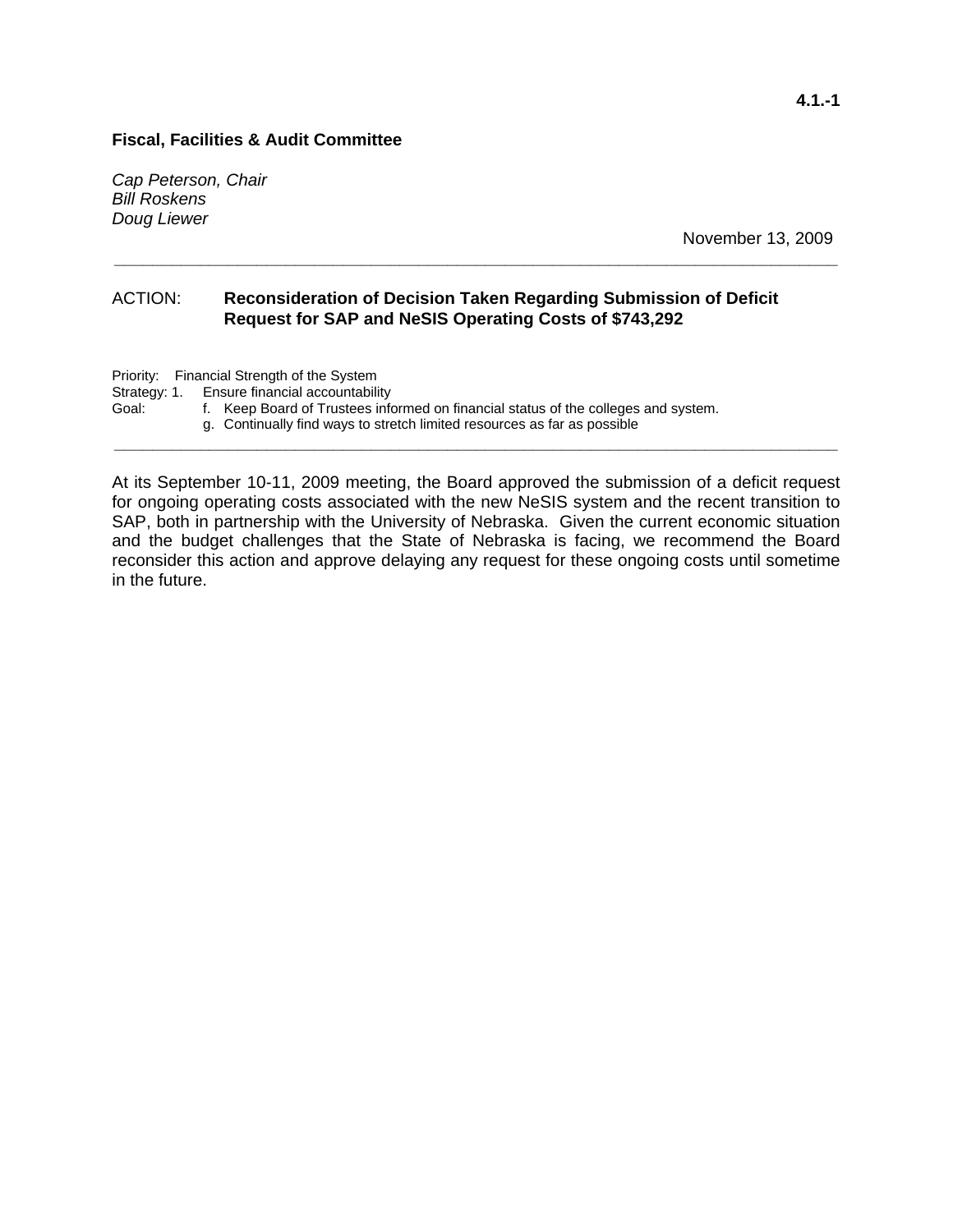*Cap Peterson, Chair Bill Roskens Doug Liewer* 

November 13, 2009

#### ACTION: **Accept the 2008-2009 Revenue Bond Audit Reports as Submitted for the State Colleges by KPMG**

**\_\_\_\_\_\_\_\_\_\_\_\_\_\_\_\_\_\_\_\_\_\_\_\_\_\_\_\_\_\_\_\_\_\_\_\_\_\_\_\_\_\_\_\_\_\_\_\_\_\_\_\_\_\_\_\_\_\_\_\_\_\_\_\_\_\_\_\_\_\_\_\_\_\_\_\_** 

Priority: Financial Strength of the System

Strategy: 1. Ensure financial accountability

Goal: f. Keep Board of Trustees informed on financial status of the colleges and system.

g. Continually find ways to stretch limited resources as far as possible

KPMG has completed the audit for the revenue bond programs at the colleges for fiscal year 2008-09. The 2002 Master Resolution calls for an annual audit of the records of the revenue bond program to show revenues, fees, and earnings credited to the program, the financial condition at the close of the fiscal year, transactions during the year, a review of the insurance carried on the facilities and other buildings, the percentage of occupancy and use of the facilities, and any other matters deemed relevant and necessary to make the audit informative. The audit is a system report, with information for each of the colleges provided, along with system summaries. The audit incorporates information on both the 2002 refunding and supplemental issues and the 2003 supplemental issues.

**\_\_\_\_\_\_\_\_\_\_\_\_\_\_\_\_\_\_\_\_\_\_\_\_\_\_\_\_\_\_\_\_\_\_\_\_\_\_\_\_\_\_\_\_\_\_\_\_\_\_\_\_\_\_\_\_\_\_\_\_\_\_\_\_\_\_\_\_\_\_\_\_\_\_\_\_** 

Board policy #9005 requires that CSC and WSC maintain a minimum 125% debt service coverage and PSC a 135% debt service coverage ratio, a policy that helps make our bonds attractive in the market. The ratios are shown below. The programs continue to be solid. In keeping with the provisions of the Master Resolution, expenditures for capital improvements and extraordinary repairs that were charged to surplus and construction funds are not deducted in arriving at amounts available for debt service coverage.

|                              | 2005-06          | 2006-07     | 2007-08     | 2008-09 |
|------------------------------|------------------|-------------|-------------|---------|
| <b>Chadron State College</b> | 154%             | 176%        | 196%        | -221%   |
| Peru State College           | 176%             | <b>206%</b> | <b>251%</b> | -231%   |
| Wayne State College          | 204 <sup>%</sup> | 232%        | <b>267%</b> | 245%    |

KPMG indicates that the financial statements "present fairly, in all material respects, the revenues collected and expenditures paid and changes in fund balances" as required by our bond agreement. Supplementary information, except that which is marked unaudited, has been subjected to auditing procedures and is found to be fairly stated in relation to the basic financial statements.

Copies of the audit have been provided to the Board.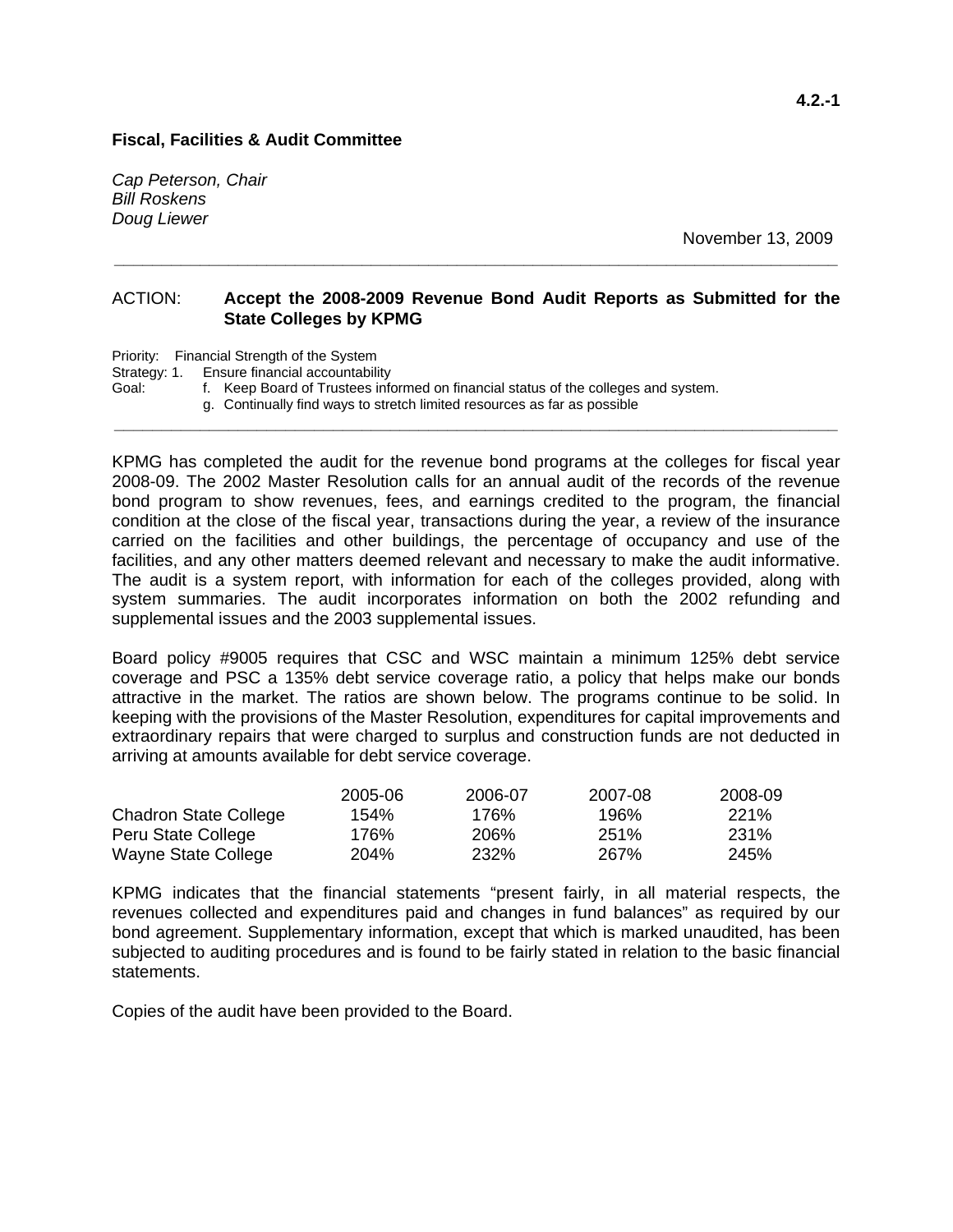*Cap Peterson, Chair Bill Roskens Doug Liewer* 

November 13, 2009

## ACTION: **First & Final Round Approval of Changes to Board Policy 8066; Capital Construction; Contracts; Professional Consulting Services**

**\_\_\_\_\_\_\_\_\_\_\_\_\_\_\_\_\_\_\_\_\_\_\_\_\_\_\_\_\_\_\_\_\_\_\_\_\_\_\_\_\_\_\_\_\_\_\_\_\_\_\_\_\_\_\_\_\_\_\_\_\_\_\_\_\_\_\_\_\_\_\_\_\_\_\_\_\_** 

**\_\_\_\_\_\_\_\_\_\_\_\_\_\_\_\_\_\_\_\_\_\_\_\_\_\_\_\_\_\_\_\_\_\_\_\_\_\_\_\_\_\_\_\_\_\_\_\_\_\_\_\_\_\_\_\_\_\_\_\_\_\_\_\_\_\_\_\_\_\_\_\_\_\_\_\_\_\_\_** 

Priority: Financial Strength of the System

Goal: 1. Ensure financial accountability

Strategy: f. Keep Board of Trustees informed on the financial status of the colleges and system

Policy 8066 is being revised to remove a reference to "bidding", since selection of Capital Construction Professional Consulting Services is qualification-based. In addition, the reference to the DAS "Open End Agreement" reflects an elimination of a lower limit and makes the use of this Agreement available as an option for all projects under \$1,000,000. Finally, a reference to petitioning the Board if professional fees are inadequately budgeted is removed, as each College is generally responsible for establishing and adjusting, as necessary, the professional fees budgets for these services. In the proposed language, the College would instead consult with the System Office staff. The System Office recommends approval of the revision. Attached is a copy of Board Policy 8066.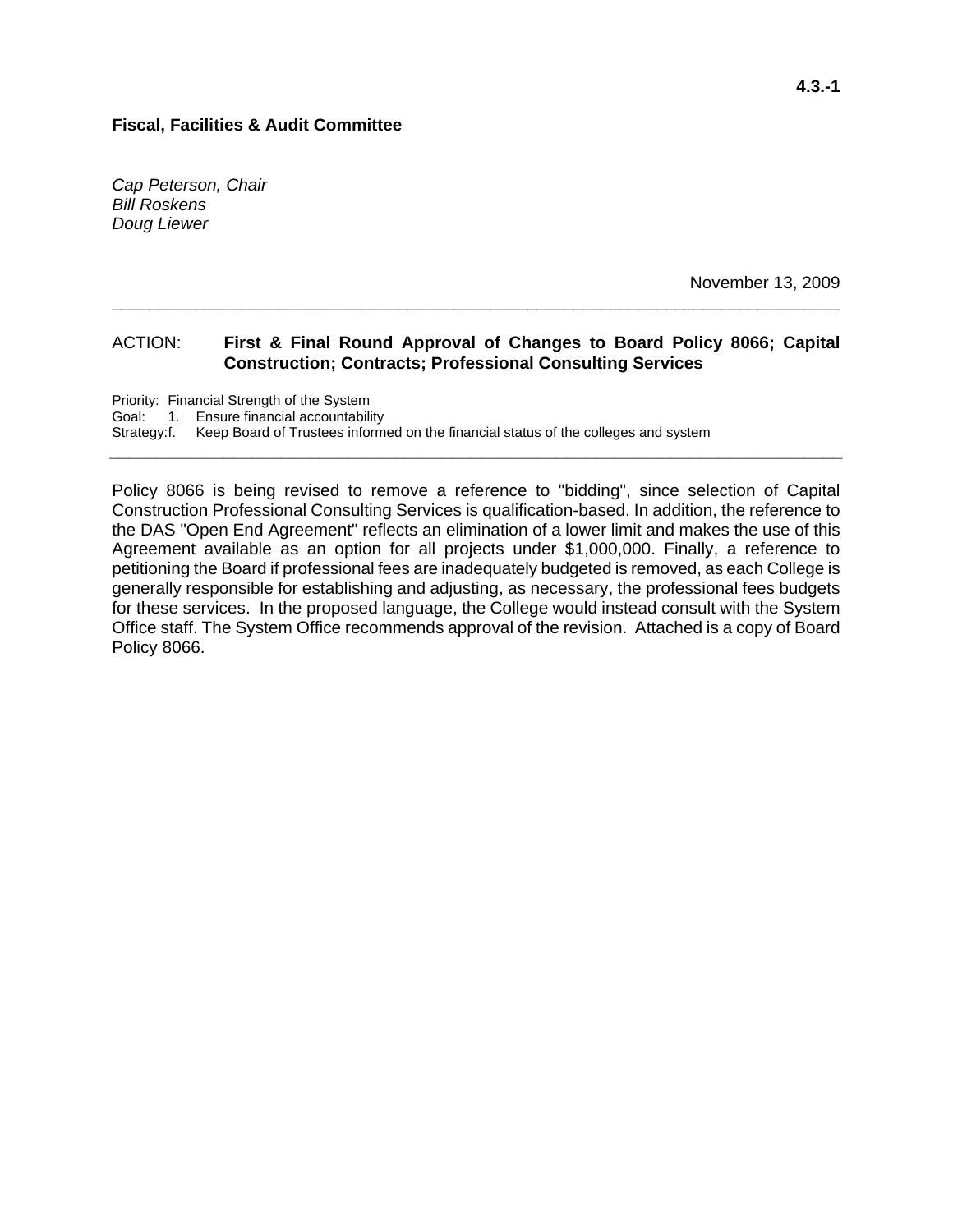## **FACILITIES, NEBRASKA STATE COLLEGE SYSTEM**

| <b>POLICY:</b><br>8066 | <b>Capital Construction; Contracts;</b> |                                         |             |
|------------------------|-----------------------------------------|-----------------------------------------|-------------|
|                        |                                         | <b>Professional Consulting Services</b> | Page 1 of 3 |

\_\_\_\_\_\_\_\_\_\_\_\_\_\_\_\_\_\_\_\_\_\_\_\_\_\_\_\_\_\_\_\_\_\_\_\_\_\_\_\_\_\_\_\_\_\_\_\_\_\_\_\_\_\_\_\_\_\_\_\_\_\_\_\_\_\_\_\_\_\_\_\_\_\_\_\_\_\_

#### **BOARD POLICY**

For consulting services related to construction projects, the State College System will follow the procedures established by the Nebraska Consultant's Competitive Negotiation Act (RRS 81-1701 through 81-1721) in their selection of professionals needed for capital construction projects.

#### **PROCEDURE**

For projects whose basic construction costs are estimated to be more than four hundred fifty thousand dollars (\$450,000) and the estimated fee is anticipated to exceed forty-five thousand dollars (\$45,000), except in cases of public emergencies so certified by the College President, the following procedures shall be followed:

- 1. A Request for Proposal advertisement for the project shall be drafted by the college and reviewed by System Office staff before publication. The advertisement shall include a general description of the project and the name of the person at the college to contact for additional information. This advertisement must be published once a week (weekdays only) for three consecutive weeks in a publication based in or near the locality of the project and in other widely circulated publications as deemed necessary by the college. A timeline shall be noted in the advertisement for letters of interest to be submitted by the professional consultants. The college shall then notify the interested firms of the deadline for submittal of proposals and direct the firms to include specific forms/information with their proposals.
- 2. The college President is authorized to appoint a campus screening committee to review the professional consultants' proposals and to select three or four firms for interviews by the selection committee. It is suggested that the local committee include the Chair/Dean of the College/Division/Department for which the facility is being constructed/renovated; the college's Vice President/Dean of Administration; the campus Director of Physical Plant; and others deemed appropriate by the President.

In evaluating the proposals, the screening committee shall give consideration to the following criteria:

- a) Demonstrated interest in project
- b) Relevant experience in projects of similar nature
- c) Background of key personnel to be involved in project
- d) Planned use of outside consultants
- e) Approach in working with campus staff, students, faculty
- f) Past performance in meeting budget limits and time schedules
- g) Evaluation of firm's work on other state projects
- h) Evaluation of proposal
- i) Current workload and past volume of work for State Colleges to promote an equitable distribution of contracts among qualified firms
- 3. The college President shall recommend the membership of the Selection Committee to the Board of Trustees for approval. Included as members of the committee will be a Board of Trustee member; the Chair of the Fiscal,  $\frac{and}{end}$ -Facilities & Audit Subcommittee; the Vice Chancellor for Finance and Administration, the Vice Chancellor for Facilities, Planning, and Information Technology; and appropriate campus personnel as desired by the President. If the consultant being sought is an engineer, a licensed engineer shall also be on the selection committee; if architectural firms are being interviewed, the selection committee shall have one member who is a certified architect. NOTE: If the project is a state-funded project, a representative of the State Building Division shall also serve on the selection committee.

#### **4.3.-2**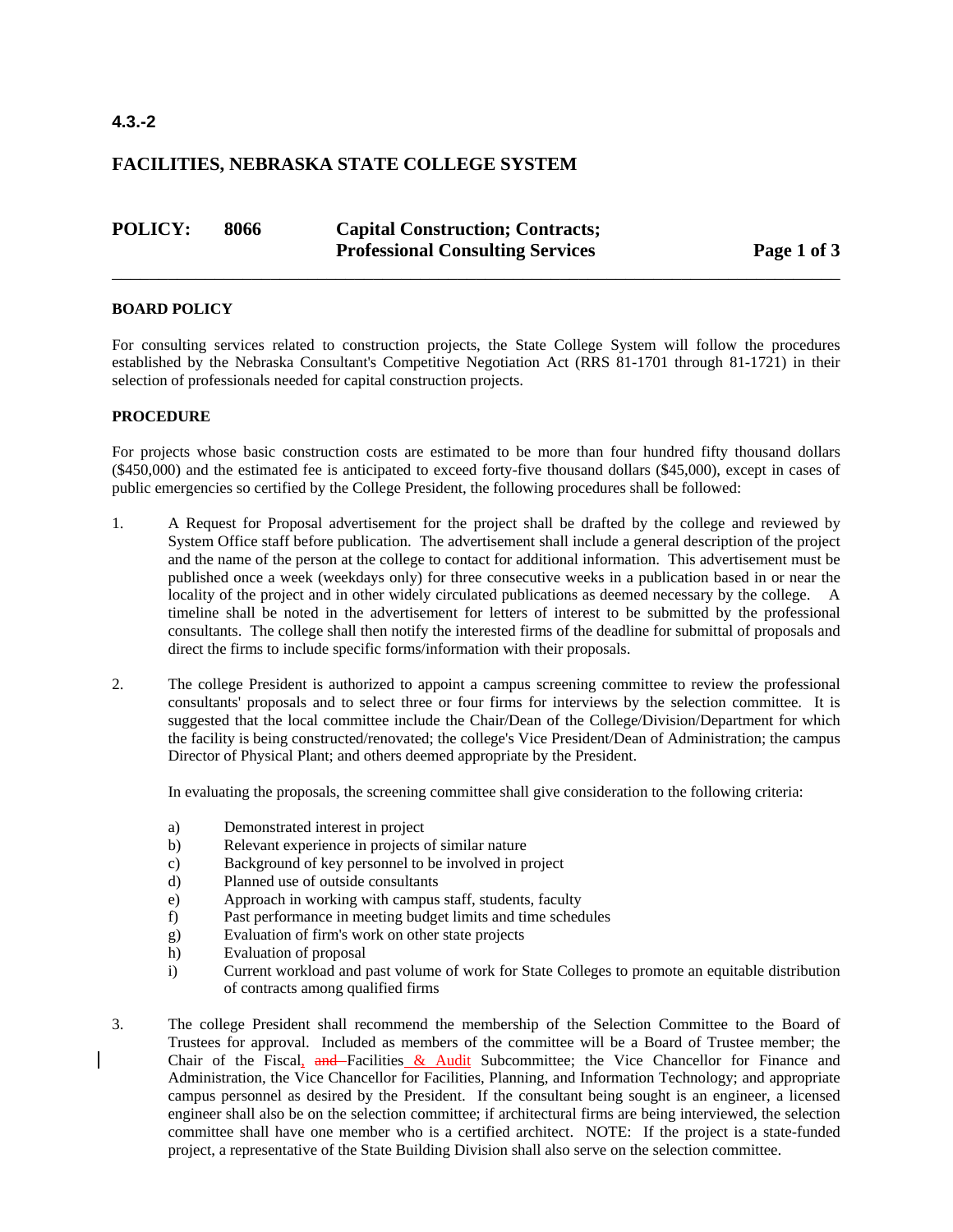#### **FACILITIES, NEBRASKA STATE COLLEGE SYSTEM**

| <b>POLICY:</b> | 8066 | <b>Capital Construction; Contracts;</b><br><b>Professional Consulting Services</b> | Page 2 of 3 |
|----------------|------|------------------------------------------------------------------------------------|-------------|
|                |      |                                                                                    |             |

- 4. The college representative in charge of the selection process shall consult with the System Office staff in scheduling the date for the interviews. Once the firms to be interviewed have been identified by the screening committee, notification and appropriate material shall be forwarded to the selection committee for review prior to the interviews. The objective criteria shall be similar to that identified in the preceding paragraph 2.
- 5. Unless time is not available, each firm shall be interviewed for one hour, including questions from the selection committee. When the interviews have all been completed, the committee shall discuss the strengths of the firms in relation to the proposed project and shall arrive at agreement on the first-, secondand third-place firms. The college shall then negotiate a contract, in consultation with System Office staff, with the selected firm, keeping in mind the budget for professional fees. If the negotiations are concluded within the budget limitations and all other issues resolved, a recommendation shall be made by the college President to the members of the Fiscal,  $\frac{and}{ }$ -Facilities & Audit Subcommittee who shall then submit a recommendation to the Board of Trustees for approval. If the fee cannot be negotiated with the first-place firm within the budget limits and required terms, negotiations shall be held with the second-place firm. If agreement cannot be reached with the second qualified firm, negotiations shall be undertaken with the third-place firm. If those negotiations do not result in a satisfactory agreement, the college and System Office staff will determine the next steps.reasons for the failure to negotiate an agreement. If the problem is due to inadequately budgeted professional fees, the college may petition the Board of Trustees for an upward adjustment in the professional fees portion of the budget and resume negotiations with the first qualified firm.

The Presidents are delegated the responsibility for the selection process and for bidding, negotiating, and signing on behalf of the Board and reporting the same to them, contracts for architectural or engineering services, under twentyfive thousand dollars (\$25,000) which have been included in the operations budget, revenue bond budget or capital construction budgets. Contracts for architectural or engineering services with a fee that is more than twenty-five thousand dollars (\$25,000) but less than forty-five thousand dollars (\$45,000),shall be submitted to the Chancellor for approval prior to acceptance by the college and signature by the President. The Chancellor will include information on these contracts in his/her subsequent report to the Board.

The Board of Trustees/Professional Consultants form shall be used for all agreements entered into by the colleges. The short form may be used for services to develop a Program Statement. The long form must be used for all other professional design phases of a construction project.

The Department of Administrative Services "Open End Agreement" as defined by DAS Standard Form of Consulting Services: Design and Contract Administration, Nebraska Open End Agreement may be substituted as defined by DAS policy. The policy applies to projects over forty-five thousand dollars (\$45,000) with basic ests of four hundred fifty thousand dollars (\$450,000) and not to exceed one million dollars (\$1,000,000). The policy recognizes the DAS-BD Open End Agreement as an already complete Proposal Request.

All contracts and professional consulting service agreements involving the use of Building Renewal funds must conform to Project Procedures/Standards as promulgated by the Task Force for Building Renewal.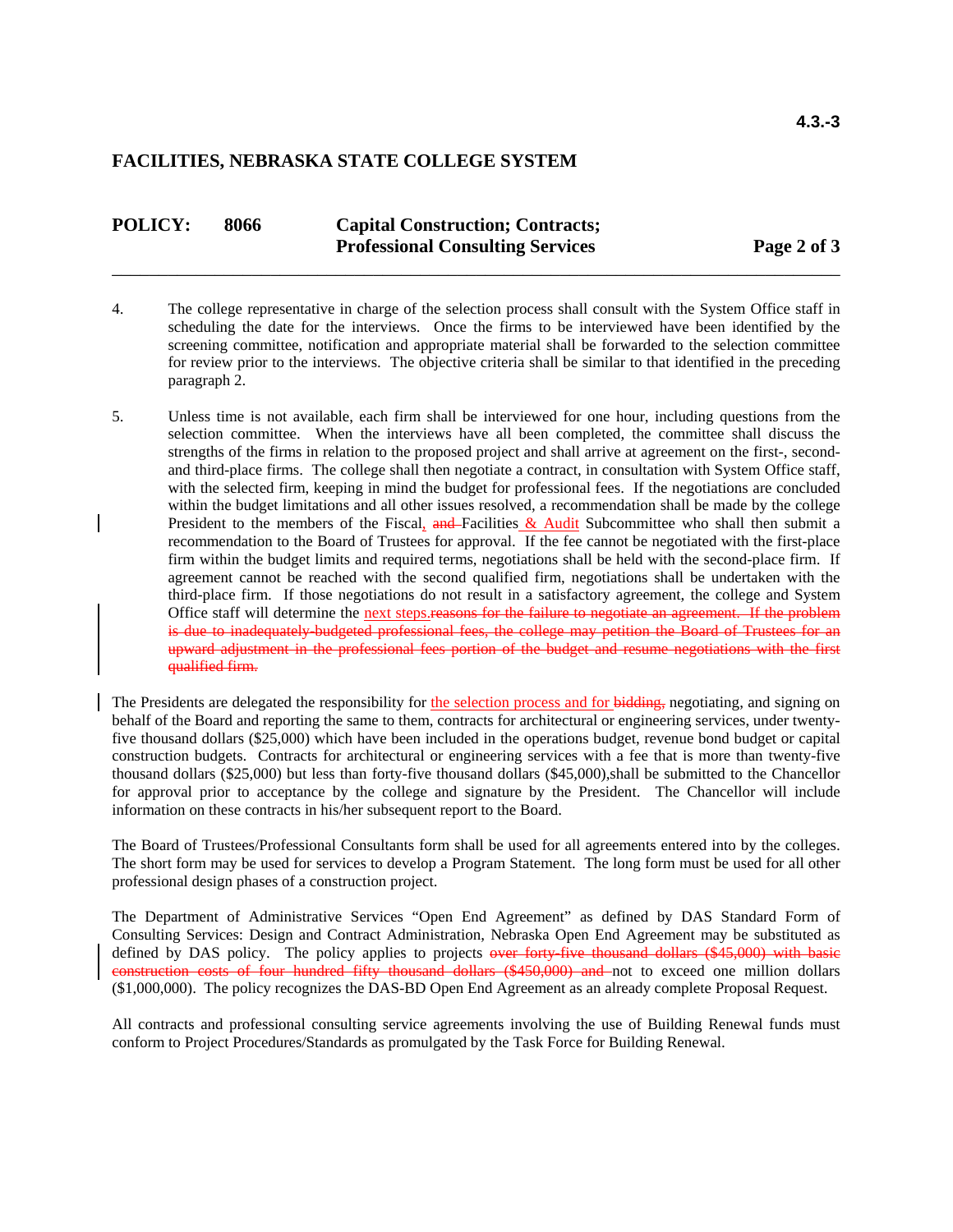# **4.3.-4**

# **FACILITIES, NEBRASKA STATE COLLEGE SYSTEM**

| <b>POLICY:</b>         | 8066<br><b>Capital Construction; Contracts;</b><br><b>Professional Consulting Services</b> |                                                                                                          |  |
|------------------------|--------------------------------------------------------------------------------------------|----------------------------------------------------------------------------------------------------------|--|
| Legal Reference:       | RRS 81-1701 through                                                                        | Nebraska Consultant's Competitive Negotiation Act                                                        |  |
|                        | RRS 81-1721<br>RRS 85-411                                                                  |                                                                                                          |  |
|                        | RRS 85-306                                                                                 | Campus buildings and facilities; board; powers<br>State college; president; duties; responsible to board |  |
|                        | RRS 85-304                                                                                 | Board of Trustees; powers; enumerated                                                                    |  |
|                        |                                                                                            |                                                                                                          |  |
| Policy Adopted:        | 3/11/94                                                                                    |                                                                                                          |  |
| Policy Revised:        | 6/19/98                                                                                    |                                                                                                          |  |
| Policy Revised:        | 9/10/02                                                                                    |                                                                                                          |  |
| Policy Revised:        | 2/12/04                                                                                    |                                                                                                          |  |
| Policy Revised:        | 9/15/06                                                                                    |                                                                                                          |  |
| <b>Policy Revised:</b> | 11/13/09                                                                                   |                                                                                                          |  |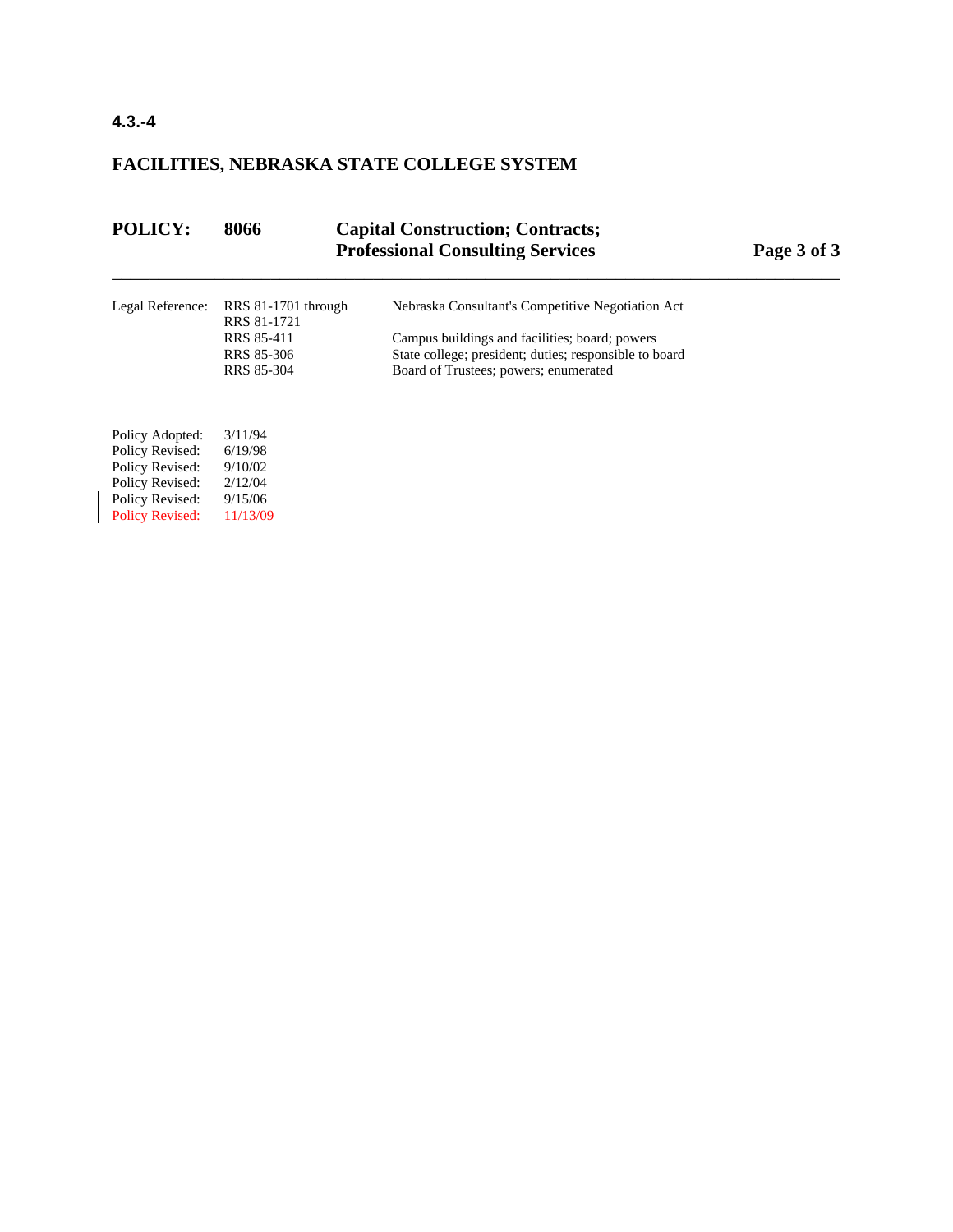*Cap Peterson, Chair Bill Roskens Doug Liewer* 

November 13, 2009

## ACTION: **First & Final Round Approval of Changes to Board Policy 8068; Capital Construction; Contracts; Forms, Payments**

**\_\_\_\_\_\_\_\_\_\_\_\_\_\_\_\_\_\_\_\_\_\_\_\_\_\_\_\_\_\_\_\_\_\_\_\_\_\_\_\_\_\_\_\_\_\_\_\_\_\_\_\_\_\_\_\_\_\_\_\_\_\_\_\_\_\_\_\_\_\_\_\_\_\_\_\_\_\_\_** 

Priority: Financial Strength of the System

Goal: 3. Strengthen fiscal, environmental, technological and physical resources

Strategies: f. Keep Board of Trustees informed on the financial status of the colleges and system

j. Maintain facilities and improve physical environment

The changes to Board Policy 8068 are intended to simplify the retainage requirements on Capital Construction projects and make them consistent throughout the length of the projects. This will also bring the requirements more in line with current industry practices. The System Office recommends approval of the revision. Attached is a copy of Board Policy 8068.

**\_\_\_\_\_\_\_\_\_\_\_\_\_\_\_\_\_\_\_\_\_\_\_\_\_\_\_\_\_\_\_\_\_\_\_\_\_\_\_\_\_\_\_\_\_\_\_\_\_\_\_\_\_\_\_\_\_\_\_\_\_\_\_\_\_\_\_\_\_\_\_\_\_\_\_\_\_**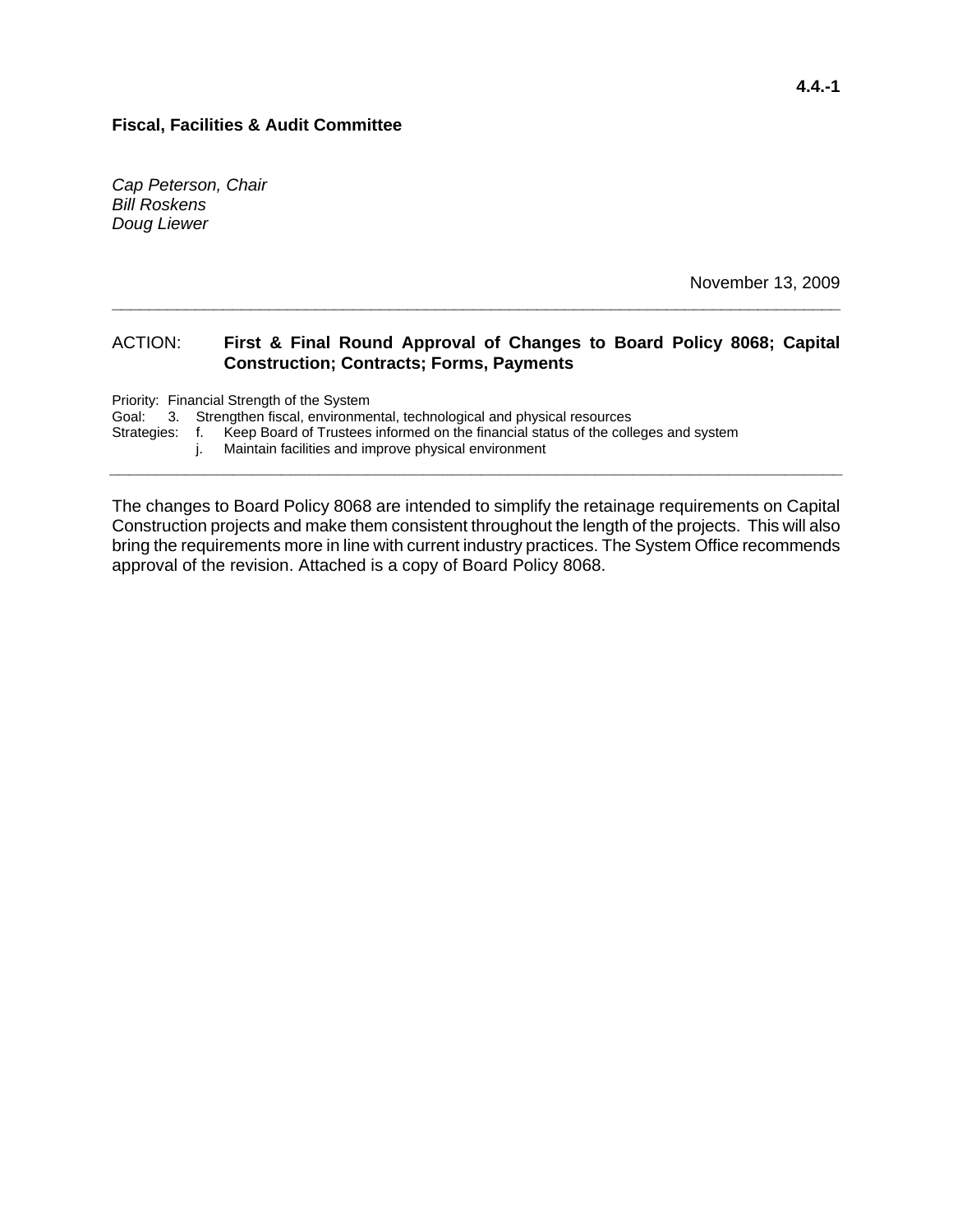# **4.4.-2**

### **FACILITIES, NEBRASKA STATE COLLEGE SYSTEM**

| <b>POLICY:</b> | 8068 | <b>Capital Construction; Contracts;</b> |             |
|----------------|------|-----------------------------------------|-------------|
|                |      | <b>Forms, Payments</b>                  | Page 1 of 2 |

#### **BOARD POLICY**

No capital construction contract for a project costing more than one hundred thousand dollars (\$100,000) may be executed before approval has been granted by the Board or the Chancellor, as stipulated in Policy 8065. After Board approval, the contract will be signed in this order:

\_\_\_\_\_\_\_\_\_\_\_\_\_\_\_\_\_\_\_\_\_\_\_\_\_\_\_\_\_\_\_\_\_\_\_\_\_\_\_\_\_\_\_\_\_\_\_\_\_\_\_\_\_\_\_\_\_\_\_\_\_\_\_\_\_\_\_\_\_\_\_\_\_\_\_\_\_\_

- 1. Contractor
- 2. College President
- 3. Chancellor

#### **Form**

If a contract is for labor and material costing less than one hundred thousand dollars (\$100,000), a short form may be used. The short form should include the following elements:

- 1. Owner is the State College/Board of Trustees
- 2. Detailed Scope of Work
- 3. Contract Sum
- 4. Progress Payment Schedule (if applicable)
- 5. Time of Commencement and Completion
- 6. Fair Labor Standards Statement
- 7. Equal Employment Opportunities statement
- 8. Listing of contract documents (attachments)
- 9. Binding Parties statement
- 10. Signature blocks for contractor and college President

The latest AIA Abbreviated Form of Agreement Between Owner and Contractor, may be used or the short form document developed by the System Office.

If the contract is for labor and material costing more than one hundred thousand dollars (\$100,000), the latest AIA contract, Standard Form of Agreement Between Owner and Contractor, shall be used. Attached to the base contract shall be the contractor's proposal form, the Notice to Proceed, general conditions of the contract, supplemental conditions of the contract, certificate of insurance as specified in the bid documents, the index of the specifications for the project, and any other documents deemed a part of the contractual agreement.

All contracts shall contain the following clause: Continuance of this contract beyond the limits of funds available shall be contingent upon appropriation or allocation of the necessary funds, and the termination of this contract for lack of funds shall be without penalty.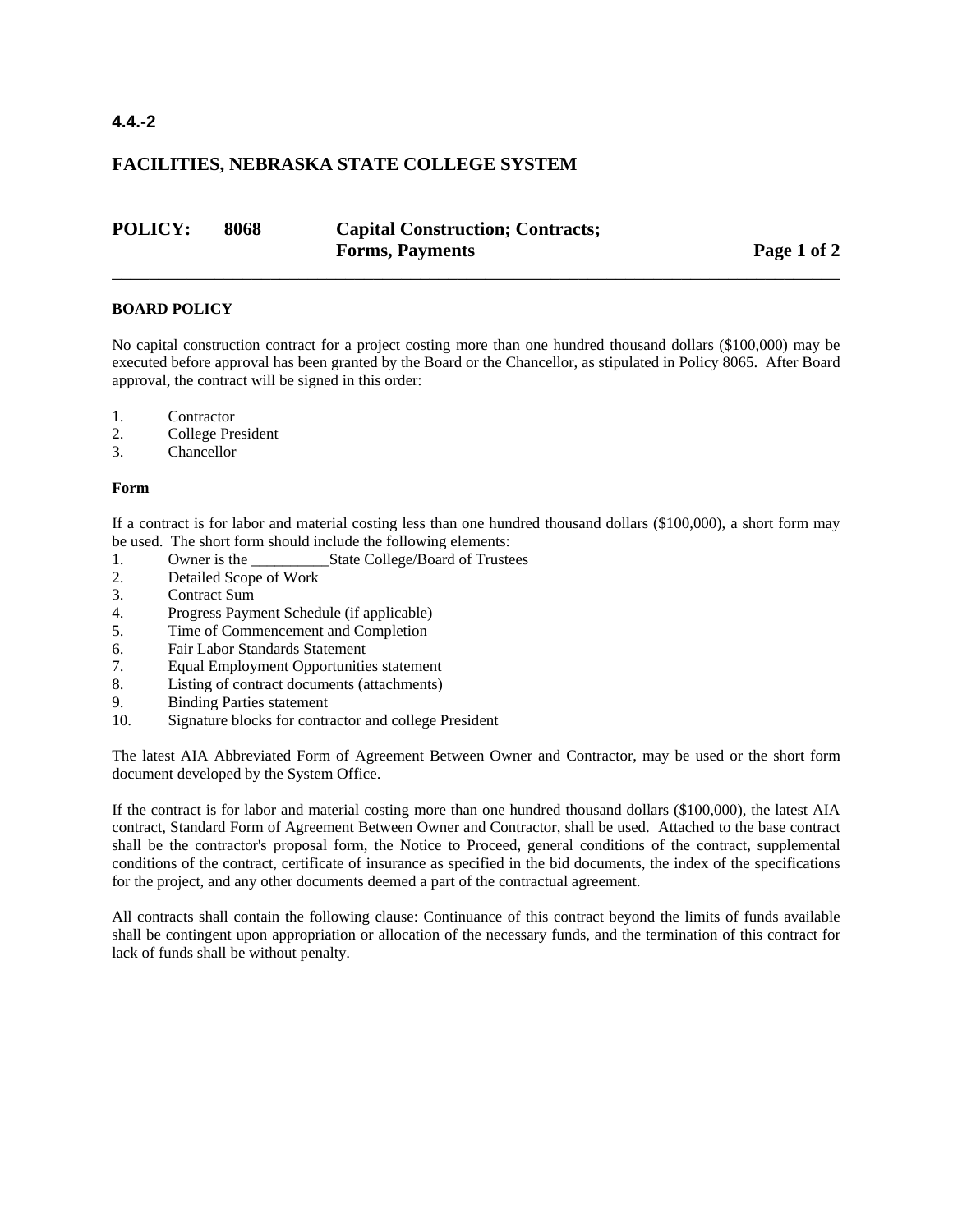#### **FACILITIES, NEBRASKA STATE COLLEGE SYSTEM**

| <b>POLICY:</b> | 8068 | <b>Capital Construction; Contracts;</b> |             |
|----------------|------|-----------------------------------------|-------------|
|                |      | <b>Forms, Payments</b>                  | Page 2 of 2 |

#### **Payments**

For construction contracts with phased payments, the payment schedule shall be as follows:

1. Every application of payment shall be based on a portion of the Contract sum, properly allocable to the completed portion of work, and shall be reviewed and payment authorized by the architect/engineer. A retainage of <u>five percent (5%) ten percent (10%)</u> shall be kept until the project is fifty percent (50%) complete.

\_\_\_\_\_\_\_\_\_\_\_\_\_\_\_\_\_\_\_\_\_\_\_\_\_\_\_\_\_\_\_\_\_\_\_\_\_\_\_\_\_\_\_\_\_\_\_\_\_\_\_\_\_\_\_\_\_\_\_\_\_\_\_\_\_\_\_\_\_\_\_\_\_\_\_\_\_\_

2. After the project is 50% complete, there will be no additional retainage deducted. When the project reaches final completion, the retainage will be paid in full.

| Legal Reference:       | RRS 85-304 |
|------------------------|------------|
| Policy Adopted:        | 3/11/94    |
| Policy Revised:        | 9/26/97    |
| Policy Revised:        | 2/12/04    |
| Policy Revised:        | 9/15/06    |
| <b>Policy Revised:</b> | 11/13/09   |
|                        |            |

Legal Reference: RRS 85-304 Board of trustees; powers enumerated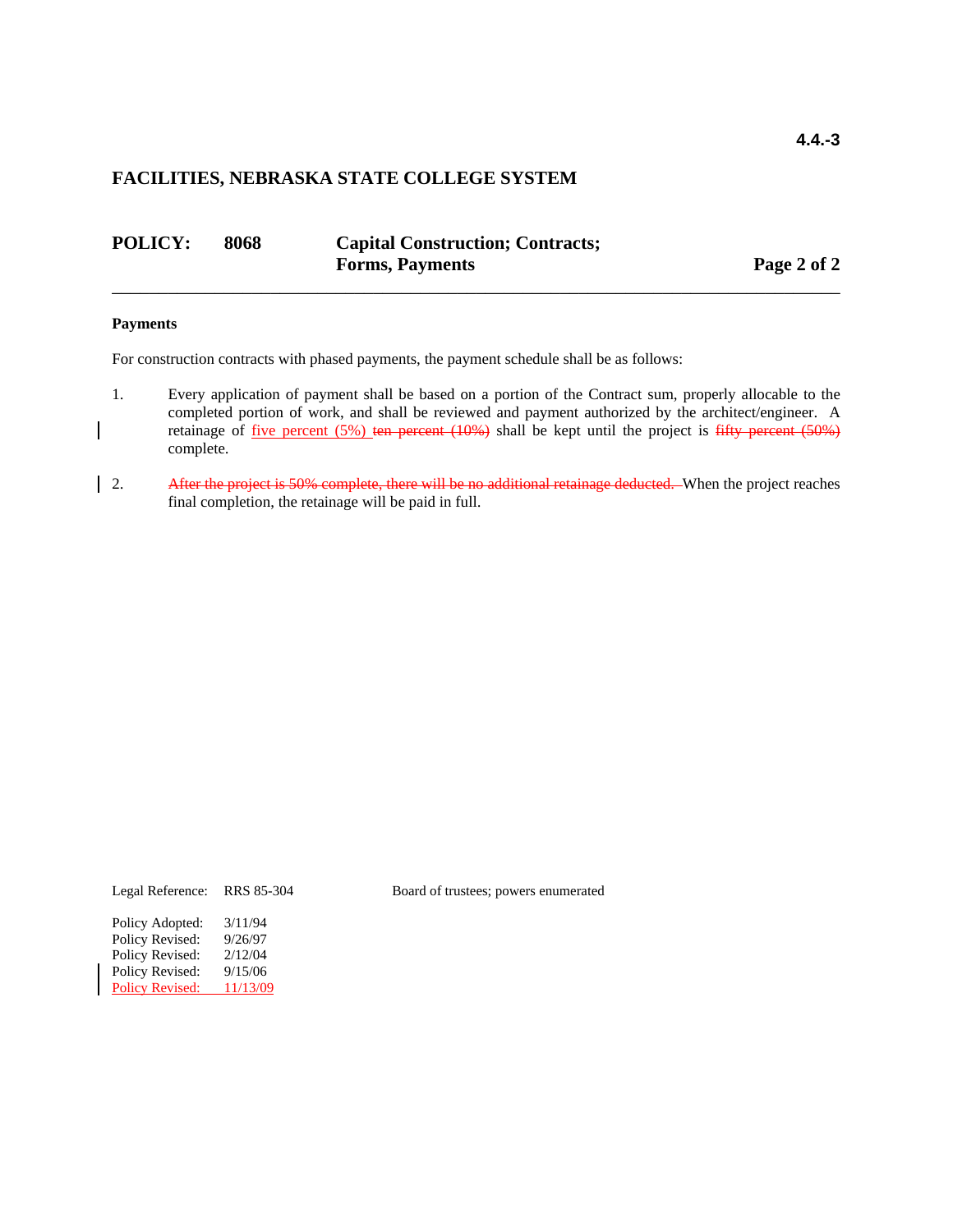*Cap Peterson, Chair Bill Roskens Doug Liewer* 

November 13, 2009

#### **ACTION: Approve Use of Un-Appropriated Cash Funds of \$500,000 for Jindra Fine Arts Building Codes Upgrade at Peru State College**

Priority: Financial Strength of the System Goal: 3. Strengthen fiscal, environmental, technological and physical resources<br>Strategy i. Maintain facilities and improve physical environment. j. Maintain facilities and improve physical environment.

At the September 11, 2009 meeting, the Board approved design development of the Jindra Fine Arts Building Codes Upgrade at Peru State College. The LB 309 Task Force has approved allocations for the project from LB 309 and LB 1100 funds. In addition, the project budget anticipates the use of capital improvement fees and cash funds toward the project. Peru State hereby requests approval for a one-time cash fund adjustment of \$500,000 toward the funding needed for the project. Any funds remaining on June 30, 2010 will need to carry forward to the 2010-2011 fiscal year since the construction period will run through March of 2011.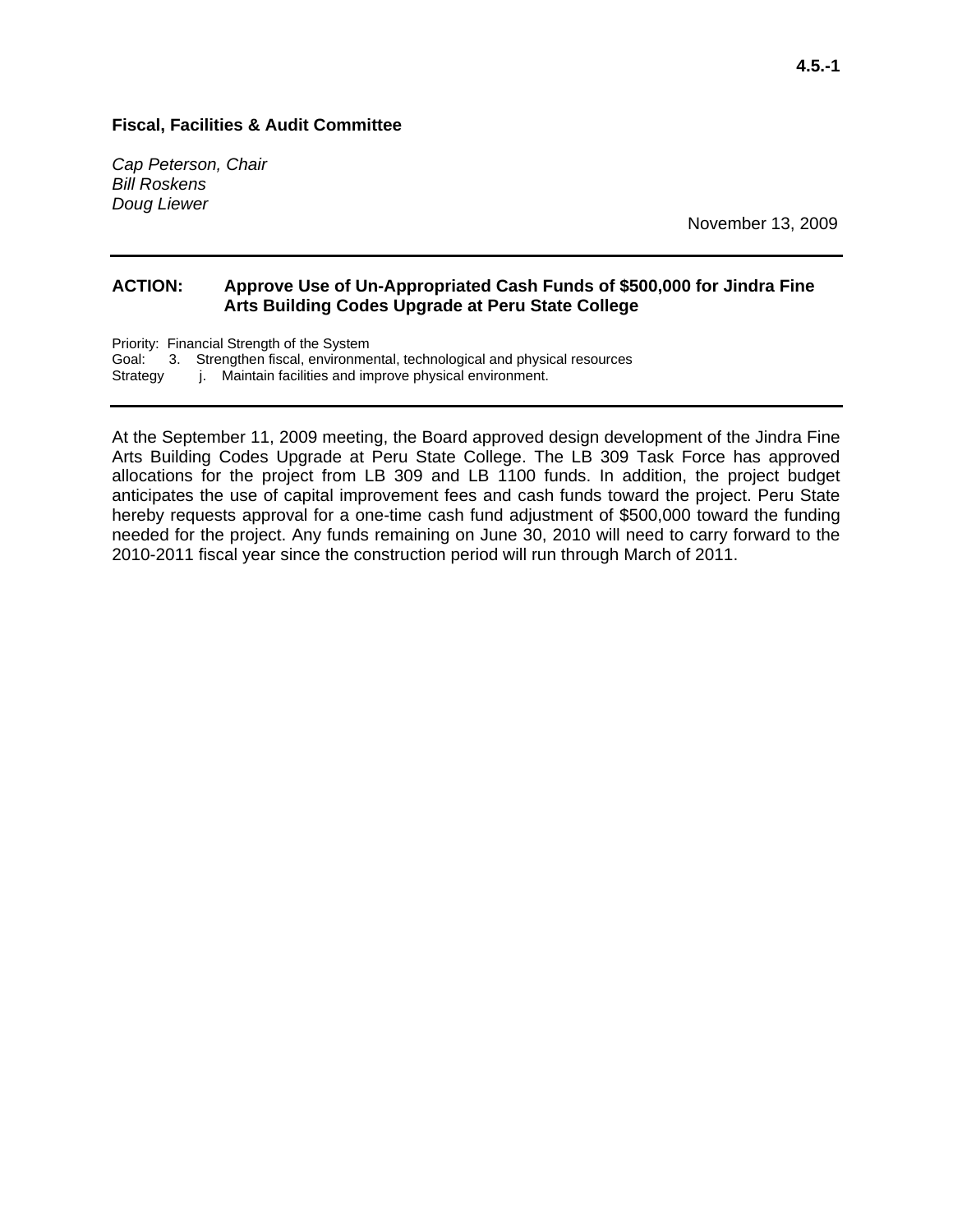*Cap Peterson, Chair Bill Roskens Doug Liewer* 

November 13, 2009

#### **ACTION: Ratify Substantial Completion Approval of the AD Majors Parking Lot Which Provides Parking for the Al Wheeler Activity Center**

Priority: Financial Strength of the System Goal: 3. Strengthen fiscal, environmental, technological and physical resources Strategy i. Maintain facilities and improve physical environment

Policy 8069 requires that the architect, engineer, contractor and college-retained inspector or college representative determine that a project is substantially complete. After all work on any outstanding items is adequately performed, the project shall be deemed to have reached final completion. The College President will notify the Board of Trustees at the next available Board meeting when the project's final acceptance is accomplished.

The members of the substantial completion committee inspected the A.D. Majors Parking Lot at Peru State College on October 16, 2009 and determined that the project has reached substantial completion. Committee members include: Ed Hoffman, Vice Chancellor for Finance & Administration, NSCS; Bruce Batterson, VPAF, Peru State College; Paul Pate, Director of Campus Services, Peru State College; and Eric Pavey, Construction Administrator, The Clark Enersen Partners. Andy Bailey, Lueder Construction, was unable to attend the walk through.

The System Office and Peru State request ratification of substantial completion approval of A.D. Majors Parking Lot project.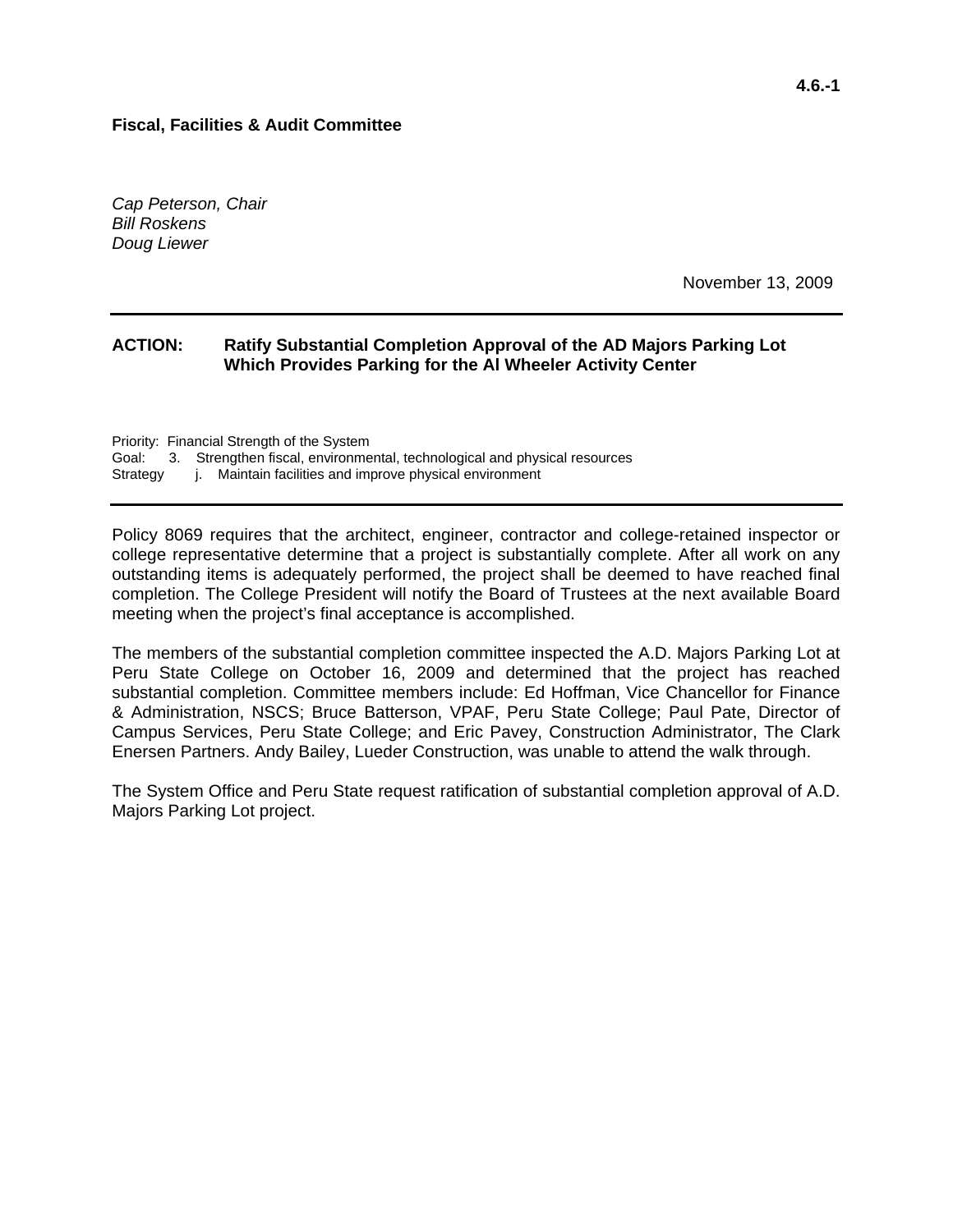*Cap Peterson, Chair Bill Roskens Doug Liewer* 

November 13, 2009

## **ACTION: Authorize Chancellor to Sign an Addendum to Construction Management at Risk Contract with Lund Ross Constructors With a Guaranteed Maximum Price for Jindra Fine Arts Building Codes Upgrade at Peru State College**

Priority: Financial Strength of the System Goal: 3. Strengthen fiscal, environmental, technological and physical resources Strategy i. Maintain facilities and improve physical environment.

After a selection process that included an RFP, Proposal Review and Interview/Presentations by three firms on April 15, 2009, Lund-Ross Constructors of Omaha, Nebraska was selected as Construction Manager at Risk for the Jindra Fine Arts Building Codes Upgrade at Peru State. The Board authorized the Chancellor to sign the Construction Manager at Risk contract at its April 16-17, 2009 meeting.

The System Office and Peru State respectfully request the Board to authorize the Chancellor to sign an addendum to the Construction Manager at Risk contract dated May 11, 2009, which will specify a guaranteed maximum price and allow the project to move forward. The guaranteed maximum price for construction of the project will be developed based on further design work and the receipt of some of the competitive bidding but will not exceed \$5,000,000, contingent on the availability of funding designated for the project Through LB 309/LB 1100, Capital Improvement Fee funds and Peru State Cash funds.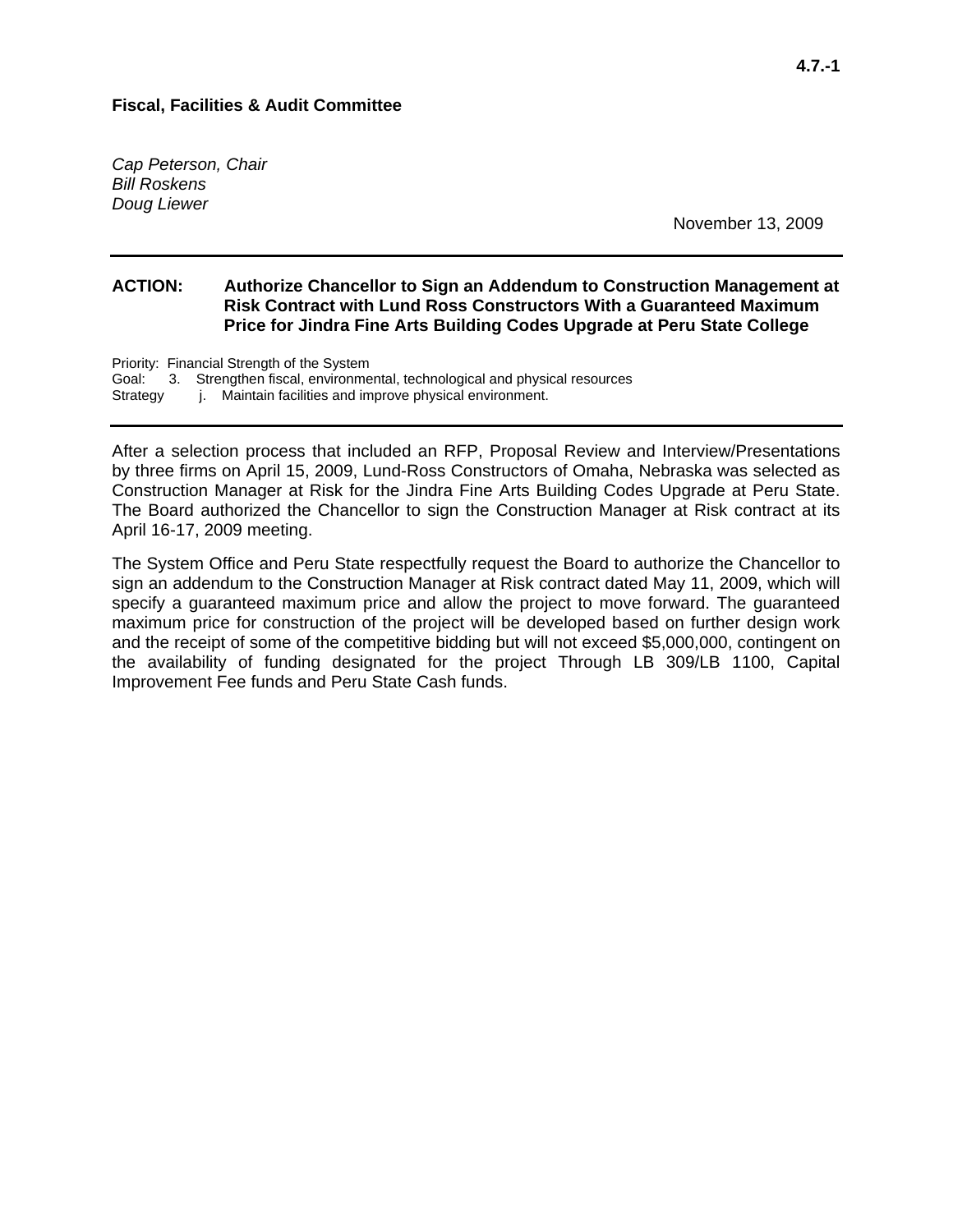*Cap Peterson, Chair Bill Roskens Doug Liewer* 

November 13, 2009

## **ACTION: Accept Committee Recommendation for Architect for Pile Hall Renovations Program Statement and Authorize Chancellor to Sign Contract for Professional Services at Wayne State College**

Priority: Financial Strength of the System Goal: 3. Strengthen fiscal, environmental, technological and physical resources Strategy i. Maintain facilities and improve physical environment.

The Architect Selection Committee, which was appointed by the Board of Trustees at the June 2009 meeting, conducted a thorough process for the selection of an architectural firm. The process including an RFP, Proposal Review and Interview/Presentations by four finalist firms on October 19, 2009. The recommended firm will be presented at the Board meeting.

The Pile Hall Renovations Project will be funded through future revenue bonds. The Program Statement for the Pile Hall Renovations Project will be funded with Revenue Bond Operating Funds.

#### Committee Members

Larry Teahon, Chair, Board of Trustees Cap Peterson, Fiscal & Facilities Committee, Board of Trustees Ed Hoffman, Vice Chancellor for Facilities, Planning, and Information Technology, NSCS Carolyn Murphy, Vice Chancellor for Finance and Administration, NSCS Richard Collings, President, WSC Chad Altwine, Director of Facility Services, WSC Jeff Carstens, incoming Vice President and Dean of Students Mike Rindone, Certified Architect, State Building Division

The System Office and Wayne State respectfully request the Board to authorize the Chancellor to approve the final Professional Services contract which will allow the project to move forward.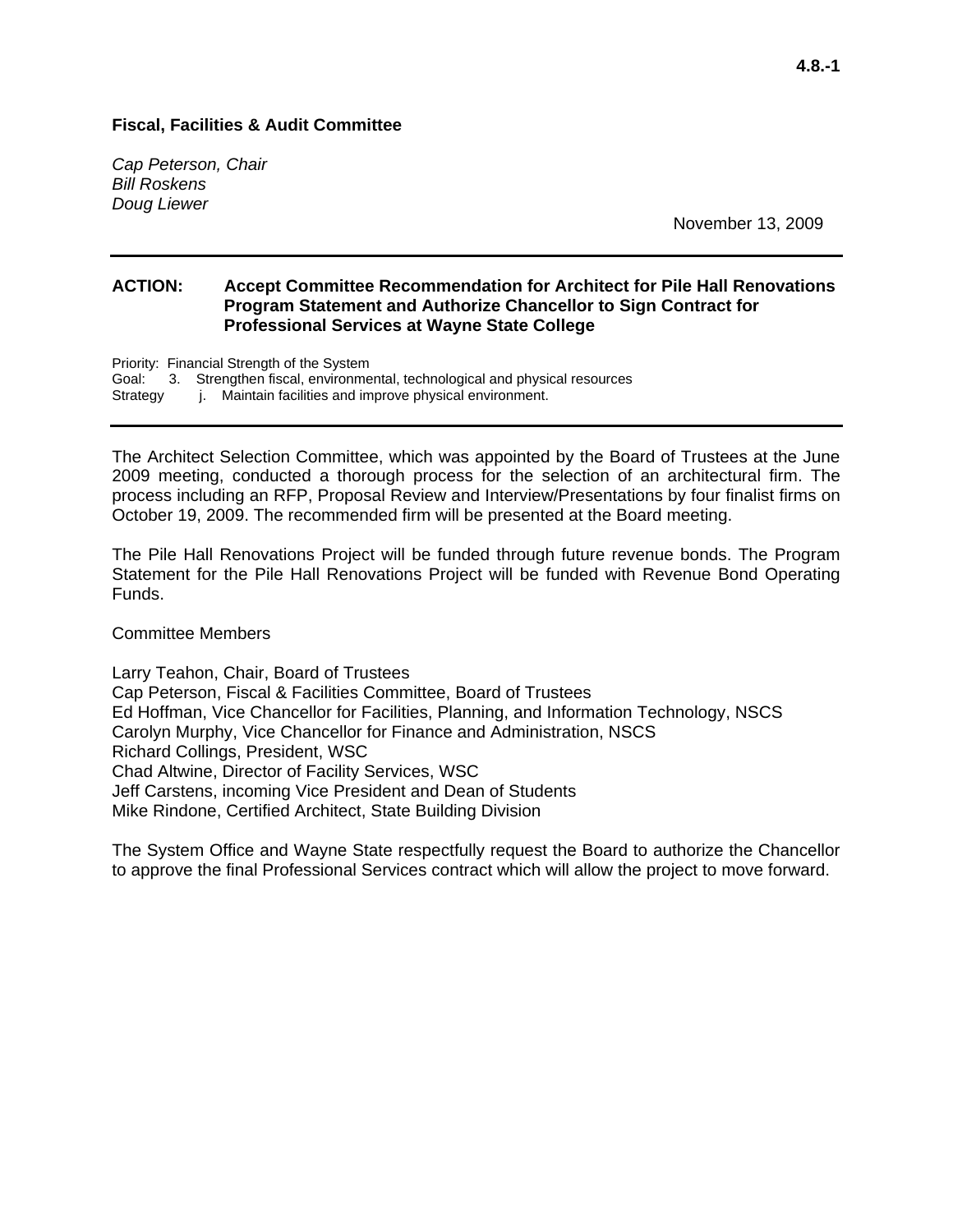*Cap Peterson, Chair Bill Roskens Doug Liewer* 

November 13, 2009

## **ACTION: Accept Committee Recommendation for WSC Energy Audit and Authorize the Chancellor to Sign the Professional Services Contract**

Priority: Financial Strength of the System

- Goals: 1. Ensure financial accountability
	- 4. Improve efficiency of operations

Strategies f. Keep Board of Trustees informed on the financial status of the colleges and system

g. Continually find ways to stretch limited resources as far as possible

The Engineer Selection Committee, which was appointed by the Board of Trustees at the June 2009 meeting, conducted a selection process for an Engineering firm for the WSC Energy Audit. The process included an RFP, Proposal Review and concluded with Interview/Presentations by four finalist firms on September 2nd. The recommended firm will be presented at the Board meeting.

Funding for this project comes from the 309 Task Force for Building Renewal and Contingency Maintenance.

The System Office and Wayne State respectfully request the Board to authorize the Chancellor to approve the final Professional Services contract which will allow the project to move forward.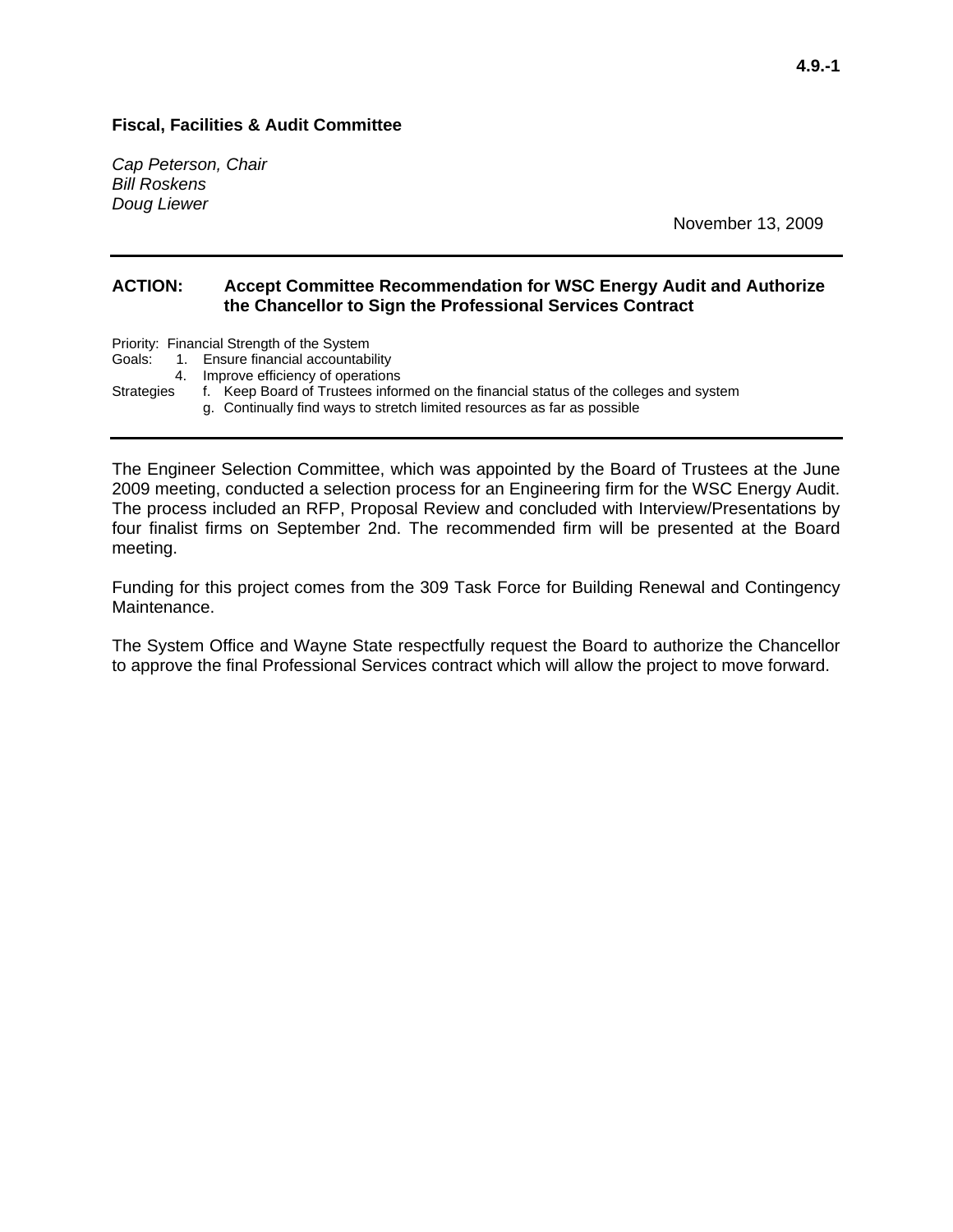*Cap Peterson, Chair Bill Roskens Doug Liewer* 

November 13, 2009

#### **ACTION: Authorize the Following Reallocations of Contingency Maintenance Funds for Wayne State:**

| From:                                      |          |                                                        |
|--------------------------------------------|----------|--------------------------------------------------------|
| <b>Resolution 2008</b>                     | \$5,000  | #6 Campuswide - Campus Card System                     |
| <b>Resolution 2009</b>                     | \$75,000 | #2 Campuswide - Campus Card System                     |
| To:                                        |          |                                                        |
| <b>Resolution 2009</b>                     | \$80,000 | #8 Residence Halls - Repairs, Equipment &<br>Furniture |
| Priority: Financial Strength of the System |          |                                                        |

Goal: 3. Strengthen fiscal, environmental, technological and physical resources Strategy i. Maintain facilities and improve physical environment

WSC plans to issue an RFP for residence hall cable system services. It is anticipated that equipment upgrades will be required with the campus cable distribution system as part of this process. This has become a higher priority than the campus card system. The System Office recommends approval of the reallocation of Contingency Maintenance Funds.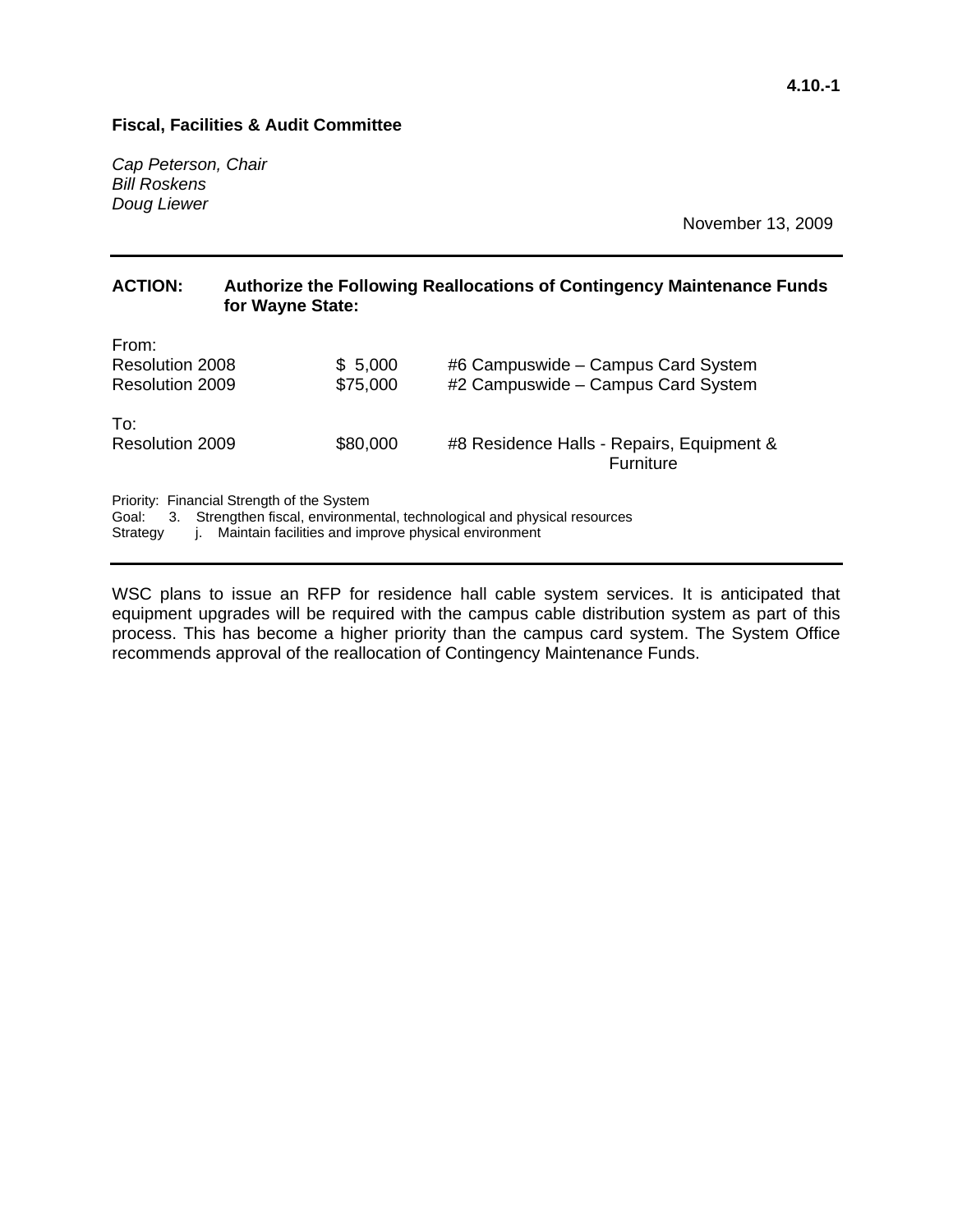*Cap Peterson, Chair Bill Roskens Doug Liewer* 

November 13, 2009

## ACTION: **Approve the Following Contract and Change Order Submitted by NSCS Office and Wayne State:**

**\_\_\_\_\_\_\_\_\_\_\_\_\_\_\_\_\_\_\_\_\_\_\_\_\_\_\_\_\_\_\_\_\_\_\_\_\_\_\_\_\_\_\_\_\_\_\_\_\_\_\_\_\_\_\_\_\_\_\_\_\_\_\_\_\_\_\_\_\_\_\_\_\_\_\_\_** 

NSCS Office Contract

• Federal Management Strategies (federal consulting services) -- \$60,000 annually for two years

Wayne Change Order

• South Sioux City College Center (#2 additional parking and soil stabilization) -- \$253,547-

Priority: Financial Strength of the System

Goal: 3. Strengthen fiscal, environmental, technological and physical resources

Strategy: j. Maintain facilities and improve physical environment

Board policies 7015, 7016 and 8065 require that the following types of contracts and change orders be submitted to the Board for approval.

**\_\_\_\_\_\_\_\_\_\_\_\_\_\_\_\_\_\_\_\_\_\_\_\_\_\_\_\_\_\_\_\_\_\_\_\_\_\_\_\_\_\_\_\_\_\_\_\_\_\_\_\_\_\_\_\_\_\_\_\_\_\_\_\_\_\_\_\_\_\_\_\_\_\_\_\_** 

**CONTRACTS** – a) construction contracts for more than \$100,000; b) architect/engineer fees of more than \$40,000; c) consultant contracts for more than \$50,000; and d) exempt contracts exceeding \$50,000.

| <b>NSCS Office</b>      |                                               |
|-------------------------|-----------------------------------------------|
| Location:               | Washington, DC                                |
| <b>Contracted Work:</b> | <b>Federal Consulting Services</b>            |
| Contract Amount:        | \$60,000 annually for two years               |
| Fund Source:            | Cash                                          |
| Contractor:             | Federal Management Strategies, Washington, DC |
|                         |                                               |

**CHANGE ORDER** – (including architect/engineer fees, construction contracts, equipment purchases and all other miscellaneous expenditures) which are more than \$20,000. If approval of change order is critical to project schedule, \$20,000 to \$60,000 range change orders may be approved by Chancellor and ratified at next Board meeting.

| <b>Wayne State College</b> |                                              |
|----------------------------|----------------------------------------------|
| Location on Campus:        | South Sioux City College Center              |
| No. & Description:         | #2 additional parking and soil stabilization |
| Change Order Amount:       | \$253.547                                    |
| Fund Source:               | State Capital Appropriation/NECC/Foundation  |
| Contractor:                | L&L Builders Co., Sioux City, IA             |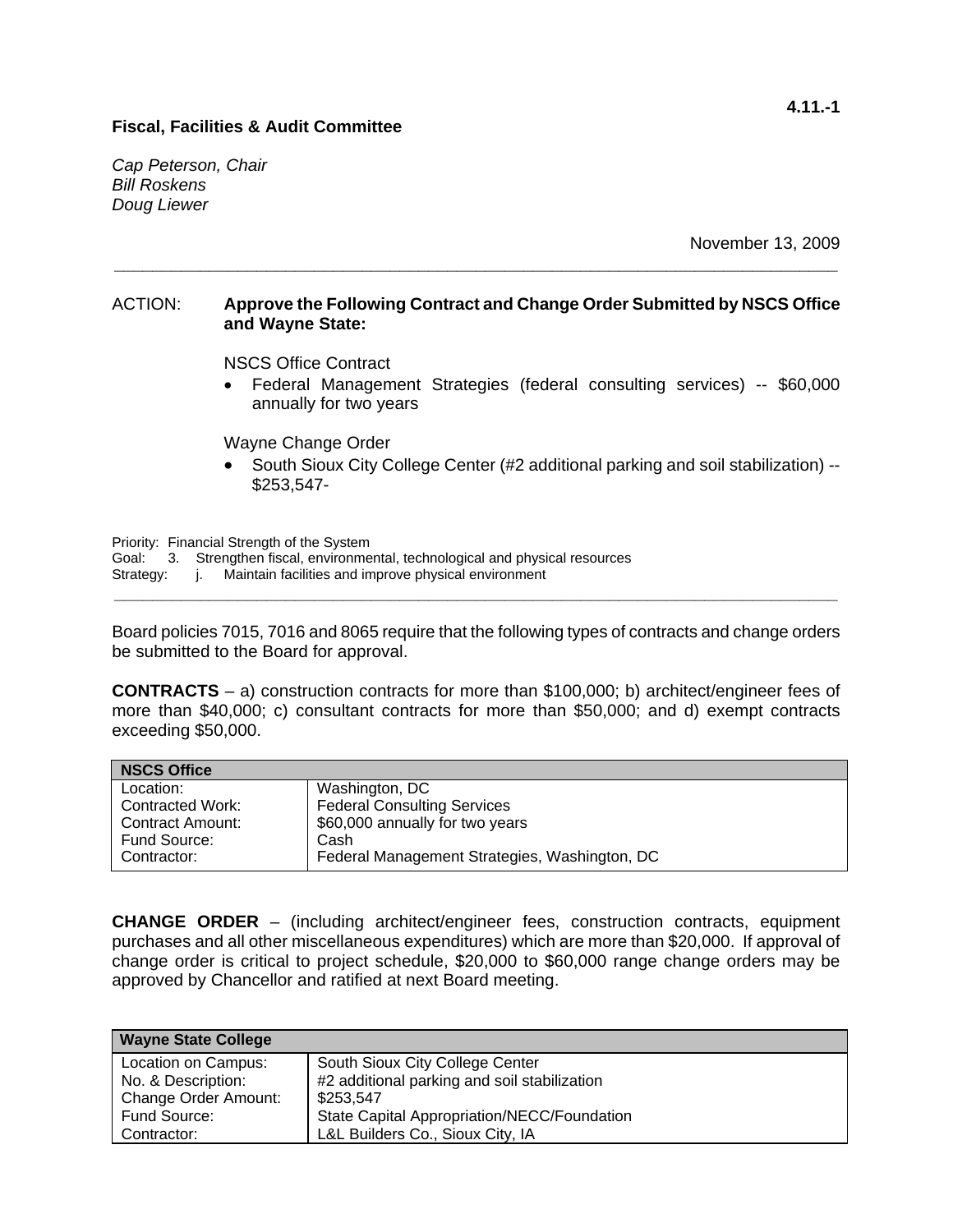## **Academic, Personnel & Student Affairs Committee**

*Gary Bieganski, Chair Roger Breed David Seger* 

November 13, 2009 **\_\_\_\_\_\_\_\_\_\_\_\_\_\_\_\_\_\_\_\_\_\_\_\_\_\_\_\_\_\_\_\_\_\_\_\_\_\_\_\_\_\_\_\_\_\_\_\_\_\_\_\_\_\_\_\_\_\_\_\_\_\_\_\_\_\_\_\_\_\_\_\_\_\_\_\_** 

## Online Program Offerings Report for Information Only

Priority: Educational Excellence Throughout the System

Goals: 2. Create a college experience that enriches the lives of our students and prepares them for their chosen careers

- 4. Strengthen academic programs
- 5. Create a diverse intellectual and social environment
- Strategies: c. Develop practices that foster a culture of inclusion, openness and collaboration among administrators, faculty, staff, and students
	- l. Enhance coordinated outreach through distance delivery of classes, services, programs, and degrees

Enrollment, in online courses at each of the colleges, continues to increase as does the number of courses and/or course sections offered during the academic year.

**\_\_\_\_\_\_\_\_\_\_\_\_\_\_\_\_\_\_\_\_\_\_\_\_\_\_\_\_\_\_\_\_\_\_\_\_\_\_\_\_\_\_\_\_\_\_\_\_\_\_\_\_\_\_\_\_\_\_\_\_\_\_\_\_\_\_\_\_\_\_\_\_\_\_\_\_** 

|                      | Course Inventory            | Enrollment                            | Enrollment |
|----------------------|-----------------------------|---------------------------------------|------------|
|                      | Offered Online <sup>1</sup> | Duplicated Headcount   SCH Production |            |
|                      | 2008/2009                   | 2008/2009                             | 2008/2009  |
| <b>Chadron State</b> | 10,128/11,439               | 3,448/3,959                           | 117/183    |
| Peru State College   | 11,837/12,362               | 4,250/4,546                           | 115/159    |
| Wayne State College  | 2,485/3,413                 | 913/1,239                             | 57/72      |

<sup>1</sup>Online, Hybrid, or Blended

Faculty and staff are provided training in the development of courses and in the use of the course delivery system utilized at each college.

Chadron State has recently undergone a transition in its course delivery system from eCollege to Sakai in an effort to reduce the costs associated with utilizing eCollege. The transition appears to be going well. The contract with eCollege expires June 2010. Peru State uses Blackboard for its course delivery system.

Following are the 2009 reports prepared by each of the colleges.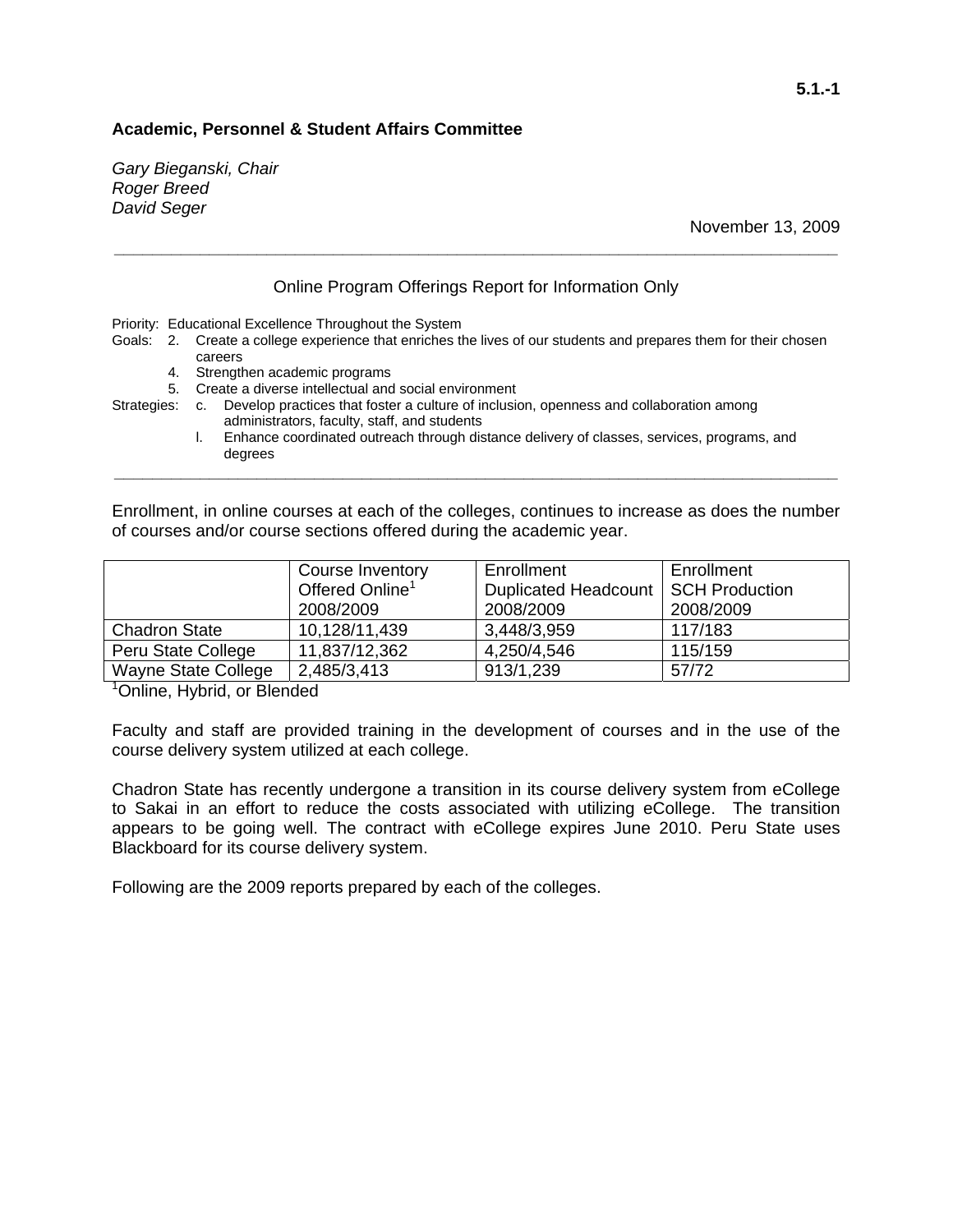# **Chadron State 2009**

# **Accreditation**

CSC offers 6 online bachelor's degree completion programs and 7 online master's degrees.

- Bachelor's
	- o Business Administration
	- o Library Information Management
	- o Psychology
	- o Library Media Specialist
	- o Special Education
	- o Mathematics
- **Graduate** 
	- o Mathematics—MAE
	- o Mathematics—M.Ed.
	- o MBA
	- o Education Technology—M.Ed.
	- o Elementary Education Administration—M.Ed.
	- o Secondary Education Administration—M.Ed.
	- o Organizational Management--MS

# **Course Definitions**

Courses with online components are defined as:

- Online—all course requirements completed online
- Hybrid—campus students attend online and in-class sessions, while distance learners complete all course requirements online
- Blended—campus students attend required classroom sessions and complete other course components online. There is no distance learning component.

# **Course Inventory**

- CSC has approximately 200+ courses that have been approved and developed in online, hybrid, or blended formats
- Fall 2009-183 courses are being offered in online, hybrid, or blended formats

## **Enrollment**

- Duplicated headcount in all online, hybrid, and blended courses for fall 2009—3,959
- Unduplicated headcount is 1,864
- Total SCH in all online, hybrid, and blended courses for fall 2009—11,439

**5.1.-2**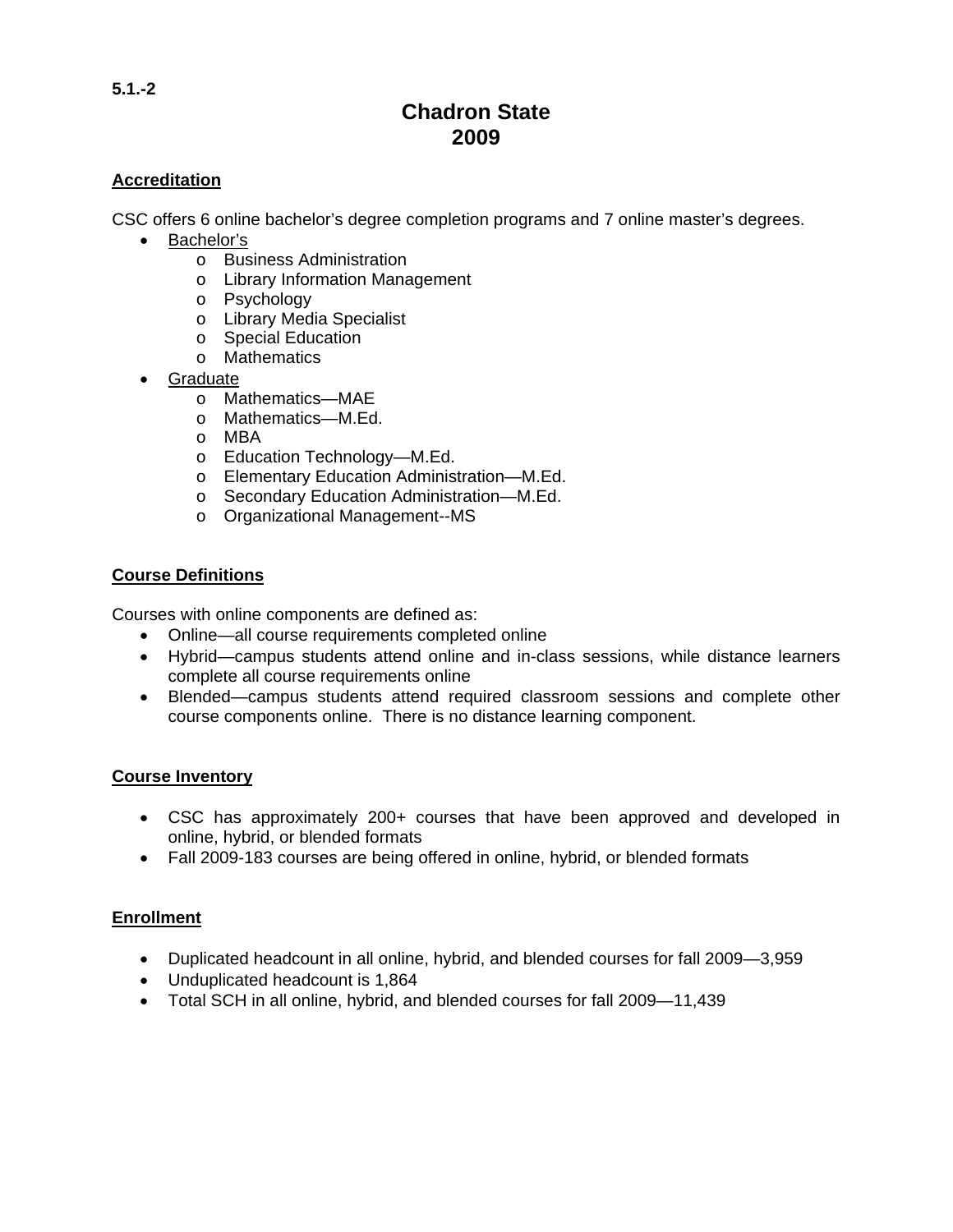## **Course Delivery System**

Beginning with the June 2009 summer session, CSC began a pilot test of an open source online learning management system known as Sakai. The primary benefit of this system is its significantly lower operating cost. In March 2009, CSC contracted with rSmart, Inc. to provide hosting technical backup services for one year.

Following a successful rollout of approximately 25 courses on Sakai in the summer session, CSC migrated slightly more than 50% of its fall online courses from eCollege, the current proprietary learning management system, to the Sakai system. With only a few relatively minor glitches, the Sakai system appears to be working well and offers a viable alternative to the much more expensive eCollege system.

Currently, CSC is migrating all remaining online courses from eCollege to Sakai, with the intention of terminating the eCollege contract June 4, 2010. Termination notification must be made to eCollege in December 2009.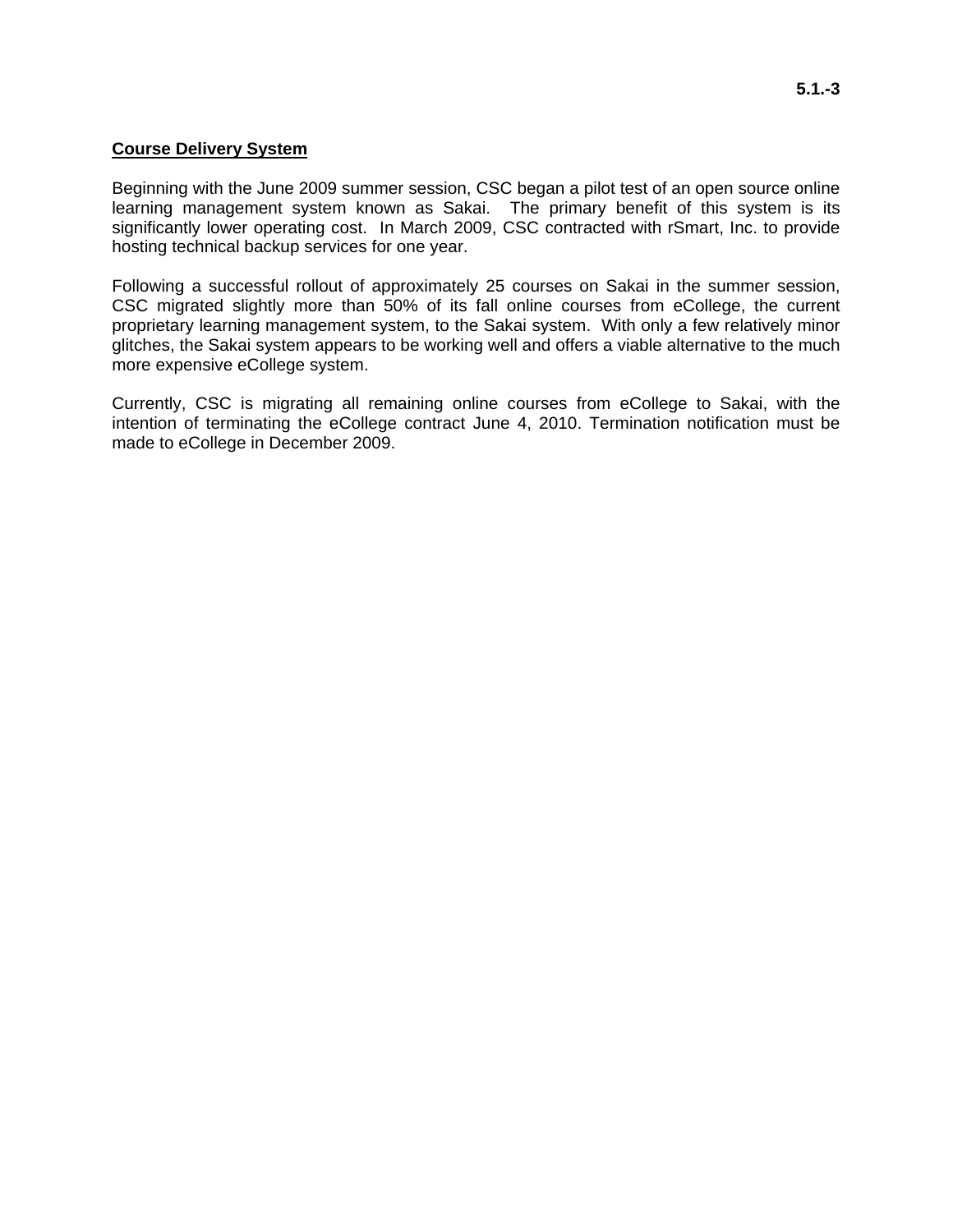# **PERU STATE 2009**

## **Accreditation**

Peru State College has been granted permission by HLC to offer all existing programs online. Currently PSC offers:

- Bachelor's
	- o Business Administration, options in:
		- **Management**
		- **•** Marketing
		- **-** Accounting
		- **Human Performance and Systems Management**
	- o Psychology
	- o Criminal Justice
- Graduate
	- o Curriculum and Instruction
	- o Organizational Management

## **Course Definitions**

Courses with online components are defined as:

- Online all course requirements completed online.
- Hybrid campus students attend online and in-class sessions, while distance learners complete all course requirements online.

## **Course Inventory**

- PSC has approximately 181 online (fully online or hybrid) courses directly related to the HLC approved programs.
- Fall 2009 115 courses, including 173 total sections, are being taught online or hybrid.

## **Enrollment**

- Total online and hybrid duplicated enrollments 4,546
- Total online and hybrid SCH 12,362 (Data as of 10/16/2009)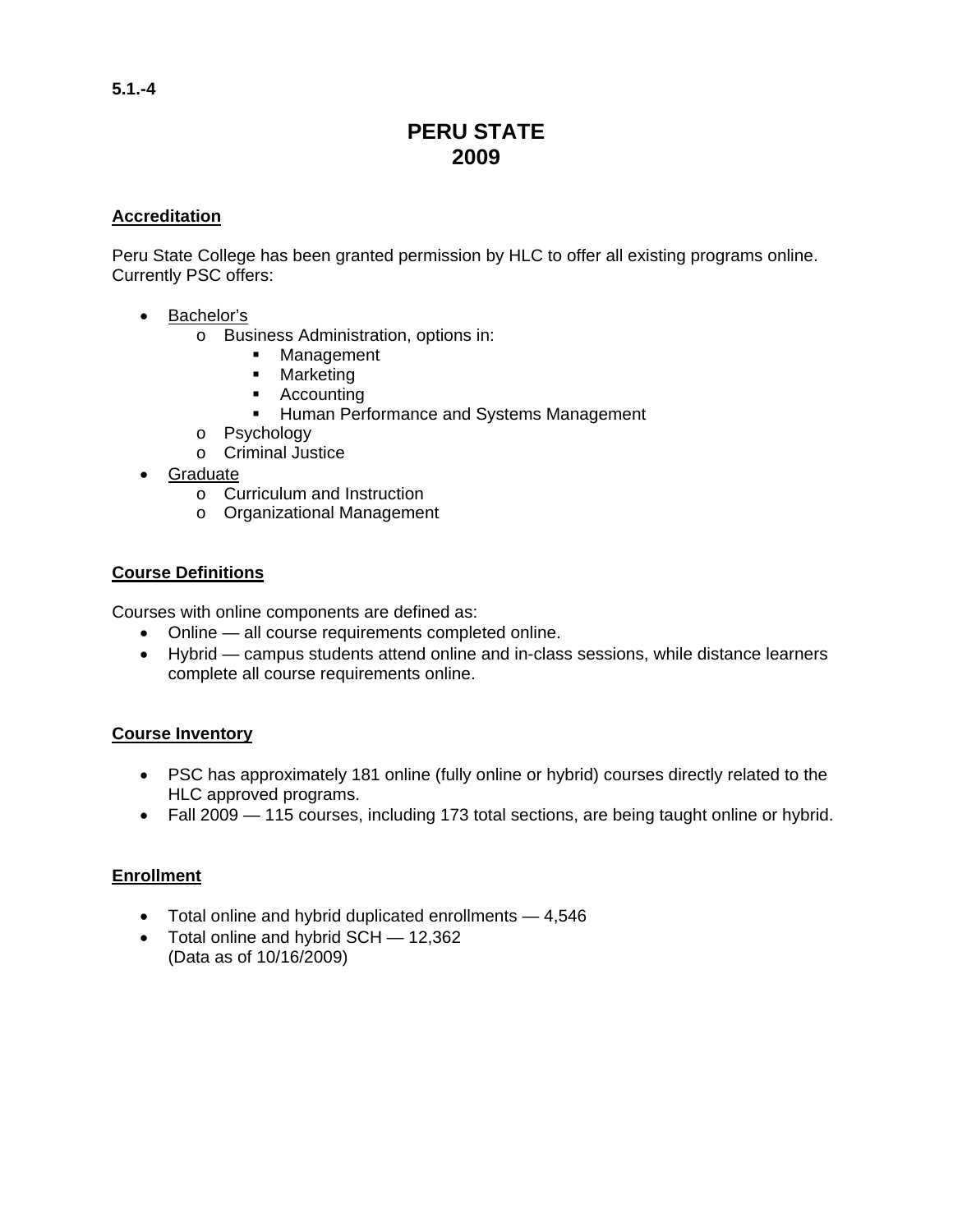## **Faculty**

- Of the faculty teaching online courses, 100% have been formally trained on the Blackboard platform.
- Of the adjunct faculty teaching online courses, 100% have received extensive training on the Blackboard platform.

## **Course Approval Process**

- 1. All courses intended for online delivery must be formally submitted for school, faculty senate, and academic vice presidential approval prior to being developed in an online format.
- 2. If approved, the faculty work with the PSC Director of Offutt Operations and Online Services to develop the course. Once completed, the course is reviewed for technical design and then submitted to the appropriate Dean for review, suggestions, and potential modification prior to teaching. Both the technical and Dean reviews are evaluated against a set of best practices.

## **Assessment**

In order to comply with Board of Trustees Policy 4220, Peru State has begun implementation of distance learning assessment procedures that incorporate a substantial culminating experience that is proctored. Peru State plans to continue implementation of proctored exams in a greater number of online courses in Spring 2010 and to be in full compliance by Fall 2010.

#### **Faculty Oversight**

Evaluation of online faculty is conducted the same as faculty teaching traditional face-to-face courses. Both are guided by the faculty negotiated agreement.

#### **Academic Support**

Online faculty Support:

- Access to full-time professional staff for creating and modifying online courses and for ongoing technical support.
- Initial training on the Blackboard platform.
- Access to campus-based online pedagogy and course management workshops throughout each semester. Annual summer online workshop for all adjunct faculty and full-time faculty who wish to attend.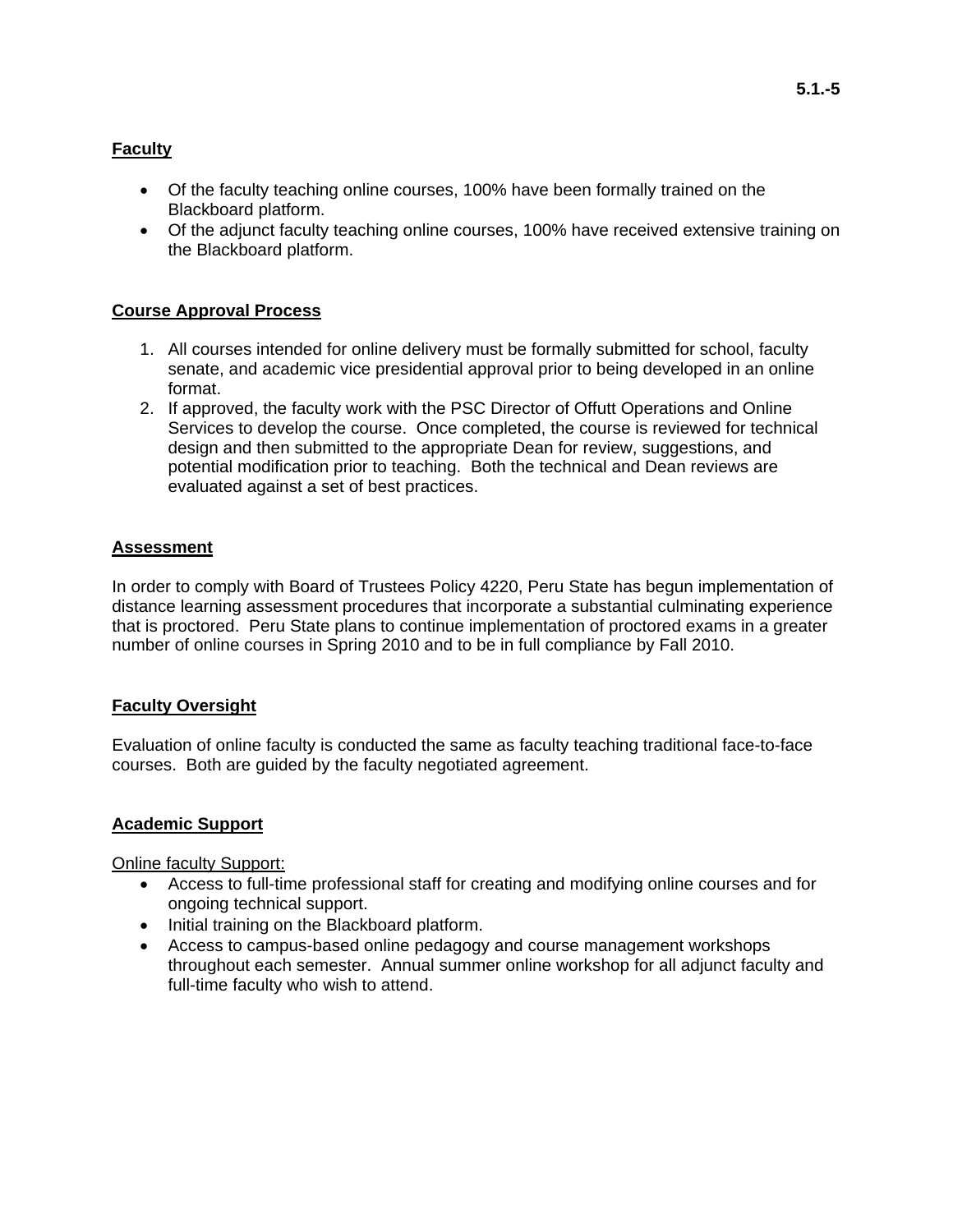## Student Support:

- 24/7 access for technical support (toll free at 888-258-5558, after 5:00 and weekends at 402-274-8530, and via email at bbtechsupport@oakmail.peru.edu).
- Access to faculty (through the platform) for help with course-related issues.
- Online enrollment.
- Online student services (registration, library, advising, etc).
- Online demo course and readiness survey.
- Online tutoring.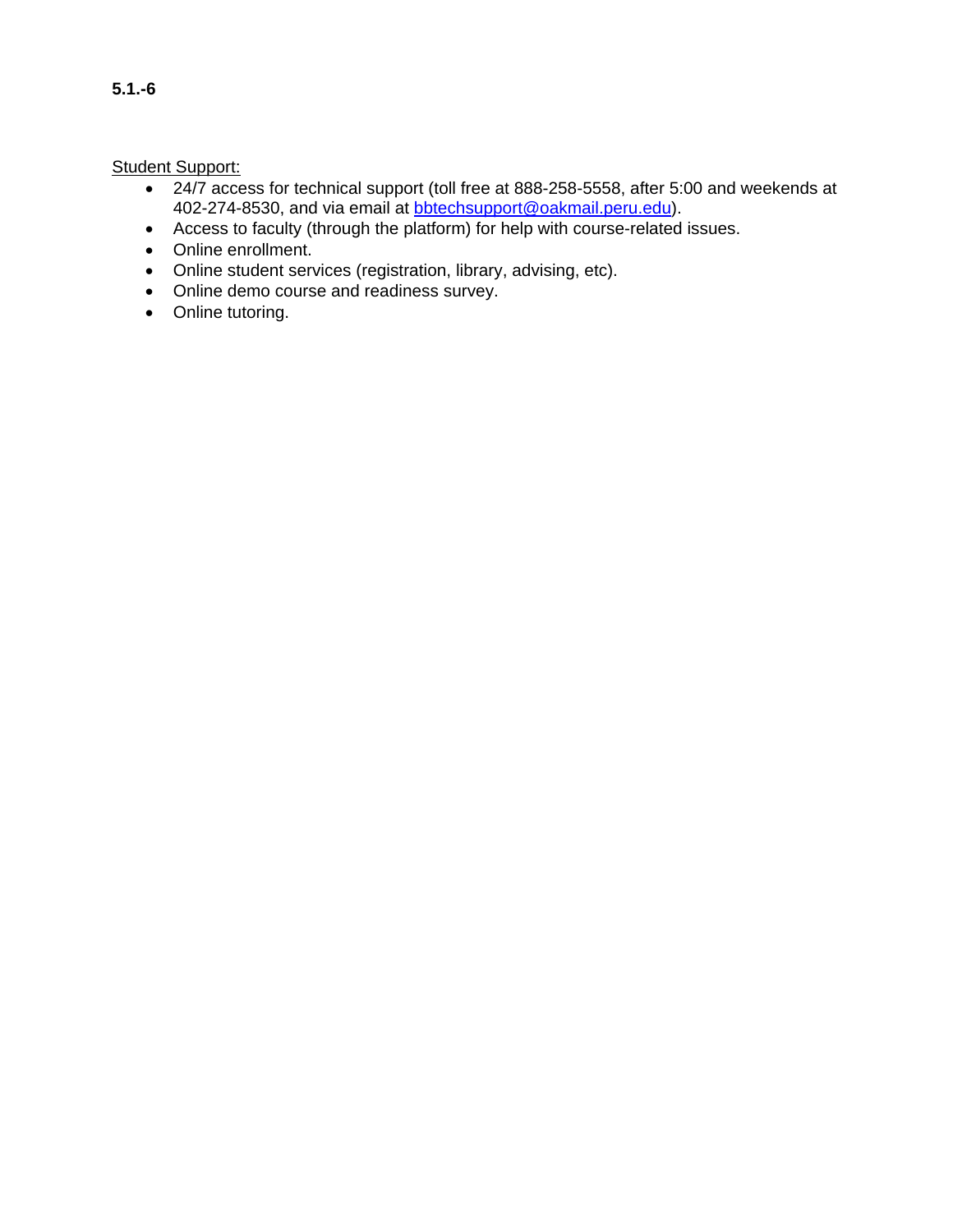# **WAYNE STATE 2009**

## **Accreditation**

WSC received accreditation from the HLC to offer the following graduate programs completely online: Masters in Business Administration and Education Specialist.

## **Course Definitions**

Courses with online components are defined as:

- Online all course requirements completed online
- Hybrid course combines both online and face-to-face methods of delivery
- Traditional Face-to-Face no online requirements for the course.

#### **Course Inventory**

- WSC has approximately 200 courses that have been approved and developed in online or hybrid formats.
- For Fall 2009, 72 course sections are being taught online or hybrid.

## **Enrollment**

- Duplicated enrollments in all online and hybrid courses for Fall 2009 (as of 9/24/09): 1,239
- Online and hybrid SCH for Fall 2009 (as of 9/24/09): 3,413

#### **Online Faculty**

109 current faculty and staff members have been formally trained on WebCT.

#### **Course Approval Process**

- 1. All courses must be formally submitted for department, school and academic vice presidential approval.
- 2. If approved, faculty work with the WSC Instructional Design Coordinator to develop the course. The Instructional Design Coordinator also provides close support for the faculty member during the initial offering of the course.

#### **Faculty Oversight**

Evaluation of online faculty is conducted the same as faculty teaching traditional face-to-face courses. Both are guided by the faculty negotiated agreement.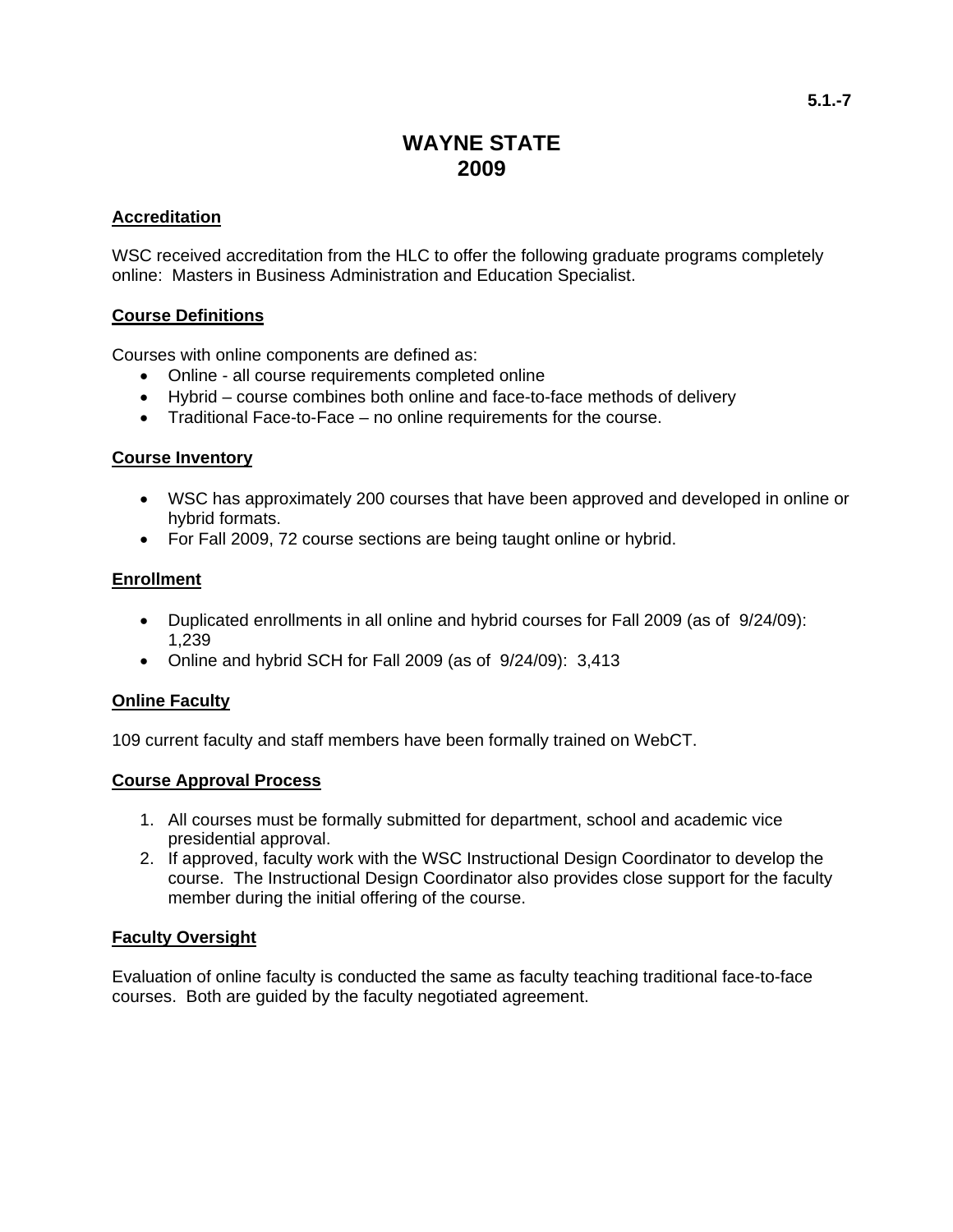# **Academic Support**

Online faculty Support:

- Access to a full-time, on-campus instructional designer for creating and modifying online courses.
- Toll free and email access to the technical help desk.
- Initial training on WebCT.
- Instructional support during the initial offering of the course.
- Access to campus-based online pedagogy and course management workshops throughout each semester.

## Student Support:

- 24/7 access to a student help desk for technical issues (toll free and email)
- Access to faculty (through WebCT and email) for help with course-related issues
- Online enrollment
- Online student services (registration, library, advising, etc)
- Online tutorials

# **5.1.-8**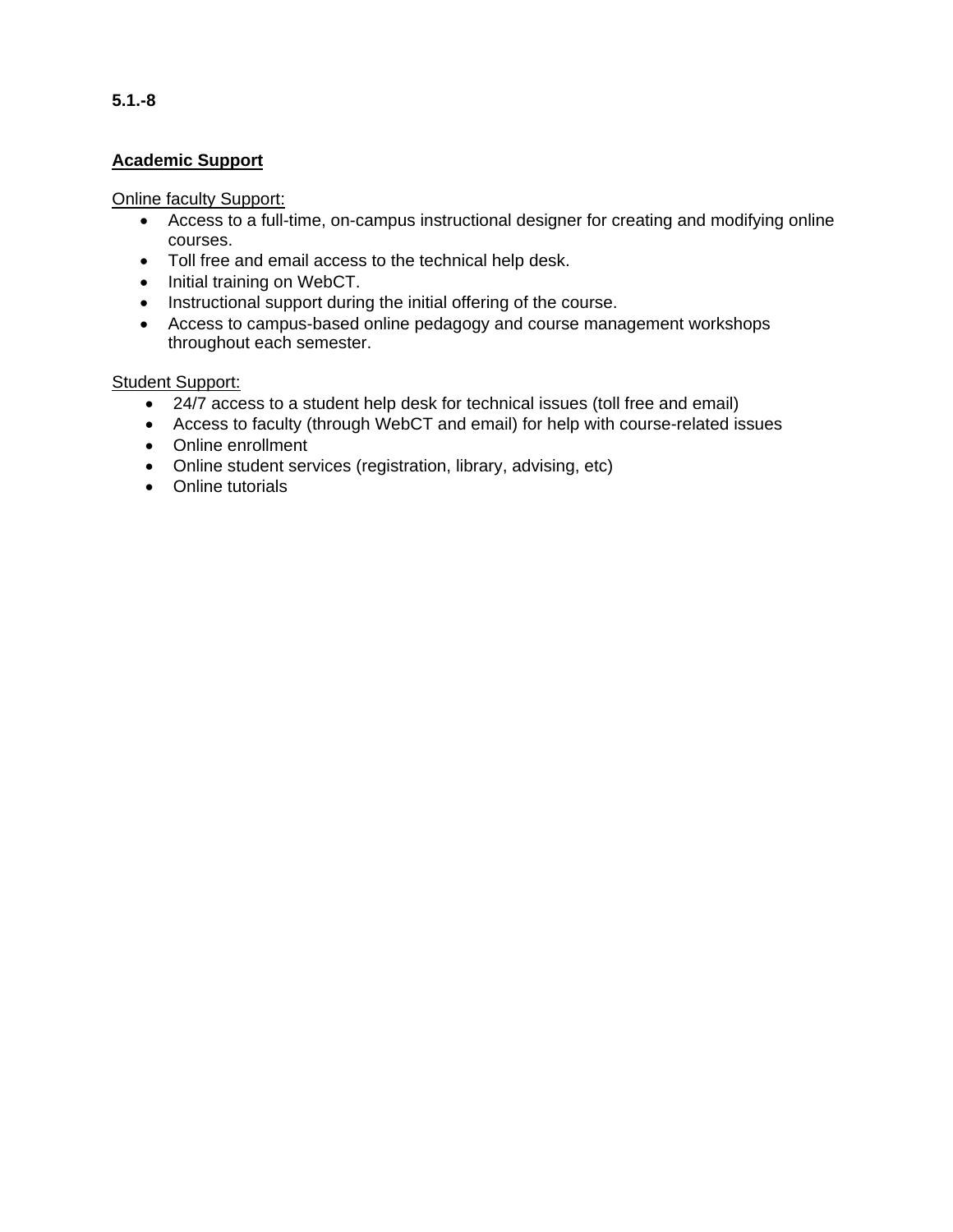#### **Academic, Personnel & Student Affairs Committee**

*Gary Bieganski, Chair Roger Breed David Seger* 

November 13, 2009

## Enrollment Reports for Summer 2009 for Information Only

**\_\_\_\_\_\_\_\_\_\_\_\_\_\_\_\_\_\_\_\_\_\_\_\_\_\_\_\_\_\_\_\_\_\_\_\_\_\_\_\_\_\_\_\_\_\_\_\_\_\_\_\_\_\_\_\_\_\_\_\_\_\_\_\_\_\_\_\_\_\_\_\_\_\_\_\_** 

Priority: Financial Strength of the System Goal: 2. Increase enrollment and retention

The attached enrollment reports summarize end-of-semester enrollment throughout the NSCS for Summer 2009. System-wide enrollment decreased for the 2009 summer session to 1,322 FTE. Listed below is a breakdown by college of the enrollment changes:

**\_\_\_\_\_\_\_\_\_\_\_\_\_\_\_\_\_\_\_\_\_\_\_\_\_\_\_\_\_\_\_\_\_\_\_\_\_\_\_\_\_\_\_\_\_\_\_\_\_\_\_\_\_\_\_\_\_\_\_\_\_\_\_\_\_\_\_\_\_\_\_\_\_\_\_\_** 

|                     | 2008 FTE Enrollment | 2009 FTE Enrollment | % Change  |
|---------------------|---------------------|---------------------|-----------|
| Chadron             | 426                 | 443                 | 3.99%     |
| Peru                | 417                 | 322                 | $-22.70%$ |
| Wayne               | 573                 | 557                 | $-2.80%$  |
| <b>System Total</b> | 1,416               | 1,322               | $-6.64%$  |

Listed below is an analysis of full-time students, undergraduate students, on-campus students, and resident students for Summer 2009:

|                        | % of Full-time<br><b>Students</b><br>(Headcount) | $%$ of<br>Undergraduate<br><b>Students</b><br>(Headcount) | % of On-campus<br><b>Students</b><br>(Headcount) | % of In-State<br><b>Students</b><br>(Headcount) |
|------------------------|--------------------------------------------------|-----------------------------------------------------------|--------------------------------------------------|-------------------------------------------------|
| Chadron                | 12%                                              | 65%                                                       | 15%                                              | 73%                                             |
| Peru                   | 51%                                              | 50%                                                       | 3%                                               | 80%                                             |
| Wayne                  | 52%                                              | 53%                                                       | 40%                                              | 88%                                             |
| 2009 System<br>Average | 37%                                              | 57%                                                       | 24%                                              | 81%                                             |
| 2008 System<br>Average | 28%                                              | 55%                                                       | 24%                                              | 83%                                             |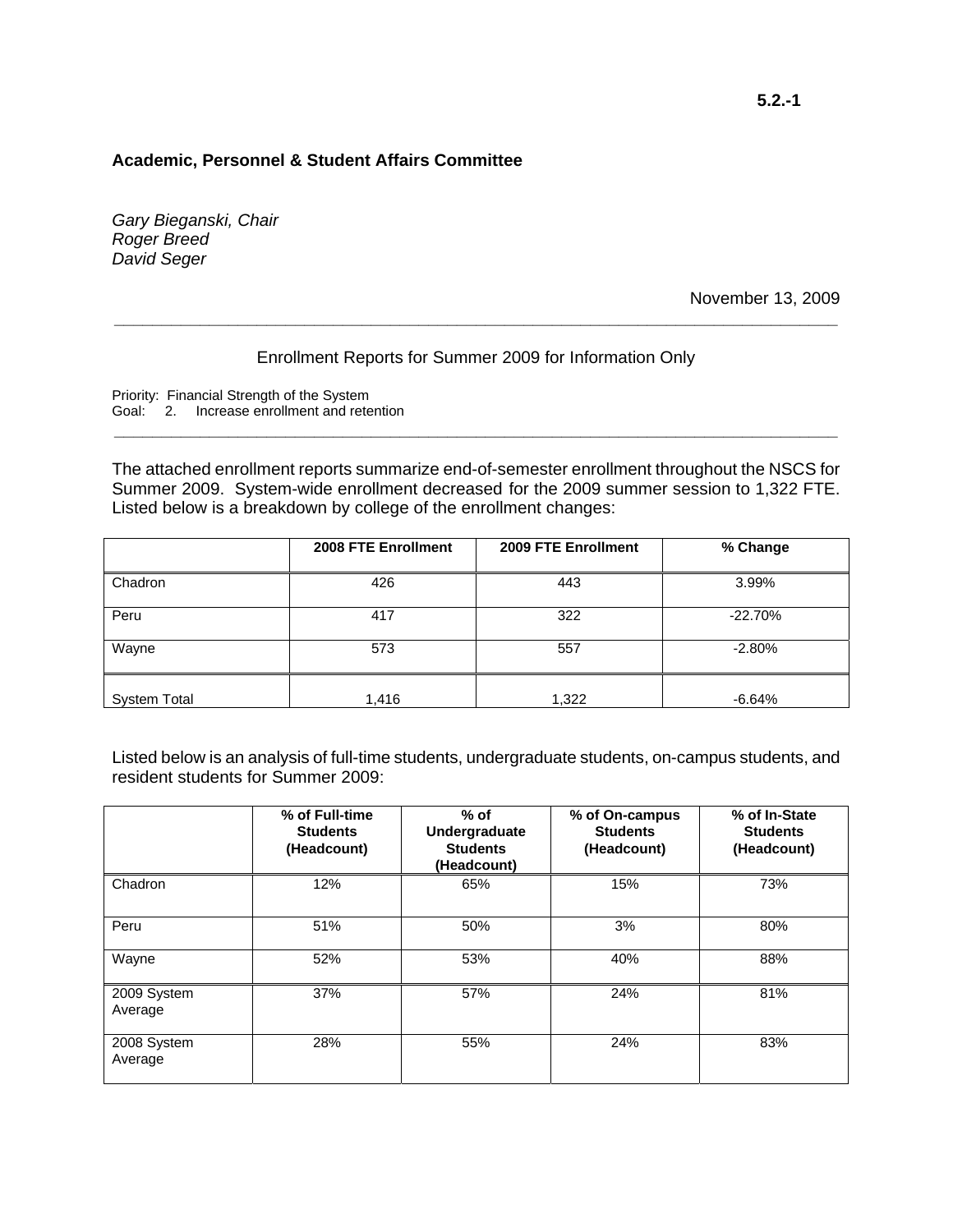# **END OF TERM ENROLLMENT REPORT CHADRON STATE COLLEGE**

TERM: Summer 2009

|                              | Headcount |        | Percent  | Full            | Part        | <b>FTE</b> | <b>FTE</b> |
|------------------------------|-----------|--------|----------|-----------------|-------------|------------|------------|
| <b>Type of Instruction</b>   | 2008      | 2009   | Change   | <b>Time</b>     | <b>Time</b> | 2008       | 2009       |
| <b>Lower Division</b>        | 361       | 342    | $-5%$    | 22              | 320         | 79         | 84         |
| <b>Upper Division</b>        | 711       | 747    | 5%       | 82              | 665         | 173        | 184        |
| <b>Graduate Division</b>     | 609       | 582    | $-4%$    | 90              | 492         | 174        | 175        |
| <b>TOTALS</b>                | 1,681     | 1,671  | $-0.59%$ | 194             | 1,477       | 426        | 443        |
|                              |           | Change | Percent  |                 |             |            |            |
|                              |           |        |          |                 |             | in FTE     | Change     |
|                              |           |        |          |                 |             | 17         | 3.99%      |
|                              | Headcount |        | Percent  | Full            | Part        | <b>FTE</b> | <b>FTE</b> |
| <b>Class Location</b>        | 2008      | 2009   | Change   | <b>Time</b>     | <b>Time</b> | 2008       | 2009       |
| <b>On-Campus Students</b>    |           |        |          |                 |             |            |            |
|                              | 204       | 160    | 23%      | 27              | 133         | 58         |            |
| Undergrads<br>Graduates      | 77        | 95     | $-9%$    | 25              | 70          | 26         | 53<br>33   |
| $\overline{\text{TOTALS}}$   | 281       | 255    | $-9%$    | 52              | 203         | 84         | 86         |
|                              |           |        |          |                 |             |            |            |
| Off-Campus Students          |           |        |          |                 | 852         |            |            |
| Undergrads                   | 700       | 929    | 33%      | 77              |             | 156        | 215        |
| Graduates                    | 555       | 487    | $-12%$   | 65              | 422         | 150        | 142        |
| <b>TOTALS</b>                | 1,255     | 1,416  | 13%      | 142             | 1,274       | 306        | 357        |
|                              |           |        |          |                 |             |            |            |
|                              | Headcount |        | Percent  | Full            | Part        | <b>FTE</b> | <b>FTE</b> |
| <b>Resident Status</b>       | 2008      | 2009   | Change   | Time            | <b>Time</b> | 2008       | 2009       |
| <b>Resident Students</b>     |           |        |          |                 |             |            |            |
| Undergrads                   | 783       | 771    | $-2%$    | 63              | 708         | 179        | 183        |
| Graduates                    | 492       | 455    | $-8%$    | 61              | 394         | 139        | 135        |
| <b>TOTALS</b>                | 1,275     | 1,226  | $-4%$    | 124             | 1,102       | 318        | 318        |
| <b>Non-Resident Students</b> |           |        |          |                 |             |            |            |
| Undergrads                   | 289       | 318    | 10%      | 41              | 277         | 73         | 85         |
| Graduates                    | 117       | 127    | 9%       | $\overline{29}$ | 98          | 35         | 40         |
| <b>TOTALS</b>                | 406       | 445    | 10%      | 70              | 375         | 108        | 125        |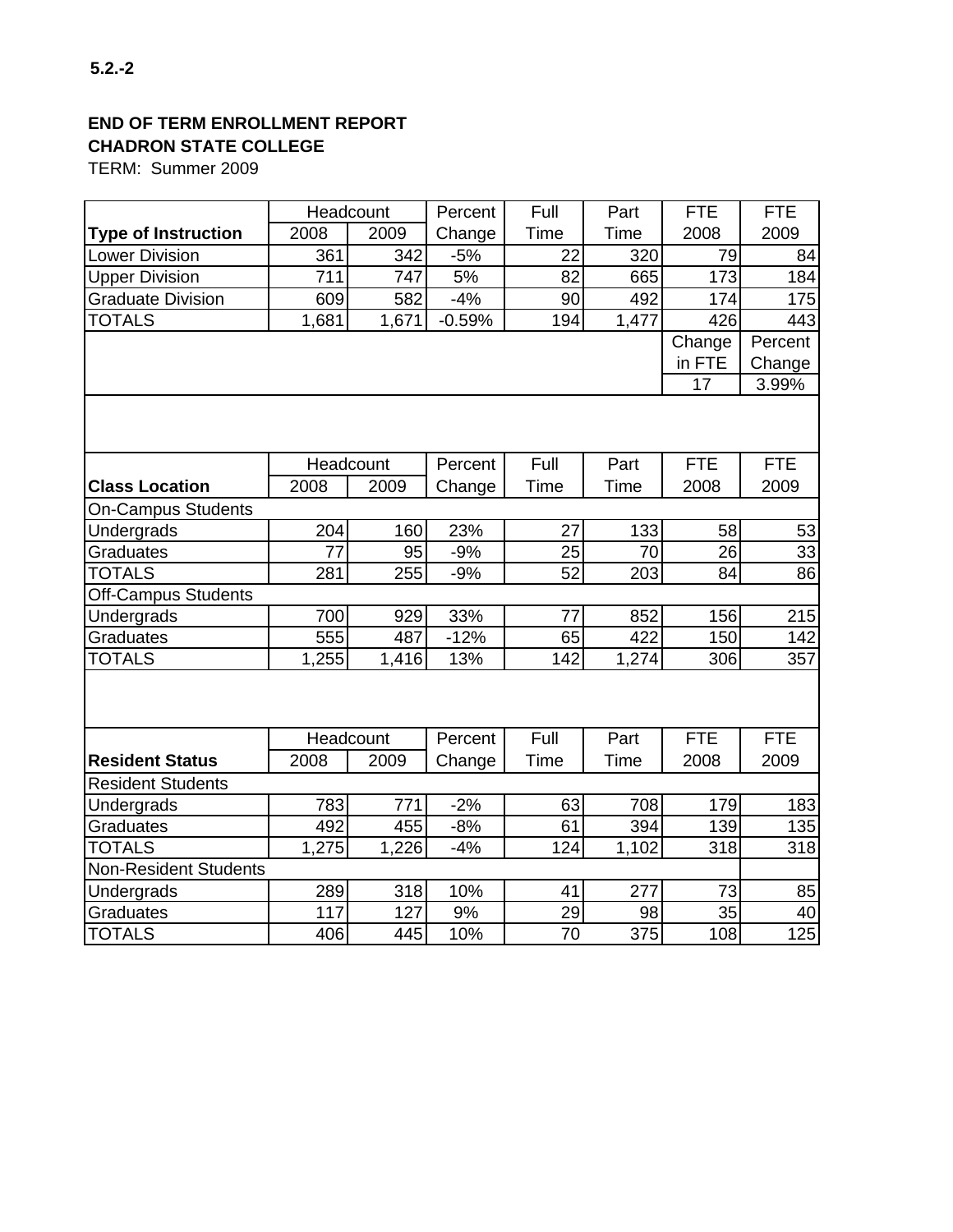# **END OF TERM ENROLLMENT REPORT PERU STATE COLLEGE**

TERM: 2009 SUMMER

|                              |       | Headcount | Percent | Full        | Part         | <b>FTE</b> | <b>FTE</b>  |
|------------------------------|-------|-----------|---------|-------------|--------------|------------|-------------|
| <b>Type of Instruction</b>   | 2008  | 2009      | Change  | <b>Time</b> | Time         | 2008       | 2009        |
| <b>Lower Division</b>        | 102   | 106       | 4%      | 48          | 58           | 32         | 35          |
| <b>Upper Division</b>        | 341   | 332       | $-3%$   | 149         | 183          | 119        | 111         |
| <b>Graduate Division</b>     | 579   | 439       | $-24%$  | 254         | 185          | 266        | 177         |
| <b>TOTALS</b>                | 1,022 | 877       | $-14%$  | 451         | 426          | 417        | 322         |
|                              |       |           |         |             |              | Change     | Percent     |
|                              |       |           |         |             |              | in FTE     | Change      |
|                              |       |           |         |             |              | $-95$      | $-22.70%$   |
|                              |       | Headcount | Percent | Full        | Part         | <b>FTE</b> | <b>FTE</b>  |
| <b>Class Location</b>        | 2008  | 2009      | Change  | <b>Time</b> | <b>Time</b>  | 2008       | 2009        |
| <b>On-Campus Students</b>    |       |           |         |             |              |            |             |
| Undergrads                   | 29    | 28        | $-3%$   | 19          | 9            | 11         | 11          |
| <b>Graduates</b>             | 19    | 1         | 1%      | $\mathbf 0$ | $\mathbf{1}$ | 9          | $\mathbf 0$ |
| <b>TOTALS</b>                | 48    | 29        | $-40%$  | 19          | 10           | 20         | 12          |
| <b>Off-Campus Students</b>   |       |           |         |             |              |            |             |
| Undergrads                   | 414   | 410       | $-1%$   | 178         | 232          | 141        | 134         |
| <b>Graduates</b>             | 560   | 438       | $-22%$  | 254         | 184          | 257        | 176         |
| <b>TOTALS</b>                | 974   | 848       | $-13%$  | 432         | 416          | 397        | 311         |
|                              |       | Headcount | Percent | Full        | Part         | <b>FTE</b> | <b>FTE</b>  |
|                              |       |           |         |             |              |            |             |
| <b>Resident Status</b>       | 2008  | 2009      | Change  | <b>Time</b> | <b>Time</b>  | 2008       | 2009        |
| <b>Resident Students</b>     |       |           |         |             |              |            |             |
| Undergrads                   | 332   | 334       | 1%      | 144         | 190          | 114        | 110         |
| Graduates                    | 498   | 364       | $-27%$  | 206         | 158          | 230        | 146         |
| <b>TOTALS</b>                | 830   | 698       | $-16%$  | 350         | 348          | 344        | 255         |
| <b>Non-Resident Students</b> | 111   | 104       |         |             |              | 37         | 36          |
| Undergrads                   |       |           | $-6%$   | 53          | 51           |            |             |
| <b>Graduates</b>             | 81    | 75        | $-7%$   | 48          | 27           | 36         | 31          |
| <b>TOTALS</b>                | 192   | 179       | $-7%$   | 101         | 78           | 73         | 67          |

\*Totaling errors may occur as a result of rounding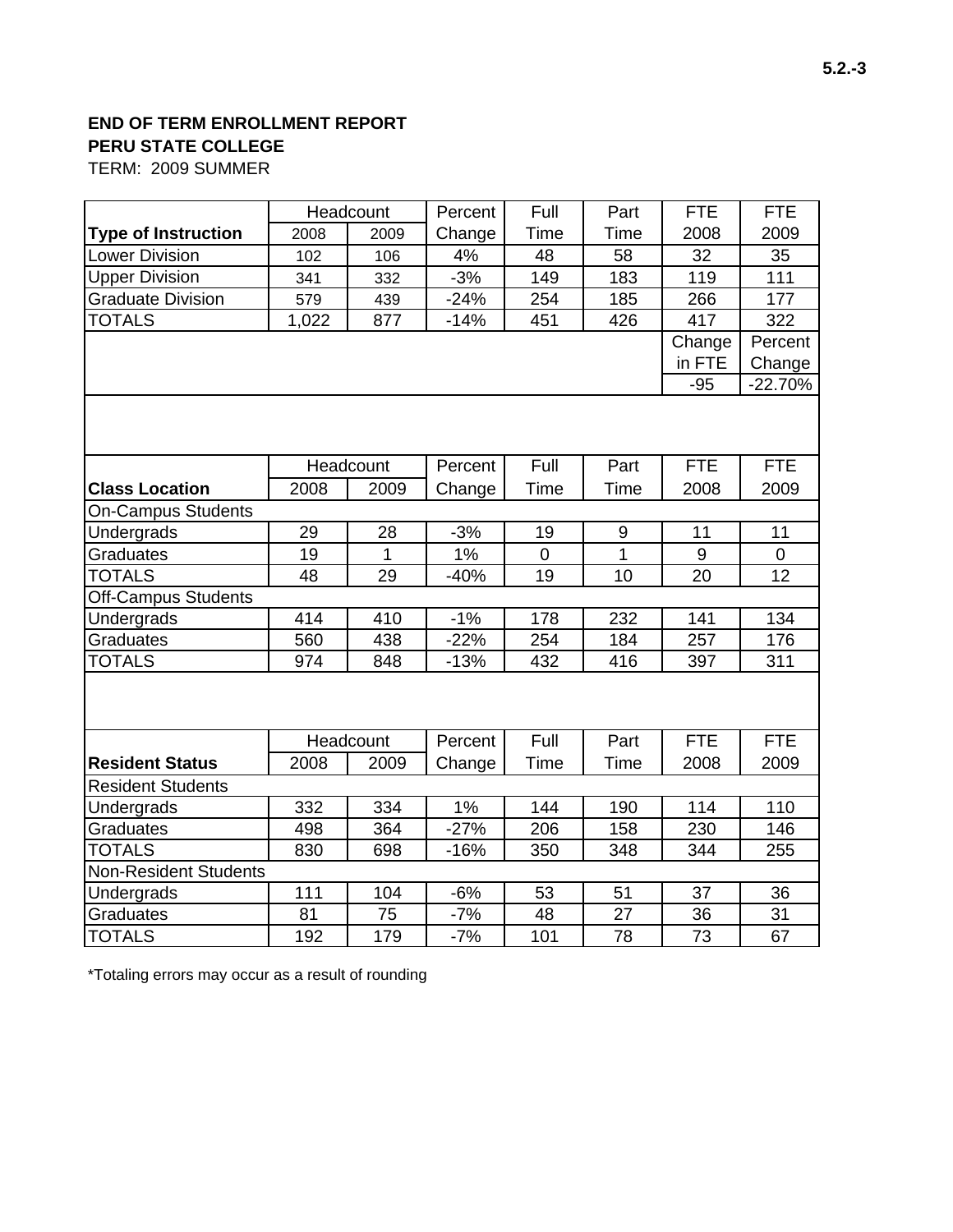# **END OF TERM ENROLLMENT REPORT WAYNE STATE COLLEGE**

TERM: 2009 SUMMER

|                                |       | Headcount | Percent | Full        | Part        | <b>FTE</b> | <b>FTE</b> |
|--------------------------------|-------|-----------|---------|-------------|-------------|------------|------------|
| <b>Type of Instruction</b>     | 2008  | 2009      | Change  | <b>Time</b> | Time        | 2008       | 2009       |
| <b>Lower Division</b>          | 245   | 237       | $-3%$   | 141         | 96          | 53         | 52         |
| <b>Upper Division</b>          | 911   | 869       | $-5%$   | 545         | 324         | 215        | 204        |
| <b>Graduate Division</b>       | 999   | 992       | $-1%$   | 399         | 593         | 305        | 301        |
| <b>TOTALS</b>                  | 2,155 | 2,098     | $-3%$   | 1,085       | 1,013       | 573        | 557        |
|                                |       |           |         |             |             | Change     | Percent    |
|                                |       |           |         |             |             | in FTE     | Change     |
|                                |       |           |         |             |             | $-16$      | $-2.8%$    |
|                                |       | Headcount | Percent | Full        | Part        | <b>FTE</b> | <b>FTE</b> |
| <b>Class Location</b>          | 2008  | 2009      | Change  | <b>Time</b> | <b>Time</b> | 2008       | 2009       |
|                                |       |           |         |             |             |            |            |
| <b>On-Campus Students</b>      | 628   | 662       | 5%      | 459         | 203         | 149        | 157        |
| Undergrads<br><b>Graduates</b> | 230   | 178       | $-23%$  | 91          | 87          | 77         | 61         |
| <b>TOTALS</b>                  | 858   | 840       | $-2%$   | 550         | 290         | 226        | 218        |
| Off-Campus Students            |       |           |         |             |             |            |            |
| Undergrads                     | 528   | 444       | $-16%$  | 227         | 217         | 119        | 99         |
| <b>Graduates</b>               | 769   | 814       | 6%      | 308         | 506         | 228        | 240        |
| <b>TOTALS</b>                  | 1,297 | 1,258     | $-3%$   | 535         | 723         | 347        | 339        |
|                                |       |           |         |             |             |            |            |
|                                |       | Headcount | Percent | Full        | Part        | <b>FTE</b> | <b>FTE</b> |
| <b>Resident Status</b>         | 2008  | 2009      | Change  | <b>Time</b> | <b>Time</b> | 2008       | 2009       |
| <b>Resident Students</b>       |       |           |         |             |             |            |            |
| Undergrads                     | 1,026 | 980       | $-4%$   | 603         | 377         | 238        | 225        |
| Graduates                      | 896   | 875       | $-2%$   | 348         | 527         | 274        | 264        |
| <b>TOTALS</b>                  | 1,922 | 1,855     | $-3%$   | 951         | 904         | 512        | 489        |
| <b>Non-Resident Students</b>   |       |           |         |             |             |            |            |
| Undergrads                     | 130   | 126       | $-3%$   | 83          | 43          | 30         | 31         |
| <b>Graduates</b>               | 103   | 117       | 14%     | 51          | 66          | 31         | 37         |
| <b>TOTALS</b>                  | 233   | 243       | 4%      | 134         | 109         | 61         | 68         |

\*Beginning Spring 2003, enrollment for Internet courses was counted as off-campus. Prior to Spring 2003, Internet course enrollment was counted as on-campus.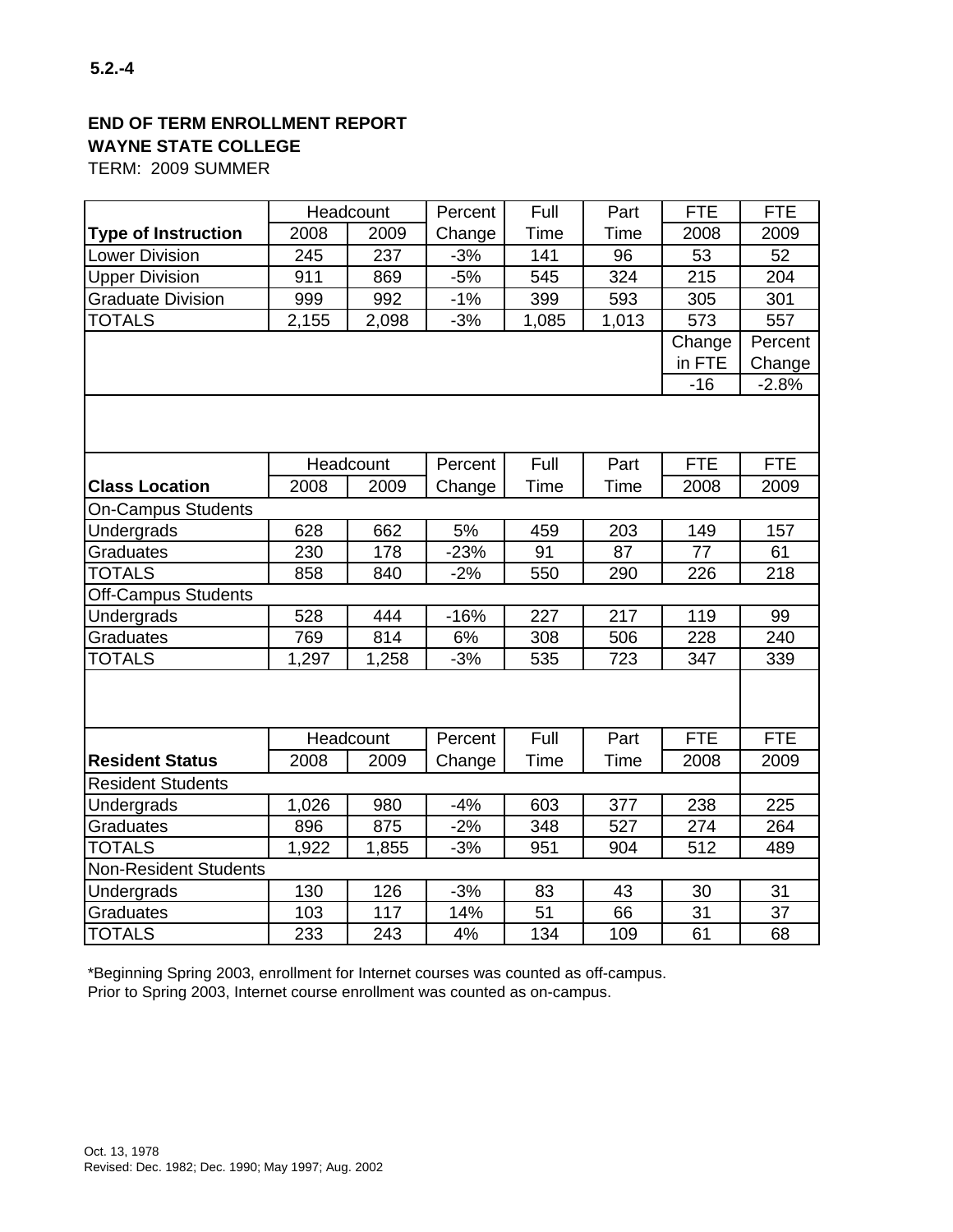#### **Academic, Personnel & Student Affairs Committee**

*Gary Bieganski, Chair Roger Breed David Seger* 

November 13, 2009

#### Summer 2009 Instructional Load Reports for Information Only

**\_\_\_\_\_\_\_\_\_\_\_\_\_\_\_\_\_\_\_\_\_\_\_\_\_\_\_\_\_\_\_\_\_\_\_\_\_\_\_\_\_\_\_\_\_\_\_\_\_\_\_\_\_\_\_\_\_\_\_\_\_\_\_\_\_\_\_\_\_\_\_\_\_\_\_\_\_\_** 

Priority: Educational Excellence Throughout the System

Goals: 2. Create a college experience that enriches the lives of our students and prepares them for their chosen career

3. Recruit, retain and invest in excellent faculty and staff

- Strategies: a. Assess student learning outcomes
	- b. Provide students with access to effective academic advising

The Summer 2009 Instructional Load Reports have been submitted by the colleges and are attached. The following table summarizes the information regarding student credit hour production and FTE faculty. As you will note, the number of student credit hours has decreased 5.91%, FTE faculty has decreased 6.56% and student credit hour/FTE faculty has increased 8.0%.

\_\_\_\_\_\_\_\_\_\_\_\_\_\_\_\_\_\_\_\_\_\_\_\_\_\_\_\_\_\_\_\_\_\_\_\_\_\_\_\_\_\_\_\_\_\_\_\_\_\_\_\_\_\_\_\_\_\_\_\_\_\_\_\_\_\_\_\_\_\_\_\_\_\_\_\_

|                                            |         |                        | Summer 2009              |              |                        |                          |  |
|--------------------------------------------|---------|------------------------|--------------------------|--------------|------------------------|--------------------------|--|
|                                            |         | Undergraduate<br>Level | <b>Graduate</b><br>Level | <b>Total</b> | <b>System Total</b>    | <b>System Total</b>      |  |
| <b>Student Credit</b><br>Hour              | Chadron | 4,040                  | 2,090                    | 6,130        |                        |                          |  |
|                                            | Peru    | 2,377                  | 1,928                    | 4,305        | 17,883                 | 19,007                   |  |
|                                            | Wayne   | 3,962                  | 3,486                    | 7,448        |                        |                          |  |
| <b>Total FTE</b><br><b>Faculty</b>         | Chadron | 16.7                   | 15.9                     | 32.6         |                        |                          |  |
|                                            | Peru    | 7.4                    | 9.0                      | 16.4         | 93.8                   | 100.39                   |  |
|                                            | Wayne   | 18.4                   | 26.3                     | 44.8         |                        |                          |  |
| <b>Student Credit</b><br>Hour/FTE          | Chadron | 242                    | 132                      | 188          | UG Avg:                | UG Avg:                  |  |
| <b>Faculty</b>                             | Peru    | 320                    | 214                      | 262          | 259<br>Grad Avg:       | 244.33<br>Grad Avg:      |  |
|                                            | Wayne   | $\overline{215}$       | 132                      | 166          | 159.3<br>Avg:<br>205.3 | 160.67<br>Avg:<br>190.10 |  |
| <b>FTE Students/</b><br><b>FTE Faculty</b> | Chadron | 16                     | 11                       |              |                        |                          |  |
|                                            | Peru    | 21                     | 18                       |              |                        |                          |  |
|                                            | Wayne   | 14                     | 11                       |              |                        |                          |  |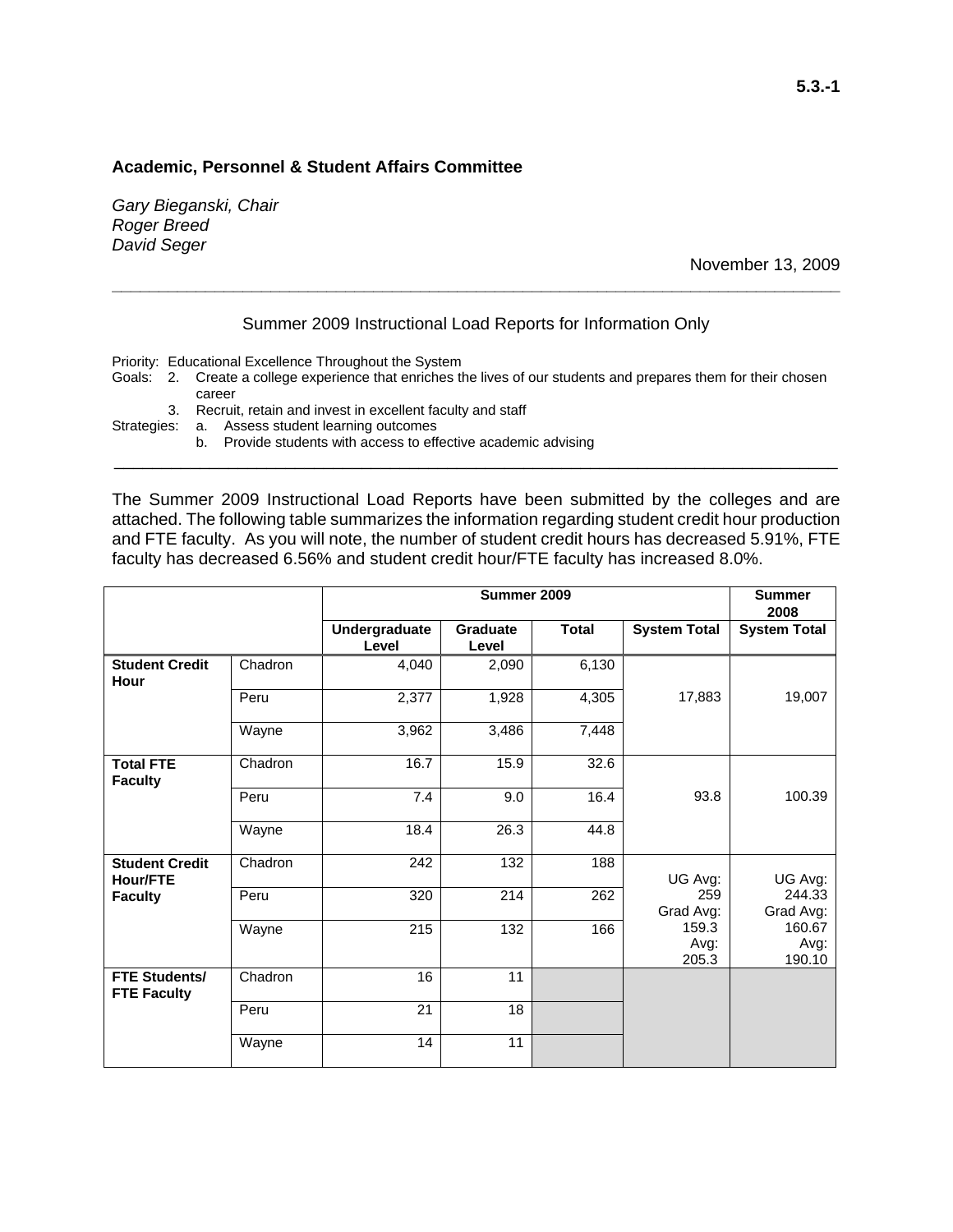## **CHADRON STATE COLLEGE INSTRUCTIONAL LOAD REPORT** Term: Summer 2009

| STUDENT CREDIT HOURS PRODUCED BY RANK AND LEVEL OF INSTRUCTION   |                             |                  |                  |                 |                 |
|------------------------------------------------------------------|-----------------------------|------------------|------------------|-----------------|-----------------|
|                                                                  | Lower Div                   | <b>Upper Div</b> | <b>UG Total</b>  | <b>Grad Div</b> | Total           |
| <b>SCH Produced (Ranked Faculty)</b>                             | 1,563                       | 1,658            | 3,221            | 1,335           | 4,556           |
| SCH Produced (Adjunct/Part-Time)                                 | 403                         | 416              | 819              | 755             | 1,574           |
| <b>SCH Produced (Graduate Assistant)</b>                         | 0                           | 0                | 0                | O               | 0               |
| <b>Total SCH Produced</b>                                        | 1,966                       | 2,074            | 4,040            | 2,090           | 6,130           |
|                                                                  |                             |                  |                  |                 |                 |
| DISTRIBUTION OF FTE FACULTY BY RANK AND LEVEL OF INSTRUCTION     |                             |                  |                  |                 |                 |
|                                                                  | Lower Div                   | Upper Div        | <b>UG Total</b>  | <b>Grad Div</b> | Total           |
| Professor                                                        | 1.6                         | 2.4              | 4.0              | 3.0             | 7.0             |
| Associate Professor                                              | 2.1                         | 1.6              | $\overline{3.7}$ | 2.9             | 6.5             |
| <b>Assistant Professor</b>                                       | 2.1                         | 3.3              | 5.4              | 3.7             | 9.1             |
| Instructor                                                       | 0.3                         | 1.6              | 1.8              | 0.0             | 1.8             |
| <b>Professional Staff</b>                                        | 0.3                         |                  | 0.3              | 0.0             | 0.3             |
| Adjunct/Part-Time                                                | 0.8                         | 0.8              | 1.6              | 6.3             | 7.9             |
| <b>Graduate Assistant</b>                                        |                             |                  | 0.0              | 0.0             | 0.0             |
| <b>Total FTE Faculty</b>                                         | 7.1                         | 9.7              | 16.7             | 15.9            | 32.6            |
| <b>Total Headcount Faculty</b>                                   |                             |                  |                  |                 | 68              |
| <b>FTE Students</b>                                              | 131                         | 138              | 269              | 174             | 444             |
|                                                                  |                             |                  |                  |                 |                 |
| DISTRIBUTION OF FTE FACULTY AND STUDENT CREDIT HOURS PRODUCED BY |                             |                  |                  |                 |                 |
|                                                                  | <b>TRADITIONAL DELIVERY</b> |                  |                  |                 |                 |
|                                                                  | Lower Div                   | <b>Upper Div</b> | <b>UG Total</b>  | <b>Grad Div</b> | Total           |
| FTE Ranked Faculty -- On-Campus*                                 | 0.0                         | 2.7              | 2.7              | 3.9             | 6.6             |
| FTE Adjunct/Part-Time -- On-Campus*                              | 1.0                         | 0.5              | 1.5              | 0.8             | 2.3             |
| FTE Graduate Assistant -- On-Campus*                             | 0.0                         | 0.0              | 0.0              | 0.0             | 0.0             |
| SCH Produced -- On-Campus*                                       | 150                         | 456              | 606.0            | 297             | 903             |
| FTE Ranked Faculty -- Off-Campus**                               | 0.0                         | 0.0              | 0.0              | 0.7             | 0.7             |
| FTE Adjunct/Part-Time -- Off-Campus**                            | 0.1                         | 0.6              | 0.7              | 2.8             | 3.4             |
| FTE Graduate Assistant -- Off-Campus**                           | 0.0<br>11                   | 0.0<br>69        | 0.0              | 0.0             | 0.0<br>571      |
| SCH Produced -- Off-Campus**                                     |                             |                  | 80.0             | 491             |                 |
| DISTRIBUTION OF FTE FACULTY AND STUDENT CREDIT HOURS PRODUCED BY |                             |                  |                  |                 |                 |
| ON-LINE AND ASYNCHRONOUS DELIVERY                                |                             |                  |                  |                 |                 |
| FTE Ranked Faculty-OnLine/Hybrid***                              | 5.0                         | 5.6              | 10.6             | 5.3             | 15.9            |
| FTE Adjunct/Part-Time-OnLine/Hybrid***                           | 1.0                         | 0.3              | 1.3              | 2.4             | 3.7             |
| FTE Graduate Assistant-OnLine/Hybrid***                          | 0.0                         | 0.0              | 0.0              | 0.0             | $0.0\,$         |
| SCH Produced - OnLine/Hybrid***                                  | 1,672                       | 1,495            | 3167.0           | 1,218           | 4,385           |
| FTE Ranked Faculty-Other Asynch****                              | 0.0                         | 0.0              | 0.0              | 0.0             | 0.0             |
| FTE Adjunct/Part-Time-Other Asynch****                           | 0.0                         | 0.0              | 0.0              | 0.0             | 0.0             |
| FTE Graduate Assistant-Other Asynch****                          | 0.0                         | 0.0              | 0.0              | 0.0             | 0.0             |
| SCH Produced-Other Asynch****                                    | 135                         | 54               | 189.0            | 84              | 273             |
|                                                                  |                             |                  |                  |                 |                 |
| PRODUCTION RATIOS BY RANK AND LEVEL OF INSTRUCTION               |                             |                  |                  |                 |                 |
|                                                                  | Lower Div                   | <b>Upper Div</b> | <b>UG Total</b>  | <b>Grad Div</b> | Total           |
| <b>SCH/FTE Ranked Faculty</b>                                    | 250                         | 186              | 213              | 140             | 185             |
| SCH/FTE Adjunct/Part-Time                                        | 486                         | 555              | 518              | 119             | 199             |
| <b>SCH/FTE Graduate Assistant</b>                                | 0                           | 0                | 0                | 0               | 0               |
| <b>Total SCH/FTE Faculty</b>                                     | 278                         | 215              | 242              | 132             | 188             |
| FTE Student/FTE Ranked Faculty                                   | 17                          | 12               | 14               | 12              | 13              |
| FTE Student/FTE Adjunct/Part-Time                                | 32                          | 37               | 35               | 10              | 15              |
| <b>FTE Student/FTE Graduate Assistant</b>                        | 0                           | 0                | 0                | 0               | 0               |
| Total FTE Student/FTE Faculty                                    | 19                          | 14               | 16               | 11              | $\overline{14}$ |

\*Face-to-face at each of the respective institutions

\*\*Remote campus locations, traditional format, interactive distance learning originating from off-campus location

\*\*\*At least 50% or more of delivery is by internet

\*\*\*\*CD, video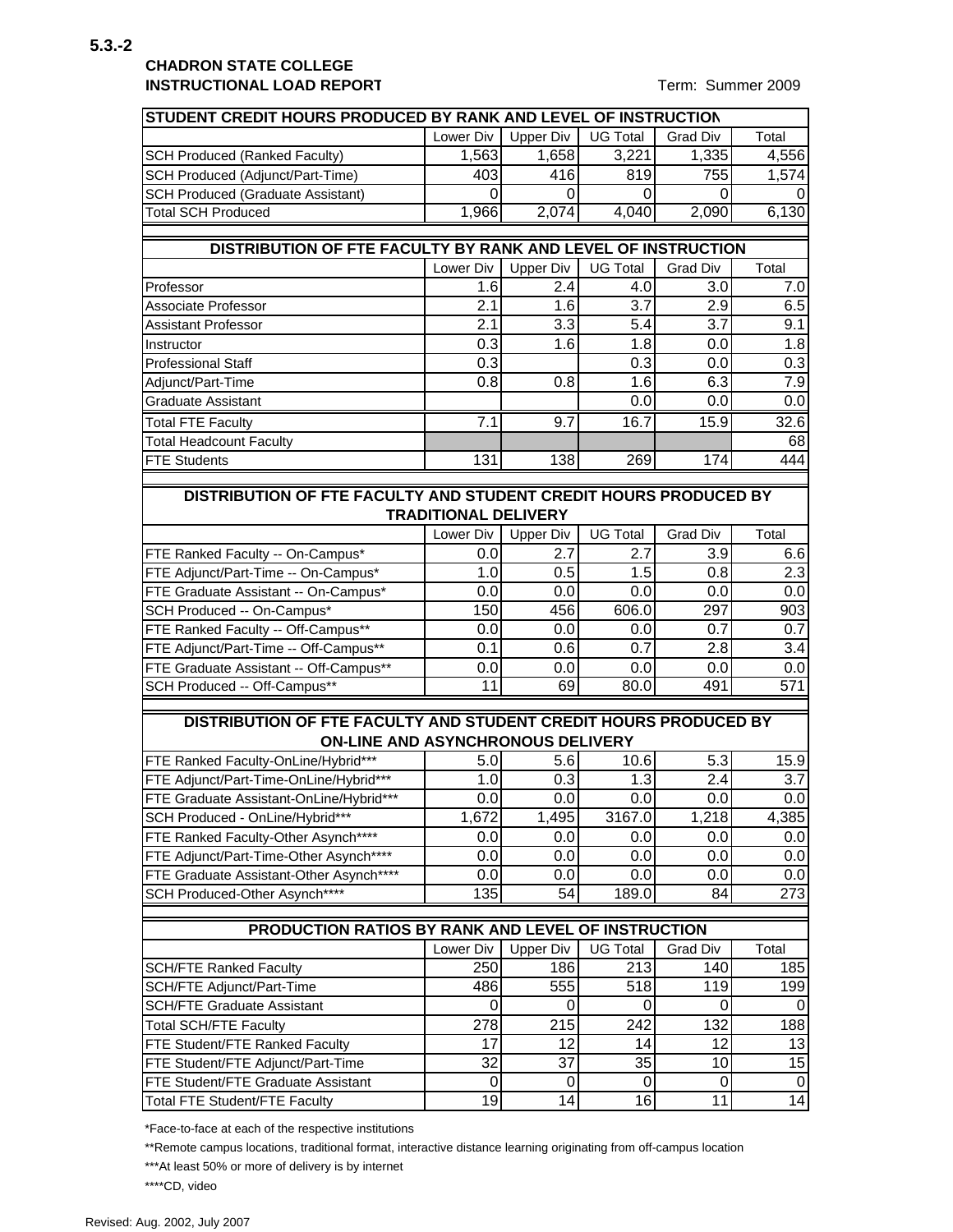#### **PERU STATE COLLEGE INSTRUCTIONAL LOAD REPORT** Term: Summer 2009

| <b>STUDENT CREDIT HOURS PRODUCED BY RANK AND LEVEL OF INSTRUCTION</b> |           |           |                 |          |       |  |  |
|-----------------------------------------------------------------------|-----------|-----------|-----------------|----------|-------|--|--|
|                                                                       | Lower Div | Upper Div | <b>UG Total</b> | Grad Div | Total |  |  |
| <b>SCH Produced (Ranked Faculty)</b>                                  | 198       | 1.049     | 1.247           | 1.222    | 2.469 |  |  |
| <b>SCH Produced (Adjunct/Part-Time)</b>                               | 788       | 342       | 1.130           | 706      | 1,836 |  |  |
| <b>SCH Produced (Graduate Assistant)</b>                              |           |           |                 |          |       |  |  |
| <b>Total SCH Produced</b>                                             | 986       | 1.391     | 2.377           | 1.928    | 4,305 |  |  |
|                                                                       |           |           |                 |          |       |  |  |

|                                | DISTRIBUTION OF FTE FACULTY BY RANK AND LEVEL OF INSTRUCTION |                  |                 |                 |       |  |  |  |
|--------------------------------|--------------------------------------------------------------|------------------|-----------------|-----------------|-------|--|--|--|
|                                | Lower Div                                                    | Upper Div        | <b>UG Total</b> | <b>Grad Div</b> | Total |  |  |  |
| Professor                      | 0.3                                                          | 0.8              | 1.0             | 0.8             | 1.8   |  |  |  |
| Associate Professor            | 0.6                                                          | 0.2              | 0.7             | 0.7             | 1.4   |  |  |  |
| <b>Assistant Professor</b>     | 0.0                                                          | 2.0 <sub>l</sub> | 2.0             | 2.7             | 4.7   |  |  |  |
| Instructor                     | 0.0                                                          | 0.8              | 0.8             | 1.3             | 2.1   |  |  |  |
| Lecturer                       | 0.0                                                          | 0.0              | 0.0             | 0.0             | 0.01  |  |  |  |
| Adjunct/Part-Time              | 1.9                                                          | 1.0 <sub>l</sub> | 2.9             | 3.6             | 6.5   |  |  |  |
| <b>Graduate Assistant</b>      | 0.0                                                          | 0.0              | 0.0             | 0.0             | 0.0   |  |  |  |
| <b>Total FTE Faculty</b>       | 2.8                                                          | 4.7              | 7.4             | 9.0             | 16.4  |  |  |  |
| <b>Total Headcount Faculty</b> |                                                              |                  |                 |                 | 50    |  |  |  |
| <b>FTE Students</b>            | 66                                                           | 931              | 158             | 161             | 319   |  |  |  |

#### **DISTRIBUTION OF FTE FACULTY AND STUDENT CREDIT HOURS PRODUCED BY TRADITIONAL DELIVERY**

|                                        | Lower Div        | Upper Div        | <b>UG Total</b> | <b>Grad Div</b> | Total            |
|----------------------------------------|------------------|------------------|-----------------|-----------------|------------------|
| FTE Ranked Faculty -- On-Campus*       | 0.3 <sub>l</sub> | 0.21             | 0.5             | 0.1             | 0.6              |
| FTE Adjunct/Part-Time -- On-Campus*    | 0.0              | 0.0              | 0.01            | 0.0             | 0.01             |
| FTE Graduate Assistant -- On-Campus*   | 0.01             | 0.0              | 0.01            | 0.0             | 0.01             |
| SCH Produced -- On-Campus*             | 78               | 143              | 221             | 10              | 231              |
| FTE Ranked Faculty -- Off-Campus**     | 0.0              | 0.5 <sub>l</sub> | 0.5             | 0.0             | 0.5              |
| FTE Adjunct/Part-Time -- Off-Campus**  | 0.0              | 0.5              | 0.5             | 0.4             | 0.9 <sub>l</sub> |
| FTE Graduate Assistant -- Off-Campus** | 0.0              | 0.0              | 0.01            | 0.0             | 0.01             |
| SCH Produced -- Off-Campus**           |                  | <b>2521</b>      | <b>252</b>      | 55              | 307              |

| DISTRIBUTION OF FTE FACULTY AND STUDENT CREDIT HOURS PRODUCED BY |  |  |  |
|------------------------------------------------------------------|--|--|--|
| <b>ON-LINE AND ASYNCHRONOUS DELIVERY</b>                         |  |  |  |
|                                                                  |  |  |  |

| FTE Ranked Faculty-OnLine/Hybrid***            | 0.5 | 3.01             | 3.5 <sub>l</sub> | 5.3 <sub>l</sub> | 8.8 <sub>l</sub> |
|------------------------------------------------|-----|------------------|------------------|------------------|------------------|
| FTE Adjunct/Part-Time-OnLine/Hybrid***         | 1.9 | 0.5 <sub>l</sub> | 2.4              | 3.1              | 5.5              |
| FTE Graduate Assistant-OnLine/Hybrid***        | 0.0 | 0.0              | 0.0              | 0.0              | 0.01             |
| SCH Produced - OnLine/Hybrid***                | 908 | 996              | 1,904            | 1.863            | 3,767            |
| FTE Ranked Faculty-Other Asynch****            | 0.0 | 0.0              | 0.0              | 0.0              | 0.01             |
| FTE Adjunct/Part-Time-Other Asynch****         | 0.0 | 0.0              | 0.0              | 0.0              | 0.01             |
| <b>FTE Graduate Assistant-Other Asynch****</b> | 0.0 | 0.01             | 0.01             | 0.01             | 0.01             |
| SCH Produced-Other Asynch****                  |     |                  |                  |                  | 01               |

| PRODUCTION RATIOS BY RANK AND LEVEL OF INSTRUCTION |           |                 |                 |          |       |  |  |
|----------------------------------------------------|-----------|-----------------|-----------------|----------|-------|--|--|
|                                                    | Lower Div | Upper Div       | <b>UG Total</b> | Grad Div | Total |  |  |
| <b>SCH/FTE Ranked Faculty</b>                      | 238       | 286             | 277             | 225      | 248   |  |  |
| SCH/FTE Adjunct/Part-Time                          | 411       | 342             | 387             | 199      | 284   |  |  |
| <b>ISCH/FTE Graduate Assistant</b>                 |           |                 |                 |          |       |  |  |
| <b>Total SCH/FTE Faculty</b>                       | 359       | 298             | 320             | 214      | 262   |  |  |
| <b>FTE Student/FTE Ranked Faculty</b>              | 16        | 191             | 18              | 19.      | 19    |  |  |
| FTE Student/FTE Adjunct/Part-Time                  | 27        | 23I             | 26 I            | 17       | 21    |  |  |
| <b>IFTE Student/FTE Graduate Assistant</b>         |           |                 |                 |          |       |  |  |
| Total FTE Student/FTE Faculty                      | 24        | 20 <sub>1</sub> | 21              | 18       | 19    |  |  |

\*Face-to-face at each of the respective institutions

\*\*Remote campus locations, traditional format, interactive distance learning originating from off-campus location

\*\*\*At least 50% or more of delivery is by internet

\*\*\*\*CD, video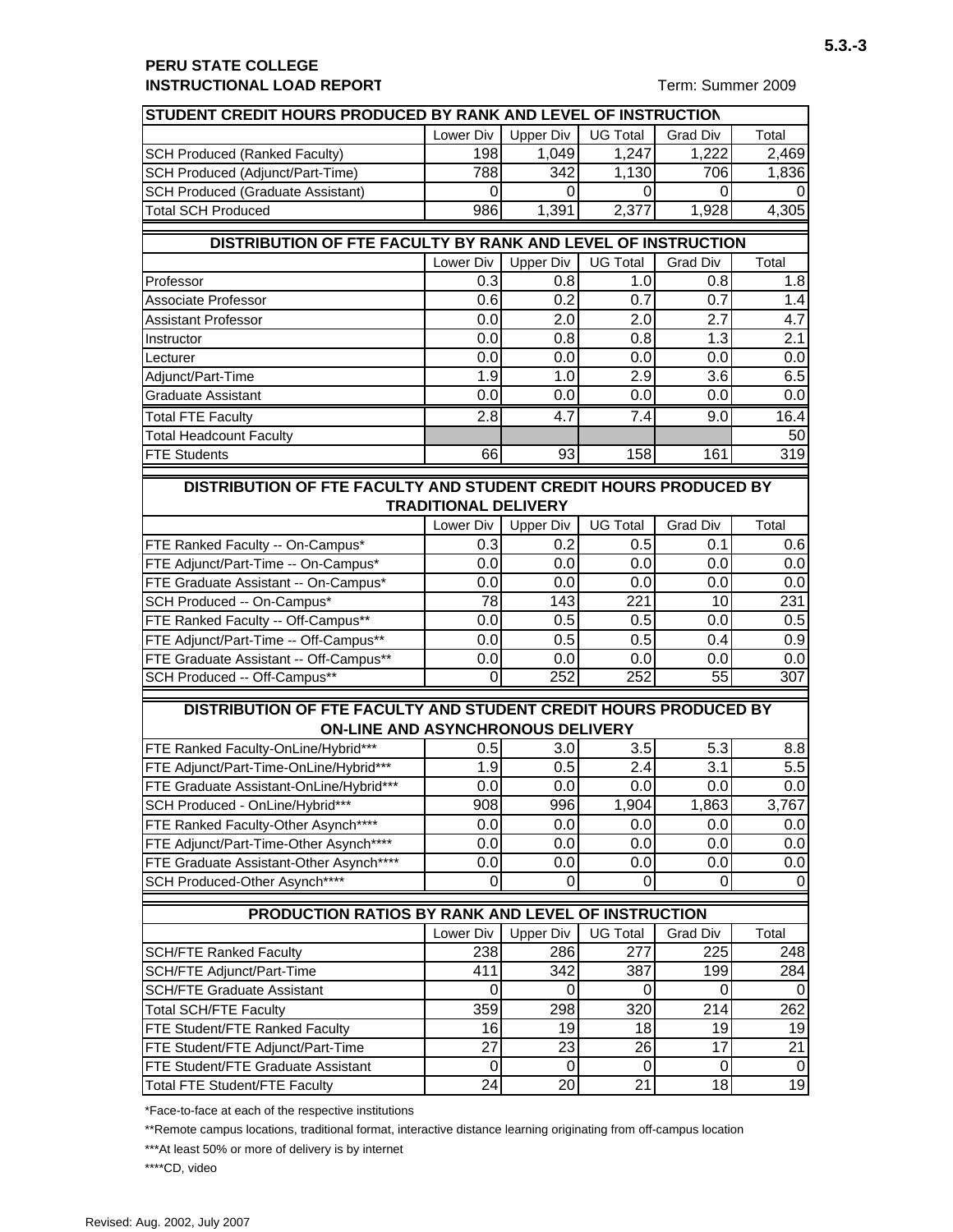## **WAYNE STATE COLLEGE INSTRUCTIONAL LOAD REPORT TERM: Summer 2009**

| <b>STUDENT CREDIT HOURS PRODUCED BY RANK AND LEVEL OF INSTRUCTION</b> |           |           |                 |                 |          |  |  |
|-----------------------------------------------------------------------|-----------|-----------|-----------------|-----------------|----------|--|--|
|                                                                       | Lower Div | Upper Div | <b>UG Total</b> | <b>Grad Div</b> | Total    |  |  |
| <b>SCH Produced (Ranked Faculty)</b>                                  | 1.372     | 2,050     | 3.422           | 2.468           | 5.890    |  |  |
| SCH Produced (Adjunct/Part-Time)                                      | 142       | 398       | 540             | 1.018           | 1.558    |  |  |
| <b>SCH Produced (Graduate Assistant)</b>                              |           |           |                 |                 | $\Omega$ |  |  |
| <b>Total SCH Produced</b>                                             | 1.514     | 2.448     | 3.962           | 3.486           | 7.448    |  |  |
|                                                                       |           |           |                 |                 |          |  |  |

| DISTRIBUTION OF FTE FACULTY BY RANK AND LEVEL OF INSTRUCTION |           |           |                 |                 |       |  |  |
|--------------------------------------------------------------|-----------|-----------|-----------------|-----------------|-------|--|--|
|                                                              | Lower Div | Upper Div | <b>UG Total</b> | <b>Grad Div</b> | Total |  |  |
| Professor                                                    | 3.50      | 3.34      | 6.84            | 14.06           | 20.90 |  |  |
| Associate Professor                                          | 1.50      | 2.00      | 3.50            | 0.89            | 4.39  |  |  |
| <b>Assistant Professor</b>                                   | 1.83      | 1.58      | 3.41            | 0.83            | 4.24  |  |  |
| Instructor                                                   | 1.00      | 0.75      | 1.75            | 0.78            | 2.53  |  |  |
| Lecturer                                                     | 0.00      | 0.00      | 0.00            | 0.00            | 0.00  |  |  |
| Adjunct/Part-Time                                            | 0.92      | 2.00      | 2.92            | 9.78            | 12.70 |  |  |
| <b>Graduate Assistant</b>                                    | 0.00      | 0.00      | 0.00            | 0.00            | 0.00  |  |  |
| <b>Total FTE Faculty</b>                                     | 8.75      | 9.67      | 18.42           | 26.34           | 44.76 |  |  |
| <b>Total Headcount Faculty</b>                               |           |           |                 |                 | 105   |  |  |
| <b>FTE Students</b>                                          | 101       | 163       | 264             | 291             | 555   |  |  |
|                                                              |           |           |                 |                 |       |  |  |

## **DISTRIBUTION OF FTE FACULTY AND STUDENT CREDIT HOURS PRODUCED BY TRADITIONAL DELIVERY**

|                                              | Lower Div | Upper Div | <b>UG Total</b> | <b>Grad Div</b> | Total |
|----------------------------------------------|-----------|-----------|-----------------|-----------------|-------|
| FTE Ranked Faculty -- On-Campus*             | 4.33      | 2.75      | 7.08            | 1.56            | 8.64  |
| FTE Adjunct/Part-Time -- On-Campus*          | 0.25      | 0.25      | 0.50            | 0.00            | 0.50  |
| FTE Graduate Assistant -- On-Campus*         | 0.00      | 0.00      | 0.00            | 0.00            | 0.00  |
| SCH Produced -- On-Campus*                   | 736       | 1,153     | 1.889           | 209             | 2,098 |
| <b>FTE Ranked Faculty -- Off-Campus**</b>    | 0.00      | 0.00      | 0.00            | 0.78            | 0.78  |
| <b>FTE Adjunct/Part-Time -- Off-Campus**</b> | 0.00      | 0.25      | 0.25            | 8.11            | 8.36  |
| FTE Graduate Assistant -- Off-Campus**       | 0.00      | 0.00      | 0.00            | 0.00            | 0.00  |
| SCH Produced -- Off-Campus**                 |           | 67        | 67              | 855             | 922   |

## **ON-LINE AND ASYNCHRONOUS DELIVERY DISTRIBUTION OF FTE FACULTY AND STUDENT CREDIT HOURS PRODUCED BY**

| <b>FTE Ranked Faculty-OnLine/Hybrid***</b> | 3.50  | 4.92  | 8.42  | 10.67 | 19.09 |
|--------------------------------------------|-------|-------|-------|-------|-------|
| FTE Adjunct/Part-Time-OnLine/Hybrid***     | 0.67  | 1.50  | 2.17  | 1.67  | 3.84  |
| FTE Graduate Assistant-OnLine/Hybrid***    | 0.00  | 0.00  | 0.001 | 0.001 | 0.00  |
| SCH Produced - OnLine/Hybrid***            | 7781  | 1.228 | 2,006 | 1,996 | 4.002 |
| FTE Ranked Faculty-Other Asynch****        | 0.00  | 0.00  | 0.00  | 3.55  | 3.55  |
| FTE Adjunct/Part-Time-Other Asynch****     | 0.001 | 0.00  | 0.001 | 0.001 | 0.00  |
| FTE Graduate Assistant-Other Asynch****    | 0.00  | 0.00  | 0.001 | 0.001 | 0.00  |
| SCH Produced-Other Asynch****              |       |       |       | 426   | 426   |

| PRODUCTION RATIOS BY RANK AND LEVEL OF INSTRUCTION |           |                 |                 |                 |       |  |  |
|----------------------------------------------------|-----------|-----------------|-----------------|-----------------|-------|--|--|
|                                                    | Lower Div | Upper Div       | <b>UG Total</b> | <b>Grad Div</b> | Total |  |  |
| <b>SCH/FTE Ranked Faculty</b>                      | 175       | 267             | 221             | 149             | 184   |  |  |
| SCH/FTE Adjunct/Part-Time                          | 154       | 199             | 185l            | 104             | 123   |  |  |
| <b>SCH/FTE Graduate Assistant</b>                  |           |                 |                 |                 | 0     |  |  |
| <b>Total SCH/FTE Faculty</b>                       | 1731      | 253             | 215             | 132             | 166   |  |  |
| FTE Student/FTE Ranked Faculty                     | 12        | 18 <sub>1</sub> | 15              | 12              | 14    |  |  |
| FTE Student/FTE Adjunct/Part-Time                  | 10        | 13 <sub>l</sub> | 12              |                 | 10    |  |  |
| <b>FTE Student/FTE Graduate Assistant</b>          |           |                 |                 |                 | 0     |  |  |
| <b>Total FTE Student/FTE Faculty</b>               | 12        |                 | 14              |                 | 12    |  |  |

\*Face-to-face at each of the respective institutions

\*\*Remote campus locations, traditional format, interactive distance learning originating from off-campus location

\*\*\*At least 50% or more of delivery is by internet

\*\*\*\*CD, video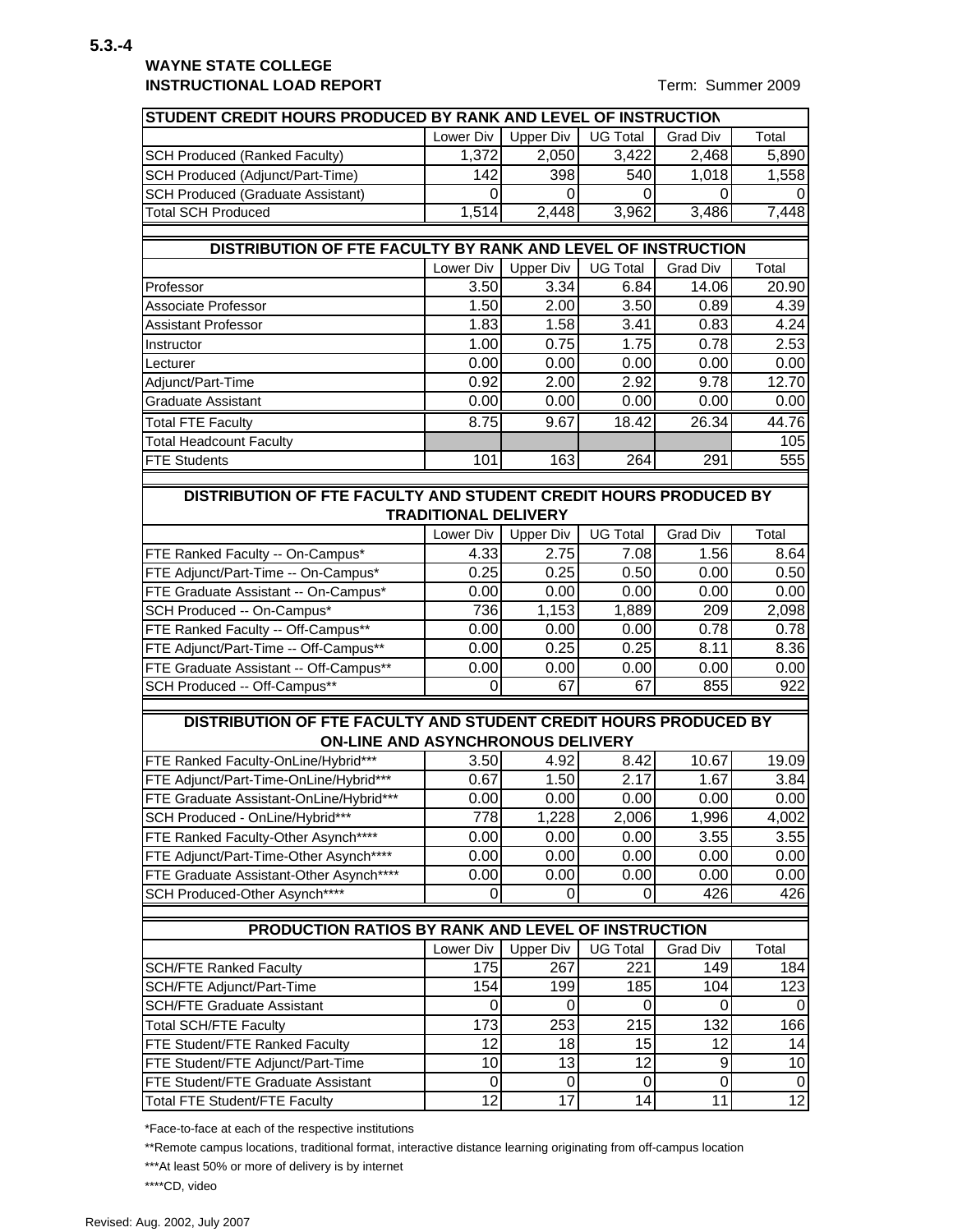#### **Academic, Personnel & Student Affairs Committee**

*Gary Bieganski, Chair Roger Breed David Seger* 

## Off-Campus and Early Entry Course Offerings Report for Information Only

**\_\_\_\_\_\_\_\_\_\_\_\_\_\_\_\_\_\_\_\_\_\_\_\_\_\_\_\_\_\_\_\_\_\_\_\_\_\_\_\_\_\_\_\_\_\_\_\_\_\_\_\_\_\_\_\_\_\_\_\_\_\_\_\_\_\_\_\_\_\_\_\_\_\_\_\_** 

Priority: Educational Excellence Throughout the System

Goal: 2. Create a college experience that enriches the lives of our students and prepares them for their chosen careers

Strategy: l. Enhance coordinated outreach through distance delivery of classes, services, programs, and degrees **\_\_\_\_\_\_\_\_\_\_\_\_\_\_\_\_\_\_\_\_\_\_\_\_\_\_\_\_\_\_\_\_\_\_\_\_\_\_\_\_\_\_\_\_\_\_\_\_\_\_\_\_\_\_\_\_\_\_\_\_\_\_\_\_\_\_\_\_\_\_\_\_\_\_\_\_** 

Board Policy #4710 provides guidelines for the delivery of courses to locations away from a college campus. Included is a definition of the service regions of the colleges and a description of how delivery of courses will be made in an off-campus setting.

During the 2008-09 academic year, the colleges delivered 1,616 class sections to 24,671 students at off-campus locations, compared to 1,329 class sections and 23,339 students in 2007-08. Average off-campus class size for the System was 15.

| 2008-09 System Summary                                                                                                                           | Locations<br>(unduplicated) | <b>Sections</b>   | <b>Enrollment</b>      | Ave. Class<br><b>Size</b> |
|--------------------------------------------------------------------------------------------------------------------------------------------------|-----------------------------|-------------------|------------------------|---------------------------|
| Off-Campus Courses<br><b>Traditional Classroom Delivery</b><br>Synchronous (interactive distance learning)<br>Non-synchronous (Internet, CD ROM) | 27<br>18<br>3               | 218<br>192<br>942 | 2,968<br>616<br>20,106 | 14<br>3<br>21             |
| <b>Early Entry Courses</b>                                                                                                                       | 30                          | 120               | 981                    | 8                         |
| FY 2008-09 Total                                                                                                                                 | 71                          | 1,616             | 24,671                 | 15                        |

Source: Supplemental Budget Documents

| FY 2007-08 Total | 74  | 1,329 | 23,339 | 18 |
|------------------|-----|-------|--------|----|
| AY 2006-07 Total | 71  | 1,333 | 21,186 | 14 |
| AY 2005-06 Total | 78  | 1,235 | 18,212 | 15 |
| AY 2004-05 Total | 77  | 1,019 | 15,541 | 15 |
| AY 2003-04 Total | 76  | 906   | 12,485 | 14 |
| AY 2002-03 Total | 78  | 942   | 10,748 | 11 |
| AY 2001-02 Total | 82  | 978   | 11,757 | 12 |
| AY 2000-01 Total | 108 | 961   | 10,172 | 11 |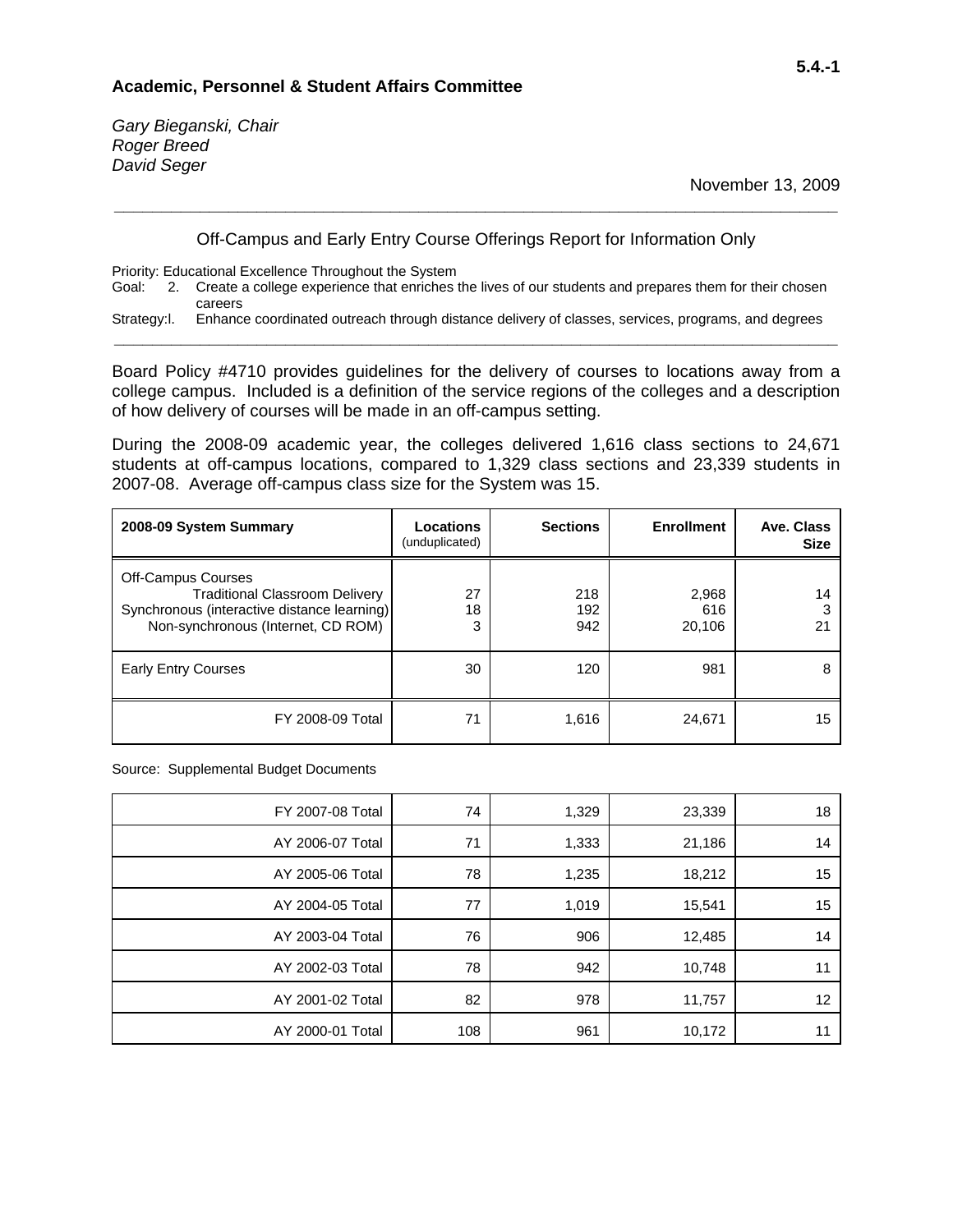| <b>Off-Campus Courses</b><br>(Traditional, Synch. and Non-<br>synchronous) |                                                                                 | Locations            | <b>Sections</b>         | <b>Enrollment</b>              | Ave. Class<br><b>Size</b> |
|----------------------------------------------------------------------------|---------------------------------------------------------------------------------|----------------------|-------------------------|--------------------------------|---------------------------|
| Chadron                                                                    | <b>July 2008</b><br>Fall Semester 2008<br>Spring Semester 2009<br>Summer 2009   | 6<br>7<br>8<br>5     | 23<br>263<br>178<br>83  | 421<br>2,977<br>3,003<br>1,216 | 18<br>11<br>17<br>15      |
|                                                                            | Total                                                                           | 9<br>Unduplicated    | 547                     | 7,617                          | 14                        |
| Peru                                                                       | Fall Semester 2008<br>Spring Semester 2009<br>Summer 2009                       | 2<br>5<br>4          | 182<br>179<br>70        | 4,756<br>4,208<br>1,451        | 26<br>24<br>21            |
|                                                                            | Total                                                                           | 4<br>Unduplicated    | 431                     | 10,415                         | 24                        |
| Wayne                                                                      | July-August 2008<br>Fall Semester 2008<br>Spring Semester 2009<br>May-June 2009 | 17<br>13<br>20<br>13 | 34<br>108<br>121<br>111 | 403<br>1,868<br>2,123<br>1,264 | 12<br>17<br>18<br>11      |
|                                                                            | Total                                                                           | 24<br>Unduplicated   | 374                     | 5,658                          | 15                        |

# Following is a breakdown of delivery per college.

| <b>Early Entry Courses</b> |                                                                                  | Locations                      | <b>Sections</b>  | <b>Enrollment</b> | Ave. Class<br><b>Size</b> |
|----------------------------|----------------------------------------------------------------------------------|--------------------------------|------------------|-------------------|---------------------------|
| Chadron                    | Fall Semester 2008<br>Spring Semester 2009<br>Summer 2009                        | $\overline{2}$<br>0<br>0       | 2<br>0<br>0      | 33<br>0<br>0      | 17<br>0<br>0              |
|                            | Total                                                                            | $\overline{2}$<br>Unduplicated | 2                | 33                | 17                        |
| Peru                       | Fall Semester 2008<br>Spring Semester 2009<br>Summer 2009                        | 16<br>28<br>0                  | 45<br>71<br>0    | 420<br>513<br>0   | 9<br>0                    |
|                            | Total                                                                            | 28<br>Unduplicated             | 116              | 933               | 8                         |
| Wayne                      | July-August 2008<br>Fall Semester 2008<br>Spring Semester 2009<br>May-June 20089 | 0<br>0<br>$\Omega$             | 0<br>2<br>0<br>0 | 0<br>15<br>0<br>0 | 0<br>8<br>0<br>0          |
|                            | Total                                                                            | Unduplicated                   | $\overline{2}$   | 15                | 8                         |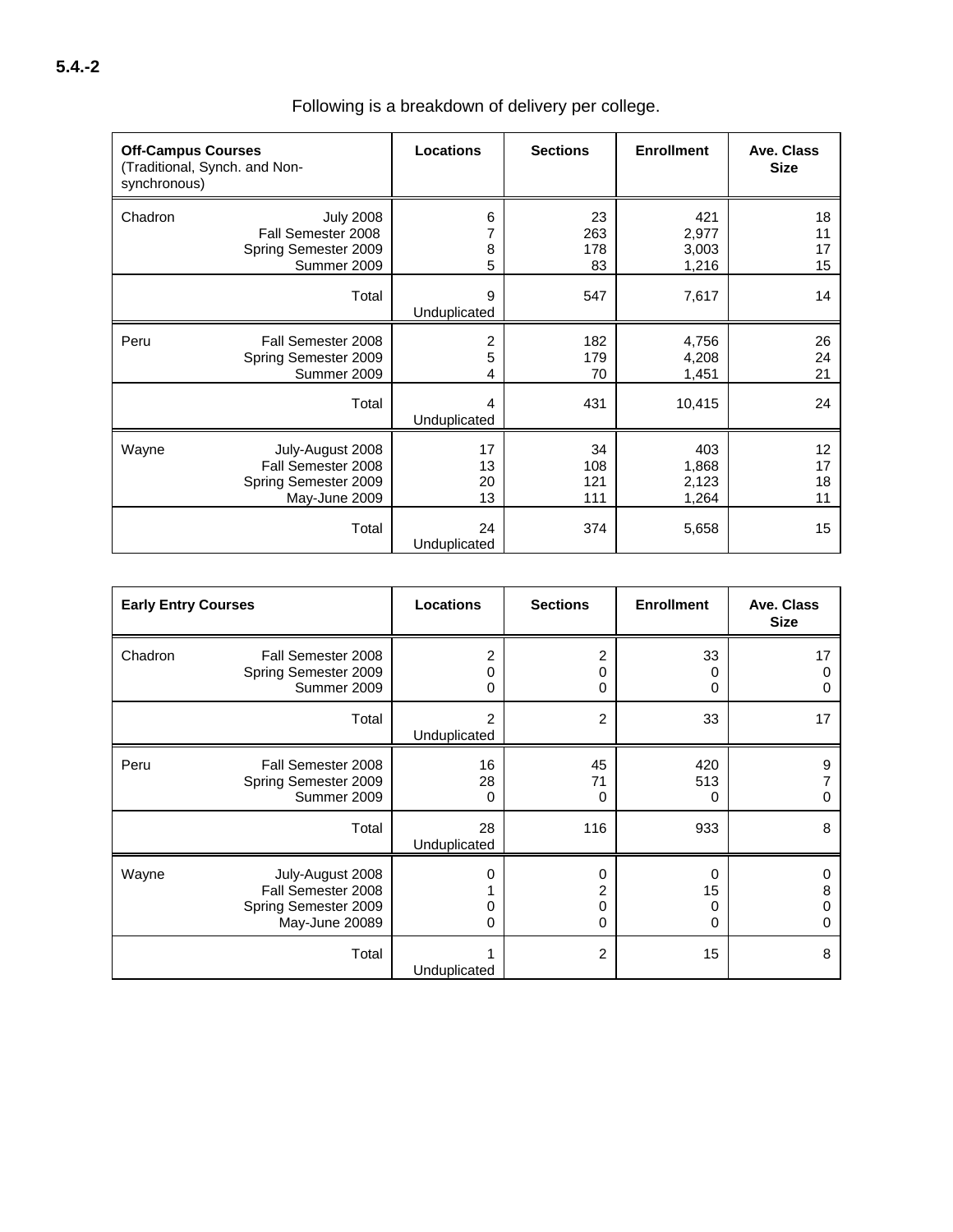## **Academic, Personnel & Student Affairs Committee**

*Gary Bieganski, Chair Roger Breed David Seger* 

November 13, 2009

Tri-State Graduate Center Report

**\_\_\_\_\_\_\_\_\_\_\_\_\_\_\_\_\_\_\_\_\_\_\_\_\_\_\_\_\_\_\_\_\_\_\_\_\_\_\_\_\_\_\_\_\_\_\_\_\_\_\_\_\_\_\_\_\_\_\_\_\_\_\_\_\_\_\_\_\_\_\_\_\_\_\_\_** 

 Priority: Financial Strength of the System Goal: 2. Increase enrollment and retention

The Chancellor formed a committee to review the mission and utility of the Tri-State Graduate Center in response to questions raised by members of the Unicameral. Legislators and others questioned the Center's value to Nebraska and potential graduate students given the plethora of information available through the internet, the State Colleges and the Universities of Nebraska, Iowa and South Dakota.

**\_\_\_\_\_\_\_\_\_\_\_\_\_\_\_\_\_\_\_\_\_\_\_\_\_\_\_\_\_\_\_\_\_\_\_\_\_\_\_\_\_\_\_\_\_\_\_\_\_\_\_\_\_\_\_\_\_\_\_\_\_\_\_\_\_\_\_\_\_\_\_\_\_\_\_\_** 

The committee is chaired by Vice Chancellor Tande and membership includes Bob McCue, Vice President for Academic Affairs from WSC, Arnold Bateman, Director Online Worldwide from UNL, and Pam Miller, a Tri-State Graduate Center Board member. The committee has met twice and will meet again, on November 4, to develop a list of findings and a recommendation to submit to the Chancellor for review. The Chancellor will submit his recommendation to the Board of Trustees at a later date for consideration.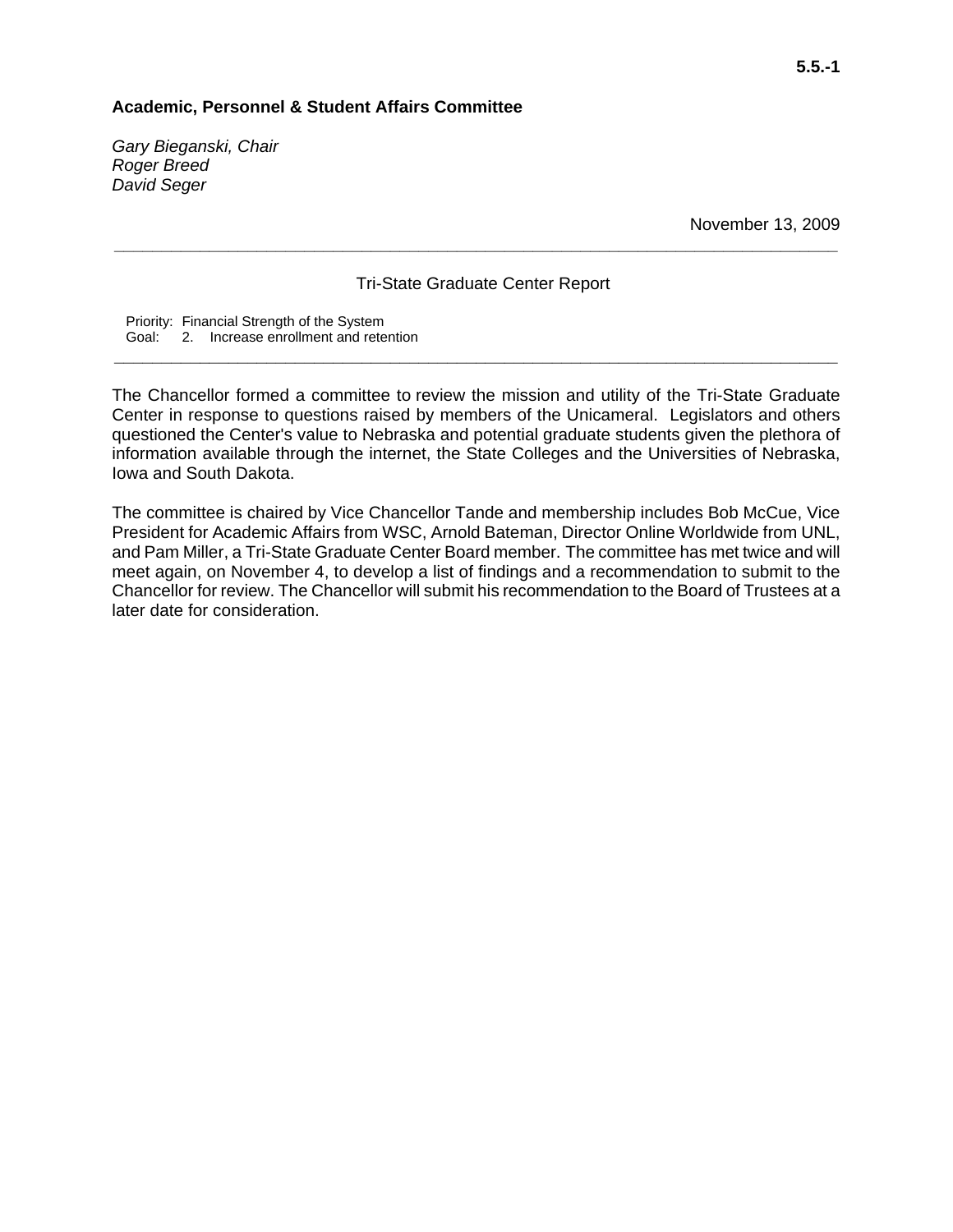## **Academic, Personnel & Student Affairs Committee**

*Gary Bieganski, Chair Roger Breed David Seger* 

November 13, 2009

## H1N1 Update

**\_\_\_\_\_\_\_\_\_\_\_\_\_\_\_\_\_\_\_\_\_\_\_\_\_\_\_\_\_\_\_\_\_\_\_\_\_\_\_\_\_\_\_\_\_\_\_\_\_\_\_\_\_\_\_\_\_\_\_\_\_\_\_\_\_\_\_\_\_\_\_\_\_\_\_\_** 

**\_\_\_\_\_\_\_\_\_\_\_\_\_\_\_\_\_\_\_\_\_\_\_\_\_\_\_\_\_\_\_\_\_\_\_\_\_\_\_\_\_\_\_\_\_\_\_\_\_\_\_\_\_\_\_\_\_\_\_\_\_\_\_\_\_\_\_\_\_\_\_\_\_\_\_\_** 

 Priority: Financial Strength of the System Goal: 2. Increase enrollment and retention

The colleges continue their efforts in dealing with H1N1including:

- Communicating with students, family, faculty, staff and the System Office;
- Maintaining appropriate records through health services available at each college; and
- Providing seasonal flu vaccinations, educational materials (including student flu kits), and training to appropriate college personnel.

College Presidents will be asked to provide a brief update of H1N1 cases and/or issues at their colleges.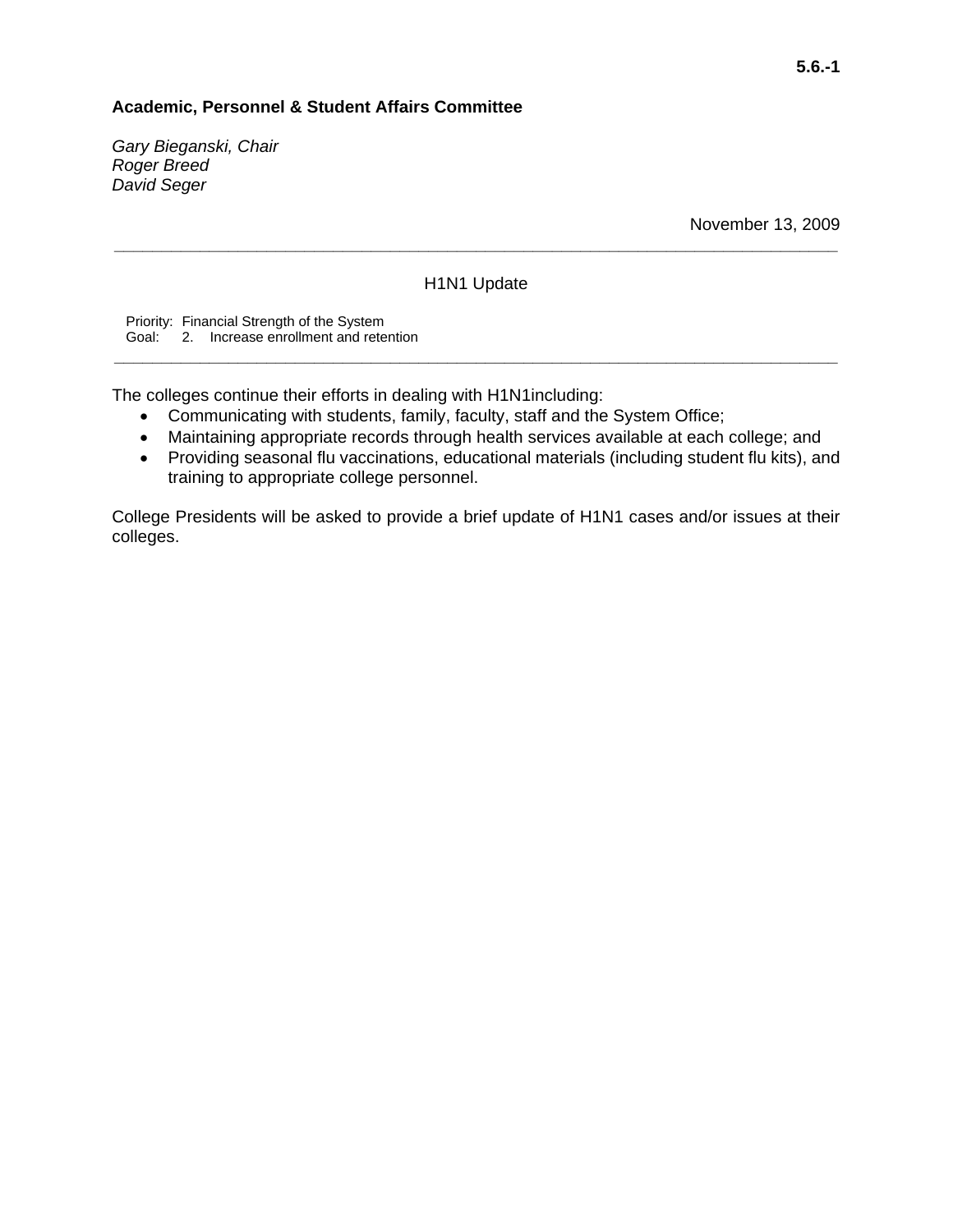# **Academic, Personnel & Student Affairs Committee**

*Gary Bieganski, Chair Roger Breed David Seger* 

|           | <b>Faculty College Report</b>                                                                                                                         |
|-----------|-------------------------------------------------------------------------------------------------------------------------------------------------------|
|           | Core Values: Foster Cooperative Ventures Among NSCS Institutions and Other Agencies and Organizations<br>Recruit and Retain Quality Faculty and Staff |
|           | Priority: Educational Excellence Throughout the System                                                                                                |
|           | Goal; 1. Recruit, retain and invest in excellent faculty and staff                                                                                    |
| Strategy: | c. Develop practices that foster a culture of inclusion, openness and collaboration among<br>administrators, faculty, staff, and students             |
|           | Increase support for professional development<br>d.                                                                                                   |
|           | Support an environment that promotes collaborative research and service<br>e.                                                                         |
|           | Facilitate system-wide discipline-based meetings to talk about new initiatives                                                                        |
|           | Priority: Financial Strength of the System                                                                                                            |
|           | Goal: 2. Increase enrollment and retention                                                                                                            |

Vice Chancellor Tande and the Vice Presidents for Academic Affairs' have been discussing various issues related to Faculty College. Several options have been discussed.

The recommendation is to continue the faculty college in a different format. Faculty College would be offered every three years with joint planning by all three colleges. The event would be held in the spring with primary activities scheduled on Friday and Saturday at a central location. The planning for the next Faculty College will begin following the next biennial budget process with a tentative date sometime during spring semester 2013.

November 13, 2009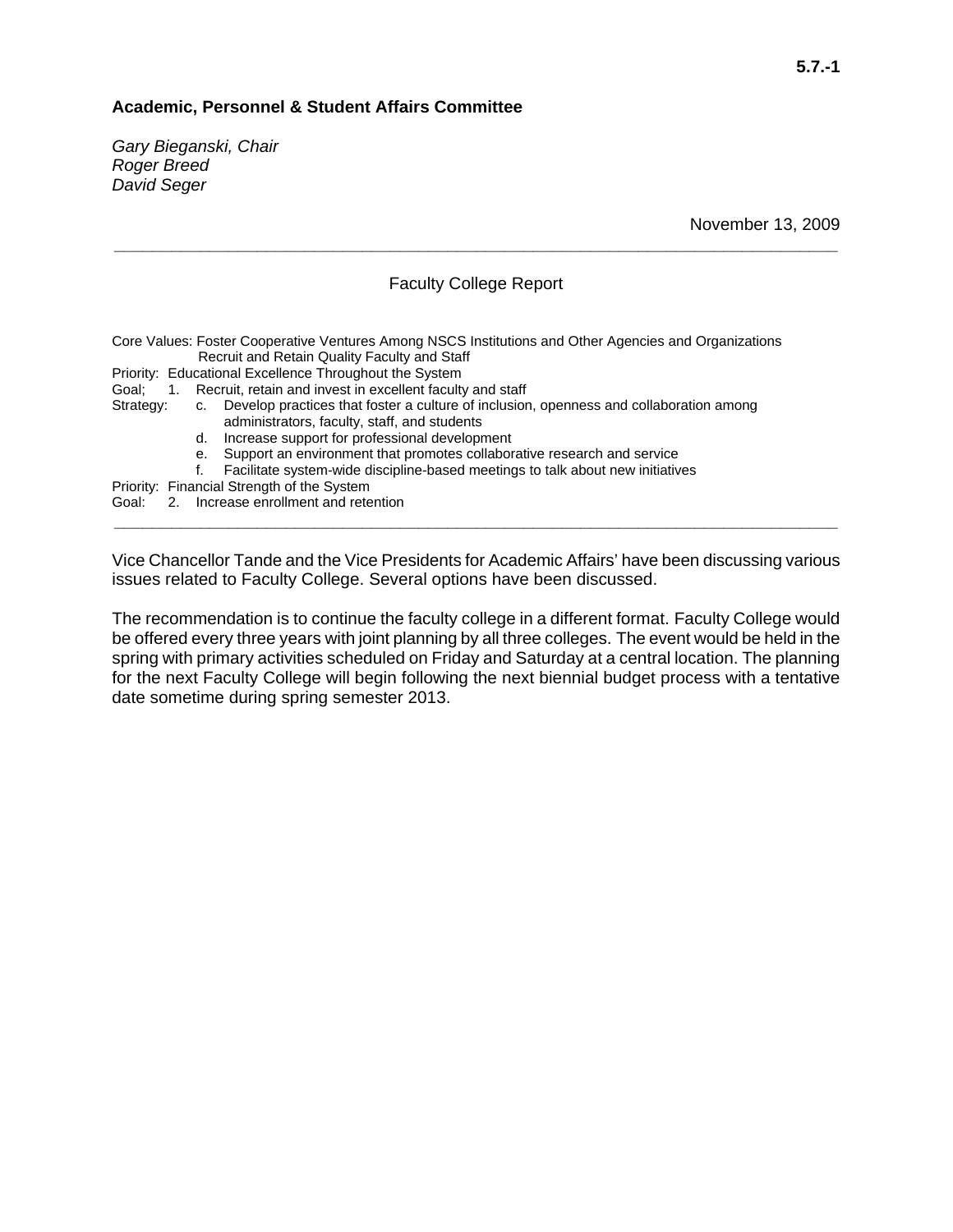#### **Academic, Personnel & Student Affairs Committee**

*Gary Bieganski, Chair Roger Breed David Seger* 

November 13, 2009

### Fall 2009 NSCS Advantage Report for Information Only

**\_\_\_\_\_\_\_\_\_\_\_\_\_\_\_\_\_\_\_\_\_\_\_\_\_\_\_\_\_\_\_\_\_\_\_\_\_\_\_\_\_\_\_\_\_\_\_\_\_\_\_\_\_\_\_\_\_\_\_\_\_\_\_\_\_\_\_\_\_\_\_\_\_\_\_\_** 

Priority: Financial Strength of the System Goal: 2. Increase enrollment and retention

As you will recall, the NSCS Advantage program guarantees that Pell Grant recipients at the state colleges will pay no tuition. The program enables the colleges to cover the cost of the tuition following the allocation of other types of aid the student may receive.

**\_\_\_\_\_\_\_\_\_\_\_\_\_\_\_\_\_\_\_\_\_\_\_\_\_\_\_\_\_\_\_\_\_\_\_\_\_\_\_\_\_\_\_\_\_\_\_\_\_\_\_\_\_\_\_\_\_\_\_\_\_\_\_\_\_\_\_\_\_\_\_\_\_\_\_\_** 

The information provides a snapshot of the cost of the program currently. The information will vary during the semester due to different start dates of some courses, as well as the ability of students to drop within specific time frames during the semester. Additional information will be provided to the Board at the meeting and a final report will be prepared following the completion of the semester.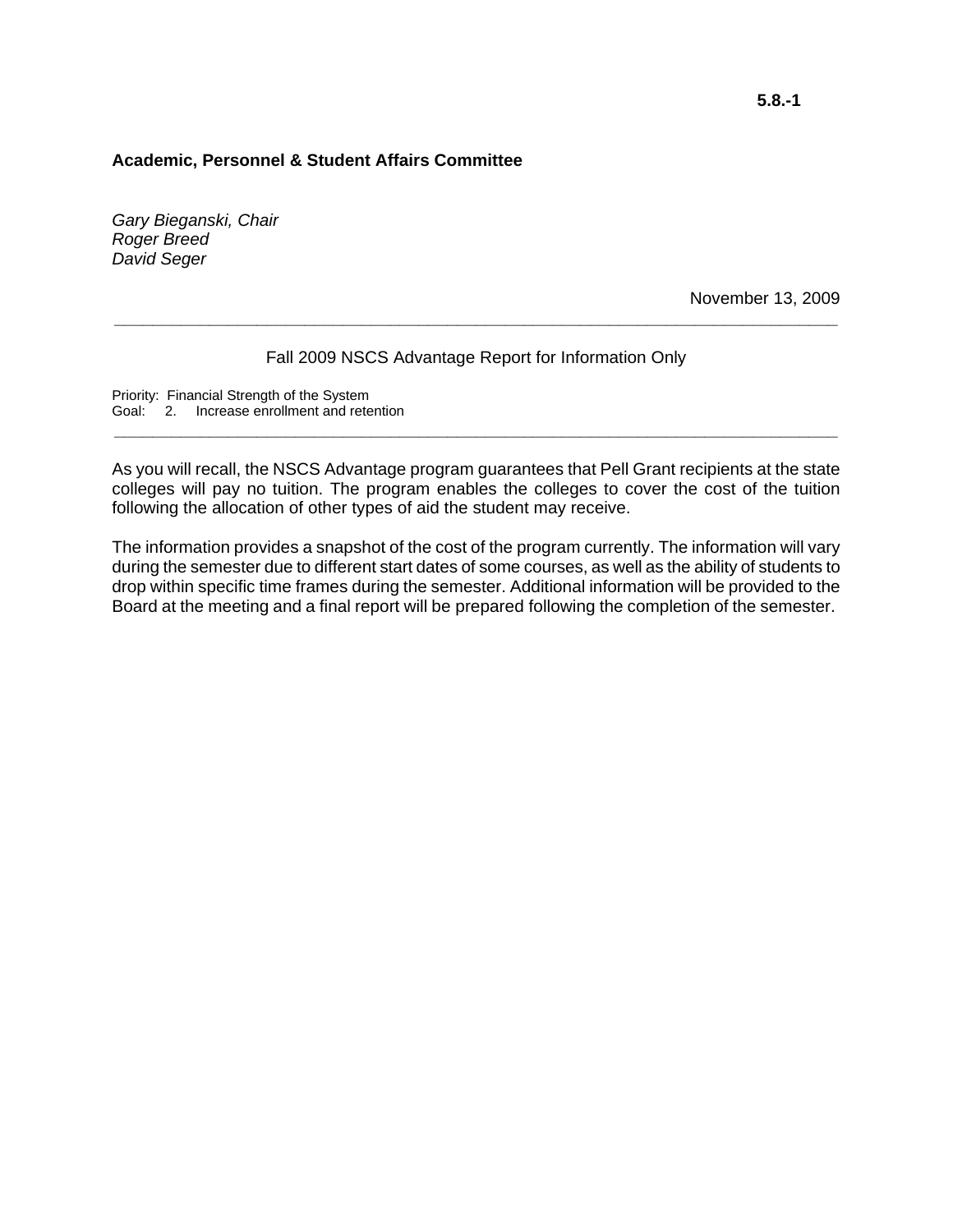*Michelle Suarez, Chair Floyd Vrtiska Samantha Meyer* 

November 13, 2009

### Enrollment Reports for Summer 2009 for Information Only

**\_\_\_\_\_\_\_\_\_\_\_\_\_\_\_\_\_\_\_\_\_\_\_\_\_\_\_\_\_\_\_\_\_\_\_\_\_\_\_\_\_\_\_\_\_\_\_\_\_\_\_\_\_\_\_\_\_\_\_\_\_\_\_\_\_\_\_\_\_\_\_\_\_\_\_\_** 

Priority: Financial Strength of the System Goal: 2. Increase enrollment and retention

The attached enrollment reports summarize end-of-semester enrollment throughout the NSCS for Summer 2009. System-wide enrollment decreased for the 2009 summer session to 1,322 FTE. Listed below is a breakdown by college of the enrollment changes:

**\_\_\_\_\_\_\_\_\_\_\_\_\_\_\_\_\_\_\_\_\_\_\_\_\_\_\_\_\_\_\_\_\_\_\_\_\_\_\_\_\_\_\_\_\_\_\_\_\_\_\_\_\_\_\_\_\_\_\_\_\_\_\_\_\_\_\_\_\_\_\_\_\_\_\_\_** 

|                     | 2008 FTE Enrollment | 2009 FTE Enrollment | % Change  |
|---------------------|---------------------|---------------------|-----------|
| Chadron             | 426                 | 443                 | 3.99%     |
| Peru                | 417                 | 322                 | $-22.70%$ |
| Wayne               | 573                 | 557                 | $-2.80%$  |
| <b>System Total</b> | 1,416               | 1,322               | $-6.64%$  |

Listed below is an analysis of full-time students, undergraduate students, on-campus students, and resident students:

|                        | % of Full-time<br><b>Students</b><br>(Headcount) | $%$ of<br>Undergraduate<br><b>Students</b><br>(Headcount) | % of On-campus<br><b>Students</b><br>(Headcount) | % of In-State<br><b>Students</b><br>(Headcount) |
|------------------------|--------------------------------------------------|-----------------------------------------------------------|--------------------------------------------------|-------------------------------------------------|
| Chadron                | 12%                                              | 65%                                                       | 15%                                              | 73%                                             |
| Peru                   | 51%                                              | 50%                                                       | 3%                                               | 80%                                             |
| Wayne                  | 52%                                              | 53%                                                       | 40%                                              | 88%                                             |
| 2009 System<br>Average | 37%                                              | 57%                                                       | 24%                                              | 81%                                             |
| 2008 System<br>Average | 28%                                              | 55%                                                       | 24%                                              | 83%                                             |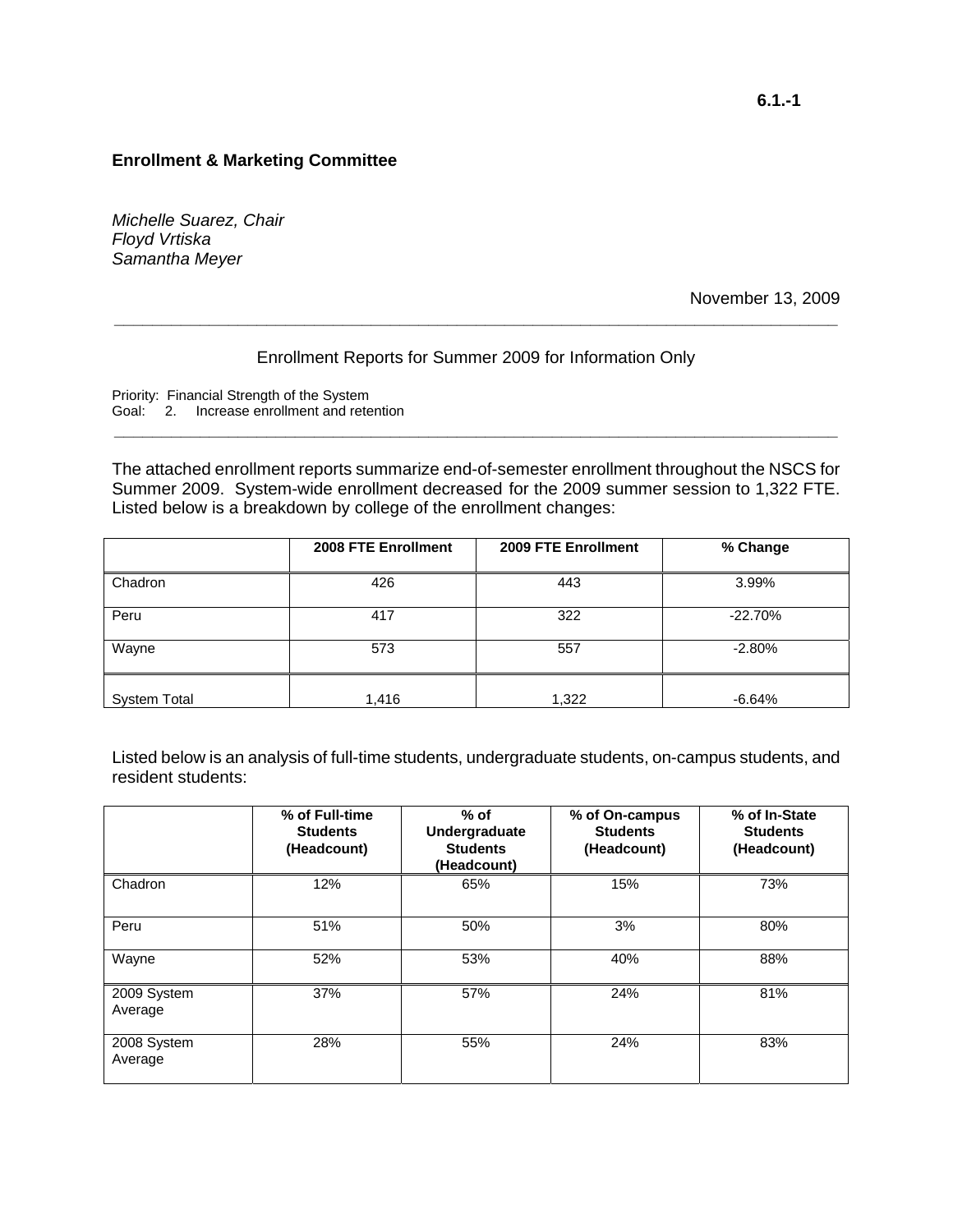# **END OF TERM ENROLLMENT REPORT CHADRON STATE COLLEGE**

TERM: Summer 2009

|                                                                  | Headcount |       | Percent  | Full            | Part        | <b>FTE</b> | <b>FTE</b> |
|------------------------------------------------------------------|-----------|-------|----------|-----------------|-------------|------------|------------|
| <b>Type of Instruction</b>                                       | 2008      | 2009  | Change   | <b>Time</b>     | <b>Time</b> | 2008       | 2009       |
| <b>Lower Division</b>                                            | 361       | 342   | $-5%$    | 22              | 320         | 79         | 84         |
| <b>Upper Division</b>                                            | 711       | 747   | 5%       | 82              | 665         | 173        | 184        |
| <b>Graduate Division</b>                                         | 609       | 582   | $-4%$    | 90              | 492         | 174        | 175        |
| <b>TOTALS</b>                                                    | 1,681     | 1,671 | $-0.59%$ | 194             | 1,477       | 426        | 443        |
|                                                                  |           |       |          |                 |             | Change     | Percent    |
|                                                                  |           |       |          |                 |             | in FTE     | Change     |
|                                                                  |           |       |          |                 |             | 17         | 3.99%      |
| Full<br><b>FTE</b><br><b>FTE</b><br>Percent<br>Part<br>Headcount |           |       |          |                 |             |            |            |
| <b>Class Location</b>                                            | 2008      | 2009  | Change   | <b>Time</b>     | <b>Time</b> | 2008       | 2009       |
| <b>On-Campus Students</b>                                        |           |       |          |                 |             |            |            |
|                                                                  | 204       | 160   | 23%      | 27              | 133         | 58         |            |
| Undergrads<br>Graduates                                          | 77        | 95    | $-9%$    | 25              | 70          | 26         | 53<br>33   |
| $\overline{\text{TOTALS}}$                                       | 281       | 255   | $-9%$    | 52              | 203         | 84         | 86         |
|                                                                  |           |       |          |                 |             |            |            |
| Off-Campus Students                                              |           |       |          |                 | 852         |            |            |
| Undergrads                                                       | 700       | 929   | 33%      | 77              |             | 156        | 215        |
| Graduates                                                        | 555       | 487   | $-12%$   | 65              | 422         | 150        | 142        |
| <b>TOTALS</b>                                                    | 1,255     | 1,416 | 13%      | 142             | 1,274       | 306        | 357        |
|                                                                  |           |       |          |                 |             |            |            |
|                                                                  | Headcount |       | Percent  | Full            | Part        | <b>FTE</b> | <b>FTE</b> |
| <b>Resident Status</b>                                           | 2008      | 2009  | Change   | <b>Time</b>     | Time        | 2008       | 2009       |
| <b>Resident Students</b>                                         |           |       |          |                 |             |            |            |
| Undergrads                                                       | 783       | 771   | $-2%$    | 63              | 708         | 179        | 183        |
| Graduates                                                        | 492       | 455   | $-8%$    | 61              | 394         | 139        | 135        |
| <b>TOTALS</b>                                                    | 1,275     | 1,226 | $-4%$    | 124             | 1,102       | 318        | 318        |
| <b>Non-Resident Students</b>                                     |           |       |          |                 |             |            |            |
| Undergrads                                                       | 289       | 318   | 10%      | 41              | 277         | 73         | 85         |
| Graduates                                                        | 117       | 127   | 9%       | $\overline{29}$ | 98          | 35         | 40         |
| <b>TOTALS</b>                                                    | 406       | 445   | 10%      | 70              | 375         | 108        | 125        |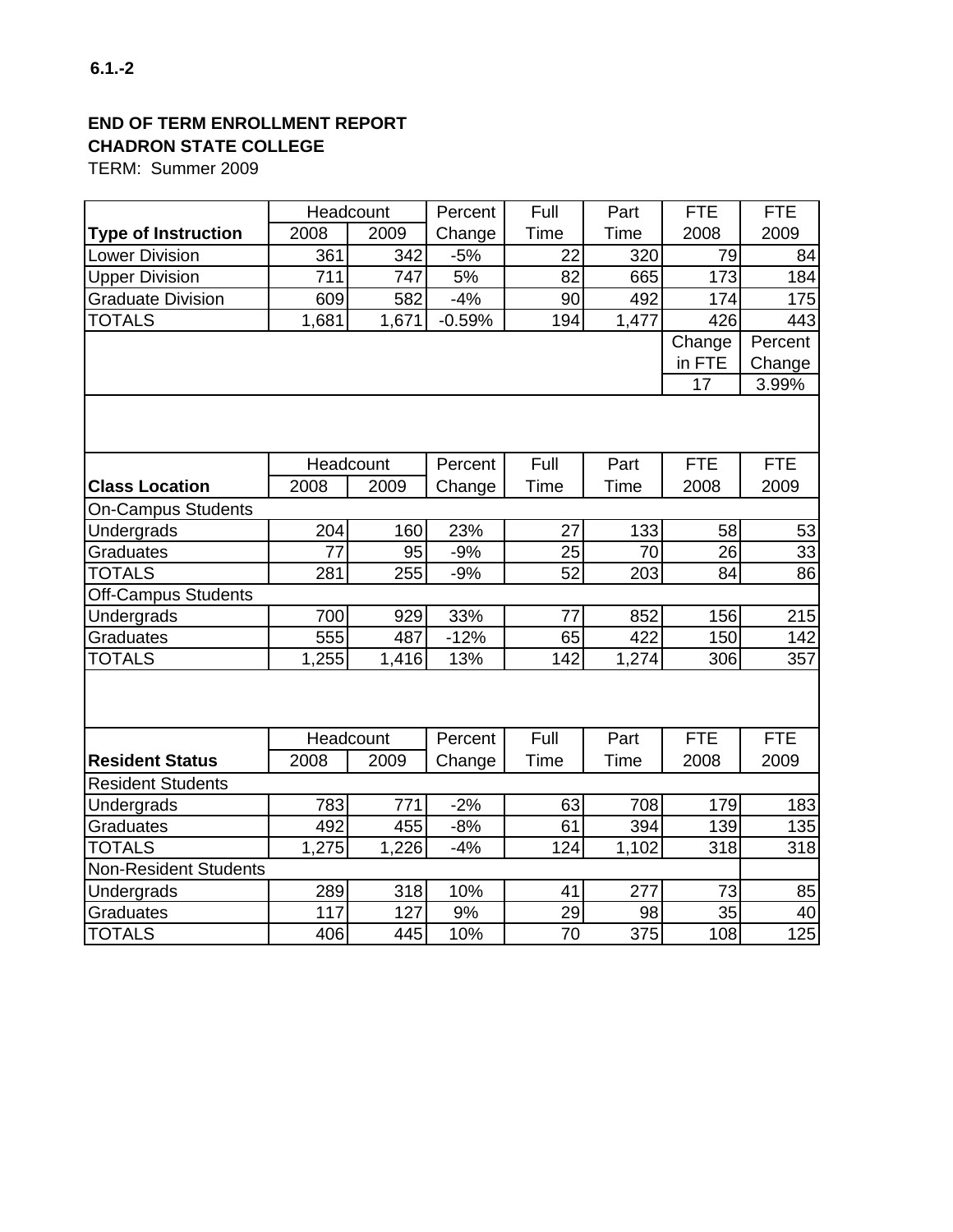# **END OF TERM ENROLLMENT REPORT PERU STATE COLLEGE**

TERM: 2009 SUMMER

|                                                                  |       | Headcount | Percent | Full        | Part         | <b>FTE</b> | <b>FTE</b>  |
|------------------------------------------------------------------|-------|-----------|---------|-------------|--------------|------------|-------------|
| <b>Type of Instruction</b>                                       | 2008  | 2009      | Change  | <b>Time</b> | Time         | 2008       | 2009        |
| <b>Lower Division</b>                                            | 102   | 106       | 4%      | 48          | 58           | 32         | 35          |
| <b>Upper Division</b>                                            | 341   | 332       | $-3%$   | 149         | 183          | 119        | 111         |
| <b>Graduate Division</b>                                         | 579   | 439       | $-24%$  | 254         | 185          | 266        | 177         |
| <b>TOTALS</b>                                                    | 1,022 | 877       | $-14%$  | 451         | 426          | 417        | 322         |
|                                                                  |       |           |         |             |              | Change     | Percent     |
|                                                                  |       |           |         |             |              | in FTE     | Change      |
|                                                                  |       |           |         |             |              | $-95$      | $-22.70%$   |
| <b>FTE</b><br><b>FTE</b><br>Full<br>Percent<br>Part<br>Headcount |       |           |         |             |              |            |             |
| <b>Class Location</b>                                            | 2008  | 2009      | Change  | <b>Time</b> | <b>Time</b>  | 2008       | 2009        |
| <b>On-Campus Students</b>                                        |       |           |         |             |              |            |             |
| Undergrads                                                       | 29    | 28        | $-3%$   | 19          | 9            | 11         | 11          |
| <b>Graduates</b>                                                 | 19    | 1         | 1%      | $\mathbf 0$ | $\mathbf{1}$ | 9          | $\mathbf 0$ |
| <b>TOTALS</b>                                                    | 48    | 29        | $-40%$  | 19          | 10           | 20         | 12          |
| <b>Off-Campus Students</b>                                       |       |           |         |             |              |            |             |
| Undergrads                                                       | 414   | 410       | $-1%$   | 178         | 232          | 141        | 134         |
| <b>Graduates</b>                                                 | 560   | 438       | $-22%$  | 254         | 184          | 257        | 176         |
| <b>TOTALS</b>                                                    | 974   | 848       | $-13%$  | 432         | 416          | 397        | 311         |
|                                                                  |       | Headcount | Percent | Full        | Part         | <b>FTE</b> | <b>FTE</b>  |
|                                                                  |       |           |         |             |              |            |             |
| <b>Resident Status</b>                                           | 2008  | 2009      | Change  | <b>Time</b> | <b>Time</b>  | 2008       | 2009        |
| <b>Resident Students</b>                                         |       |           |         |             |              |            |             |
| Undergrads                                                       | 332   | 334       | 1%      | 144         | 190          | 114        | 110         |
| Graduates                                                        | 498   | 364       | $-27%$  | 206         | 158          | 230        | 146         |
| <b>TOTALS</b>                                                    | 830   | 698       | $-16%$  | 350         | 348          | 344        | 255         |
| <b>Non-Resident Students</b>                                     |       |           |         |             |              | 36         |             |
| Undergrads                                                       | 111   | 104       | $-6%$   | 53          | 51           | 37         |             |
| <b>Graduates</b>                                                 | 81    | 75        | $-7%$   | 48          | 27           | 36         | 31          |
| <b>TOTALS</b>                                                    | 192   | 179       | $-7%$   | 101         | 78           | 73         | 67          |

\*Totaling errors may occur as a result of rounding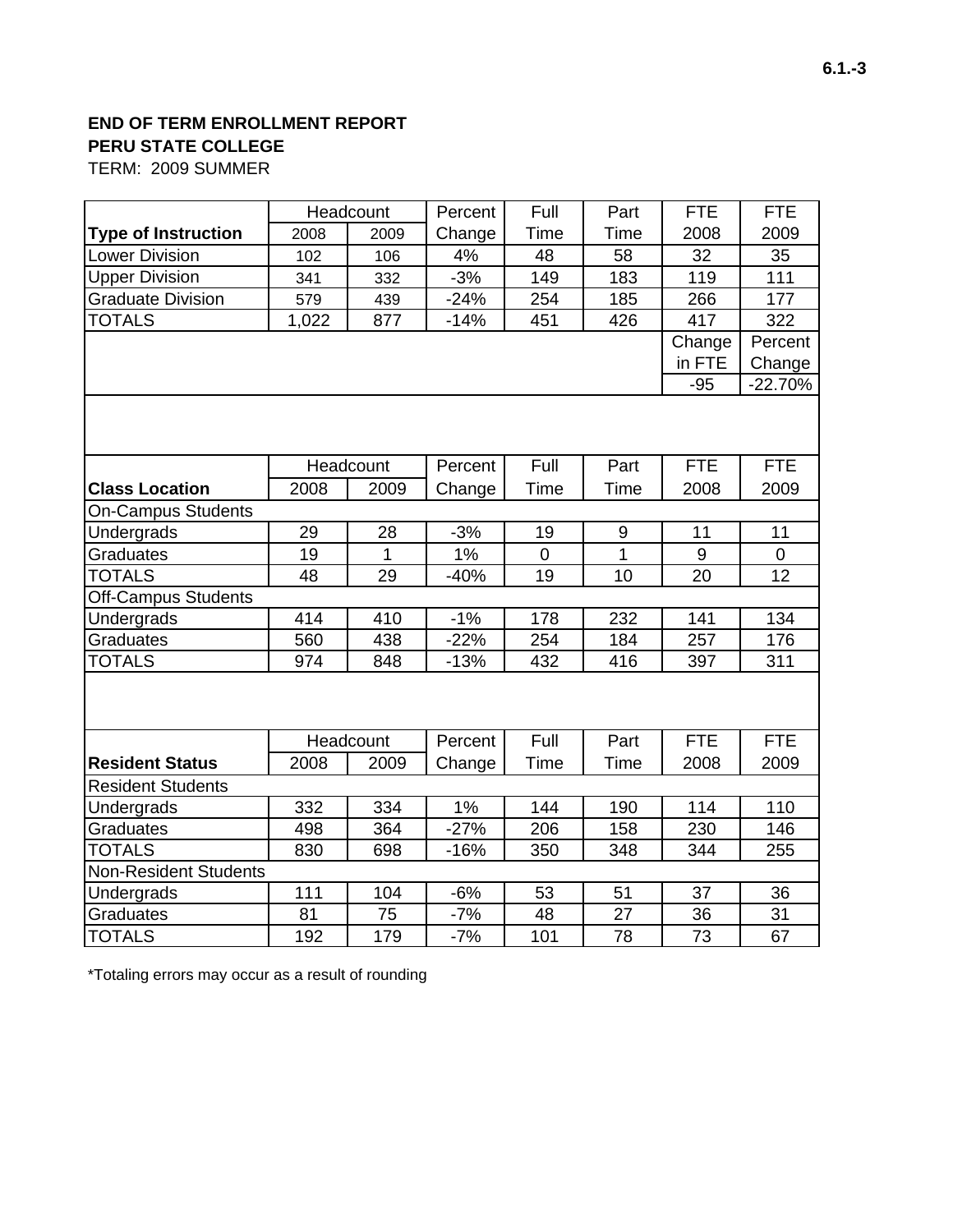# **END OF TERM ENROLLMENT REPORT WAYNE STATE COLLEGE**

TERM: 2009 SUMMER

|                                                                  |       | Headcount | Percent | Full        | Part        | <b>FTE</b> | <b>FTE</b> |  |
|------------------------------------------------------------------|-------|-----------|---------|-------------|-------------|------------|------------|--|
| <b>Type of Instruction</b>                                       | 2008  | 2009      | Change  | <b>Time</b> | Time        | 2008       | 2009       |  |
| <b>Lower Division</b>                                            | 245   | 237       | $-3%$   | 141         | 96          | 53         | 52         |  |
| <b>Upper Division</b>                                            | 911   | 869       | $-5%$   | 545         | 324         | 215        | 204        |  |
| <b>Graduate Division</b>                                         | 999   | 992       | $-1%$   | 399         | 593         | 305        | 301        |  |
| <b>TOTALS</b>                                                    | 2,155 | 2,098     | $-3%$   | 1,085       | 1,013       | 573        | 557        |  |
|                                                                  |       |           |         |             |             | Change     | Percent    |  |
|                                                                  |       |           |         |             |             | in FTE     | Change     |  |
|                                                                  |       |           |         |             |             | $-16$      | $-2.8%$    |  |
| Full<br><b>FTE</b><br><b>FTE</b><br>Headcount<br>Part<br>Percent |       |           |         |             |             |            |            |  |
| <b>Class Location</b>                                            | 2008  | 2009      | Change  | <b>Time</b> | <b>Time</b> | 2008       | 2009       |  |
|                                                                  |       |           |         |             |             |            |            |  |
| <b>On-Campus Students</b>                                        | 628   | 662       | 5%      | 459         | 203         | 149        | 157        |  |
| Undergrads<br><b>Graduates</b>                                   | 230   | 178       | $-23%$  | 91          | 87          | 77         | 61         |  |
| <b>TOTALS</b>                                                    | 858   | 840       | $-2%$   | 550         | 290         | 226        | 218        |  |
| Off-Campus Students                                              |       |           |         |             |             |            |            |  |
| Undergrads                                                       | 528   | 444       | $-16%$  | 227         | 217         | 119        | 99         |  |
| <b>Graduates</b>                                                 | 769   | 814       | 6%      | 308         | 506         | 228        | 240        |  |
| <b>TOTALS</b>                                                    | 1,297 | 1,258     | $-3%$   | 535         | 723         | 347        | 339        |  |
|                                                                  |       |           |         |             |             |            |            |  |
|                                                                  |       | Headcount | Percent | Full        | Part        | <b>FTE</b> | <b>FTE</b> |  |
| <b>Resident Status</b>                                           | 2008  | 2009      | Change  | <b>Time</b> | <b>Time</b> | 2008       | 2009       |  |
| <b>Resident Students</b>                                         |       |           |         |             |             |            |            |  |
| Undergrads                                                       | 1,026 | 980       | $-4%$   | 603         | 377         | 238        | 225        |  |
| Graduates                                                        | 896   | 875       | $-2%$   | 348         | 527         | 274        | 264        |  |
| <b>TOTALS</b>                                                    | 1,922 | 1,855     | $-3%$   | 951         | 904         | 512        | 489        |  |
| <b>Non-Resident Students</b>                                     |       |           |         |             |             |            |            |  |
| Undergrads                                                       | 130   | 126       | $-3%$   | 83          | 43          | 30         | 31         |  |
| <b>Graduates</b>                                                 | 103   | 117       | 14%     | 51          | 66          | 31         | 37         |  |
| <b>TOTALS</b>                                                    | 233   | 243       | 4%      | 134         | 109         | 61         | 68         |  |

\*Beginning Spring 2003, enrollment for Internet courses was counted as off-campus. Prior to Spring 2003, Internet course enrollment was counted as on-campus.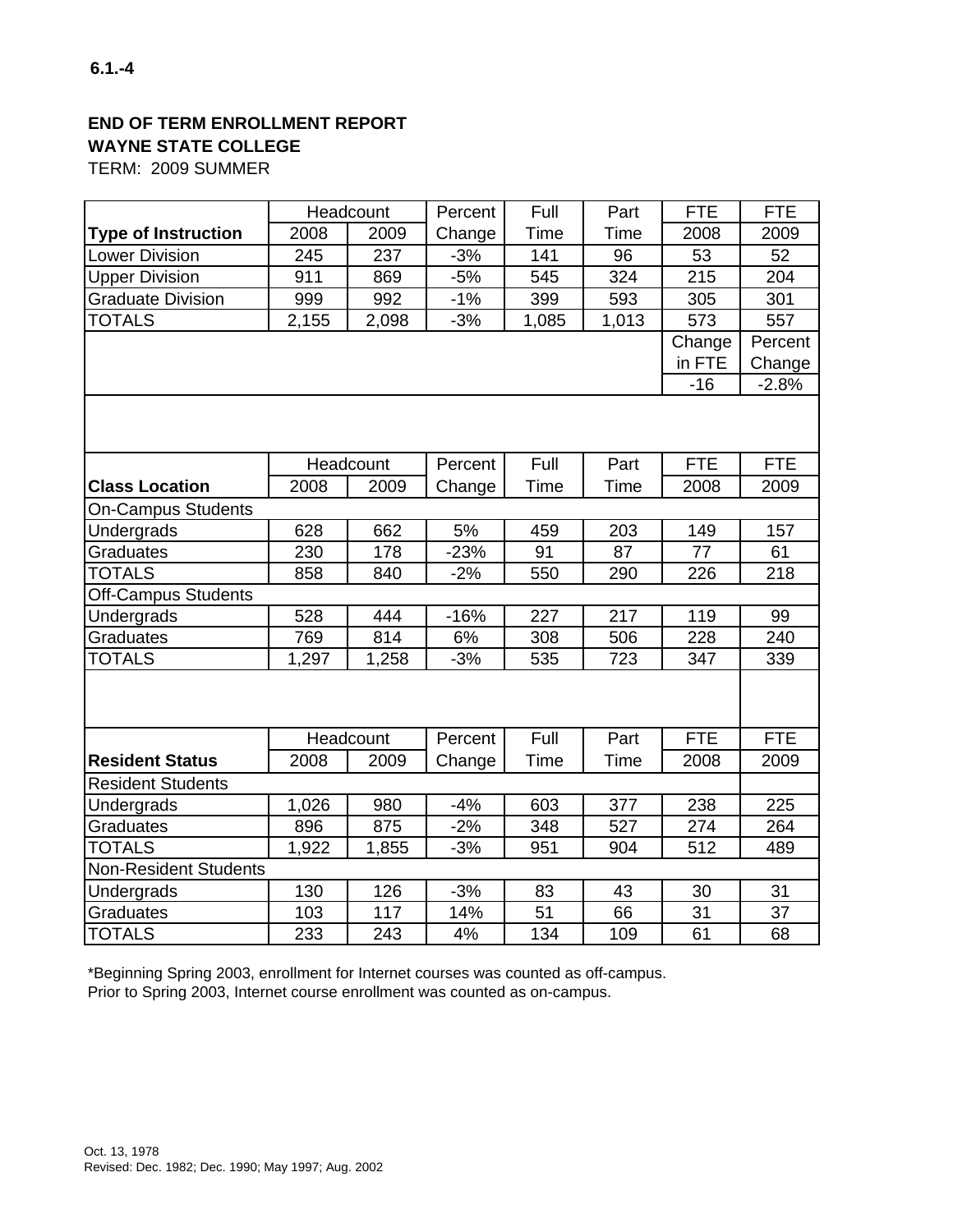*Michelle Suarez, Chair Floyd Vrtiska Samantha Meyer* 

November 13, 2009

# Fall Enrollment

**\_\_\_\_\_\_\_\_\_\_\_\_\_\_\_\_\_\_\_\_\_\_\_\_\_\_\_\_\_\_\_\_\_\_\_\_\_\_\_\_\_\_\_\_\_\_\_\_\_\_\_\_\_\_\_\_\_\_\_\_\_\_\_\_\_\_\_\_\_\_\_\_\_\_\_\_\_\_\_** 

Priority: Financial Strength of the System

- Goal: 2. Increase enrollment and retention
- Priority: Greater System Prominence
- Goals: 1. Emphasize the benefits of a three-college system
	- 2. Increase awareness of the system
	- 3. Market distinctiveness of the system
- 4. Promote collaboration within the system<br>Strategies: b. Promote the economic impact of the
	- Promote the economic impact of the system and the colleges
		- c. Publicize collaborative efforts and programs
- e. Market the investment value of an NSCS degree **\_\_\_\_\_\_\_\_\_\_\_\_\_\_\_\_\_\_\_\_\_\_\_\_\_\_\_\_\_\_\_\_\_\_\_\_\_\_\_\_\_\_\_\_\_\_\_\_\_\_\_\_\_\_\_\_\_\_\_\_\_\_\_\_\_\_\_\_\_\_\_\_\_\_\_\_\_\_\_**

The fall, enrollment throughout the Nebraska State College System has increased by 3.7 percent (FTE is 3.1 percent). The NSCS currently serves nearly 9,000 students. Specific numbers will be discussed at the meeting.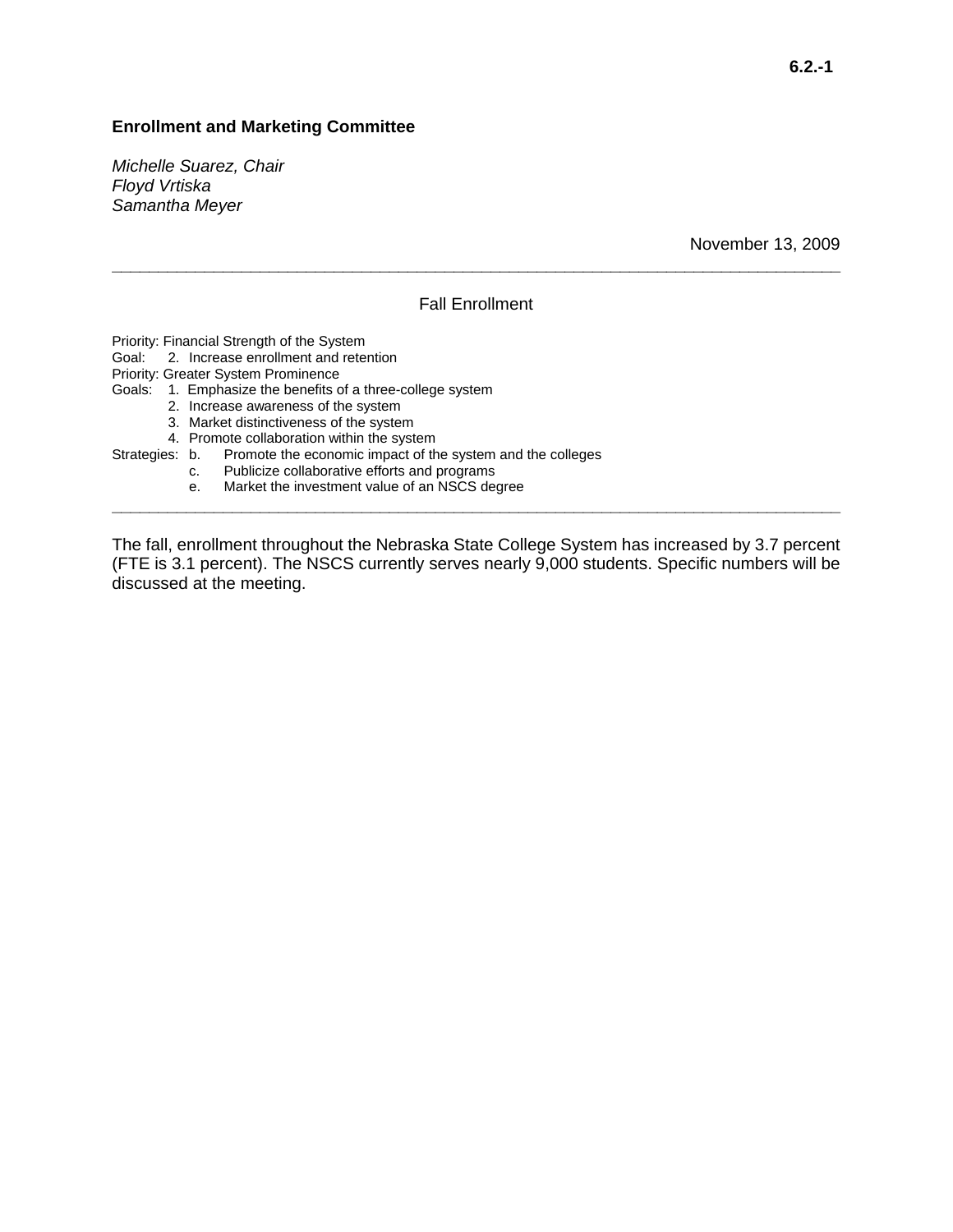*Michelle Suarez, Chair Floyd Vrtiska Samantha Meyer* 

November 13, 2009

# Retention Goals

**\_\_\_\_\_\_\_\_\_\_\_\_\_\_\_\_\_\_\_\_\_\_\_\_\_\_\_\_\_\_\_\_\_\_\_\_\_\_\_\_\_\_\_\_\_\_\_\_\_\_\_\_\_\_\_\_\_\_\_\_\_\_\_\_\_\_\_\_\_\_\_\_\_\_\_\_\_\_\_** 

Priority: Financial Strength of the System

- Goal: 2. Increase enrollment and retention
- Priority: Greater System Prominence
- Goals: 1. Emphasize the benefits of a three-college system
	- 2. Increase awareness of the system
	- 3. Market distinctiveness of the system
- 4. Promote collaboration within the system<br>Strategies: b. Promote the economic impact of the
	- Promote the economic impact of the system and the colleges
		- c. Publicize collaborative efforts and programs
- e. Market the investment value of an NSCS degree **\_\_\_\_\_\_\_\_\_\_\_\_\_\_\_\_\_\_\_\_\_\_\_\_\_\_\_\_\_\_\_\_\_\_\_\_\_\_\_\_\_\_\_\_\_\_\_\_\_\_\_\_\_\_\_\_\_\_\_\_\_\_\_\_\_\_\_\_\_\_\_\_\_\_\_\_\_\_\_**

A major key to enrollment is retention. The Enrollment and Marketing Committee and the Admissions and College Relations Council will discuss what is currently happening at each college with retention and how we can make our retention efforts more beneficial.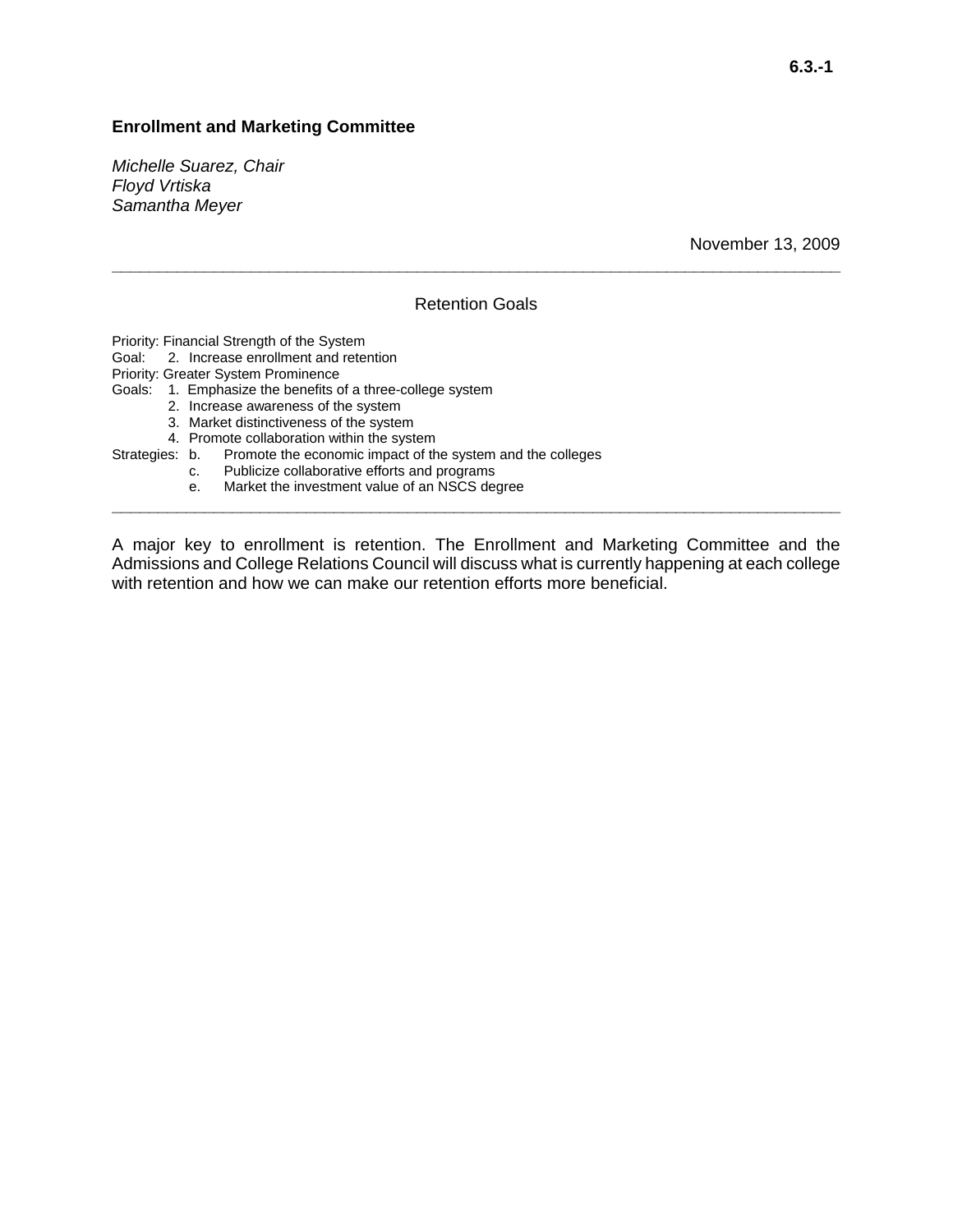*Michelle Suarez, Chair Floyd Vrtiska Samantha Meyer*

November 13, 2009

#### Board of Trustees Scholarship Acceptance Report for Information Only

**\_\_\_\_\_\_\_\_\_\_\_\_\_\_\_\_\_\_\_\_\_\_\_\_\_\_\_\_\_\_\_\_\_\_\_\_\_\_\_\_\_\_\_\_\_\_\_\_\_\_\_\_\_\_\_\_\_\_\_\_\_\_\_\_\_\_\_\_\_\_\_\_\_\_\_\_** 

Priority: Financial Strength of the System

Goal: 2. Increase enrollment and retention

- Strategies: b. Increase number of students in residential housing
	- g. Continually find ways to stretch limited resources as far as possible
	- o. Award additional scholarships
- Priority: Greater System Prominence

Goals: 1. Emphasize the benefits of a three-college system

- 2. Increase awareness of the system
- 3. Market distinctiveness of the system
- 4. Promote collaboration within the system
- Strategies: b. Promote the economic impact of the system and the colleges
	- c. Publicize collaborative efforts and programs
	- e. Market the investment value of an NSCS degree

Board Policy 3400 requires the colleges to report the number of Board of Trustees Scholarships offered to entering freshmen, and the actual number in effect for each academic class (freshmen, sophomore, junior and senior). The colleges have reported the following for 2008- 09. Also included (in parentheses) are the numbers from 2007-08 for comparison purposes.

**\_\_\_\_\_\_\_\_\_\_\_\_\_\_\_\_\_\_\_\_\_\_\_\_\_\_\_\_\_\_\_\_\_\_\_\_\_\_\_\_\_\_\_\_\_\_\_\_\_\_\_\_\_\_\_\_\_\_\_\_\_\_\_\_\_\_\_\_\_\_\_\_\_\_\_\_**

|                                                                                             | Chadron<br>$(08-09)$<br>09-10                                           | Peru<br>$(08-09)$<br>09-10                         | Wayne<br>$(08-09)$<br>$09-10$                        | <b>System</b><br><b>Totals</b><br>$(08-09)$<br>$09-10$                   |
|---------------------------------------------------------------------------------------------|-------------------------------------------------------------------------|----------------------------------------------------|------------------------------------------------------|--------------------------------------------------------------------------|
| Number of BOT scholarships offered                                                          | 32                                                                      | 40                                                 | 65                                                   | 123                                                                      |
| entering Freshmen                                                                           | (81)                                                                    | (35)                                               | (65)                                                 | (181)                                                                    |
| Dollars being expended on entering                                                          | \$74,784                                                                | \$108,000                                          | \$85,689                                             | \$268,473                                                                |
| Freshmen                                                                                    | (\$168,925)                                                             | (\$100,224)                                        | (\$140,557)                                          | (\$409,706)                                                              |
| Number of BOT scholarships used by:*<br>Freshmen<br>Sophomores<br><b>Juniors</b><br>Seniors | (47)<br>19<br>$35(-12)$<br>(21)<br>(19)<br>$17(-4)$<br>$18(-1)$<br>(13) | 27<br>(27)<br>14<br>(17)<br>17<br>(5)<br>5<br>(13) | 23<br>(40)<br>28<br>(28)<br>(23)<br>24<br>25<br>(29) | 69<br>(114)<br>$77(-12)$<br>(66)<br>$58(-4)$<br>(47)<br>$48(-1)$<br>(55) |
| Total number of BOT scholarships used                                                       | 89                                                                      | 63                                                 | 100                                                  | 252                                                                      |
|                                                                                             | (100)                                                                   | (62)                                               | (120)                                                | (282)                                                                    |
| Total dollars being expended on BOT                                                         | \$350,304                                                               | \$249,320                                          | \$356,290                                            | \$955,914                                                                |
| Scholarships                                                                                | (\$355,541.50)                                                          | (\$228,456.50)                                     | (\$411,738)                                          | (\$995,736)                                                              |
| Maximum number of BOT scholarships                                                          | 100                                                                     | 90                                                 | 118                                                  | 308                                                                      |
| authorized past four years                                                                  | (100)                                                                   | (90)                                               | (118)                                                | (308)                                                                    |

\*For Peru State the numbers reported by grade level are based upon the number of academic years the student has used the scholarship, not grade level based upon credit completion standing.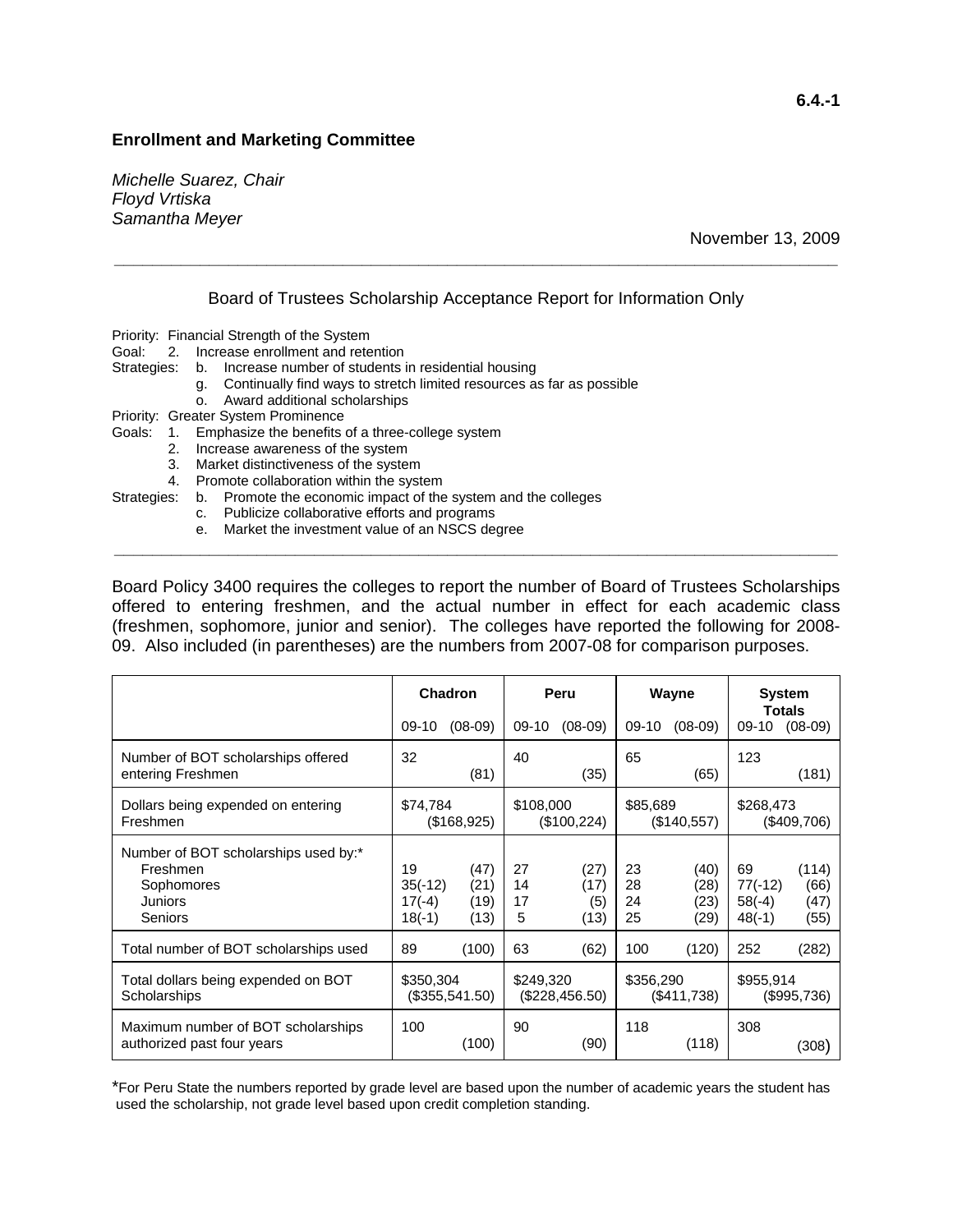*Michelle Suarez, Chair Floyd Vrtiska Samantha Meyer*

November 13, 2009

# Remission Fund Awards Report for Information Only (By Category)

**\_\_\_\_\_\_\_\_\_\_\_\_\_\_\_\_\_\_\_\_\_\_\_\_\_\_\_\_\_\_\_\_\_\_\_\_\_\_\_\_\_\_\_\_\_\_\_\_\_\_\_\_\_\_\_\_\_\_\_\_\_\_\_\_\_\_\_\_\_\_\_\_\_\_\_\_** 

Priority: Financial Strength of the System

Goal: 2. Increase enrollment and retention

- Strategies: g. Continually find ways to stretch limited resources as far as possible
	- k. Promote innovative funding programs
	- o. Award additional scholarships

In accordance with the Board's Tuition Remissions Policy #3400, the colleges have provided the Chancellor with a summary of the remission funds awarded by category. Remissions are permitted by the state, allowing the NSCS to collect either no tuition or reduced tuition from students meeting specific criteria that are approved by the Board. The categories approved by the Board are spelled out in Board Policy #3400. Additional information will be provided to the Board at the meeting.

**\_\_\_\_\_\_\_\_\_\_\_\_\_\_\_\_\_\_\_\_\_\_\_\_\_\_\_\_\_\_\_\_\_\_\_\_\_\_\_\_\_\_\_\_\_\_\_\_\_\_\_\_\_\_\_\_\_\_\_\_\_\_\_\_\_\_\_\_\_\_\_\_\_\_\_\_**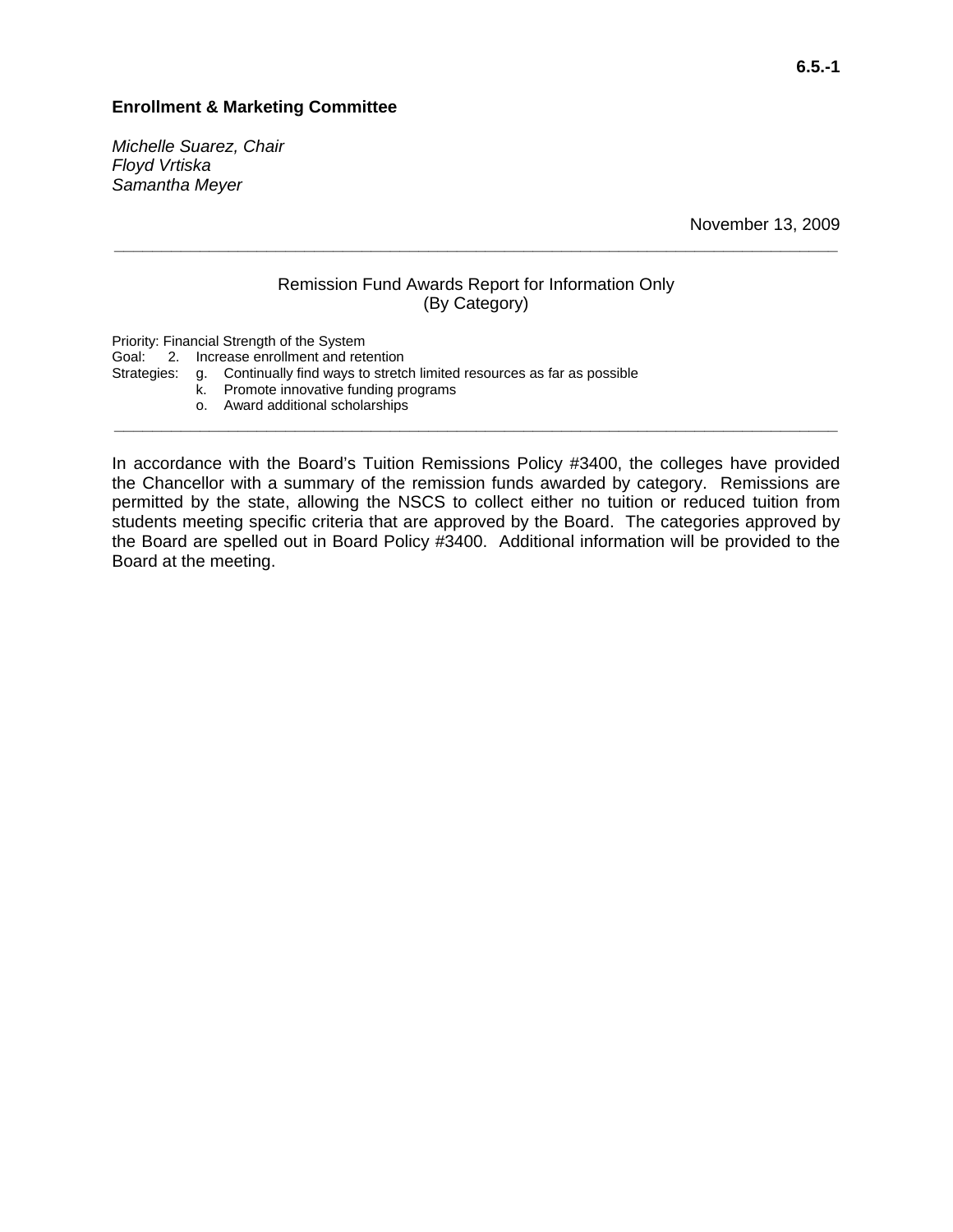*Michelle Suarez, Chair Floyd Vrtiska Samantha Meyer* 

November 13, 2009

## Counseling Conference Report

**\_\_\_\_\_\_\_\_\_\_\_\_\_\_\_\_\_\_\_\_\_\_\_\_\_\_\_\_\_\_\_\_\_\_\_\_\_\_\_\_\_\_\_\_\_\_\_\_\_\_\_\_\_\_\_\_\_\_\_\_\_\_\_\_\_\_\_\_\_\_\_\_\_\_\_\_\_\_\_** 

Priority: Educational Excellence Throughout the System

Strategies: c. Develop practices that foster a culture of inclusion, openness and collaboration among administrators, faculty, staff, and students

Priority: Financial Strength of the System

Goal: 2. Increase enrollment and retention<br>Strategy: m. Share faculty, courses, and i

m. Share faculty, courses, and resources

Priority: Greater System Prominence

Goals: 1. Emphasize the benefits of a three-college system

- 2. Increase awareness of the system
- 3. Market distinctiveness of the system
- 4. Promote collaboration within the system
- Strategies: d. Publicize collaborative efforts and programs
- e. Market the investment value of an NSCS degree **\_\_\_\_\_\_\_\_\_\_\_\_\_\_\_\_\_\_\_\_\_\_\_\_\_\_\_\_\_\_\_\_\_\_\_\_\_\_\_\_\_\_\_\_\_\_\_\_\_\_\_\_\_\_\_\_\_\_\_\_\_\_\_\_\_\_\_\_\_\_\_\_\_\_\_\_\_\_\_**

NSCS Associate Vice Chancellor Sheri Irwin-Gish, Peru State Vice President Michaela Willis, Chadron State Admissions Representative Jackie Farrell and Wayne State Admissions Counselor Makala Dostal presented at the Nebraska School Counselor Association Conference in Lincoln, October 15-16. The presentation was called, "The Value of Choosing the Right College" and included updates about Chadron, Peru and Wayne State Colleges and information about the NSCS tuition, scholarships and new programs, such as the NSCS Advantage and the Yellow Ribbon Program.

The NSCS also had a booth at the conference that was visited by many middle and high school guidance counselors. Handouts about the three NSCS scholarships and pens were provided at the booth.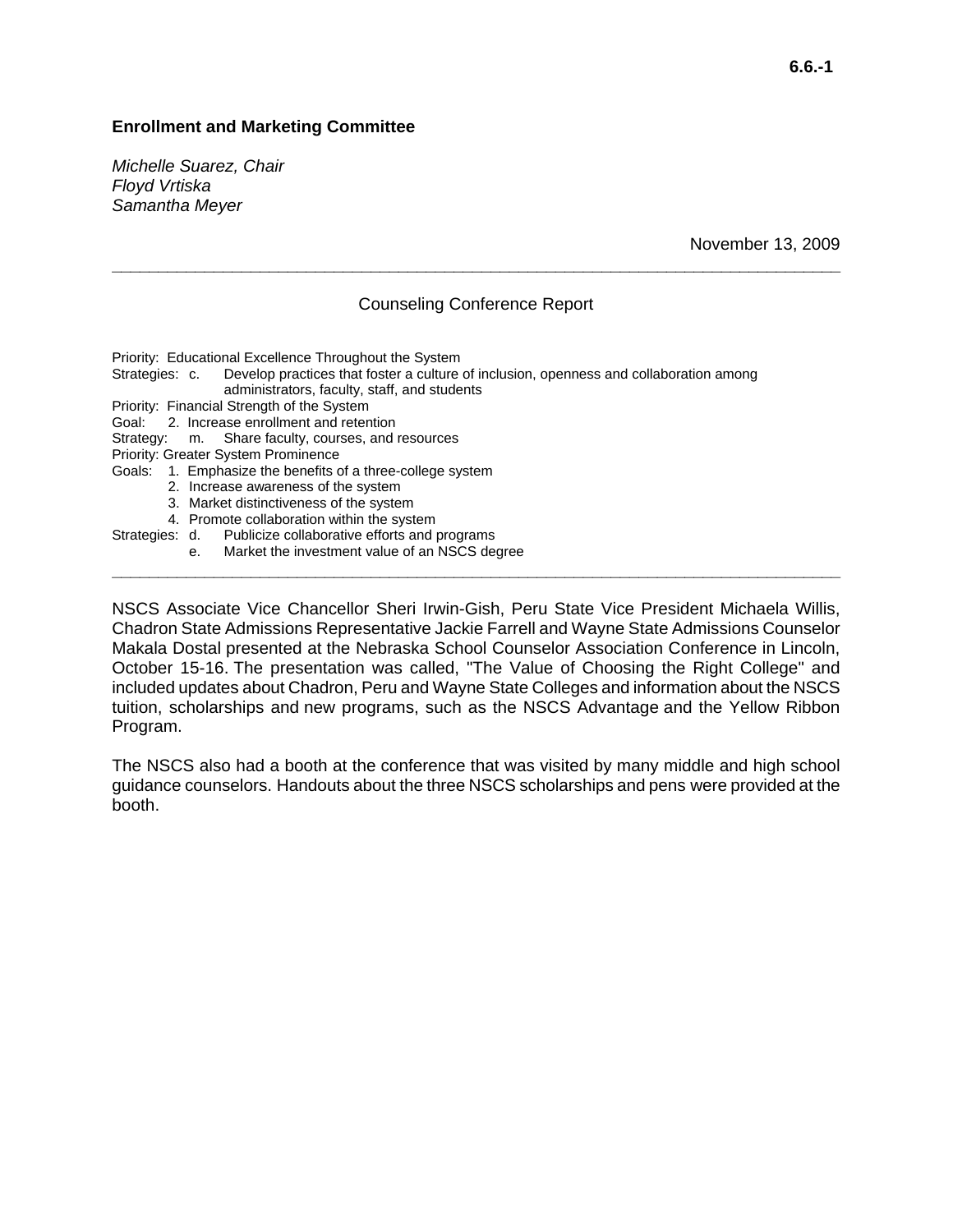*Michelle Suarez, Chair Floyd Vrtiska Samantha Meyer* 

November 13, 2009

#### NSCS Month Update

**\_\_\_\_\_\_\_\_\_\_\_\_\_\_\_\_\_\_\_\_\_\_\_\_\_\_\_\_\_\_\_\_\_\_\_\_\_\_\_\_\_\_\_\_\_\_\_\_\_\_\_\_\_\_\_\_\_\_\_\_\_\_\_\_\_\_\_\_\_\_\_\_\_\_\_\_\_\_\_** 

Priority: Greater System Prominence

Goals: 1. Emphasize the benefits of a three-college system

- 2. Increase awareness of the system
- 3. Market distinctiveness of the system
- 4. Promote collaboration within the system<br>Strategies: b. Promote the economic impact of the

Promote the economic impact of the system and the colleges

- c. Publicize collaborative efforts and programs
- e. Market the investment value of an NSCS degree **\_\_\_\_\_\_\_\_\_\_\_\_\_\_\_\_\_\_\_\_\_\_\_\_\_\_\_\_\_\_\_\_\_\_\_\_\_\_\_\_\_\_\_\_\_\_\_\_\_\_\_\_\_\_\_\_\_\_\_\_\_\_\_\_\_\_\_\_\_\_\_\_\_\_\_\_\_\_\_**

To help celebrate NSCS month in October, Chadron, Peru and Wayne State awarded \$800 bookstore certificates to students who visited and took a campus tour during the month of October. The number of students who visited during the month and the names of the students selected for the bookstore certificates will be announced at the board meeting.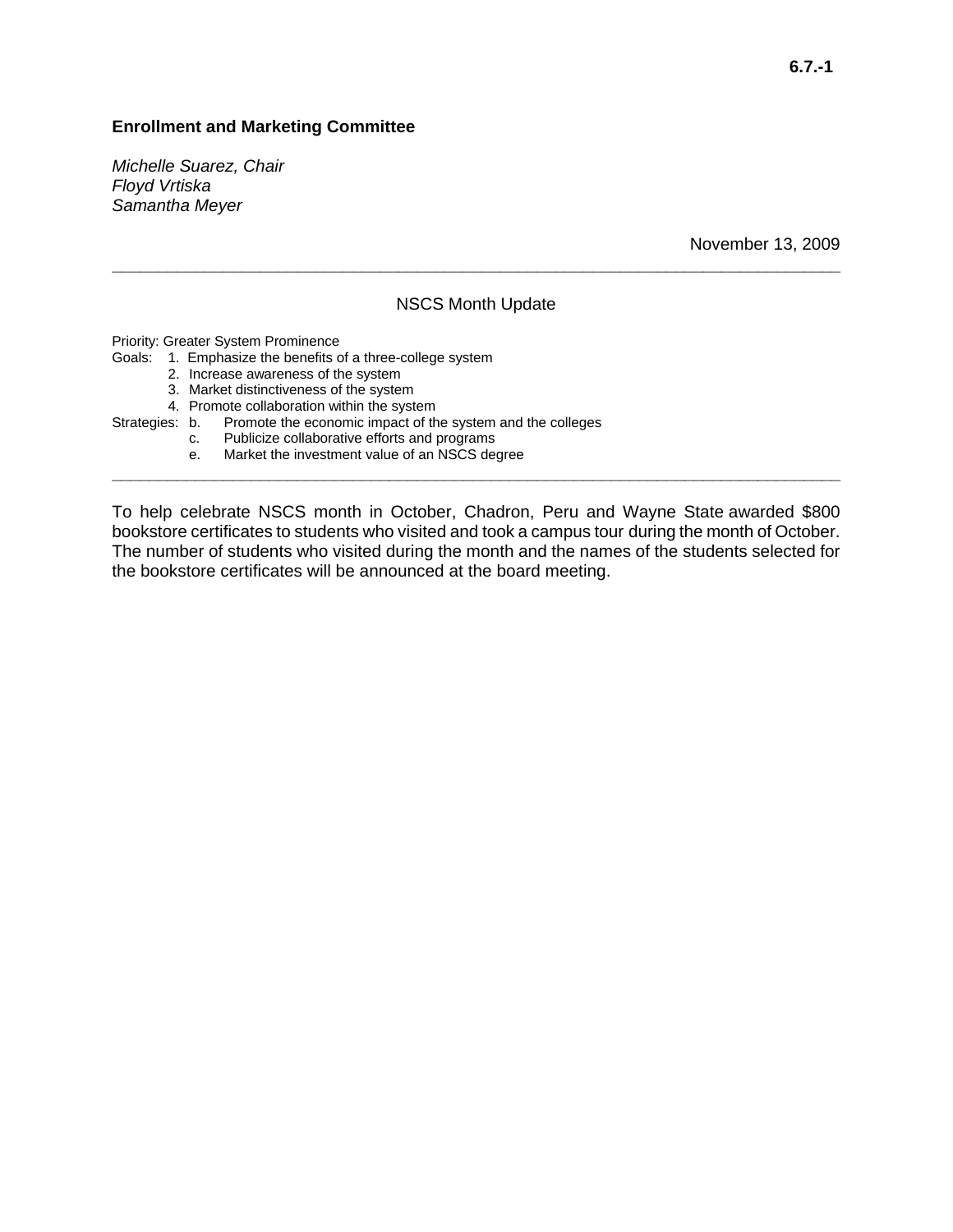*Michelle Suarez, Chair Floyd Vrtiska Samantha Meyer* 

**\_\_\_\_\_\_\_\_\_\_\_\_\_\_\_\_\_\_\_\_\_\_\_\_\_\_\_\_\_\_\_\_\_\_\_\_\_\_\_\_\_\_\_\_\_\_\_\_\_\_\_\_\_\_\_\_\_\_\_\_\_\_\_\_\_\_\_\_\_\_\_\_\_\_\_\_\_\_\_**  2009 Application Week Update Priority: Educational Excellence Throughout the System Strategies: c. Develop practices that foster a culture of inclusion, openness and collaboration among administrators, faculty, staff, and students e. Support an environment that promotes collaborative research and service Priority: Greater System Prominence Goals: 1. Emphasize the benefits of a three-college system 2. Increase awareness of the system 3. Market distinctiveness of the system 4. Promote collaboration within the system Strategies: c. Publicize collaborative efforts and programs e. Market the investment value of an NSCS degree **\_\_\_\_\_\_\_\_\_\_\_\_\_\_\_\_\_\_\_\_\_\_\_\_\_\_\_\_\_\_\_\_\_\_\_\_\_\_\_\_\_\_\_\_\_\_\_\_\_\_\_\_\_\_\_\_\_\_\_\_\_\_\_\_\_\_\_\_\_\_\_\_\_\_\_\_\_\_\_** 

The second annual NSCS Application Week was held, October 19-25. College admissions staffs visited nearly 150 Nebraska high schools and assisted students with completing an online application form for one or more of the colleges. Students also received NSCS Folders and NSCS Application Week booklets that included the college's scholarship applications and a chart of academic majors, along with information about additional scholarships and financial aid. Since not all Nebraska high schools could be visited, high school guidance counselors were asked to assist students and encourage them to apply online during this week. Students submitting applications during application week had any application fees waived.

Last year, a joint paper application was used during Application Week and the colleges received a total of 1,764 applications. This year college-specific online applications were used during Application Week.

The goal of NSCS College Application Week is to provide every graduating high school senior the opportunity to apply to Chadron, Peru or Wayne State. The purpose for establishing NSCS College Application Week was five-fold:

- To expand college access across the state
- To initiate or culminate the college application process for seniors
- To encourage students to complete college applications
- To provide awareness to the school and students about the college application process
- To celebrate the academic achievements and college aspirations of seniors

November 13, 2009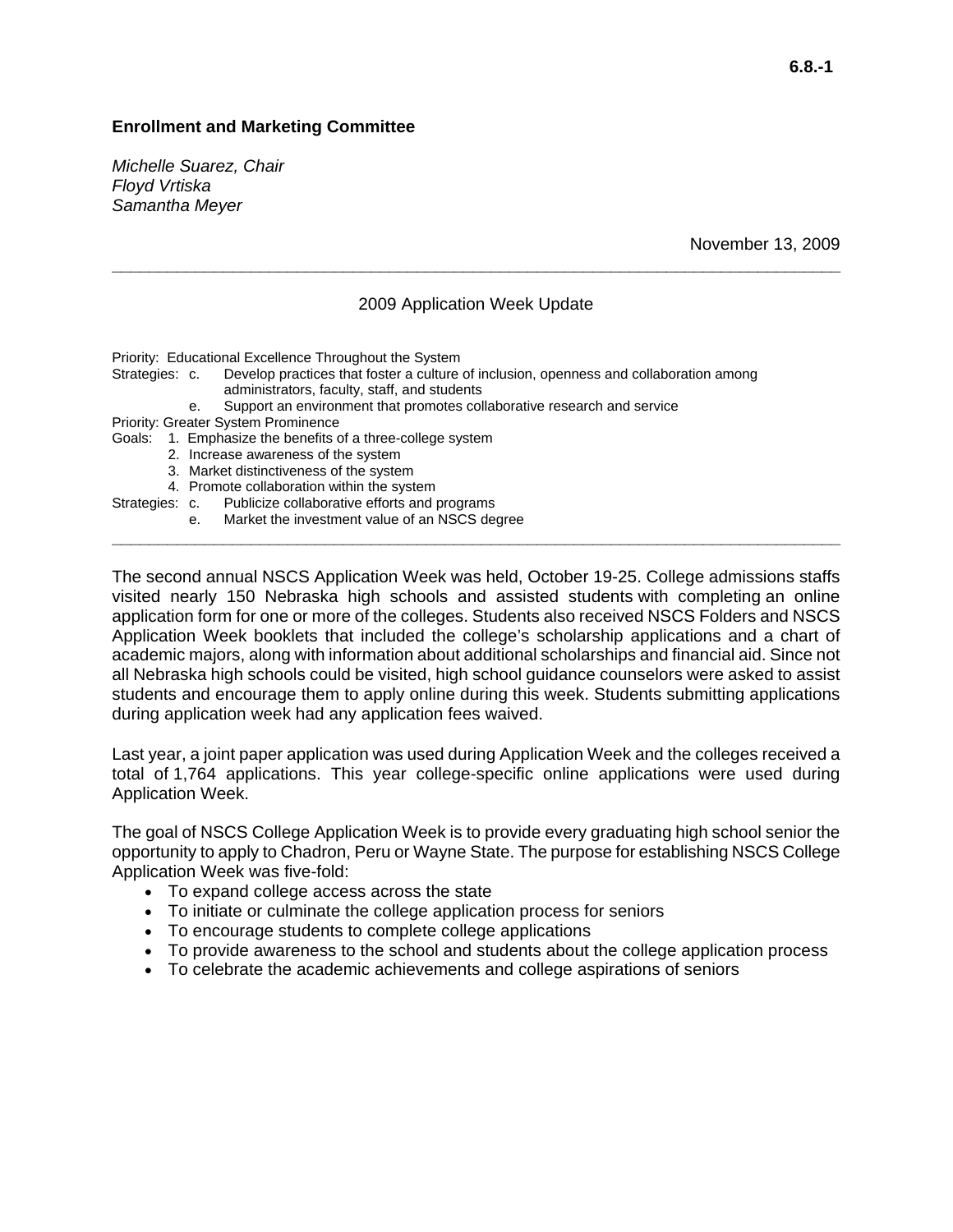*Michelle Suarez, Chair Floyd Vrtiska Samantha Meyer* 

November 13, 2009

### Fall 2009 NSCS Advantage Report for Information Only

**\_\_\_\_\_\_\_\_\_\_\_\_\_\_\_\_\_\_\_\_\_\_\_\_\_\_\_\_\_\_\_\_\_\_\_\_\_\_\_\_\_\_\_\_\_\_\_\_\_\_\_\_\_\_\_\_\_\_\_\_\_\_\_\_\_\_\_\_\_\_\_\_\_\_\_\_** 

Priority: Financial Strength of the System Goal: 2. Increase enrollment and retention

As you will recall, the NSCS Advantage program guarantees that Pell Grant recipients at the state colleges will pay no tuition. The program enables the colleges to cover the cost of the tuition following the allocation of other types of aid the student may receive.

**\_\_\_\_\_\_\_\_\_\_\_\_\_\_\_\_\_\_\_\_\_\_\_\_\_\_\_\_\_\_\_\_\_\_\_\_\_\_\_\_\_\_\_\_\_\_\_\_\_\_\_\_\_\_\_\_\_\_\_\_\_\_\_\_\_\_\_\_\_\_\_\_\_\_\_\_** 

The information provides a snapshot of the cost of the program currently. The information will vary during the semester due to different start dates of some courses, as well as the ability of students to drop within specific time frames during the semester. Additional information will be provided to the Board at the meeting and a final report will be prepared following the completion of the semester.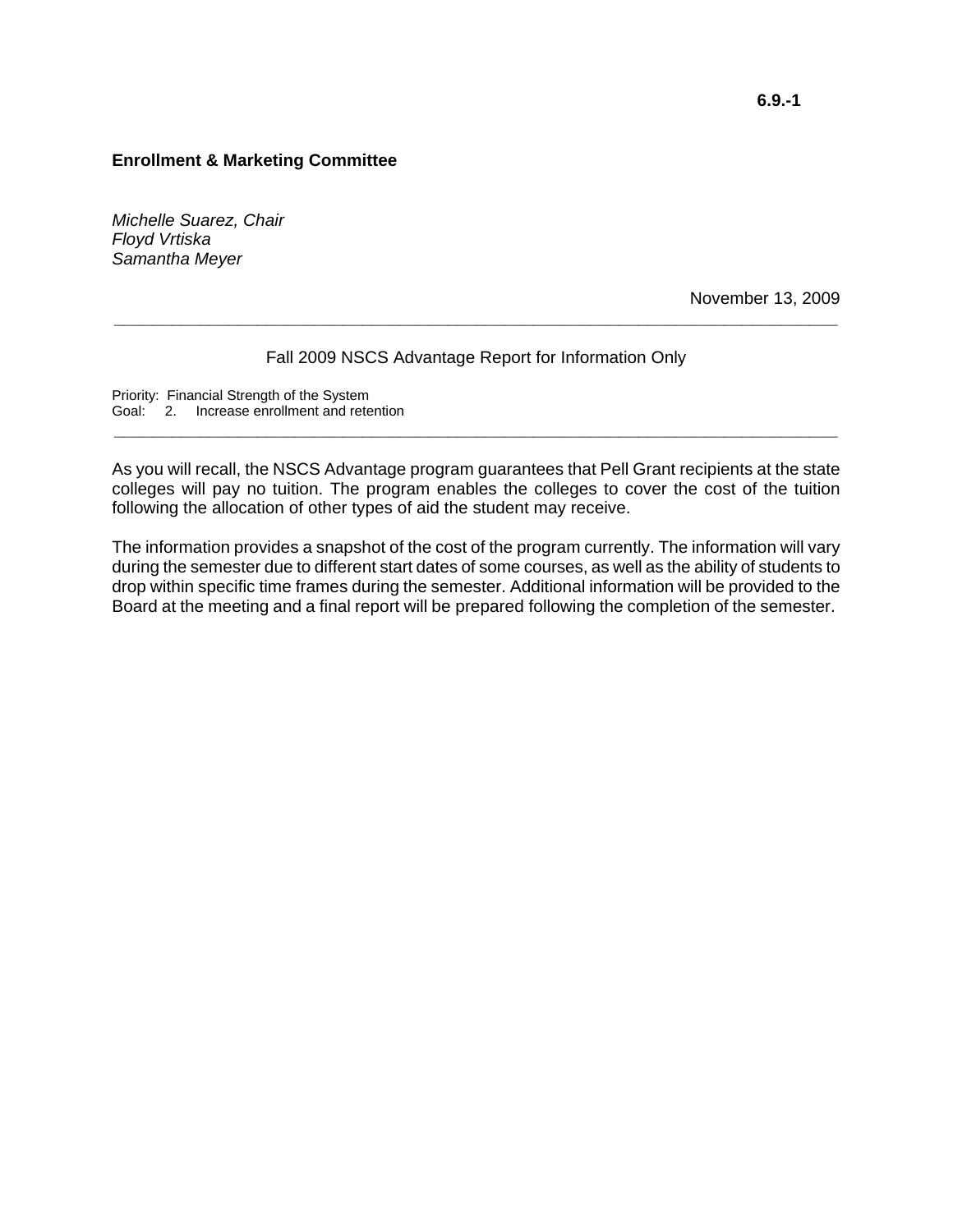*Cap Peterson, Chair Bill Roskens Doug Liewer*

November 13, 2009

## Remission Fund Awards Report for Information Only (By Category)

**\_\_\_\_\_\_\_\_\_\_\_\_\_\_\_\_\_\_\_\_\_\_\_\_\_\_\_\_\_\_\_\_\_\_\_\_\_\_\_\_\_\_\_\_\_\_\_\_\_\_\_\_\_\_\_\_\_\_\_\_\_\_\_\_\_\_\_\_\_\_\_\_\_\_\_\_** 

Priority: Financial Strength of the System

Goal: 2. Increase enrollment and retention

- Strategies: g. Continually find ways to stretch limited resources as far as possible
	- k. Promote innovative funding programs
	- o. Award additional scholarships

In accordance with the Board's Tuition Remissions Policy #3400, the colleges have provided the Chancellor with a summary of the remission funds awarded by category. Remissions are permitted by the state, allowing the NSCS to collect either no tuition or reduced tuition from students meeting specific criteria that are approved by the Board. The categories approved by the Board are spelled out in Board Policy #3400. Additional information will be provided to the Board at the meeting.

**\_\_\_\_\_\_\_\_\_\_\_\_\_\_\_\_\_\_\_\_\_\_\_\_\_\_\_\_\_\_\_\_\_\_\_\_\_\_\_\_\_\_\_\_\_\_\_\_\_\_\_\_\_\_\_\_\_\_\_\_\_\_\_\_\_\_\_\_\_\_\_\_\_\_\_\_**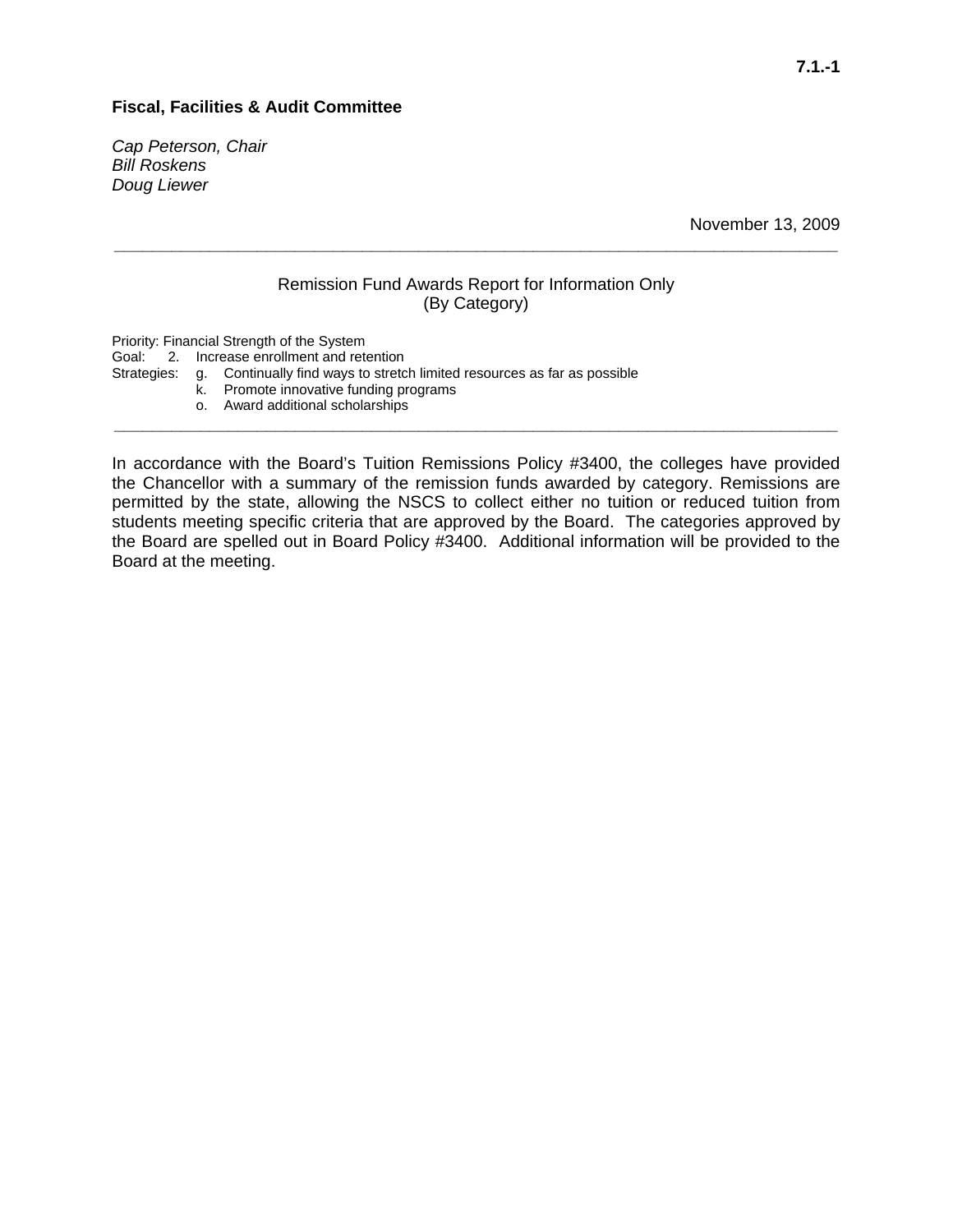*Cap Peterson, Chair Bill Roskens Doug Liewer* 

|                | Cash Reserve Balance Report for Information Only                                                                                                                                                                                                          |
|----------------|-----------------------------------------------------------------------------------------------------------------------------------------------------------------------------------------------------------------------------------------------------------|
| Strategies: f. | Priority: Financial Strength of the System<br>Goals: 1. Ensure financial accountability<br>Keep Board of Trustees informed on the financial status of the colleges and system<br>g. Continually find ways to stretch limited resources as far as possible |

An annual update on the status of each of the College's cash reserve funds is provided herein. This information is summarized from the annual Cash Fund Summary report that is prepared each year as part of the annual Supplemental Budget Reports.

Board Policy #6005 authorizes each college to have a cash reserve that is between 4% and 8% of their annual general and cash fund appropriations. These reserve funds, as well as balances beyond the reserve, are important to provide cash flow as well as flexibility for unforeseen circumstances. Each college currently has a cash balance beyond the reserve established by Board Policy.

Chadron State's cash balance declined in 2006-07, due to difficulties in projecting the financial impact of changing enrollments in on-line courses and a new contract to support the needs of on-line services. Peru State's cash balances have generally increased in recent years. Peru's 2008-09 balance reflects the earmarking of \$500,000 toward the Jindra Fine Arts Code Upgrade project. Wayne State's cash balance decreased from 2006-07 to 2007-08 when the Board approved the earmarking of cash funds toward the Carhart Science project and the Street project. (Funding from the Street project was later redirected to the NeSIS and SAP project and instead LB 605 funding was approved for the Street project.)

A recent history of available cash fund balances beyond the required reserve on June 30 is as follows:

|              | 2005-06<br>Actual | 2006-07<br>Actual | 2007-08<br>Actual | 2008-09<br>Actual | 2009-10<br>Projected |
|--------------|-------------------|-------------------|-------------------|-------------------|----------------------|
| CSC          | 1,247,867         | 244,579           | 105,255           | 519,083           | 1,151,140            |
| <b>PSC</b>   | 881,151           | 1,673,995         | 2,916,951         | 1,709,803         | 1,196,291            |
| <b>WSC</b>   | 1,739,248         | 3,863,463         | 1,216,868         | 1,983,500         | 1,942,443            |
| <b>TOTAL</b> | 3,868,266         | 5,782,037         | 4,239,074         | 4,212,386         | 4,289,874            |

November 13, 2009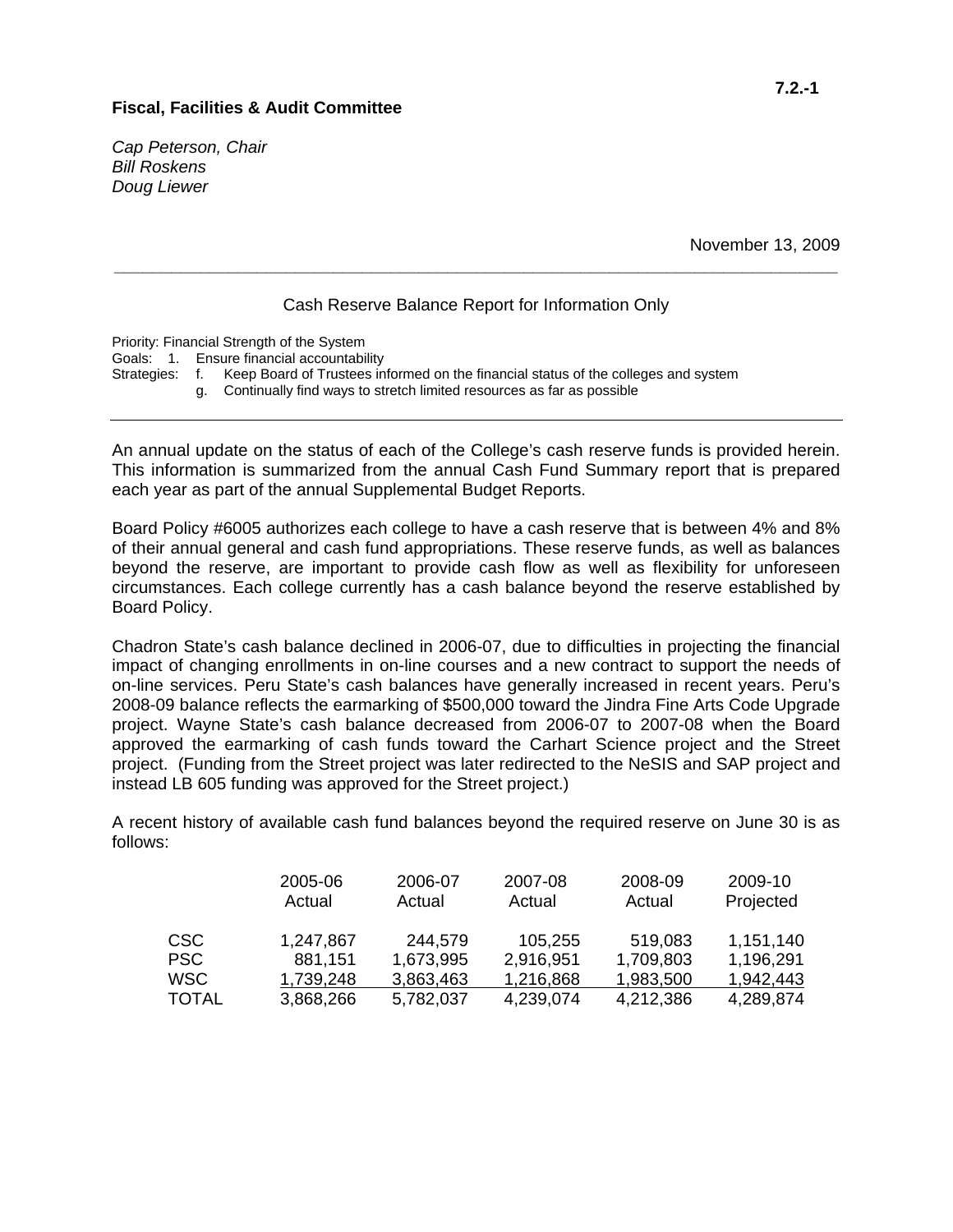# **NEBRASKA STATE COLLEGE SYSTEM CASH RESERVE BALANCE REPORT(from Cash Revenue Summary supplemental budget reports)**

| <b>FY 2008-09 Actual</b>                                   | <b>CSC</b>  | <b>PSC</b>    | <b>WSC</b>    | <b>TOTAL</b>   |
|------------------------------------------------------------|-------------|---------------|---------------|----------------|
| <b>UNENCUMBERED BALANCE FORWARD (July 1, 2008)</b>         | 972,120     | 4,024,186     | 2,423,714     | 7,420,020      |
| <b>REVENUE</b>                                             |             |               |               |                |
| <b>Tuition Income</b>                                      | 8,731,118   | 7,043,837     | 11,563,384    | 27,338,339     |
| <b>Less Remissions</b>                                     | (1,906,691) | (1,323,158)   | (1,806,754)   | (5,036,603)    |
| Less Refunds                                               | (86, 447)   | (18, 373)     | (10, 536)     | (115, 356)     |
| Subtotal: Tuition less remissions and refunds              | 6,737,980   | 5,702,306     | 9,746,094     | 22,186,380     |
| <b>Student Fees</b>                                        | 479,518     | 314,202       | 1,645,879     | 2,439,599      |
| Other Income                                               | 195,225     | 607,034       | 1,933,744     | 2,736,003      |
| <b>Total Cash Revenue</b>                                  | 7,412,723   | 6,623,542     | 13,325,717    | 27,361,982     |
| <b>LESS: EXPENSES, ENCUMBRANCES &amp; REAPPROPRIATIONS</b> |             |               |               |                |
| Cash Expenses                                              | (5,771,126) | (6,477,496)   | (7,873,945)   | (20, 122, 567) |
| Encumbrances & Reappropriations                            | (1,203,031) | (766, 906)    | (4,631,130)   | (6,601,067)    |
| Restricted for Construction*                               | 0           | (500,000)     | 0             | (500,000)      |
| Total Expenses, Encumbrances & Reappropriations            | (6,974,157) | (7,744,402)   | (12,505,075)  | (27, 223, 634) |
| <b>LESS: RESERVE</b>                                       |             |               |               |                |
| Necessary Reserve (minimum 4% of G/C Appropriation)        | (891, 603)  | (1, 193, 523) | (1, 260, 856) | (3,345,982)    |
| <b>AVAILABLE BALANCE (June 30, 2009)</b>                   | 519,083     | 1,709,803     | 1,983,500     | 4,212,386      |
| <b>BALANCE CASH TO AVAILABLE</b>                           |             |               |               |                |
| Actual Cash Balance (NIS) 6/30/2009                        | 2,613,717   | 4,170,232     | 7,875,486     | 14,159,435     |
| Less Encumbrances & Reappropriations & Cap (above)         | (1,203,031) | (1,266,906)   | (4,631,130)   | (6,601,067)    |
| Less Necessary Reserve (above)                             | (891, 603)  | (1, 193, 523) | (1,260,856)   | (3,345,982)    |
| <b>AVAILABLE BALANCE</b>                                   | 519,083     | 1,709,803     | 1,983,500     | 4,212,386      |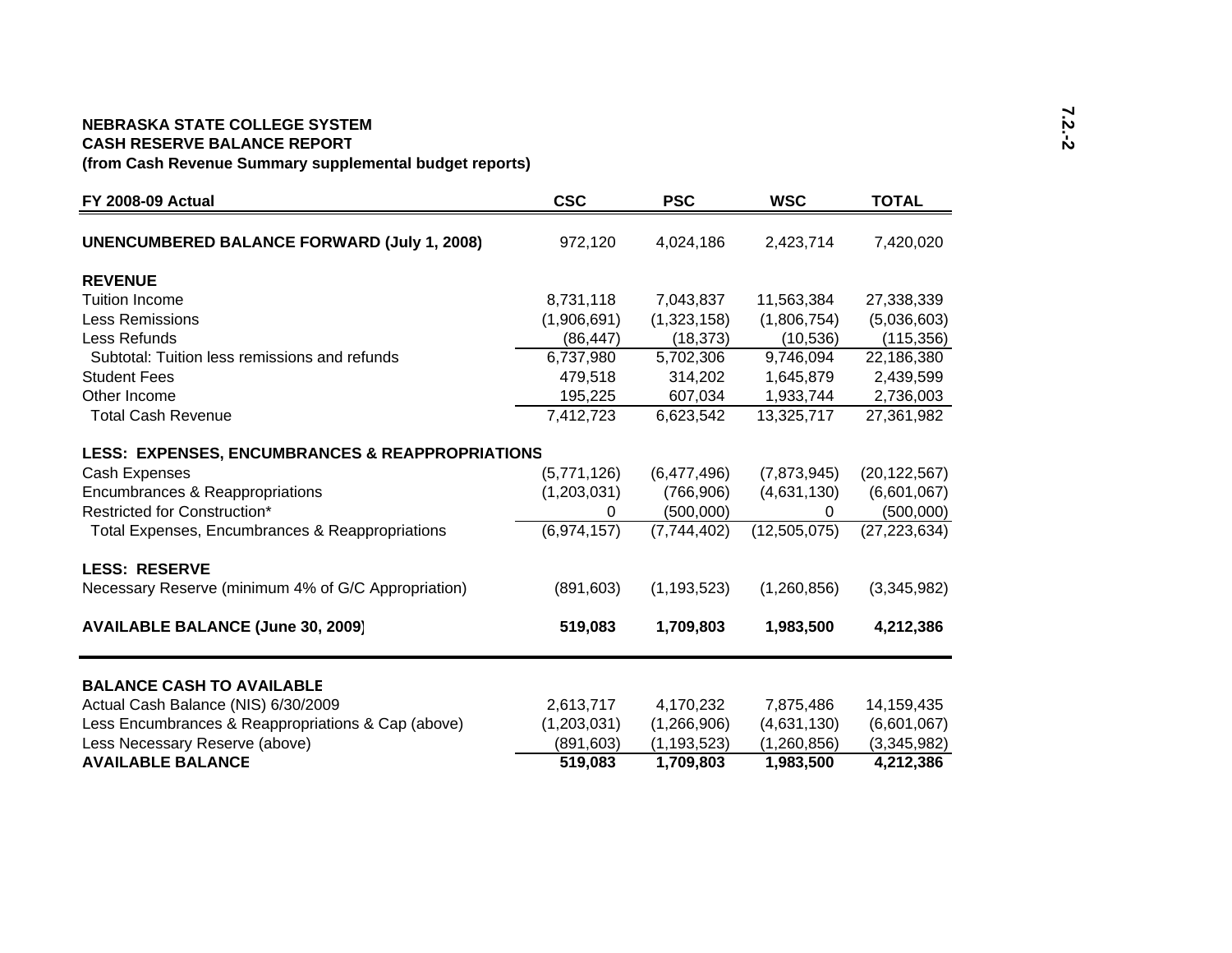#### **NEBRASKA STATE COLLEGE SYSTEM CASH RESERVE BALANCE REPORT (from Cash Revenue Summary supplemental budget reports)**

| FY 2009-10 Projected                                       | <b>CSC</b>  | <b>PSC</b>    | <b>WSC</b>     | <b>TOTAL</b>   |
|------------------------------------------------------------|-------------|---------------|----------------|----------------|
| <b>UNENCUMBERED BALANCE FORWARD (July 1, 2009)</b>         | 1,410,686   | 2,903,327     | 3,244,356      | 7,558,369      |
| <b>REVENUE</b>                                             |             |               |                |                |
| <b>Tuition Income</b>                                      | 9,167,674   | 7,439,086     | 12,091,000     | 28,697,760     |
| <b>Less Remissions</b>                                     | (1,930,451) | (1,323,158)   | (2,070,849)    | (5,324,458)    |
| Less Refunds                                               | (90, 769)   | (18, 373)     | (11,000)       | (120, 142)     |
| Subtotal: Tuition less remissions and refunds              | 7,146,454   | 6,097,555     | 10,009,151     | 23,253,160     |
| <b>Student Fees</b>                                        | 533,500     | 314,202       | 1,655,350      | 2,503,052      |
| Other Income                                               | 260,500     | 607,034       | 1,575,963      | 2,443,497      |
| <b>Total Cash Revenue</b>                                  | 7,940,454   | 7,018,791     | 13,240,464     | 28,199,709     |
| <b>LESS: EXPENSES, ENCUMBRANCES &amp; REAPPROPRIATIONS</b> |             |               |                |                |
| Cash Expenses                                              | (6,000,000) | (7,532,304)   | (13, 240, 464) | (26, 772, 768) |
| Encumbrances & Reappropriations                            | (1,300,000) | 0             | 0              | (1,300,000)    |
| Total Expenses, Encumbrances & Reappropriations            | (7,300,000) | (7,532,304)   | (13, 240, 464) | (28,072,768)   |
| <b>LESS: RESERVE</b>                                       |             |               |                |                |
| Necessary Reserve (minimum 4% of G/C Appropriation)        | (900,000)   | (1, 193, 523) | (1,301,913)    | (3,395,436)    |
| <b>AVAILABLE BALANCE (Projected June 30, 2010)</b>         | 1,151,140   | 1,196,291     | 1,942,443      | 4,289,874      |
| <b>BALANCE CASH TO AVAILABLE</b>                           |             |               |                |                |
| Projected Cash Balance (NIS) 6/30/2010                     | 3,351,140   | 2,389,814     | 3,244,356      | 8,985,310      |
| Less Encumbrances & Reappropriations (above)               | (1,300,000) | 0             | 0              | (1,300,000)    |
| Less Necessary Reserve (above)                             | (900,000)   | (1, 193, 523) | (1,301,913)    | (3,395,436)    |
| <b>AVAILABLE BALANCE</b>                                   | 1,151,140   | 1,196,291     | 1,942,443      | 4,289,874      |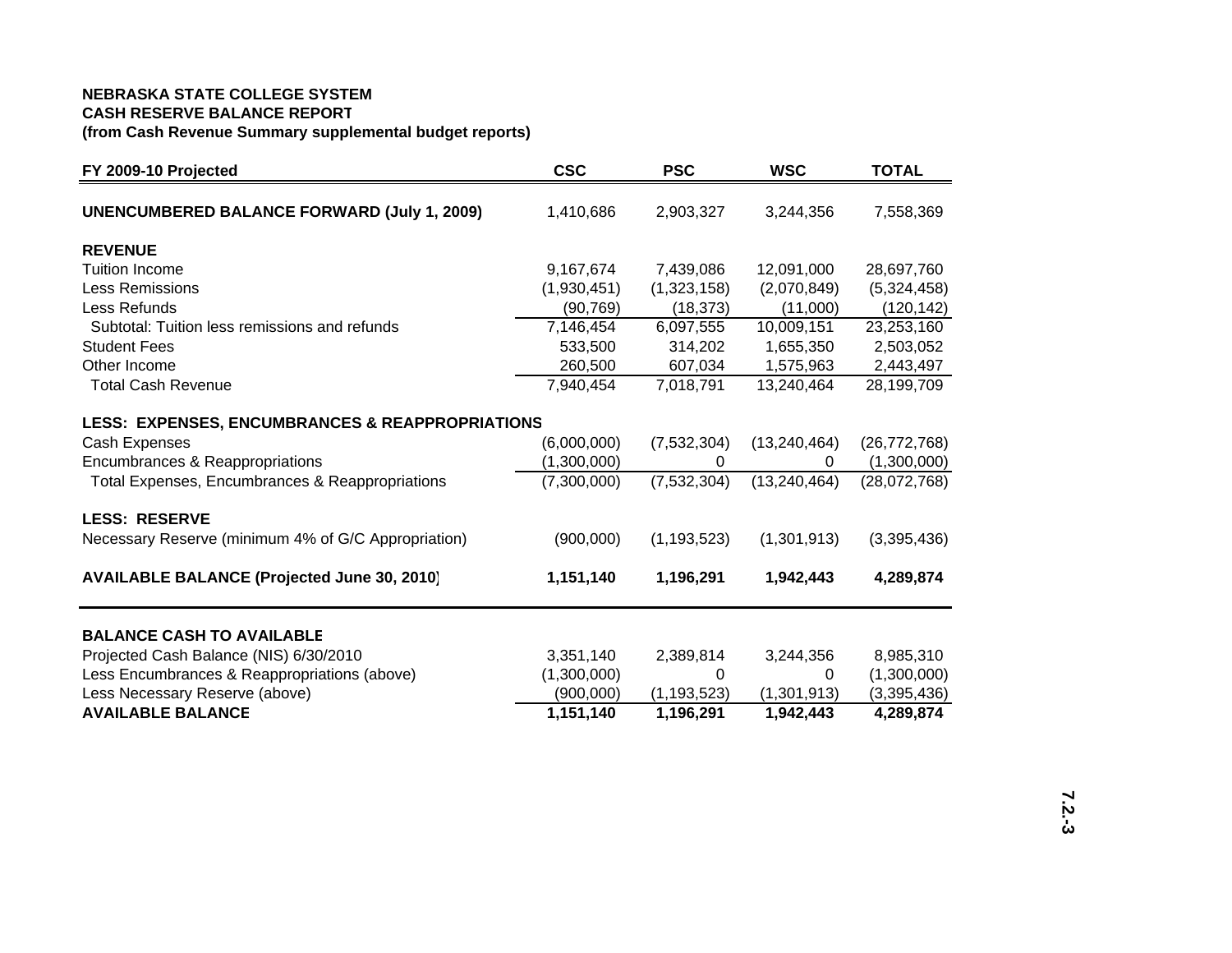*Cap Peterson, Chair Bill Roskens Doug Liewer*

November 13, 2009

## Report on Expenditures Per FTE Student for Information Only

**\_\_\_\_\_\_\_\_\_\_\_\_\_\_\_\_\_\_\_\_\_\_\_\_\_\_\_\_\_\_\_\_\_\_\_\_\_\_\_\_\_\_\_\_\_\_\_\_\_\_\_\_\_\_\_\_\_\_\_\_\_\_\_\_\_\_\_\_\_\_\_\_\_\_\_\_** 

Priority: Financial Strength of the System

- Goals: 1. Ensure financial accountability
	- 2. Increase enrollment and retention
	- 4. Improve efficiency of operations
- Strategies: f. Keep Board of Trustees informed on the financial status of the colleges and system
	- g. Continually find ways to stretch limited resources as far as possible
- i. Ensure that plans for resource allocation support the system and institutional priorities **\_\_\_\_\_\_\_\_\_\_\_\_\_\_\_\_\_\_\_\_\_\_\_\_\_\_\_\_\_\_\_\_\_\_\_\_\_\_\_\_\_\_\_\_\_\_\_\_\_\_\_\_\_\_\_\_\_\_\_\_\_\_\_\_\_\_\_\_\_\_\_\_\_\_\_\_**

Board Policy #6011 requires an annual report on expenditures per FTE student.

The report shows a five-year history of the Colleges and System Office's general operations expenditures per full-time equivalent student. The expenditures, broken out just below the General Operations section, are those reported to the Board by the Colleges and System Office each year for general and cash funds on the annual expenditure reports. The annual student FTE numbers are those submitted by the colleges on the Supplemental Budget Reports in October of each year.

Note that below the Totals in the Breakdown of Expenditures section, the amounts of General Funds as compared to Cash Funds expended each year by the colleges are shown.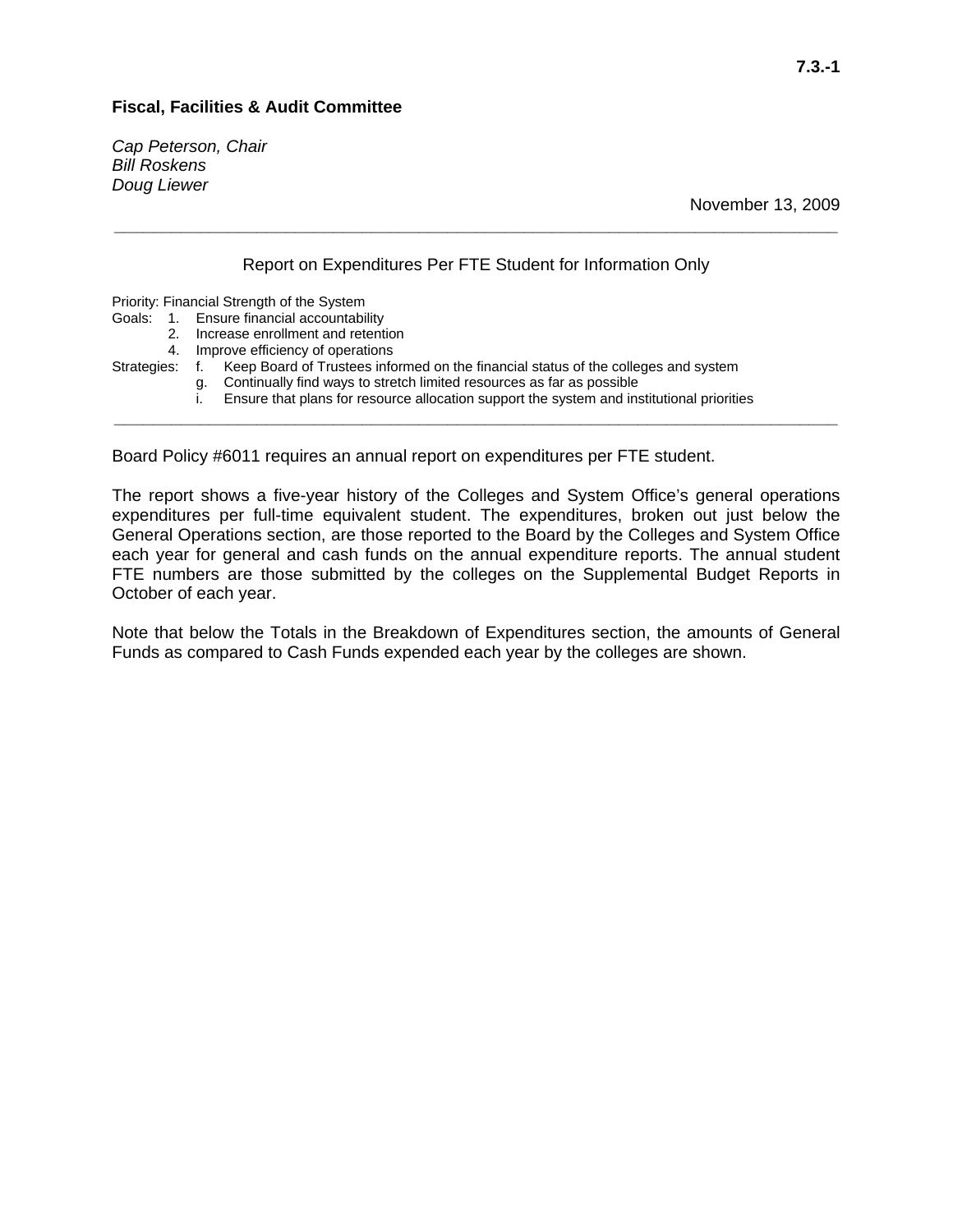#### **NEBRASKA STATE COLLEGE SYSTEM EXPENDITURES PER FTE STUDENT**

#### **GENERAL OPERATIONS (General/Cash Funds)**

|              |                      | 2004-05 | 2005-06                                | 2006-07 | 2007-08      | 2008-09      |
|--------------|----------------------|---------|----------------------------------------|---------|--------------|--------------|
| <b>TOTAL</b> | Expended             |         | \$54.912.484 \$59.158.204 \$62.239.274 |         | \$65,655,520 | \$68,763,433 |
|              | <b>Student FTE</b>   | 6.705   | 6.775                                  | 6.928   | 7.093        | 7.113        |
|              | Expenditures per FTE | \$8,190 | \$8.732                                | \$8,984 | \$9,256      | \$9,667      |

#### **BREAKDOWN OF EXPENDITURES (General/Cash Funds)**

|              |                           | 2004-05    | 2005-06    | 2006-07      | 2007-08    | 2008-09    |
|--------------|---------------------------|------------|------------|--------------|------------|------------|
| <b>CSC</b>   | General                   | 12,578,782 | 13,464,794 | 14,216,356   | 14,914,810 | 15,220,118 |
|              | Cash                      | 5,562,599  | 6,301,451  | 6,981,564    | 7,068,474  | 6,991,292  |
|              | <b>General Operations</b> | 18,141,381 | 19,766,245 | 21,197,920   | 21,983,284 | 22,211,410 |
| <b>PSC</b>   | General                   | 6,995,701  | 7,586,343  | 7,610,498    | 8,521,433  | 8,798,923  |
|              | Cash                      | 3,817,620  | 4,221,956  | 5,135,984    | 4,461,737  | 6,459,599  |
|              | <b>General Operations</b> | 10,813,321 | 11,808,299 | 12,746,482   | 12,983,170 | 15,258,522 |
| <b>WSC</b>   | General                   | 15,866,187 | 16,508,269 | 17,462,921   | 18,507,107 | 18,899,135 |
|              | Cash                      | 9,200,190  | 10,107,618 | 9,711,864    | 10,918,114 | 11,112,079 |
|              | <b>General Operations</b> | 25,066,377 | 26,615,887 | 27, 174, 785 | 29,425,221 | 30,011,214 |
| SO           | General                   | 891,405    | 967,773    | 1,120,087    | 1,263,845  | 1,282,287  |
|              | Cash                      | 0          | 0          | 0            | 0          | 0          |
|              | <b>General Operations</b> | 891,405    | 967,773    | 1,120,087    | 1,263,845  | 1,282,287  |
|              |                           |            |            |              |            |            |
| <b>TOTAL</b> | General                   | 36,332,075 | 38,527,179 | 40,409,862   | 43,207,195 | 44,200,463 |
|              | Cash                      | 18,580,409 | 20,631,025 | 21,829,412   | 22,448,325 | 24,562,970 |
|              | <b>General Operations</b> | 54,912,484 | 59,158,204 | 62,239,274   | 65,655,520 | 68,763,433 |
|              | % General                 | 66.16%     | 65.13%     | 64.93%       | 65.81%     | 64.28%     |
|              | % Cash                    | 33.84%     | 34.87%     | 35.07%       | 34.19%     | 35.72%     |
|              | Total                     | 100.00%    | 100.00%    | 100.00%      | 100.00%    | 100.00%    |

Source: Expenditure Reports, September Board of Trustee meetings FTE Enrollment, Supplemental Budget Reports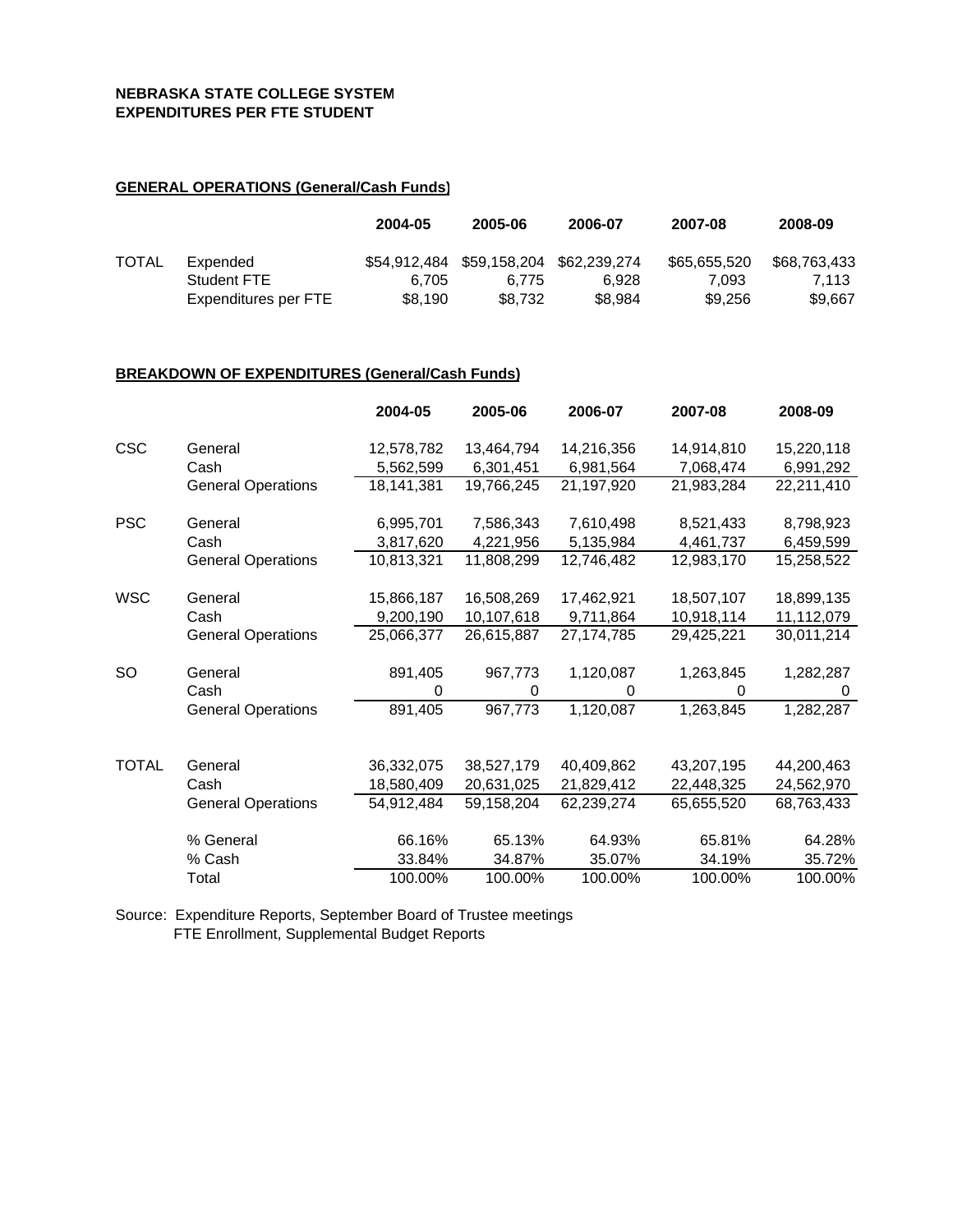*Cap Peterson, Chair Bill Roskens Doug Liewer* 

November 13, 2009

# Physical Plant Status Reports for Information Only (July - September 2009)

**\_\_\_\_\_\_\_\_\_\_\_\_\_\_\_\_\_\_\_\_\_\_\_\_\_\_\_\_\_\_\_\_\_\_\_\_\_\_\_\_\_\_\_\_\_\_\_\_\_\_\_\_\_\_\_\_\_\_\_\_\_\_\_\_\_\_\_\_\_\_\_\_\_\_\_\_** 

Priority: Financial Strength of the System

- Goals: 1. Ensure financial accountability
	- 4. Improve efficiency of operations
- Strategies: f. Keep Board of Trustees informed on the financial status of the colleges and system
	- g. Continually find ways to stretch limited resources as far as possible

Each college has provided a status report of physical plant projects for the Board's information. These are found on the following pages.

**\_\_\_\_\_\_\_\_\_\_\_\_\_\_\_\_\_\_\_\_\_\_\_\_\_\_\_\_\_\_\_\_\_\_\_\_\_\_\_\_\_\_\_\_\_\_\_\_\_\_\_\_\_\_\_\_\_\_\_\_\_\_\_\_\_\_\_\_\_\_\_\_\_\_\_\_**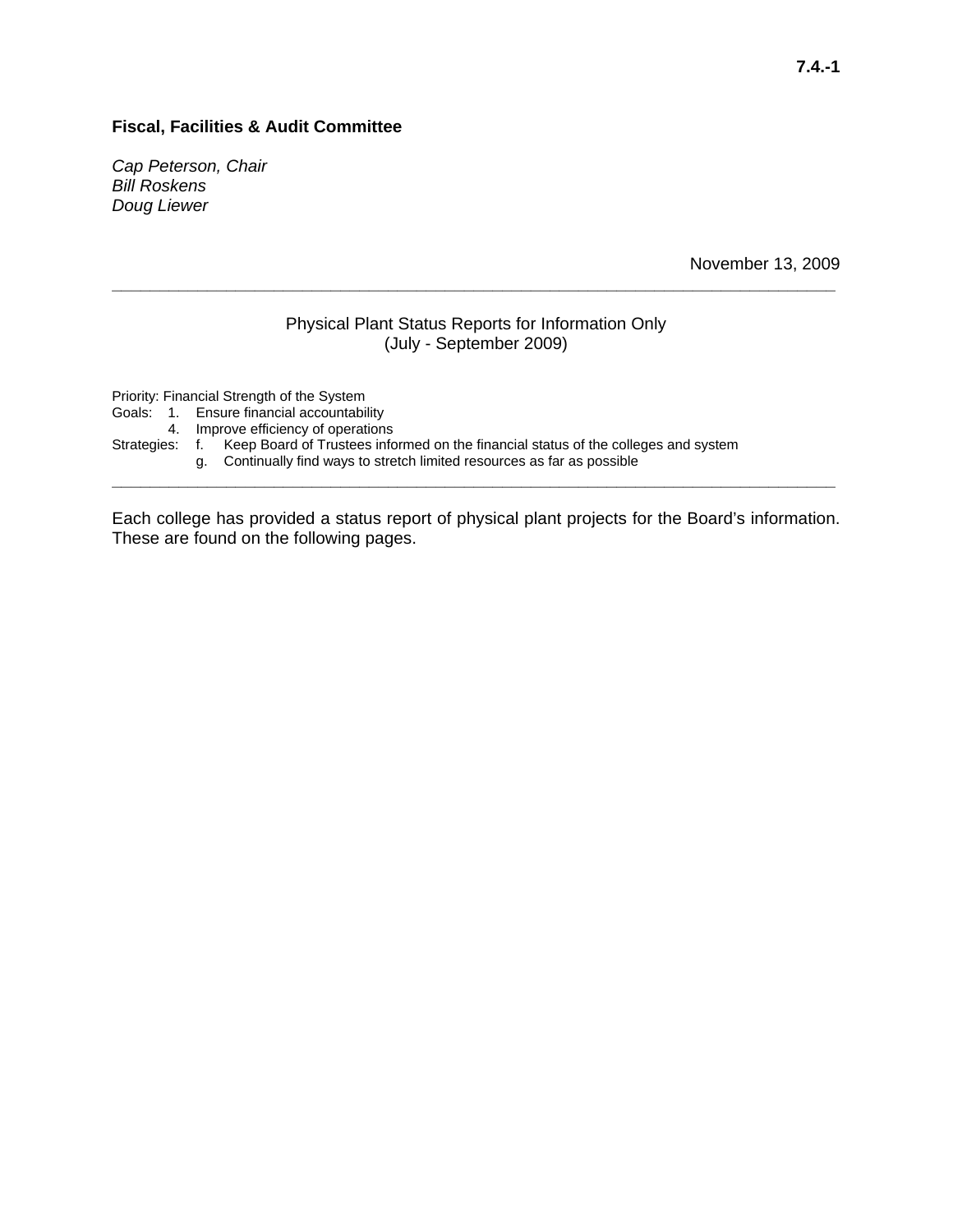# College: Chadron State College **Meeting Date: November 13, 2009**

| <b>Project Description</b>                                                       | <b>Status</b>                                                                                                                                          | <b>Fund Source</b> |
|----------------------------------------------------------------------------------|--------------------------------------------------------------------------------------------------------------------------------------------------------|--------------------|
|                                                                                  | LB 309 Projects                                                                                                                                        |                    |
| Armstrong/NPAC Lighting<br>Improvements                                          | In Progress                                                                                                                                            | LB 309             |
| <b>Campus Energy/Utilities Study</b>                                             | In Progress                                                                                                                                            | $LE$ 309           |
| <b>Heat Plant Emergency Generator</b><br>Design                                  | In Progress                                                                                                                                            | LB 309             |
| Heat Plant Reverse Osmosis Unit                                                  | Complete                                                                                                                                               | <b>LB 309/CIF</b>  |
| <b>Heat Plant Switchgear</b><br>Replacement                                      | In Progress                                                                                                                                            | LB 309             |
| <b>Nelson Physical Activity Center</b><br>Handicapped Accessible Ramp            | Complete                                                                                                                                               | <b>LB 309/CIF</b>  |
|                                                                                  | <b>Revenue Bond Projects (including BANS)</b>                                                                                                          |                    |
|                                                                                  | LB 605 Projects                                                                                                                                        |                    |
| <b>Administration Building Parking</b><br>Lot Repair                             | <b>Substantially Complete</b>                                                                                                                          | LB 605             |
| Administration Building<br>Renovation                                            | <b>Substantially Complete</b>                                                                                                                          | LB 605             |
|                                                                                  | LB 1100 Projects                                                                                                                                       |                    |
|                                                                                  |                                                                                                                                                        |                    |
|                                                                                  | <b>Contingency Maintenance Projects</b>                                                                                                                |                    |
| Andrews Hall Wing Renovation                                                     | In Progress                                                                                                                                            | Contingency Maint. |
| Kent Hall/Andrews Hall Window<br>Replacement                                     | Complete                                                                                                                                               | Contingency Maint. |
| Residence Hall Carpet Replace.                                                   | In Progress                                                                                                                                            | Contingency Maint. |
| <b>Residence Hall Security</b><br>Electronics                                    | In Progress                                                                                                                                            | Contingency Maint. |
| Residence Hall Door/Access<br>Control                                            | In Progress                                                                                                                                            | Contingency Maint. |
| <b>Revenue Bond Buildings</b><br>Asbestos Abatement                              | In Progress                                                                                                                                            | Contingency Maint. |
| Revenue Bond Buildings<br>Furnishings                                            | In Progress                                                                                                                                            | Contingency Maint. |
| <b>Student Center Specialty Equip</b>                                            | In Progress                                                                                                                                            | Contingency Maint. |
| West Court Deferred Repair                                                       | In Progress                                                                                                                                            | Contingency Maint. |
|                                                                                  | <b>Other Capital Construction Projects</b><br>(Include all projects using non-state or state funds that do not "fit" into any of the other categories) |                    |
| 12 <sup>th</sup> Street Repairs                                                  | Complete                                                                                                                                               | Cash               |
| <b>Nelson Physical Activity Center</b><br><b>Racquetball Court Modifications</b> | Complete                                                                                                                                               | Cash               |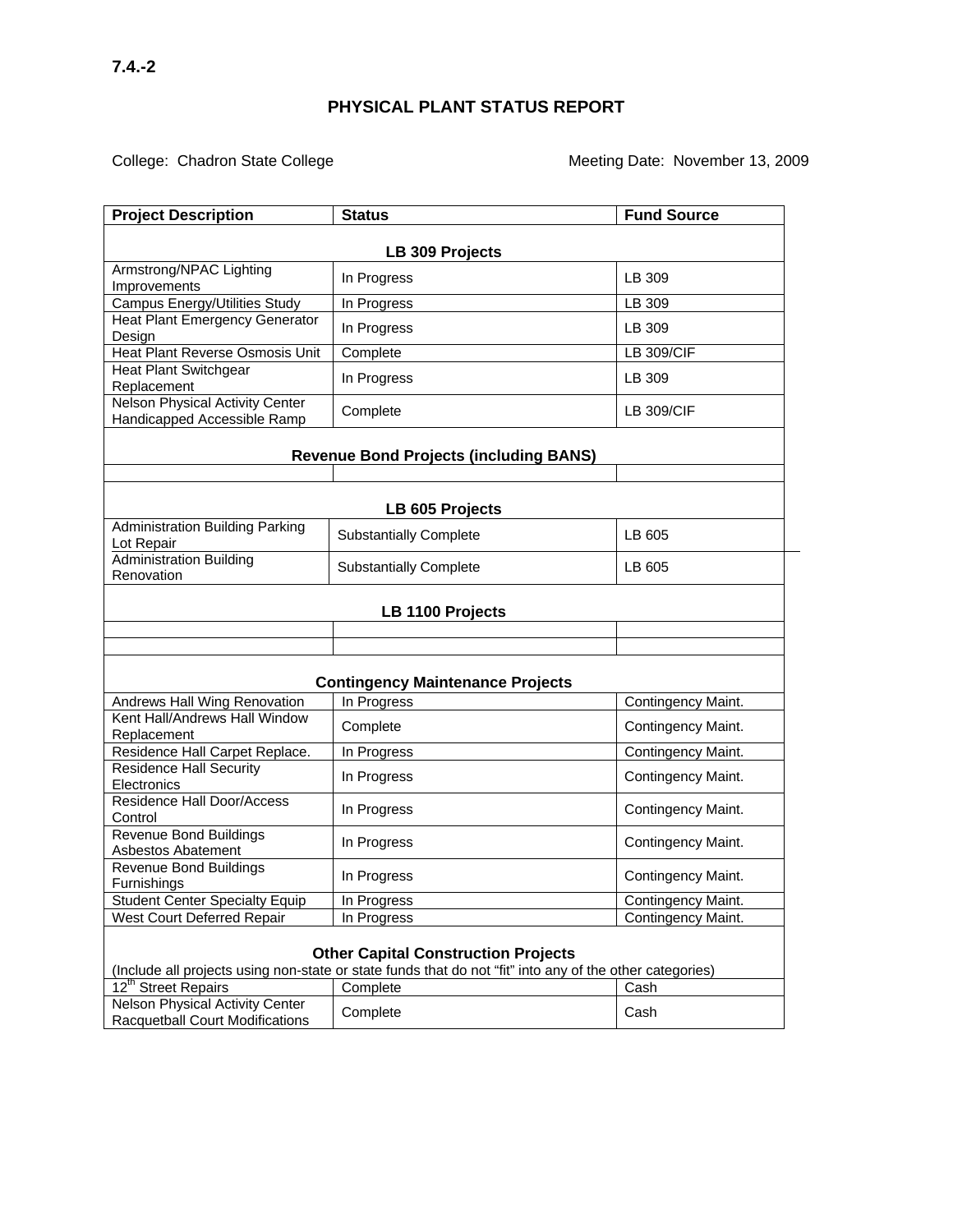# **PHYSICAL PLANT STATUS REPORT**

# College: Peru State College **Meeting Date: November 13, 2009**

| <b>Project Description</b>                                                                                                                             | <b>Status</b>                                                                             | <b>Fund Source</b> |  |
|--------------------------------------------------------------------------------------------------------------------------------------------------------|-------------------------------------------------------------------------------------------|--------------------|--|
|                                                                                                                                                        | LB 309 Projects                                                                           |                    |  |
| <b>Administration Building Elevator Code</b>                                                                                                           | In Progress                                                                               | LB 309             |  |
| Jindra Fine Arts Code Upgrade Study<br>& Codes/HVAC Upgrade                                                                                            | Asbestos Abatement Complete                                                               | LB 309             |  |
| CATS (ARC) Design Masonry Repairs                                                                                                                      | Design in Progress                                                                        | LB 309             |  |
| Library Design Masonry Repairs                                                                                                                         | Design in Progress                                                                        | LB 309             |  |
|                                                                                                                                                        | LB 1100 Projects                                                                          |                    |  |
| Jindra Fine Arts Code Upgrade Study<br>& Codes/HVAC Upgrade                                                                                            | Design Development Approved                                                               | LB 1100            |  |
|                                                                                                                                                        | LB 605 Projects (2006)                                                                    |                    |  |
| AD Majors Demolition and Parking Lot<br>Construction                                                                                                   | <b>Substantially Complete</b>                                                             | LB 605, Cash       |  |
|                                                                                                                                                        |                                                                                           |                    |  |
|                                                                                                                                                        | <b>Revenue Bond Projects (including BANS)</b>                                             |                    |  |
| Eliza Morgan                                                                                                                                           | Next Step is to Design Phase II of the<br>Renovation - Project on hold pending<br>funding | <b>Bonds</b>       |  |
| <b>Delzell Hall Restrooms</b>                                                                                                                          | Program Statement Approved -<br>ventilation portion of the project<br>complete            | <b>Bonds</b>       |  |
|                                                                                                                                                        |                                                                                           |                    |  |
| <b>Contingency Maintenance Projects</b>                                                                                                                |                                                                                           |                    |  |
|                                                                                                                                                        |                                                                                           |                    |  |
| <b>Other Capital Construction Projects</b><br>(Include all projects using non-state or state funds that do not "fit" into any of the other categories) |                                                                                           |                    |  |
| New College Entry                                                                                                                                      | Foundation Fundraising In Progress                                                        | Foundation         |  |
| <b>Biomass Energy Center</b>                                                                                                                           | Program Statement approved. Project<br>on hold pending funding.                           |                    |  |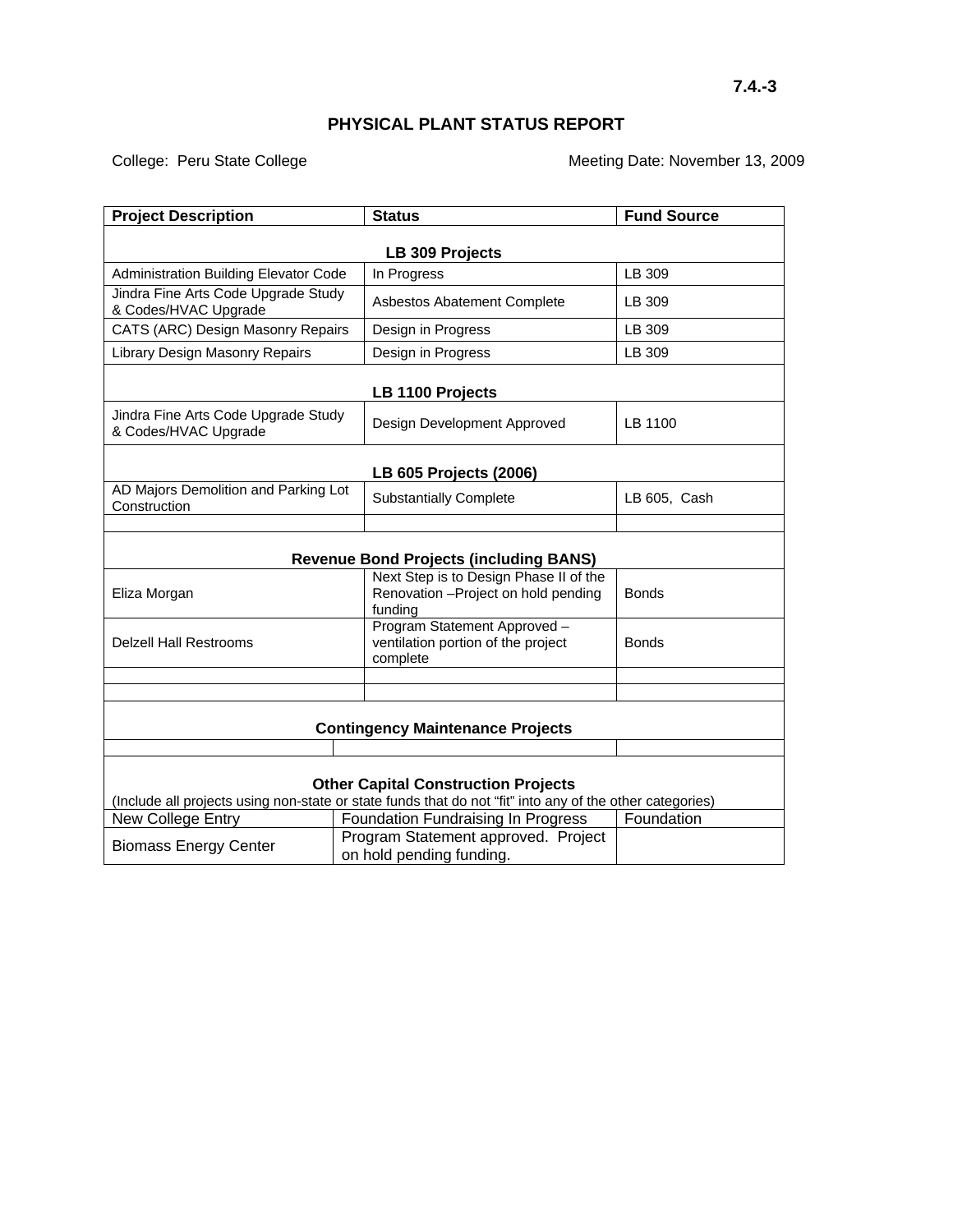# **PHYSICAL PLANT STATUS REPORT**

College: Wayne State College **Meeting Date: November 13, 2009** 

| <b>Project Description</b>                                                                               | <b>Status</b>                                                          | <b>Fund Source</b>                       |  |
|----------------------------------------------------------------------------------------------------------|------------------------------------------------------------------------|------------------------------------------|--|
|                                                                                                          |                                                                        |                                          |  |
|                                                                                                          | LB 309 Projects<br><b>Engineer Selection in Process</b>                | LB 309                                   |  |
| Campus-wide Energy Audit<br>Carhart Science 3 <sup>rd</sup> Floor                                        |                                                                        |                                          |  |
| <b>HVAC</b>                                                                                              | <b>Construction in Process</b>                                         | LB 309                                   |  |
| U.S. Conn Library - Lighting<br>Upgrade                                                                  | <b>Construction in Process</b>                                         | LB 309                                   |  |
| Humanities - Fire Alarm                                                                                  |                                                                        |                                          |  |
| Bases (Materials only)                                                                                   | In Process                                                             | LB 309                                   |  |
| Peterson HVAC Upgrade                                                                                    | <b>Construction in Process</b>                                         | LB 309                                   |  |
| Phase 2                                                                                                  |                                                                        |                                          |  |
|                                                                                                          | LB 1100 Projects (99-00)                                               |                                          |  |
| U.S. Conn Library Art Gallery                                                                            | In Design                                                              | LB 1100 FY09                             |  |
| Design                                                                                                   |                                                                        |                                          |  |
|                                                                                                          | LB 605 Projects (2006)                                                 |                                          |  |
| <b>Rice Basement</b>                                                                                     | Complete                                                               | LB 605                                   |  |
| Stadium (weight                                                                                          | <b>Substantially Complete (pending</b>                                 | LB 605                                   |  |
| room/lockers/offices)                                                                                    | expansion joints in Spring 2010)                                       |                                          |  |
| <b>Carhart Science Renovations</b>                                                                       | <b>Construction in Process</b>                                         | LB605/Cash/                              |  |
| Phase I                                                                                                  |                                                                        | Foundation                               |  |
|                                                                                                          | <b>Revenue Bond Projects (including BANS)</b>                          |                                          |  |
|                                                                                                          |                                                                        |                                          |  |
|                                                                                                          |                                                                        |                                          |  |
|                                                                                                          | <b>Contingency Maintenance Projects</b>                                |                                          |  |
| Bowen Hall Doors/Locks/ Hall                                                                             | <b>Construction in Process</b>                                         | Contingency Maint.                       |  |
| Ceiling & Lights                                                                                         |                                                                        |                                          |  |
| Campus-wide Energy Audit<br>Student Weight/Cardio Room                                                   | <b>Engineer Selection in Process</b><br><b>Construction in Process</b> | Contingency Maint.<br>Contingency Maint. |  |
|                                                                                                          |                                                                        |                                          |  |
|                                                                                                          | <b>Other Capital Construction Projects</b>                             |                                          |  |
| (Include all projects using non-state or state funds that do not "fit" into any of the other categories) |                                                                        |                                          |  |
| JG Lewis Commons Phase III                                                                               | <b>Nearing Completion</b>                                              | Cash/Foundation                          |  |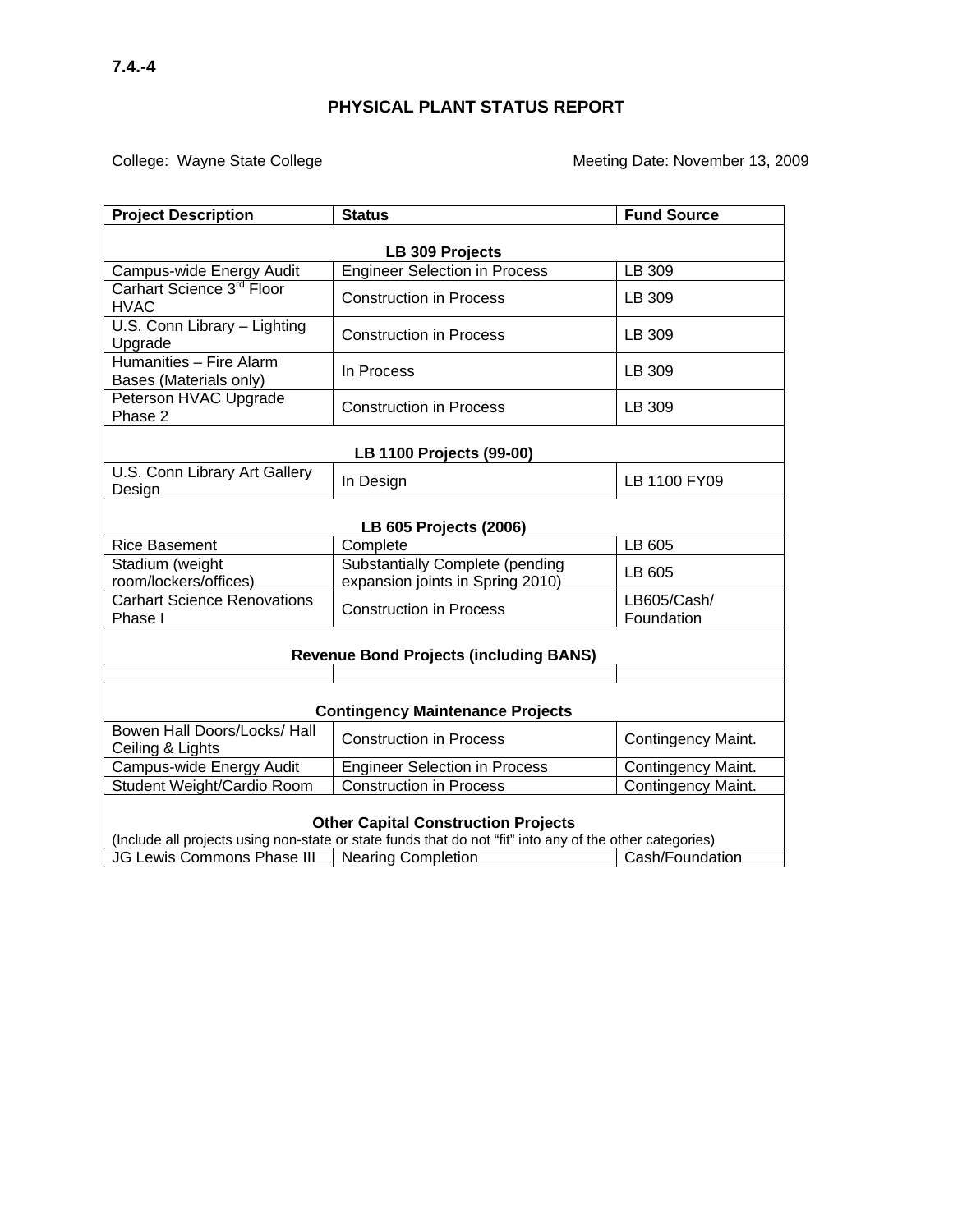*Cap Peterson, Chair Bill Roskens Doug Liewer*

November 13, 2009

### Capital Construction Progress Reports for Information Only (as of September 30, 2009)

**\_\_\_\_\_\_\_\_\_\_\_\_\_\_\_\_\_\_\_\_\_\_\_\_\_\_\_\_\_\_\_\_\_\_\_\_\_\_\_\_\_\_\_\_\_\_\_\_\_\_\_\_\_\_\_\_\_\_\_\_\_\_\_\_\_\_\_\_\_\_\_\_\_\_\_\_** 

Priority: Financial Strength of the System

- Goals: 1. Ensure financial accountability
	- 4. Improve efficiency of operations

Strategies: f. Keep Board of Trustees informed on the financial status of the colleges and system

g. Continually find ways to stretch limited resources as far as possible

As required by Board Policy 8050, the colleges have submitted the following capital construction progress reports on their respective construction projects.

**\_\_\_\_\_\_\_\_\_\_\_\_\_\_\_\_\_\_\_\_\_\_\_\_\_\_\_\_\_\_\_\_\_\_\_\_\_\_\_\_\_\_\_\_\_\_\_\_\_\_\_\_\_\_\_\_\_\_\_\_\_\_\_\_\_\_\_\_\_\_\_\_\_\_\_\_** 

#### **Chadron**

- 1. Administration Building Renovation Interim Report
- 2. Sparks Hall Renovation Interim Report

#### **Peru**

1. Al Wheeler Activity Center Addition/Renovation/Bleachers/AD Majors Demolition & Parking Lot – Interim Report

### **Wayne**

- 1. Campus Services Interim Report
- 2. Rice Stadium Renovations Project Interim Report

The State Building Division requires quarterly reports on all capital construction projects funded with state funds. Copies will be forwarded to that office for their files.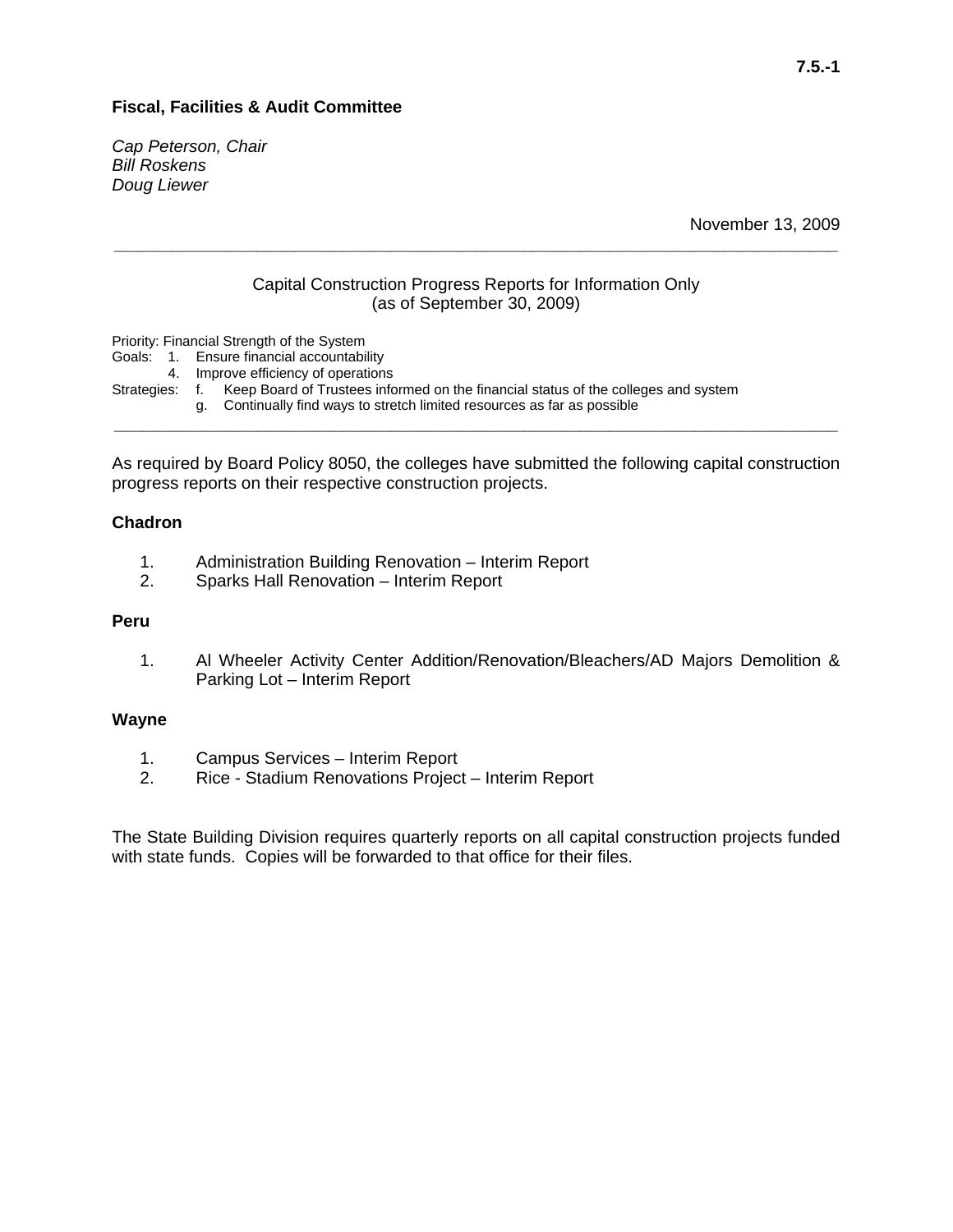| <b>CAPITAL CONSTRUCTION QUARTERLY STATUS REPORT</b><br>AS OF 9/30/09 |                                                       |                                           |                                 |
|----------------------------------------------------------------------|-------------------------------------------------------|-------------------------------------------|---------------------------------|
| College: Chadron State College                                       |                                                       |                                           | Meeting Date: November 12, 2009 |
| <b>Project Information</b>                                           |                                                       |                                           |                                 |
|                                                                      | Project Title:                                        | Administration Bldg. Renovation           |                                 |
|                                                                      | Program Number:<br><b>Professional Consultant:</b>    | Bahr Vermeer and Haecker                  |                                 |
|                                                                      |                                                       |                                           |                                 |
|                                                                      | General Contractor:                                   |                                           |                                 |
|                                                                      | Net Square Footage: 11,165<br><b>Bid Opening Date</b> | Gross Square Footage: 59,704              |                                 |
|                                                                      |                                                       |                                           |                                 |
|                                                                      | Notice of Proceed Date                                |                                           |                                 |
|                                                                      | <b>Estimated Completion Date</b>                      |                                           |                                 |
| <b>Project Dates</b>                                                 | Final Acceptance Date                                 |                                           |                                 |
|                                                                      | Professional Consultants:                             | Bahr Vermeer and Haecker<br>(enter dates) |                                 |
|                                                                      | <b>Needs Statement</b>                                |                                           |                                 |
|                                                                      | Program Statement                                     | 11/6/2002                                 |                                 |
|                                                                      | <b>Professional Services Contract</b>                 | 6/6/2002                                  |                                 |
|                                                                      | <b>Bonds Sold</b>                                     |                                           |                                 |
|                                                                      | <b>Preliminary Plans</b>                              |                                           |                                 |
|                                                                      | Design Development                                    | 12/21/2006                                |                                 |
|                                                                      | <b>Construction Contract</b>                          | 6/18/2007                                 |                                 |
|                                                                      | <b>Substantial Completion</b>                         |                                           |                                 |
|                                                                      | <b>Final Completion</b>                               |                                           |                                 |
| <b>Report Information</b>                                            | Status                                                | Initial Report:                           | 7/7/2007                        |
|                                                                      |                                                       | Interim Report: X                         |                                 |
|                                                                      |                                                       | Final Report:                             |                                 |
| <b>Financial Information</b>                                         |                                                       |                                           |                                 |
| <b>State Buildings</b>                                               | State Funds--LB No:605<br><b>Federal Funds</b>        | \$4,915,322.00                            |                                 |
|                                                                      | LB 309 Funds                                          |                                           |                                 |
|                                                                      | Cash Funds                                            | \$69,965.00                               |                                 |
|                                                                      | Capital Imp. Fee Commitment                           |                                           |                                 |
|                                                                      | Other                                                 |                                           |                                 |
|                                                                      | <b>Total Available</b>                                | \$4,985,287.00                            |                                 |
| Revenue Bond Buildings                                               | <b>Bonds Sold</b>                                     |                                           |                                 |
|                                                                      | Costs of Issuance/Reserves                            |                                           |                                 |
|                                                                      | <b>Balances of Proceeds</b>                           |                                           |                                 |
| <b>Revenue Sources for</b>                                           | 1. Bond Proceeds                                      |                                           |                                 |
| Construction                                                         | 2. Interest Earnings                                  |                                           |                                 |
|                                                                      | 3. Other                                              |                                           |                                 |
|                                                                      | Total Available                                       |                                           |                                 |
| <b>Expenditure Information</b>                                       | Proposed Budget                                       | <b>Expended to Date</b>                   | <b>Balance</b>                  |
| Program Planning                                                     | \$334,445.00                                          |                                           |                                 |
| Professional Fees & Reimb.                                           |                                                       | \$334,445.00                              | \$0.00                          |
| Life Cycle Cost Analysis<br>Construction                             |                                                       |                                           | \$0.00                          |
| 1. General, Mech., Elec.                                             | \$3,651,238.10                                        | \$3,614,451.11                            | \$36,786.99                     |
| 2. Fixed Equipment                                                   |                                                       |                                           |                                 |
| 3. Sitework/Utilities                                                |                                                       |                                           |                                 |
| Furnishings/Moveable Equip.                                          | \$635,583.00                                          | \$565,706.90                              | \$69,876.10                     |
| Contingency                                                          | \$225,257.50                                          | \$161,270.15                              | \$63,987.35                     |
| Artwork                                                              | \$40,036.50                                           | \$0.00                                    | \$40,036.50                     |
| Other Items                                                          |                                                       |                                           |                                 |
| 1. Special/Tech. Equipment                                           |                                                       |                                           |                                 |
| 2. Parking Lot                                                       | \$50,000.00                                           | \$50,000.00                               |                                 |
| <b>Change Orders</b>                                                 |                                                       |                                           |                                 |
| #1-Fuller Construction                                               | \$16,816.80                                           |                                           |                                 |
| #2-Fuller Construction                                               | \$10,509.40                                           |                                           |                                 |
| #3-Fuller Construction                                               | \$4,747.60                                            |                                           |                                 |
| #4-Fuller Construction                                               | \$16,653.10                                           |                                           |                                 |
| <b>TOTALS</b>                                                        | \$4,985,287.00                                        | \$4,725,873.16                            | \$210,686.94                    |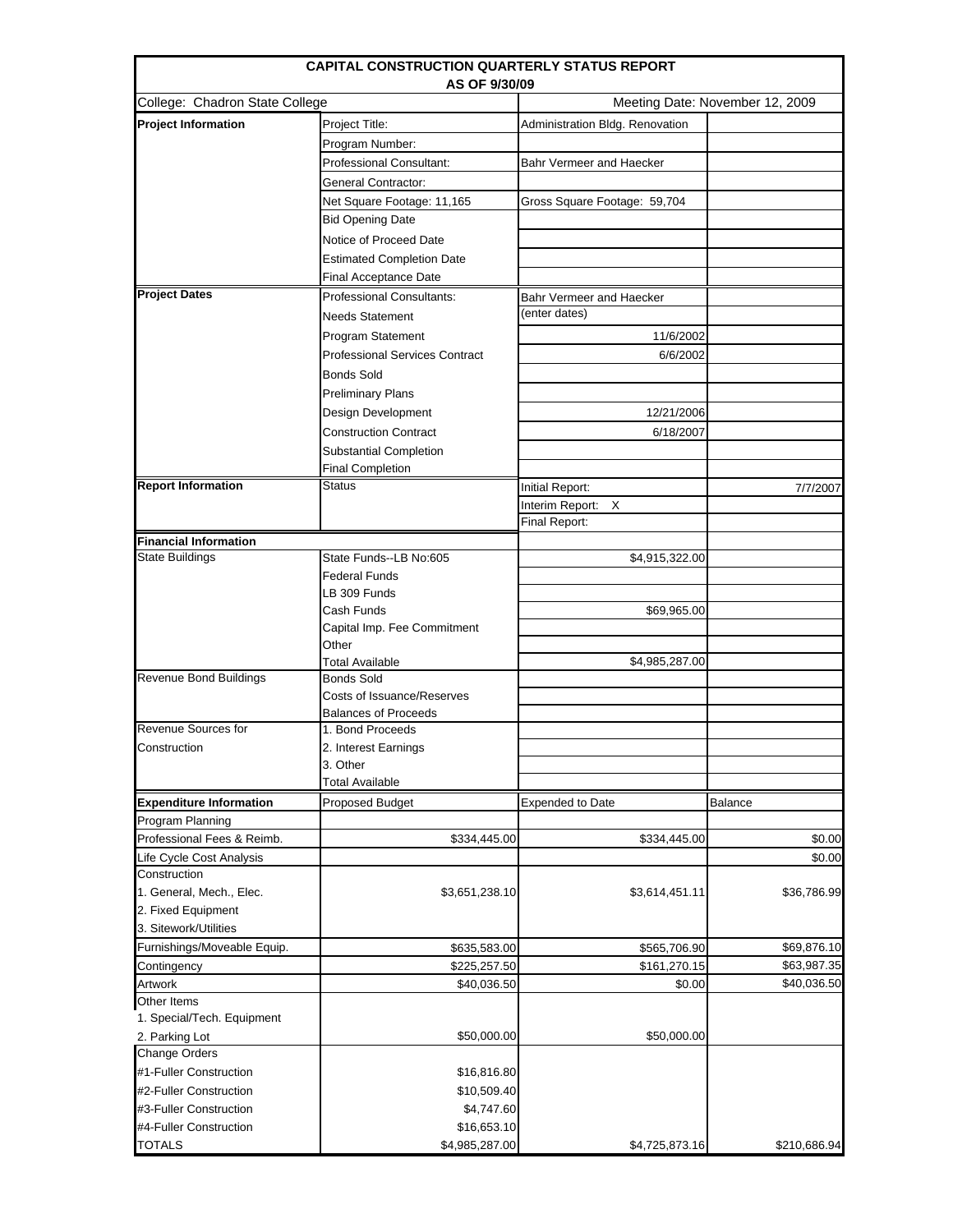#### **CAPITAL CONSTRUCTION QUARTERLY STATUS REPORT AS OF 9/30/09**

| College: Chadron State College  |                                                                  | Meeting Date: November 12, 2009                  |               |
|---------------------------------|------------------------------------------------------------------|--------------------------------------------------|---------------|
| <b>Project Information</b>      | Project Title:                                                   | <b>Sparks Hall Renovation</b>                    |               |
|                                 | Program Number:                                                  |                                                  |               |
|                                 | Professional Consultant:                                         | Bahr Vermeer and Haecker                         |               |
|                                 | General Contractor:                                              | <b>Fuller Construction</b>                       |               |
|                                 | Net Square Footage: 11,165                                       | Gross Square Footage: 17,218                     |               |
|                                 | <b>Bid Opening Date</b>                                          | 3/23/2006                                        |               |
|                                 | Notice of Proceed Date                                           |                                                  |               |
|                                 |                                                                  | 4/12/2006                                        |               |
|                                 | <b>Estimated Completion Date</b><br><b>Final Acceptance Date</b> | 7/1/2007                                         |               |
| <b>Project Dates</b>            |                                                                  |                                                  |               |
|                                 | <b>Professional Consultants:</b>                                 | <b>Bahr Vermeer and Haecker</b><br>(enter dates) |               |
|                                 | Needs Statement                                                  |                                                  |               |
|                                 | Program Statement                                                | 11/5/2002                                        |               |
|                                 | <b>Professional Services Contract</b>                            | 10/30/2005                                       |               |
|                                 | <b>Bonds Sold</b>                                                |                                                  |               |
|                                 | Preliminary Plans                                                |                                                  |               |
|                                 | Design Development                                               | 11/23/2005                                       |               |
|                                 | <b>Construction Contract</b>                                     | 4/12/2006                                        |               |
|                                 | <b>Substantial Completion</b>                                    | 5/30/2007                                        |               |
|                                 | <b>Final Completion</b>                                          | 10/30/2007                                       |               |
| <b>Report Information</b>       | Status                                                           | <b>Initial Report:</b>                           | 6/2/2006      |
|                                 |                                                                  | Interim Report:<br>Χ                             |               |
|                                 |                                                                  | Final Report:                                    |               |
| <b>Financial Information</b>    |                                                                  |                                                  |               |
| State Buildings                 | State Funds--LB No:                                              | \$2,680,450.00                                   |               |
|                                 | Federal Funds                                                    |                                                  |               |
|                                 | LB 309 Funds                                                     |                                                  |               |
|                                 | Cash Funds                                                       | \$198,147.50                                     |               |
|                                 | Capital Imp. Fee Commitment<br>Other                             |                                                  |               |
|                                 | Total Available                                                  | \$2,878,597.50                                   |               |
| <b>Revenue Bond Buildings</b>   | Bonds Sold                                                       |                                                  |               |
|                                 | Costs of Issuance/Reserves                                       |                                                  |               |
|                                 | <b>Balances of Proceeds</b>                                      |                                                  |               |
| Revenue Sources for             | 1. Bond Proceeds                                                 |                                                  |               |
| Construction                    | 2. Interest Earnings                                             |                                                  |               |
|                                 | 3. Other                                                         |                                                  |               |
|                                 | Total Available                                                  | \$2,878,597.50                                   |               |
| <b>Expenditure Information</b>  | Proposed Budget                                                  | <b>Expended to Date</b>                          | Balance       |
| Program Planning                |                                                                  |                                                  |               |
| Professional Fees & Reimb.      | \$174,500.00                                                     | \$174,500.00                                     | \$0.00        |
| Life Cycle Cost Analysis        |                                                                  |                                                  | \$0.00        |
| Construction                    |                                                                  |                                                  |               |
| 1. General, Mech., Elec.        | \$2,495,000.00                                                   | \$2,442,893.00                                   | \$52,107.00   |
| 2. Fixed Equipment              |                                                                  |                                                  |               |
| 3. Sitework/Utilities           | \$30,814.50                                                      | \$30,814.50                                      | \$0.00        |
| Furnishings/Moveable Equip.     | \$95,000.00                                                      | \$110,610.54                                     | $-$15,610.54$ |
| Contingency                     | \$91,385.00                                                      | \$75,774.46                                      | \$15,610.54   |
| Artwork                         | \$20,000.00                                                      | \$0.00                                           | \$20,000.00   |
| Other Items                     |                                                                  |                                                  |               |
| 1. Special/Tech. Equipment      |                                                                  |                                                  |               |
| 2. Asbestos Abatement           |                                                                  |                                                  |               |
| <b>Change Orders</b>            |                                                                  |                                                  |               |
| 1. Fuller Construction 4/25/06  | $-$117,035.00$                                                   |                                                  |               |
| 2. Fuller Construction 10/17/06 | \$12,646.00                                                      |                                                  |               |
| 3. Fuller Construction 12/6/06  | \$33,031.00                                                      |                                                  |               |
| 4. Fuller Construction 12/12/06 | \$14,831.00                                                      |                                                  |               |
| 5. Fuller Construction 3/20//07 | \$13,562.00                                                      |                                                  |               |
| 6. Fuller Construction 7/16/07  | \$13,000.00                                                      |                                                  |               |
| 7. Fuller Construction 10/24/07 | $-$6,046.00$                                                     |                                                  |               |
| 8. Fuller Construction 12/21/07 | \$7,909.00                                                       |                                                  | $-$28,102.00$ |
| <b>TOTALS</b>                   | \$2,878,597.50                                                   | \$2,834,592.50                                   | \$44,005.00   |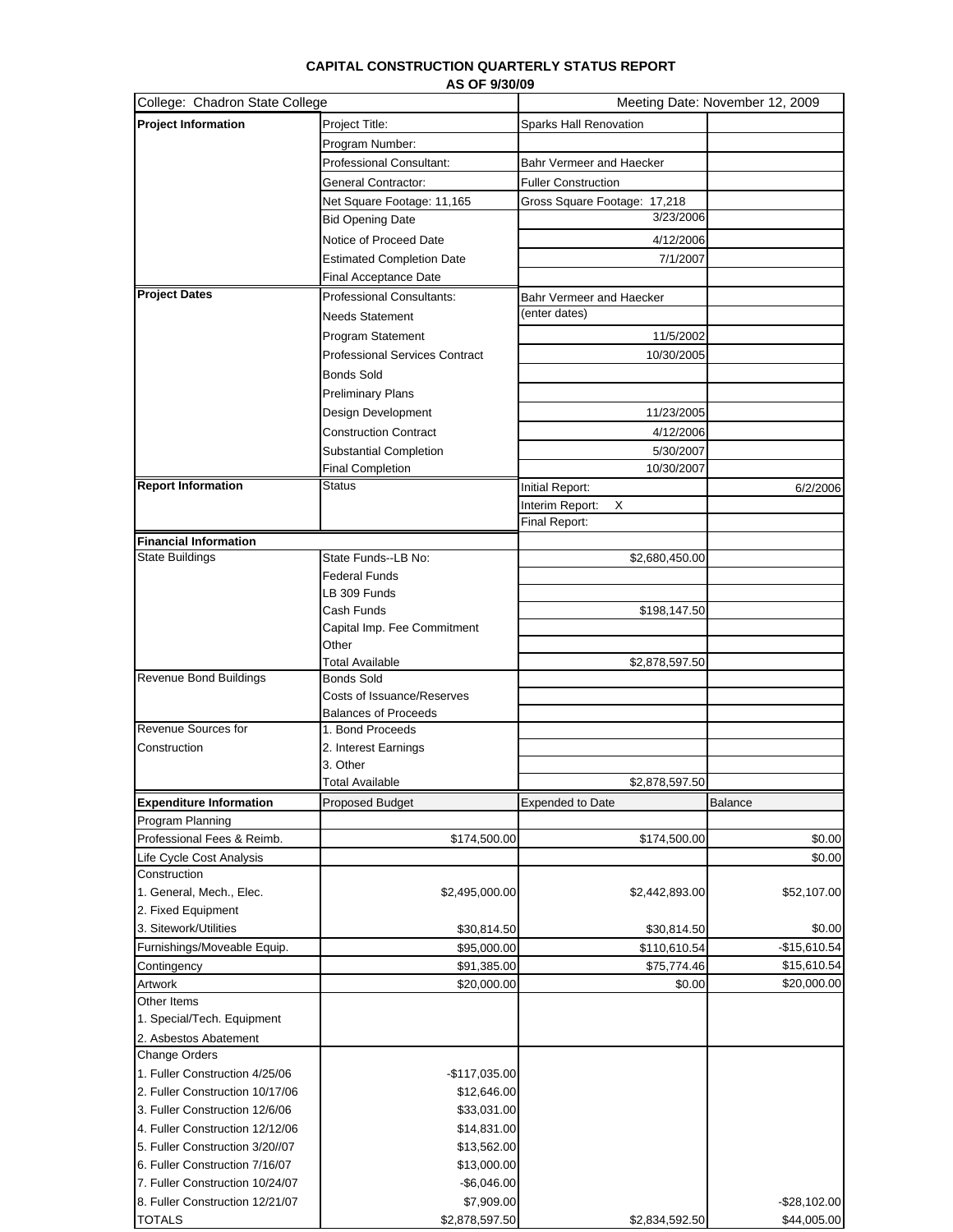# **CAPITAL CONSTRUCTION QUARTERLY STATUS REPORT**

**July - Sept 2009**

| College: Peru State College                            | Meeting Date: Nov 13, 2009            |                                        |                  |
|--------------------------------------------------------|---------------------------------------|----------------------------------------|------------------|
|                                                        |                                       | AWAC Addition/Renovation/Bleachers/ AD |                  |
| <b>Project Information</b>                             | Project Title:                        | Majors Demolition and Parking Lot      |                  |
|                                                        | Program Number:                       |                                        |                  |
|                                                        | Professional Consultant:              | The Clark Enersen Partners             |                  |
|                                                        | <b>General Contractor:</b>            | <b>Lueder Construction</b>             |                  |
|                                                        | Current Net Square Footage: 44,509    | Current Gross Square Footage: 49,360   |                  |
|                                                        | Addition Net: 8,512                   | Addition Gross: 17,280                 |                  |
|                                                        | Renovation Net: 32,597                | Renovation Gross: 34,925<br>3/29/2007  |                  |
|                                                        | <b>Bid Opening Date</b>               |                                        |                  |
|                                                        | Notice to Proceed Date                |                                        |                  |
|                                                        | <b>Estimated Completion Date</b>      | 5/1/2008, 8/16/2008, 12/31/2008        |                  |
|                                                        | Final Acceptance Date                 |                                        |                  |
| <b>Project Dates</b>                                   | <b>Professional Consultants:</b>      | The Clark Enersen Partners             |                  |
|                                                        | <b>Needs Statement</b>                |                                        |                  |
|                                                        | <b>Program Statement</b>              |                                        |                  |
|                                                        | <b>Professional Services Contract</b> |                                        |                  |
|                                                        | <b>Bonds Sold</b>                     | 8/15/06                                |                  |
|                                                        | <b>Preliminary Plans</b>              |                                        |                  |
|                                                        | Design Development                    | 9/15/06                                |                  |
|                                                        | <b>Construction Contract</b>          | 4/9/07                                 |                  |
|                                                        | Substantial Completion                | AWAC 5/1/2008                          |                  |
| <b>Report Information</b>                              | <b>Final Completion</b>               | AWAC 5/1/2008                          |                  |
|                                                        | Status                                | Initial Report:                        |                  |
|                                                        |                                       | Interim Report: X                      |                  |
|                                                        |                                       | Final Report:                          |                  |
| <b>Financial Information</b><br><b>State Buildings</b> |                                       |                                        |                  |
| State Funds--LB No:605                                 | <b>Proposed Budget</b>                | <b>Expended to Date</b>                | Balance          |
|                                                        | \$4,846,933.00                        | \$4,846,933.00                         | \$0.00           |
| State Funds--LB No:605 (bleachers)<br>LB 1100 06-07    | \$167,990.00                          | \$167,990.00                           | \$0.00<br>\$0.00 |
|                                                        | \$136,761.00                          | \$136,761.00                           |                  |
| LB 1100 07-08                                          | \$152,921.00                          | \$152,921.00                           | \$0.00           |
| LB 605 5% ON AWAC<br>LB 605 5% ON Emer Power           | \$215,550.00                          | \$215,550.00                           | \$0.00           |
| LB 605 transferred from Generator                      | \$30,000.00                           | \$30,000.00                            | \$0.00<br>\$0.00 |
|                                                        | \$149,500.00                          | \$149,500.00<br>\$18,660.86            |                  |
| LB 605 transferred from Generator approved 1/13/2009   | \$18,660.86                           |                                        |                  |
| LB 605 transferred from Generator approved 6/19/2009   |                                       |                                        | \$0.00           |
|                                                        | \$463.18                              | \$463.18                               | \$0.00           |
| Capital Improvement Fee (IPF)                          | \$145,000.00                          | \$145,000.00                           | \$0.00           |
| Cash Fund Adjustment 9/14/2007 (includes IPF)          | \$337,500.00                          | \$337,500.00                           | \$0.00           |
| Cash Fund Adjustment approved 6/19/2009                | \$150,000.00                          | \$0.00                                 | \$150,000.00     |
| LB 605 add funds approved 6/19/2009                    | \$133,000.00                          | \$100,121.11                           | \$32,878.89      |
| PSC Foundation (IPF)                                   | \$250,000.00                          | \$250,000.00                           | \$0.00           |
| LB No:605 Additional 6/6/08 (ADM)                      | \$300,000.00                          | \$300,000.00                           | \$0.00           |
| Cash Fund Adjustment 6/6/2008 (ADM)                    | \$342,910.00                          | \$342,910.00                           | \$0.00           |
| Federal EDI Funds (ADM)                                | \$148,500.00                          | \$148,500.00                           | \$0.00           |
| Grand Total AWAC and AD Majors                         | \$7,525,689.04                        | \$7,342,810.15                         | \$182,878.89     |
| <b>Revenue Bond Buildings</b>                          | <b>Bonds Sold</b>                     | \$                                     |                  |
|                                                        | Costs of Issuance/Reserves            |                                        |                  |
|                                                        | <b>Balances of Proceeds</b>           | \$                                     |                  |
| Revenue Sources for                                    | 1. Bond Proceeds                      |                                        |                  |
| Construction                                           | 2. Interest Earnings                  | \$                                     |                  |
|                                                        | 3. Other<br><b>Total Available</b>    | \$                                     |                  |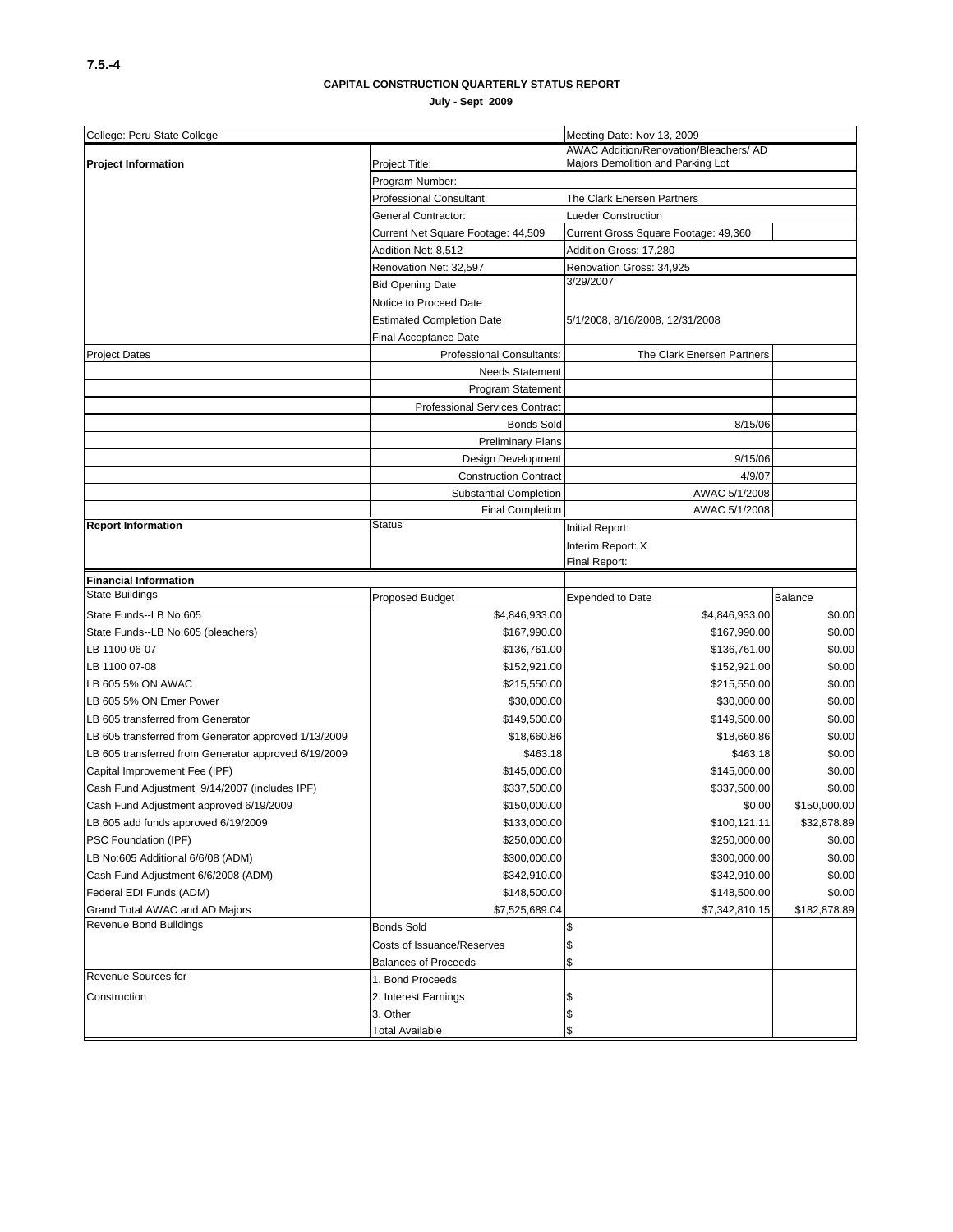| <b>Expenditure Information</b>                         | <b>Proposed Budget</b> | <b>Expended to Date</b> | Balance      |
|--------------------------------------------------------|------------------------|-------------------------|--------------|
| Program Planning                                       |                        |                         |              |
| Professional Fees (plus reimbursables)                 | \$395,289.59           | \$395,289.59            | \$0.00       |
| Life Cycle Cost Analysis                               |                        |                         |              |
| Construction                                           |                        |                         |              |
| 1. AWAC Bid Amount                                     | \$5,613,000.00         |                         |              |
| 2. Value Engineering Deduct (CO#01)                    | -\$107,802.00          |                         |              |
| 3. Deduct for LB 1100 HVAC contract (CO#02)            | -\$289,682.00          |                         |              |
| 4. General, Mech., Elec. Contract                      | \$5,215,516.00         | \$5,215,516.00          | \$0.00       |
| 5. Fixed Equipment (bleachers)                         | \$0.00                 | \$0.00                  | \$0.00       |
| 6. Site work/Utilities                                 | \$13,546.86            | \$13,546.86             | \$0.00       |
| 7. HVAC contract for LB 1100 Funds                     | \$289,682.00           | \$289,682.00            | \$0.00       |
| 8. Furnishings/Moveable Equip. (SIGN/PLAQUE/CURTAIN)   | \$31,245.07            | \$31,245.07             | \$0.00       |
| 9. Contingency plus Escalation                         | \$0.00                 | \$0.00                  | \$0.00       |
| 10. Artwork                                            | \$55,052.00            | \$49,182.78             | \$5,869.22   |
| 11. Administrative Fees                                | \$11,680.48            | \$11,680.48             | \$0.00       |
| 12. Relocation                                         | \$0.00                 | \$0.00                  | \$0.00       |
| 13. Asbestos Abatement                                 | \$1,690.00             | \$1,690.00              | \$0.00       |
| <b>AD Majors Expenditure Information</b>               |                        |                         |              |
| Demolition and Construction                            |                        |                         |              |
| 1. Asbestos Abatement                                  | \$88,278.75            | \$88,278.75             | \$0.00       |
| 2. Demolish AD Majors Building (CO#020)                | \$194,750.00           | \$194,750.00            | \$0.00       |
| 3. Build Parking Lot, Walks and Curbs (CO#020)         | \$291,383.00           | \$270,253.02            | \$21,129.98  |
| 4. Lighting for Parking Lot (CO#020)                   | \$32,709.00            | \$0.00                  | \$32,709.00  |
|                                                        | \$118,440.29           | \$0.00                  |              |
| 5. Contingency @ 10% of Construction/add 605 funds     |                        | \$13,269.60             | \$118,440.29 |
| 6. A & E Services for Construction Administration      | \$18,000.00            |                         | \$4,730.40   |
| 7. Environmental Impact Study per HUD requirements     | \$39,000.00            | \$39,000.00             | \$0.00       |
| 8. Possible remidiation costs @ 10% of Construction    | \$0.00                 | \$0.00                  | \$0.00       |
| 9. JEO Design costs for Sewer Repair                   | \$7,090.00             | \$7,090.00              | \$0.00       |
| <b>Change Orders</b>                                   |                        |                         |              |
| 003 Lockers, ductwork, high voltage                    | \$6,962.00             | \$6,962.00              | \$0.00       |
| 004 Revised fire srv, fire rated door                  | \$19,342.00            | \$19,342.00             | \$0.00       |
| 005 Precast bridge with masonry guardrail              | \$17,000.00            | \$17,000.00             | \$0.00       |
| 006 Composite metal on addition                        | \$36,988.00            | \$36,988.00             | \$0.00       |
| 007 Composite metal on natatorium north face           | \$39,950.00            | \$39,950.00             | \$0.00       |
| 008 Reinforcing steel, etc for A4                      | \$27,781.00            | \$27,781.00             | \$0.00       |
| 009 Brick for north natatorium                         | \$25,676.00            | \$25,676.00             | \$0.00       |
| 010 Mirrors, conduit change, combine pads              | \$4,300.00             | \$4,300.00              | \$0.00       |
| 011 Change lavatory type, add elevator sump/pit        | \$15,226.00            | \$15,226.00             | \$0.00       |
| 012 Provide Gymnasium Curtains                         | \$24,980.00            | \$24,980.00             | \$0.00       |
| 013 Add cross-bracing, structural steel                | \$5,292.00             | \$5,292.00              | \$0.00       |
| 014 Add corrugated panels for north existing bldg      | \$3,468.00             | \$3,468.00              | \$0.00       |
| 015 New relay panel Gymnasium                          | \$2,354.00             | \$2,354.00              | \$0.00       |
| 016 Power disconnects for Heat Pumps                   | \$2,263.00             | \$2,263.00              | \$0.00       |
| 017 Insulation for ductwork                            | \$18,717.00            | \$18,717.00             | \$0.00       |
| 018 Correction to 2nd floor beam elevations            | \$9,332.00             | \$9,332.00              | \$0.00       |
| 019 Four handicapped accessible shower                 | \$844.00               | \$844.00                | \$0.00       |
| 020 For AD Majors Parking - see above for expenditure  | \$0.00                 | \$0.00                  | \$0.00       |
| 021 Additional court striping                          | \$7,395.00             | \$7,395.00              | \$0.00       |
| 022 Electric lift batting cage                         | \$10,939.00            | \$10,939.00             | \$0.00       |
| 023 Electrical additions to contract                   | \$2,987.00             | \$2,987.00              | \$0.00       |
| 024 Steel mod for digital sign                         | \$342.00               | \$342.00                | \$0.00       |
| 025 Paint existing panels to match "Cherokee"          | \$35,953.00            | \$35,953.00             | \$0.00       |
| 026 Add fire alarm, electrical bat cage, remove cap    | \$5,275.00             | \$5,275.00              | \$0.00       |
| 027 Remove cap on floor drain, add door closures       | \$3,340.00             | \$3,340.00              | \$0.00       |
| 028 Change to exterior rated cabling, modify door 130  | \$4,024.00             | \$4,024.00              | \$0.00       |
| 029 Railing change, provide additional railing at wall | \$5,833.00             | \$5,833.00              | \$0.00       |
| 030 Fire alarm mod and framing modifications           | \$17,837.00            | \$17,837.00             | \$0.00       |
| 031 By-pass pump for damaged sanitary sewer line       | \$56,687.00            | \$56,687.00             | \$0.00       |
| 032 Cost to replace sanitary sewer line                | \$50,000.00            | \$50,000.00             | \$0.00       |
| 033 Additional cost to replace sewer line              | \$25,929.00            | \$25,929.00             | \$0.00       |
| 034 Cost to remediate contaminated soil                | \$60,000.00            | \$60,000.00             | \$0.00       |
| 035 Cost to remediate contaminated soil                | \$60,000.00            | \$60,000.00             | \$0.00       |
| 036 Cost to remediate contaminated soil                | \$60,000.00            | \$60,000.00             | \$0.00       |
| 037 Cost to remediate contaminated soil                | \$55,320.00            | \$55,320.00             | \$0.00       |
| <b>TOTALS</b>                                          | \$7,525,689.04         | \$7,342,810.15          | \$182,878.89 |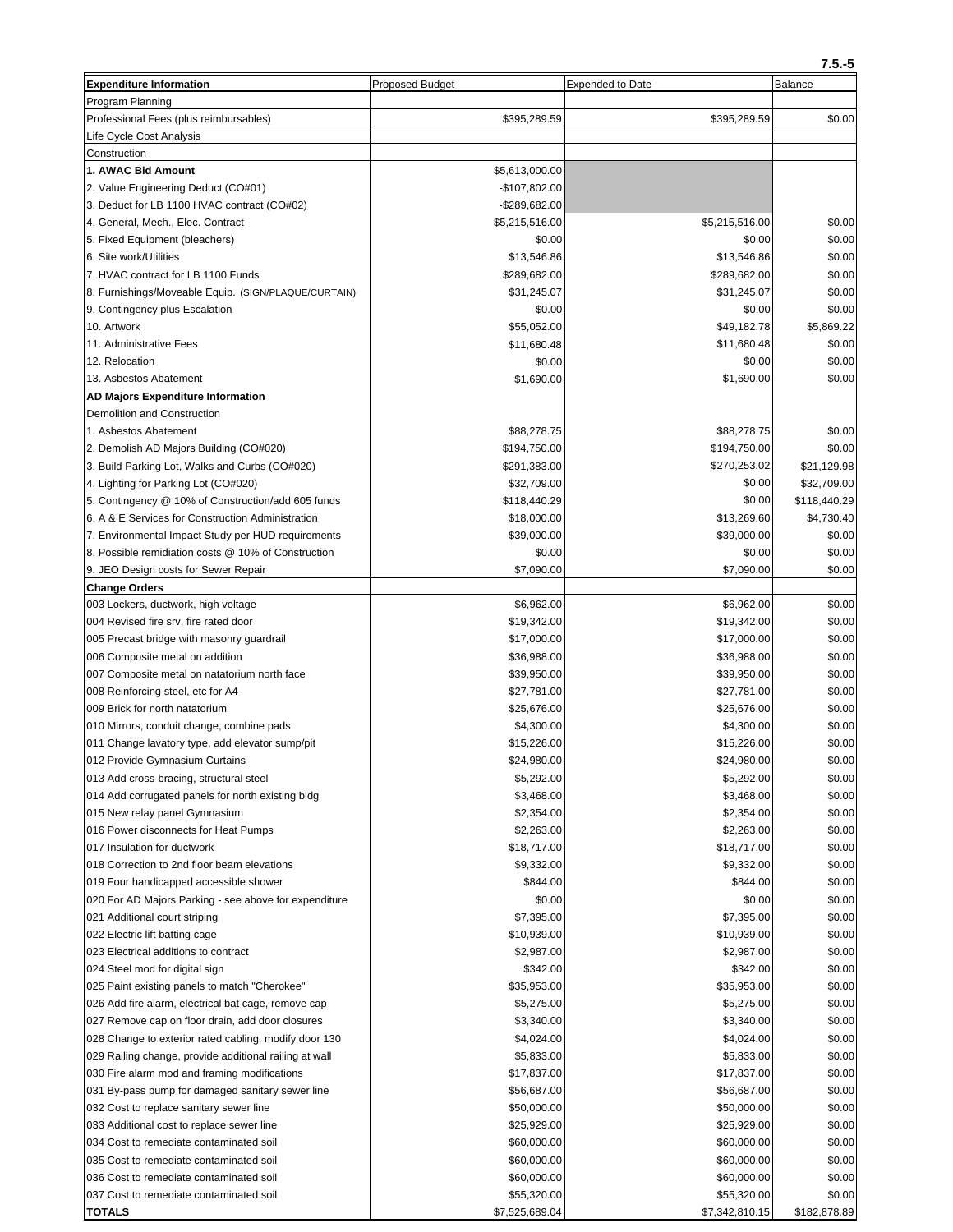# **CAPITAL CONSTRUCTION QUARTERLY STATUS REPORT**

**As of September 30, 2009**

\*\*\*project under construction \*\*

| College: Wayne State College                       |                                             | Meeting Date: November 13, 2009                |                          |
|----------------------------------------------------|---------------------------------------------|------------------------------------------------|--------------------------|
| <b>Project Information</b>                         | Project Title:                              | <b>Campus Services</b>                         |                          |
|                                                    | Program Number:                             | na                                             |                          |
|                                                    | Professional Consultant:                    | Alley Poyner                                   |                          |
|                                                    | <b>General Contractor:</b>                  | <b>RaDec Construction</b>                      |                          |
|                                                    | Net Square Footage: 35,368                  | Gross Square Footage: 41,305                   |                          |
|                                                    | <b>Bid Opening Date</b>                     | February-07                                    |                          |
|                                                    | Notice of Proceed Date                      | February-07                                    |                          |
|                                                    | <b>Estimated Completion Date</b>            | April-08                                       |                          |
|                                                    | Final Acceptance Date                       |                                                |                          |
| <b>Project Dates</b>                               | Professional Consultants:                   |                                                |                          |
|                                                    | <b>Needs Statement</b>                      |                                                |                          |
|                                                    | Program Statement                           | October-02                                     |                          |
|                                                    | <b>Professional Services Contract</b>       | July-06                                        |                          |
|                                                    | <b>Bonds Sold</b>                           | August-07                                      |                          |
|                                                    | <b>Preliminary Plans</b>                    |                                                |                          |
|                                                    | Design Development                          | October-06                                     |                          |
|                                                    | <b>Construction Contract</b>                | March-07                                       |                          |
|                                                    | <b>Substantial Completion</b>               | April-08                                       |                          |
|                                                    | <b>Final Completion</b>                     | June-08                                        |                          |
| <b>Report Information</b>                          | Status                                      | <b>Initial Report:</b>                         |                          |
|                                                    |                                             | Interim Report:                                | X                        |
|                                                    |                                             | Final Report:                                  |                          |
| <b>Financial Information</b>                       |                                             |                                                |                          |
| <b>State Buildings</b>                             | State Funds--LB No:605                      | \$<br>5,185,466                                |                          |
|                                                    | <b>Federal Funds</b><br>LB 309 Funds        | \$                                             |                          |
|                                                    | Cash Funds                                  | \$<br>\$                                       |                          |
|                                                    | Capital Imp. Fee Commitment                 | \$                                             |                          |
|                                                    | Other LB1100                                | \$<br>156,547                                  |                          |
|                                                    | <b>Total Available</b>                      | \$<br>5,342,013                                |                          |
| Revenue Bond Buildings                             | <b>Bonds Sold</b>                           | \$                                             |                          |
|                                                    | Costs of Issuance/Reserves                  | \$                                             |                          |
|                                                    | <b>Balances of Proceeds</b>                 | \$                                             |                          |
| Revenue Sources for                                | 1. Bond Proceeds                            | \$<br>5,185,466.00                             |                          |
| Construction                                       | 2. Interest Earnings                        | n/a - kept by System Office for other projects |                          |
|                                                    | 3. Other (LB1100)<br><b>Total Available</b> | \$<br>156,547.00                               |                          |
|                                                    |                                             | \$5,342,013                                    |                          |
| <b>Expenditure Information</b><br>Program Planning | <b>Proposed Budget</b><br>\$0.00            | <b>Expended to Date</b><br>\$0.00              | <b>Balance</b><br>\$0.00 |
| <b>Professional Fees</b>                           | \$334,213.00                                | \$334,213.00                                   | \$0.00                   |
| Life Cycle Cost Analysis                           | \$0.00                                      | \$0.00                                         | \$0.00                   |
| Construction                                       |                                             |                                                |                          |
| 1. General, Mech., Elec.                           | \$4,014,000.00                              | \$4,014,000.00                                 | \$0.00                   |
| 2. Concrete encased fiber                          | \$80,000.00                                 | \$90,088.50                                    | $-$10,088.50$            |
| Furnishings/Moveable Equip.                        | \$369,535.00                                | \$493,535.25                                   | $-$124,000.25$           |
| Contingency                                        | \$114,347.14                                | \$0.00                                         | \$114,347.14             |
| Artwork                                            | \$41,922.00                                 | \$0.00                                         | \$41,922.00              |
| Other Items                                        |                                             |                                                |                          |
| 1. Demolition of Armory                            | \$37,500.00                                 | \$22,330.00                                    | \$15,170.00              |
| 2. Other                                           | \$82,927.00                                 | \$60,305.69                                    | \$22,621.31              |
| Change Orders                                      |                                             |                                                |                          |
| 1. CO # 1 through #12                              | \$267,568.86                                | \$267,569.02                                   | $-$0.16$                 |
|                                                    |                                             |                                                | \$0.00                   |
|                                                    |                                             |                                                | \$0.00                   |
| <b>TOTALS</b>                                      | \$5,342,013.00                              | \$5,282,041.46                                 | \$59,971.54              |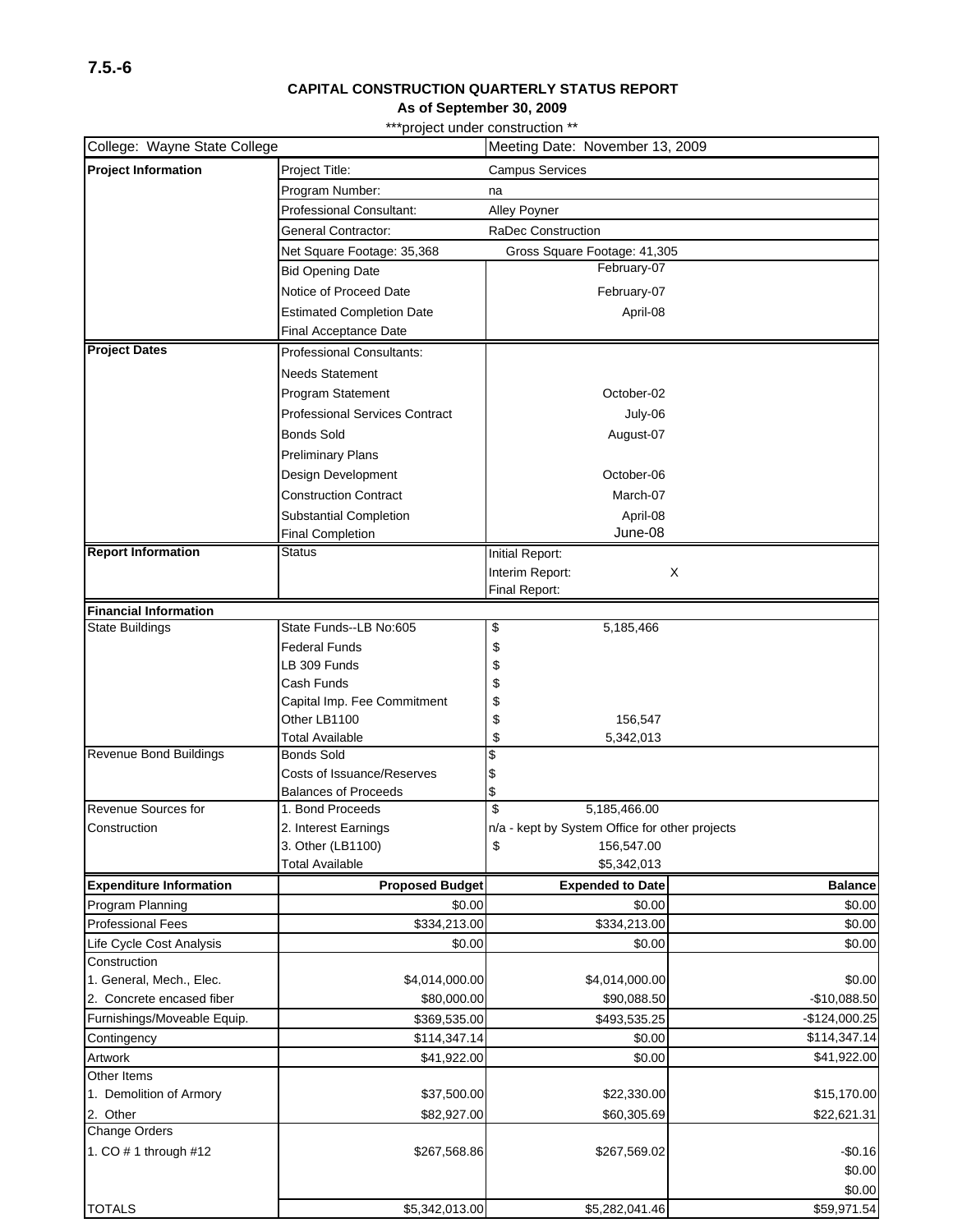# **CAPITAL CONSTRUCTION QUARTERLY STATUS REPORT As of September 30, 2009**

| College: Wayne State College   |                                       | Meeting Date: November 13, 2009                                    |                                 |
|--------------------------------|---------------------------------------|--------------------------------------------------------------------|---------------------------------|
| <b>Project Information</b>     | Project Title:                        | Rice - Stadium Renovations Project                                 |                                 |
|                                | Program Number:                       | na                                                                 |                                 |
|                                | <b>Professional Consultant:</b>       |                                                                    |                                 |
|                                | General Contractor:                   | Leo A Daly<br>Otte Construction, Wayne NE                          |                                 |
|                                |                                       |                                                                    |                                 |
|                                | Net Square Footage: 29,318            | Gross Square Footage: 34,733<br>November-07                        |                                 |
|                                | <b>Bid Opening Date</b>               |                                                                    |                                 |
|                                | Notice of Proceed Date                |                                                                    |                                 |
|                                | <b>Estimated Completion Date</b>      | September-08                                                       |                                 |
| <b>Project Dates</b>           | Final Acceptance Date                 | February-09<br>Leo A Daly                                          |                                 |
|                                | <b>Professional Consultants:</b>      |                                                                    |                                 |
|                                | <b>Needs Statement</b>                |                                                                    |                                 |
|                                | <b>Program Statement</b>              | March-07                                                           |                                 |
|                                | <b>Professional Services Contract</b> | October-06                                                         |                                 |
|                                | <b>Bonds Sold</b>                     | August-06                                                          |                                 |
|                                | <b>Preliminary Plans</b>              | June-07                                                            |                                 |
|                                | Design Development                    | September-07                                                       |                                 |
|                                | <b>Construction Contract</b>          | December-07                                                        |                                 |
|                                | <b>Substantial Completion</b>         | February-09                                                        |                                 |
|                                | <b>Final Completion</b>               |                                                                    |                                 |
| <b>Report Information</b>      | Status                                | <b>Initial Report:</b>                                             |                                 |
|                                |                                       | Interim Report:                                                    | Χ                               |
|                                |                                       |                                                                    |                                 |
| <b>Financial Information</b>   |                                       | Final Report:                                                      |                                 |
| State Buildings                | State Funds--LB No: 605               | \$<br>3,766,611                                                    |                                 |
|                                | <b>Federal Funds</b>                  | \$                                                                 |                                 |
|                                | LB 309 Funds                          | \$                                                                 | 160,000 ADA Entrance & Elevator |
|                                | Cash Funds                            | \$                                                                 | 106,735 Steam Pipe Replacement  |
|                                | Capital Imp. Fee Commitment           | \$                                                                 | 160,000 ADA Entrance & Elevator |
|                                | Other LB1100                          | \$                                                                 | 175,000 Rice Sprinkler System   |
|                                | Wayne State Foundation                | \$                                                                 | 15,745 athletics fund-raising   |
|                                | <b>Total Available</b>                | \$<br>4,384,091                                                    |                                 |
| <b>Revenue Bond Buildings</b>  | <b>Bonds Sold</b>                     | \$                                                                 |                                 |
|                                | <b>Costs of Issuance/Reserves</b>     | \$                                                                 |                                 |
|                                | <b>Balances of Proceeds</b>           | \$                                                                 |                                 |
| Revenue Sources for            | 1. Bond Proceeds                      | \$<br>3,766,611                                                    |                                 |
| Construction                   | 2. Interest Earnings<br>3. Other      | n/a - kept by System Office for other projects<br>\$<br>617,479.52 |                                 |
|                                | <b>Total Available</b>                | \$4,384,091                                                        |                                 |
| <b>Expenditure Information</b> |                                       | <b>Expended to Date</b>                                            | <b>Balance</b>                  |
| Program Planning               | <b>Proposed Budget</b><br>\$0.00      | \$0.00                                                             | \$0.00                          |
| Professional Fees              | \$282,000.00                          | \$283,962.48                                                       | $-$1,962.48$                    |
| Life Cycle Cost Analysis       | \$0.00                                | \$0.00                                                             | \$0.00                          |
| Construction                   |                                       |                                                                    |                                 |
| 1. Rice & Stadium Renovations  | \$3,085,978.00                        | \$3,085,093.00                                                     | \$885.00                        |
| 2. Visitor Bleachers           | \$75,000.00                           | \$75,535.95                                                        | $-$535.95$                      |
| 3. Concessions Remodel         | \$25,000.00                           | \$13,997.50                                                        | \$11,002.50                     |
| 4. Rice Sprinklers             | \$175,000.00                          | \$175,000.00                                                       | \$0.00                          |
| 5. ADA Entrance/Elevator       | \$297,400.00                          | \$300,384.00                                                       | $-$2,984.00$                    |
| Furnishings/Moveable Equip.    | \$329,864.00                          | \$340,270.93                                                       | $-$10,406.93$                   |
| Contingency                    | \$111,140.52                          | \$82,154.00                                                        | \$28,986.52                     |
| Artwork                        | \$35,000.00                           | \$35,000.00                                                        | \$0.00                          |
| Other Items                    | \$15,000.00                           | \$37,517.66                                                        | $-$ \$22,517.66                 |
| Change Orders 1 to 11          | $-$47,292.00$                         | -\$49,825.00                                                       | \$2,533.00                      |
| <b>TOTALS</b>                  | \$4,384,090.52                        | \$4,379,090.52                                                     | \$5,000.00                      |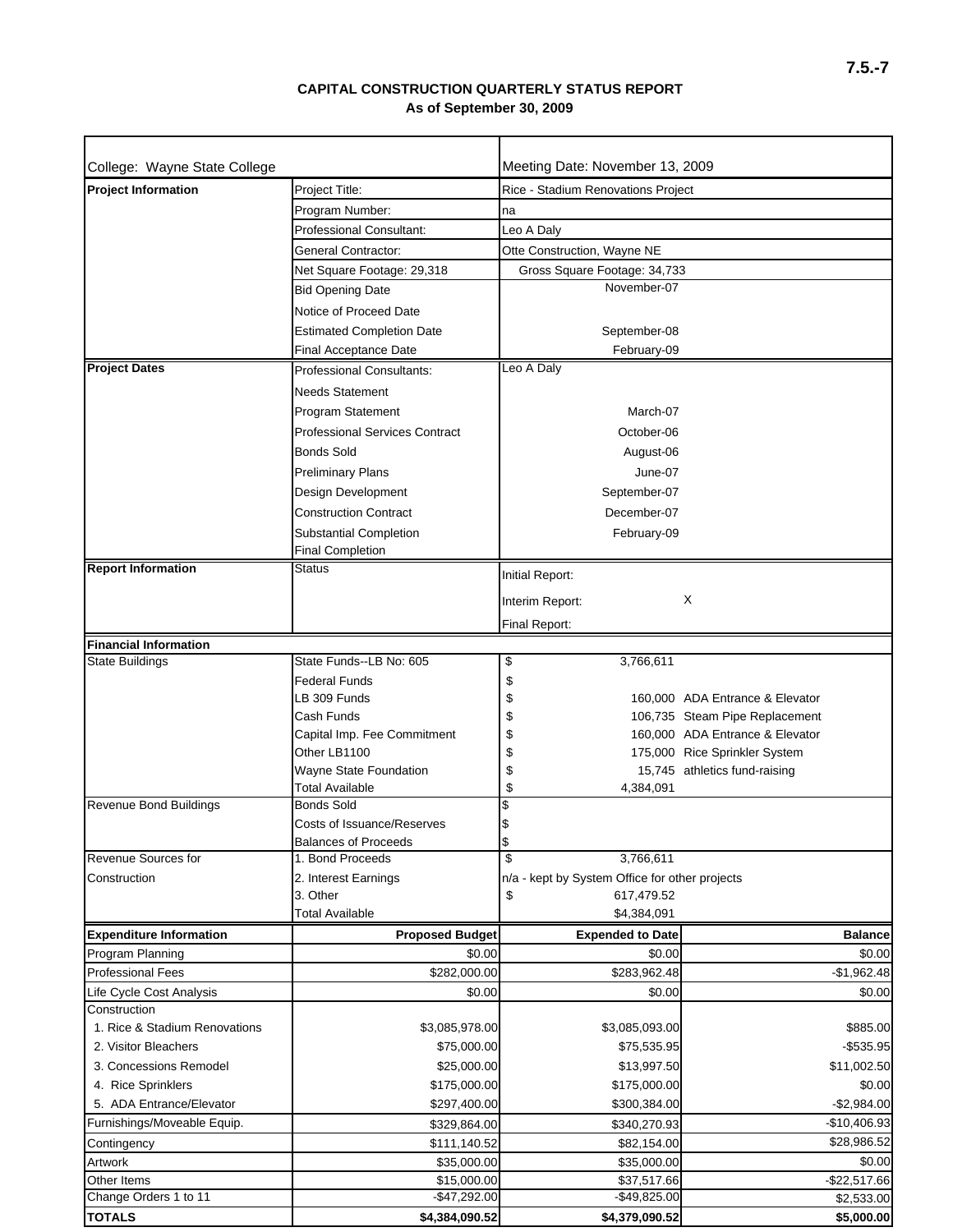*Cap Peterson, Chair Bill Roskens Doug Liewer* 

November 13, 2009

#### Contracts and Change Orders for Information Only

**\_\_\_\_\_\_\_\_\_\_\_\_\_\_\_\_\_\_\_\_\_\_\_\_\_\_\_\_\_\_\_\_\_\_\_\_\_\_\_\_\_\_\_\_\_\_\_\_\_\_\_\_\_\_\_\_\_\_\_\_\_\_\_\_\_\_\_\_\_\_\_\_\_\_\_\_** 

Priority: Financial Strength of the System Goal: 3. Strengthen fiscal, environmental, technological and physical resources Strategy: j. Maintain facilities and improve physical environment

Board policies 7015, 7016 and 8065 require that the colleges report the following contract awards and change orders to the Board as information.

**\_\_\_\_\_\_\_\_\_\_\_\_\_\_\_\_\_\_\_\_\_\_\_\_\_\_\_\_\_\_\_\_\_\_\_\_\_\_\_\_\_\_\_\_\_\_\_\_\_\_\_\_\_\_\_\_\_\_\_\_\_\_\_\_\_\_\_\_\_\_\_\_\_\_\_\_** 

**CONTRACTS** – 1) construction contracts for less than \$100,000; b) architect/engineer fees of less than \$55,000; c) consultant contracts for less than \$50,000 (between \$25,000 and \$50,000 must have Chancellor's approval); and d) exempt contracts exceeding \$50,000.

| <b>Peru State College</b> |                                     |
|---------------------------|-------------------------------------|
| Location on Campus:       | Library                             |
| <b>Contracted Work:</b>   | Design exterior restoration         |
| Contract Amount:          | \$14,600                            |
| Fund Source:              | LB 309/Cash                         |
| Contractor:               | Jackson Jackson and Associates      |
| Location on Campus:       | CATS (ARC Bldg)                     |
| <b>Contracted Work:</b>   | Design exterior restoration         |
| <b>Contract Amount:</b>   | \$17,900                            |
| Fund Source:              | LB 309/Cash                         |
| Contractor:               | Jackson Jackson and Associates      |
| Location on Campus:       | Neal Hall and Delzell Hall Room 00A |
| <b>Contracted Work:</b>   | Lease                               |
| Contract Amount:          | \$2,297.00 per month                |
| Fund Source:              | Cash                                |
| Contractor:               | Peru State College                  |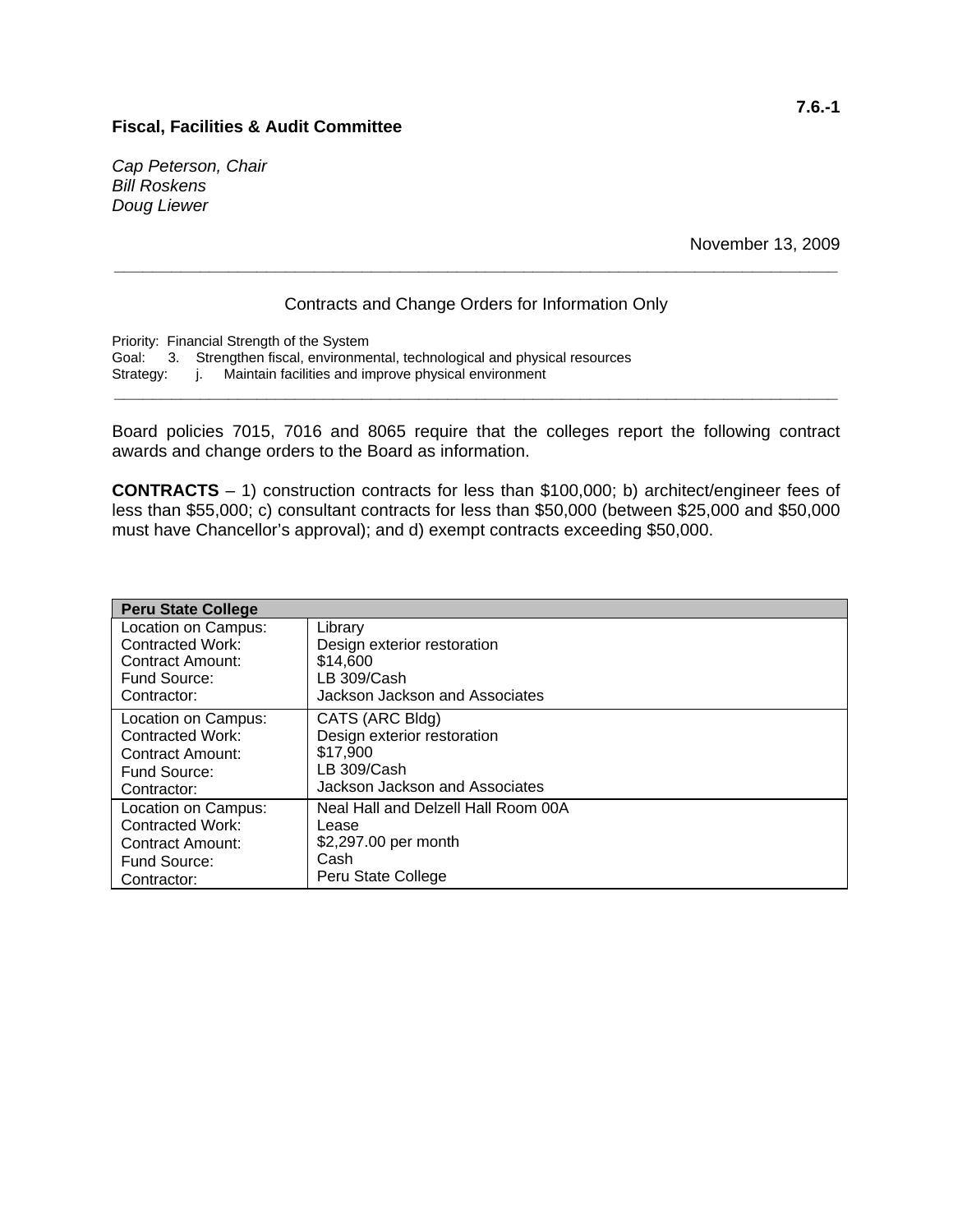| <b>Wayne State College</b> |                                              |
|----------------------------|----------------------------------------------|
| Location on Campus:        | Peterson Fine Arts                           |
| <b>Contracted Work:</b>    | Remodel of Rooms 110 & 111                   |
| Contract Amount:           | \$3,641                                      |
| Fund Source:               | Cash                                         |
| Contractor:                | Hattig Construction, Wayne, NE               |
| Location on Campus:        | <b>Ramsey Theatre</b>                        |
| Contracted Work:           | Remove and replace one stair riser and tread |
| Contract Amount:           | \$918                                        |
| Fund Source:               | Cash                                         |
| Contractor:                | Christiansen Construction, Pender, NE        |
| Location on Campus:        | South Sioux City College Center              |
| Contracted Work:           | <b>Furniture Design Services</b>             |
| Contract Amount:           | \$39,500                                     |
| Fund Source:               | State Capital Appropriation/NECC/Foundation  |
| Contractor:                | Beringer Ciaccio Dennell Mabrey, Omaha, NE   |
| Location on Campus:        | Track                                        |
| Contracted Work:           | Repair and resurface                         |
| <b>Contract Amount:</b>    | \$18,598.50                                  |
| Fund Source:               | Cash                                         |
| Contractor:                | Midwest Tennis & Track Co., Denison, IA      |
| Location on Campus:        | <b>Rice Auditorium</b>                       |
| <b>Contracted Work:</b>    | Concrete work                                |
| Contract Amount:           | \$8,405                                      |
| Fund Source:               | Cash                                         |
| Contractor:                | Otte Construction Co., Wayne, NE             |

**CHANGE ORDERS** – (including architect/engineer fees, construction contracts, equipment purchases and all other miscellaneous expenditures) which are less than \$20,000. If approval of change order is critical to project schedule, \$20,000 to \$60,000 range change orders may be approved by Chancellor and reported for ratification at next Board meeting.

| <b>Wayne State College</b>  |                                             |  |  |  |
|-----------------------------|---------------------------------------------|--|--|--|
| Location on Campus:         | South Sioux City College Center             |  |  |  |
| No. & Description:          | #1 bike trail and seeding                   |  |  |  |
| Change Order Amount:        | \$13.494                                    |  |  |  |
| Fund Source:                | State Capital Appropriation/NECC/Foundation |  |  |  |
| Contractor:                 | L&L Builders Co., Sioux City, IA            |  |  |  |
| Location on Campus:         | Commons                                     |  |  |  |
| No. & Description:          | #4 general construction improvements        |  |  |  |
| <b>Change Order Amount:</b> | \$4.728.74                                  |  |  |  |
| Fund Source:                | Wayne State Foundation/Cash                 |  |  |  |
| Contractor:                 | Stephens & Smith Construction, Lincoln, NE  |  |  |  |
| Location on Campus:         | Commons                                     |  |  |  |
| No. & Description:          | #5 general construction improvements        |  |  |  |
| Change Order Amount:        | \$1,909.77                                  |  |  |  |
| Fund Source:                | Wayne State Foundation/Cash                 |  |  |  |
| Contractor:                 | Stephens & Smith Construction, Lincoln, NE  |  |  |  |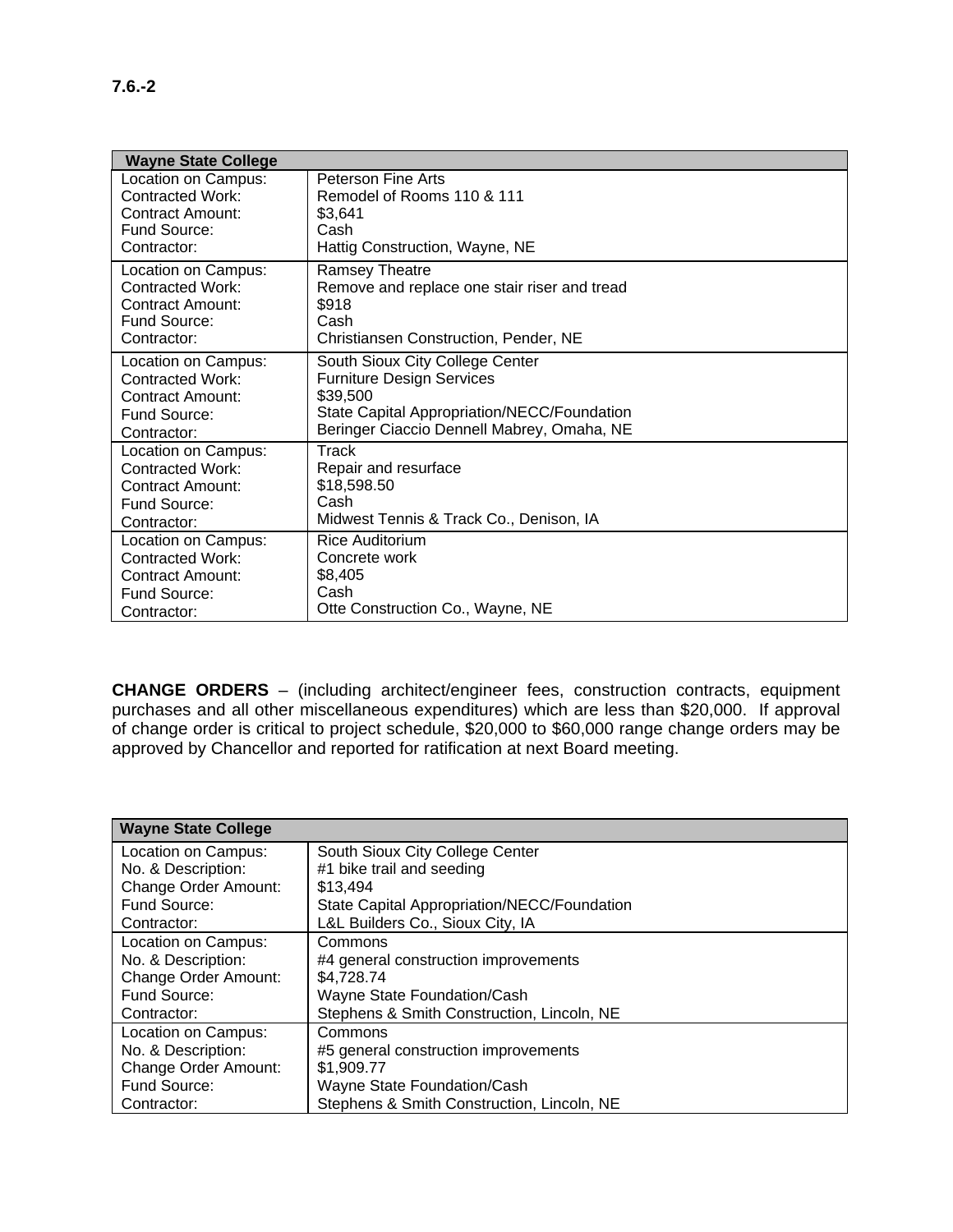*Cap Peterson, Chair Bill Roskens Doug Liewer* 

November 13, 2009

# Grant Awards for Information Only

**\_\_\_\_\_\_\_\_\_\_\_\_\_\_\_\_\_\_\_\_\_\_\_\_\_\_\_\_\_\_\_\_\_\_\_\_\_\_\_\_\_\_\_\_\_\_\_\_\_\_\_\_\_\_\_\_\_\_\_\_\_\_\_\_\_\_\_\_\_\_\_\_\_\_\_\_** 

Wayne Awards

- HHEF Holocaust Education (Heartland Holocaust Educational Fund/Wayne State College Foundation) -- \$3,000
- Students Beyond Boundaries "Deeper Roots: Personal Growth Tools" (Corp. for National Service/Midwest Consortium for Service Learning in Higher Education/South Dakota State University) -- \$750

Priority: Financial Strength of the System

- Goals: 5. Secure public and private funding sources
- Strategies: f. Keep Board of Trustees informed on the financial status of the colleges and system
	- g. Continually find ways to stretch limited resources as far as possible

Board policy 6024 states that grant applications and awards that have, as part of the Agreement, an obligation to accept fiscal responsibility in future years, or which require maintenance of effort on the part of the college, require Board approval. Grant applications and awards not requiring maintenance of effort or an obligation to accept fiscal responsibility in future years are attached for information only.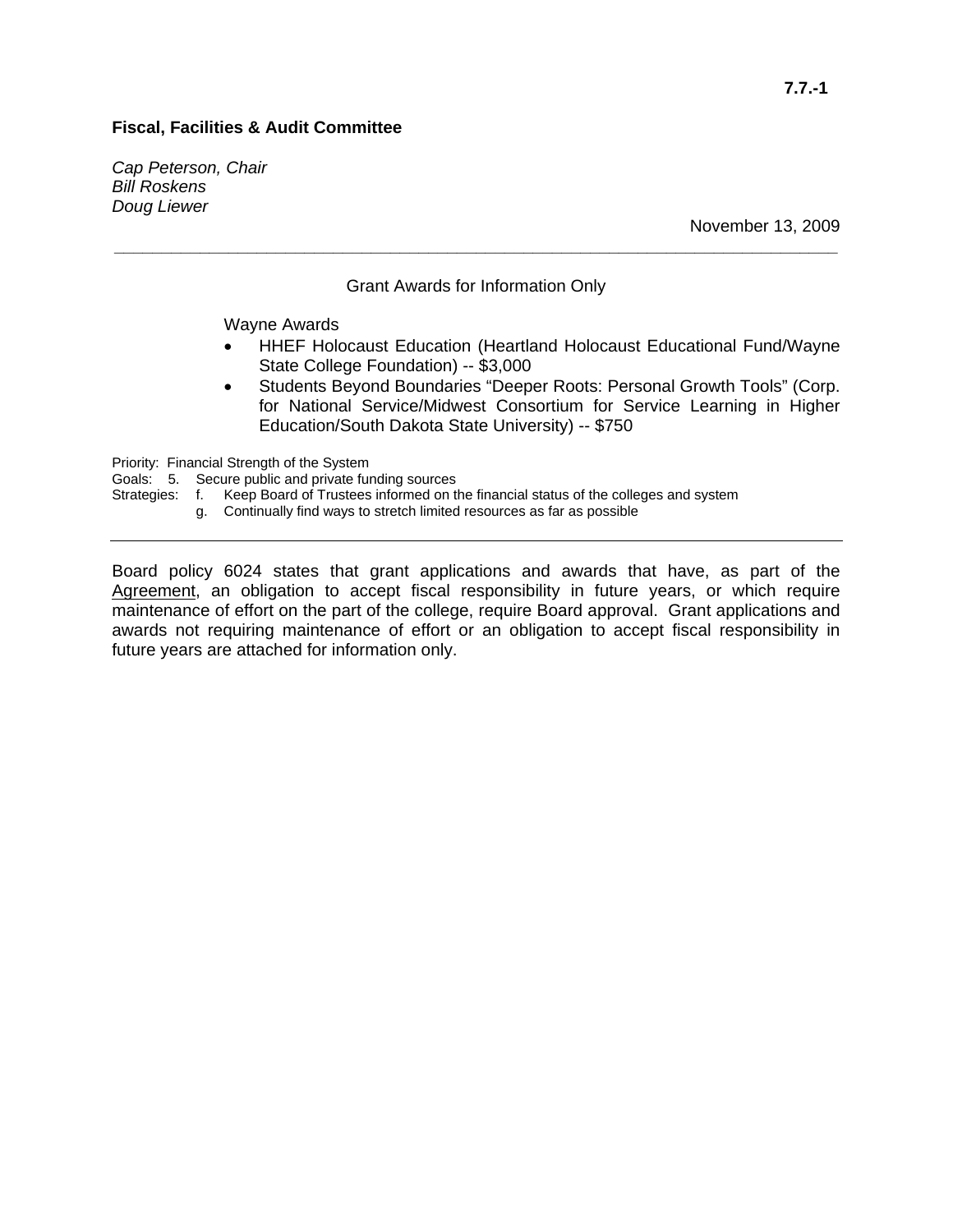# **NOTICE OF INTENT TO APPLY FOR, OR TO ACCEPT, AWARDS OF NON-STATE CONTRACTS OR GRANTS**

| College: Wayne State College                                                                                                                                                                                                                                                                                                                                                      |                                          |                           | Date: November 13, 2009 |               |  |  |  |  |
|-----------------------------------------------------------------------------------------------------------------------------------------------------------------------------------------------------------------------------------------------------------------------------------------------------------------------------------------------------------------------------------|------------------------------------------|---------------------------|-------------------------|---------------|--|--|--|--|
| Notice of Intent                                                                                                                                                                                                                                                                                                                                                                  | Application:                             | Accept Award: X           |                         |               |  |  |  |  |
| Name of Program: HHEF Holocaust Education                                                                                                                                                                                                                                                                                                                                         |                                          |                           |                         |               |  |  |  |  |
| Funding Source: Heartland Holocaust Educational Fund/Wayne State College Foundation                                                                                                                                                                                                                                                                                               |                                          |                           |                         |               |  |  |  |  |
| Amount Requested: \$3,000                                                                                                                                                                                                                                                                                                                                                         | Amount Awarded: \$3,000                  | Funding Period: 2009-2010 |                         |               |  |  |  |  |
|                                                                                                                                                                                                                                                                                                                                                                                   | Closing Date for Application Submission: |                           |                         |               |  |  |  |  |
| When reporting Grant Award--<br>Has Grant Application been approved by the Board?<br>No                                                                                                                                                                                                                                                                                           |                                          |                           | Date Approved:          |               |  |  |  |  |
| Does this grant include Indirect Cost Funds for the College's use?                                                                                                                                                                                                                                                                                                                |                                          |                           | Yes:                    | No: $X$       |  |  |  |  |
| Will this grant require State Matching Funds?                                                                                                                                                                                                                                                                                                                                     |                                          |                           |                         | No: X         |  |  |  |  |
| If yes, indicate dollar amount and specific uses of funds (i.e., salaries, honorariums, travel, office supplies, phone,<br>postage, space rental, equipment, etc.):                                                                                                                                                                                                               |                                          |                           |                         |               |  |  |  |  |
| Will this grant require In-Kind Funds?                                                                                                                                                                                                                                                                                                                                            |                                          |                           |                         | No: X         |  |  |  |  |
| If yes, describe briefly (i.e., faculty release time, support personnel, use of office space, telephone, office supplies,<br>$etc.$ ):                                                                                                                                                                                                                                            |                                          |                           |                         |               |  |  |  |  |
| Is State Maintenance of Effort or Future Fiscal Responsibility required?                                                                                                                                                                                                                                                                                                          |                                          |                           | Yes:                    | No: $X$       |  |  |  |  |
| Are there restrictions imposed by regulation on claiming indirect costs?                                                                                                                                                                                                                                                                                                          |                                          |                           | Yes:                    | No: X         |  |  |  |  |
| How many FTE positions will the grant fund?                                                                                                                                                                                                                                                                                                                                       |                                          |                           |                         | FTE: 0.10     |  |  |  |  |
| How many of these are new positions?                                                                                                                                                                                                                                                                                                                                              |                                          |                           |                         | New FTE: 0.10 |  |  |  |  |
| Briefly describe the purpose(s) of this application/award. This award provides funding for an instructor at Wayne<br>State College to teach a course pertaining to the Holocaust. The objective of such a course is to make an<br>important difference in the lives of future leaders as they gain greater understanding of the lingering and serious<br>impact of the Holocaust. |                                          |                           |                         |               |  |  |  |  |
| Is this grant a continuation of a previous/existing grant?                                                                                                                                                                                                                                                                                                                        |                                          | Yes: X                    | No:                     |               |  |  |  |  |
| If a continuation grant, describe the previous grant in terms of amount, funding period, and any differences in<br>program: While this is technically a new award, it continues an effort to provide education on the impact of the<br>Holocaust for which funding of \$6,000 in 07-08 and \$6,000 in 08-09 was also received.                                                    |                                          |                           |                         |               |  |  |  |  |
| Has this grant application been previously denied?                                                                                                                                                                                                                                                                                                                                |                                          |                           |                         | No: X         |  |  |  |  |
| If yes, please state the reason:                                                                                                                                                                                                                                                                                                                                                  |                                          |                           |                         |               |  |  |  |  |
| Person responsible for the preparation of the application: Dr. Richard Collings, President                                                                                                                                                                                                                                                                                        |                                          |                           |                         |               |  |  |  |  |
| Administrator responsible for approving the application: Dr. Richard Collings, President                                                                                                                                                                                                                                                                                          |                                          |                           |                         |               |  |  |  |  |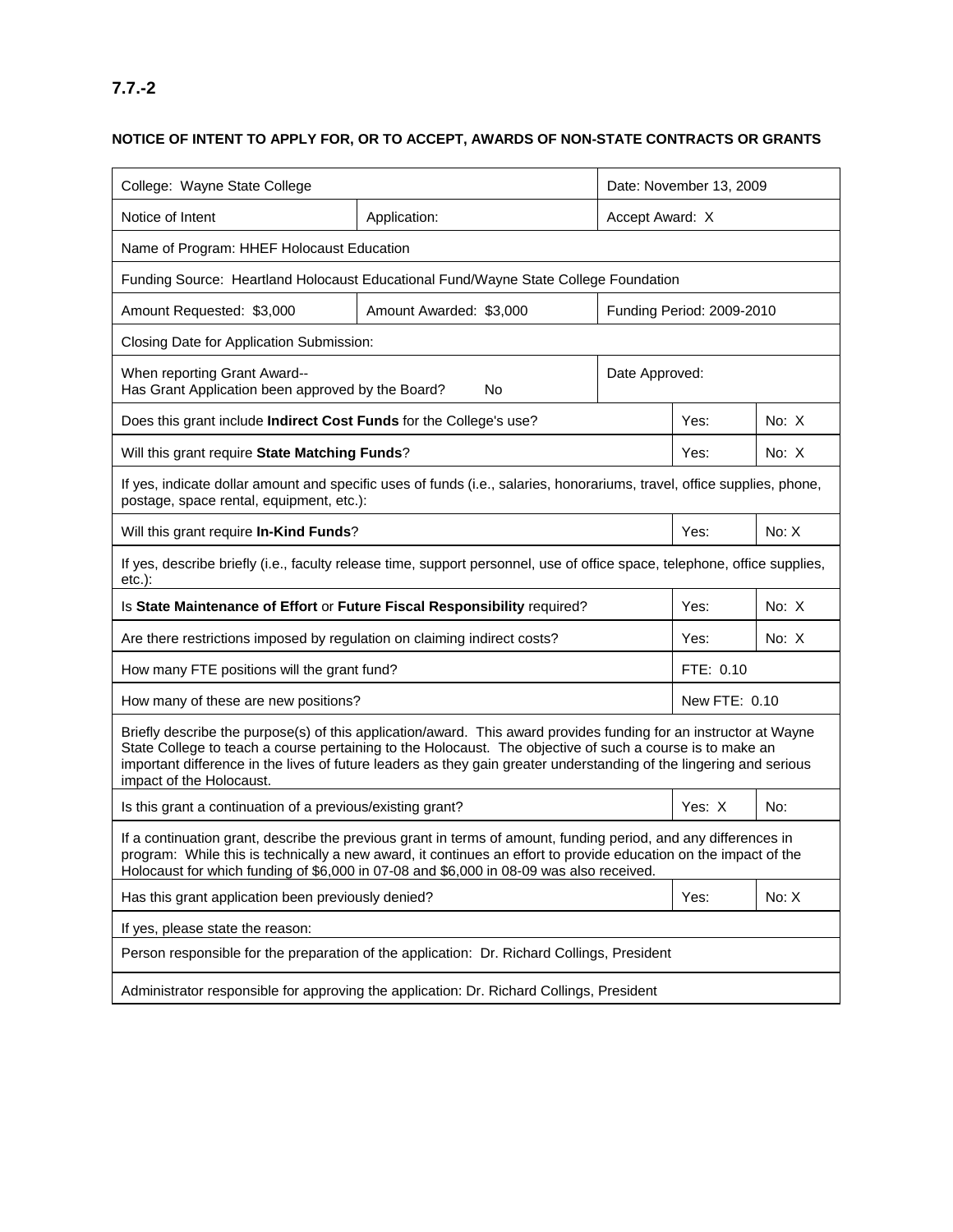# **NOTICE OF INTENT TO APPLY FOR, OR TO ACCEPT, AWARDS OF NON-STATE CONTRACTS OR GRANTS**

| College: Wayne State College                                                                                                                                                                                                                                                                                                                                                                                                                                                                                    |                       |                             | Date: November 13, 2009 |                         |  |  |  |
|-----------------------------------------------------------------------------------------------------------------------------------------------------------------------------------------------------------------------------------------------------------------------------------------------------------------------------------------------------------------------------------------------------------------------------------------------------------------------------------------------------------------|-----------------------|-----------------------------|-------------------------|-------------------------|--|--|--|
| Notice of Intent                                                                                                                                                                                                                                                                                                                                                                                                                                                                                                | Application:          | Accept Award: X             |                         |                         |  |  |  |
| Name of Program: Students Beyond Boundaries "Deeper Roots: Personal Growth Tools"                                                                                                                                                                                                                                                                                                                                                                                                                               |                       |                             |                         |                         |  |  |  |
| Funding Source: Corp. for National Service/Midwest Consortium for Service Learning in Higher Education/South<br>Dakota State University                                                                                                                                                                                                                                                                                                                                                                         |                       |                             |                         |                         |  |  |  |
| Amount Requested: \$750                                                                                                                                                                                                                                                                                                                                                                                                                                                                                         | Amount Awarded: \$750 | Funding Period: 08/09-12/09 |                         |                         |  |  |  |
| Closing Date for Application Submission: June 1, 2009                                                                                                                                                                                                                                                                                                                                                                                                                                                           |                       |                             |                         |                         |  |  |  |
| When reporting Grant Award--<br>Has Grant Application been approved by the Board? Yes                                                                                                                                                                                                                                                                                                                                                                                                                           |                       |                             |                         | Date Approved: 09/11/09 |  |  |  |
| Does this grant include Indirect Cost Funds for the College's use?                                                                                                                                                                                                                                                                                                                                                                                                                                              |                       | Yes:                        | No: X                   |                         |  |  |  |
| Will this grant require State Matching Funds?                                                                                                                                                                                                                                                                                                                                                                                                                                                                   |                       | Yes:                        | No: X                   |                         |  |  |  |
| If yes, indicate dollar amount and specific uses of funds (i.e., salaries, honorariums, travel, office supplies, phone,<br>postage, space rental, equipment, etc.):                                                                                                                                                                                                                                                                                                                                             |                       |                             |                         |                         |  |  |  |
| Will this grant require In-Kind Funds?                                                                                                                                                                                                                                                                                                                                                                                                                                                                          |                       | Yes: X                      | No:                     |                         |  |  |  |
| If yes, describe briefly (i.e., faculty release time, support personnel, use of office space, telephone, office supplies,<br>etc.): In-Kind support includes the time commitment of a faculty member and several students.                                                                                                                                                                                                                                                                                      |                       |                             |                         |                         |  |  |  |
| Is State Maintenance of Effort or Future Fiscal Responsibility required?                                                                                                                                                                                                                                                                                                                                                                                                                                        |                       |                             |                         | No: X                   |  |  |  |
| Are there restrictions imposed by regulation on claiming indirect costs?                                                                                                                                                                                                                                                                                                                                                                                                                                        |                       | Yes:                        | No: X                   |                         |  |  |  |
| How many FTE positions will the grant fund?                                                                                                                                                                                                                                                                                                                                                                                                                                                                     |                       | FTE: 0.0                    |                         |                         |  |  |  |
| How many of these are new positions?                                                                                                                                                                                                                                                                                                                                                                                                                                                                            |                       |                             |                         | New FTE: 0.0            |  |  |  |
| Briefly describe the purpose(s) of this application/award: This award provides funding for electronic equipment and<br>supplies for class activities. Students enrolled in a Personal Growth Counseling course for the fall semester will<br>utilize these to capture effective working sources of help for members of society and perform service learning<br>using social media outlets. Topics presented and discussed in class will coincide with tools placed on a website to<br>reach and support others. |                       |                             |                         |                         |  |  |  |
| Is this grant a continuation of a previous/existing grant?                                                                                                                                                                                                                                                                                                                                                                                                                                                      |                       |                             |                         | No: $X$                 |  |  |  |
| If a continuation grant, describe the previous grant in terms of amount, funding period, and any differences in<br>program:                                                                                                                                                                                                                                                                                                                                                                                     |                       |                             |                         |                         |  |  |  |
| Has this grant application been previously denied?                                                                                                                                                                                                                                                                                                                                                                                                                                                              |                       | Yes:                        | No: X                   |                         |  |  |  |
| If yes, please state the reason:<br>Person responsible for the preparation of the application: Anne Tucker, Adjunct Instructor, Counseling and Special<br><b>Education Department</b>                                                                                                                                                                                                                                                                                                                           |                       |                             |                         |                         |  |  |  |
| Administrator responsible for approving the application: Dr. Richard Collings, President                                                                                                                                                                                                                                                                                                                                                                                                                        |                       |                             |                         |                         |  |  |  |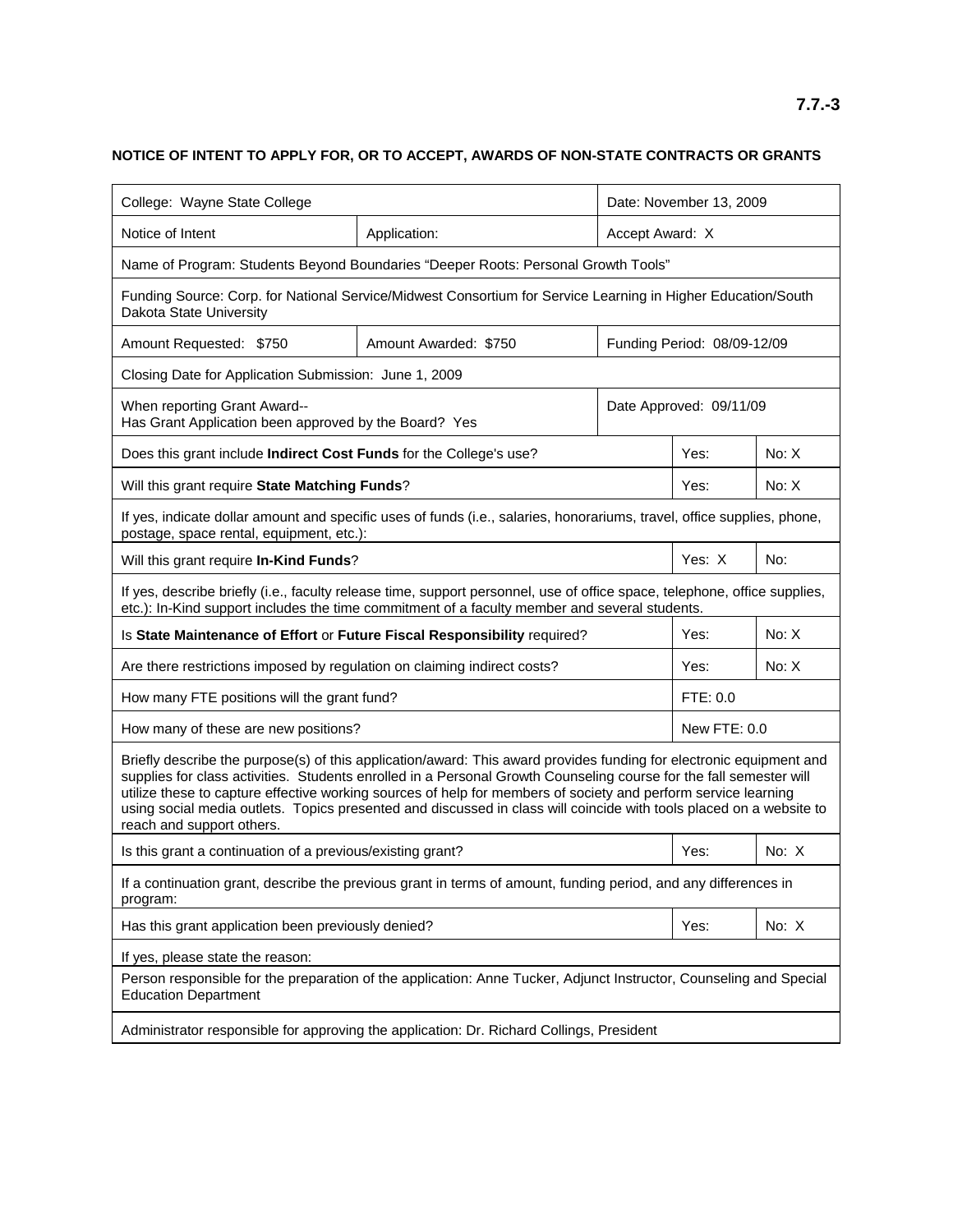- Chancellor's Report – November 2009

### 1. Decision Not to Submit Deficit Request

At the September meeting, the Board approved the submission of a deficit request in the amount of \$743,292 for the ongoing operating costs associated with the NeSIS and SAP systems. Those increased operating costs were identified as an issue prior to the biennium budget submission for FY 2009-11; however it was very early in the process and therefore difficult to determine the actual amount needed for ongoing support of the systems.

Since the Board action in September, the State of Nebraska has experienced a considerable downturn in revenues, with a Legislative Special Session to deal with the problem planned to begin November  $4<sup>th</sup>$ . Given these conditions, and after careful consideration and consultation, I decided not to submit the NSCS's deficit request. The University also decided not to pursue a one-time request for similar funding as part of this year's deficit request process.

 We sent a memo to the Governor's Budget Office explaining our position and laying out the cuts we had already made for this year and next.

### 2. Legislative Activities

 As you know, the Governor has called a special session of the Legislature beginning on November 4, to deal with the unexpected shortfall in state revenues. As of this writing, the NSCS is scheduled to testify before the Appropriations Committee on the morning of November 9. I will provide an update on our testimony at the meeting.

 In response to the anticipated budget reductions, we have been discussing various scenarios and options to deal with the cuts. The discussions have been geared toward the Governor's proposed budget reductions. Of course, to this point it is all "academic" since we do not know what the outcome of the special session will be. Nevertheless, it is important that we look at a variety of options to deal with this financial crisis.

The Council of Presidents' met on Wednesday November 4 to begin to review the options to deal with this most difficult problem. As you will recall, last year we made system-wide cuts of \$2.5 million from this year's budget and we still need to reduce next year's budget by an additional \$1.5 million. So, whatever final cuts we face will be on top of the budget cuts already implemented.

 The regular session of the Legislature is set to begin January 6, 2010. As always we will keep a close eye on matters pertaining to the NSCS.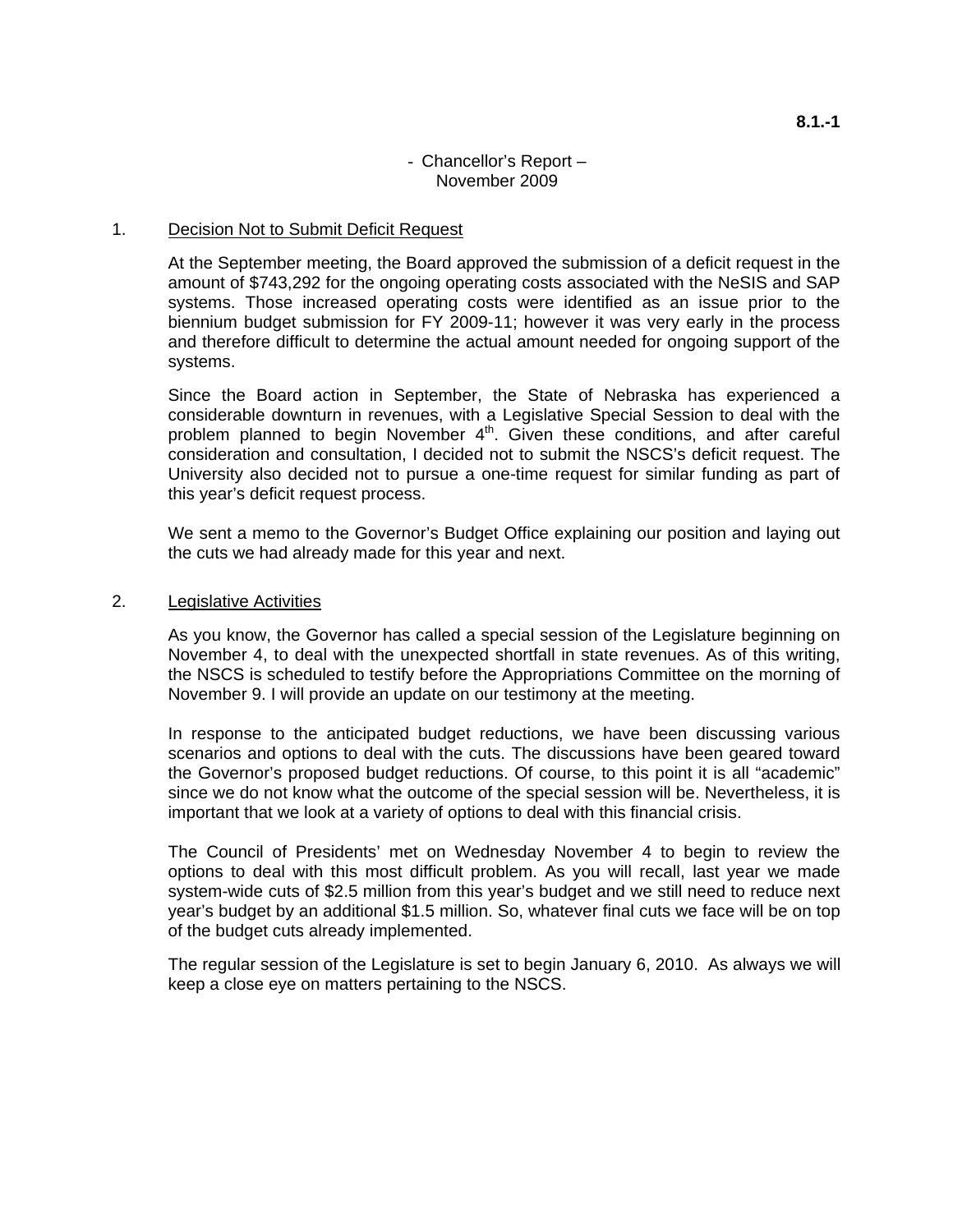# 3. NeSIS Update

The NeSIS project continues to move forward. The on-line application and admissions modules have been implemented at Chadron and Peru. Each of the "go-live" activities had some challenges, but all major issues have been resolved and the products are functioning well for the colleges. Wayne will move to a live status with its admissions module in December as they implement to the first phase of financial aid.

Progress continues on the implementation of academic advising, student records, financial aid, student financials, housing, imaging, and scheduling.

Special appreciation goes to all involved with the module implementations. As you know, a great deal of time and effort is involved with this project and NSCS staff are going above and beyond to make this implementation successful.

### 4. Senators' Reception

The annual Senators' Reception will be held after the January board meeting on Tuesday, January 12. I hope all trustees are able to attend. It will be held at The Ferguson Center, southeast of the Capitol. The Governor and Lt. Governor are also invited.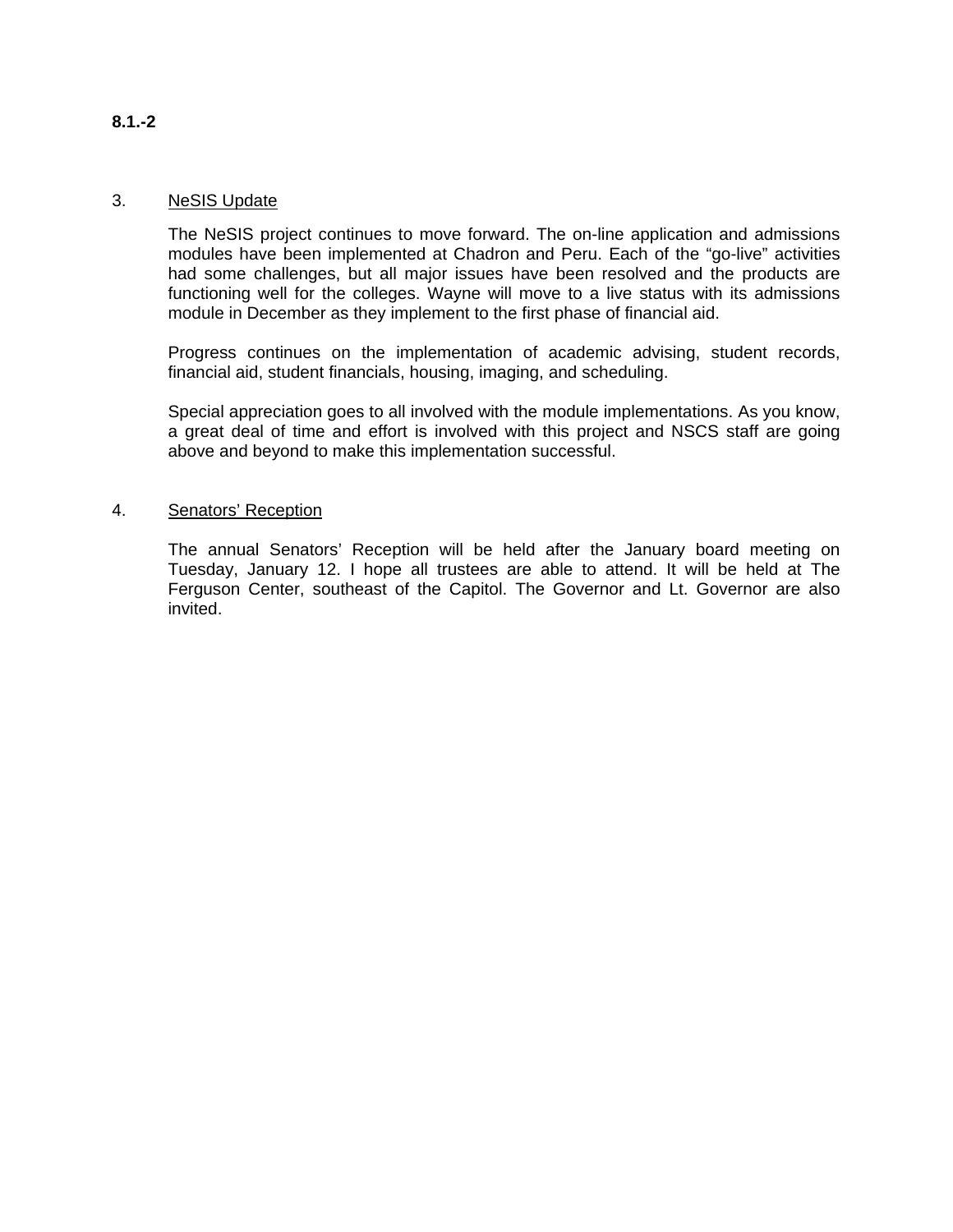# **Chadron State College President's Report November 2009**

# **Vision 2011: A Comprehensive Campaign for Chadron State's Second Century Managing**

On October 2, 2009, the Chadron State Foundation announced the public phase of a major fundraising campaign; a campaign to raise \$11 million to provide student scholarships, support to campus, and to secure private funds for two capital projects. The announcement was made at the annual Trustees' Dinner.

It is the first comprehensive campaign in the 67 year history of the foundation. The campaign has been in the "quiet phase" since 2006 and has raised \$8.6 million so far in gifts and pledges. This is a significant accomplishment given the economic climate and speaks volumes about the level of support that donors have for Chadron State.

The campaign is scheduled to conclude in 2011 in conjunction with the college's centennial celebration. Leadership is provided by two co-chairs; CSC alumni Randy and Lorrie Bauer, and Chad and Cheryl Emanuel. In addition, a volunteer group of 100 alumni and friends across the nation make up the National Campaign Leadership Council (NCLC) to provide guidance and support to the campaign.

The priority areas supported by the campaign include;

### **Capital Initiatives: \$4 million**

These funds will be used for two capital projects: the construction of the new Rangeland Agriculture Center and Pavilion, and the Events Center. The Events Center will be a 94,000-square-foot addition to the Armstrong Building, which originally opened in 1964. The project also calls for renovation of the existing portion of the building. The Rangeland Agriculture Center and Pavilion will feature spaces to help the institution expand its programs for rangeland and agriculture. An indoor arena will help the rodeo team and animal science offerings reach their potential.

#### **Endowment Initiatives: \$5 million**

Gifts to endowed funds create permanent funding sources to the college. These funds may be used to provide scholarships, faculty support, equipment purchases, and department needs at the direction of the donor.

### **Annual Fund Initiatives: \$2 million**

The annual fund dollars are raised through the annual fall "town-gown" campaign and the alumni phonathon in the spring. These dollars provide immediate support to the college.

The Vision 2011 campaign builds on recent successes of the college. The college has seen an enrollment increase for the fourth straight year. Sixty seven percent (67%) of the undergraduate student body were in the top half of their graduating class and 35% were in the top quarter. They represent 23 countries including the United States, and 89 of the 93 counties in Nebraska.

The Chadron State Foundation announced fundraising results of its fiscal year June 30, 2009. During the last year, more than \$2 million in private support was raised. The foundation provided over \$500,000 in scholarship support to the campus. The assets of the foundation as of June 30, 2009 were \$12,289,263 compared to \$13,027,370 in 2008.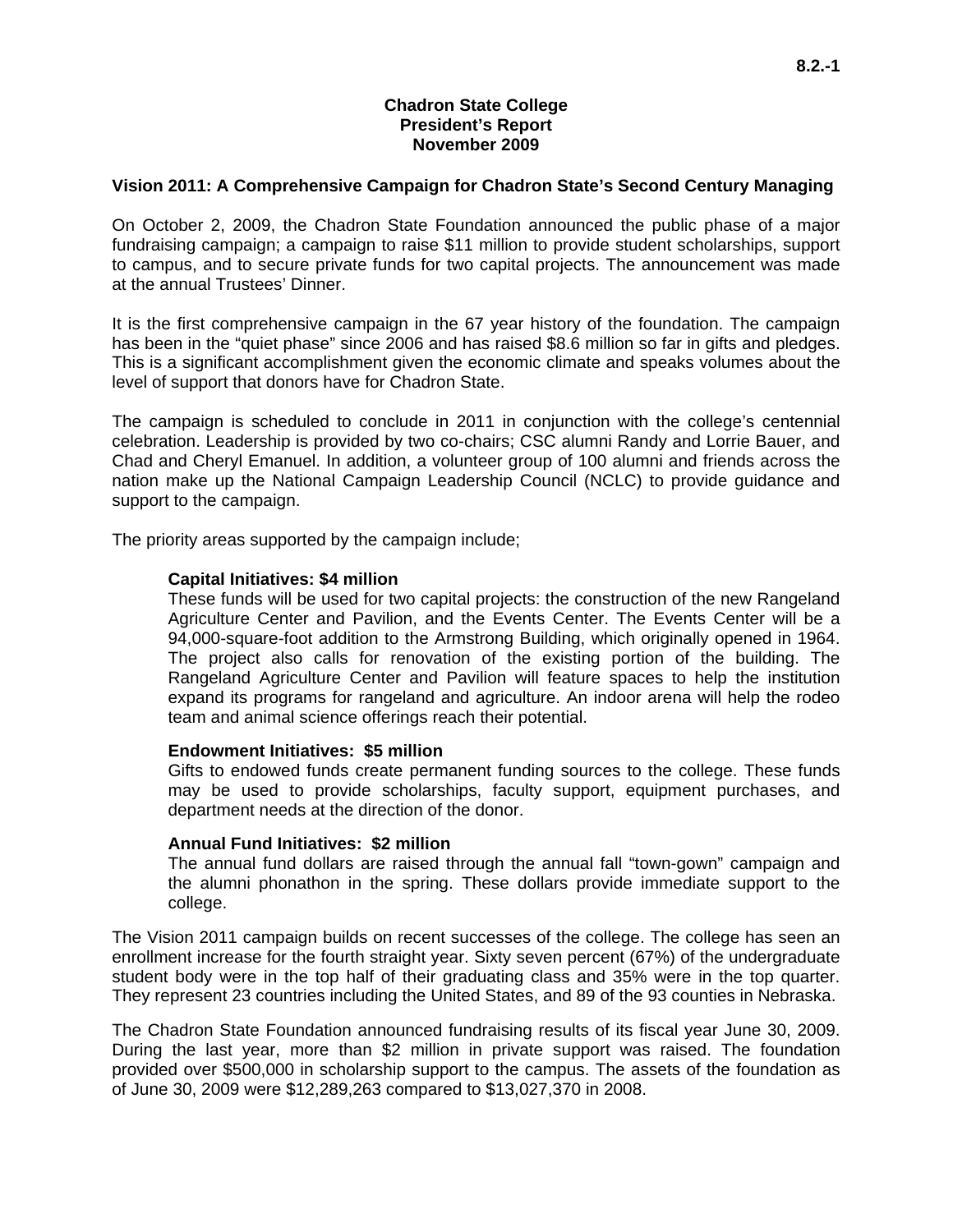# **Peru State College President's Report November 2009**

## **Retention at Peru State College**

As a college of opportunity, administrators at Peru State College have long been aware of the retention challenges we face, which is why we have made improving our performance in this area a top priority. Retention matters because a completed degree serves the student, the college and society.

Before describing our efforts, it is important to note that there is a material distinction between retention rates and success rates. For the purpose of this report, retention rates refer to the proportion of students who return to PSC after completing their first year with us. Success rates include those who return to PSC after their first year with us and those students who leave in good standing (2.0 or better GPA). Peru State College and its sister institutions serve students with a variety of educational goals. Not everyone who begins an education at PSC will be able to or plans to complete a degree with us. Some students come to PSC and leave for reasons beyond our control. We may not offer programs they desire, or students may determine they can achieve their educational goals without completing a degree. Consequently, we should not assess ourselves solely by retention rates; we must also consider the importance of success rates.

The following statistics quantify how Peru's retention efforts may have made an impact over the course of the past year. Freshman retention has improved to nearly 62 percent for those returning in 2009, which translates to an increase of 3.4 points or a 6 percent positive change over the five-year running average. Total retention also improved 2.5 points or 4 percent over the five-year running average. One factor driving improved retention is that the quality of our freshman class, as measured by ACT scores, has improved steadily in the last 14 years.

Additionally, our success rate, which has been below 80 percent the last few years, is now at 82 percent. We expect further improvement in retention as our recent strategic initiatives have more time to make a material difference in the retention of our students. These initiatives include implementing a reorganization of the college's Center for Achievement and Transition Services (CATS, formerly known as the ARC) to improve student services, implementing a new model for supporting the student athlete academically, reintroducing some constraints on what courses at risk students are allowed to take, implementing new recruitment activities aimed at attracting better-prepared students, and reinstating academic advising before students can register for courses. Our continued commitment to progress in this area is evidenced by establishing the position of Vice President for Enrollment Management and Student Affairs and the formation of a strategic committee to address the area of enrollment management.

Not all retention problems are driven by a lack of academic preparation. We believe our "One Rate, Any State" pilot program, which offers in-state tuition to all students regardless of residency, will make a difference by helping to eliminate financial barriers for many students. Our redesigned scholarship program, which rewards campus involvement, is also likely to contribute to improved retention, as are initiatives at the System level, such as the NSCS Advantage Program, the Governor's Opportunity Award and the Davis-Chambers Scholarship for incoming freshmen.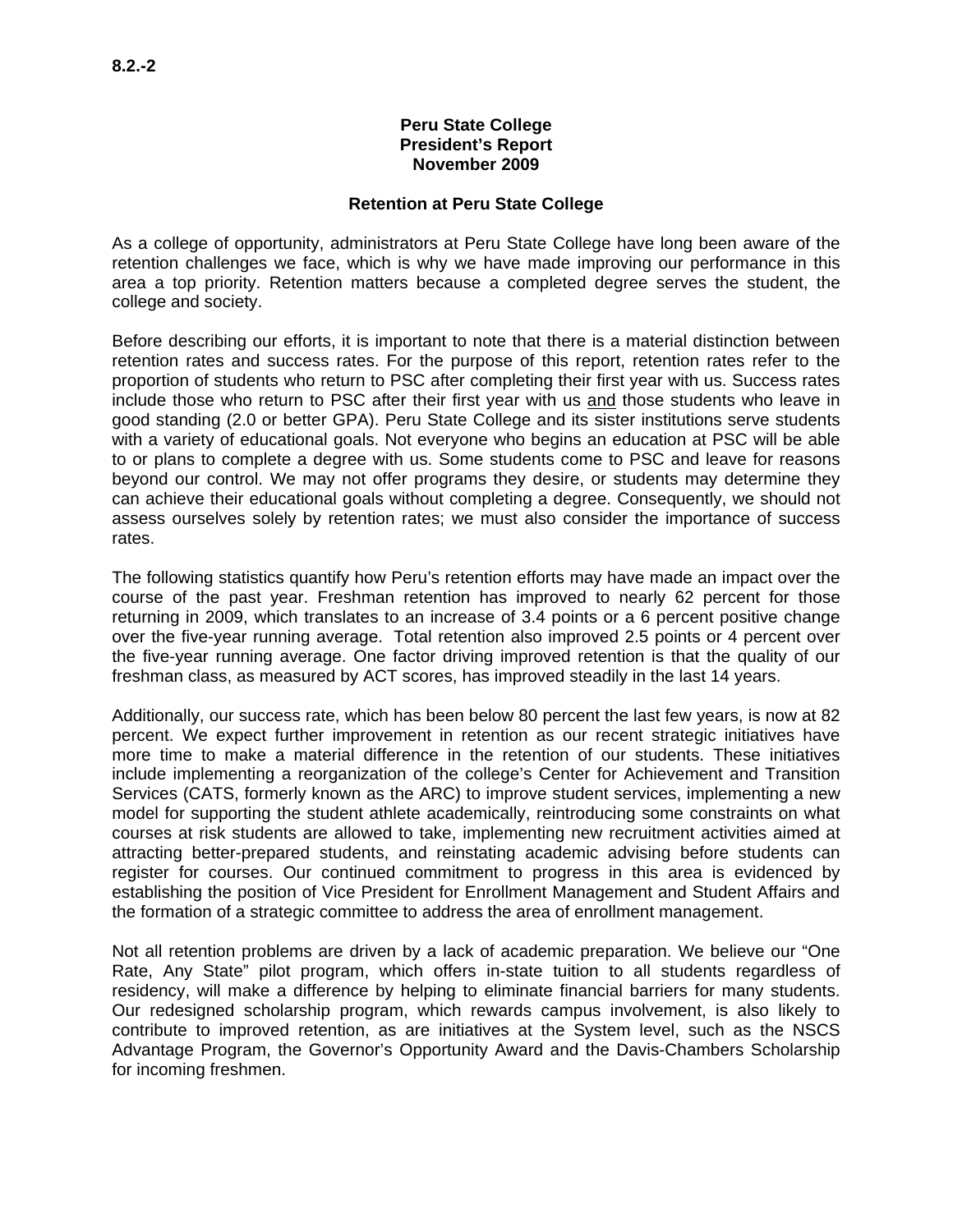Future initiatives will be more individually tailored and data-driven. For instance, CATS staff are planning a great deal more analysis and assessment of entering students to determine proper course placement and to help students determine what academic paths will lead to success. We also plan to restrict the number of hours at risk students can take each semester and require those individuals to engage in supplemental academic activities in the CATS. These students will need to perform satisfactorily in these activities before they move on.

Our plans and priorities for the future involve:

- 1) Focusing on the first year experience, which will involve revisions of College 101, our freshman orientation course, and evaluating the benefits of utilizing learning communities on campus (i.e. cohorts – groups of students taking courses together).
- 2) Improving customer service in key student services areas.
- 3) Reinvigorating the student experience through additional opportunities for involvement.
- 4) Increasing our focus on academic advising.
- 5) Identifying and providing services for at-risk students earlier and finding additional ways to serve their needs.
- 6) Developing initiatives to address the first year experience of transfer students, adult learners and online students focused on degree completion.

Overall, we are pleased with the preliminary results we have seen from our efforts to build both our retention rates and student success rates over the course of time. Peru State College has confirmed its continued commitment to progress in this area and to our students.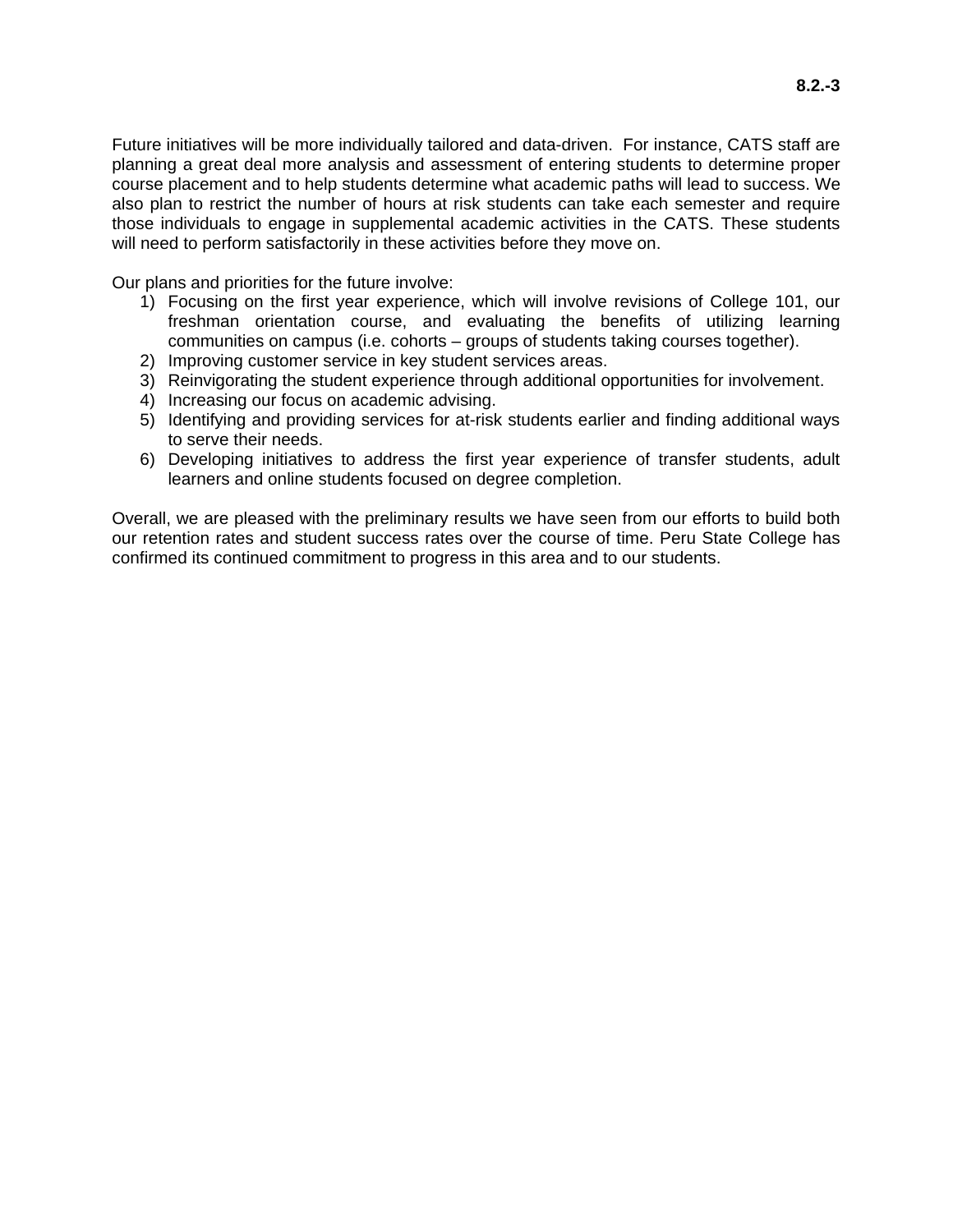## **Wayne State College President's Report November 2009**

# **Wayne State College and the Wayne State Foundation**

The Wayne State Foundation was incorporated in 1961 by local Wayne community leaders Henry Ley, Adon Jeffry, Ken Olds and Val Peterson. Val Peterson was named the first executive director of the foundation. The foundation continues to benefit from the support and leadership of Wayne community leaders, along with business leaders, artists, and educators from around the country, who serve as trustees and on the executive committee.

Since its founding, the Wayne State Foundation has focused on providing students with scholarships. With the initial scholarship support of \$1,300 in 1962 to the more than \$1 million awarded in 2008-09, the foundation continues its commitment to increase scholarships for Wayne State College's more than 3,600 students. During the past 10 years, the foundation has awarded more than \$7,000,000 in scholarships.

The foundation's impact on the college reaches further than students now. Through contributions of alumni, employees, trustees, foundations and corporations, the foundation assisted with funding for the following college projects.

- Renovation of the old power plant into a studio arts teaching facility
- Construction of the Hoffbauer Plaza located between the student center and Bowen Hall
- Renovation of Ramsey Theatre and construction of the Lied Performing Arts Center
- Fully funded the construction of the Tim and Leslie Bebee Entry Plaza and replacement of the track at Memorial Stadium
- Development of the Wildcat Sports Medicine Center
- Fully funded new weight lifting equipment
- Construction of the Campus Commons project
- Renovation of the Carhart Science Building. The foundation has \$2.4 million that it will distribute to the college in 2009-10 fiscal year for the project.
- Purchased and gifted to the college a \$37,000 house with land contiguous with college property and purchased property valued at \$120,000 to be used by the college in the future.

The relationship between the college and the foundation began fittingly enough in its first few years with the foundation's purchase and renovation of a one-room country school, built in 1880. The school was moved to campus as a museum and memorial to Mamie McCorkindale, a longtime faculty member and director of the rural school program in the education department. The school house was named after McCorkindale, who served Wayne State from 1920 to 1947.

As the nation's economy declined in the 1980s, the foundation stepped in to make a major difference for Wayne State College. A new position was created in institutional advancement with the recognition that alumni had the potential to assist the college during the period of economic uncertainty. The move established an alumni office within the foundation to assist the college by encouraging alumni loyalty, serving as a vehicle to bring people to college activities and organizing alumni reunions across the nation. These networks of Wayne State graduates and friends became the backbone of annual support for the foundation, upon which the college has since relied for continuation of scholarships and other financial support.